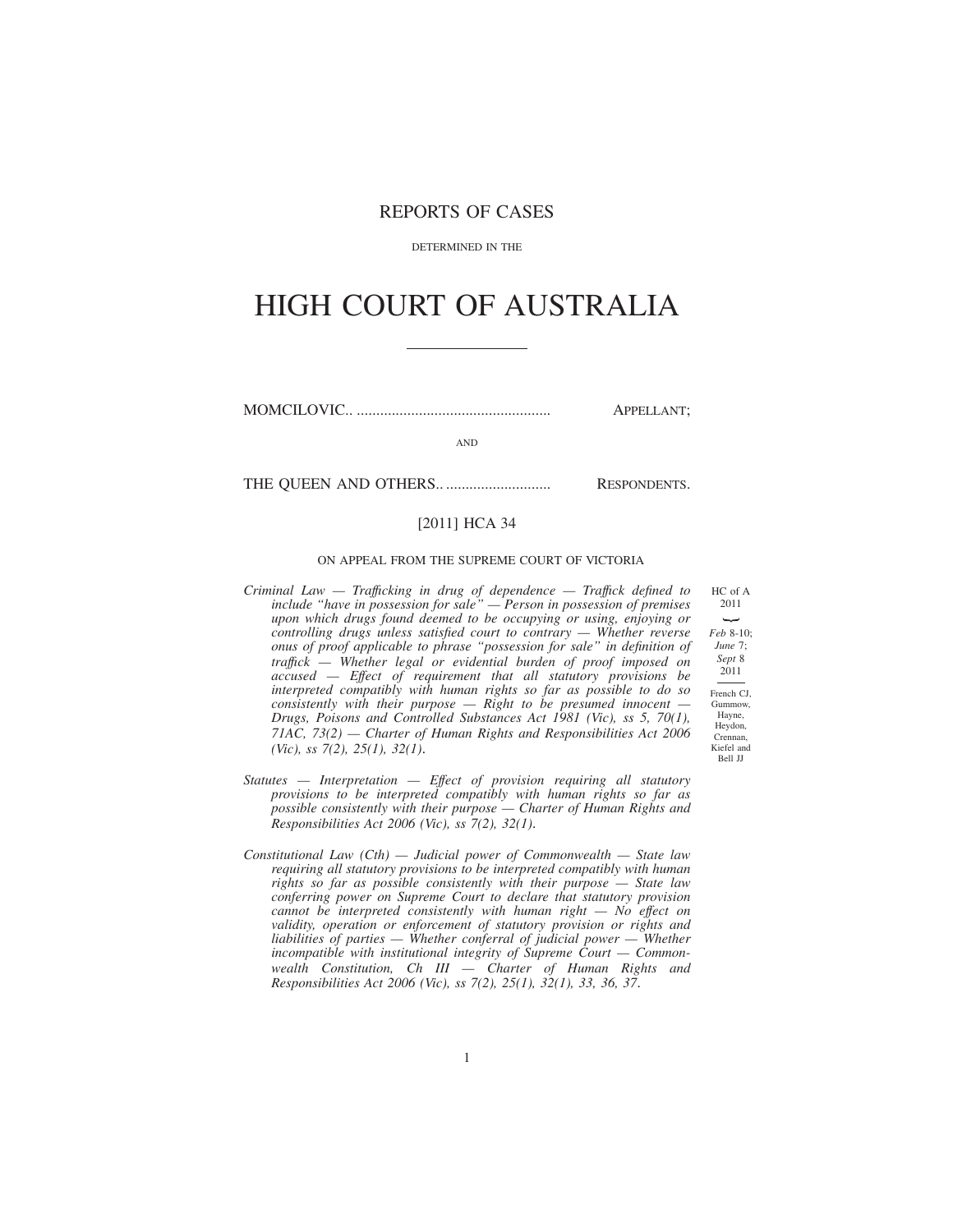- *Constitutional Law (Cth) Inconsistency between Commonwealth and State laws — Commonwealth and State laws providing for offence of drug traffıcking — Differences in maximum penalty and applicable sentencing principles — Majority verdict permissible for State offence but not for Commonwealth offence — Commonwealth law expressed to be not intended to exclude or limit concurrent operation of any State or Territory law — Commonwealth Constitution, ss 80, 109 — Criminal Code (Cth), ss 13.1, 13.2, 300.4, 302.4 — Crimes Act 1914 (Cth), s 4C(2) — Drugs, Poisons and Controlled Substances Act 1981 (Vic), ss 5, 70(1), 71AC, 73(2)*.
- *Constitutional Law (Cth) Federal jurisdiction Jurisdiction of State court in criminal prosecution of resident of another State — Commonwealth Constitution, ss 75(iv), 77(iii)*.
- *High Court Appeal Criminal appeal Constitutional questions in which appellant had no immediate interest — Whether special order for costs against Attorney-General appropriate*.

*Deemed possession provisions of Drugs, Poisons and Controlled Substances Act 1981 (Vic)*

Section 71AC of the *Drugs, Poisons and Controlled Substances Act 1981* (Vic) (the Drugs Act) created the offence of trafficking in a drug of dependence. The term "traffick" was defined by s 70(1) to include "sell, exchange, agree to sell, offer for sale or have in possession for sale, a drug of dependence". Without restricting the ordinary meaning of the word "possession", s 5 deemed a person to be in possession of a substance, for the purposes of the Act, if the substance was found upon any land or premises occupied by the person, unless the person satisfied the court to the contrary. Section 73(2) provided that possession of not less than a traffickable quantity of a drug of dependence was prima facie evidence of trafficking.

An accused was tried in the County Court of Victoria before a jury on a count of trafficking in a drug of dependence contrary to s 71AC of the Drugs Act. At the time of her trial, the accused was resident in Queensland. The act of trafficking alleged was possession of a drug of dependence for sale. A traffickable quantity of methylamphetamine had been found in an apartment owned and occupied by the accused. The accused's partner, who also lived at the apartment, gave evidence that the drugs were in his possession for sale and that the accused had no knowledge of them or of his trafficking activities. The accused denied any knowledge of the drugs or of her partner's involvement in trafficking. The judge directed the jury that, by operation of s 5 of the Drugs Act, once the prosecution had proved beyond reasonable doubt that the accused was in occupation of the apartment the jury must find that she was in possession of the drugs found there unless she could satisfy the jury on the balance of probabilities that she had no knowledge of them. The accused was convicted.

*Held*, by French CJ, Gummow, Hayne, Crennan, Kiefel and Bell JJ, Heydon J dissenting, that the judge had erred in failing to direct the jury that before they could return a verdict of guilty they had to be satisfied beyond reasonable doubt that the accused was aware of the existence of the drugs in her apartment, by French CJ, Gummow, Hayne, Crennan and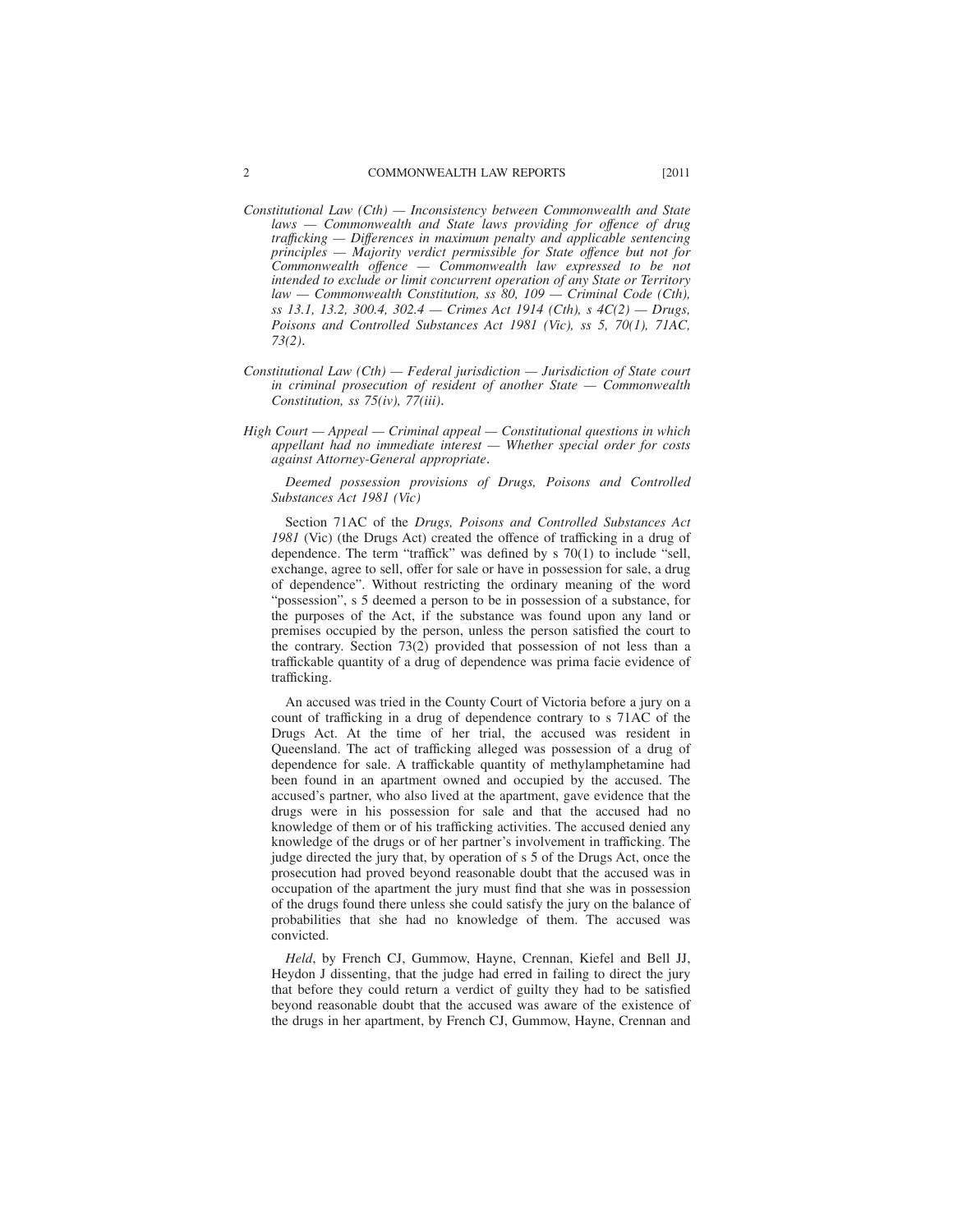Kiefel JJ on the ground that s 5 of the Drugs Act did not apply to the phrase "possession for sale" in s 70(1) of that Act and hence did not apply to the offence of trafficking in s 71AC; and by Bell J on the ground that, although s 5 of the Drugs Act was engaged in the prosecution of the accused for the offence of trafficking contrary to s 71AC, the prosecution had to prove that the accused intended to traffick in the drug and proof of that intent required satisfaction beyond reasonable doubt that the accused had been aware of the presence of the drug in her apartment.

*R v Clarke* [1986] VR 643; *R v Tragear* (2003) 9 VR 107; and *R v Georgiou* [2009] VSCA 57, considered.

*Sections 5, 7(2) and 32(1) of the Charter of Human Rights and Responsibilities Act 2006 (Vic)*

Section 32(1) of the *Charter of Human Rights and Responsibilities Act 2006* (Vic) (the Charter) provided: "So far as it is possible to do so consistently with their purpose, all statutory provisions must be interpreted in a way that is compatible with human rights." The term "human rights" was defined by s 3(1) to mean the civil and political rights set out in Pt 2 (ss 7-27) of the Charter. Section 7(2) provided: "A human right may be subject under law only to such reasonable limits as can be demonstrably justified in a free and democratic society based on human dignity, equality and freedom, and taking into account all relevant factors" including those set out in certain subparagraphs. Section 25(1) provided: "A person charged with a criminal offence has the right to be presumed innocent until proved guilty according to law."

In the Court of Appeal and in the High Court, the accused contended that s 5 of the Drugs Act should be construed, on ordinary principles or, alternatively, by reference to ss  $25(1)$  and  $32(1)$  of the Charter, as imposing only an evidential burden on an accused, rather than a legal burden of disproving possession on the balance of probabilities.

*Per* French CJ, Gummow, Hayne, Crennan, Kiefel and Bell JJ, Heydon J *contra*. The task imposed by s 32(1) of the Charter is not outside the scope of ordinary principles of statutory interpretation. So construed, s 32(1) does not confer a legislative function upon courts.

*Project Blue Sky Inc v Australian Broadcasting Authority* (1998) 194 CLR 355, referred to.

*Per* Gummow, Hayne, Heydon and Bell JJ, French CJ, Crennan and Kiefel JJ *contra*. Section 7(2) of the Charter is relevant to the process of interpretation required by s 32(1).

*Per* French CJ, Heydon, Crennan, Kiefel and Bell JJ. Section 5 of the Drugs Act cannot be construed to impose only an evidential burden upon an accused.

*Section 36(2) of the Charter of Human Rights and Responsibilities Act 2006 (Vic)*

Section 36(2) of the Charter provided that "if, in a proceeding, the Supreme Court is of the opinion that a statutory provision cannot be interpreted consistently with a human right, the Court may make a declaration to that effect in accordance with this section". Section 36(5) provided that such a declaration did not (a) affect in any way the validity, operation or enforcement of the statutory provision in respect of which the declaration was made; or (b) create in any person any legal right or give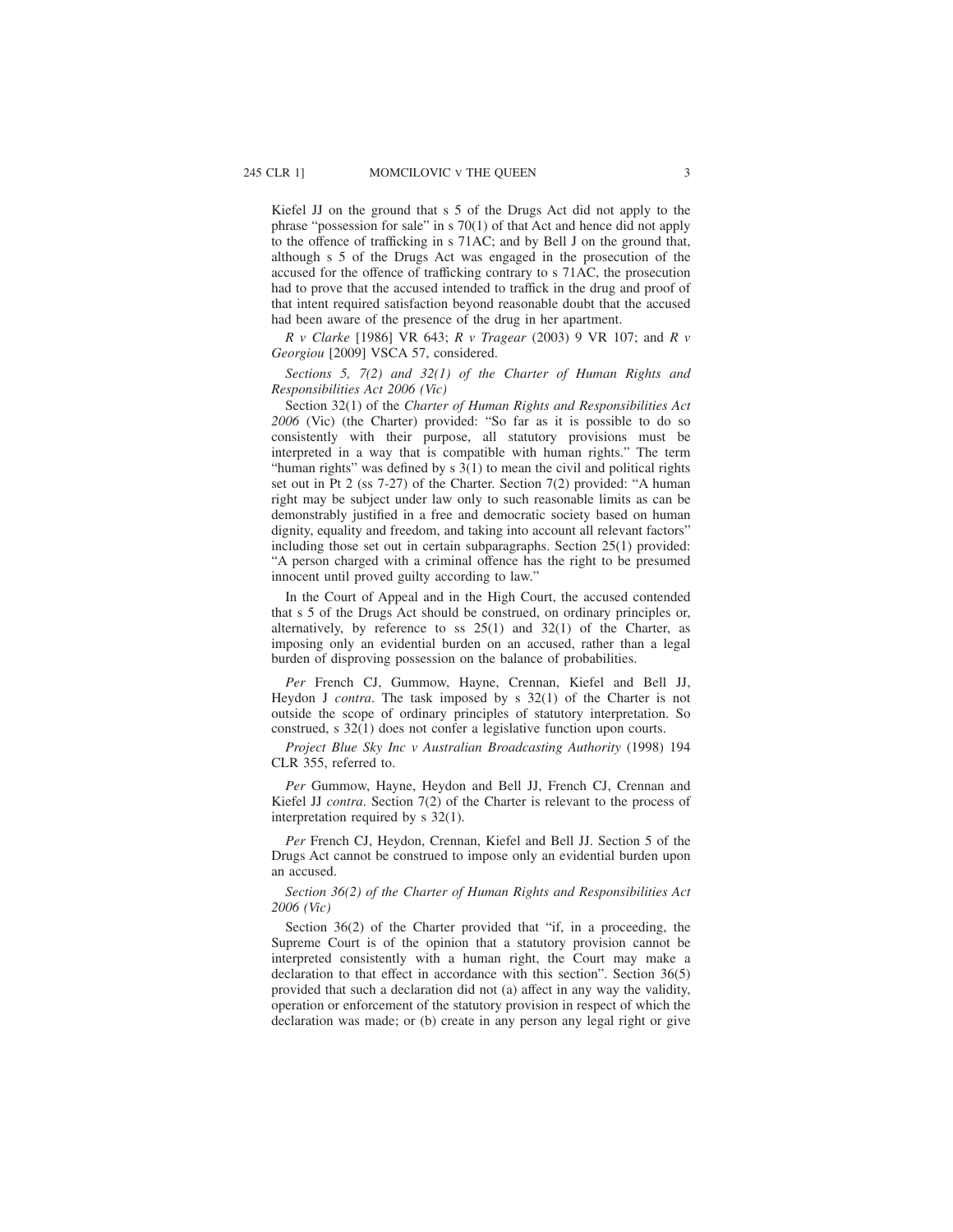rise to any civil cause of action. The Supreme Court was required by s 36(6) to give a copy of a declaration made under s 36(2) to the Attorney-General, who was obliged by s 36(7) to give a copy of it to the Minister administering the statutory provision in respect of which the declaration was made. Section 37 required the Minister, within six months of receiving a declaration of inconsistent interpretation, to prepare a written response to the declaration and cause a copy of the declaration and the response to be laid before both Houses of Parliament and published in the Government Gazette.

The Court of Appeal, having dismissed the accused's appeal against conviction, held that s 5 of the Drugs Act imposed an unjustified limit on the presumption of innocence in s 25(1) of the Charter and made a declaration under s 36(2) that s 5 of the Drugs Act could not be interpreted consistently with s 25(1).

*Held*, by Gummow, Hayne, Heydon, Crennan and Kiefel JJ that the declaration should not have been made.

French CJ and Bell J considered that s 36(2) neither conferred judicial power nor was incidental to the exercise of judicial power. Hence no appeal lay from a declaration to the High Court under s 73 of the *Constitution*.

Gummow and Hayne JJ considered that s 36 was offensive to the principle of *Kable v Director of Public Prosecutions* (1996) 189 CLR 51 and hence was invalid.

Crennan and Kiefel JJ considered that s 36 did not confer judicial power but was incidental to the exercise of judicial power.

Heydon J (dissenting) considered that ss 7(2) and 32(1) of the Charter conferred legislative functions on courts and were invalid. Their invalidity rendered the whole Charter invalid; alternatively, ss 33, 36 and 37 were invalid.

*Jurisdiction of State court in criminal prosecution of resident of another State*

*Held*, by French CJ, Gummow, Hayne, Crennan, Kiefel and Bell JJ, that a criminal prosecution brought by a State against a resident of another State was a "matter" of a kind referred to in s 75(iv) of the *Constitution*. The County Court of Victoria and the Court of Appeal therefore had exercised federal jurisdiction.

*Jurisdictional integrity of Supreme Court as a court exercising federal jurisdiction*

*Per* French CJ, Crennan, Kiefel and Bell JJ, Gummow, Hayne and Heydon JJ *contra*. The making of a declaration under s 36(2) does not impair the institutional integrity of the Supreme Court and does not infringe upon constraints derived from Ch III of the *Constitution*.

*Kable v Director of Public Prosecutions (NSW)* (1996) 189 CLR 51, considered.

*Inconsistency between Commonwealth and State laws: Constitution, s 109*

Section 302.4 in Pt 9.1 of the *Criminal Code* (Cth) made it an offence to traffick in a controlled drug. The term "trafficks" was defined by s 302.1(e) to include possession of a substance "with the intention of selling any of it". Section 300.4 provided that Pt 9.1 of the Code was not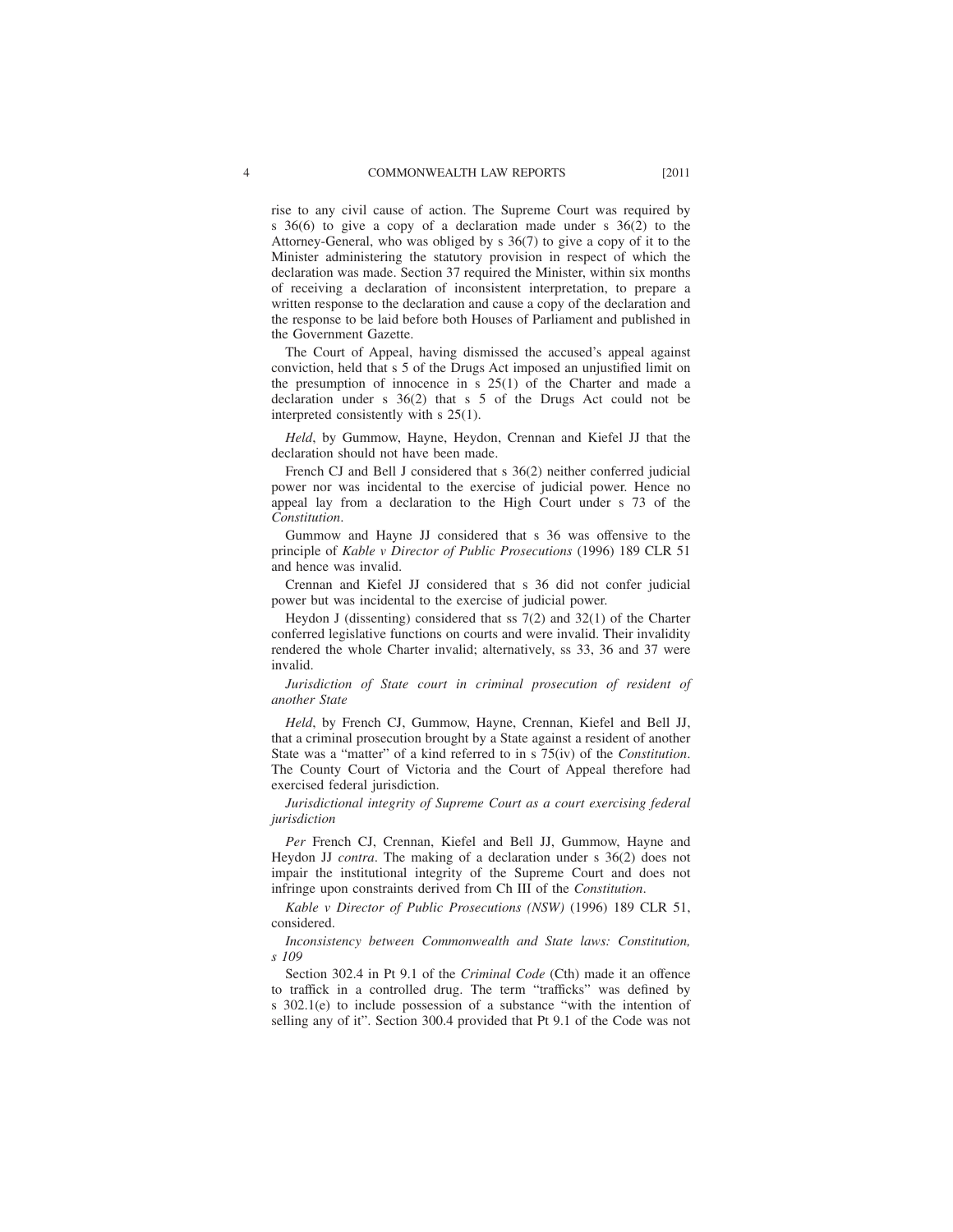intended to exclude or limit the concurrent operation of any law of a State or Territory. Section 4C(2) of the *Crimes Act 1914* (Cth) provided that, where an act or omission constituted an offence under both a Commonwealth law and a State law and the offender had been punished for that offence under the law of the State, the offender should not be liable to be punished for the offence under the law of the Commonwealth. The maximum penalty for an offence against s 71AC of the Drugs Act was higher than that for an offence against s 302.4 of the Code and different sentencing regimes applied. A prosecution under s 302.4 of the Code required a unanimous verdict under s 80 of the *Constitution*, whereas s 46 of the *Juries Act 2000* (Vic) permitted a majority verdict for a prosecution under s 71AC.

*Held*, by French CJ, Gummow, Heydon, Crennan, Kiefel and Bell JJ, Hayne J dissenting, that there was no inconsistency for the purposes of s 109 of the *Constitution* between the offences created by s 71AC of the Drugs Act and s 302.4 of the Code.

#### *Dickson v The Queen* (2010) 241 CLR 491, distinguished.

*Per* French CJ, Gummow, Hayne, Crennan, Kiefel and Bell JJ. An express statement of the legislative intention of the Commonwealth Parliament such as that in s 300.4 of the Code is relevant to the determination of whether, as a matter of construction, the Commonwealth law was intended to cover the subject matter exhaustively or exclusively but is not necessarily determinative of inconsistency for the purposes of s 109 of the *Constitution*.

*Per* French CJ, Gummow and Bell JJ. (1) Section 4C(2) of the *Crimes Act* effects the withdrawal of s 302.4 of the Code upon the imposition of punishment under the State law. The result is that the difference between the maximum penalties applicable to the Commonwealth and State offences, including those concerning sentencing provisions, does not give rise to inconsistency for the purposes of s 109.

(2) A law of the Commonwealth and a law of a State which are said to engage s 109 will comprise both the norm of conduct each lays down and the attached sanctions or remedies. However, the body of legislative provisions for the operation of the system for adjudication of criminal guilt, including provisions for the trial by jury of indictable offences, are not part of a law for the purposes of s 109.

*Per* Heydon J. The substantive criminal law determines what areas of liberty are left by a Commonwealth law, not procedural law such as provisions relevant to the burden of proof or the mode of trial. Both the Drugs Act and the Code render the possession of drugs criminal by reference to the same substantive criteria of guilt. The area of liberty each leaves is the same. Thus there was no direct inconsistency between s 71AC of the Drugs Act and s 302.4 of the Code. Section 300.4 of the Code stated that Pt 9.1 was not intended to exclude or limit the concurrent operation of any State or Territory law. Accordingly, the Code was intended to be an exhaustive and exclusive law and there was no inconsistency for the purposes of s 109.

*Per* Crennan and Kiefel JJ. (1) The elements of the offences under s 302.4 of the Code and s 71AC of the Drugs Act and the maximum penalties applicable to them together constitute the "law" for the purpose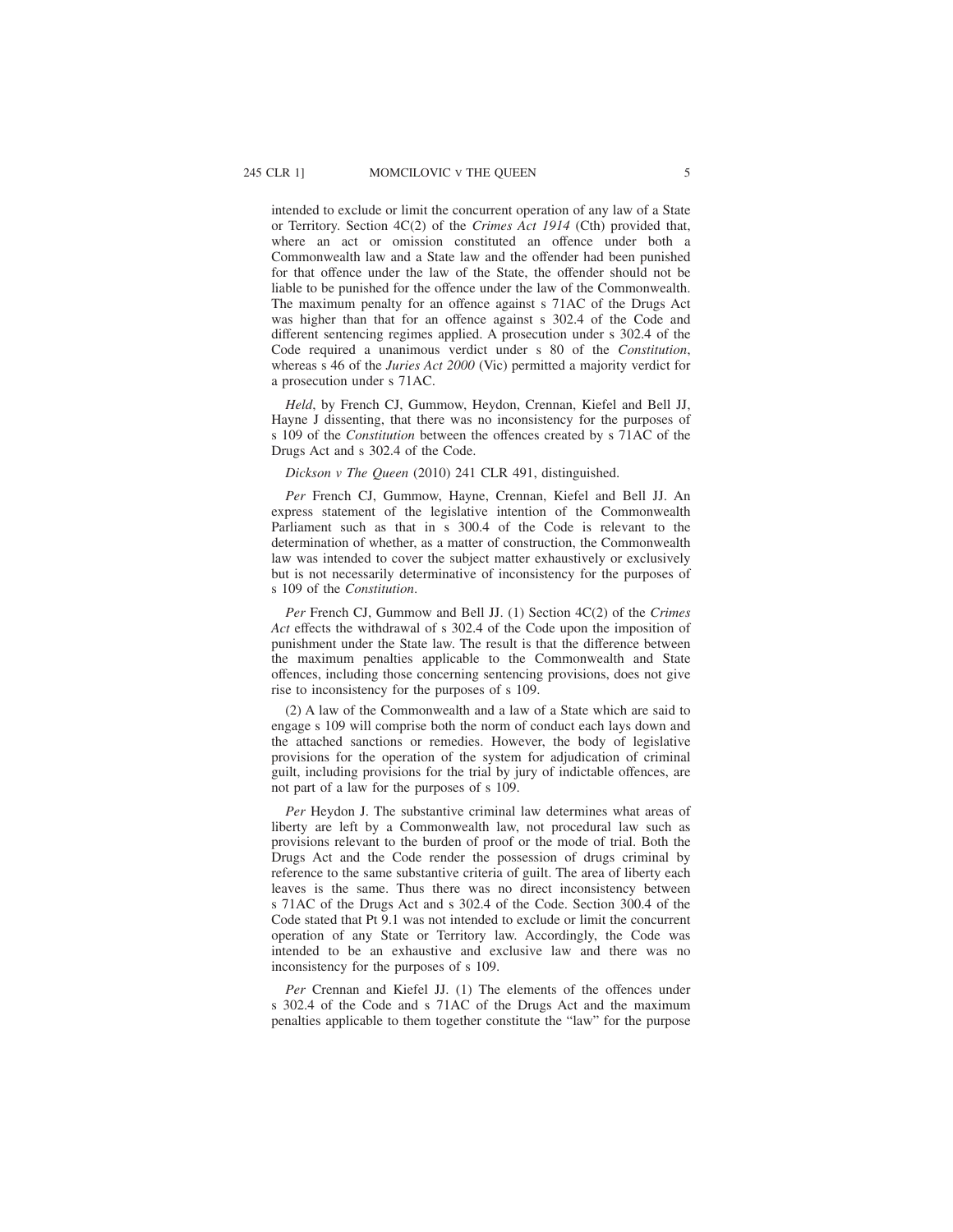of s 109. In circumstances where there was nothing in the nature or subject matter of drug trafficking or in the express terms of Pt 9.1 of the Code which implied or supported the conclusion that s 302.4 was intended to be exclusive or exhaustive with respect to its subject matter, differences in the maximum penalties applicable to the Commonwealth and State offences did not give rise to inconsistency for the purpose of s 109.

(2) Different modes of trial and different sentencing regimes are a product of constitutional arrangements which permit both the Commonwealth and the States to legislate for the administration of their criminal justice systems and of the circumstance that s 80 of the *Constitution* applies only to offences against some Commonwealth laws. Such considerations cannot give rise to inconsistency for the purpose of s 109. *Costs of criminal appeal*

*Held*, by French CJ, Gummow, Hayne, Crennan, Kiefel and Bell JJ, that because the argument in the case had concerned matters of constitutional law in which the appellant had no immediate interest, the Attorney-General for the State of Victoria should be ordered to pay

Heydon J considered that no order for costs should be made.

two-thirds of the appellant's costs in the High Court.

Decision of the Supreme Court of Victoria (Court of Appeal): *R v Momcilovic* (2010) 25 VR 436, reversed.

APPEAL from the Supreme Court of Victoria.

Vera Momcilovic was tried in the County Court of Victoria on one count of trafficking in a drug of dependence, methylamphetamine, contrary to s 71AC of the *Drugs, Poisons and Controlled Substances Act 1981* (Vic) (the Drugs Act). At the time of her trial, the accused was residing in Queensland. The act of trafficking alleged was possession of a drug of dependence for sale. A traffickable quantity of methylamphetamine had been found in an apartment owned and occupied by the accused. Other materials and equipment usually associated with the preparation of drugs for sale and a shoebox containing \$165,900 in cash were also found in the apartment. The accused lived in the apartment with her partner, Velimir Markovski, who also owned an apartment on a different floor of the same building. In a separate trial, Markovski was convicted of trafficking in methylamphetamine and cocaine. At the accused's trial, Markovski gave evidence that the drugs found in the apartment were in his possession for the purpose of trafficking and that the accused had no knowledge of the drugs or of his trafficking operation. The accused denied any knowledge of the drugs and of her partner's involvement in trafficking. Forensic evidence linked the drugs to Markovski. There was no forensic evidence linking the drugs to the accused. Section 5 of the Drugs Act deemed a person to be in possession of a substance, for the purposes of the Drugs Act, if the substance was found upon any land or premises occupied by the person, "unless the person satisfies the court to the contrary". The judge (Judge Murphy) directed the jury that, by operation of s 5 of the Drugs Act, once it was proved that the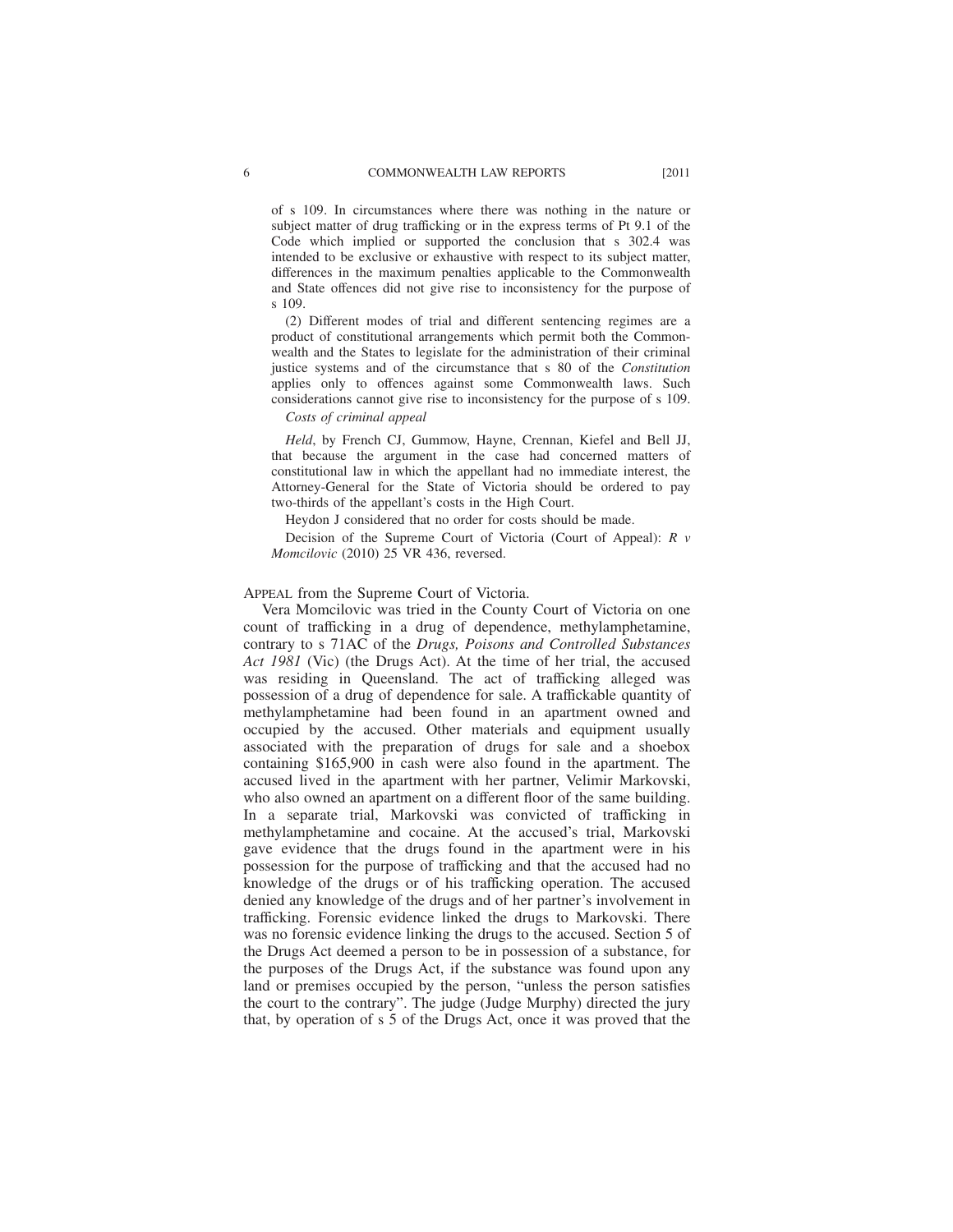accused was in occupation of the apartment she would be deemed to be in possession of the drugs found there unless she proved on the balance of probabilities that she had no knowledge of the drugs. The jury returned a verdict of guilty. The accused was convicted of trafficking and was sentenced to a term of imprisonment of twenty-seven months with a non-parole period of eighteen months.

The accused applied to the Court of Appeal for leave to appeal against her conviction and sentence, contending that s 5 of the Drugs Act should be construed, on ordinary principles of construction, as imposing only an evidential burden on an accused, rather than a legal burden of disproving possession on the balance of probabilities. Alternatively, she contended that if, on its ordinary construction, s 5 imposed a legal burden of disproof on an accused, it imposed an unjustified limit on the presumption of innocence in s 25(1) of the *Charter of Human Rights and Responsibilities Act 2006* (Vic) (the Charter) and should be re-interpreted in accordance with s 32(1) of the Charter so as to impose only an evidential burden. The Court of Appeal (Maxwell P, Ashley and Neave JJA) dismissed the accused's application for leave to appeal against conviction, allowed her appeal against sentence and substituted a term of imprisonment of eighteen months (1). The Court held that s 32(1) of the Charter did not provide a "special" rule of interpretation in that it did not permit a court to depart from the meaning of a statutory provision which would be arrived at by the application of ordinary principles of interpretation; but that it formed part of the body of interpretative rules to be applied in ascertaining the meaning of a statutory provision in the ordinary way and was similar in operation to the common law presumption against interference with fundamental rights. The Court held further that s 7(2) of the Charter had no role in the process of interpretation but was relevant only to whether a declaration of inconsistent interpretation should be made under s 36. The Court also held that, upon proof of occupation of relevant premises, s 5 of the Drugs Act imposed on an accused the legal burden of establishing on the balance of probabilities that he or she was not in possession of the relevant substance and, so construed, it imposed an unjustified limit on the presumption of innocence in s 25(1) of the Charter. The Court made a declaration under s 36(2) of the Charter that s 5 of the Drugs Act was not capable of being interpreted consistently with s 25(1) of the **Charter** 

Momcilovic appealed to the High Court from the judgment of the Court of Appeal by special leave granted by French CJ, Crennan and Bell JJ. At the hearing of the application for special leave, the Court raised several further issues, whether s 32(1) of the Charter conferred a legislative function on the courts and for that reason infringed the

(1) *R v Momcilovic* (2010) 25 VR 436.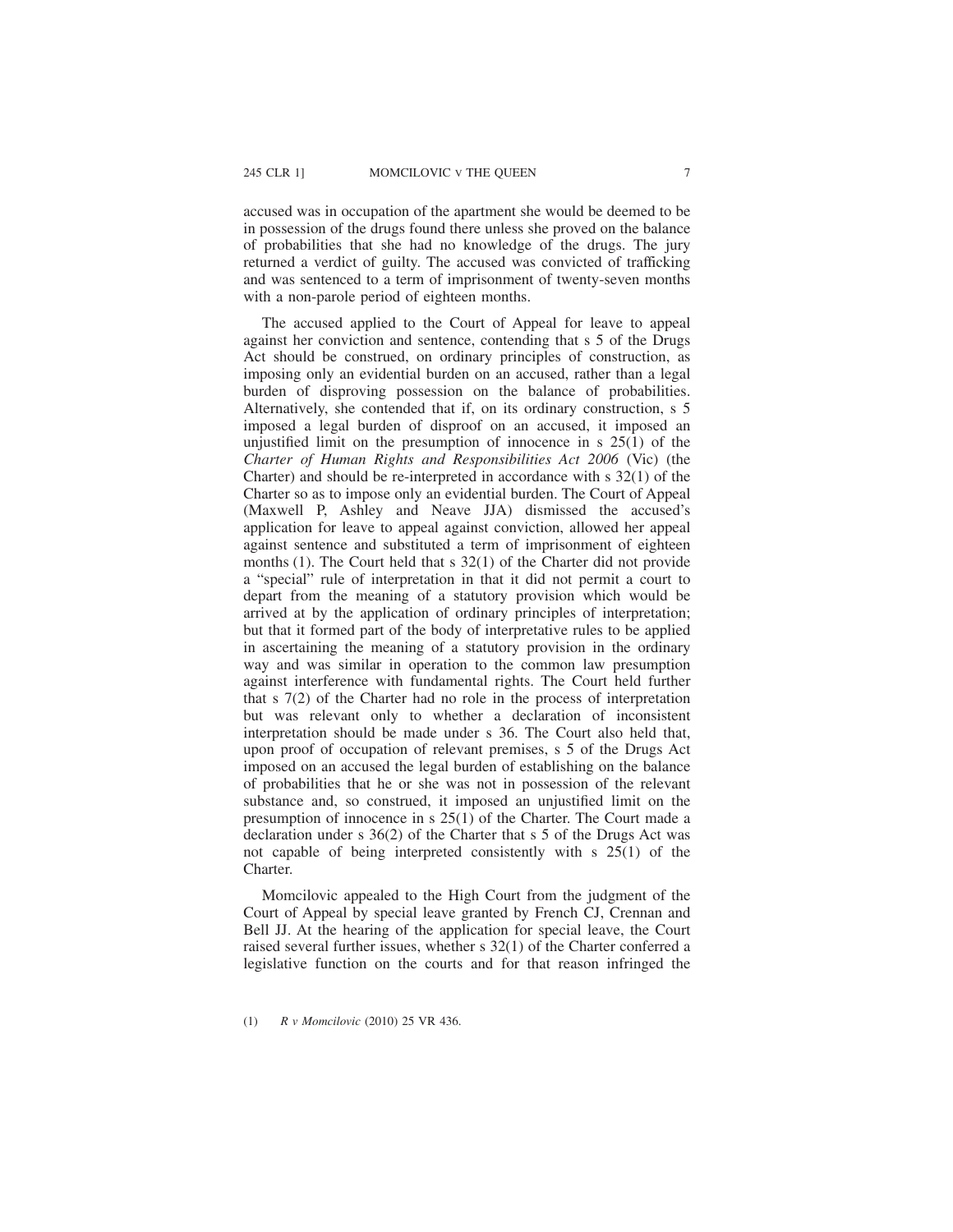principle stated in *Kable v Director of Public Prosecutions (NSW)* (2), whether the making of a declaration of inconsistent interpretation under s 36(2) of the Charter was an exercise of judicial power, and whether s 36(2) infringed the *Kable* principle. Before the hearing of the appeal, the appellant applied for leave to amend her notice of appeal to add a ground that ss 5 and 71AC of the Drugs Act were inconsistent with ss 13.1, 13.2 and 302.4 of the *Criminal Code* (Cth) and therefore were inoperative by reason of s 109 of the *Constitution*. Leave to add that ground was granted at the hearing of the appeal. The second respondent (the Attorney-General for the State of Victoria) filed a notice of contention raising the issues of whether s 7(2) of the Charter was irrelevant to the interpretative exercise required by s 32(1) and whether s 32(1) required a court to adopt a possible interpretation of a statutory provision which least infringed human rights.

#### 8, 9 and 10 February 2011

*M J Croucher* (with him *K L Walker* with *C A Boston*), for the appellant. Sections 5 and 71AC of the Drugs Act were, in their application to the appellant, directly inconsistent with ss 13.1, 13.2 and 302.4 of the *Criminal Code* (Cth). First, the Victorian provisions render criminal conduct which is not caught by, and was excluded from, the conduct rendered criminal by s 302.4 of the Code. A presumption of possession arising from proof of occupation of premises where drugs are found was deliberately not included in the Code (3). Thus, under the Commonwealth law there are significant "areas of liberty designedly left" which "should not be closed up" (4). The State law takes away the right to be presumed innocent, whereas the Commonwealth law preserves that right (5). Secondly, different methods of trial are stipulated for the two offences. Section 46 of the *Juries Act 2000* (Vic) did not require a unanimous verdict. In contrast, a prosecution under s 302.4, which by reason of s 4G of the *Crimes Act 1914* (Cth) is triable on indictment, would have required a unanimous verdict by reason of s 80 of the *Constitution*. Thirdly, the maximum penalty imposed by s 71AC (fifteen years' imprisonment) is greater than that imposed by s 302.4 (ten years' imprisonment or 2,000 penalty units). While a difference in penalty will not always demonstrate inconsistency between two laws (6), it is a factor that may be considered in determining whether there is direct inconsistency between them (7). In the absence of the operation of s 109, the

- (3) See Model Criminal Code Officers Committee of the Standing Committee of Attorneys-General, *Model Criminal Code, Chapter 6, Serious Drug Offences, Report* (1998), p 43.
- (4) *Wenn v Attorney-General (Vic)* (1948) 77 CLR 84 at 120, quoted in *Dickson v The Queen* (2010) 241 CLR 491 at 505 [25].
- (5) *University of Wollongong v Metwally* (1984) 158 CLR 447 at 455-456.
- (6) *Viskauskas v Niland* (1983) 153 CLR 280.
- (7) *Hume v Palmer* (1926) 38 CLR 441 at 448, 451, 462; *R v Loewenthal; Ex parte*

<sup>(2) (1996) 189</sup> CLR 51.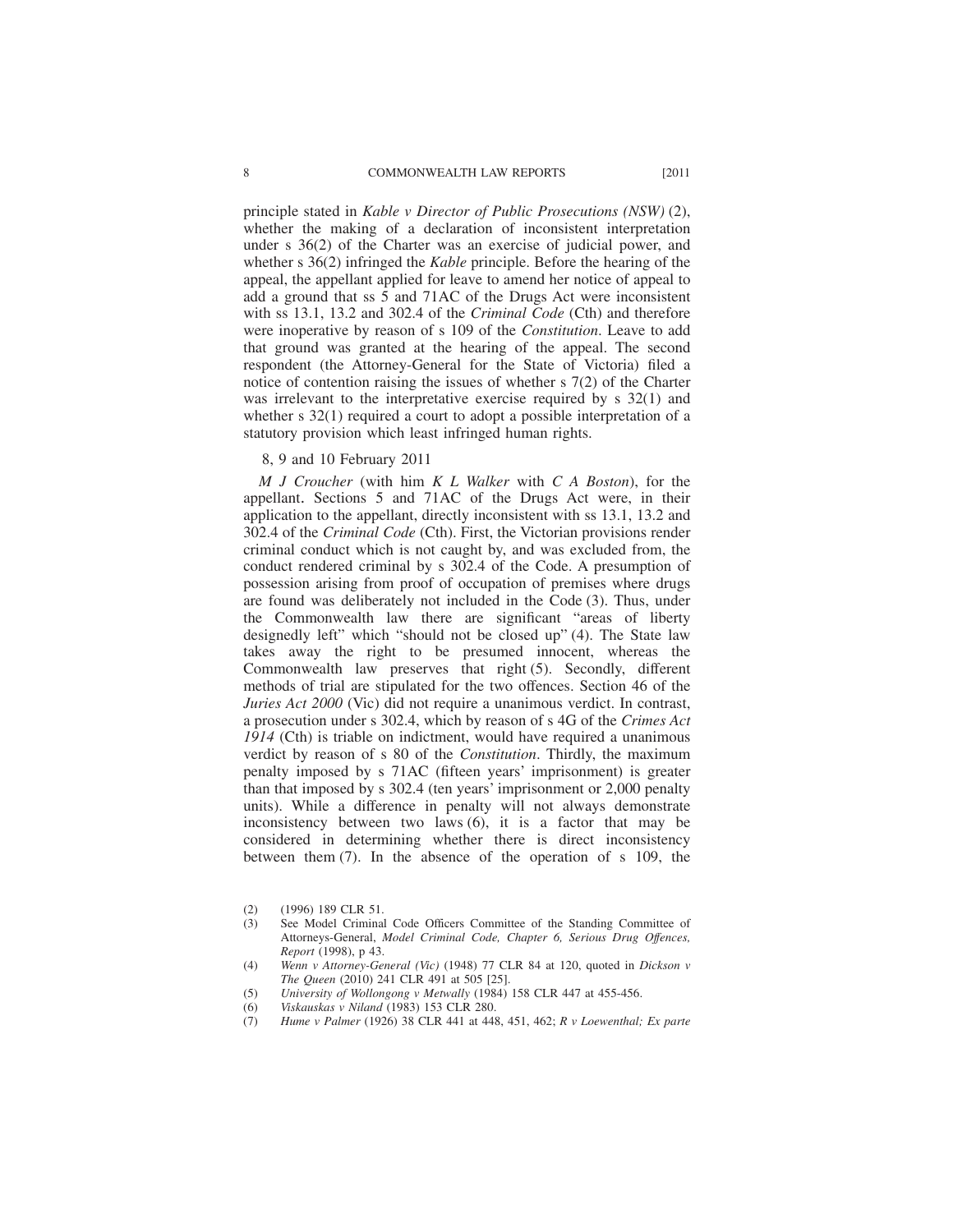Victorian provisions would alter, impair or detract from the operation of the Commonwealth provisions by attaching to the crime of trafficking in a drug of dependence "more stringent criteria and a different mode of trial by jury" than those imposed by the Commonwealth law (8). Section 300.4 of the Code does no more than evince an intention that the Commonwealth law is not intended to cover the field (9). It cannot avoid a direct inconsistency between Commonwealth and State laws (10). Section 109 is still engaged if s 5 of the Drugs Act is construed as imposing an evidential onus on an accused, but with more force if it is construed as imposing a legal onus.

If ss 5 and 71AC of the Drugs Act validly applied to the appellant, s 5 should be construed, on ordinary principles, as imposing only an evidential onus. First, the words "unless the person satisfies the court to the contrary" are ambiguous. They do not require that the onus can only be discharged on the balance of probabilities. Secondly, by contrast, related sections of the Drugs Act expressly cast an onus of proof on an accused on the balance of probabilities: see ss 72C and 73(1). Thirdly, to read s 5 as imposing a legal onus of disproof is inconsistent with developments in the law concerning other drug trafficking offences (11). Fourthly, s 5 does not apply to any other form of trafficking in the extended definition of traffick in s 70(1) of the Drugs Act, all of which require knowledge. It would be anomalous if an accused could be convicted of trafficking by "possession for sale" without proof beyond reasonable doubt that the accused was aware of the drugs, but not for the other forms of trafficking. Fifthly, if construed as casting only an evidential onus, s 5 would remain consistent with its purpose of facilitating proof of possession because it would usually require an accused to adduce evidence that he was not in possession of drugs found in premises occupied by him. [BELL J referred to *Filipetti v The Queen* (12).] An evidential onus would still have an effect because, if the accused did not go into evidence and could not point to any evidence elicited in the Crown case, he would be deemed to be in possession of the drugs. The Crown conceded before the Court of Appeal that if s 5 were construed as imposing an evidential onus it would not make any demonstrable difference to drug trafficking prosecutions. Finally, given the ambiguous language of s 5, in contrast with other provisions of the Drugs Act, it cannot be said

#### *(cont)*

- *Blacklock* (1974) 131 CLR 338 at 347; and cf *R v El Helou* (2010) 267 ALR 734 at 738-739 [27].
- (8) *Dickson v The Queen* (2010) 241 CLR 491 at 504 [22].
- (9) *John Holland Pty Ltd v Victorian Workcover Authority* (2009) 239 CLR 518 at 527 [19]-[21]; *Dickson v The Queen* (2010) 241 CLR 491 at 507 [33].
- (10) *R v Credit Tribunal; Ex parte General Motors Acceptance Corporation* (1977) 137 CLR 545 at 563.
- (11) See, eg, the offences of trafficking in a commercial quantity of a drug of dependence in ss 71 and 71AA of the Drugs Act.
- (12) (1978) 13 A Crim R 335.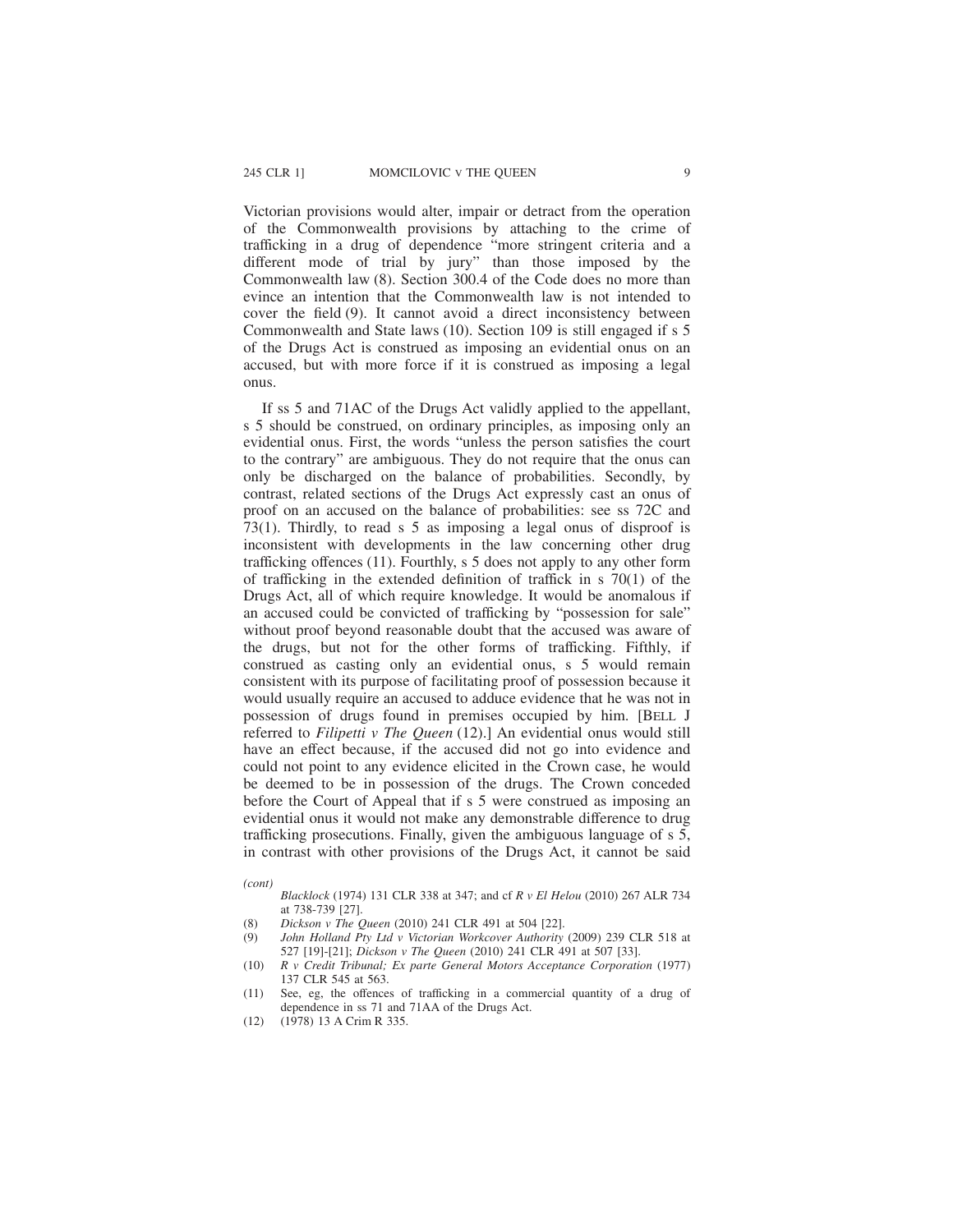that an intention to curtail the presumption of innocence by imposing a legal onus of disproof on the balance of probabilities has been made manifestly clear (13). Alternatively, if ordinary principles of construction do not lead to a conclusion that s 5 imposes only an evidential burden on an accused, such a construction is required by operation of s 32(1) of the Charter. Section 32(1) was intended to enact a strong rule of construction akin to that found in s 3(1) of the *Human Rights Act 1998* (UK) and not merely to codify the common law principle of legality (14). So construed, s 32(1) does not confer legislative power on the Supreme Court. It is analogous with those provisions that direct a court to interpret legislation so as to be constitutionally valid (15). Alternatively, if the power or function conferred by s 32(1) is legislative in nature, it does not interfere with or impair the institutional integrity of the Supreme Court as a repository of federal judicial power so as to infringe the doctrine in *Kable v Director of Public Prosecutions (NSW)* (16). The ordinary construction of s 5 limits the presumption of innocence protected by s 25(1) of the Charter (17). The limitation cannot be justified under s 7(2) of the Charter, as the Court of Appeal also held (18). Section 32(1) therefore requires the court to construe s 5 in a way that is compatible, or less incompatible, with the presumption of innocence if it is possible to do so consistently with the purpose of the provision. It is "possible", consistently with its purpose, to construe s 5 so as to impose only an evidential burden of disproof on the accused. Courts in other jurisdictions have read reverse onus provisions in drug offences as imposing only an evidential onus of proof (19). The court would only cross the line between interpretation and legislation if it were to construe s 5 as not casting any onus on an accused. The appellant also relies on the submissions of the third respondent in relation to s 32(1) of the Charter.

Independently of the foregoing arguments, the judge erred in failing to direct the jury that the appellant could not be found guilty of trafficking by way of possession for sale unless the prosecution proved beyond reasonable doubt that she knew of the presence of the drugs on the premises because one cannot have possession of a drug for a

- (13) *Coco v The Queen* (1993) 179 CLR 427 at 437; *Electrolux Home Products Pty Ltd v Australian Workers' Union* (2004) 221 CLR 309 at 329 [21]; *K-Generation Pty Ltd v Liquor Licensing Court* (2008) 237 CLR 501 at 520 [47].
- (14) See Human Rights Consultation Committee, *Rights, Responsibilities and Respect: The Report of the Human Rights Consultation Committee* (2005), pp 82-83.
- (15) eg, *Interpretation of Legislation Act 1984* (Vic), s 6; *Acts Interpretation Act 1901* (Cth), s 15A.
- (16) (1996) 189 CLR 51.
- (17) *R v Momcilovic* (2010) 25 VR 436 at 470-473 [122]-[136].
- (18) *R v Momcilovic* (2010) 25 VR 436 at 473-477 [137]-[154].
- (19) eg, *R v Lambert* [2002] 2 AC 545; *HKSAR v Lam Kwong Wai* (2006) 9 HKCFAR 574; *Director of Public Prosecutions v Smyth* [2010] IECCA 34.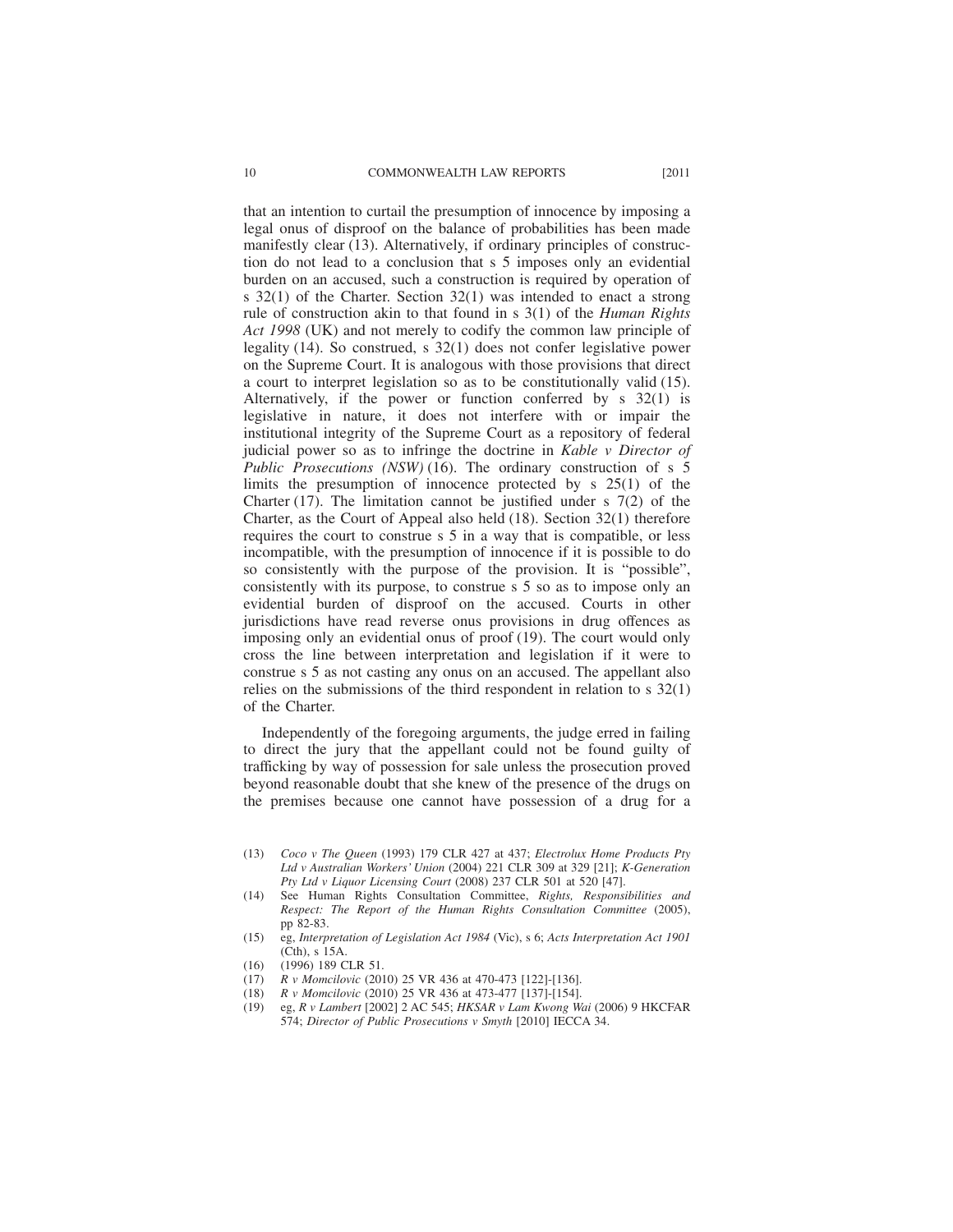purpose, namely for sale, without knowing that one has it (20). [GUMMOW J. Another way of looking at it is that s 5 may apply to offences of "possession" simpliciter, but not to the compound phrase "possession for sale" in the definition of "traffick" in s 70(1).] Yes. It has been assumed that s 5 applies to the offence of trafficking by way of possession for sale, but it is anomalous in that it does not apply to any other form of trafficking in the definition in s 70(1).

If the appellant is successful on any ground of appeal other than the s 109 ground, the Court should set aside the conviction and exercise its discretion to direct that a verdict of acquittal be entered. If the appellant is successful only on the s 109 ground, the conviction should be set aside and the presentment quashed.

*S P Donaghue* (with him *E M Nekvapil*), for the third respondent, the Victorian Equal Opportunity and Human Rights Commission. A statutory provision will be "compatible with human rights" for the purposes of s 32(1) of the Charter provided it does not limit any of the human rights in Pt 2 of the Charter in a way that is not demonstrably justifiable having regard to the criteria in  $\sigma$  7(2). The location of  $\sigma$  7(2) within Pt 2, when read with the definition of "human rights" in  $s \, 3(1)$ to mean "the civil and political rights set out in Part 2 of the Charter", suggests that the phrase "compatible with human rights" in  $s \frac{32(1)}{2}$ engages s 7(2). The concept of compatibility with human rights is used throughout the Charter (see ss  $1(2)(b)$ ,  $28(3)(a)$ ,  $30$ ,  $31(1)$  and  $38(1)$ ) and should be given a consistent construction. This construction is supported by the extrinsic materials (21). Further, it would be wrong to construe the Charter as conferring rights in an unlimited form of a kind that the International Covenant on Civil and Political Rights (1966) (ICCPR), on which the rights in ss 8-27 of the Charter were based, itself does not contemplate. Although the ICCPR does not contain a general limitations provision such as s 7(2), many of the rights it contains are subject to express qualification. In other jurisdictions that possess statutory bills of rights, the question of compatibility with human rights usually involves consideration of whether a limitation on a right is demonstrably justifiable (22). If s 32(1) is only engaged where a statutory provision imposes an unjustifiable limit on a human

- (20) *R v Medici* (1989) 40 A Crim R 413 at 415; *R v Tragear* (2003) 9 VR 107 at 117 [43]-[44]; *R v Georgiou* [2009] VSCA 57 at [6]-[10], [48], [51], [55]-[61]; cf *R v Clarke* [1986] VR 643 at 660.
- (21) Second Reading Speech for the *Charter of Human Rights and Responsibilities Bill 2006*, Victoria, Legislative Assembly, *Parliamentary Debates* (Hansard), 4 May 2006, pp 1291, 1293; Explanatory Memorandum to the *Charter of Human Rights and Responsibilities Bill 2006* (Vic), p 7; Human Rights Consultation Committee, *Rights, Responsibilities and Respect: The Report of the Human Rights Consultation Committee* (2005), p 117.
- (22) See *R v Lambert* [2002] 2 AC 545 at 567 [26]; *Sheldrake v Director of Public Prosecutions* [2005] 1 AC 264 at 289 [1]; *R v Oakes* [1986] 1 SCR 103 at 114; *HKSAR v Lam Kwong Wai* (2006) 9 HKCFAR 574 at [29]; *Hansen v The Queen* [2007] 3 NZLR 1.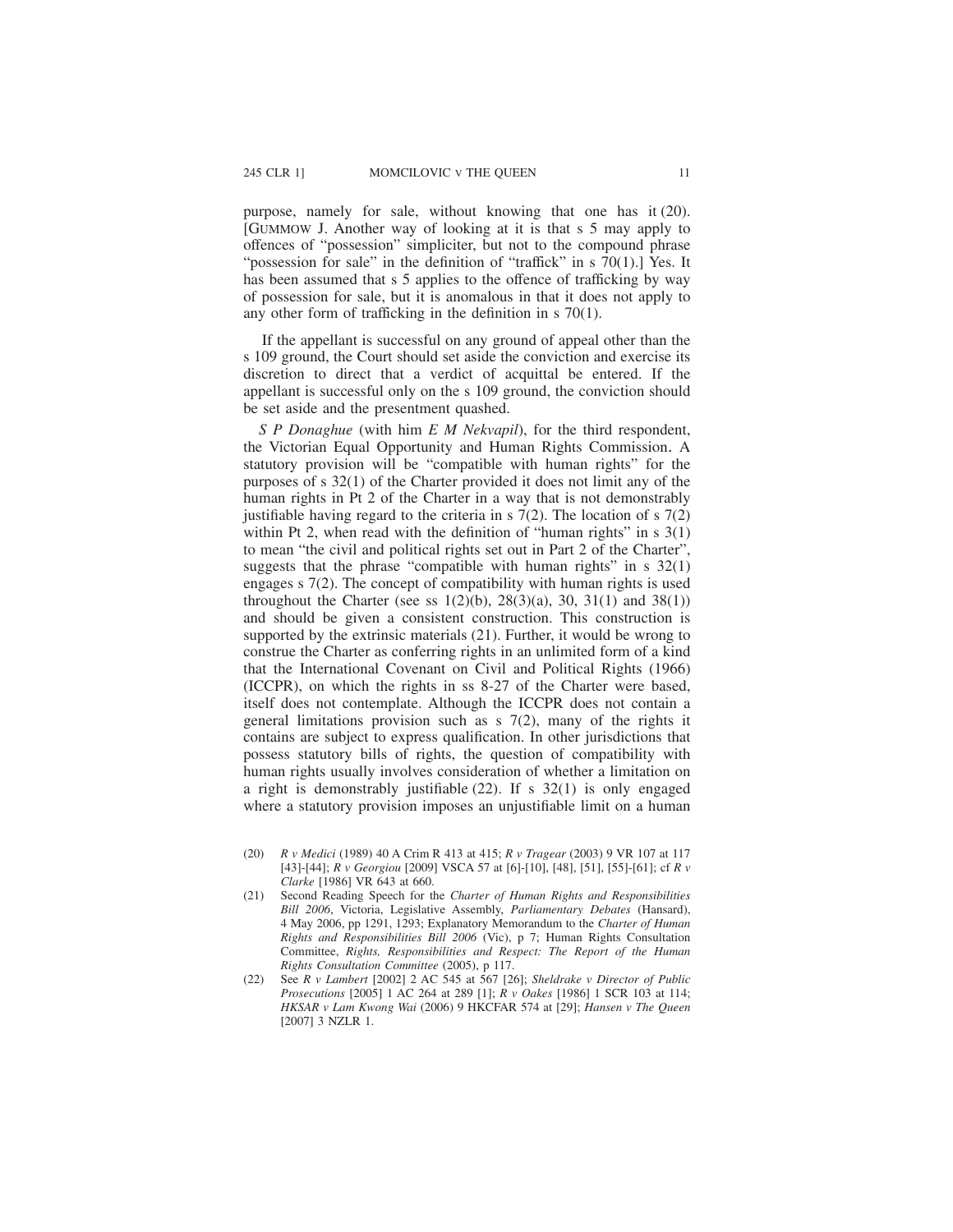right, there is warrant for giving it a stronger operation than the common law principle of legality. Section 32(1) was not intended merely to codify the principle of legality, but to operate in a similar fashion to s 3(1) of the *Human Rights Act 1998* (UK) (c 42) (the UK HRA). The words "consistently with their purpose" in s 32(1) do not distinguish it from s 3(1) of the UK HRA. Rather, they reflect the approach adopted in relation to s 3(1) of the UK HRA in *Ghaidan v Godin-Mendoza* (23). *Ghaidan* remains the leading authority on s 3(1) of the *Human Rights Act*, rather than *R v Inland Revenue Commissioners; Ex parte Wilkinson* (24). There are fundamental differences between the principle of legality and s 32(1) of the Charter (25). The limits of what is "possible" by way of interpretation under s 32(1) are to be derived by analogy to s 15A of the *Acts Interpretation Act 1901* (Cth), which may require a court to read down general words of a statutory provision (26) or to adopt an "entirely artificial construction" of a statutory provision (27) where, on ordinary principles of construction, the provision would be invalid. However, unlike s 15A, s 32(1) of the Charter may result in a provision being given a different operation. That does not contravene any constitutional requirement provided that departure from the meaning that the provision would otherwise bear is sufficiently guided by a clear standard or test, so that the court is not left to guesswork (28). Part 2 of the Charter, including s 7(2), supplies the necessary standard or test. [He also referred to *Director of Public Prosecutions v Hutchinson* (29).] So construed, s 32(1) does not authorise the courts to engage in legislative activity and does not infringe the principle first identified in *Kable v Director of Public Prosecutions (NSW)* (30). The provisions in the Caribbean constitutions which have been said by the Privy Council to confer a "quasi-legislative" power upon the courts do not provide a good analogy to the interpretive obligation in s 32(1) of the Charter (31).

- (23) [2004] 2 AC 557: see Human Rights Consultation Committee, *Rights, Responsibilities and Respect: The Report of the Human Rights Consultation Committee* (2005), pp 82-83.
- (24) [2005] 1 WLR 1718 at 1723 [17]; [2006] 1 All ER 529 at 535.
- (25) Sales, "A Comparison of the Principle of Legality and Section 3 of the Human Rights Act 1998", *Law Quarterly Review*, vol 125 (2009) 598, at pp 607-611; *Ahmed v Her Majesty's Treasury* [2010] 2 AC 534 at 646-647 [111]-[115].
- (26) See, eg, *Victoria v The Commonwealth (Industrial Relations Act Case)* (1996) 187 CLR 416 at 501-503; *Wilson v Minister for Aboriginal and Torres Strait Islander Affairs* (1996) 189 CLR 1.
- (27) *R v Poole; Ex parte Henry [No 2]* (1939) 61 CLR 634 at 652.
- (28) *Pidoto v Victoria* (1943) 68 CLR 87 at 109-110; *Bank of New South Wales v The Commonwealth* (1948) 76 CLR 1 at 372.
- (29) [1990] 2 AC 783 at 804, 808.
- (30) (1996) 189 CLR 51.
- (31) See *Ghaidan v Godin-Mendoza* [2004] 2 AC 557 at 584-585 [63]-[64], 600 [119]-[120].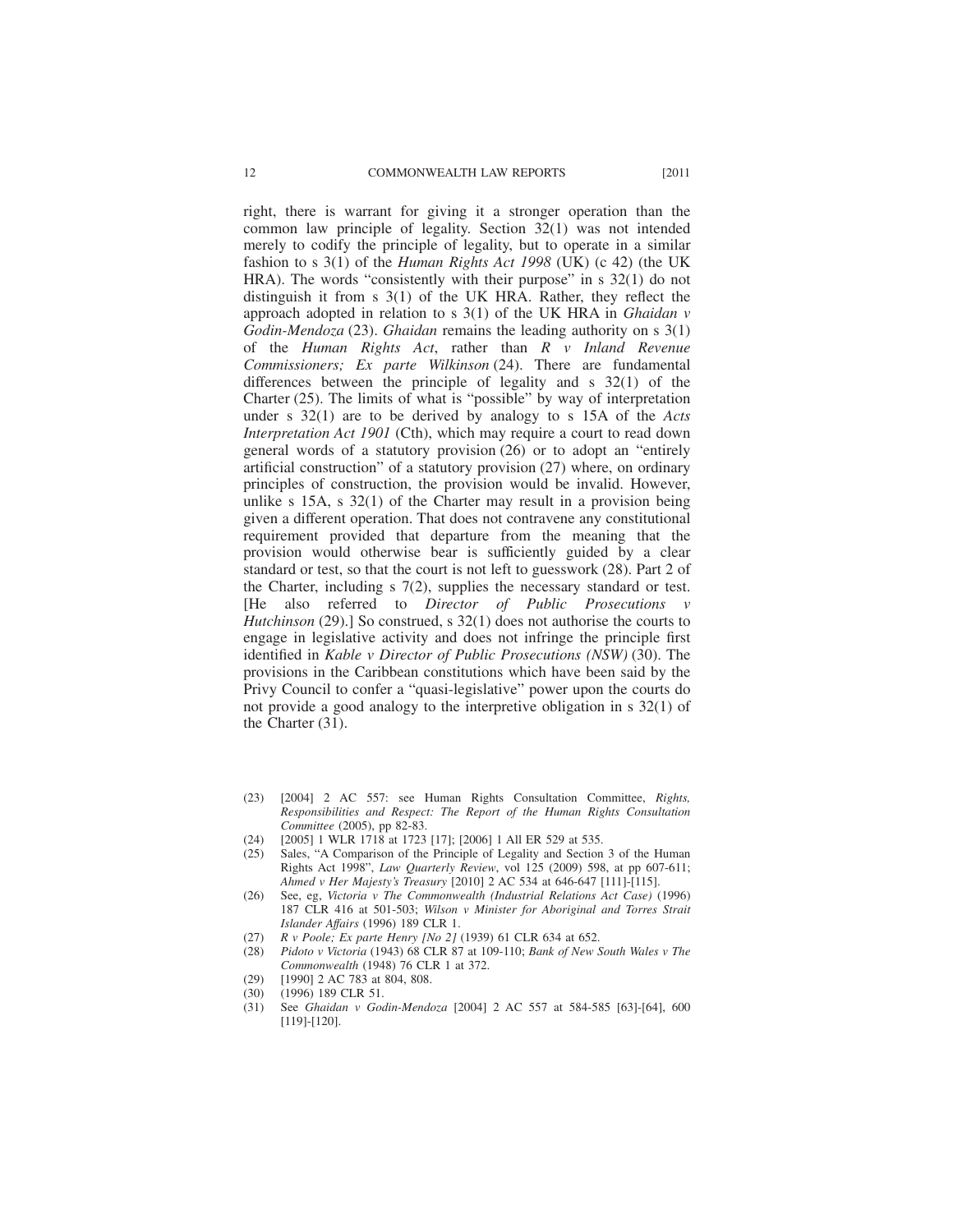As presently interpreted by Victorian courts, the effect of s 5 of the Drugs Act is that an accused may be convicted of an offence involving the possession of or trafficking in a drug of dependence notwithstanding that the jury may entertain a reasonable doubt about guilt. The Court of Appeal correctly concluded that the limitation thereby imposed on the presumption of innocence recognised by s 25(1) of the Charter had not been demonstrably justified having regard to s 7(2) of the Charter. It follows that the prevailing interpretation of s 5 is not "compatible with human rights". It is possible consistently with the underlying purpose of the Drugs Act to interpret s 5 as imposing only an evidential burden on an accused. Section 5 is silent about the standard of proof required to "satisfy" the court. The applicable standard must be selected by the court having regard to the general principles of the criminal law (32). There are numerous overseas authorities in which reverse onus provisions similar to s 5 of the Drugs Act have been interpreted as imposing only an evidential burden on an accused (33).

The making of a declaration of inconsistent interpretation under s 36(2) of the Charter occurs as an incident of the exercise of judicial power. A s 36(2) declaration can only be made in a proceeding in which some other relief or remedy is sought (ss 33, 36(1) and 39) and the Supreme Court concludes that it is not possible to interpret a statutory provision relevant to the determination of that proceeding in a way that is compatible with human rights. The declaration can therefore be seen as a formal statement embodying a conclusion reached by the Court in the exercise of judicial power to resolve a particular dispute between parties. It is not "divorced from the ordinary administration of the law" (34). A declaration of inconsistent interpretation is not a remedy. It operates as the factum upon which ss 36(7) and 37 of the Charter operate to create obligations upon the Attorney-General and the Minister administering the statutory provision in respect of which the declaration is made (35). The power to make a declaration of inconsistent interpretation is not incompatible with the capacity of the Supreme Court to exercise federal judicial power. The Court remains entirely independent and the declaration is

- (32) *Woolmington v Director of Public Prosecutions* [1935] AC 462 at 481; *He Kaw Teh v The Queen* (1985) 157 CLR 523 at 558; *Macleod v The Queen* (2003) 214 CLR 230 at 242-243 [39]; Williams, "The Logic of Exceptions" [1988] *Criminal Law Journal* 261, at pp 264-265.
- (33) *HKSAR v Lam Kwong Wai* (2006) 9 HKCFAR 574; *R v Lambert* [2002] 2 AC 545; *Sheldrake v Director of Public Prosecutions* [2005] 1 AC 264; *Director of Public Prosecutions v Smyth* [2010] IECCA 34.
- (34) *O'Toole v Charles David Pty Ltd* (1991) 171 CLR 232; *Mellifont v Attorney-General (Qld)* (1991) 173 CLR 289 at 305; *Attorney-General (Cth) v Alinta Ltd* (2008) 233 CLR 542.
- (35) *Baker v The Queen* (2004) 223 CLR 513 at 532 [43]; *Re Macks; Ex parte Saint* (2000) 204 CLR 158 at 213 [145].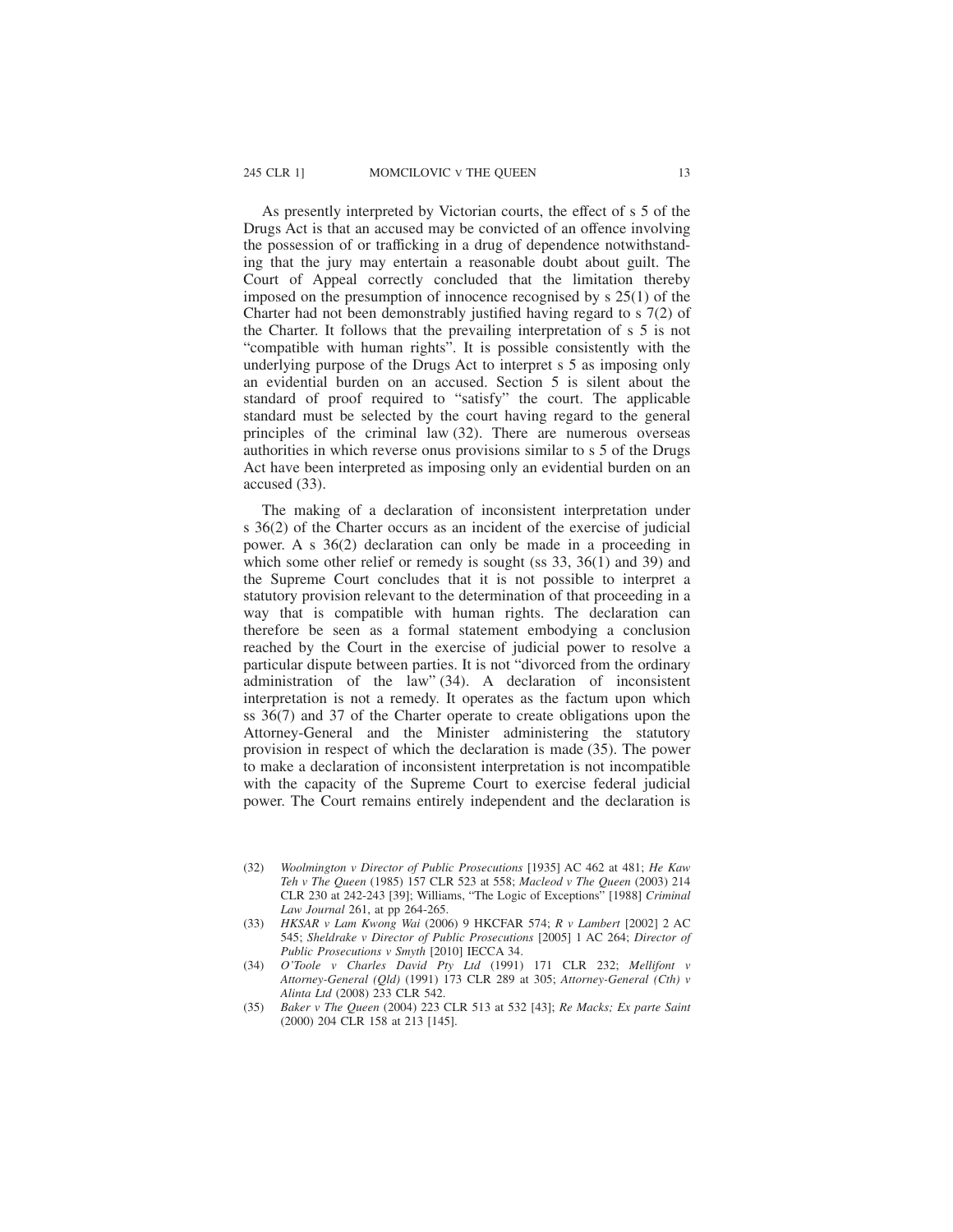made in the course of proceedings that otherwise bear all the hallmarks of the judicial process (36).

*G J C Silbert* SC (with him *B L Sonnet* and *C W Beale*), for the first respondent. Part 9.1 of the Code was inserted in 2005 to give effect to the United Nations Convention against Illicit Traffic in Narcotic Drugs and Psychotropic Substances, done at Vienna on 20 December 1988. It was supplanted on to an established system of State drug laws. Section 300.4, in Pt 9.1 of the Code, manifests the intention of the Commonwealth Parliament not to "cover the field". Where the Commonwealth authorities prosecute drug importation offences under the Code, any consequent trafficking offences are prosecuted under State laws on the same indictment. Cooperative arrangements exist between Commonwealth and State prosecuting authorities to enable this to occur. In these circumstances, there cannot be indirect inconsistency. Nor was there any direct inconsistency in the sense described by Gibbs CJ in *University of Wollongong v Metwally* (37). This is not a case where one statute forbids what the other commands or where one statute takes away a right that the other confers. The Code cannot be construed as conferring on persons a liberty to be in occupation of premises on which drugs are found. *Dickson v The Queen* (38) can be distinguished on that basis and on the basis that there is no question of Commonwealth property in this case (39). The Report of the Model Criminal Code Officers Committee (40), on which the appellant relies, rejected the inclusion in the Model Criminal Code of a deeming provision comparable to s 5 of the Drugs Act because it did not include an offence of possession of a controlled drug. The Parliament departed from the Model Criminal Code by inserting an offence of possession into Pt 9.1 the Code. Given that departure, the absence of a reverse onus provision in relation to possession cannot be considered to have been a deliberate exclusion. Different modes of proof do not establish a direct collision between the two laws. [GUMMOW J referred to *R v Winneke; Ex parte Gallagher* (41).] Different penalties are relevant but not determinative.

We adopt the submissions of the second respondent in relation to the construction of s 5 of the Drugs Act, including the operation and effect of ss 32 and 36 of the Charter.

- (36) *Fardon v Attorney-General (Qld)* (2004) 223 CLR 575 at 601-602 [43]-[44], 617-619 [100]-[105]; *Forge v Australian Securities and Investments Commission* (2006) 228 CLR 45 at 76 [63].
- (37) (1984) 158 CLR 447 at 455-456.
- (38) (2010) 241 CLR 491.<br>(39) See Dickson v The O.
- See *Dickson v The Queen* (2010) 241 CLR 491 at 504 [22], 506 [29].
- (40) Model Criminal Code Officers Committee of the Standing Committee of Attorneys-General, *Model Criminal Code, Chapter 6, Serious Drug Offences, Report* (1998), p 43.
- (41) (1982) 152 CLR 211 at 218.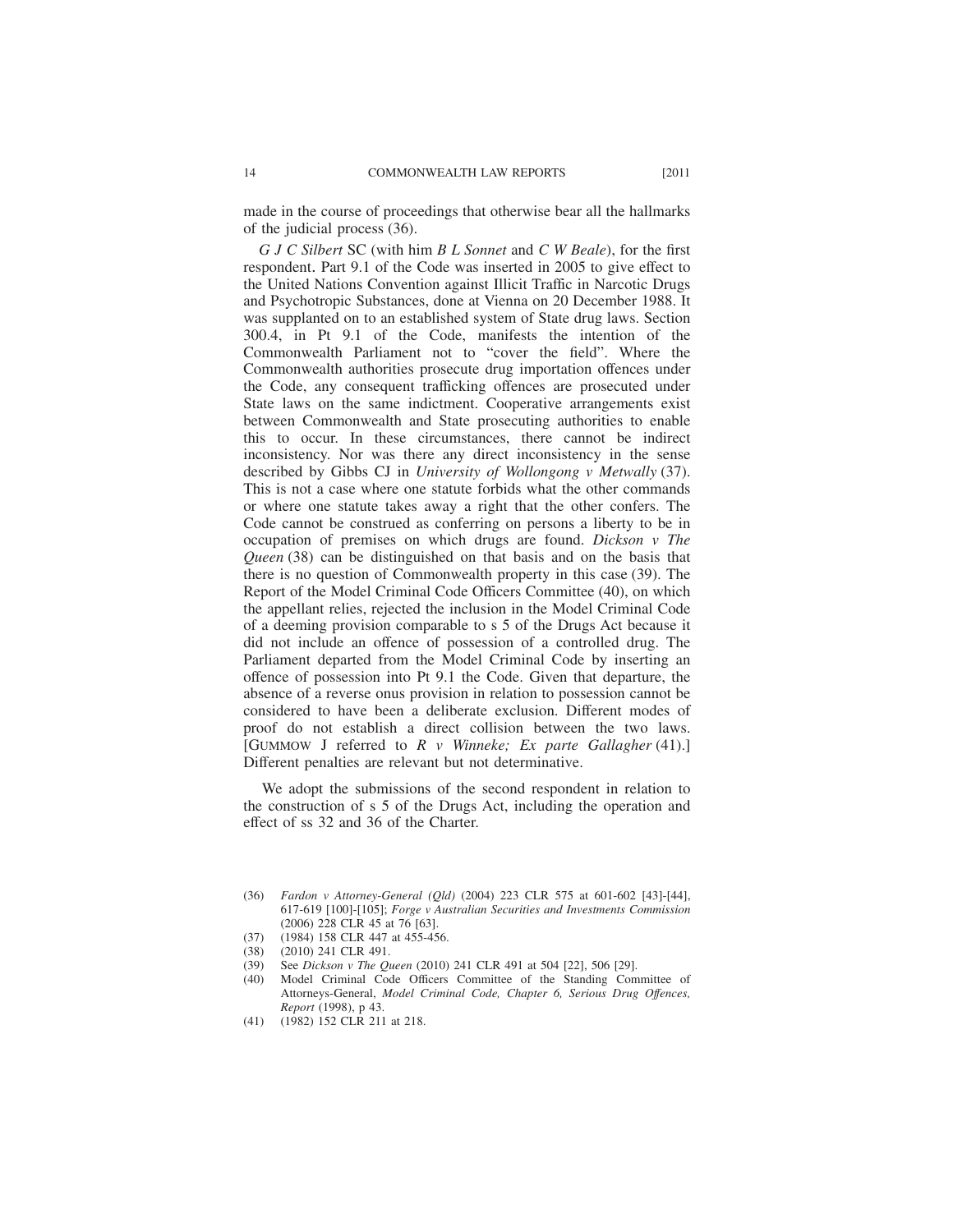The judge was correct not to direct the jury that the prosecution needed to prove that the accused had actual knowledge of the drugs before they could find that she possessed them for sale (42). Callaway JA in *R v Tragear* (43) did not refer to the observation in *R v Clarke* (44) that such a direction would be "too favourable" to an accused. In *R v Georgiou* (45), Robson A-JA adopted Callaway JA's views in *R v Tragear* without reference to the contrary view expressed in *R v Clarke*, but lack of knowledge of the drugs was not a live issue. Acceptance of the appellant's submission would rob ss 5 and 73(2) of their efficacy in trafficking cases (46). [KIEFEL J. What do you say to the proposition that s 5 has no application to the offence of trafficking by possession for sale because trafficking requires knowledge of what is in your possession, otherwise you cannot have an intention to sell?] That analysis is respectable but is inconsistent with the orthodox view established in *R v Clarke* (47) which has been applied in many cases since then. There was no dispute at the trial that whoever was in possession of the drugs found in the accused's apartment had them in their possession for sale. The quantity found was well in excess of the traffickable quantity. Other indicia of trafficking were found. In the circumstances, the direction was sufficient.

*S G E McLeish* SC, Solicitor-General for the State of Victoria, (with him *J M Davidson* and *A M Dinelli*), for the second respondent, the Attorney-General for that State. In determining whether a right or liberty conferred by a Commonwealth law is taken away by a State law, the intention of the Commonwealth Parliament is relevant (48). It is clear from s 300.4 of the Code that the Commonwealth provisions were intended to be supplementary to or cumulative upon the State law. There was no such provision in the legislation in question in *Ex parte McLean* (49) or in the relevant Part of the Code in *Dickson v The Queen* (50). It is accepted that differences between the rules of conduct prescribed by the Commonwealth and State laws or the fact that different penalties are prescribed for substantially the same conduct does not necessarily lead to inconsistency (51). No case has held that the fact the methods of trial may be different leads to inconsistency. There was no "area of liberty … designedly left" by the

- (42) *R v Clarke* [1986] VR 643 at 660.
- (43) (2003) 9 VR 107 at 117 [43]-[44].<br>(44) [1986] VR 643 at 660.
- [1986] VR 643 at 660.
- (45) [2009] VSCA 57 at [51].<br>(46) cf Tabe v The Queen (20
- (46) cf *Tabe v The Queen* (2005) 225 CLR 418.
- (47) [1986] VR 643.
- (48) *Ex parte McLean* (1930) 43 CLR 472 at 483-485; *Ansett Transport Industries (Operations) Pty Ltd v Wardley* (1980) 142 CLR 237 at 243, 259-260; *McWaters v Day* (1989) 168 CLR 289 at 295; *Dickson v The Queen* (2010) 241 CLR 491 at 504 [22], 505 [25].
- (49) (1930) 43 CLR 472.
- (50) (2010) 241 CLR 491 at 508 [36]-[37].
- (51) *McWaters v Day* (1989) 168 CLR 289 at 296; *R v Loewenthal; Ex parte Blacklock* (1974) 131 CLR 338 at 346-347.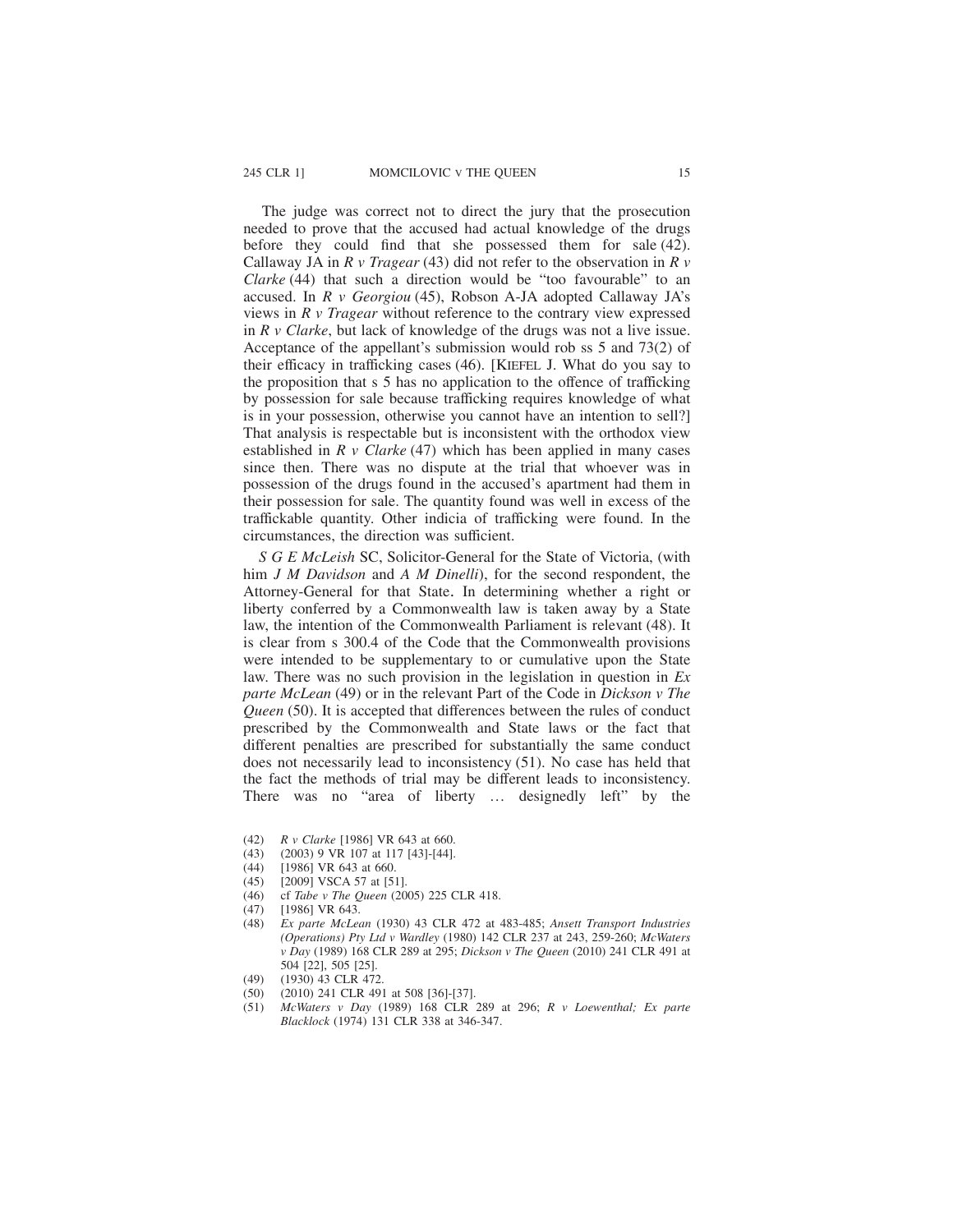Commonwealth law which was closed up by the State law (52). The liberty asserted by the appellant (the mere occupation of premises on which drugs are found) is akin to that which was identified and discounted in argument by counsel for the Attorney-General for New South Wales in *McWaters v Day* (53).

The interpretation of s 5 of the Drugs Act required the application of s 32 of the Charter along with other common law and statutory principles of construction. Section 32 is part of the body of interpretative rules to be applied in determining the meaning of the provision in question. Several passages in the judgment of the House of Lords in *Ghaidan v Godin-Mendoza* (54) indicate a fundamentally different approach to s  $3(1)$  of the UK HRA (55). However, there are textual and contextual differences between s 3(1) of the UK HRA and s 32(1) of the Charter which indicate that that approach should not be adopted in relation to s 32(1). First, s 32(1) uses the term "interpreted" rather than "read and given effect", which may go beyond interpretation (56). Secondly, the opening words of s 32(1) preserve the primacy of the purpose of the enacting Parliament (57). In this way, s 32 adds to, but does not displace, the purposive rule in s 35(a) of the *Interpretation of Legislation Act 1984* (Vic). [He referred to *R v Inland Revenue Commissioners; Ex parte Wilkinson* (58).] A court must adopt an interpretation which achieves the purpose of the legislation; this may not be the interpretation which is least restrictive of human rights. Thirdly, s 32(1) directs attention to the purpose of the particular provision(s) in issue, whereas the judgments in *Ghaidan* refer to a "fundamental feature", the "underlying thrust" or a "cardinal principle" of the legislation as a whole. Fourthly, regard must be had to the different constitutional context and legislative history of the UK HRA and the Charter (59). Section 15A of the *Acts Interpretation Act 1901* (Cth) is not an apt analogy. Different considerations apply where the question is one of validity. The court is giving effect, as far as possible within constitutional constraints, to the intention of the legislature that enacted the law. It is not altering that intention or giving effect to the intention of a different legislature (60). In applying s 32, the question

- (52) cf *Wenn v Attorney-General (Vic)* (1948) 77 CLR 84 at 119-120; *Dickson v The Queen* (2010) 241 CLR 491 at 505 [25].
- (53) (1989) 168 CLR 289 at 292.
- (54) [2004] 2 AC 557.
- (55) *Ghaidan v Godin-Mendoza* [2004] 2 AC 557 at 571 [31]-[32], 574 [44], 584 [60]-[61], 585 [64].
- (56) *Ghaidan v Godin-Mendoza* [2004] 2 AC 557 at 595 [107]; cf *R v Hansen* [2007] 3 NZLR 1 at 76-77 [237].
- (57) See the Explanatory Memorandum to the *Charter of Human Rights and Responsibilities Bill 2006* (Vic), p 23.
- (58) [2005] 1 WLR 1718 at 1723 [17]; [2006] 1 All ER 529 at 535.
- (59) See *R v Hansen* [2007] 3 NZLR 1 at 78-79 [244]-[246].
- Bank of New South Wales v The Commonwealth (1948) 76 CLR 1 at 290-291, 372.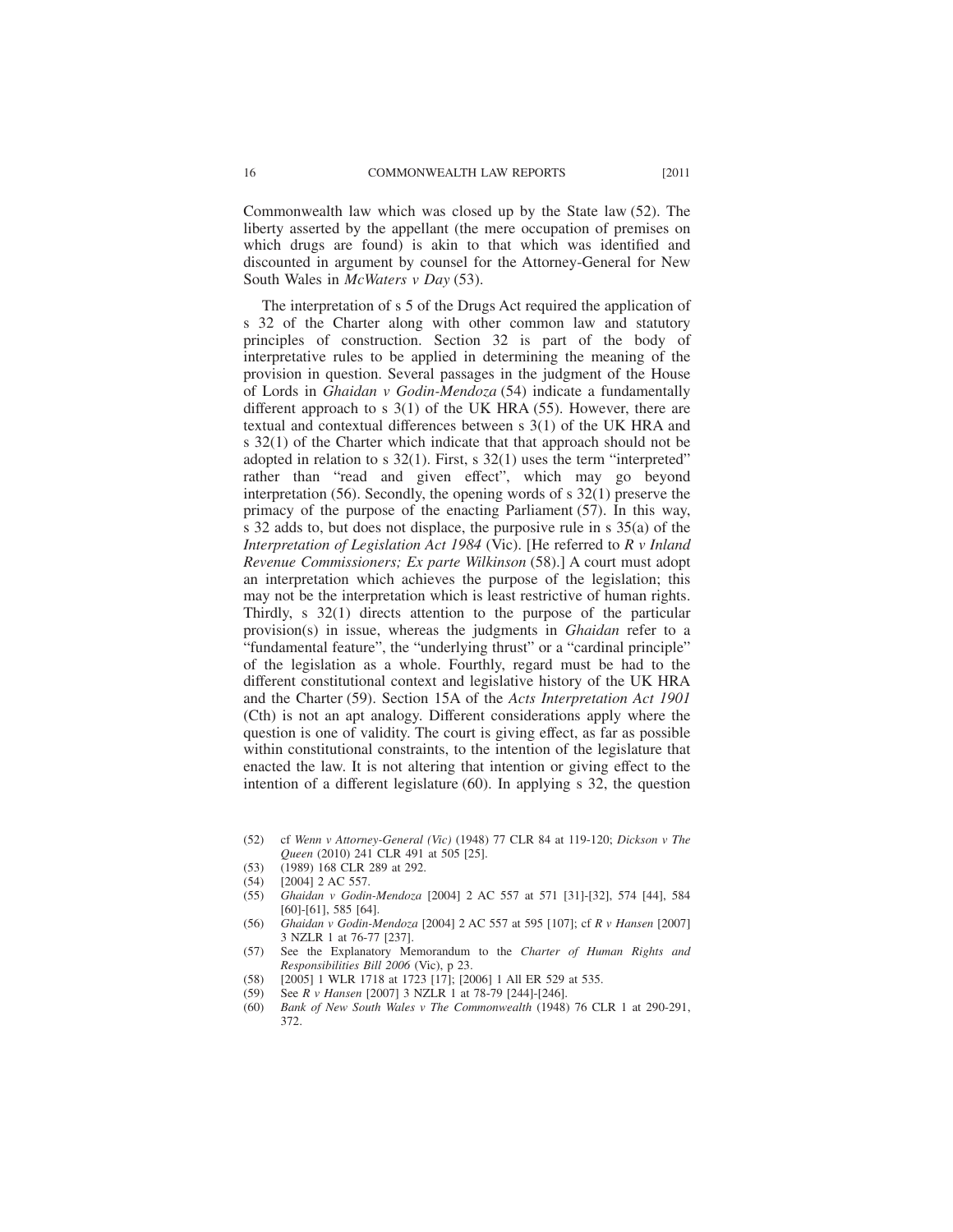whether a statutory provision is "compatible with human rights" requires regard to the question of justification under s 7(2). "Compatibility" is central to the operation of the Charter (61). Section 7(2) is a "key" provision of the Charter, recognising that human rights are, in general, not absolute but must be balanced against each other  $(62)$ . This approach to the role of s  $7(2)$  is comparable to that taken in other jurisdictions (63). For these reasons, s 32 is not a "special" rule of interpretation and does not permit the court to stray into a legislative role. Further, there is nothing antithetical to the judicial process in a court considering the elements of proportionality inherent in s 7(2) as part of the interpretative process. As such, the principle formulated in *Kable v Director of Public Prosecutions (NSW)* (64) and later cases does not apply. This understanding of the interrelationship between ss 32(1) and 7(2) also ensures that the making of a declaration of inconsistent interpretation under s 36 of the Charter arises out of the task of statutory interpretation, not as a subsidiary question unrelated to the proceedings, and involves the exercise of judicial power (65). As such, it constitutes a judgment, decree or order from which an appeal lies to the High Court under s 73(ii) of the *Constitution*.

Applying this approach s 5 of the Drugs Act, the only available interpretation is that it imposes a legal or persuasive burden on an accused to satisfy the court on the balance of probabilities that he was not in possession of the drugs. The word "satisfies" conveys a state of satisfaction. The discharge of an evidential onus does not require satisfaction of anything to the contrary of the deemed possession (66). Only a legal onus gives effect to the purpose of the legislation. Section 5 does apply to the offence of trafficking in s 71AC of the Drugs Act. A long line of authority and experience in Victoria is to that effect. The concept of "possession for sale", even if understood as a composite concept, still requires possession as a matter of fact to be established. Section 5 is a deeming provision for the purposes of the Act.

*S J Gageler* SC, Solicitor-General for the Commonwealth, (with him *R M Doyle* SC and *A D Pound*), for the Attorney-General for the Commonwealth, intervening. There is no rigid dichotomy between "direct" and "indirect" inconsistency for the purposes of s 109 of the

<sup>(61)</sup> See esp ss 1(2)(b), 28, 32, 38; Second Reading Speech for the *Charter of Human Rights and Responsibilities Bill 2006*, Victoria, Legislative Assembly, *Parliamentary Debates* (Hansard), 4 May 2006, p 1290.

<sup>(62)</sup> Explanatory Memorandum to the *Charter of Human Rights and Responsibilities Bill 2006* (Vic), p 9.

<sup>(63)</sup> *Poplar Housing and Regeneration Community Association Ltd v Donoghue* [2002] QB 48; *HKSAR v Lam Kwong Wai* (2006) 9 HKCFAR 574.

<sup>(64) (1996) 189</sup> CLR 51.

<sup>(65)</sup> *Mellifont v Attorney-General (Qld)* (1991) 173 CLR 289 at 304-305; *O'Toole v Charles David Pty Ltd* (1991) 171 CLR 232 at 244-245.

<sup>(66)</sup> *R v Clarke* [1986] VR 643 at 659; *HKSAR v Lam Kwong Wai* (2006) 9 HKCFAR 574 at [30]-[35].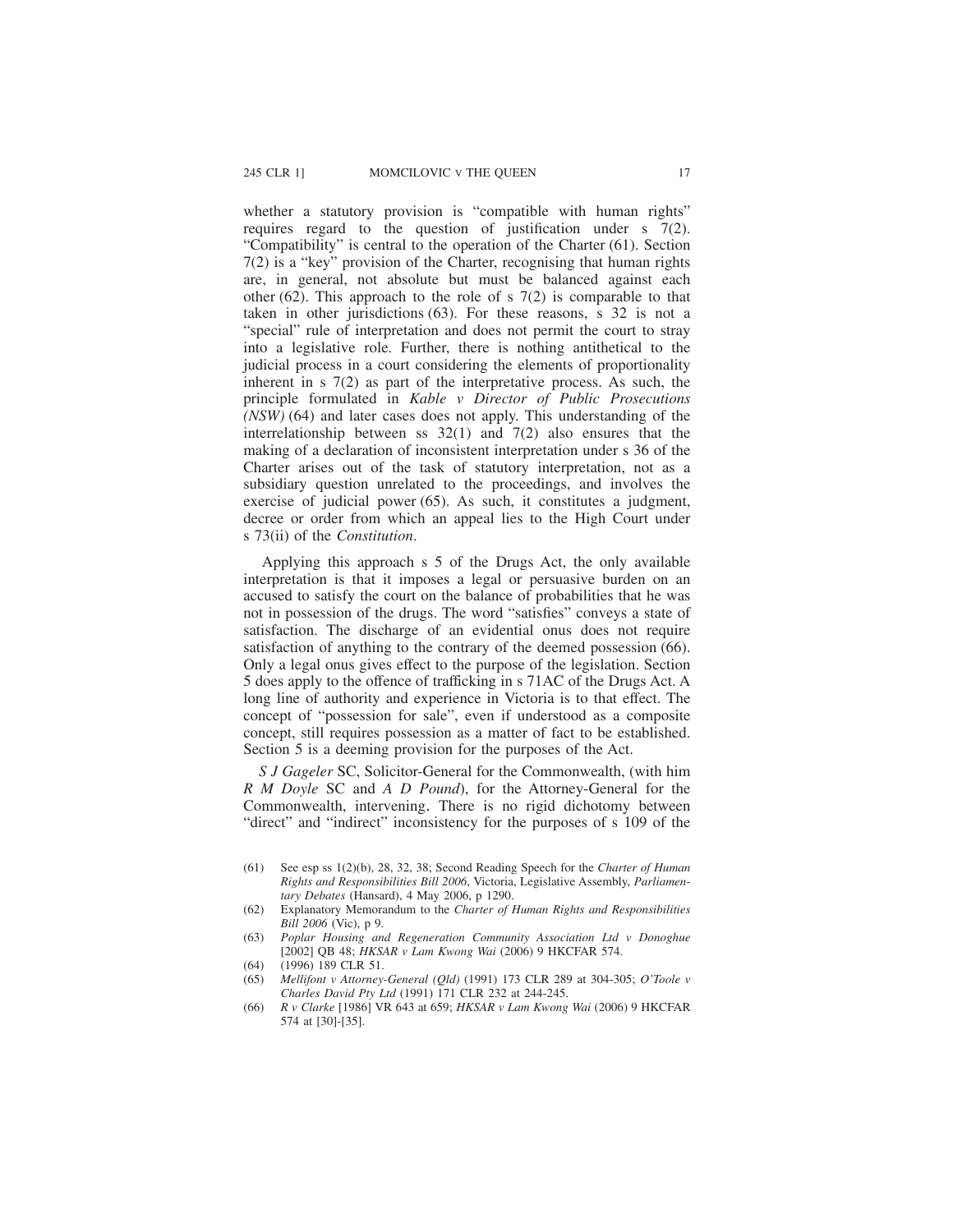*Constitution*. In every case, the existence of inconsistency turns on whether it was the intention of the Commonwealth Parliament, determined as a matter of construction, to make its enactment the complete or exclusive statement of the law governing the conduct or matter with which it deals (67). [He referred to *Amalgamated Society of Engineers v Adelaide Steamship Co Ltd* (68); *Nash v Florida Industrial Commission* (69); *Clyde Engineering Co Ltd v Cowburn* (70); *Ex parte McLean* (71); *Victoria v The Commonwealth* (72); *Ansett Transport Industries (Operations) Pty Ltd v Wardley* (73); Dixon, "Marshall and the Australian Constitution" (74); Rumble, "Manufacturing and Avoiding Constitution Section 109 Inconsistency: Law and Practice" (75).] The inconsistency does not lie in the existence of differences between the Commonwealth and State laws. Certain passages in the judgment of Mason J in *R v Loewenthal; Ex parte Blacklock* (76) which are capable of a different interpretation were explained in *McWaters v Day* (77) and *R v Winneke; Ex parte Gallagher* (78) in terms consistent with this conception of inconsistency. Hence it is open to the Commonwealth Parliament to spell out in the terms of its legislation the extent to which its enactment is or is not intended to be complete, exhaustive or exclusive. It is desirable for it to do so (79). [GUMMOW J referred to *Bayside City Council v Telstra Corporation Ltd* (80).] Such a statement of intention must be determinative of the proper construction of the Commonwealth legislation provided that it is an intention which the substantive provisions of the Act are capable of supporting (81). Here, s 300.4 informs the construction of s 302.4 of the Code and is decisive in favour of the conclusion that s 302.4 was not intended to be exhaustive or complete unless s 302.4 is incapable of bearing that operation, which it is not, or that operation is contradicted or falsified by some other element of the Code, and it is not. [He referred to *R v Stevens* (82); *R v El Helou* (83); Explanatory Memorandum to the

- (67) *Ex parte McLean* (1930) 43 CLR 472 at 483, 486.
- (68) (1920) 28 CLR 129 at 154.<br>(69) (1967) 389 US 235 at 239-2
- (69) (1967) 389 US 235 at 239-240.
- (70) (1926) 37 CLR 466 at 471, 489-490.
- (71) (1930) 43 CLR 472 at 483, 486.
- (72) (1937) 58 CLR 618 at 630, 634-635.
- 
- (73) (1980) 142 CLR 237 at 280.<br>(74) Australian Law Journal, vol (74) *Australian Law Journal*, vol 29 (1955) 420, at p 427; *Jesting Pilate* (1965) 166, at p 178.
- (75) *Federal Law Review*, vol 38 (2010), 445, at pp 457-459.
- (76) (1974) 131 CLR 338.
- (77) (1989) 168 CLR 289 at 296.
- (78) (1982) 152 CLR 211 at 224.
- (79) *Botany Municipal Council v Federal Airports Authority* (1992) 175 CLR 453 at 465.
- (80) (2004) 216 CLR 595 at 627 [34]-[39].
- (81) *John Holland Pty Ltd v Victorian Workcover Authority* (2009) 239 CLR 518 at 527 [20].
- (82) (1991) 23 NSWLR 75.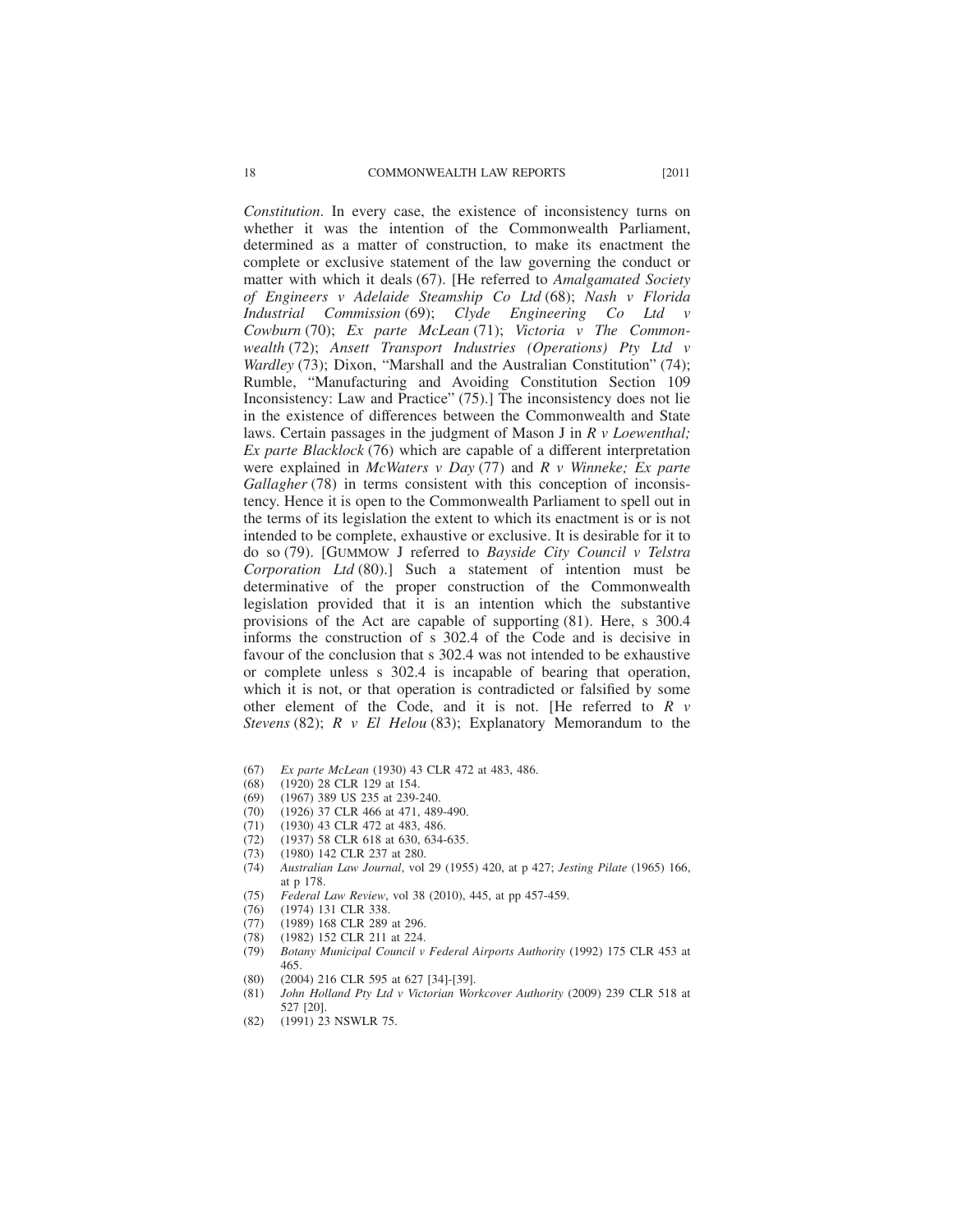*Criminal Code Amendment (Theft, Fraud, Bribery and Related Offences) Bill 1999* (Cth), p [135].] Section 4C of the *Crimes Act 1914* (Cth) was another part of the context in which Pt 9.1 of the Code was enacted and accords with the principle that there is no prima facie presumption that a Commonwealth statute which makes it an offence to do a particular act evinces an intention to do so to the exclusion of any other law (84).

The constitutional limits of the process of interpretation for which s 32(1) of the Charter provides equate to the limits of judicial power, in the federal constitutional sense, for reasons drawn from the text and structure of the *Constitution*. First, leaving aside discrete non-judicial functions that can validly be exercised by State Supreme Courts and which do not give rise to an appeal to the High Court under s 73(ii) of the *Constitution*, the efficacy of s 73(ii) and the place of the High Court as the Federal Supreme Court described in s 71 logically requires that any "matter", in the technical sense of a controversy about existing rights and obligations between parties, determined by the Supreme Court in the exercise of State jurisdiction be determined by the exercise of judicial power. The High Court entertaining the appeal must be able to exercise the same power as the Supreme Court itself exercised. Secondly, a State court exercising federal jurisdiction invested under s 77(iii) must be capable of resolving any pendent claims arising under State legislation. A provision of a State law that made a State court incapable of interpreting a State statute in the exercise of federal jurisdiction would disable the State court from performing the function required by s 77(iii) and would for that reason be repugnant to s 77(iii). Thirdly, where a federal court, including this Court, must resolve any pendent State claims involving the interpretation of State legislation, a provision of a State law that disabled this Court or a federal court from interpreting a State statute in the exercise of federal jurisdiction under s 75 or s 76 of the *Constitution* would be repugnant to them. Identification of the limits of judicial power with respect to interpretation may be assisted by reference to cases involving the reconciliation of potentially competing legislative provisions, such as *R v Hickman; Ex parte Fox* (85) and the cases that followed it and *Project Blue Sky Inc v Australian Broadcasting Authority* (86). Section 32(1) provides a mechanism for reconciling an apparent conflict between a right conferred by s 6 and Pt 2 of the Charter, on the one hand, and a provision of some other Victorian Act and provides the hierarchy, or the standard or criterion, to be used in that reconciliation process, namely that of consistency with the purpose of the relevant provision. The concept of what is possible

(84) *R v Winneke; Ex parte Gallagher* (1982) 152 CLR 211 at 224.

(86) (1998) 194 CLR 355 at 381-382 [70].

<sup>(83) (2010) 267</sup> ALR 734 at 737 [20]-[21], 740 [31].

<sup>(85) (1945) 70</sup> CLR 598 at 616.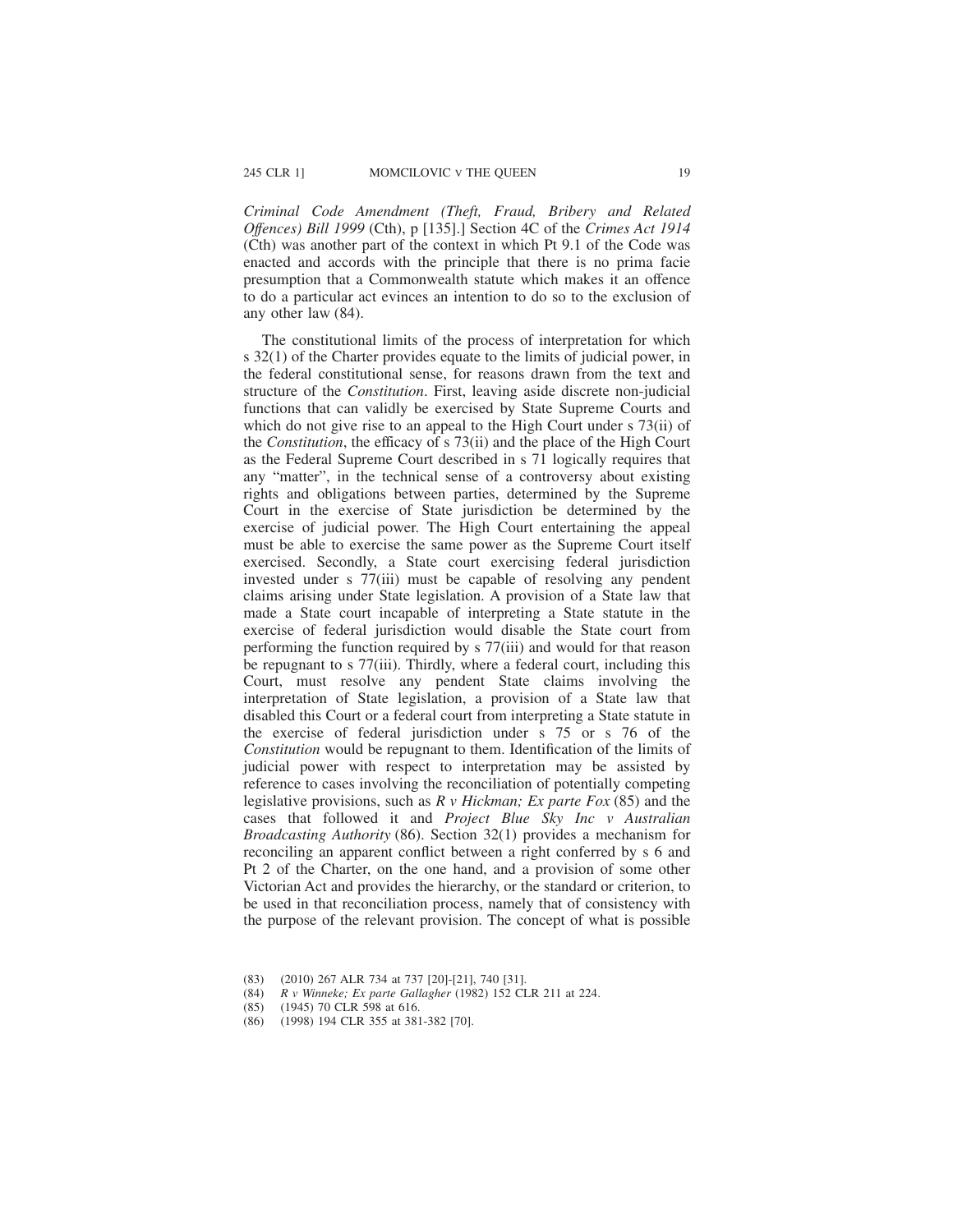as a matter of interpretation in accordance with s 32(1) is then bounded by the availability of a plausible formulation, however ungrammatical, of an alternative meaning (87). There is nothing antithetical to the judicial process in applying s 7(2) as part of the interpretative process required by s  $32(1)$ . The actual criteria set out in s  $7(2)$  are readily capable of judicial evaluation  $(88)$ . Further, if s  $7(2)$  is part of the interpretative exercise required by s 32(1), the making of a declaration under s 36(2) that a statutory provision cannot be interpreted consistently with a human right does no more than embody a necessary step in the court's reasoning in a formal statement. It is an exercise of judicial power (89).

*K M Richardson* (with *M G Sexton* SC, Solicitor-General for the State of New South Wales), for the Attorney-General for that State, intervening. Central to the existence of inconsistency (whether direct or indirect) is the intention of the Commonwealth Parliament (90). Section 300.4 of the Code makes plain that legislative intention by providing that Pt 9.1 of the Code (containing s 302.4) was not intended to exclude or limit the concurrent operation of any law of a State or Territory (91). However, s 300.4 is not definitive or decisive (92). It is only an interpretative guide and must be supported by the provisions of the Act as a whole (93). In the light of s 300.4, the differences in penalty between the Commonwealth and State provisions and the potential for different modes of trial are not such as to give rise to s 109 inconsistency (94). *Dickson v The Queen* (95) distinguished *McWaters v Day* (96) and *Dickson* can be distinguished on the same basis here. [The written submissions filed on behalf of the Attorney-General for New South Wales also made submissions to the effect that, regardless of whether the function conferred on the

- (87) *Australian Securities and Investments Commission v DB Management Pty Ltd* (2000) 199 CLR 321 at 338 [35].
- (88) *Baker v The Queen* (2004) 223 CLR 513 at 532 [42]; *Thomas v Mowbray* (2007) 233 CLR 307 at 331-334 [20]-[28], 344-348 [71]-[82], 350 [88]-[92], 507-508 [596]; *Attorney-General (Cth) v Alinta Ltd* (2008) 233 CLR 542 at 553 [14], 597 [168]-[169]; cf *Fardon v Attorney-General (Qld)* (2004) 223 CLR 575 at 592-593 [21].
- (89) *Mellifont v Attorney-General (Qld)* (1991) 173 CLR 289 at 304-305, 327.
- (90) *Ex parte McLean* (1930) 43 CLR 472 at 483.
- (91) See Explanatory Memorandum to the *Law and Justice Legislation Amendment (Serious Drug Offences and Other Measures) Bill 2005* (Cth), pp 2, 13-14; Second Reading Speech for the *Law and Justice Legislation Amendment (Serious Drug Offences and Other Measures) Bill 2005* (Cth), Australia, House of Representatives, *Parliamentary Debates* (Hansard), 26 May 2005, p 6.
- (92) *R v Credit Tribunal; Ex parte General Motors Acceptance Corporation* (1977) 137 CLR 545 at 552, 562.
- (93) *John Holland Pty Ltd v Victorian Workcover Authority* (2009) 239 CLR 518 at 527 [20].
- (94) *McWaters v Day* (1989) 168 CLR 289 at 296; *R v El Helou* (2010) 267 ALR 734 at 740 [31]-[33].
- (95) (2011) 241 CLR 491 at 506 [29].
- (96) (1989) 168 CLR 289.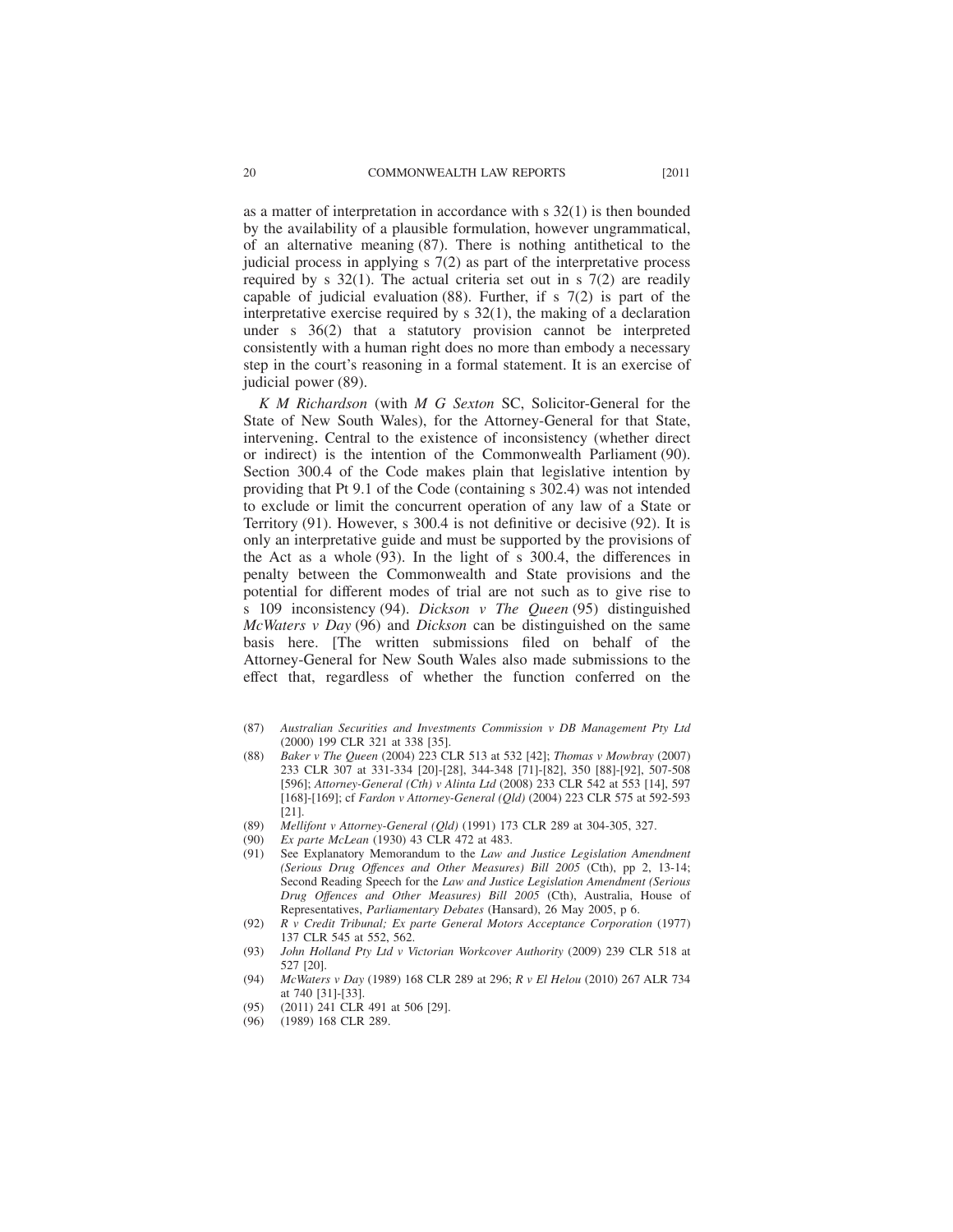Supreme Court by s 36 of the Charter was judicial or non-judicial, it was not incompatible with the proper discharge of the Supreme Court's federal judicial responsibilities or with its institutional integrity.]

*M G Hinton* QC, Solicitor-General for the State of South Australia (with him *C Jacobi*), for the Attorney-General for that State, intervening. Section 5 of the Drugs Act is an aid to proof of the element of possession of the relevant offence, even if the phrase "possession for sale" in s 71AC is read as a composite phrase. Section 5 does not alter the elements of the relevant offence. Hence the elements of the Victorian and Commonwealth trafficking offences are not materially different. The absence of a presumption of possession from the Code does not indicate an intention to exclude resort to such a presumption as an aid to proof of possession for a State trafficking offence. The Model Criminal Code Officers Committee Report did not recommend the inclusion of a presumption of possession because the Model Code did not contain a simple possession offence (97). In these circumstances, s 300.4 is decisive. The extraneous materials indicate that the Commonwealth and the States have at all times since federation adopted a co-operative approach to the regulation of illicit drugs, involving complementary Commonwealth and State laws and the exercise of the combined resources of the Commonwealth and the States (98). That history is reflected in ss 300.4, 313.1 and 308.1(3) of the Code. It is indicative of an intention that the Commonwealth laws should operate concurrently with State laws. That history also serves as a basis upon which to distinguish *Dickson v The Queen* (99).

Whether the correct construction of s 32 of the Charter is that taken by the Court of Appeal or that for which the appellant contends, the exercise required by s 32 remains judicial and does not transgress any constitutional limits. The making of a declaration under s 36 of the Charter is one of a variety of functions that a State Parliament might validly confer upon a State court exercising State jurisdiction that does not necessarily result in a judgment, decree, order or sentence which may be the subject of an appeal to the High Court under s 73 of the *Constitution*.

*R M Mitchell* SC (with *R J Meadows* QC, Solicitor-General for the State of Western Australia, and with them *C L Conley*), for the Attorney-General for that State, intervening. On the construction adopted by the Attorney-General for Victoria, s 32 of the Charter is a valid interpretation provision. However, s 32 would be invalid if it

<sup>(97)</sup> Model Criminal Code Officers Committee of the Standing Committee of Attorneys-General, *Discussion Paper, Model Criminal Code, Chapter 6, Serious Drug Offences* (1997), p 33.

<sup>(98)</sup> See *Narcotic Drugs Act 1967* (Cth), s 7; *Psychotropic Substances Act 1976* (Cth); Commonwealth, Australian Royal Commission of Inquiry into Drugs, *Report* (1980), Book D, D29-D310.

<sup>(99) (2011) 241</sup> CLR 491.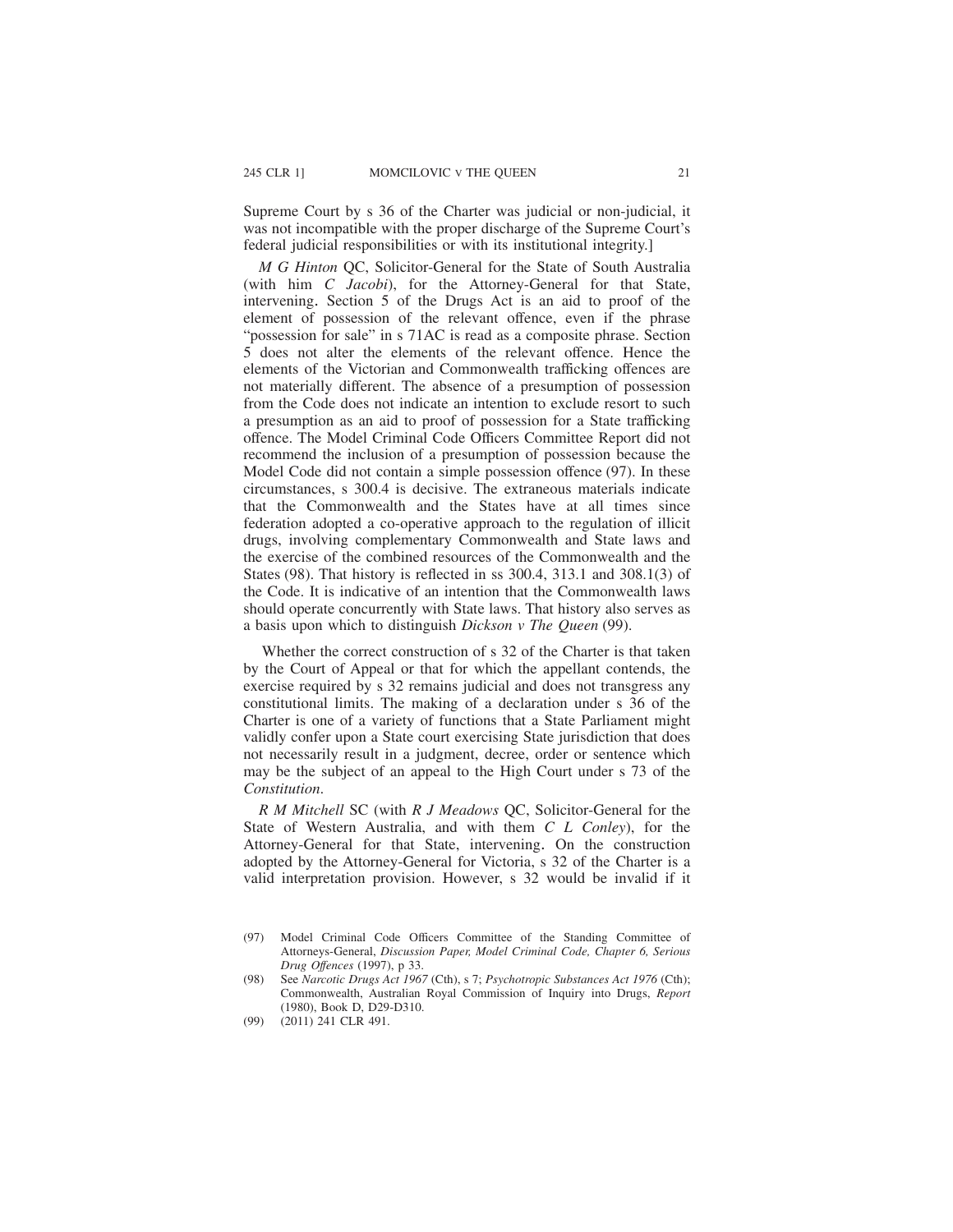authorised courts construing Victorian legislation to modify statutory provisions by reference to the broadly stated and potentially conflicting principles set out in the Charter. The English authorities dealing with the UK HRA have adopted an approach which enables the English courts to modify the meaning of legislation (100). It would be inconsistent with Ch III of the *Constitution* to confer such a function on a State Supreme Court because it would involve the Court in determining the content of the law to be applied in deciding the case before it. That is an essentially legislative function (101). At the time of her trial, the appellant was a resident of Queensland. Hence the County Court and the Court of Appeal were exercising federal jurisdiction under s 75(iv) of the *Constitution*. Section 36 of the Charter is not capable of application in federal jurisdiction or of being the subject of an appeal to this Court under s 73 of the *Constitution*. The making of a declaration of inconsistent interpretation is not an integral part of the resolution of the justiciable controversy of whether the appellant has been properly convicted. It does not involve the exercise of judicial power in a matter (102). Accordingly, it could not be picked up and applied in federal jurisdiction by s 79 or s 80 of the *Judiciary Act 1903* (Cth).

*M A Perry* QC (with her *P J F Garrisson* and *K A Stern*), for the Attorney-General for the Australian Capital Territory, intervening. Section 1 of the Charter is a strong indication of the significance that Parliament gave to the protection of human rights by the Charter (103). The human rights that are protected by the Charter are not absolute but are subject to limitations which require a balancing of individual rights against competing interests and against each other. Section 7(2) of the Charter reflects those limitations and reinforces the fact that they form part of the definition of the human rights protected by the Charter. Section 32(1) is the primary remedial provision. There is no valid distinction between it and s 3(1) of the UK HRA. The clearest statement of the approach of the House of Lords to s 3(1) is found in the speech of Lord Rodger in *Ghaidan v Godin-Mendoza* (104). The speech of Lord Hoffmann in *R v Inland Revenue Commissioners; Ex*

- (100) *Ghaidan v Godin-Mendoza* [2004] 2 AC 577 at 557 [30], 571-572 [32]-[33]; *R v Offen* [2001] 1 WLR 253; [2001] 2 All ER 154; *R (Sim) v Parole Board* [2004] QB 1288; *Sheldrake v Director of Public Prosecutions* [2005] 1 AC 264 at 292 [7], 300-302 [25]-[28], 313 [51], 314 [53].
- (101) *Bank of New South Wales v The Commonwealth* (1948) 76 CLR 1 at 164, 252, 372; *Babaniaris v Lutony Fashions Pty Ltd* (1987) 163 CLR 1 at 13; *Plaintiff S157/2002 v The Commonwealth* (2003) 211 CLR 476 at 512 [102]; *Western Australia v The Commonwealth (Native Title Act Case)* (1995) 183 CLR 373 at 486; *Thomas v Mowbray* (2007) 233 CLR 307 at 344-345 [71].
- (102) *Wong v The Queen* (2001) 207 CLR 584 at 596 [28], 599-600 [38]-[39], 615 [83]-[84]; *Mellifont v Attorney-General (Qld)* (1991) 173 CLR 289 at 303.
- (103) See *Brown v Stott* [2003] 1 AC 681 at 703, 707; *Ghaidan v Godin-Mendoza* [2004] 2 AC 557 at 605 [132].
- (104) [2004] 2 AC 557 at 600-601 [121]-[122].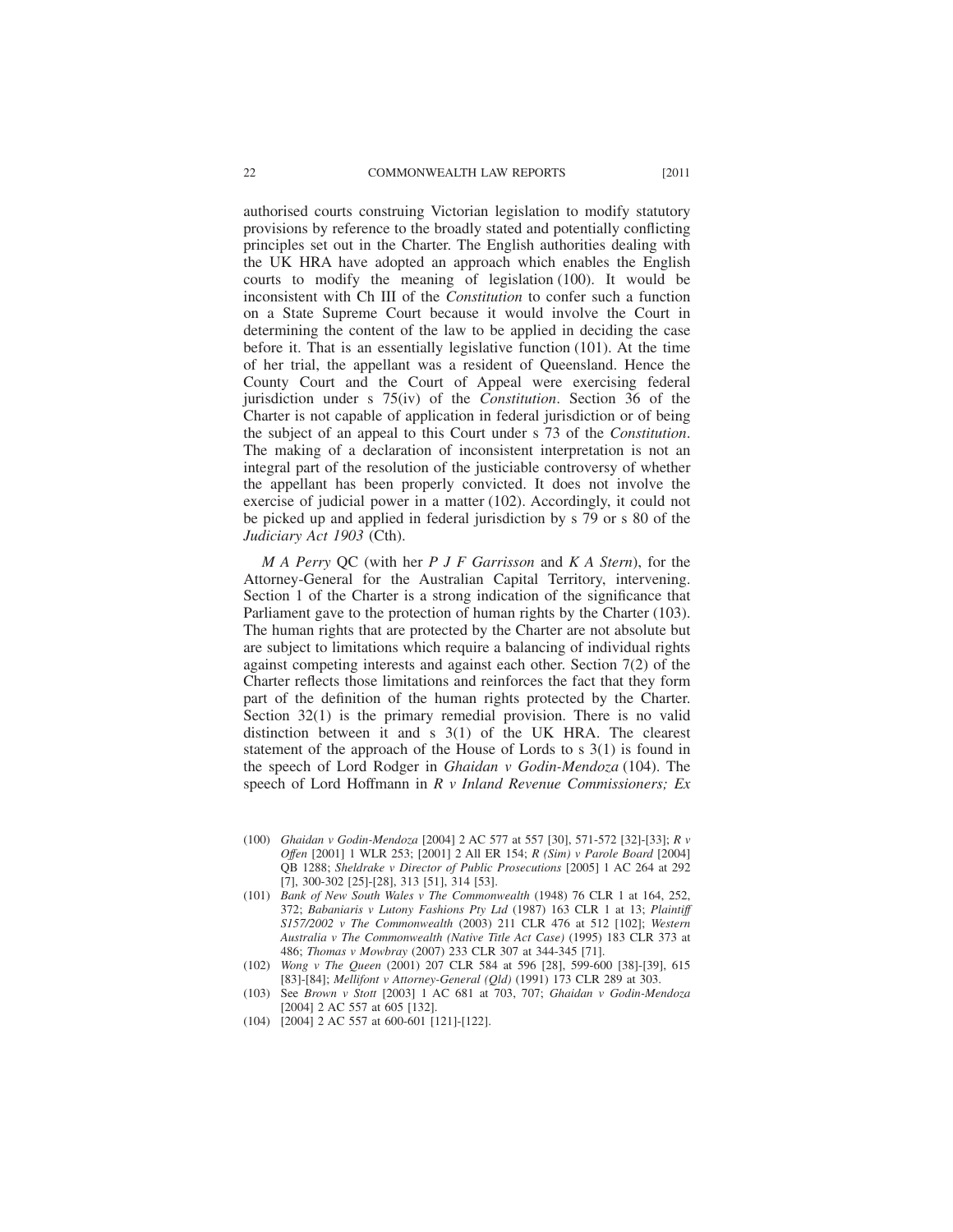*parte Wilkinson* (105) has not been regarded as advocating a different approach (106). Section 32(1) of the Charter requires Parliament's intention to be discerned from both the substantive purpose of the statutory provision in issue and from s 32(1) itself. This approach is consistent with that in *Project Blue Sky Inc v Australian Broadcasting Authority* (107) and is analogous to that adopted under s 15A of the *Acts Interpretation Act 1901* (Cth). Section 32(1) requires, as a condition to its application, that an incompatibility with a human right protected by the Charter is identified, having regard to the question of justification under s  $7(2)$  (108). The nature of the judgment a court would have to make to determine compatibility under s 7(2) does not transgress the boundaries of the judicial function (109). Section 36 of the Charter does not infringe the principle identified in *Kable v Director of Public Prosecutions (NSW)* (110). The fact that the Parliament may disagree with the Supreme Court's conclusion of whether a statutory provision is incompatible with human rights does not undermine the Court's function. It ensures that the Court's conclusion is addressed within the Parliament and is the subject of an open and transparent debate. A declaration of inconsistent interpretation under s 36 is a judgment or order for the purposes of s 73 of the *Constitution* (111).

*M K Moshinsky* SC (with him *C P Young*), for the Human Rights Law Centre Ltd, applying for leave to appear as amicus curiae. It is clear from the text and provenance of s 7(2) of the Charter that it does not form part of the process of statutory interpretation required by s 32(1). The assessment required by s 7(2) cannot be undertaken until the relevant statutory provision has been construed and the limitation imposed by the provision is identified. That is consistent with the two-stage approach adopted in Canada and South Africa, in which the question of justification is relevant only to whether a statutory provision which limits a human right is valid (112). As the inquiry under s 7(2) usually entails evidence, there would be insuperable difficulties if it were part of the process of interpretation of legislation. An approach which inserts s 7(2) into the process of interpretation is insufficiently protective of human rights and therefore fails to give

- (105) [2005] 1 WLR 1718 at 1723 [17]-[19]; [2006] 1All ER 529 at 535.
- (106) See, eg, *Principal Reporter v K* [2011] 1 WLR 18 at 40-41 [61]; *Ahmed v Her Majesty's Treasury* [2010] 2 AC 534 at 647 [115].
- (107) (1998) 194 CLR 355.
- (108) *Brown v Stott* [2003] 1 AC 681 at 704-705, 720, 722-723, 727.
- (109) cf *Wyong Shire Council v Shirt* (1979) 146 CLR 40 at 47-48; *Bryan v Maloney* (1995) 182 CLR 609 at 619; *Rowe v Electoral Commissioner* (2010) 243 CLR 1 at 36-37 [73], 59-60 [161]-[163], 119-120 [382]-[384].
- (110) (1996) 189 CLR 51.
- (111) *Mellifont v Attorney-General (Qld)* (1991) 173 CLR 289 at 304-305.
- (112) *R v Oakes* [1986] 1 SCR 103 at 114, 134, 138-139; *Ex parte Minister for Safety and Security; In re S v Walters* (2004) (4) SA 613 at 630-631 [26]-[27].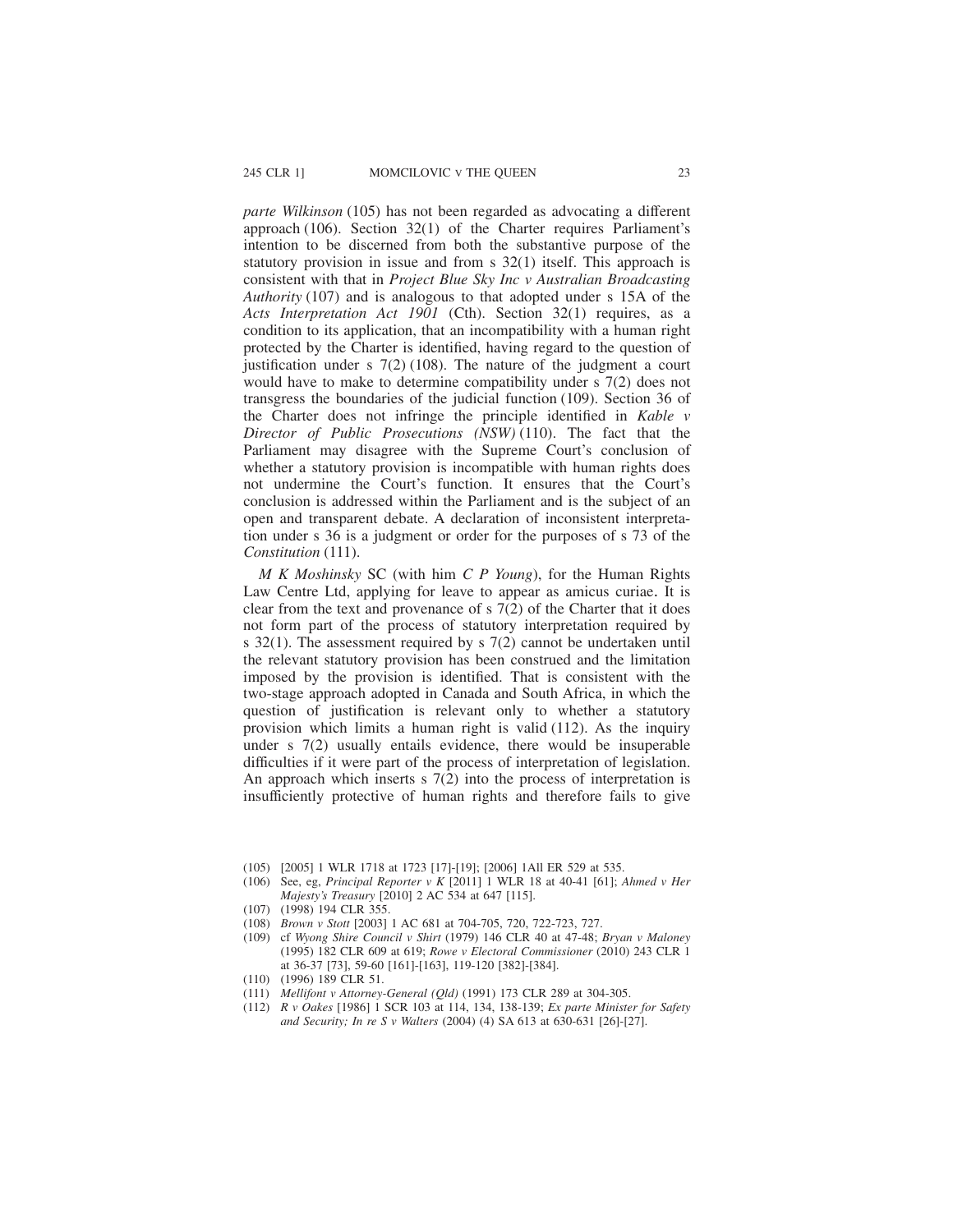effect to the purpose of the Charter to protect and promote rights (113). Section 7(2) is not relevant to the question of compatibility under s 28 or s 38(1). The scope of the obligations imposed by s 38(1) are marked out by s 38(2), (3), (4) and (5). Where there are two or more available constructions, s 32(1) requires the court to favour that which gives greater protection to human rights.

*M J Croucher*, in reply. The conclusion that s 5 of the Drugs Act does not apply to the composite phrase "possession for sale" in the definition of "traffick" in s 70(1) is supported by its context, in that none of the other forms of trafficking in the definition attracts a reverse onus of proof, by the basic common law requirement that the Crown prove all elements of an offence beyond reasonable doubt (114), and by s 32 of the Charter. Further, if s 5 did not apply to the offence of trafficking, the s 109 point would not arise.

At the conclusion of the hearing on 10 February 2011, the Court gave leave to the parties to file written submissions in relation to whether: (1) the Director of Public Prosecutions was a public authority within the meaning of s 4 of the Charter and, if so, whether s 38(1) of the Charter applied to the Director's decision to make a presentment of the appellant alleging an offence against s 71AC of the Drugs Act; and (2) whether the appellant's trial was a matter in federal jurisdiction and, if so, how that affected the application of the Charter to the proceedings. The Court ultimately did not address the question of whether s 38(1) of the Charter applied to the Director's decision to make a presentment of the appellant and the written submissions of the parties on that issue are not reproduced here. While judgment was reserved, the Court invited further written submissions in response to certain questions relating to the operation of s 109 of the *Constitution* and to the relevance of s 32 of the Charter to the question whether s 5 of the Drugs Act applied to the phrase "possession for sale" in the definition of "traffick" in s 70(1) and thereby to the offence of trafficking in s 71AC. The Attorney-Generals for the Commonwealth, New South Wales, Victoria, South Australia, Tasmania, Western Australia and the Australian Capital Territory filed joint written submissions on the s 109 questions. The matter was set down for further hearing.

#### 7 June 2011

*M J Croucher* and *K L Walker* (with them *C A Boston*), for the appellant.

*M J Croucher*. The question of inconsistency for the purposes of s 109 of the *Constitution* can be determined by reference only to the elements of the offences in question, but other considerations such as

<sup>(113)</sup> *R v Hansen* [2007] 3 NZLR 1 at 9 [6], 12-15 [15]-[23].

<sup>(114)</sup> *Woolmington v Director of Public Prosecutions* [1935] AC 462 at 481.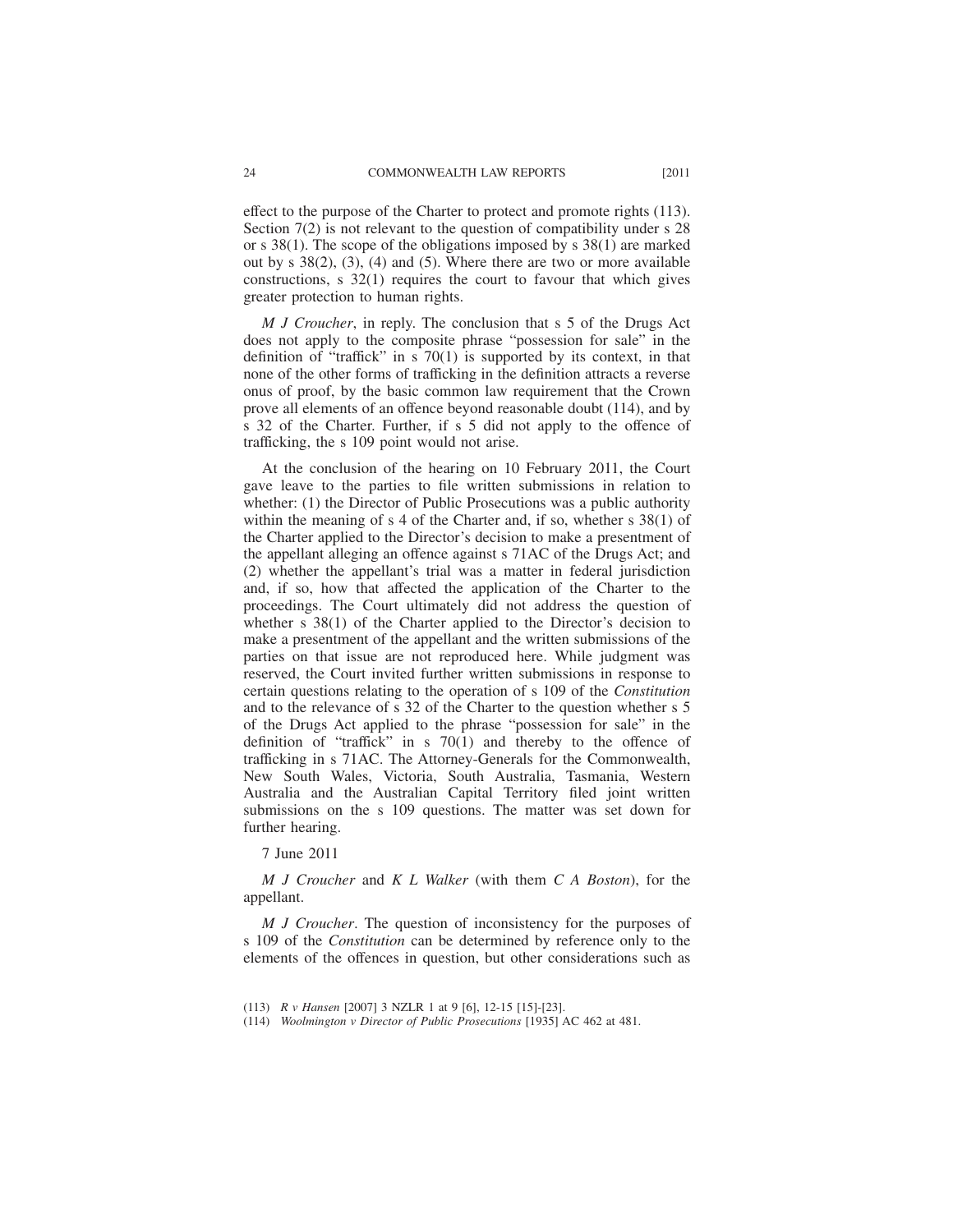onus of proof, mode of trial and the applicable penalty may be, and in this case are, also relevant (115). Even if the elements of the two offences are not different, there is a direct collision between the Commonwealth and State laws because the State law takes away or undermines a right or liberty, the right to be presumed innocent, conferred or preserved by the Commonwealth law (116). Section 300.4 of the Code has no work in a case of direct collision between the Commonwealth and the State laws. The constitutional purposes of s 109 include informing ordinary citizens which of two inconsistent laws they are required to observe (117). If s 300.4 of the Code were to have the effect that there is a choice for prosecuting authorities to determine whether to engage the State or the Commonwealth law for the prosecution of a person, the availability of such a choice is not consonant with that constitutional purpose and gives rise to inconsistency. It is possible to conclude on ordinary principles of construction that s 5 of the Drugs Act does not apply to the phrase "possession for sale" in the definition of "traffick" in s 70(1). However, if it is necessary to resort to s 32 of the Charter, s 32 would assist in arriving in that construction. The appellant adopts the submissions of the third respondent and the Human Rights Law Centre on that point. [The appellant also filed written submissions to the effect that the Director of Public Prosecutions was an entity established by statute exercising functions of a public nature and was therefore a public authority within the meaning of s 4(1)(b) of the Charter.]

*K L Walker*. There are exceptional circumstances to justify an order that, irrespective of the outcome of the appeal, the first and second respondents should pay either the entirety or a proportion of the appellant's costs of the hearings in the Court of Appeal and in this Court. In particular, this proceeding has involved a number of issues of public importance, some of which have no bearing on her rights or liabilities, and the costs of the appeal have escalated well beyond her financial means. [She referred to s 26 of the *Judiciary Act 1903* (Cth); *High Court Rules 2004*, r 50.01; *R v Whitworth* (118); *Oshlack v Richmond River Council* (119); and *Latoudis v Casey* (120).]

*H C Burmester* QC (with him *R M Doyle* SC and *A D Pound*), for the Attorney-General for the Commonwealth, intervening, made submissions on the s 109 questions on behalf of the second respondent and the Attorney-Generals for the Commonwealth, the States of New

<sup>(115)</sup> *Hume v Palmer* (1926) 38 CLR 441 at 448, 450-451; *Dickson v The Queen* (2010) 241 CLR 491 at 503 [22]; *R v Loewenthal; Ex parte Blacklock* (1974) 131 CLR 338 at 346-347.

<sup>(116)</sup> *Clyde Engineering Co Ltd v Cowburn* (1926) 37 CLR 466 at 478; *University of Wollongong v Metwally* (1984) 158 CLR 447 at 455-456.

<sup>(117)</sup> *University of Wollongong v Metwally* (1984) 158 CLR 447 at 457-458.

<sup>(118) (1988) 164</sup> CLR 500.

<sup>(119) (1998) 193</sup> CLR 72.

<sup>(120) (1990) 170</sup> CLR 534 at 542.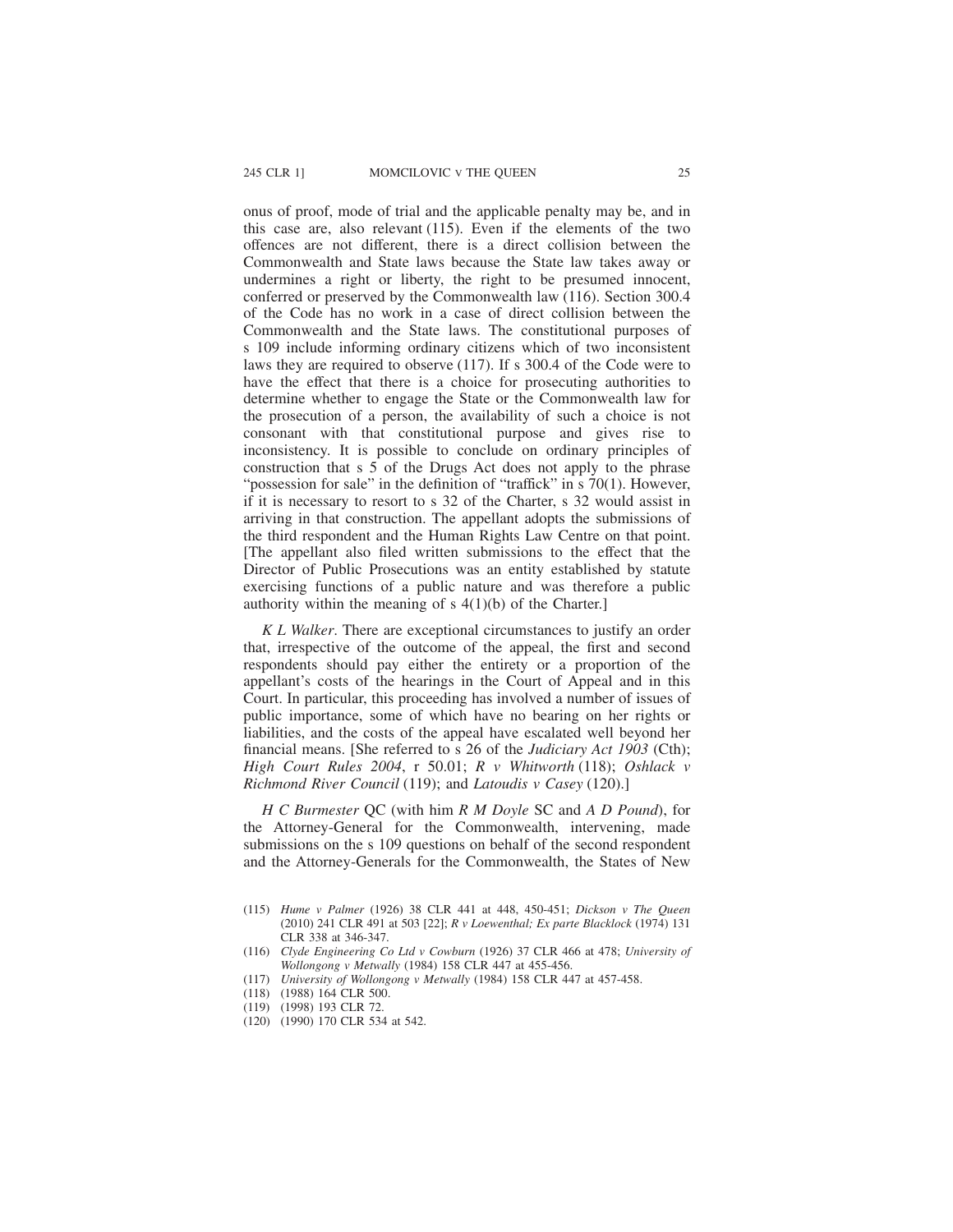South Wales, Western Australia, South Australia, Tasmania and the Australian Capital Territory. The purpose of s 109 is to ensure, where there is an inconsistency, the supremacy of Commonwealth law (121). Section 109 serves the "entitlement" of citizens to know which of two inconsistent laws to obey (122), but that "entitlement" provides no guide for determining the existence of inconsistency. The settled understanding of the test for inconsistency is that stated by Dixon J in *Ex parte McLean* (123). The test always turns on Commonwealth legislative intention (124). Differences in the elements of the offences in question, penalties and mode of trial are insufficient to establish inconsistency. Differences in applicable sentencing principles alone cannot give rise to inconsistency (125). Neither *Hume v Palmer* (126) nor *R v Loewenthal; Ex parte Blacklock* (127) were cases in which the relevant Commonwealth law was held to evince, by inference, an intention to deal with a subject to the exclusion of any other law (128). Commonwealth legislative intention for the purposes of s 109 is to be determined by the application of orthodox principles of statutory construction (129). An express statement of Commonwealth legislative intention will be effective provided only that the statement is supported by a head of Commonwealth legislative power and is one that the substantive provisions of the Commonwealth law are capable of supporting (130). The Commonwealth legislative intention here appears unambiguously from the text of s 300.4 of the Code. Commonwealth and State laws having a "concurrent" operation are laws dealing with the same subject matter capable of simultaneous obedience (131). A consequence of the concurrent operation of Commonwealth and State criminal laws is that a person may by the same conduct contravene both laws. The existence of a prosecutorial choice as to which offence to prosecute does not give rise to

- (121) *Amalgamated Society of Engineers v Adelaide Steamship Co Ltd* (1920) 28 CLR 129 at 154-155; Quick and Garran, *The Annotated Constitution of the Australian Commonwealth* (1901), p 939; Harrison Moore, *The Constitution of the Commonwealth of Australia*, 2nd ed (1910), pp 407-408; *Offıcial Report of the National Australasian Convention Debates*, Melbourne, 1898 (11 March 1898), pp 2268-2275.
- (122) *University of Wollongong v Metwally* (1984) 158 CLR 447 at 457-458.
- (123) (1930) 43 CLR 472 at 483.
- (124) *McWaters v Day* (1989) 168 CLR 289 at 296.
- (125) *Putland v The Queen* (2004) 218 CLR 174 at 185 [23], [25], 192-193 [51]-[52], 195 [59]-[60], 215 [121]-[122].
- (126) (1926) 38 CLR 441.
- (127) (1974) 131 CLR 338.
- (128) See *Ex parte McLean* (1930) 43 CLR 472 at 483; *R v Winneke; Ex parte Gallagher* (1982) 152 CLR 211 at 224.
- (129) *Western Australia v The Commonwealth (Native Title Act Case)* (1995) 183 CLR 373 at 466.
- (130) *John Holland Pty Ltd v Victorian Workcover Authority* (2009) 239 CLR 518 at 527 [20].
- (131) *Grace Bros Pty Ltd v Magistrates of Local Courts (NSW)* (1988) 84 ALR 492 at 503-507.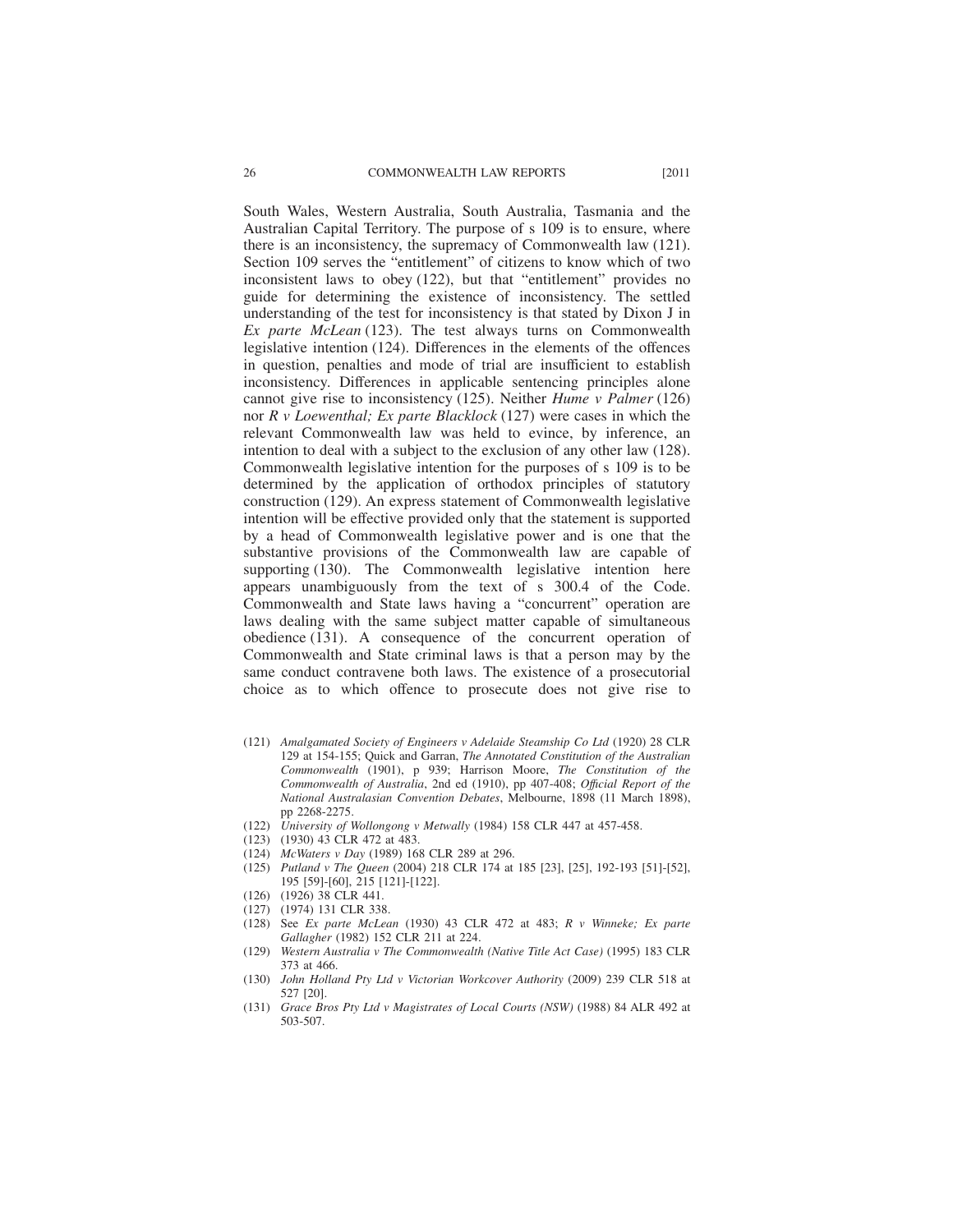inconsistency (132). [The Attorney-General for the Commonwealth also filed separate written submissions to the effect that a criminal prosecution between the Crown in right of a State and a resident of another State is a matter of the kind specified in s 75(iv) of the *Constitution* (133); that s 32 of the Charter applies to proceedings in federal jurisdiction just as it applies to proceedings in State jurisdiction  $(134)$ ; that s  $36(1)-(5)$  of the Charter is capable of being "picked up" and applied in federal jurisdiction by operation of s 79 of the *Judiciary Act 1903* (Cth) (135); and that s 36(6) and (7) lie outside the scope of s 79 but operate of their own force as State laws where a declaration of inconsistent interpretation is made in the exercise of federal jurisdiction.]

*M G Hinton* QC, Solicitor-General for the State of South Australia, and *C Jacobi*, for the Attorney-General for that State, intervening, referred to *Director of Public Prosecutions Act 1983* (Cth), ss 9(2)(b), 17(1), 17, 31(1B), 31(2); *Director of Public Prosecutions Act 1991* (SA), ss 6A, 7; *Crimes Act 1914* (Cth), s 4C(2); *Pearce v The Queen* (136); *R v Kidman* (137); and *Crouch v Commissioner for Railways (Qld)* (138).

*G J C Silbert* SC (with him *B L Sonnet*), for the first respondent, referred to the *Public Prosecutions Act 1994* (Vic), ss 22(1)(cc), 31, 32(3), 36(1), (b), (ba); *Director of Public Prosecutions Act 1983* (Cth), ss 6(1)(m), (n), 9(2)(b), (7), 15(1), 17(1) and (2). There is nothing exceptional in this proceeding to warrant a departure from the normal rule as to costs. [The first respondent also filed written submissions to the effect that prosecutions for indictable offences in Victoria are brought on behalf of the Crown by Crown Prosecutors appointed by Order in Council (139), not by the Director of Public Prosecutions, and that Crown Prosecutors are not public authorities for the purposes of the Charter.]

*S G E McLeish* SC, Solicitor-General for the State of Victoria, (with him *J M Davidson* and *A M Dinelli*), for the second respondent. The concept of a "matter" in s 75 of the *Constitution* is capable of embracing a criminal proceeding, but the diversity jurisdiction

- (132) *R v El Helou* (2010) 267 ALR 734 at 740 [37]; *Crimes Act 1914* (Cth), s 4C.
- (133) *R v Kidman* (1915) 20 CLR 425 at 438, 444; *Bank of New South Wales v The Commonwealth* (1948) 76 CLR 1 at 362-363; and see also *Crouch v Commissioner for Railways (Qld)* (1985) 159 CLR 22 at 28-29, 32-33, 37-43; *State Bank of New South Wales v Commonwealth Savings Bank of Australia* (1986) 161 CLR 639.
- (134) *Australian Securities and Investments Commission v Edensor Nominees Pty Ltd* (2001) 204 CLR 559 at 571 [7], 587 [57], 588 [59].
- (135) cf *Solomons v District Court (NSW)* (2002) 211 CLR 119 at 134 [23], 136 [26].
- (136) (1998) 194 CLR 610.
- (137) (1915) 20 CLR 425 at 438, 444. (138) (1985) 159 CLR 22 at 28, 38.
- 
- (139) *Public Prosecutions Act 1994* (Vic), ss 22(1)(a), 31, 36(1).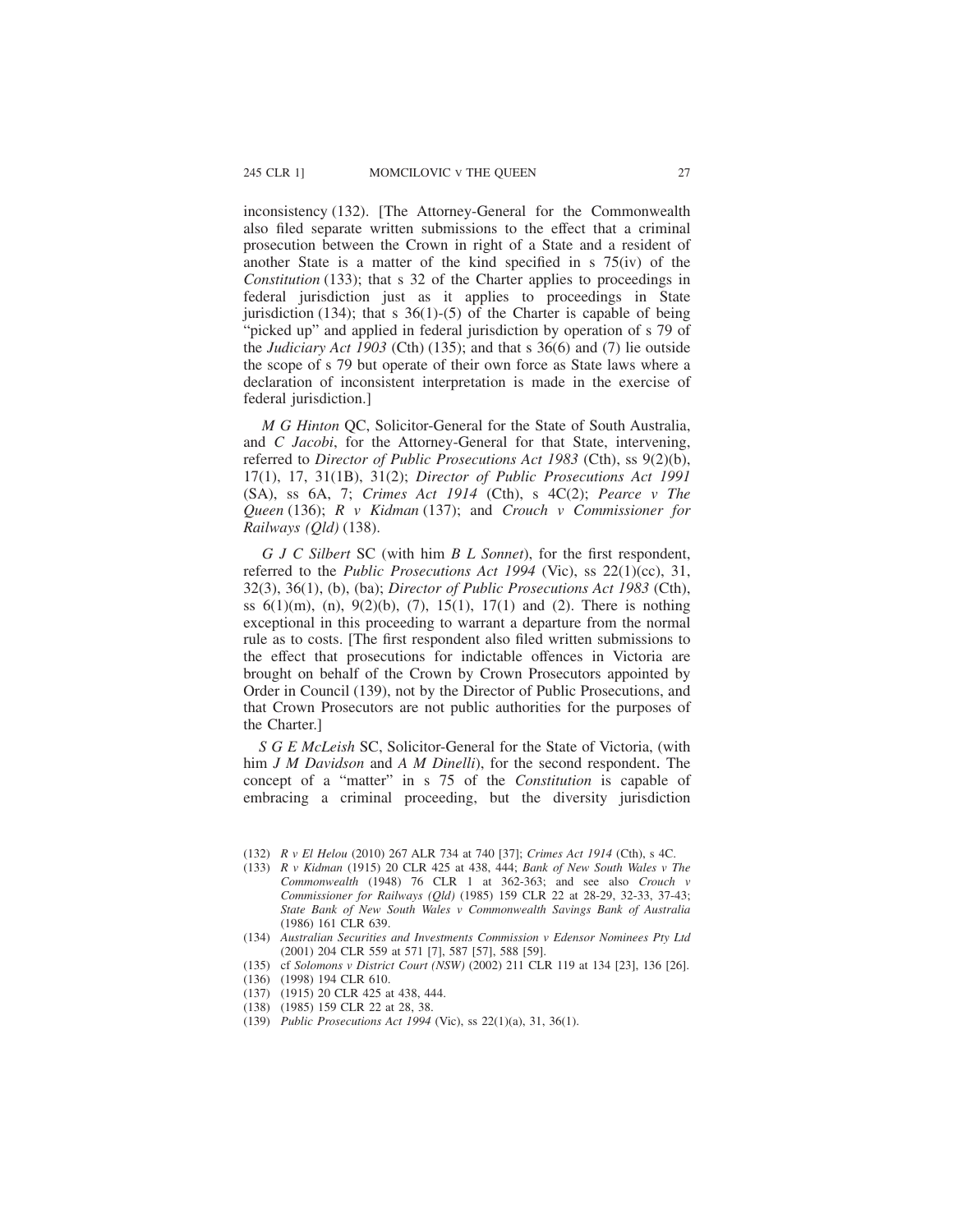conferred on the High Court by s 75(iv) does not extend to criminal proceedings. The drafting history of s 75(iv) shows that it was intended to replicate the United States position (140). The United States position at that time was that federal jurisdiction did not extend to criminal jurisdiction (141). The understanding of s  $75(iv)$  at the time of federation properly informs its interpretation (142). No apparent constitutional purpose is served by conferring original jurisdiction on the High Court in criminal matters between a State and a resident of another State. There are no exceptional circumstances to warrant a departure from the usual rule as to costs. [The written submissions filed on behalf of the Attorney-General for Victoria also addressed the following matters. Section 32(1) of the Charter did not affect the position that s 5 of the Drugs Act applied to the words "possession for sale" in s  $70(1)(c)$  and thereby to the offence of trafficking in s 71AC. Neither the Director of Public Prosecutions nor a Crown Prosecutor is a public authority within the meaning of s 4 of the Charter. There is no impediment to ss 32 and 36(1)-(5) being picked up and applied as federal law pursuant to s 79 of the *Judiciary Act 1903* (Cth). The obligations in ss 36(6) and (7) and 37 operate irrespective of whether the declaration under s 36(2) was made in federal jurisdiction.]

*R M Mitchell* SC (with *R J Meadows* QC, Solicitor-General for the State of Western Australia, and with them *C L Conley*), for the Attorney-General for that State, intervening. The concept of a "matter" in s 75 of the *Constitution* is broader than that of "controversies" in the relevant provision of the *United States Constitution* (143). It includes criminal proceedings (144). The principle of public international law that the courts of one country do not enforce the penal law of another has no application to relations between polities within the Australian federation (145).

*M G Sexton* SC, Solicitor-General for the State of New South Wales, and *M L Rabsch*, for the Attorney-General for that State, intervening.

- (140) *Cowen and Zines' Federal Jurisdiction in Australia*, 3rd ed (2002), pp 85-86.
- (141) *Chisholm v Georgia* (1793) 2 US 419 at 475; *Wisconsin v Pelican Insurance Co of New Orleans* (1888) 127 US 265 at 289-290, 298.
- (142) *Kirk v Industrial Court (NSW)* (2010) 239 CLR 531 at 580-581 [97]-[98].
- (143) *Truth About Motorways Pty Ltd v Macquarie Infrastructure Investment Management Ltd* (2000) 200 CLR 591 at 603 [21], 610 [42], 650 [156], 660-661 [183]-[185], 670 [213].
- (144) *R v Kidman* (1915) 20 CLR 425 at 438, 444; *Macleod v Australian Securities and Investments Commission* (2002) 211 CLR 287 at 292 [6]; *Re McBain; Ex parte Australian Catholic Bishops Conference* (2002) 209 CLR 372 at 407 [67].
- (145) *Attorney-General (UK) v Heinemann Publishers Australia Pty Ltd* (1988) 165 CLR 30 at 40-45; *Sweedman v Transport Accident Commission* (2006) 226 CLR 362 at 403-404 [35].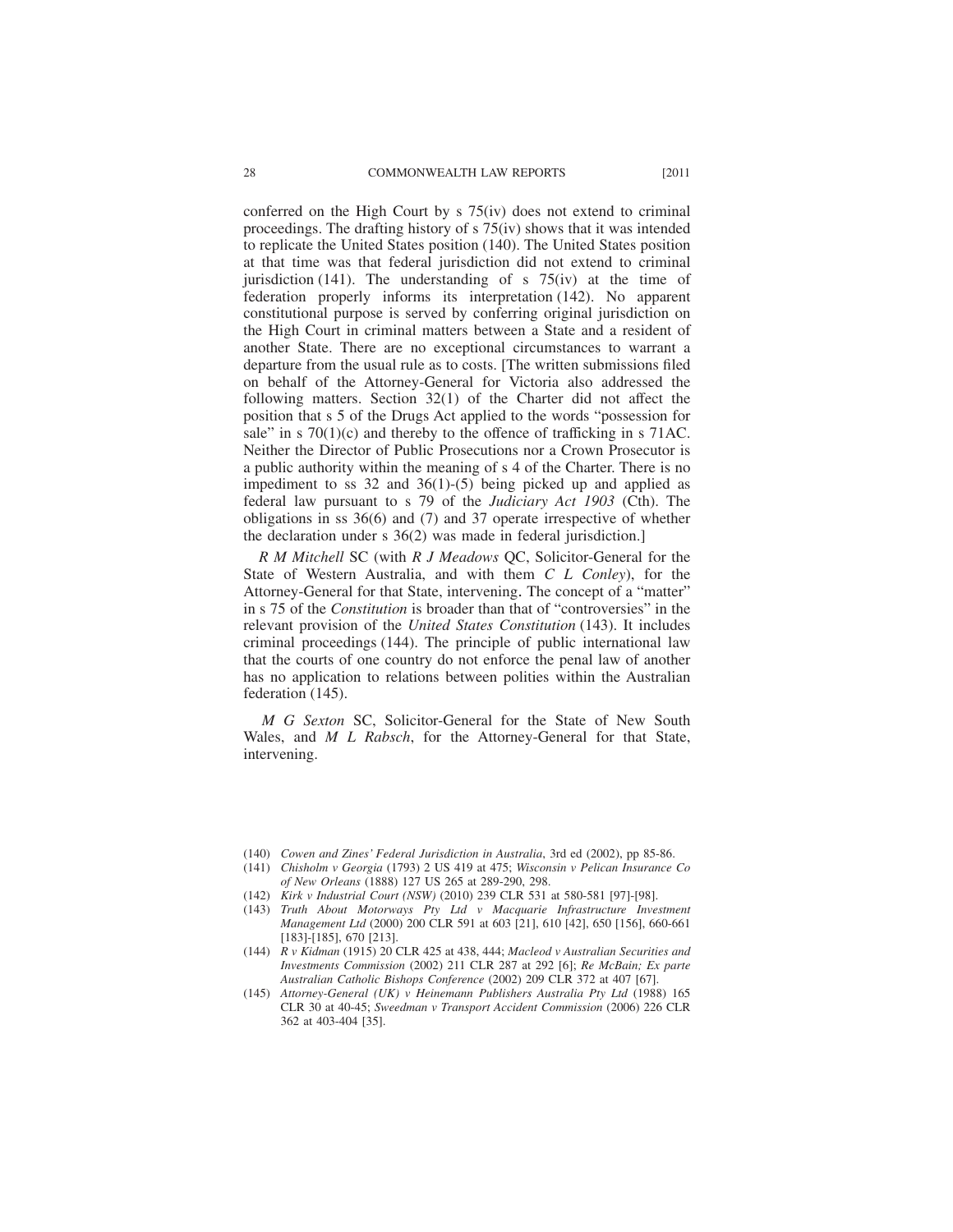#### 245 CLR 1] MOMCILOVIC V THE QUEEN 29 French CJ

*G L Sealy* SC, Solicitor-General for the State of Tasmania, and *S D Gates*, for the Attorney-General for that State, intervening.

*S P Donaghue* and *E M Nekvapil*, for the third respondent, filed written submissions to the effect that it was "possible" to construe the words "possession for sale" in the definition of "traffick" in  $s$  70(1)(c) as a composite phrase to which s  $5$  did not apply and that s  $32(1)$ would require the Court to adopt that construction notwithstanding that it involved a departure from the established construction of those provisions. The third respondent adopted the appellant's written submissions that the Director of Public Prosecutions was a public authority within the meaning of s 4 of the Charter.

*M A Perry* QC and *P J F Garrisson*, for the Attorney-General for the Australian Capital Territory, intervening, adopted the joint written submissions and also the third respondent's submission about the relevance of s 32 of the Charter to whether s 5 of the Act applied to ss 70(1) and 71AC of that Act.

*M K Moshinsky* SC and *C P Young*, for the Human Rights Law Centre Ltd, seeking leave to appear as amicus curiae, adopted written submissions to the effect that s 32(1) of the Charter required the expression "possession for sale" in s 70(1) of the Drugs Act to be interpreted in a way that best promoted the right to be presumed innocent and that, accordingly, an interpretation that did not pick up the deeming provision in s 5 was to be preferred.

*M J Croucher*, in reply.

*Cur adv vult*

8 September 2011

The following written judgments were delivered: -

#### FRENCH CJ.

#### *Introduction*

1

The main purpose of the *Charter of Human Rights and Responsibilities Act 2006* (Vic) (the Charter) is "to protect and promote human rights" (146). The mechanisms by which it seeks to achieve that purpose include (147):

- "setting out the human rights that Parliament specifically seeks to protect and promote"; and
- "ensuring that all statutory provisions, whenever enacted, are interpreted so far as is possible in a way that is compatible with human rights."

The rights are set out in Pt 2 of the Charter and include the right of a

<sup>(146)</sup> Charter, s 1(2).

<sup>(147)</sup> Charter, s 1(2)(a), (b).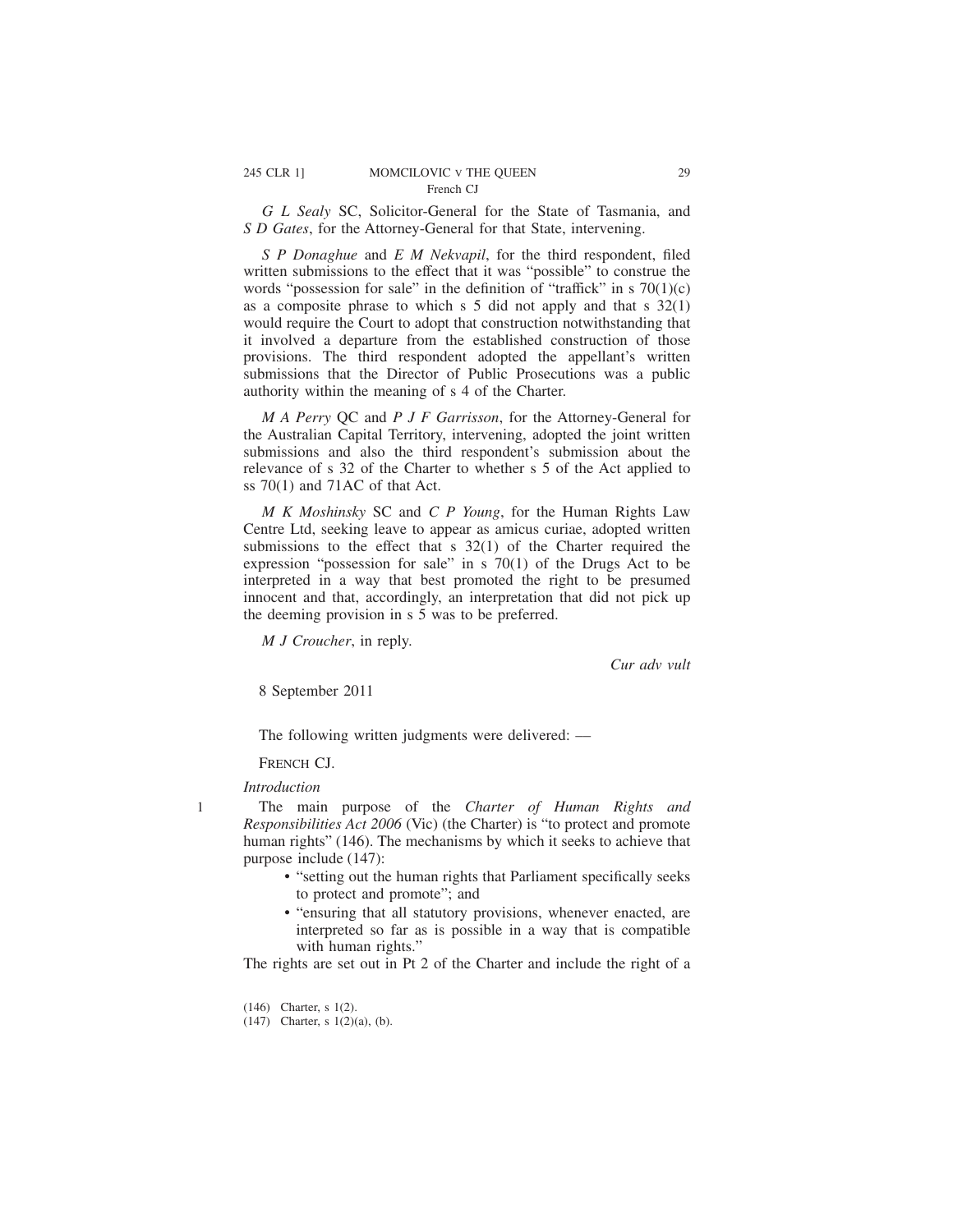person charged with a criminal offence to be presumed innocent (148). This appeal, from the Court of Appeal of the Supreme Court of Victoria, was brought by Vera Momcilovic against her conviction for trafficking in a drug of dependence contrary to s 71AC of the *Drugs, Poisons and Controlled Substances Act 1981* (Vic) (the Drugs Act). Section 5 of the Drugs Act provides that a substance on premises occupied by a person is deemed, for the purposes of the Act, to be in the possession of that person unless the person satisfies the Court to the contrary. The appeal raises a number of issues:

- Whether s 5 of the Drugs Act should be interpreted, pursuant to the Charter, as placing on a person charged with an offence under the Act involving possession of drugs, only the evidential burden of introducing evidence tending to show that drugs found on premises occupied by that person were not in that person's possession.
- Whether s 5 applies to the offence of trafficking in drugs created by s 71AC of the Drugs Act.
- Whether s 71AC is invalid by reason of inconsistency with a provision of the *Criminal Code* (Cth) (the Code) creating a similar offence with a different penalty.
- Whether s 36(2) of the Charter, which provides that the Supreme Court may make a declaration that a statutory provision cannot be interpreted consistently with a human right, is valid and amenable to the appellate jurisdiction of this Court.
- Whether, given that the appellant was a resident of Queensland at the time she was charged in Victoria, the County Court of Victoria and the Court of Appeal were exercising federal jurisdiction and, if so, whether that has any effect on the outcome of this appeal.

There are four key provisions of the Charter in issue in this appeal. The first is s 25(1), which provides: "A person charged with a criminal offence has the right to be presumed innocent until proved guilty according to law." Section 25(1) informs the interpretative principle set out in the second key provision, s 32(1):

"So far as it is possible to do so consistently with their purpose, all statutory provisions must be interpreted in a way that is compatible with human rights."

The third key provision is  $s$  7(2), which provides that a human right may be subject under law to such reasonable limits as can be justified in a free and democratic society based on human dignity, equality and freedom.

The fourth key provision, s 36(2) of the Charter, authorises the Supreme Court, when it is of the opinion that a statutory provision cannot be interpreted consistently with a human right, to make a

(148) Charter, s 25(1).

 $\mathcal{L}$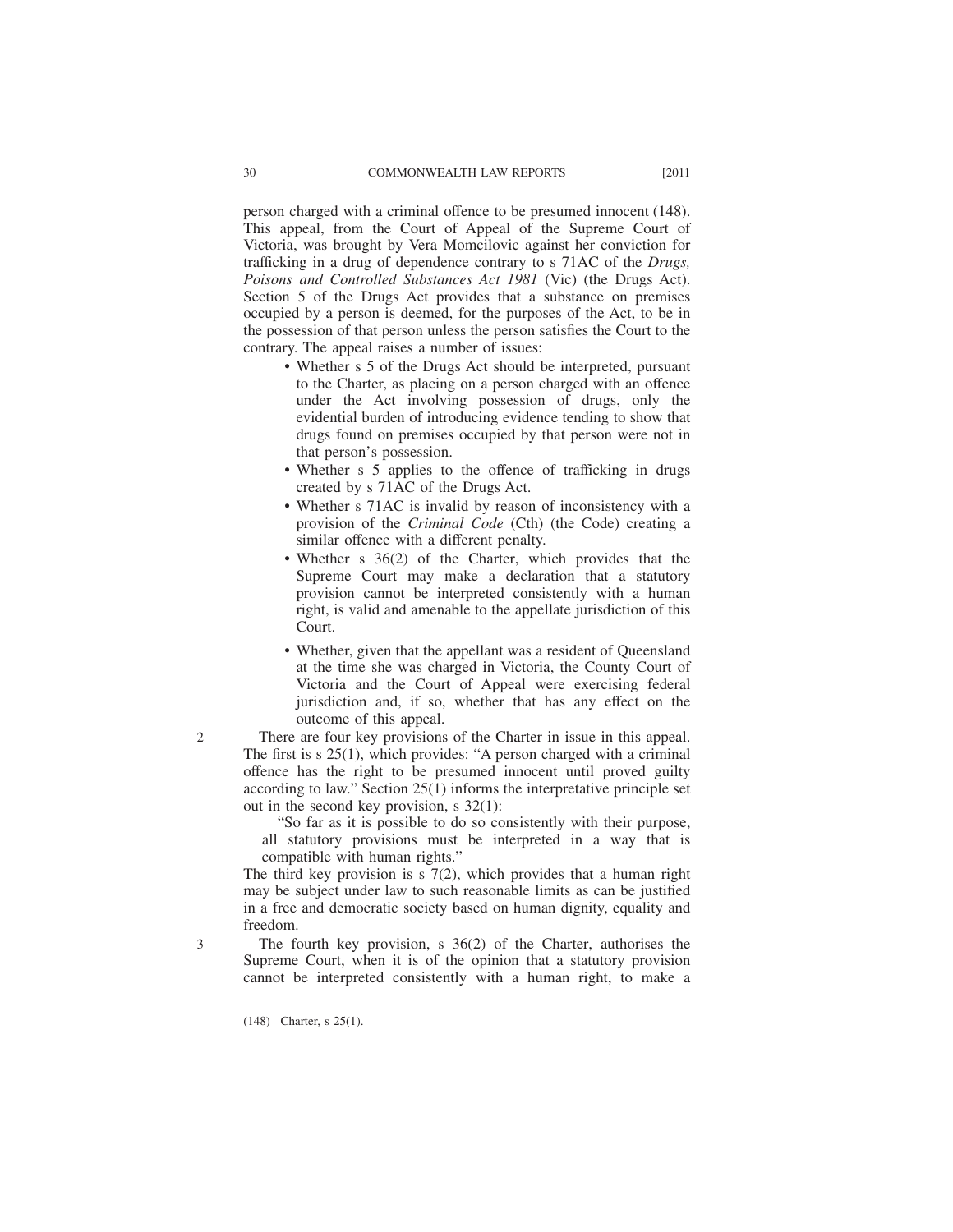#### 245 CLR 1] MOMCILOVIC V THE QUEEN 31 French CJ

declaration to that effect. The declaration does not have any legal effect on the outcome of any proceedings before the Court nor on the validity of the statutory provision the subject of the declaration (149).

The appeal was argued in the Court of Appeal as a case primarily concerned with the application of the interpretive rule under s 32(1) of the Charter, and the presumption of innocence under s 25(1) of the Charter, to s 5 of the Drugs Act. The appellant argued in this Court that, contrary to the finding of the Court of Appeal, s 5 should be interpreted as imposing only an evidential burden on an accused person to negative possession. On that interpretation, if the accused person could point to some evidence tending to show that he or she was not in possession of the substance, the legal burden would rest on the prosecution of proving possession beyond reasonable doubt. The appellant also argued that s 5, properly construed, does not apply to the offence of trafficking in drugs created by s 71AC.

For the reasons that follow, the appellant cannot succeed on her first Charter point relating to the burden of proof imposed by s 5. Neither the common law, nor the interpretive rules contained in the *Interpretation of Legislation Act 1984* (Vic) (the Interpretation Act) and in s 32(1) of the Charter, can transform s 5 of the Drugs Act so as to reduce the legal burden which it imposes to an evidential burden. However, properly construed by reference to the Charter, s 5 does not apply to the trafficking offence with which the appellant was charged so as to lift from the prosecution the burden of proving that she knew of the existence of the drugs she was said to be trafficking. On that basis alone, the appellant succeeds in the appeal and is entitled to a retrial. Her further contention, that the provision creating the offence with which the appellant was charged is inconsistent with similar provisions of the Code and thereby invalid by operation of s 109 of the *Constitution*, should not be accepted.

The Court of Appeal made a declaration under s 36 of the Charter that s 5 of the Drugs Act cannot be interpreted consistently with the presumption of innocence under s 25(1) of the Charter. One of the orders sought by the appellant involved setting aside that declaration. The proposition that this Court should make such an order rested upon two premises:

- 1. That s 5 could be construed, compatibly with the right of a person accused of a criminal offence to be presumed innocent, so as to impose on that person only an evidential burden.
- 2. That the Court has jurisdiction to entertain an application to set aside a declaration under s 36.

Neither of the premises is satisfied. Although, in my opinion, s 36 validly conferred a non-judicial function on the Court of Appeal, it was not incidental to the Court's judicial function and was not, in any event, amenable to the appellate jurisdiction of this Court under s 73 of

(149) Charter, s 36(5).

5

4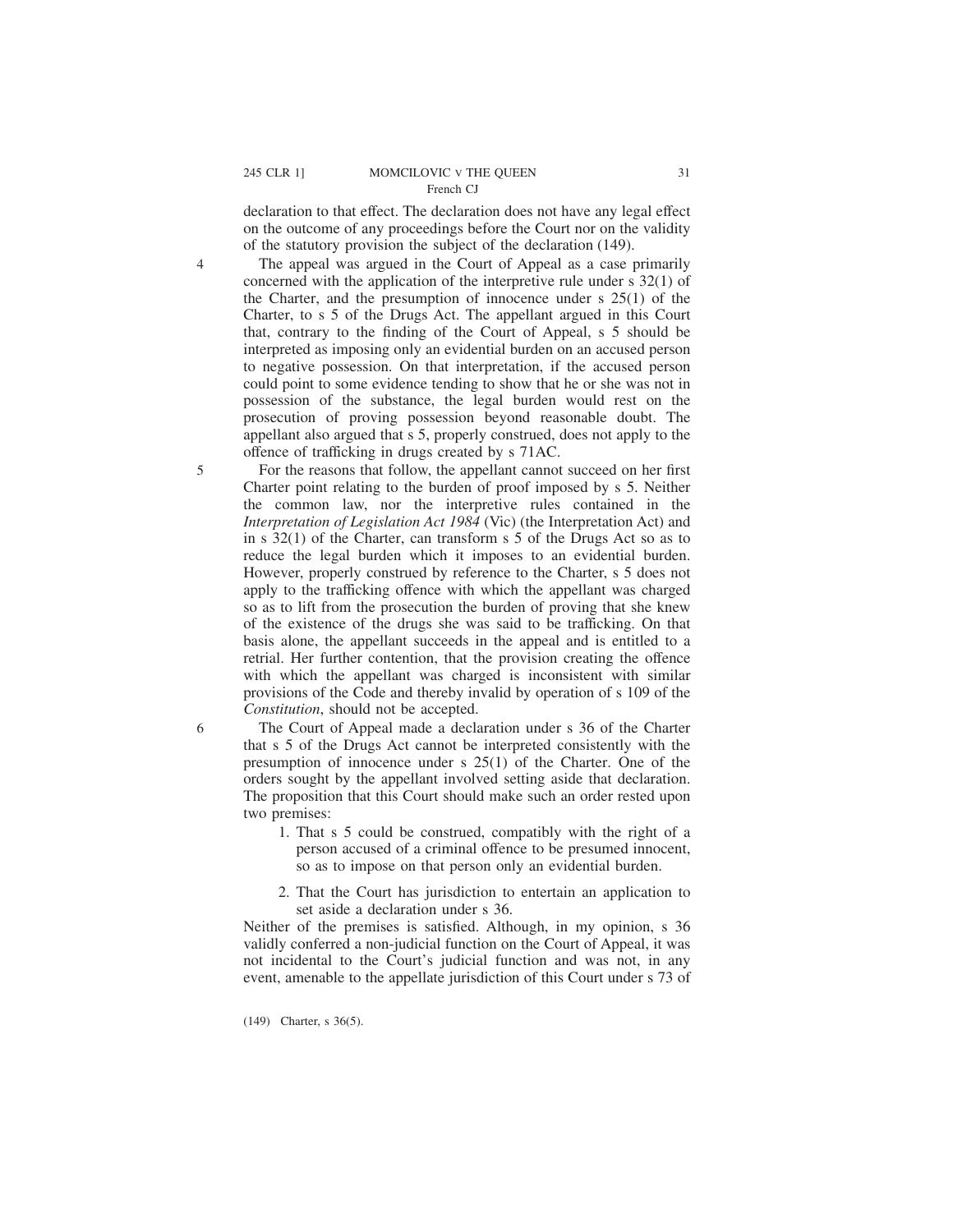the *Constitution*. I agree, for the reasons given by Gummow J (150), that the County Court of Victoria and the Court of Appeal were exercising federal jurisdiction in this case. That does not affect the outcome of the appeal or the orders which should be made by this Court.

#### *Factual and procedural background*

On 23 July 2008, the appellant was convicted in the County Court of Victoria, after a trial before judge and jury, of the offence of trafficking in a drug of dependence, methylamphetamine, contrary to s 71AC of the Drugs Act. She was sentenced on 20 August 2008 to a term of imprisonment of twenty-seven months with a non-parole period of eighteen months. On 29 August 2008, the appellant applied for leave to appeal to the Court of Appeal against her conviction and sentence. Her application was heard on 22 and 23 July 2009, and on 17 March 2010 the Court of Appeal delivered judgment, refusing the application for leave to appeal against conviction, allowing the appeal against sentence and substituting a term of imprisonment of eighteen months (151). It directed that so much of the sentence as had not already been served, be suspended for a period of sixteen months (152). On 3 September 2010, the appellant was granted special leave to appeal from the judgment and order of the Court of Appeal. Two undisputed facts in the case were:

- 1. In January 2006, the appellant owned and occupied an
	- apartment in Melbourne. Her partner, Velimir Markovski, for the most part lived with the appellant in her apartment.
- 2. On 14 January 2006, police found quantities of substances containing methylamphetamine at the appellant's apartment exceeding 719 grams in total. The purity of methylamphetamine in 326 grams of a substance found in a coffee jar was not determined and consequently that substance was disregarded for the purposes of sentence (153). Forensic evidence linked the seized drugs to her partner. There was no forensic evidence linking any of the items to her.

On 21 July 2008, the Crown Prosecutor for Victoria filed a presentment in the County Court of Victoria, which was in the following terms:

"THE Director of Public Prosecutions presents that VERA MOMCILOVIC

at Melbourne in the said State on the 14th day of January 2006 trafficked in a drug of dependence namely Methylamphetamine."

At the time that the presentment was filed, the appellant was a resident

7

8

<sup>(150)</sup> Reasons of Gummow J at [134]-[139].

<sup>(151)</sup> *R v Momcilovic* (2010) 25 VR 436.

<sup>(152) (2010) 25</sup> VR 436 at 487 [200].

<sup>(153) (2010) 25</sup> VR 436 at 485 [190].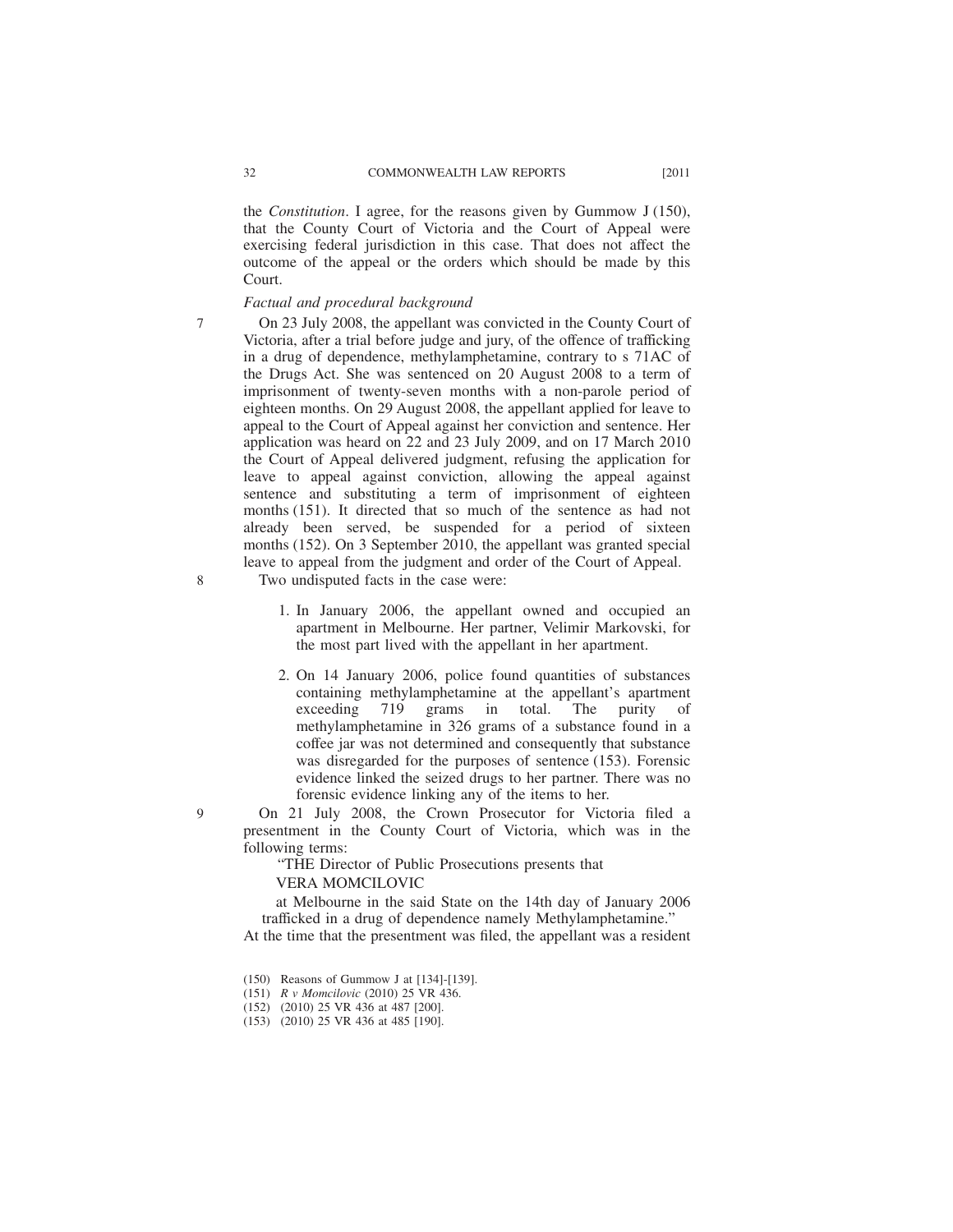10

11

#### 245 CLR 1] MOMCILOVIC V THE QUEEN 33 French CJ

of Queensland. As explained by Gummow J (154), her trial, being a proceeding between a State and a resident of a different State, involved the exercise of federal jurisdiction conferred on the County Court of Victoria by virtue of s 39(2) of the *Judiciary Act 1903* (Cth) read with s 75(iv) of the *Constitution*.

The appellant denied knowledge of the drug and of her partner's involvement in trafficking. Her partner, who had pleaded guilty to charges brought against him in relation to the drug, admitted at the appellant's trial that the drug was in his possession for sale. He denied that the appellant had been aware of its presence or of his drug trafficking activities. The appellant adduced evidence that she had no prior convictions and was of good character.

- The trial judge's direction to the jury included the following important propositions (155):
	- 1. The prosecution must prove beyond reasonable doubt that the appellant intentionally trafficked in a drug of dependence. The act of trafficking alleged was possession of a drug of dependence for sale.
	- 2. By operation of s 5 of the Drugs Act, the jury must find that the appellant was in possession of the drug at her apartment unless she could prove, on the balance of probabilities, that she did not know it was there.
	- 3. If the jury did not accept that the appellant did not know about the drug, the prosecution must still prove beyond reasonable doubt that the substance trafficked was a drug of dependence and that she intended to traffick a drug of dependence.
	- 4. Absent evidence to the contrary, proof that the appellant possessed no less than 6 grams of methylamphetamine would be sufficient to enable the jury to find that she intentionally committed an act of trafficking and that what she trafficked was a drug of dependence.
	- 5. Although the jury could use the uncontradicted evidence that the appellant possessed the relevant quantity of drugs to convict her, they could only do so if that evidence, either by itself or together with other evidence, satisfied the jury that the appellant was guilty beyond reasonable doubt of trafficking. The jury must look at all the evidence, including the quantity of drugs possessed by the appellant, and consider whether they were satisfied beyond reasonable doubt that she intentionally had, in her possession for sale, a prohibited drug.

Although the trial judge directed the jury that the prosecution must prove that the appellant intended to traffick in a drug of dependence, he did not expressly direct the jury that before they could return a verdict of guilty they would have to be satisfied that the prosecution had

<sup>(154)</sup> Reasons of Gummow J at [134]-[139].

<sup>(155)</sup> The propositions are paraphrased for brevity.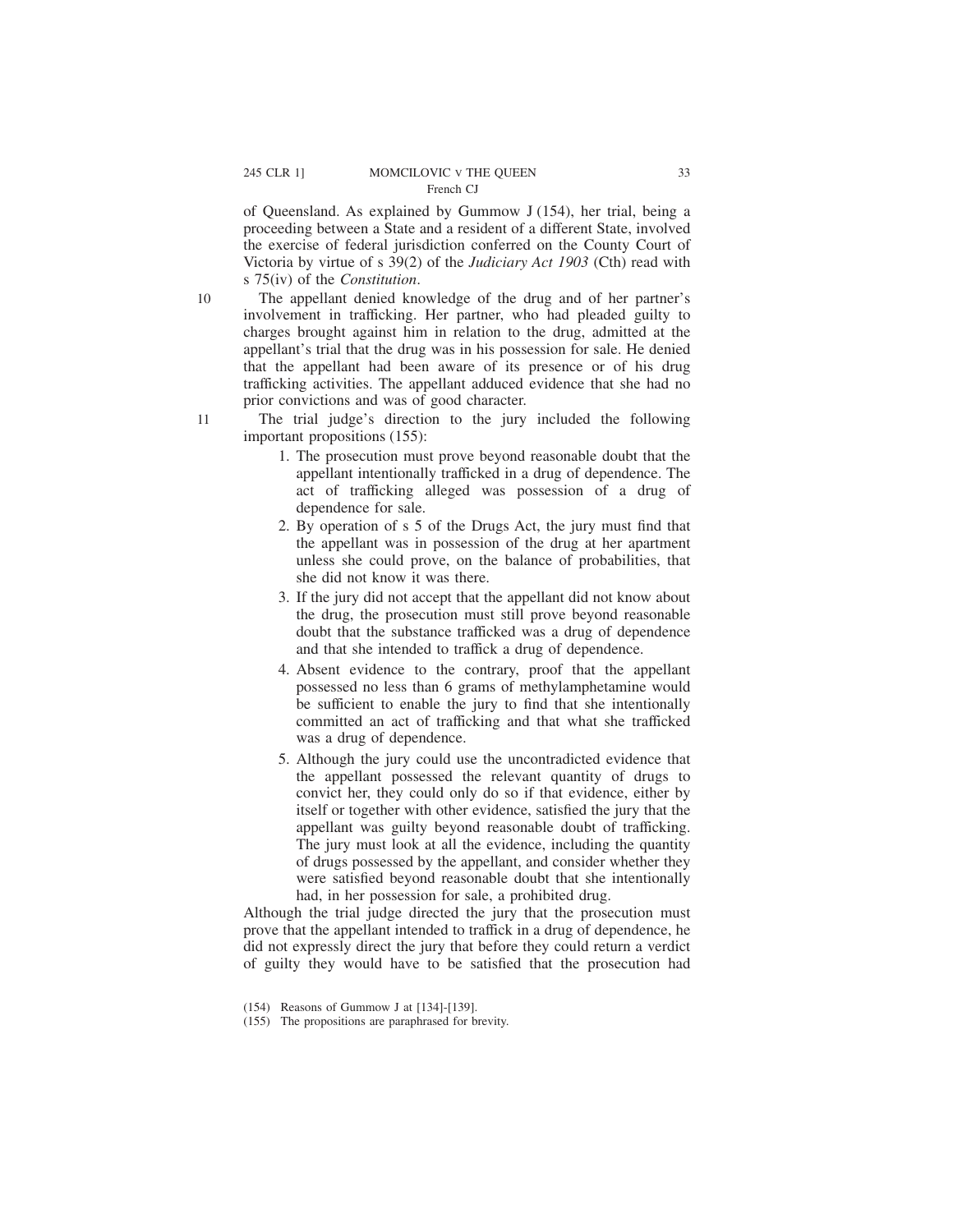proved beyond reasonable doubt that the appellant knew of the presence of the drug on the premises which she occupied. The directions which were given were consistent with the assumption that s 5 applied to the offence of trafficking in a drug of dependence.

*The Drugs Act*

 $12$ 13

14

15

Part V of the Drugs Act is entitled "Drugs of Dependence and Related Matters". It covers ss 70-80.

The offence with which the appellant was charged is created by s 71AC of the Drugs Act, which provides:

"*Traffıcking in a drug of dependence*

A person who, without being authorized by or licensed under this Act or the regulations to do so, trafficks or attempts to traffick in a drug of dependence is guilty of an indictable offence and liable to level 4 imprisonment (15 years maximum)."

The term "drug of dependence" is defined in s 4(1) of the Drugs Act by reference, inter alia, to drugs set out in column 1 of Pt 3 of Sch 11 to the Act. Methylamphetamine is such a drug. The term "traffick", in relation to a drug of dependence, is defined in s 70(1) to include "have in possession for sale, a drug of dependence".

Section 73(1) creates the lesser offence of possession of a drug of dependence (156). Section 73(2) provides that unauthorised possession by a person of a drug of dependence in a quantity that is not less than the applicable traffickable quantity "is prima facie evidence of trafficking by that person in that drug of dependence". Section 70(1) defines "traffickable quantity" in relation to a drug of dependence by reference to Sch 11 to the Act. The traffickable quantity for methylamphetamine in January 2006 was 6 grams (157). On its face, s 73(2) applies to s 71AC in relation to that aspect of trafficking defined as "possession for sale" (158).

Central to this appeal was the interaction between the above provisions and s 5 of the Drugs Act, which extends the concept of possession to encompass a deemed possession based upon occupancy of premises in which drugs are present:

"*Meaning of possession*

Without restricting the meaning of the word *possession*, any substance shall be deemed for the purposes of this Act to be in the possession of a person so long as it is upon any land or premises occupied by him or is used, enjoyed or controlled by him in any

<sup>(156)</sup> The maximum penalties for possession of methylamphetamine are greater (400 penalty units and five years imprisonment) or less (30 penalty units and one year imprisonment) according to whether the offence was or was not committed for any purpose relating to trafficking in that drug: s 73(1)(b) and (c).

<sup>(157)</sup> It was subsequently reduced to three grams: *Drugs, Poisons and Controlled Substances (Amendment) Act 2006* (Vic), s 20.

<sup>(158)</sup> Section 73(2) also appears to engage with the penalty provisions in s 73(1)(b) and (c).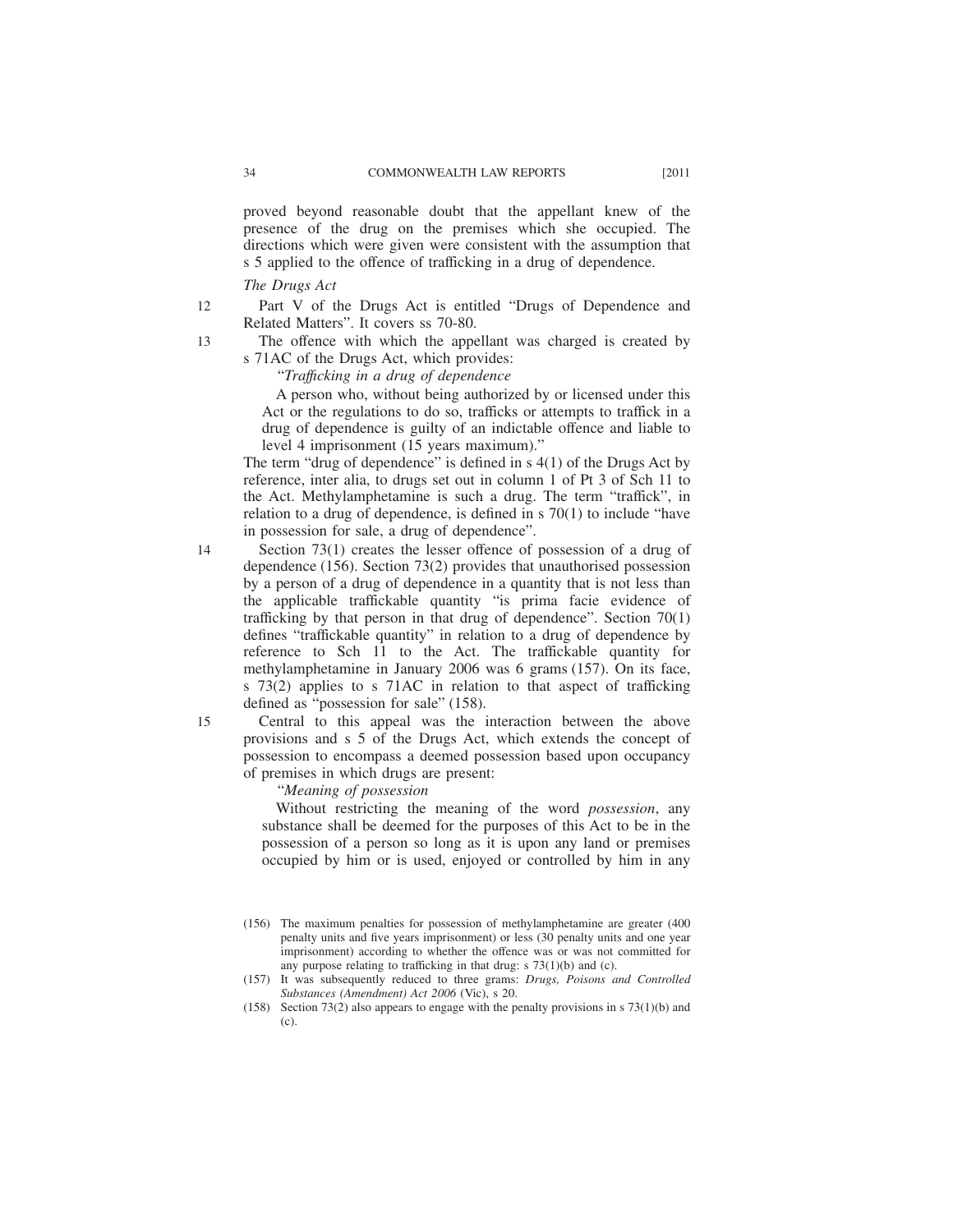16

#### 245 CLR 1] MOMCILOVIC V THE QUEEN 35 French CJ

place whatsoever, unless the person satisfies the court to the contrary."

The Drugs Act does not otherwise define "possession", which therefore bears its ordinary meaning. To ascertain that meaning, however, is no ordinary task. The word "possession" embodies "a deceptively simple concept" (159) which has never been completely logically and exhaustively defined and may vary according to its statutory context (160). It has been described as "always giving rise to trouble" (161). Nevertheless, there are certain essential elements of the concept. Possession of a thing ordinarily involves physical custody or control of it (162). Possession has also long been recognised as importing a requirement, independent of common law mens rea, that the person in possession of something knows that he or she has it in his or her custody or control (163). As Gibbs CJ said in *He Kaw Teh v The Queen* (164):

"[W]here a statute makes it an offence to have possession of particular goods, knowledge by the accused that those goods are in his custody will, in the absence of a sufficient indication of a contrary intention, be a necessary ingredient of the offence, because the words describing the offence ('in his possession') themselves necessarily import a mental element. In such a case it is unnecessary

to rely on the common law presumption that mens rea is required." The extent of the knowledge of a possessor inherent in the term "possession" used in a statutory context is "imprecise" (165). It depends upon the statute. It need not be explored here. It is not necessary to consider the circumstances in which the word "possession" used in a statute implies knowledge of the nature of the thing possessed such as the identity of a drug. At the very least the knowledge imported by the use of the word "possession" in s 5 is knowledge of the existence of the substance possessed (166). That

- (159) *R v Boyesen* [1982] AC 768 at 773 per Lord Scarman.
- (160) *Tabe v The Queen* (2005) 225 CLR 418 at 423 [7] per Gleeson CJ; quoting Earl Jowitt in *United States v Dollfus Mieg et Cie SA* [1952] AC 582 at 605. See generally *Warner v Metropolitan Police Commissioner* [1969] 2 AC 256 at 280-282 per Lord Reid; at 286-289 per Lord Morris of Borth-y-Gest; at 298-300 per Lord Guest; at 303-306 per Lord Pearce; at 309-311 per Lord Wilberforce. (161) *Towers & Co Ltd v Gray* [1961] 2 QB 351 at 361 per Lord Parker CJ.
- (162) *Hedberg v Woodhall* (1913) 15 CLR 531 at 535 per Griffith CJ, Barton J agreeing
- at 536; *Moors v Burke* (1919) 26 CLR 265 at 268-269; *Williams v Douglas* (1949) 78 CLR 521 at 526-527 per Latham CJ, Dixon and McTiernan JJ; *Tabe v The Queen* (2005) 225 CLR 418 at 423 [7] per Gleeson CJ, citing *Director of Public Prosecutions v Brooks* [1974] AC 862 at 866.
- (163) *Irving v Nishimura* (1907) 5 CLR 233 at 237 per Griffith CJ, Barton J agreeing at 237.
- (164) (1985) 157 CLR 523 at 539, Mason J agreeing at 546. See also at 589 per Brennan J; at 599 per Dawson J.
- (165) *Tabe v The Queen* (2005) 225 CLR 418 at 423 [7] per Gleeson CJ.
- (166) This reflects the common law: *He Kaw Teh v The Queen* (1985) 157 CLR 523 at 599 per Dawson J, citing Griffith CJ in *Irving v Nishimura* (1907) 5 CLR 233 at 237; *Tabe v The Queen* (2005) 225 CLR 418 at 446 [100]-[101] per Hayne J; at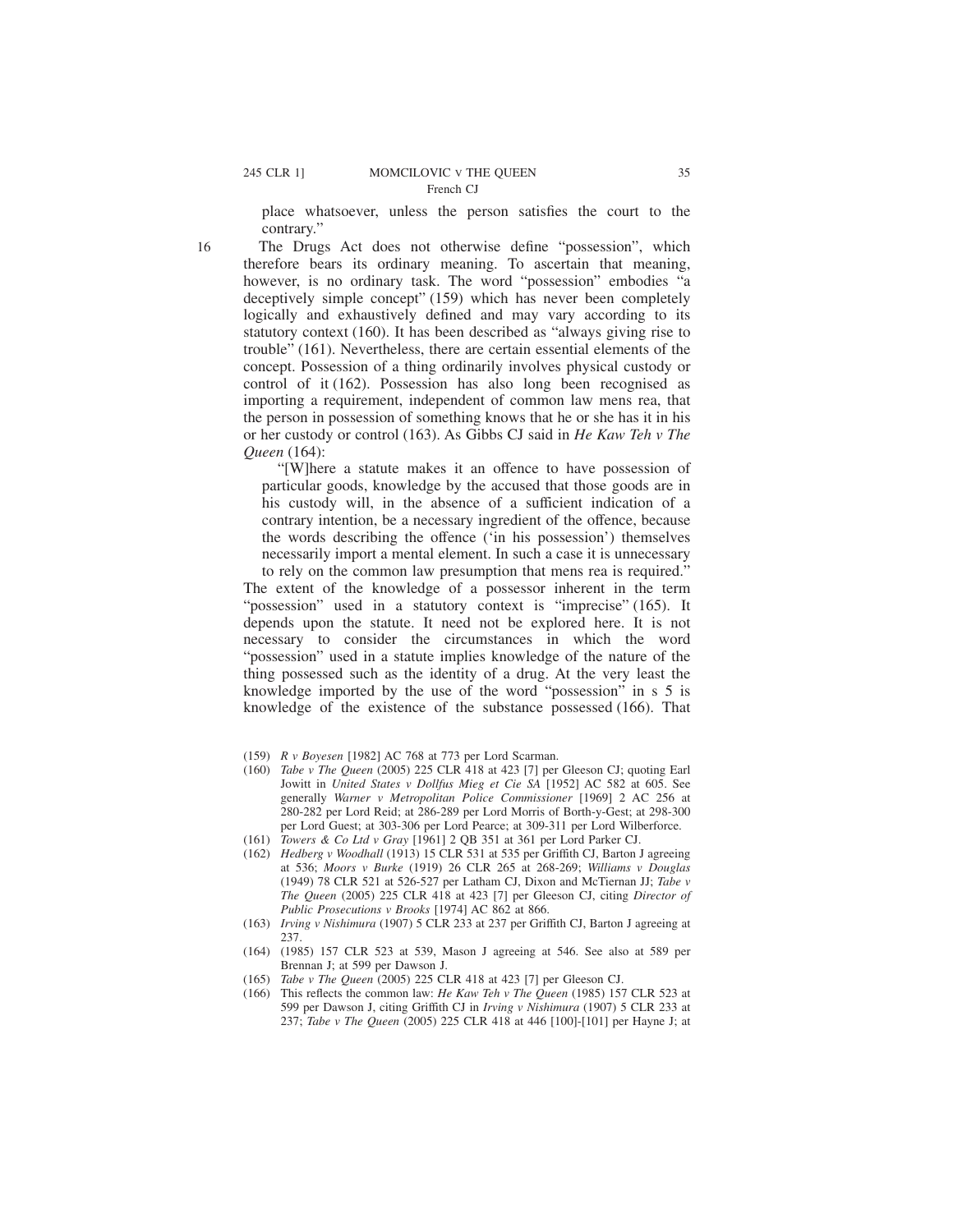knowledge is therefore deemed to exist as an incident of the deemed possession. The deemed possession may be negatived by negativing that knowledge. Whether it is necessary for the accused to go that far under s 5, interpreted in the light of the Charter, is one of the issues in this case.

Two questions relevant to s 5 arise in this appeal. The first question is whether the section casts a legal onus on an accused person to negative possession of drugs in premises occupied by the accused. That was the view of the Court of Appeal. The appellant's contention is that s 5, interpreted compatibly with s 25(1) of the Charter, imposes only an evidential burden requiring the accused to do no more than introduce evidence capable of negativing possession (167). The second question is whether the deemed "possession" in s 5 can be invoked by the prosecution and linked to the "traffickable quantity" provision in s 73(2) to establish "possession for sale". The term "traffick", as defined in s 70 and as used in s 71AC, includes having a drug of dependence in possession for sale. Both questions are to be answered by reference to common law and statutory rules of interpretation, including the interpretive rule created by s 32(1) of the Charter. Before considering those questions, however, it is necessary to refer to two additional provisions of the Charter: ss  $32(2)$  and  $7(2)$ . The first expressly authorises resort to international law and decisions of international and foreign domestic courts relevant to human rights. The second declares that human rights may be subject to reasonable limits and sets out criteria for determining whether a limit on a human right is reasonable.

### *The use of international law and the decisions of international and foreign domestic courts*

In addition to the interpretive rule created by s 32(1) of the Charter, s 32(2) provides:

"International law and the judgments of domestic, foreign and international courts and tribunals relevant to a human right may be considered in interpreting a statutory provision."

Section 32(2) does not authorise a court to do anything which it cannot already do. The use of comparative materials in judicial decisionmaking in Australia is not novel (168). Courts may, without express statutory authority, refer to the judgments of international and foreign domestic courts which have logical or analogical relevance to the

- (167) *Purkess v Crittenden* (1965) 114 CLR 164 at 167-168 per Barwick CJ, Kitto and Taylor JJ; *Braysich v The Queen* (2011) 243 CLR 434 at 453-454 [33] per French CJ, Crennan and Kiefel JJ.
- (168) See, eg, Kiefel, "Comparative Analysis in Judicial Decision-Making: The Australian Experience", *The Rabel Journal of Comparative and International Private Law*, vol 75(2) (2011) 354; Saunders, *The Constitution of Australia: A Contextual Analysis* (2011), pp 102-106.

17

*<sup>(</sup>cont)*

<sup>459 [143]</sup> per Callinan and Heydon JJ; *Warner v Metropolitan Police Commissioner* [1969] 2 AC 256 at 305 per Lord Pearce; *HKSAR v Hung Chan Wa* (2006) 9 HKCFAR 614 at 642 [65] per Sir Anthony Mason NPJ.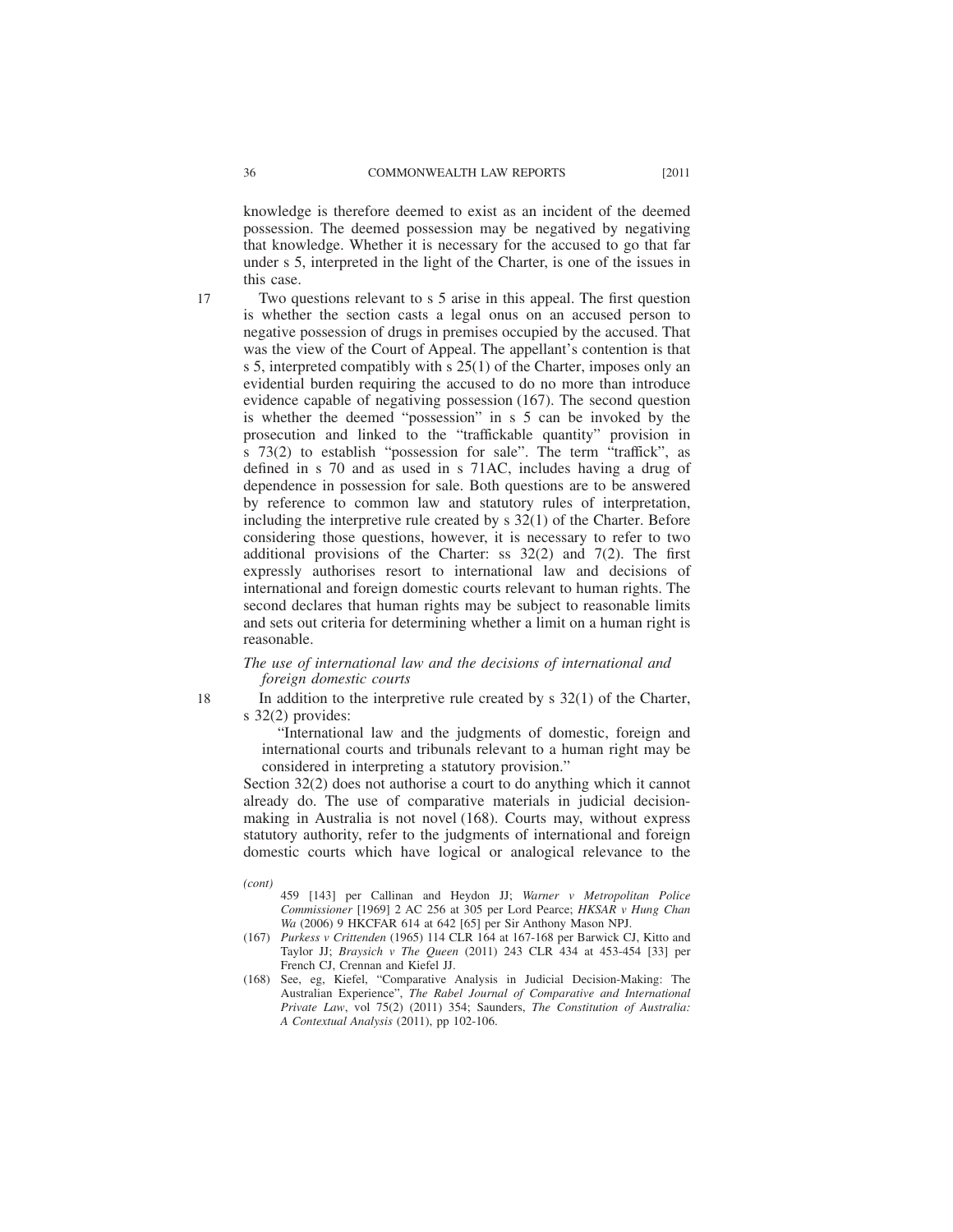19

## 245 CLR 1] MOMCILOVIC V THE QUEEN 37 French CJ

interpretation of a statutory provision. If such a judgment concerns a term identical to or substantially the same as that in the statutory provision being interpreted, then its potential logical or analogical relevance is apparent. The exercise by a court of its capacity to refer to such material does not require the invocation of principles of interpretation affecting statutes giving effect to international treaties or conventions or specifically adopting their terminology (169). Nor does it involve the application of the common law principle that statutes should be interpreted and applied, so far as their language permits, so as not to be inconsistent with international law or conventions to which Australia is a party (170). Section 32(2) does not create a mechanism by which international law or interpretive principles affecting international treaties become part of the law of Victoria. On the other hand, it does not exclude the application of common law principles of interpretation relevant to a statute which adopts, as the Charter has, the terminology of an international convention.

The "right" declared by s 25(1) of the Charter is expressed in terms found in Art 14(2) of the International Covenant on Civil and Political Rights (1966) (the ICCPR), Art 6(2) of the European Convention for the Protection of Human Rights and Fundamental Freedoms (1950) (the ECHR) and Art 8(2) of the American Convention on Human Rights (1969) (the ACHR). It is found in other conventions and foreign domestic laws and constitutions (171). Judgments of international and foreign domestic courts may be consulted in determining whether the right to be presumed innocent, declared in s 25(1), should be interpreted as congruent with the common law presumption of innocence or as extending beyond it. The content of a human right will affect the potential application of the interpretive requirement in s 32(1) in relation to that right. Nevertheless, international and foreign domestic judgments should be consulted with discrimination and care. Such judgments are made in a variety of legal systems and constitutional settings which have to be taken into account when

- (169) eg, *Applicant A v Minister for Immigration and Ethnic Affairs* (1997) 190 CLR 225, concerning the application of Art 31 of the Vienna Convention on the Law of Treaties (1969); Pearce and Geddes, *Statutory Interpretation in Australia*, 7th ed (2011), pp 43-46 [2.20]-[2.21].
- (170) *Jumbunna Coal Mine NL v Victorian Coal Miners Association* (1908) 6 CLR 309 at 363 per O'Connor J; *Zachariassen v The Commonwealth* (1917) 24 CLR 166 at 181 per Barton, Isaacs and Rich JJ; *Polites v The Commonwealth* (1945) 70 CLR 60 at 68-69 per Latham CJ; at 77 per Dixon J; at 80-81 per Williams J; *Minister for Foreign Affairs and Trade v Magno* (1992) 37 FCR 298 at 304-305 per Gummow J. See also *Garland v British Rail Engineering Ltd* [1983] 2 AC 751 at 771; *R v Secretary of State for the Home Department; Ex parte Brind* [1991] 1 AC 696 at 747-748 per Lord Bridge of Harwich.
- (171) African Charter on Human and Peoples' Rights (1981), Art 7(1)(b); Arab Charter on Human Rights (2004), Art 16; *Canadian Charter of Rights and Freedoms* (1982), s 11(d); *New Zealand Bill of Rights Act 1990* (NZ), s 25(c); *Constitution of the Republic of South Africa* (1996), s 35(3)(h). It is also imported by reference into the *Human Rights Act 1998* (UK), discussed later in these reasons.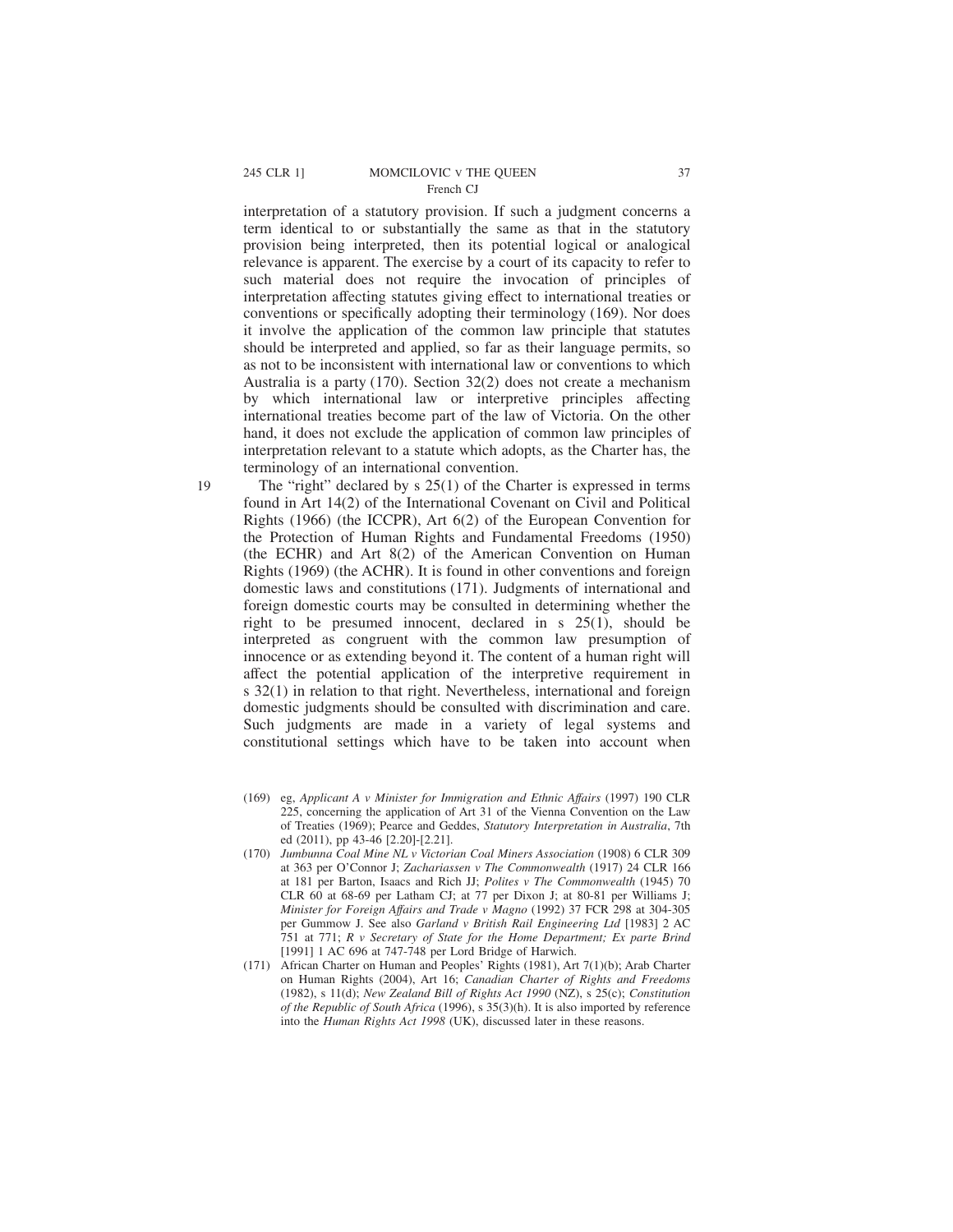"The true meaning of a legal text almost always depends on a background of concepts, principles, practices, facts, rights and duties which the authors of the text took for granted or understood, without conscious advertence, by reason of their common language or culture."

Despite our common legal heritage, that general proposition is relevant today in reading decisions of the courts of the United Kingdom, especially in relation to the *Human Rights Act 1998* (UK) (the HRA). It is appropriate to take heed not only of Lord Bingham of Cornhill's remark about the need for caution "in considering different enactments decided under different constitutional arrangements" (173), but also his observation that "the United Kingdom courts must take their lead from Strasbourg" (174).

The same general caution applies to the use of comparative law materials in construing the interpretive principle in s 32(1). In this appeal what was said to be the strong or remedial approach taken by the House of Lords (175) to the application of the United Kingdom counterpart to s 32(1) of the Charter, namely s 3 of the HRA, was at the forefront of the appellant's submissions. However, s 3 differs textually from s 32(1) and finds its place in a different constitutional setting.

#### *Reasonable limits – s 7 of the Charter*

Section 7, which appears in Pt 2 of the Charter, recognises the possibility of justifiable limitations upon the enjoyment of the rights declared in the Charter. It provides:

"*Human rights – what they are and when they may be limited* (1) This Part sets out the human rights that Parliament specifically seeks to protect and promote.

(2) A human right may be subject under law only to such reasonable limits as can be demonstrably justified in a free and democratic society based on human dignity, equality and freedom, and taking into account all relevant factors including —

(a) the nature of the right; and

(b) the importance of the purpose of the limitation; and

(c) the nature and extent of the limitation; and

(d) the relationship between the limitation and its purpose; and

(e) any less restrictive means reasonably available to achieve the purpose that the limitation seeks to achieve.

(3) Nothing in this Charter gives a person, entity or public

- (173) *Sheldrake v Director of Public Prosecutions* [2005] 1 AC 264 at 305 [33].
- (174) [2005] 1 AC 264 at 305 [33].
- (175) *Ghaidan v Godin-Mendoza* [2004] 2 AC 557.

20

<sup>(172) (1994) 182</sup> CLR 104 at 196.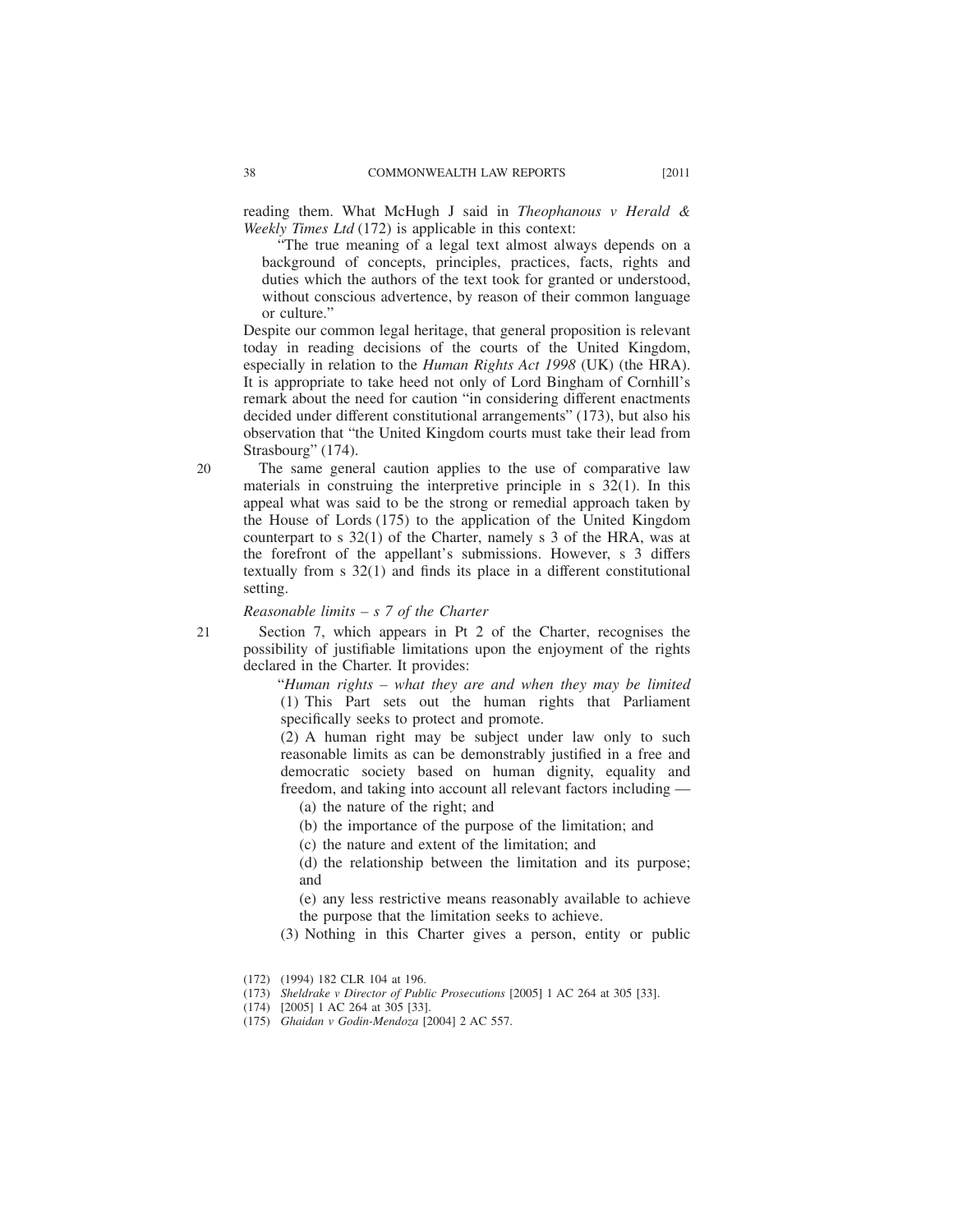22

## 245 CLR 1] MOMCILOVIC V THE QUEEN 39 French CJ

authority a right to limit (to a greater extent than is provided for in this Charter) or destroy the human rights of any person."

One of the issues in this appeal was whether  $\frac{s}{2}$  has any part to play in the interpretation of statutes pursuant to s 32(1). On one view, a statutory provision limiting the enjoyment of a human right can nevertheless be compatible with that human right having regard to the criteria set out in s 7(2). Another view, that taken by the Court of Appeal, is that s 7(2) has no part to play in the interpretation of statutes pursuant to s 32(1), but is relevant to the question whether a declaration should be made under s 36(2) that the statute could not be interpreted consistently with a human right.

Section 7(2) sets out criteria for determining whether a limit imposed by law on a human right is "reasonable". As was said, in the Second Reading Speech for the Charter, it embodies "what is known as the 'proportionality test'" (176). That test is of a kind well known to European jurisdictions and originates in German law and rule of law concepts, and may have application in particular contexts in Australia (177). Neither the ICCPR nor the ECHR contains a general "reasonable limitations" clause like s 7(2) (178). The European Court of Human Rights has implied a similar qualification into Art 6(2) of the ECHR involving the application of a proportionality criterion. It has been described by the Privy Council as an implied "flexibility" in the Article (179). The qualification appears to have been based on the reality acknowledged by the European Court of Human Rights that "[p]resumptions of fact or of law operate in every legal system" (180). That qualification has been adopted in the United Kingdom in the application of the HRA, which applies to the laws of the United Kingdom the human rights set out in the ECHR (181). The decisions of the European Court of Human Rights and the United Kingdom courts may be a source of guidance in determining whether particular

- (176) Victoria, Legislative Assembly, *Parliamentary Debates* (Hansard), 4 May 2006, p 1291.
- (177) Reasons of Crennan and Kiefel JJ at [549]-[556]. The application of proportionality in the context of judicial review of legislation for constitutional validity was discussed by Kiefel J in *Rowe v Electoral Commissioner* (2010) 243 CLR 1 at 131-142 [424]-[466].
- (178) This is by way of contrast with the general limitations in Art 29(2) of the Universal Declaration of Human Rights (1948) and Art 4 of the International Covenant on Economic, Social and Cultural Rights (1966).
- (179) *Attorney-General (Hong Kong) v Lee Kwong-Kut* [1993] AC 951 at 969.
- (180) *Salabiaku v France* (1991) 13 EHRR 379 at 388. See also *Hoang v France* (1992) 16 EHRR 53; *Janosevic v Sweden* (2002) 38 EHRR 473.
- (181) *Sheldrake v Director of Public Prosecutions* [2005] 1 AC 264 at 297 [21] per Lord Bingham. See also, with respect to Art 11(1) of the *Hong Kong Bill of Rights Ordinance 1991* (HK), *Attorney-General (Hong Kong) v Lee Kwong-Kut* [1993] AC 951 at 969-970. See generally Emmerson, Ashworth and Macdonald (eds), *Human Rights and Criminal Justice*, 2nd ed (2007), Ch 9.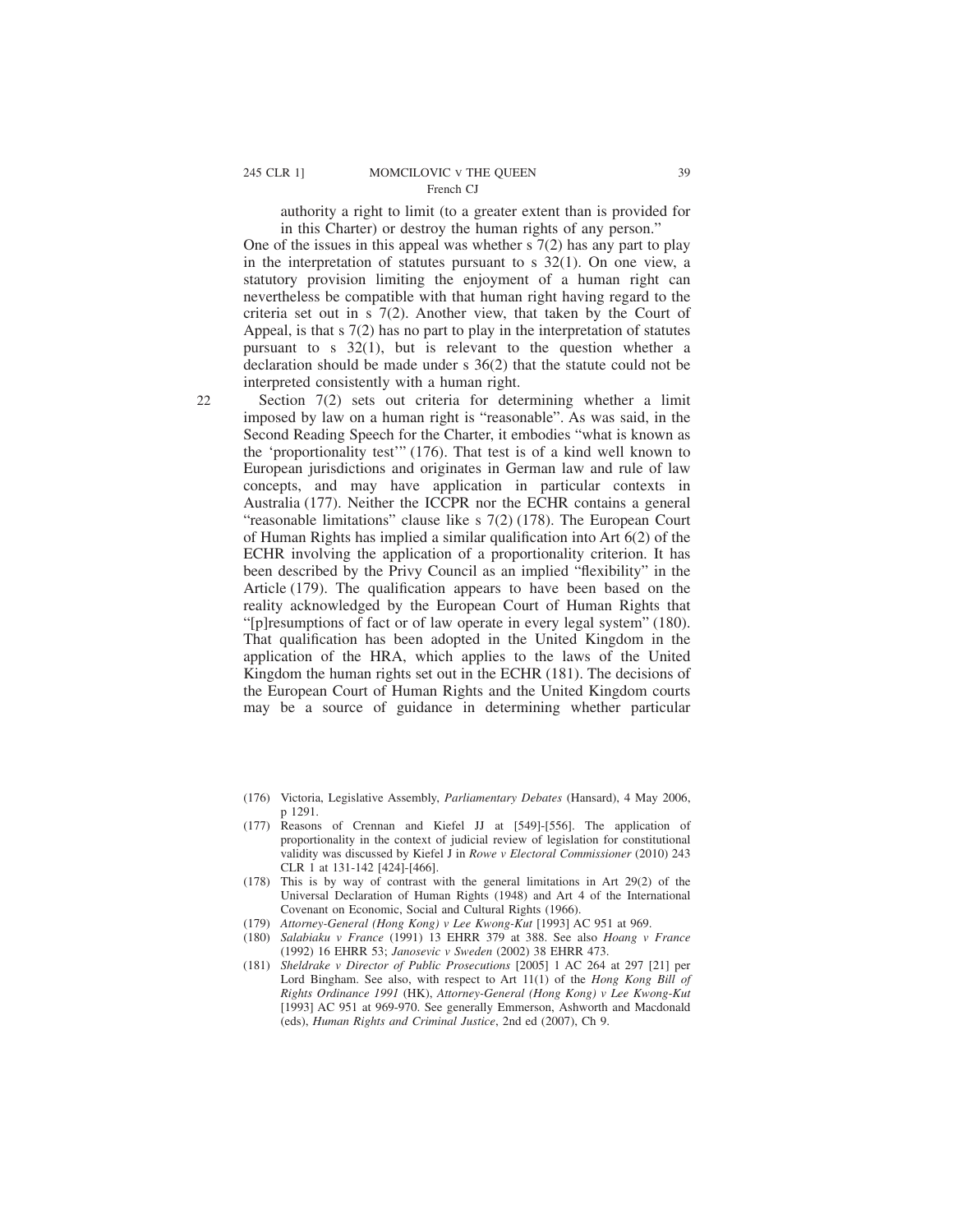limitations on the right to be presumed innocent are reasonable. They are, however, of little assistance in determining the function of s 7(2) in the Charter.

The logical structure of s 7(2) presupposes the existence of the human rights protected and promoted by the Charter and declares the kinds of limits to which they may be subjected under the law. On its face it does not affect the content of those rights. They are the subjects of the limits to which it refers. It qualifies the extent of their protection and promotion. It has the appearance of a parliamentary reservation, which may be applied from time to time by leaving unamended existing legislation which encroaches on human rights or by enacting new legislation which does so. By way of example, in 2009 the *Statute Law Amendment (Charter of Human Rights and Responsibilities) Act 2009* (Vic) was enacted. Its "main purpose" was "to make amendments to various Acts to ensure compatibility with the Charter of Human Rights and Responsibilities" (182). It replaced reverse legal burdens of proof in three statutes with evidential burdens and removed them entirely from offence provisions in another. However, it left the reverse onus provisions of other statutes unamended (183).

24

23

The question is – what operation does s  $7(2)$  have beyond declaring the general character of limits on the Victorian Parliament's commitment to the protection and promotion of human rights set out in the Charter? In the Second Reading Speech for the Charter, Pt 2, which includes s 7, was said to reflect the proposition "that rights should not generally be seen as absolute but must be balanced against each other and against other competing public interests" (184). Section 7 was described as "a general limitations clause that lists the factors that need to be taken into account in the balancing process" (185). It would "assist courts and government in deciding when a limitation arising under the law is reasonable and demonstrably justified in a free and democratic society" (186). Where a right is so limited, "action taken in accordance with that limitation will not be prohibited under the charter, and is not incompatible with the right" (187). The Second Reading Speech did not spell out the context in which courts would be called on to make such decisions.

- (182) *Statute Law Amendment (Charter of Human Rights and Responsibilities) Act 2009* (Vic), s 1.
- (183) Section 5 of the Drugs Act was not amended. Nor was s 145 of the *Firearms Act 1996* (Vic), which is a similar provision relating to the possession of firearms.
- (184) Victoria, Legislative Assembly, *Parliamentary Debates* (Hansard), 4 May 2006, p 1291.
- (185) Victoria, Legislative Assembly, *Parliamentary Debates* (Hansard), 4 May 2006, p 1291.
- (186) Victoria, Legislative Assembly, *Parliamentary Debates* (Hansard), 4 May 2006, p 1291.
- (187) Victoria, Legislative Assembly, *Parliamentary Debates* (Hansard), 4 May 2006, p 1291.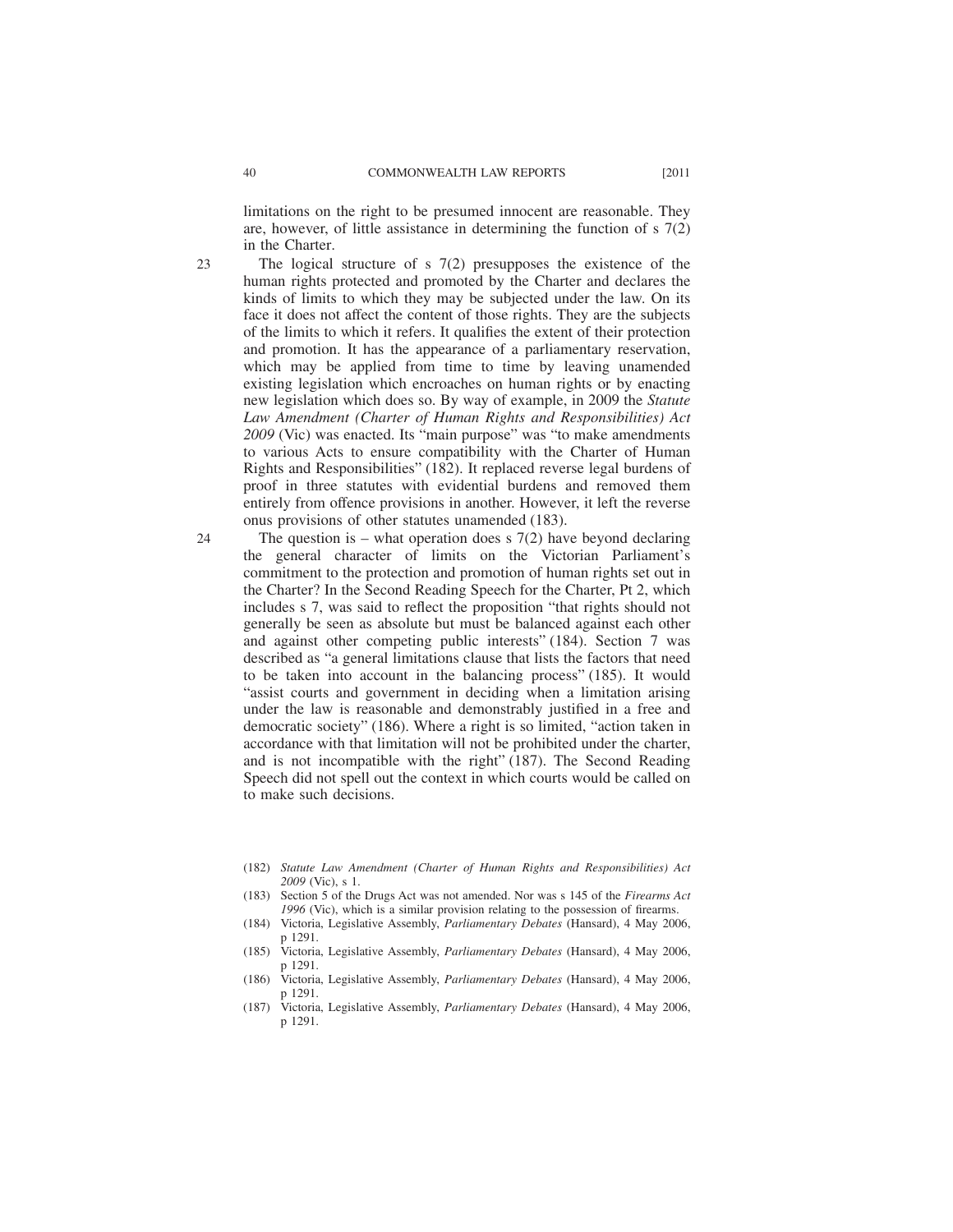## 245 CLR 1] MOMCILOVIC V THE QUEEN 41 French CJ

The Court of Appeal held that justification of a limit on a human right "becomes relevant only after the meaning of the challenged provision has been established" (188). The Court said that (189) "the emphatic obligation which s  $32(1)$  imposes – to interpret statutory provisions so far as possible compatibly with Charter rights – is directed at the promotion and protection of those rights as enacted in the Charter." The Court rejected the possibility that Parliament was to be taken to have intended "that s  $32(1)$  was only to operate where necessary to avoid what would otherwise be an unjustified infringement of a right" (190). On the approach taken by the Court of Appeal, s 7(2) is to be considered only after the statutory provision under examination has been interpreted by applying s 32(1) of the Charter in conjunction with common law principles of statutory interpretation and the Interpretation Act (191).

The constitutions of Canada and South Africa constrain legislative power from infringing specified human rights and freedoms, subject to general provisions authorising the imposition of reasonable limitations on the enjoyment of those rights. In those jurisdictions the first question to be asked about an impugned law is whether it limits one of the protected rights. If the answer is in the affirmative, the second question is whether the law is nevertheless valid because it is justified as a reasonable limitation provision (192). Section 7(2) was said, in the Explanatory Memorandum for the Charter, to have been modelled particularly on s 36 of the Constitution of South Africa. One approach to ascertaining the function of  $s$  7(2) is to treat the reference to human rights "compatible" interpretation in s 32(1) as an analogue of the constitutional process for determining infringement. On the Canadian and South African authorities, the proportionality question goes to validity. It has no part to play in interpretation. That approach is consistent with the textual detachment of s 7(2) from the rights set out in the Charter and, thereby, from the interpretive rule in s 32(1).

The approach taken in Canada and South Africa has been described as "distinct from the traditional common law approach to rights, which carves out a space for justified interference in fundamental rights by

- (188) (2010) 25 VR 436 at 465 [105].
- (189) (2010) 25 VR 436 at 466 [107].
- (190) (2010) 25 VR 436 at 466 [107].
- (191) (2010) 25 VR 436 at 446 [35], 465-466 [106].
- (192) This approach was taken in the application of s 1 of the *Canadian Charter of Rights and Freedoms*: *R v Oakes* [1986] 1 SCR 103, a decision involving a reverse onus provision in the *Narcotic Control Act*, which has since been followed in that country. See *R v Chaulk* [1990] 3 SCR 1303 at 1339-1345 per Lamer CJ; at 1372-1393 per Wilson J. Section 36 of the Bill of Rights of the *Constitution of the Republic of South Africa* was applied in a similar way in *Ex parte Minister of Safety and Security: In re S v Walters* 2002 (4) SA 613 at 630-631 [26]-[27]; *S v Thebus* 2003 (6) SA 505 at 525-526 [29]. See also Currie and de Waal (eds), *The New Constitutional and Administrative Law* (2002), vol 1, p 339; van Wyk et al (eds), *Rights and Constitutionalism: The New South African Legal Order* (1995), pp 639-640 [2.1].

 $25$ 

26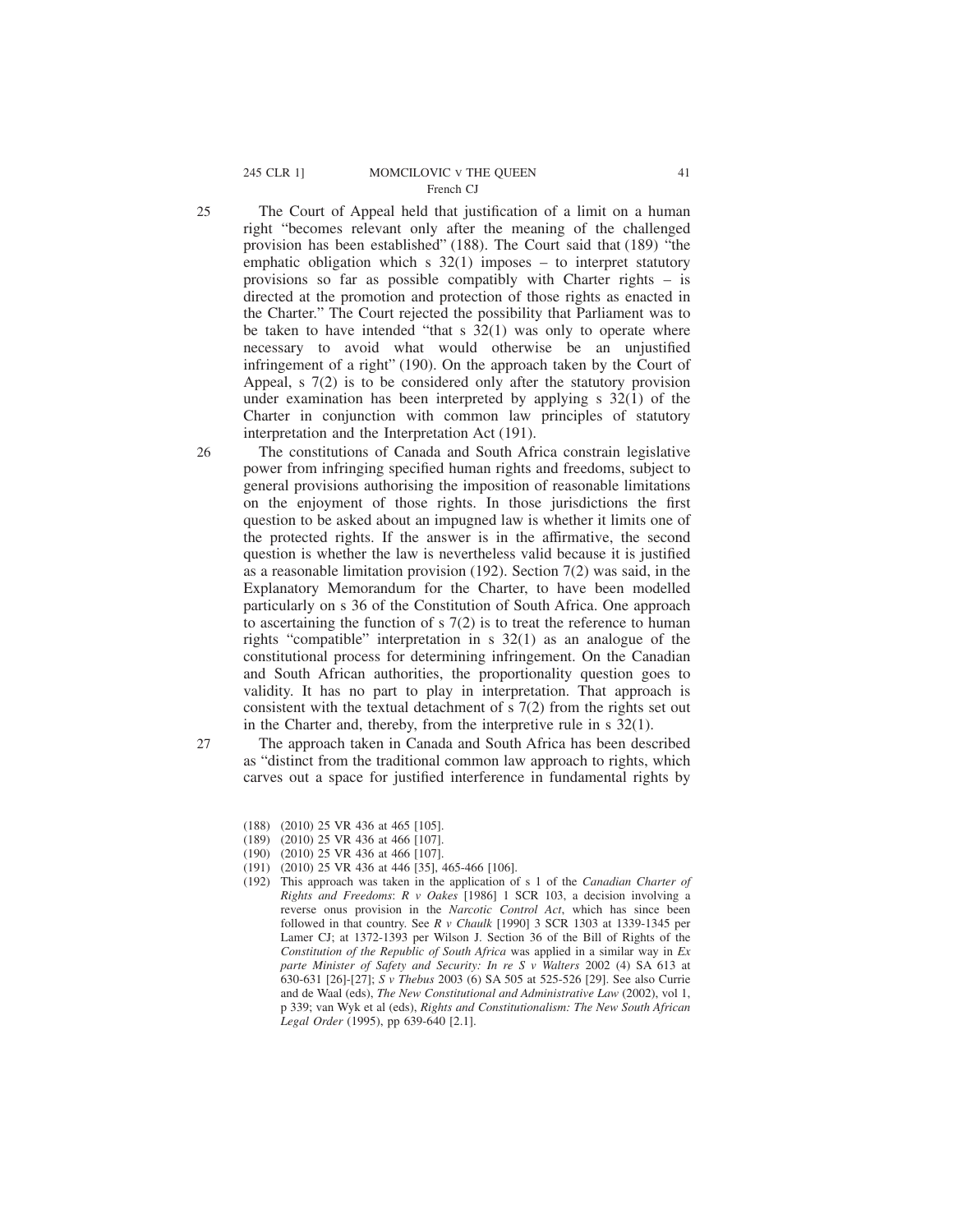limiting the scope of the rights themselves and requires those asserting their rights to show that their claims fall within the more limited scope of the relevant fundamental right" (193).

The *New Zealand Bill of Rights Act 1990* (NZ) (the NZBOR), like the Charter, sets out rights and freedoms. Section 6, which is analogous to s 32(1) of the Charter, requires that preference be given to a meaning of an enactment "that is consistent with the rights and freedoms contained in this Bill of Rights". Section 5 of the NZBOR, like s 7(2) of the Charter, provides that the rights and freedoms in the Bill may be "subject only to such reasonable limits prescribed by law as can be demonstrably justified in a free and democratic society".

In *R v Hansen* (194), a majority of the Supreme Court of New Zealand held that if the natural meaning of a statutory provision is prima facie inconsistent with a right set out in the NZBOR, the court should apply s 5. If the natural meaning can be justified under that section, there is no inconsistency for the purposes of s 6. If the natural meaning cannot be justified, then the interpretive process under s 6 must be invoked to attempt to identify a preferred alternative meaning consistent with the NZBOR. A premise underlying that approach, articulated by Blanchard J, was that reasonable limitations of the kind justified under s 5 are constraints upon the rights and freedoms in the NZBOR (195). Elias CJ, in dissent, applied the approaches adopted by the Supreme Court of Canada and the Constitutional Court of South Africa. Her Honour held that in the context of the NZBOR, s 5 is directed to those making or advising on the making of legal prescriptions potentially limiting the enunciated rights and freedoms (196).

The appellant submitted that the question whether a statutory provision, interpreted according to its ordinary meaning, imposes a reasonable limit on a human right within the meaning of s 7(2) is an element of the question whether the provision is compatible with that right. If it is not compatible then the interpretive principle in s 32(1) is engaged. This submission was linked to the appellant's contention that s 32 embodies a "strong rule of construction" closely analogous to that found in the HRA. On the appellant's submissions s 32(1) is similar to statutory rules of interpretation which provide for statutory provisions to be read down or severed so as to avoid or minimise invalidity (197). It should not, it was said, be seen as merely codifying the principle of legality.

31

30

The second respondent, the Attorney-General for Victoria, made a submission similar to that made by the appellant and pointed to the

(197) *Acts Interpretation Act 1901* (Cth), s 15A; Interpretation Act, s 6.

28

<sup>(193)</sup> Klug, *The Constitution of South Africa: A Contextual Analysis* (2010), p 117.

<sup>(194) [2007] 3</sup> NZLR 1.

<sup>(195) [2007] 3</sup> NZLR 1 at 27 [59]. See also at 36-37 [88]-[92] per Tipping J; at 65-66 [190]-[192] per McGrath J; cf at 83 [266] per Anderson J.

<sup>(196) [2007] 3</sup> NZLR 1 at 15 [23].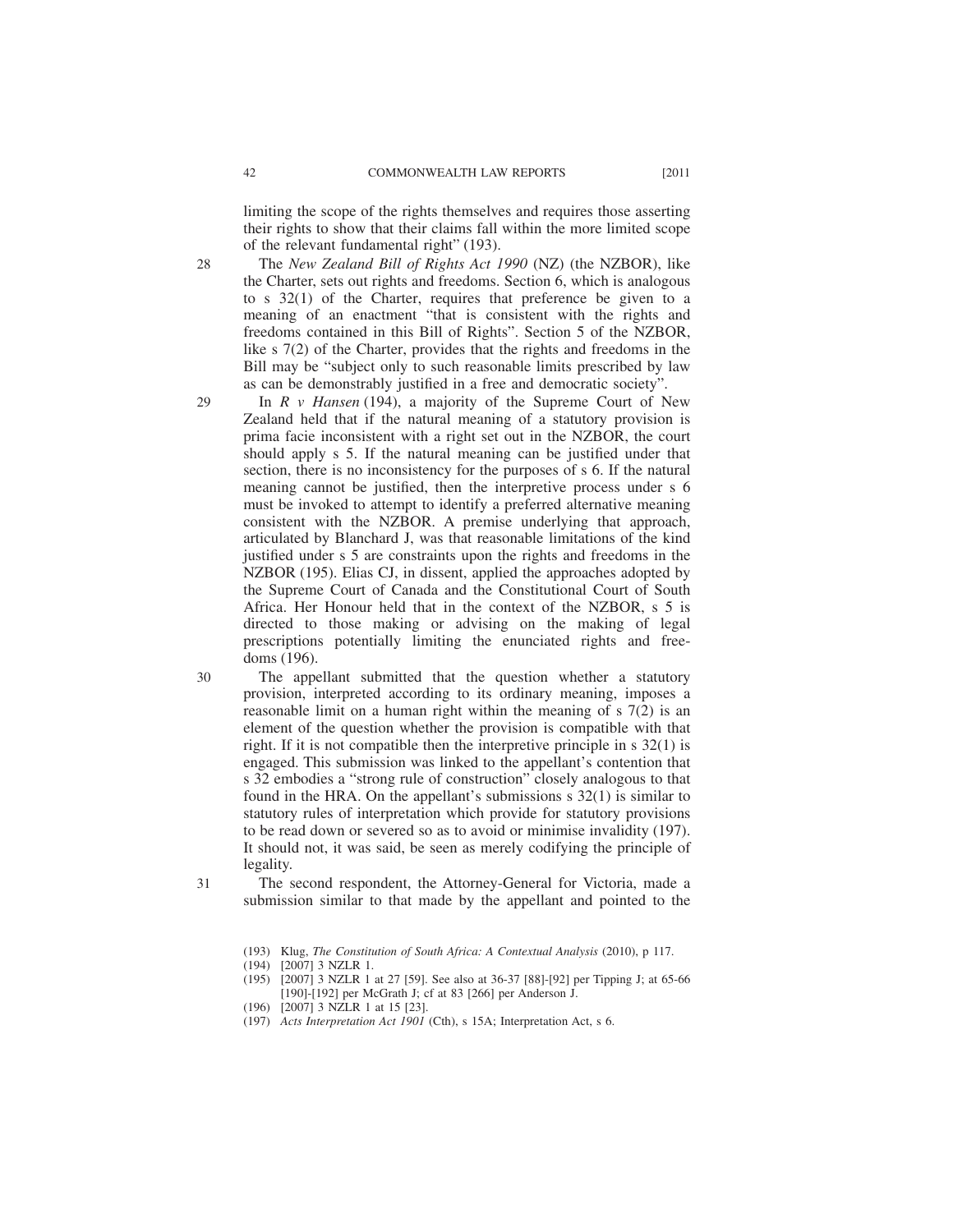## 245 CLR 1] MOMCILOVIC V THE QUEEN 43 French CJ

linkage in the Second Reading Speech between s 7(2) and the concept of compatibility. However, the same linkage was not made in the Explanatory Memorandum and, as already noted, is not made in the text of the Charter. Ministerial words in the Second Reading Speech cannot supply that statutory connection (198).

32

The third respondent, the Victorian Equal Opportunity and Human Rights Commission, pointed to ss 28 and 38 of the Charter. Section 28 requires that a Member of Parliament introducing a Bill into the Parliament prepare a "statement of compatibility" to be laid before the House of Parliament into which the Bill is introduced. Section 38 makes it unlawful for a public authority to "act in a way that is incompatible with a human right". The third respondent submitted that the term "compatible with human rights" should be given a consistent meaning throughout the Charter. The argument for consistent construction may be accepted, but it does not require the incorporation of s 7(2) into the test for compatibility. Section 28 imposes no such requirement. A s 28 statement disclosing incompatibility between a proposed Bill and human rights may also set out the justification for that incompatibility under s 7(2) or leave that justification for parliamentary debate. And as the Human Rights Law Centre (the Centre) (199) submitted, s 38(2) and (3) delimit the field of unlawfulness in s 38(1). Section 38(1) does not apply "if, as a result of a statutory provision or a provision made by or under an Act of the Commonwealth or otherwise under law, the public authority could not reasonably have acted differently or made a different decision" (200). The example given at the foot of s 38(2) is "[w]here the public authority is acting to give effect to a statutory provision that is incompatible with a human right" (201).

- The Centre contended that the provenance and purpose of s 7(2) supported the approach taken by the Court of Appeal. It traced the ancestry of the sub-section through s 5 of the NZBOR and s 36 of the *Constitution of the Republic of South Africa* to the inspiration for those provisions in s 1 of the *Canadian Charter of Rights and Freedoms*. The Centre pointed out that in *R v Oakes* (202) the Supreme Court of Canada expressly declined to consider s 1 of the Canadian Charter when interpreting a reverse onus provision. It applied s 1 only when considering whether the impugned law should be upheld.
- 34

33

The Centre submitted that a proportionality assessment of the reasonableness of legislation is not an interpretive function.

(202) [1986] 1 SCR 103.

<sup>(198)</sup> *Plaintiff S157/2002 v The Commonwealth* (2003) 211 CLR 476 at 499 [55] per Gaudron, McHugh, Gummow, Kirby and Hayne JJ; *Saeed v Minister for Immigration and Citizenship* (2010) 241 CLR 252 at 264-265 [31] per French CJ, Gummow, Hayne, Crennan and Kiefel JJ.

<sup>(199)</sup> Intervening as amicus curiae.

<sup>(200)</sup> Charter, s 38(2).

<sup>(201)</sup> An example at the foot of a statutory provision forms part of the Act: Interpretation Act, s 36(3A).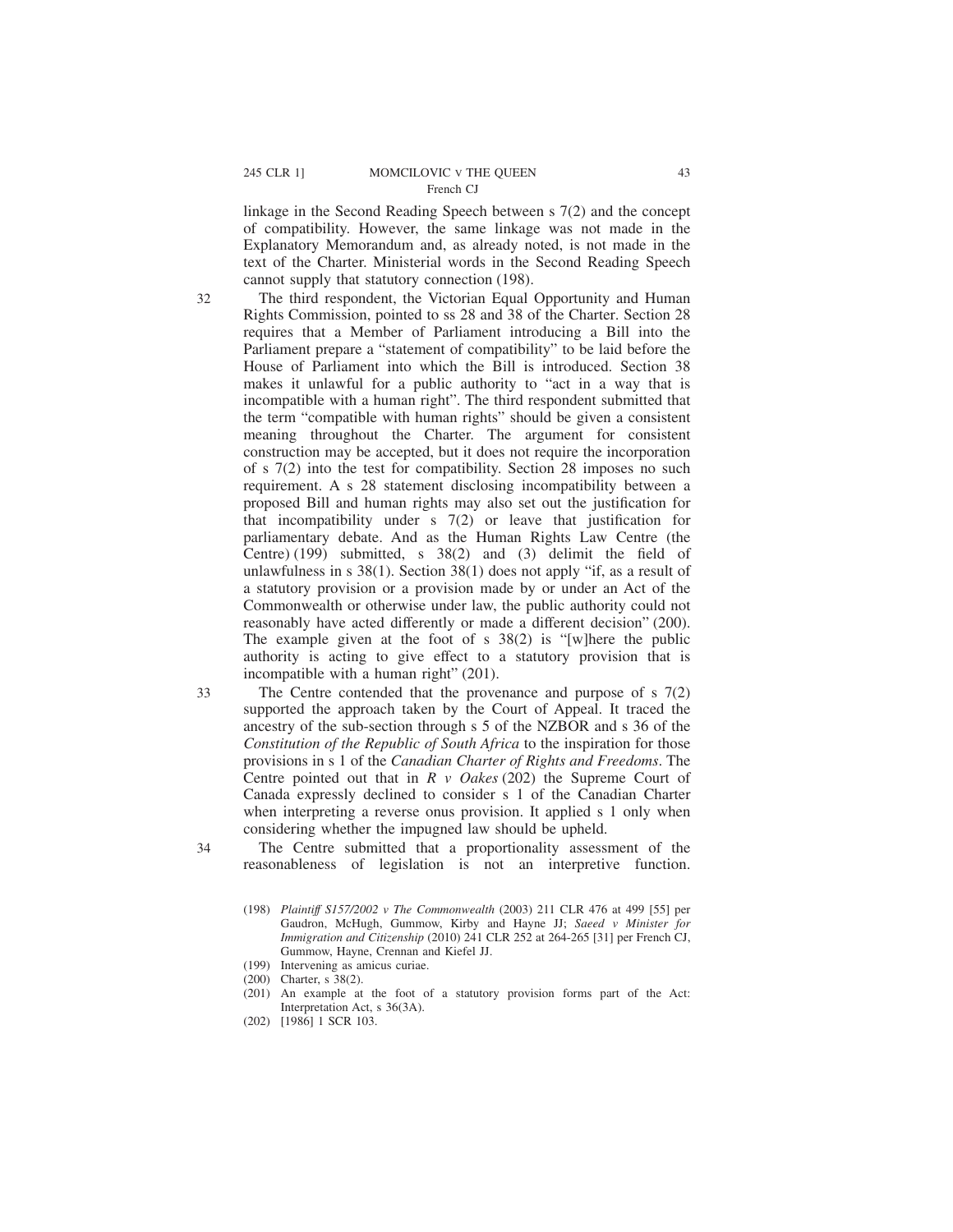Section 7(2) cannot, it was said, form part of the interpretive process because the proportionality assessment that it requires cannot be undertaken until a construction has been reached. These submissions made by the Centre should be accepted.

- The logical structure of s 7(2) is such that it cannot be incorporated into the content of the rights and freedoms set out in the Charter. The compatibility which is to be sought in applying s 32(1) is compatibility "with human rights". Section 7(2) cannot inform the interpretive process which s 32(1) mandates. The question whether a relevant human right is subject to a limit which answers the criteria in s 7(2) can only arise if the statutory provision under consideration imposes a limit on its enjoyment. Whether it does so or not will only be determined after the interpretive exercise is completed. As the question of reasonable limitations on rights under the Charter is dealt with by s 7(2), it is neither necessary nor appropriate to find in s 25(1) the implied "flexibility" found by the European Court of Human Rights in the presumption of innocence under Art 6(2) of the ECHR.
- On the preceding logic, s 7(2) will also be excluded from consideration by the Supreme Court when determining, under s 36(2), whether a statutory provision cannot be interpreted consistently with a human right. Section 7(2) could still have a role to play in informing the discretion of the Court to decline to make a declaration of inconsistent interpretation under s 36(2). There would, after all, be no point in advising the Parliament of an inconsistency founded on a limitation that was "reasonable" according to the criteria in s 7(2). In the event, the justification of limitations on human rights is a matter for the Parliament. That accords with the constitutional relationship between the Parliament and the judiciary which, to the extent that it can validly be disturbed, is not to be so disturbed except by clear words. The Charter does not have that effect.

*Section 32(1) – the approach to interpretation*

- Section 32(1) takes its place in a milieu of principles and rules, statutory and non-statutory, relating to the interpretation of statutes. It also takes its place in a constitutional tradition inherited from the United Kingdom in which (203) "it has been recognised since the seventeenth century that it is the task of the judiciary in interpreting an Act to seek to interpret it 'according to the intent of them that made it'."
- The interpretation of a law of the State of Victoria by the Supreme Court of Victoria is "an expression of the constitutional relationship between the arms of government with respect to the making, interpretation and application of laws" (204). In that context "[a]scertainment of legislative intention is asserted as a statement of

(204) *Zheng v Cai* (2009) 239 CLR 446 at 455 [28].

35

36

37

<sup>(203)</sup> *Stock v Frank Jones (Tipton) Ltd* [1978] 1 WLR 231 at 234; [1978] 1 All ER 948 at 951 per Viscount Dilhorne, quoting 4 Co Inst 330.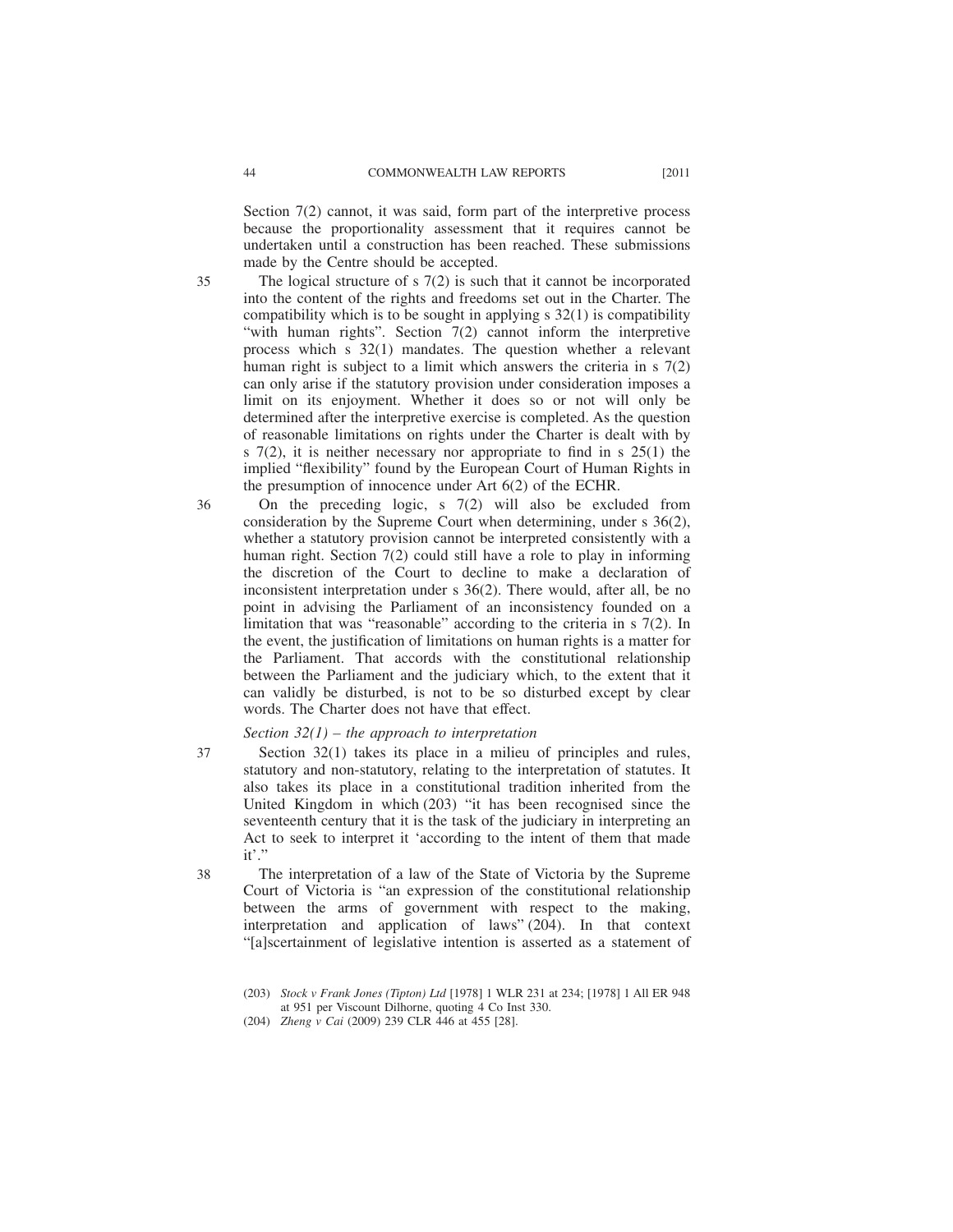## 245 CLR 1] MOMCILOVIC V THE QUEEN 45 French CJ

compliance with the rules of construction, common law and statutory, which have been applied to reach the preferred results and which are known to parliamentary drafters and the courts" (205). In that way, the duty of the Court defined in *Project Blue Sky Inc v Australian Broadcasting Authority* (206) is discharged "to give the words of a statutory provision the meaning that the legislature is taken to have intended them to have."

39

40

41

There are different ways of undertaking the interpretive task and, in a particular case, they may yield different answers to the same questions (207). But if the words of a statute are clear, so too is the task of the Court in interpreting the statute with fidelity to the Court's constitutional function. The meaning given to the words must be a meaning which they can bear. As Lord Reid said in *Jones v Director of Public Prosecutions* (208):

"It is a cardinal principle applicable to all kinds of statutes that you may not for any reason attach to a statutory provision a meaning which the words of that provision cannot reasonably bear. If they are capable of more than one meaning, then you can choose between those meanings, but beyond that you must not go."

In an exceptional case the common law allows a court to depart from grammatical rules and to give an unusual or strained meaning to statutory words where their ordinary meaning and grammatical construction would contradict the apparent purpose of the enactment. The court is not thereby authorised to legislate (209). That common law approach is not open in this case as there is no disconformity between the language of s 5 of the Drugs Act and its purpose, or that of the Act as a whole (210).

Statutory provisions applicable to the interpretation of Victorian statutes are found in the Interpretation Act and include the requirement, in s 35(a), common to all Australian jurisdictions, that a construction that would promote the purpose or object underlying an Act shall be preferred to a construction that would not promote that purpose or object. The Court of Appeal drew a distinction between the application of s 32(1) of the Charter, which requires an interpretation which is consistent with the purpose of the relevant statutory provision, and s 35(a) of the Interpretation Act, which mandates a construction promoting the purpose or object of the Act as a whole (211). The Court held that the result of its application of s 32(1) to s 5 of the Drugs Act

- (205) *Lacey v Attorney-General (Qld)* (2011) 242 CLR 573 at 591-592 [43] per French CJ, Gummow, Hayne, Crennan, Kiefel and Bell JJ.
- (206) (1998) 194 CLR 355 at 384 [78] per McHugh, Gummow, Kirby and Hayne JJ.
- (207) Corcoran, "Theories of Statutory Interpretation", in Corcoran and Bottomley (eds), *Interpreting Statutes* (2005) 8, at p 30.
- (208) [1962] AC 635 at 662.
- (209) *Minister for Immigration and Citizenship v SZJGV* (2009) 238 CLR 642 at 651-652 [9] per French CJ and Bell J.
- (210) See also reasons of Crennan and Kiefel JJ at [580]-[581].
- (211) (2010) 25 VR 436 at 457-458 [75]-[76].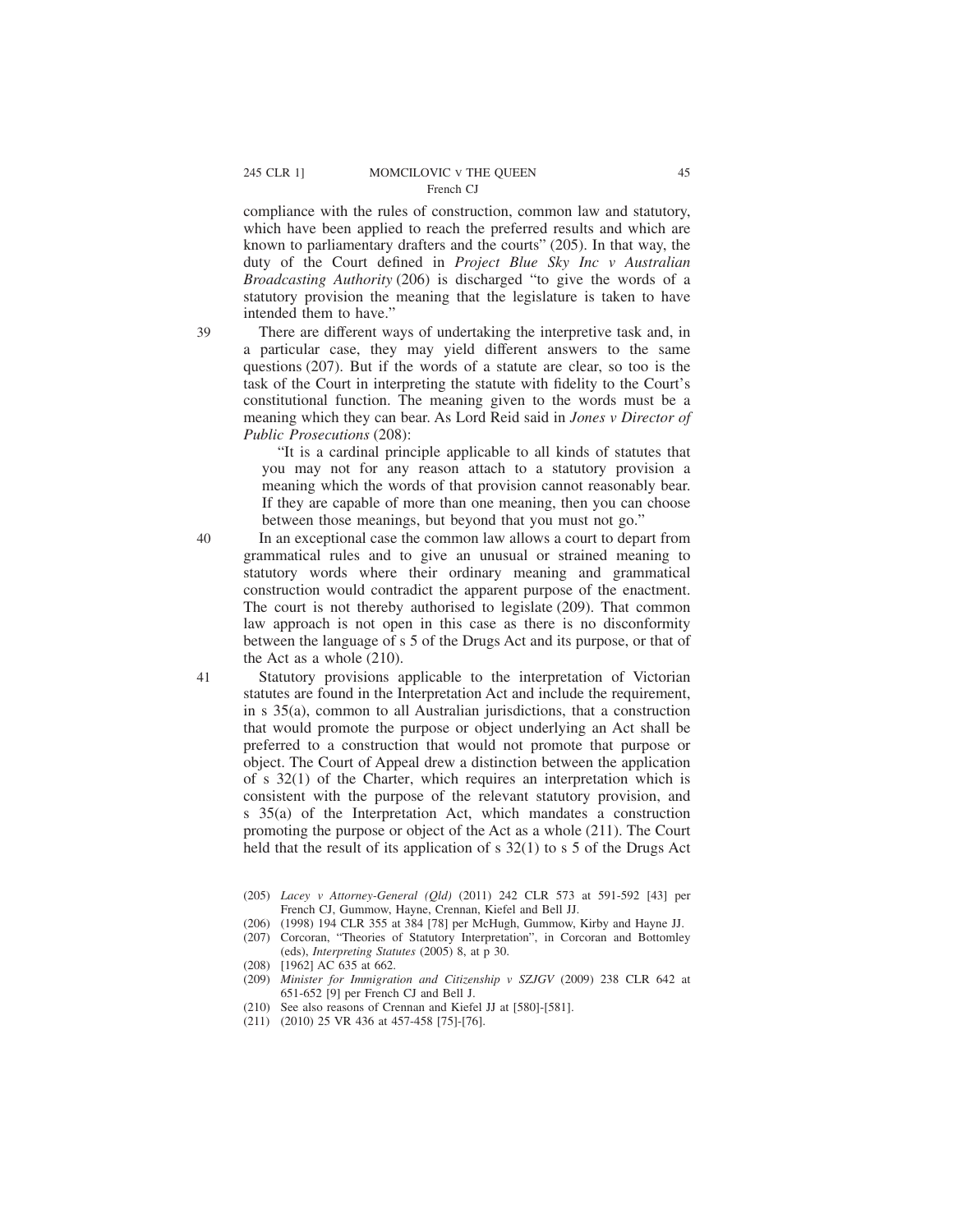would not have been different if s 32(1) were constrained only by the underlying purpose of the Act (212). In any event, the purpose of a statutory provision, which constrains permissible interpretations under s 32(1), will ordinarily be a purpose that is consistent with and promotes the overall purpose of the Act in which the provision appears. It is not necessary to explore further the interaction between s 32(1) of the Charter and s 35(a) of the Interpretation Act having regard to the operation of s 32(1) in this case. Before turning to that operation it is desirable to consider the common law principle of legality.

42

43

The common law in its application to the interpretation of statutes helps to define the boundaries between the judicial and legislative functions. That is a reflection of its character as "the ultimate constitutional foundation in Australia" (213). It also underpins the attribution of legislative intention on the basis that legislative power in Australia, as in the United Kingdom, is exercised in the setting of a "liberal democracy founded on the principles and traditions of the common law" (214). It is in that context that this Court recognises the application to statutory interpretation of the common law principle of legality.

The principle of legality has been applied on many occasions by this Court. It is expressed as a presumption that Parliament does not intend to interfere with common law rights and freedoms except by clear and unequivocal language for which Parliament may be accountable to the electorate. It requires that statutes be construed, where constructional choices are open, to avoid or minimise their encroachment upon rights and freedoms at common law (215). The range of rights and freedoms covered by the principle has frequently been qualified by the adjective "fundamental". There are difficulties with that designation (216). It might be better to discard it altogether in this context. The principle of legality, after all, does not constrain legislative power (217). Nevertheless, the principle is a powerful one. It protects, within

- (212) (2010) 25 VR 436 at 467 [114].
- (213) *Wik Peoples v Queensland* (1996) 187 CLR 1 at 182 per Gummow J.
- (214) *R v Secretary of State for the Home Department; Ex parte Pierson* [1998] AC 539 at 587 per Lord Steyn.
- (215) *Potter v Minahan* (1908) 7 CLR 277 at 304 per O'Connor J; *Bropho v Western Australia* (1990) 171 CLR 1 at 18 per Mason CJ, Deane, Dawson, Toohey, Gaudron and McHugh JJ; *Coco v The Queen* (1994) 179 CLR 427 at 436-437 per Mason CJ, Brennan, Gaudron and McHugh JJ; *Electrolux Home Products Pty Ltd v Australian Workers' Union* (2004) 221 CLR 309 at 329 [21] per Gleeson CJ.
- (216) Finn, "Statutes and The Common Law: The Continuing Story", in Corcoran and Bottomley (eds), *Interpreting Statutes* (2005) 52, at pp 56-57, citing *Malika Holdings Pty Ltd v Stretton* (2001) 204 CLR 290 at 298-299 [27]-[29] per McHugh J.
- (217) Whether there are certain common law rights and freedoms which constrain legislative power is an unexplored question: *South Australia v Totani* (2010) 242 CLR 1 at 29 [31] per French CJ. See also reasons of Crennan and Kiefel JJ at [562]. For a discussion of common law constraints on the executive power see Harris, "Government 'Third-Source' Action and Common Law Constitutionalism", *Law Quarterly Review*, vol 126 (2010) 373.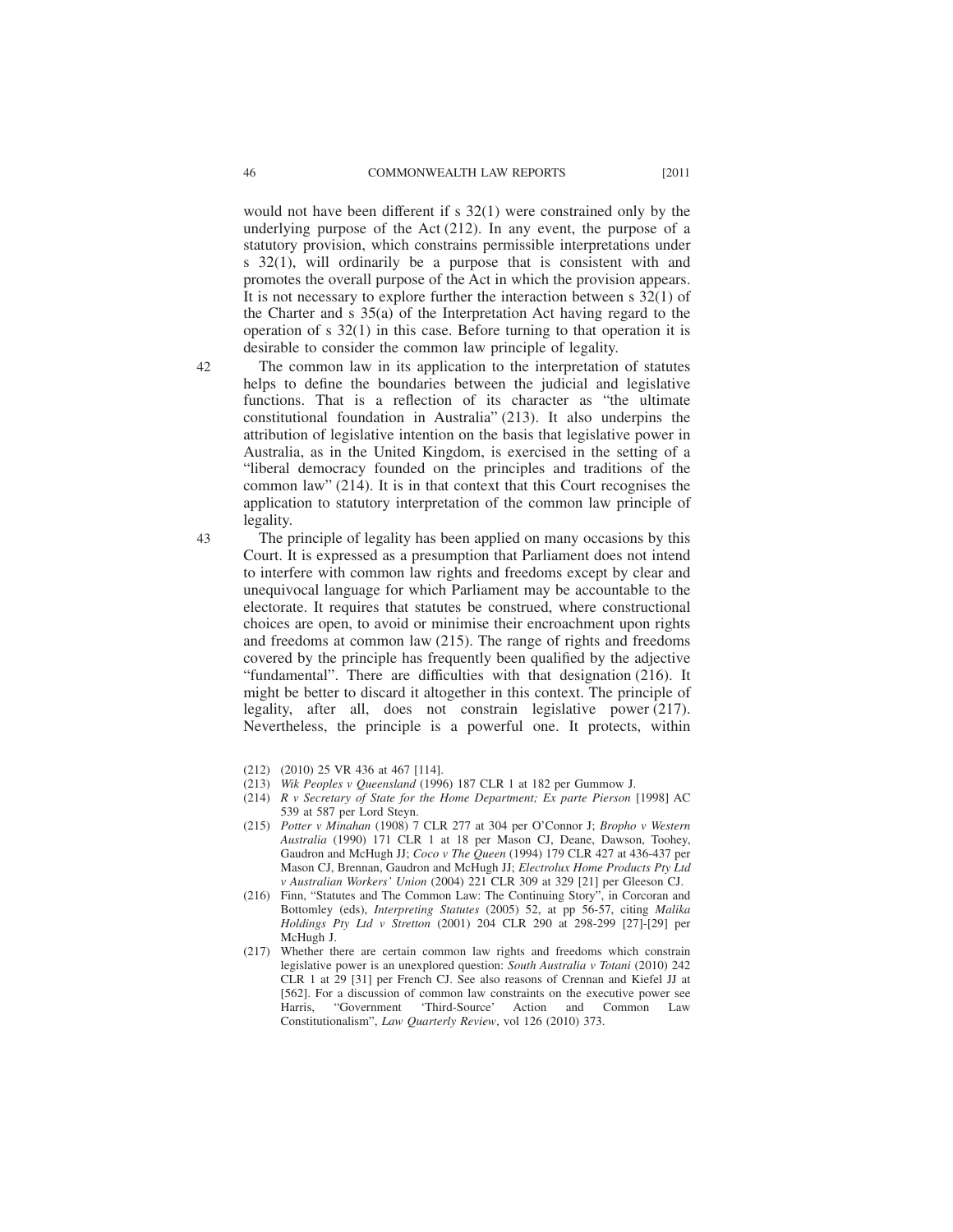## 245 CLR 1] MOMCILOVIC V THE QUEEN 47 French CJ

constitutional limits, commonly accepted "rights" and "freedoms". It applies to the rules of procedural fairness in the exercise of statutory powers (218). It applies to statutes affecting courts in relation to such matters as procedural fairness and the open court principle, albeit its application in such cases may be subsumed in statutory rules of interpretation which require that, where necessary, a statutory provision be read down so as to bring it within the limits of constitutional power (219). It has also been suggested that it may be linked to a presumption of consistency between statute law and international law and obligations (220).

44

45

46

The common law "presumption of innocence" in criminal proceedings is an important incident of the liberty of the subject. The principle of legality will afford it such protection, in the interpretation of statutes which may affect it, as the language of the statute will allow. A statute, which on one construction would encroach upon the presumption of innocence, is to be construed, if an alternative construction be available, so as to avoid or mitigate that encroachment. On that basis, a statute which could be construed as imposing either a legal burden or an evidential burden upon an accused person in criminal proceedings will ordinarily be construed as imposing the evidential burden.

The rights and freedoms of the common law should not be thought to be unduly fragile. They have properly been described as "constitutional rights, even if … not formally entrenched against legislative repeal" (221). Nevertheless, statutory language may leave open only an interpretation or interpretations which infringe one or more rights or freedoms. The principle of legality, expressed as it is in terms of presumed legislative intention, is of no avail against such language.

The Court of Appeal held, in effect, that s 32(1) does not establish a new paradigm of interpretation. It does not require courts, in the pursuit of human rights compatibility, to depart from the ordinary meaning of the statutory provision and hence from the intention of the parliament which enacted the statute (222). The Court referred to the Second Reading Speech, in which s 32(1) was described as a provision which "recognises the traditional role for the courts in interpreting

- (218) *Saeed v Minister for Immigration and Citizenship* (2010) 241 CLR 252 at 258-259 [11]-[15] per French CJ, Gummow, Hayne, Crennan and Kiefel JJ.
- (219) *K-Generation Pty Ltd v Liquor Licensing Court* (2009) 237 CLR 501 at 520-521 [47]-[49] per French CJ, and cases there cited.
- (220) Lacey, "The Judicial Use of Unincorporated International Conventions in Administrative Law: Back-Doors, Platitudes and Window-Dressing", in Charlesworth et al (eds), *The Fluid State: International Law and National Legal Systems* (2005) 82, at pp 84-85.
- (221) Allan, "The Common Law as Constitution: Fundamental Rights and First Principles", in Saunders (ed), *Courts of Final Jurisdiction: The Mason Court in Australia* (1996) 146, at p 148.
- (222) *R v Momcilovic* (2010) 25 VR 436 at 459 [82].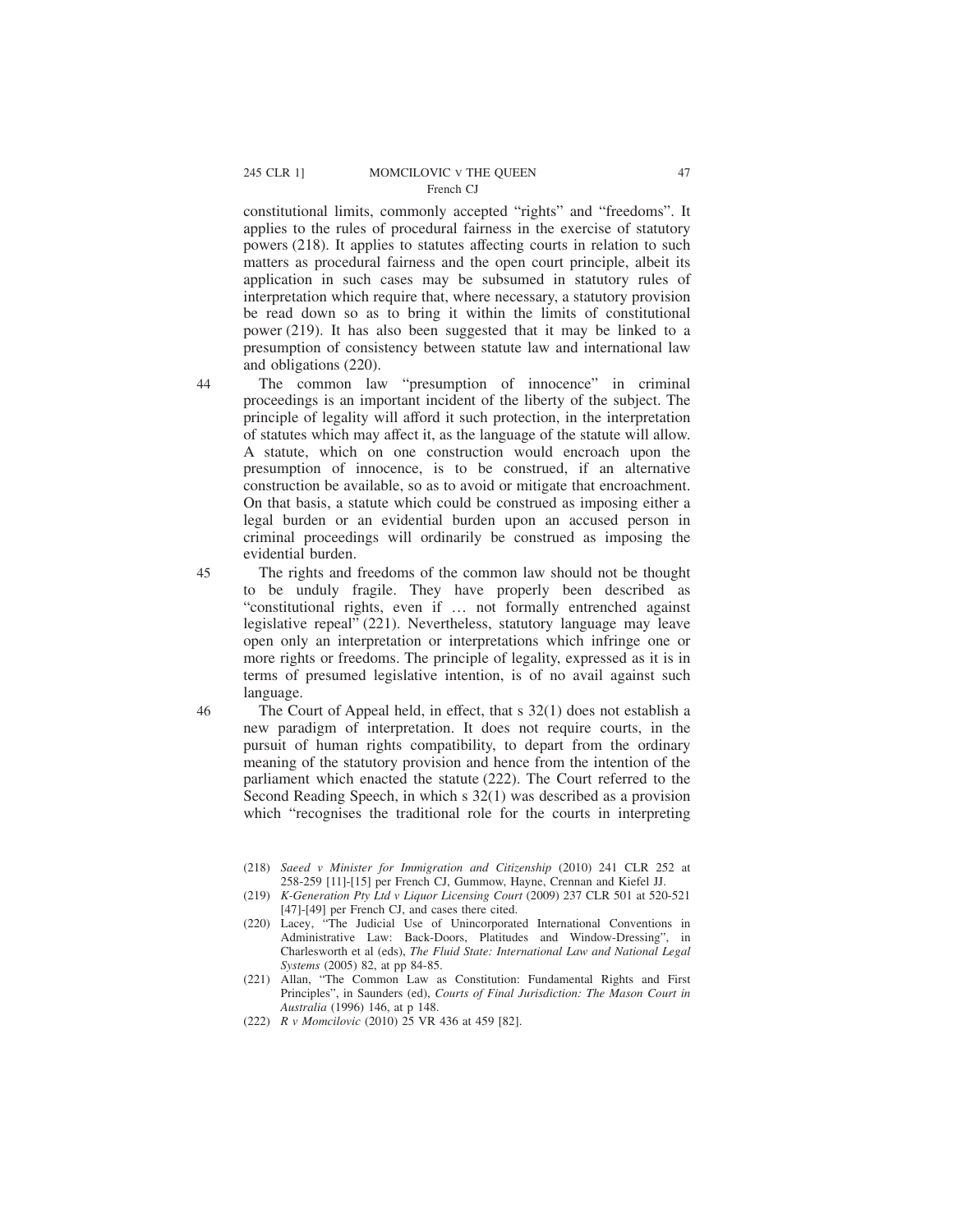legislation" (223). The Court emphasised the importance of certainty in the interpretation of legislation pursuant to s 32(1) (224). It observed, correctly in my respectful opinion, that if Parliament had intended to make a change in the rules of interpretation accepted by all areas of government in Victoria "its intention to do so would need to have been signalled in the clearest terms" (225). This application of the principle of legality, to a propounded disturbance of the established constitutional relationship between the Victorian judiciary and legislature, was an expression of common law constitutionalism.

47

The appellant submitted that s 32 was intended to enact a "strong rule of construction" exemplified in s 3(1) of the HRA (226). Section 32, it was said, should not be interpreted as merely codifying the common law principle of legality. The analogical utility of s 3 of the HRA is undercut by its particular constitutional history and by its differing characterisations in the United Kingdom courts. Lord Hoffmann in *R v Secretary for the Home Department; Ex parte Simms* (227) characterised s 3 as an express enactment of the principle of legality. In *Ghaidan v Godin-Mendoza* (228), Lord Rodger of Earlsferry adopted Lord Hoffmann's characterisation (229). Lord Hoffmann returned to his theme in *R v Inland Revenue Commissioners; Ex parte Wilkinson* (230), explaining s 3 of the HRA in the following way:

"The important change in the process of interpretation which was made by s 3 was to deem the Convention to form a significant part of the background against which all statutes, whether passed before or after the 1998 Act came into force, had to be interpreted. Just as the 'principle of legality' meant that statutes were construed against the background of human rights subsisting at common law, so now, s 3 requires them to be construed against the background of Convention rights. There is a strong presumption, arising from the fundamental nature of Convention rights, that Parliament did not intend a statute to mean something which would be incompatible with those rights."

# (Reference omitted.)

The other Law Lords in *Wilkinson* agreed with Lord Hoffmann. That approach, however, was not consistent with the majority reasoning in *Ghaidan* which had supported a view of s 3 as travelling beyond the

- (223) (2010) 25 VR 436 at 458 [81], citing Victoria, Legislative Assembly, *Parliamentary Debates* (Hansard), 4 May 2006, p 1293.
- (224) (2010) 25 VR 436 at 463 [97].
- (225) (2010) 25 VR 436 at 464 [100].
- (226) That sub-section provides: "So far as it is possible to do so, primary legislation and subordinate legislation must be read and given effect in a way which is compatible with the Convention rights."
- (227) [2000] 2 AC 115 at 132.
- (228) [2004] 2 AC 557.
- (229) [2004] 2 AC 557 at 593 [104].
- (230) [2005] 1 WLR 1718 at 1723 [17]; [2006] 1 All ER 529 at 535.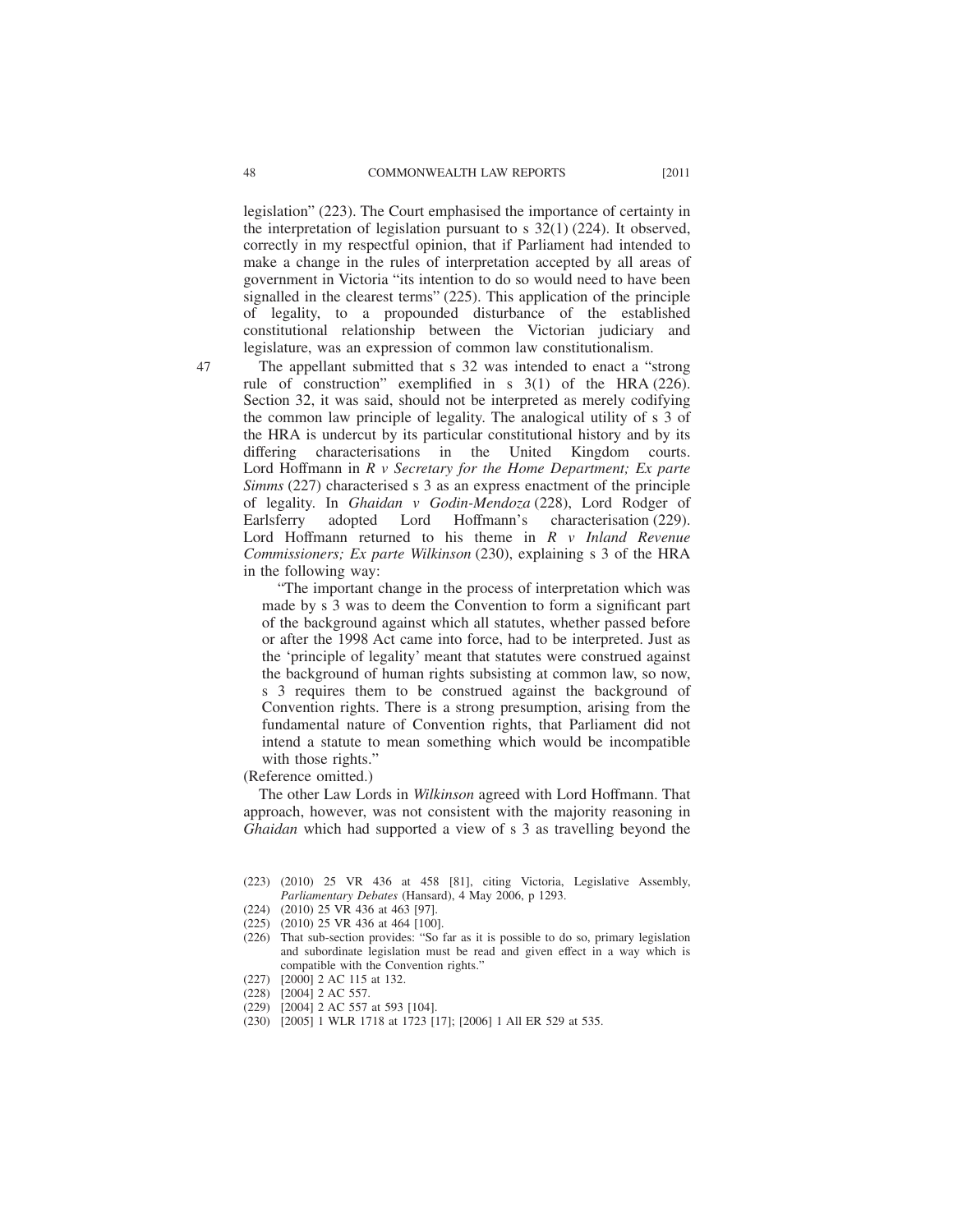## 245 CLR 1] MOMCILOVIC V THE QUEEN 49 French CJ

limits of the principle of legality. The section was described in that earlier decision as "apt to require a court to read in words which change the meaning of the enacted legislation, so as to make it Convention-compliant" (231). Lord Steyn described its function as "remedial" (232). Metaphors were deployed to patrol these broadly defined boundaries. They required that the application of s 3 be "compatible with the underlying thrust of the legislation" (233), that words implied must "go with the grain of the legislation" (234) and that the interpretation adopted not remove "the very core and essence, the 'pith and substance'" (235) or violate a "cardinal principle" (236) of the legislation. The interpretive power, it was said, did not call for "legislative deliberation" (237).

Notwithstanding the difference in approach between *Ghaidan* and the later case of *Wilkinson*, it is *Ghaidan* which, as the third respondent submitted, is routinely cited and applied (238) and treated as authoritative in leading United Kingdom text books and journals (239). In the Supreme Court of the United Kingdom in *Ahmed v Her Majesty's Treasury* (240), Lord Phillips said (241): "I believe that the House of Lords has extended the reach of s 3 of the HRA beyond that of the principle of legality."

It is not necessary to explore further the general approach of the United Kingdom courts. Section 3 of the HRA has a history and operates in a constitutional setting which is materially different from that which exists in Australia. Before its enactment, United Kingdom courts, which had to give effect to the supremacy of European Community law, lacked domestic legislation providing for the direct application of rights under the ECHR. In the result there was a perception that British judges were denied the responsibility of safeguarding Convention rights and that the European Court of Human Rights had become "in effect a supreme constitutional court of the

- (231) [2004] 2 AC 557 at 571-572 [32] per Lord Nicholls of Birkenhead.
- (232) [2004] 2 AC 557 at 577 [49].
- (233) [2004] 2 AC 557 at 572 [33] per Lord Nicholls.
- (234) [2004] 2 AC 557 at 572 [33] per Lord Nicholls, quoting Lord Rodger at 601 [121].
- (235) [2004] 2 AC 557 at 597 [111] per Lord Rodger.
- (236) [2004] 2 AC 557 at 598 [113] per Lord Rodger.
- (237) [2004] 2 AC 557 at 572 [33] per Lord Nicholls.
- (238) See, eg, *Sheldrake v Director of Public Prosecutions* [2005] 1 AC 264 at 303-304 [28] per Lord Bingham, Lord Steyn and Lord Phillips of Worth Matravers agreeing; *Vodafone 2 v Revenue and Customs Commissioners* [2010] Ch 77 at 90-92 [37]-[42]; *Principal Reporter v K* [2011] 1 WLR 18 at 40-41 [60]-[61]; *Hounslow London Borough Council v Powell* [2011] 2 WLR 287 at 309 [62]; [2011] 2 All ER 129 at 152.
- (239) See, eg, Clayton and Tomlinson (eds), *The Law of Human Rights*, 2nd ed (2009), vol 1, pp 175-177 [4.01]-[4.08], 190 [4.32], 197-199 [4.44]-[4.45]; Beatson et al, *Human Rights: Judicial Protection in the United Kingdom* (2008), p 459. (240) [2010] 2 AC 534.
- 
- (241) [2010] 2 AC 534 at 646 [112].

49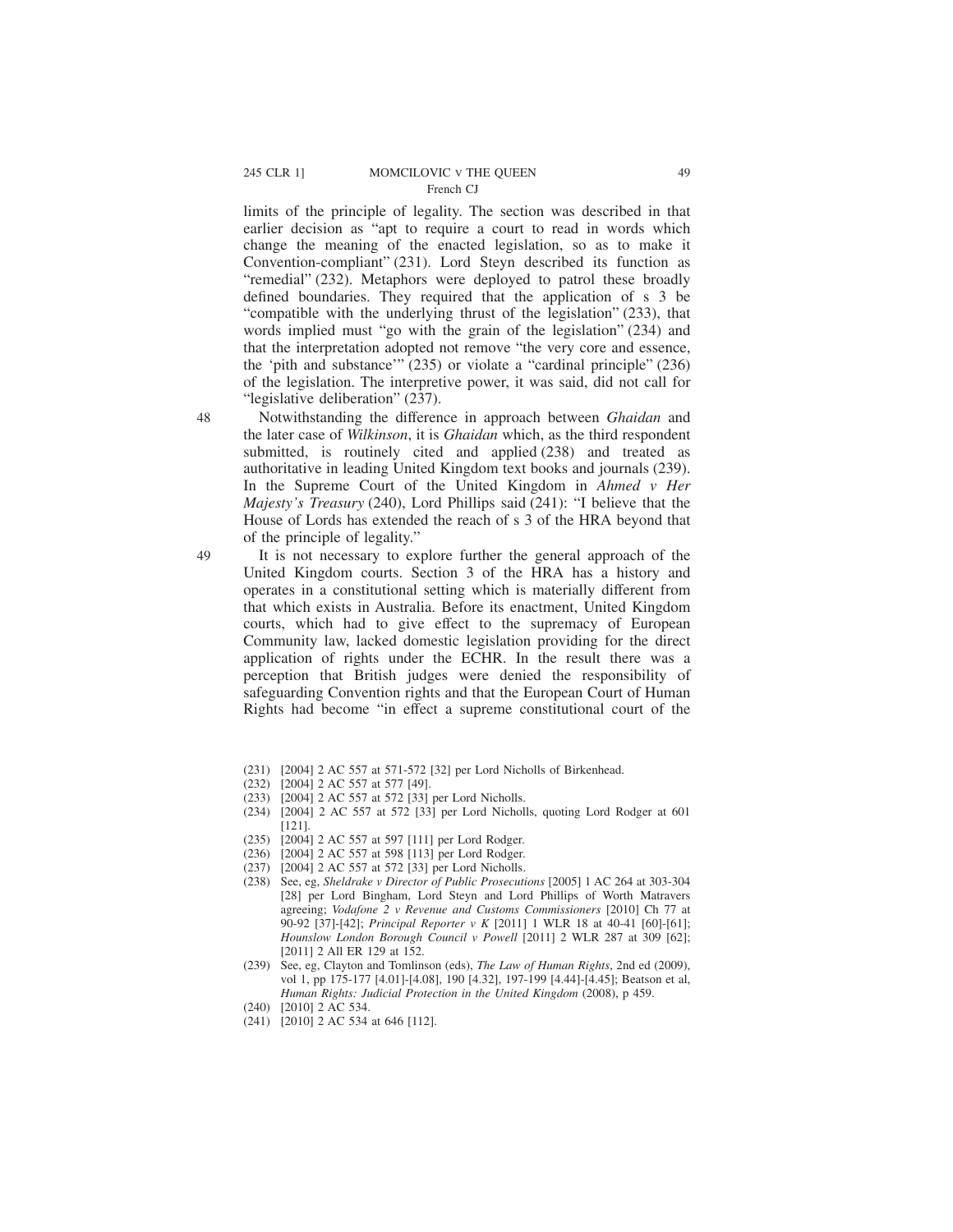UK" (242). The HRA was enacted under the political rubric of "bringing rights home" (243). If it has resulted in a shift in the constitutional relationship of the United Kingdom courts with the Parliament, that shift may at least have been informed by the interaction between those courts and the European Court of Human Rights (244). Lord Bingham described the United Kingdom courts as "tak[ing] their lead from Strasbourg" (245). In the *Countryside Alliance Case* in the House of Lords, Baroness Hale of Richmond said in connection with the application of the HRA (246):

"When we can make a good prediction of how Strasbourg would decide the matter, we cannot avoid doing so on the basis that it is a matter for Parliament. Strasbourg will be largely indifferent to which branch of government was responsible for the state of the domestic law."

Section 32(1) exists in a constitutional setting which differs from the setting in which the HRA operates. It mandates an attempt to interpret statutory provisions compatibly with human rights. There is, however, nothing in its text or context to suggest that the interpretation which it requires departs from established understandings of that process. The sub-section limits the interpretation which it directs to that which is consistent with the purpose of the statutory provision under consideration. It operates upon constructional choices which the language of the statutory provision permits. Constructional choice subsumes the concept of ambiguity but lacks its negative connotation. It reflects the plasticity and shades of meaning and nuance that are the natural attributes of language and the legal indeterminacy that is avoided only with difficulty in statutory drafting.

Section 32(1) does what Lord Hoffmann and the other Law Lords in *Wilkinson* said s 3 of the HRA does. It requires statutes to be construed against the background of human rights and freedoms set out in the Charter in the same way as the principle of legality requires the same statutes to be construed against the background of common law rights and freedoms. The human rights and freedoms set out in the Charter in significant measure incorporate or enhance rights and freedoms at common law. Section 32(1) applies to the interpretation of statutes in the same way as the principle of legality but with a wider field of application. The Court of Appeal was essentially correct in its treatment of s 32(1).

- (243) Lester, Pannick and Herberg (eds), *Human Rights Law and Practice*, 3rd ed (2009), pp 12-15 [1.35]-[1.46].
- (244) For an account of that interaction with the House of Lords see Feldman, "Human Rights", in Blom-Cooper, Dickson and Drewry (eds), *The Judicial House of Lords 1876-2009* (2009), p 541.
- (245) *Sheldrake v Director of Public Prosecutions* [2005] 1 AC 264 at 305 [33].
- (246) *Countryside Alliance v Attorney-General* [2008] AC 719 at 777 [125].

50

<sup>(242)</sup> Lester, Pannick and Herberg (eds), *Human Rights Law and Practice*, 3rd ed (2009), p 12 [1.34].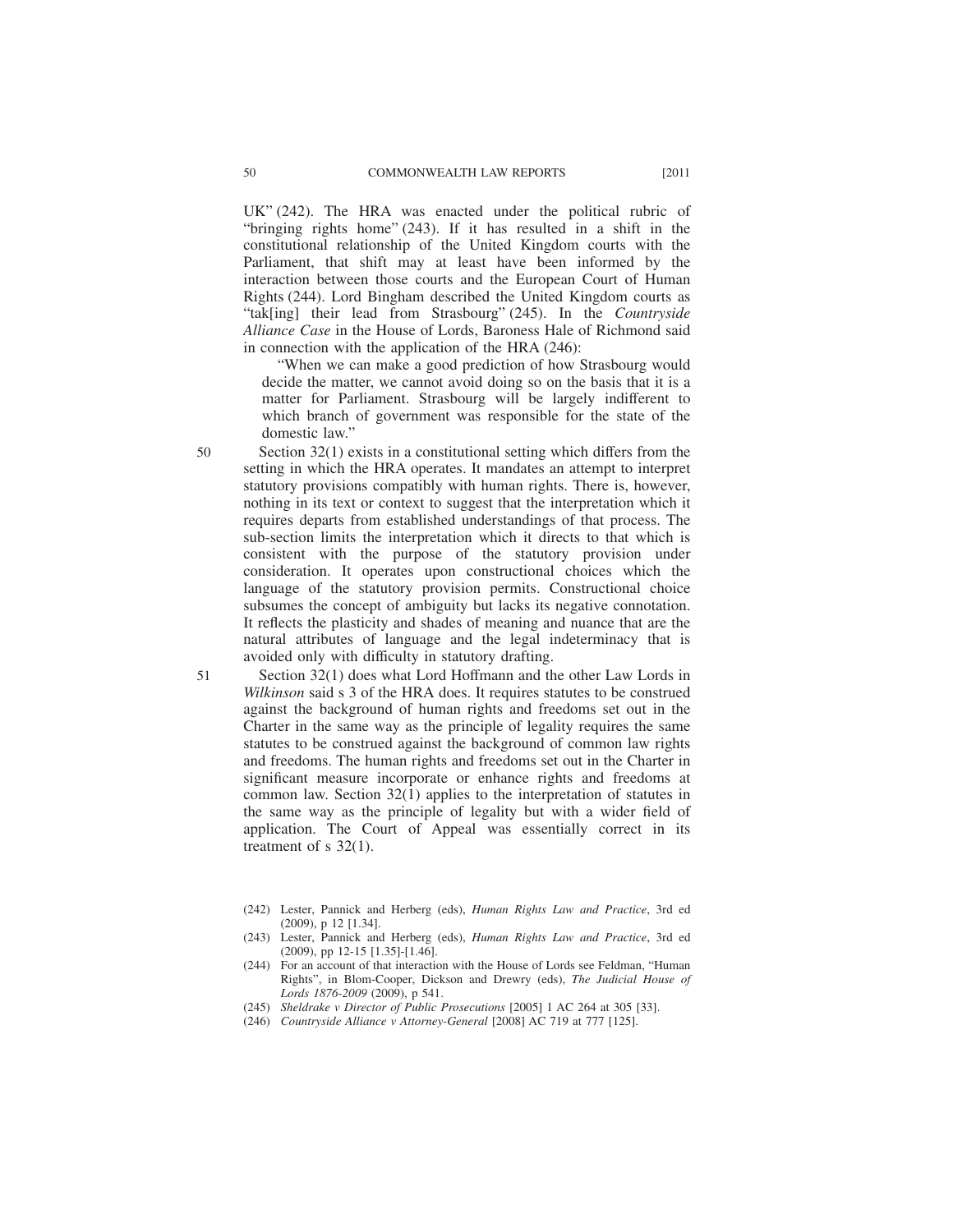# *The right to be presumed innocent*

In this case, it is not necessary to explore the full scope of the right to be presumed innocent under s 25(1). Article 6(2) of the ECHR has been held to extend to prejudicial pre-trial statements and proceedings for the award of costs or compensation for detention on remand following discontinuance of criminal proceedings or acquittal (247). It may be that s 25(1) also extends that far. In this case, however, the Court is concerned only with its character as an expression of the requirement that the prosecution in a criminal case has the burden of proving guilt.

The concept of the presumption of innocence is part of the common law of Australia, subject to its statutory qualification or displacement in particular cases. It is therefore part of the law of the State of Victoria. Its content, so far as it is relevant to this case, was concisely stated in *Howe v The Queen* (248):

"The presumption of innocence in a criminal trial is relevant only in relation to an accused person and finds expression in the direction to the jury of the onus of proof that rests upon the Crown. It is proof beyond a reasonable doubt of every element of an offence as an essential condition precedent to conviction which gives effect to the presumption."

Its meaning and operation were described by Sir James Fitzjames Stephen, in words still relevant, as "an emphatic caution against haste in coming to a conclusion adverse to a prisoner" (249).

The presumption of innocence has not generally been regarded in Australia as logically distinct from the requirement that the prosecution must prove the guilt of an accused person beyond reasonable doubt (250). In particular, Australian courts have not taken the view that a trial judge, who has correctly directed the jury as to the burden of proof, should also be required to make express reference to the presumption of innocence (251). In the United States Supreme Court in

- (247) Harris et al, *Law of the European Convention on Human Rights*, 2nd ed (2009), pp 299-306. See also Joseph, Schultz and Castan, *The International Covenant on Civil and Political Rights*, 2nd ed (2005), pp 426-428 [14.70]-[14.73]; Lester, Pannick and Herberg (eds), *Human Rights Law and Practice*, 3rd ed (2009), pp 332-335 [4.6.61]-[4.6.64].
- (248) (1980) 55 ALJR 5 at 7; 32 ALR 478 at 483.
- (249) Stephen, *A General View of the Criminal Law of England*, 2nd ed (1890), p 183, cited in *Briginshaw v Briginshaw* (1938) 60 CLR 336 at 352 per Starke J.
- (250) For an argument that the presumption of innocence was historically more than an instrument of proof and was unduly narrowed by common law scholars see Quintard-Morénas, "The Presumption of Innocence in the French and Anglo-American Legal Traditions", *American Journal of Comparative Law*, vol 58 (2010) 107. Its historical application to allegations, in civil proceedings, of criminal conduct was noted in Best, *A Treatise on Presumptions of Law and Fact* (1844), pp 18, 29. As to the standard of proof in such cases see *Briginshaw v Briginshaw* (1938) 60 CLR 336.
- (251) *R v Palmer* (1992) 64 A Crim R 1 at 6-7 per Finlay J, Gleeson CJ and Carruthers J agreeing; *Tulic v The Queen* (1999) 91 FCR 222 at 225 [13] per

54

52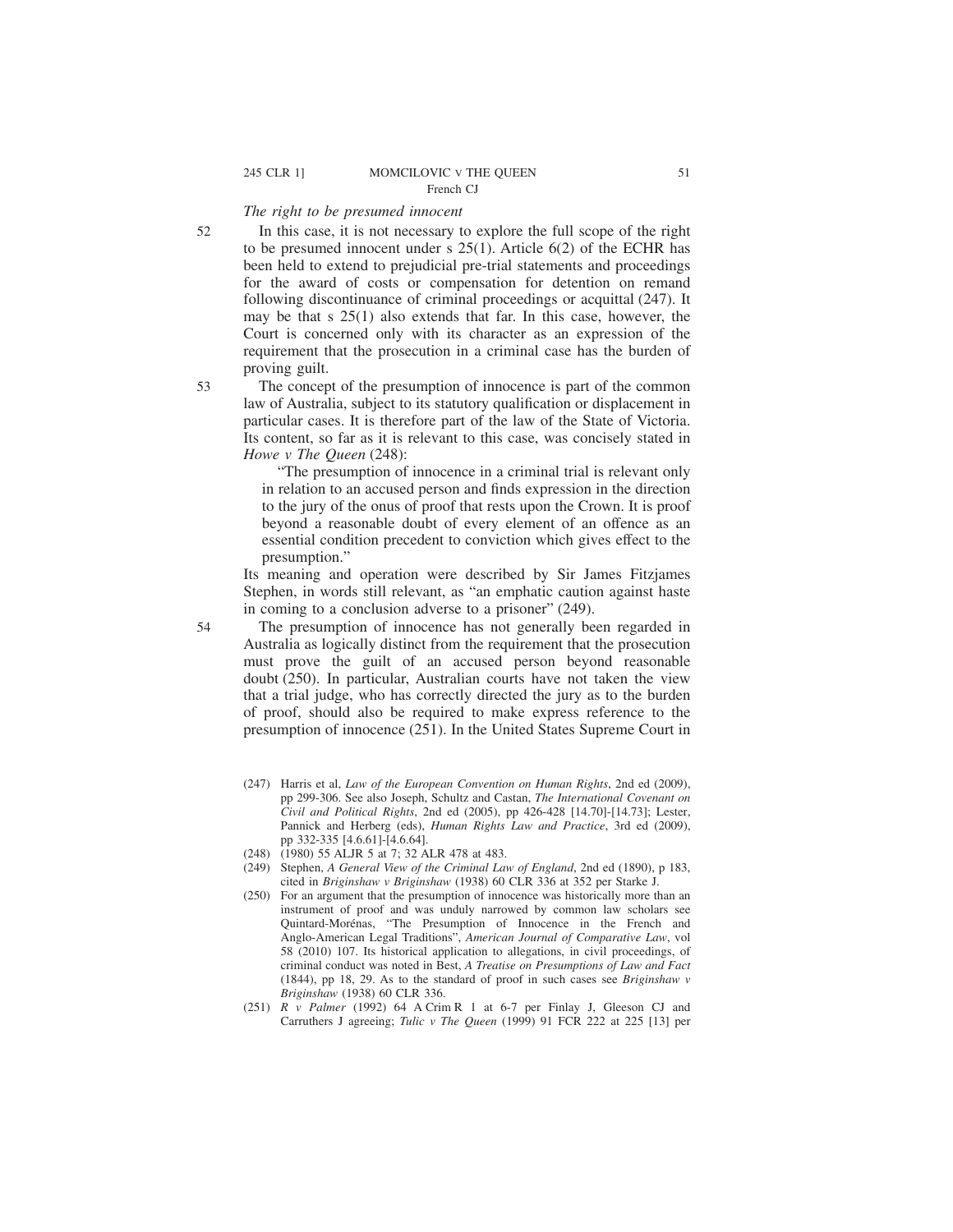the late nineteenth century, the presumption of innocence and the prosecutor's burden of proof were held to be logically separate and distinct (252). In the face of "sharp scholarly criticism" that distinction was not maintained (253). The term "presumption of innocence" was nevertheless regarded as a source of "significant additional guidance" for the ordinary citizen sitting on a jury (254). Scholarly criticism has continued (255).

55

56

57

For present purposes the relevant aspect of the presumption, both at common law and as declared in s 25(1), is that expressed in the imposition on the prosecution of the legal burden of proof of guilt in criminal proceedings. One consequence of that identity of content is that the protective operation of the common law principle of legality with respect to the common law presumption also protects the relevant expression of the Charter right to be presumed innocent. As appears below, however, that protective operation is ineffective against the clear language of s 5.

#### *The construction of s 5*

The starting point in construing s 5 is the ordinary and grammatical meaning of its words having regard to their context and legislative purpose. According to that ordinary meaning, the operation of the section places upon an occupier of premises, in proceedings in which possession of a substance on the premises is in issue, the legal burden of persuading a court that he or she was not in possession of the substance. On their face the words of the section defeat any attempt by applying common law principles of interpretation to read down the legal burden thus created.

Prior to the enactment of the Charter, the received construction of s 5 of the Drugs Act in Victoria was that enunciated by the Full Court of the Supreme Court in *R v Clarke* (256). It accorded with the ordinary meaning of the words of the section. On that construction, s 5 required that the occupier of the relevant land or premises prove, on the balance of probabilities, that he or she was not in possession of the relevant substance within the common law meaning of the term "possession" (257). It was submitted for the first respondent, and was

#### *(cont)*

- Dowsett J, Spender and Miles JJ agreeing; *Noble v Western Australia* [2005] WASCA 33 at [19] per Steytler P, Roberts-Smith and Pullin JJA agreeing.
- (252) *Coffın v United States* (1985) 156 US 432.
- (253) *Taylor v Kentucky* (1978) 436 US 478 at 483.
- (254) (1978) 436 US 478 at 484.
- (255) *McCormick on Evidence*, 5th ed (1999), pp 519-520; Laufer, "The Rhetoric of Innocence", *Washington Law Review*, vol 70 (1995) 329; Laudan, "The Presumption of Innocence: Material or Probatory?", *Legal Theory*, vol 11 (2005) 333. See also Hamer, "A Dynamic Reconstruction of the Presumption of Innocence", *Oxford Journal of Legal Studies*, vol 31 (2011) 417.

<sup>(256) [1986]</sup> VR 643.

<sup>(257) [1986]</sup> VR 643 at 647.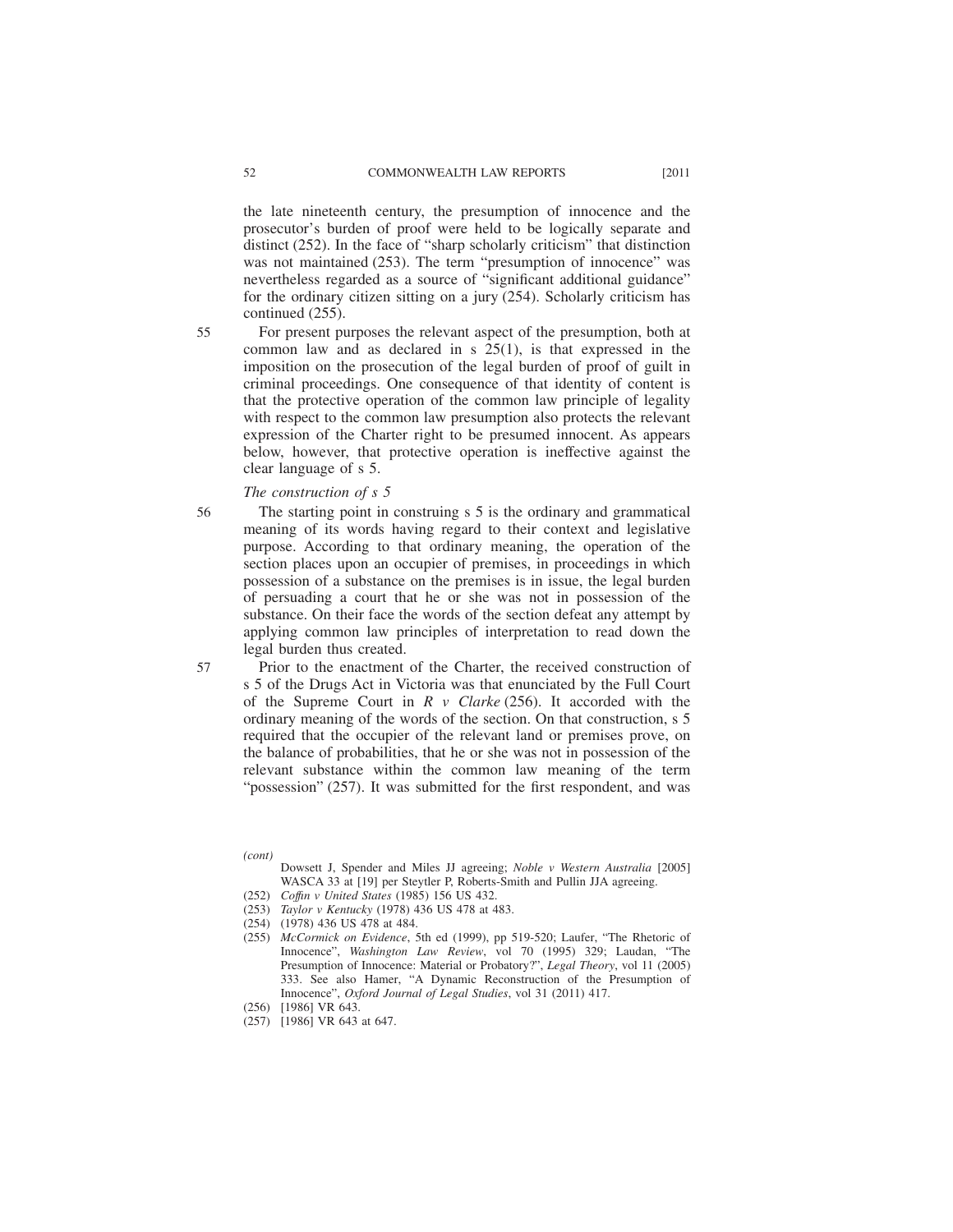## 245 CLR 1] MOMCILOVIC V THE QUEEN 53 French CJ

not in dispute, that the decision of the Full Court in *R v Clarke* has been followed in many hundreds of cases since it was decided (258).

The appellant submitted, against the received construction, that:

- Section 5 imposes an onus of disproof on an accused in relation to possession but does not require disproof on the balance of probabilities.
- A construction of s 5 as imposing only an evidential onus on an accused is consistent with the purpose of that section.
- The evidential onus would be discharged by the accused raising a reasonable doubt about his or her possession (259).
- The construction adopted by the Court of Appeal would have an anomalous result. The onus on an accused of disproving knowledge of the existence of the relevant drugs would extend to a charge of trafficking under s 71AC involving "possession for sale" but would not apply to trafficking not based upon possession for sale. As appears below, this anomaly does not arise if s 5 does not apply to "possession for sale".
- The ambiguous language of s 5 does not manifest a clear intention to impose the legal onus of proof on the balance of probabilities on the accused and, according to the principle of legality, s 5 should not be read as imposing that onus.
- If s 5 cannot be construed, pursuant to the principle of legality, as imposing only an evidential burden on an accused, such a construction is nevertheless "possible" within the meaning of s 32(1).
- The appellant invoked  $s \, 7(2)(e)$  of the Charter, which provides that the reasonableness of limits on a human right may be assessed by the existence of "any less restrictive means reasonably available to achieve the purpose that the limitation seeks to achieve". The appellant pointed to a concession by the first respondent that a change from a legal onus to an evidential onus in the application of s 5 would not make any demonstrable difference to trafficking prosecutions. However, for the reasons already explained, the criteria set out in s 7(2) play no part in the interpretation of a law "in a way that is compatible with human rights" pursuant to s  $32(1)$ .
- The appellant directed attention to decisions of courts in other jurisdictions dealing with reverse onus provisions in the light of human rights instruments incorporating the right to be presumed innocent. Perhaps unnecessarily, she called in aid s 32(2) of the Charter to justify

59

58

<sup>(258)</sup> *R v Tragear* (2003) 9 VR 107 at 117 [42] per Callaway JA, Batt JA agreeing; *R v Tran* [2007] VSCA 19 at [23] per Redlich JA, Nettle and Neave JJA agreeing; *R v Georgiou* [2009] VSCA 57 at [30] per Robson A-JA, Neave and Redlich JJA agreeing.

<sup>(259)</sup> See *The People (Director of Public Prosecutions) v Smyth* [2010] 3 IR 688, a decision of the Irish Court of Criminal Appeal applying Art 38.1 of the *Constitution of Ireland* to s 29 of the Irish *Misuse of Drugs Act 1977*.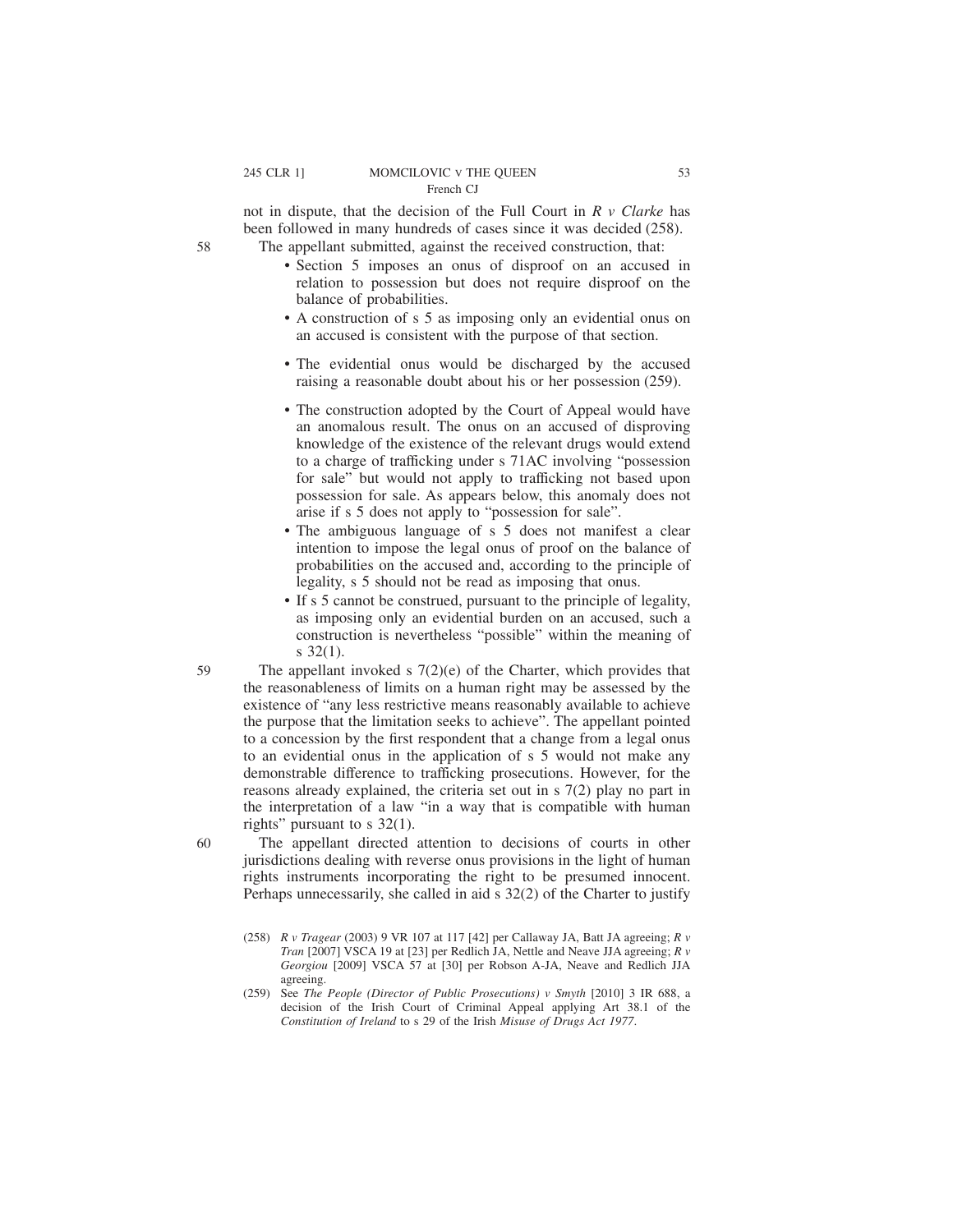the references to those decisions. In *R v Lambert* (260) the House of Lords construed a reverse onus provision (261) requiring the accused to "prove" want of knowledge or suspicion of certain matters, as imposing an evidential rather than a legal burden. Its interpretive approach embodied proportionality considerations of the kind that would be relevant under  $\frac{s(2)}{2}$  of the Charter. That approach to s 32(1) is not open under the Charter. The distinction is made clear upon a consideration of the way in which the House of Lords in *Sheldrake v Director of Public Prosecutions* (262) applied s 3 of the HRA to interpret a reverse onus provision in s 11(2) of the *Terrorism Act 2000* (UK). Section 11(2) began with the words "It is a defence for a person charged with an offence under subsection (1) to prove". Lord Bingham, with whom Lord Steyn and Lord Phillips agreed, found that there was no doubt that Parliament had intended the reverse onus provision to impose a legal burden on the defendant. There was no doubt that the provision was directed to a legitimate end (263). The point of difference between s 3 of the HRA and s 32(1) of the Charter is thrown up by the observation of Lord Bingham that (264):

"The crucial question is therefore whether … imposition of a legal burden on a defendant in this particular situation is a proportionate and justifiable legislative response to an undoubted problem. To answer this question the various tests identified in the Strasbourg jurisprudence as interpreted in the United Kingdom authorities fall to be applied."

On that approach s 11(2) was read down to impose an evidential instead of a legal burden (265).

Given the inapplicability of  $s$  7(2) to the interpretive principle enunciated in s 32(1), and the similarity between the interpretive principle in that sub-section and the principle of legality, *Lambert* is of little assistance in this case. Neither is the decision of the Hong Kong Court of Final Appeal in *HKSAR v Lam Kwong Wai* (266). In that case, common law principles of interpretation could not justify the construction of a reverse onus provision as imposing an evidential onus rather than the persuasive onus which was apparent from its language and structure. Sir Anthony Mason NPJ, with whom the other members of the Court agreed, drew a distinction between common law principles of interpretation and what he called "remedial interpretation" pursuant to the *Hong Kong Bill of Rights Ordinance* (267). He described

- (260) [2002] 2 AC 545.
- (261) *Misuse of Drugs Act 1971* (UK), s 28.
- (262) [2005] 1 AC 264.
- (263) [2005] 1 AC 264 at 312 [50].
- (264) [2005] 1 AC 264 at 312-313 [50].
- (265) See also *R v Webster* [2011] 1 Cr App R 207, cited by the appellant, in which the words "unless the contrary is proved" in the *Prevention of Corruption Act 1916* (UK) were construed as imposing an evidential burden.
- (266) (2006) 9 HKCFAR 574.
- (267) (2006) 9 HKCFAR 574 at 605 [58], 606-607 [62]-[65].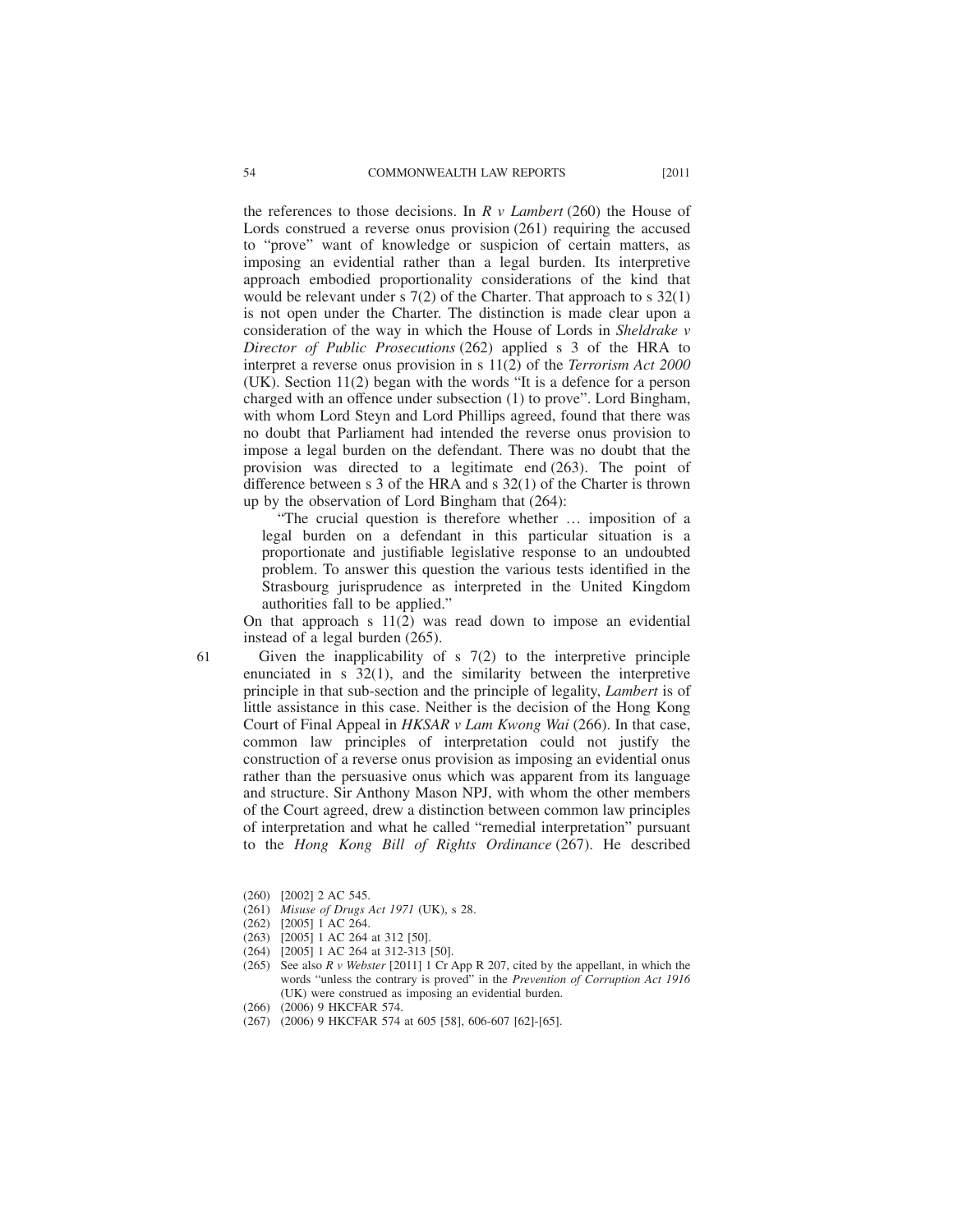provisions such as s 3 of the HRA and s 6 of the NZBOR as "directed to the situation which arises when a statute *on its true interpretation*, derogates from an entrenched or statutory human right or fundamental freedom" (268). Such provisions would require courts (269)

"to give the statutory provision an interpretation that is consistent with the protected rights, even an interpretation that is strained in the sense that it was not an interpretation which the statute was capable of bearing as a matter of ordinary common law interpretation."

The power of the Hong Kong Court of Final Appeal to effect a remedial interpretation was implied in the Basic Law. Article 39 of the Basic Law gave constitutional force to the provisions of the ICCPR "as applied to Hong Kong" by the Bill of Rights Ordinance and provided that they should "remain in force" (270).

The interpretive principle in s 32(1) does not require or authorise the interpretation of s 5 in such a way as to transform the legal burden of proof, which it imposes in clear terms, into an evidential burden. The interpretation mandated under s 32(1) must be consistent with the purpose of the statutory provision being interpreted. The purpose of s 5 is apparent from its text. It is to require the accused to negative possession of a substance otherwise deemed to be in his or her possession by operation of the section. On this limb of the appeal, the appellant fails.

## *Whether s 5 applies to the offence of traffıcking*

The trial judge directed the jury in terms which left it open to them to convict the appellant of trafficking even though they were not satisfied beyond reasonable doubt that she knew of the existence of the methylamphetamine in her apartment. The judge's direction rested on the premise that s 5 could be applied to prove possession of a traffickable quantity of the drug and thereby the knowledge of the drug necessary to prove trafficking in the sense of "possession for sale" within the definition of "traffick" in s 70(1).

The Court of Appeal said that (271) "subject always to the reverse onus – proof merely of occupation of relevant premises operates (by means of ss 5 and 73(2)) to establish a prima facie case of trafficking against an accused." The appellant submitted that despite s 5, a person cannot be found guilty of trafficking in a drug of dependence unless the prosecution proves beyond reasonable doubt that the accused is aware of the existence of the drug.

63

64

<sup>(268) (2006) 9</sup> HKCFAR 574 at 607 [65] (emphasis added).

<sup>(269) (2006) 9</sup> HKCFAR 574 at 607 [65].

<sup>(270) (2006) 9</sup> HKCFAR 574 at 610-611 [78]-[79].

<sup>(271) (2010) 25</sup> VR 436 at 473 [135].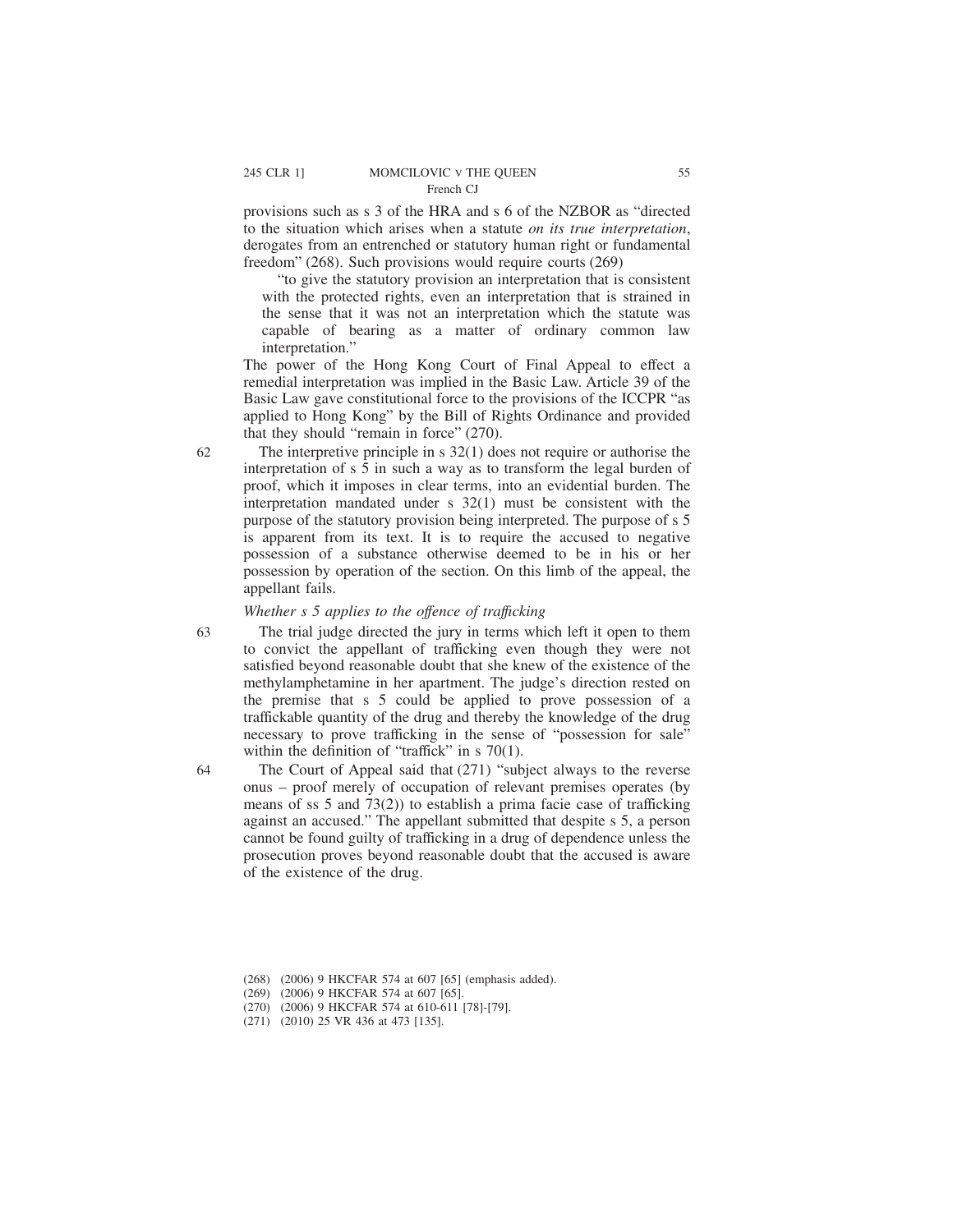The first respondent submitted that the trial judge was correct to direct the jury as he did. The deemed possession by the appellant of a quantity of drugs exceeding the traffickable quantity was prima facie evidence that she possessed the drugs for sale. It was evidence which, according to the first respondent's submissions, entitled the jury to find that the element of trafficking was proven in the absence of evidence to the contrary.

66

67

65

The interaction between ss 5 and 73(2) has been considered in a number of decisions of the Supreme Court of Victoria. The Full Court of the Supreme Court held in *R v Clarke* (272) that s 5 could be invoked to establish possession for the purposes of s 73(2) (273). In that case, it was common ground that whoever possessed the substance was "obviously growing it for sale" (274). The Court of Appeal in *R v Tragear* (275) took the same view as the Full Court. In *Tragear*, however, the Court held that to prove an offence of trafficking under s 71AC, the prosecution must prove beyond reasonable doubt that the accused knew of the existence of the relevant drug even if possession, for the purposes of s 73(2), had been established by operation of s 5 (276). In *R v Georgiou* (277), Robson A-JA referred to *Tragear* and said (278):

"Accordingly, even using ss 5 and 73(2), to establish trafficking beyond reasonable doubt, the Crown would be required to establish the elements of the trafficking alleged such as the accused possessed the drug for sale and the necessary mens rea or intent to do so."

His Honour accepted the proposition put by Callaway JA in *Tragear* that "even if the accused was in possession … of an amount that is prima facie evidence of trafficking, the onus was on the Crown to prove that the accused did know that it was cocaine" (279). In *Georgiou* however, it was held that it was not necessary for the trial judge to direct the jury that the accused had actual knowledge of the drugs because actual knowledge was not a live issue (280).

The appellant submitted on the basis of *Tragear* and *Georgiou* that despite s 5, a person cannot intentionally possess a drug for sale unless he or she is aware of the presence of the drug. The principal issue at trial in this case was whether the appellant knew of the presence of the drugs in her apartment. The appellant submitted that the trial judge had wrongly failed to direct the jury that before they could convict the appellant of an offence against s 71AC, the prosecution had to prove beyond reasonable doubt that she knew of their presence in her

- (273) [1986] VR 643 at 658-660.
- (274) [1986] VR 643 at 660.
- (275) (2003) 9 VR 107.
- (276) (2003) 9 VR 107 at 117 [43] per Callaway JA.
- (277) [2009] VSCA 57.
- (278) [2009] VSCA 57 at [51].
- (279) [2009] VSCA 57 at [56].
- (280) [2009] VSCA 57 at [60].

<sup>(272) [1986]</sup> VR 643.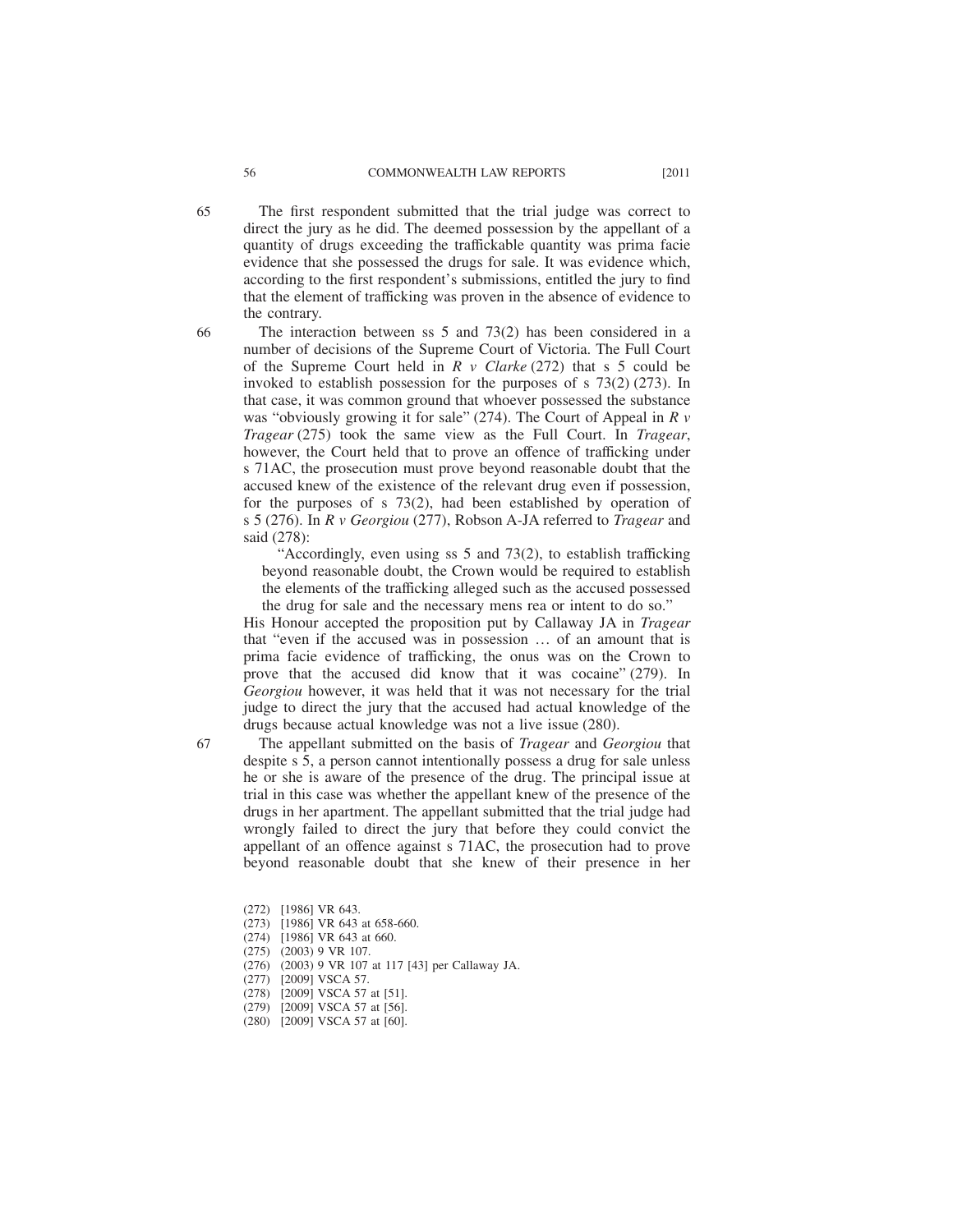## 245 CLR 1] MOMCILOVIC V THE QUEEN 57 French CJ

apartment. The first respondent, in effect, submitted that the dicta in *Tragear* and *Georgiou* relied upon by the appellant were wrong and did not acknowledge the contrary view expressed by the Full Court in *R v Clarke*. As the first respondent pointed out, the Court of Appeal in the present case did not question the correctness of the observation made by Callaway JA in *Tragear*. Nevertheless, the Court of Appeal relied upon *Georgiou* to justify its conclusion that it was not necessary for the trial judge to direct the jury that the prosecution had to prove actual knowledge of the drugs. The first respondent submitted that it was sufficient in this case for the trial judge to direct the jury that possession of a traffickable quantity of drugs did not oblige them to convict the appellant of trafficking, that they had to consider the possession of a traffickable quantity in the light of all the other evidence in the case and that the onus of proof at all times rested on the prosecution to prove possession for sale beyond a reasonable doubt.

The extent, if any, to which s 5 can be applied to s 73(2) and the offence of trafficking under s 71AC depends upon the construction of s 5, which is informed by its purposes. They are, according to s 5, "the purposes of [the Drugs Act]". They obviously encompass proof of possession of a substance in contravention of offence-creating provisions of the Act. There are a number of such offences based on possession alone (281).

The approach taken in *Tragear* and *Georgiou* to ss 5 and 73(2) involves the proposition that proof of the following facts:

- occupation of premises by a person; and
- the presence on the premises of a quantity of a drug of dependence not less than a traffickable quantity;

amounts to prima facie evidence of trafficking by that person in that drug of dependence.

Section 70(1) defines "traffick" inclusively. It does so in order to extend the coverage of that term to conduct which is an element of, or incidental to, trafficking but might not amount to trafficking according to the ordinary meaning of that term. The manufacture and preparation of a drug of dependence and possession of such a drug for sale all fall into that category. Section 73(2) is enlivened only by "possession" of a traffickable quantity. It is difficult to see how, as a matter of logic, the trafficking of which such possession is prima facie evidence, could be other than trafficking constituted by "possession for sale". To extend the prima facie effect of possession of a traffickable quantity to support inferences of actual sale or exchange, manufacture or preparation of a drug of dependence is to stray outside the logical framework defined by the factual premise upon which s 73(2) operates. Prima facie evidence of possession for sale may be taken, with other evidence in a

68

69

<sup>(281)</sup> eg, Drugs Act, s 36B(2) – unauthorised possession of poisons or controlled substances; s  $71D$  – possession of precursor chemicals; s  $73(1)$  – possession of a drug of dependence.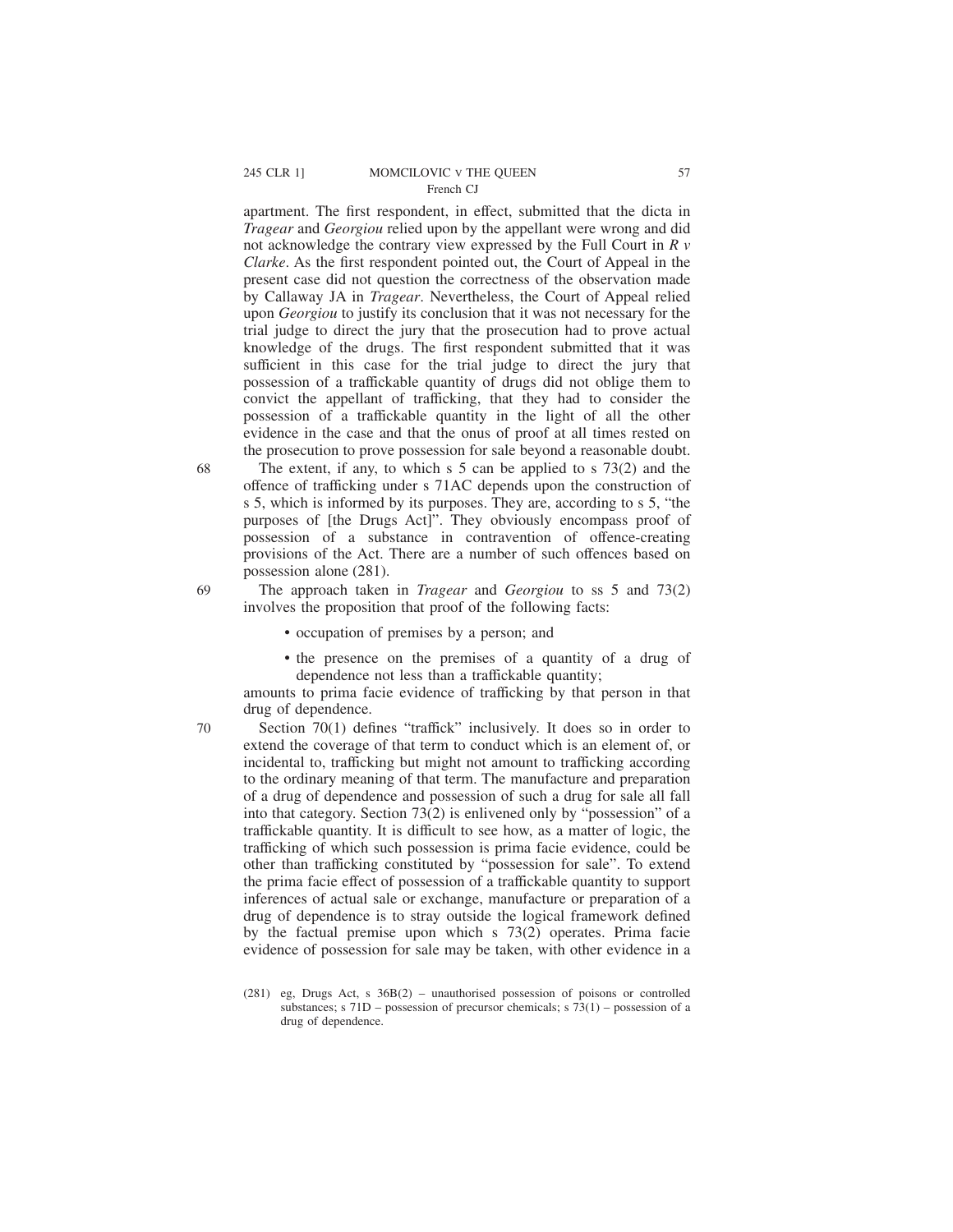trial, to support findings of actual sale or exchange. There is, however, no reasonable basis upon which s 5 can be used, in conjunction with s 73(2), to translate occupation of premises upon which a traffickable quantity of drugs is found into prima facie evidence of trafficking constituted by sale, exchange, preparation or manufacture of a drug of dependence. The question then is whether s 5 can interact with s 73(2) to support a prima facie inference of trafficking constituted by possession for sale.

Mens rea is an element of the offence of trafficking under s 71AC. Proof that the accused person knew of the existence of the relevant substance is therefore a necessary part of the prosecution burden of proving mens rea unless that knowledge be admitted. It is a premise of the intention which the prosecution must establish.

- The application of s 5 to trafficking under s 71AC could have two consequences:
	- 1. deemed knowledge of the existence of the drugs, as a logical incident of deemed possession, could not logically be excluded from the mens rea calculus necessary for trafficking; and
	- 2. the deemed knowledge would not inform other manifestations of trafficking in its ordinary meaning or in its extended meaning under s 70(1).

In my opinion, the application of s 5 to establish prima facie evidence of possession for sale constituting trafficking under s 71AC is anomalous and is not a purpose of the Act. As a matter of construction it should not be applied to that offence. The contrary view has the result that occupation of premises, upon which there is a quantity of drugs of or exceeding the traffickable quantity, would be prima facie evidence of trafficking in those drugs in circumstances in which the burden of disproving knowledge of the presence of the drugs on the premises would rest upon the accused.

The construction which excludes s 5 from application to an offence against s 71AC is to be preferred to any other construction. There are two very similar grounds for that preference: the principle of legality and s 32(1) of the Charter. The enactment of s 32(1) post-dated the decisions in *R v Clarke* and *Tragear*. Both the principle of legality and s 32(1) apply to favour a constructional choice which will minimise the encroachment by s 5 upon the right of an accused person to be presumed innocent of the offence with which he or she is charged. The exclusion of s 5 from the very serious offence of trafficking reflects a proper application of those principles as discussed earlier in these reasons.

For the preceding reasons, and having regard to the way in which the case was conducted at first instance, there was a miscarriage of justice by reason of the misapplication of s 5 of the Drugs Act to the charge of trafficking. The various directions that the appellant bore the burden of proving that she did not know of the drugs should not have been made. The trial judge ought to have directed the jury that it was

72

73

74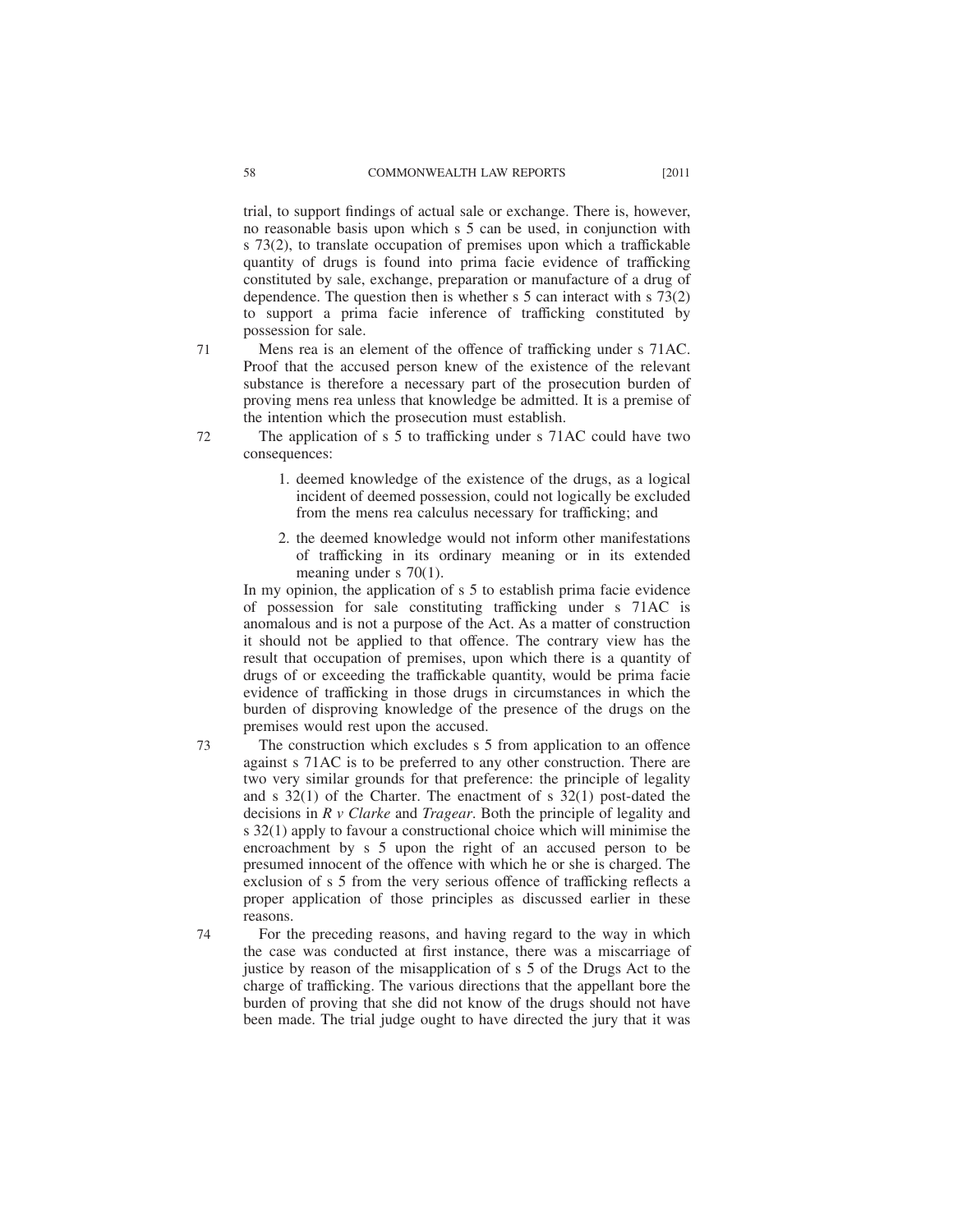## 245 CLR 1] MOMCILOVIC V THE QUEEN 59 French CJ

for the Crown to prove beyond reasonable doubt that the appellant was in possession of the methylamphetamine found in her apartment and, as a necessary part of that proof, to show that she knew of its existence. On that basis, the appeal should be allowed. The question then arises as to the disposition of the issues regarding the declaration of inconsistent interpretation made by the Court of Appeal under s 36 of the Charter.

# *The nature and validity of the power to make a declaration of inconsistent interpretation*

Section 36(2) of the Charter establishes one of the mechanisms foreshadowed in s 1(2) of the Charter for the protection and promotion of human rights. That mechanism is described in s  $1(2)(e)$  as:

"conferring jurisdiction on the Supreme Court to declare that a statutory provision cannot be interpreted consistently with a human right and requiring the relevant Minister to respond to that declaration."

Section 36(2) relevantly provides:

"if in a proceeding the Supreme Court is of the opinion that a statutory provision cannot be interpreted consistently with a human right, the Court may make a declaration to that effect in accordance with this section."

The section applies where a question of law involving the application of the Charter or a question with respect to the interpretation of a statutory provision in accordance with the Charter, has arisen in a Supreme Court proceeding, including an appeal before the Court of Appeal (282). It also applies to proceedings in which the Supreme Court has had such a question referred to it by another court or tribunal, a referral which can be made pursuant to s 33(1) of the Charter (283).

The Court must not make a declaration of inconsistent interpretation unless it has first ensured that notice has been given to the Attorney-General and the Victorian Equal Opportunity and Human Rights Commission (284). It is also required to give them both a reasonable opportunity to "intervene in the proceeding or to make submissions in respect of the proposed declaration" (285).

Section 36(5) puts into statutory form a statement of the obvious, namely that a declaration of inconsistent interpretation does not

"(a) affect in any way the validity, operation or enforcement of the statutory provision in respect of which the declaration was made; or

(b) create in any person any legal right or give rise to any civil cause of action."

- (282) Charter, s 36(1)(a), (c).
- (283) Charter, s 36(1)(b).
- (284) Charter, s 36(3).
- (285) Charter, s 36(4).

75

76

77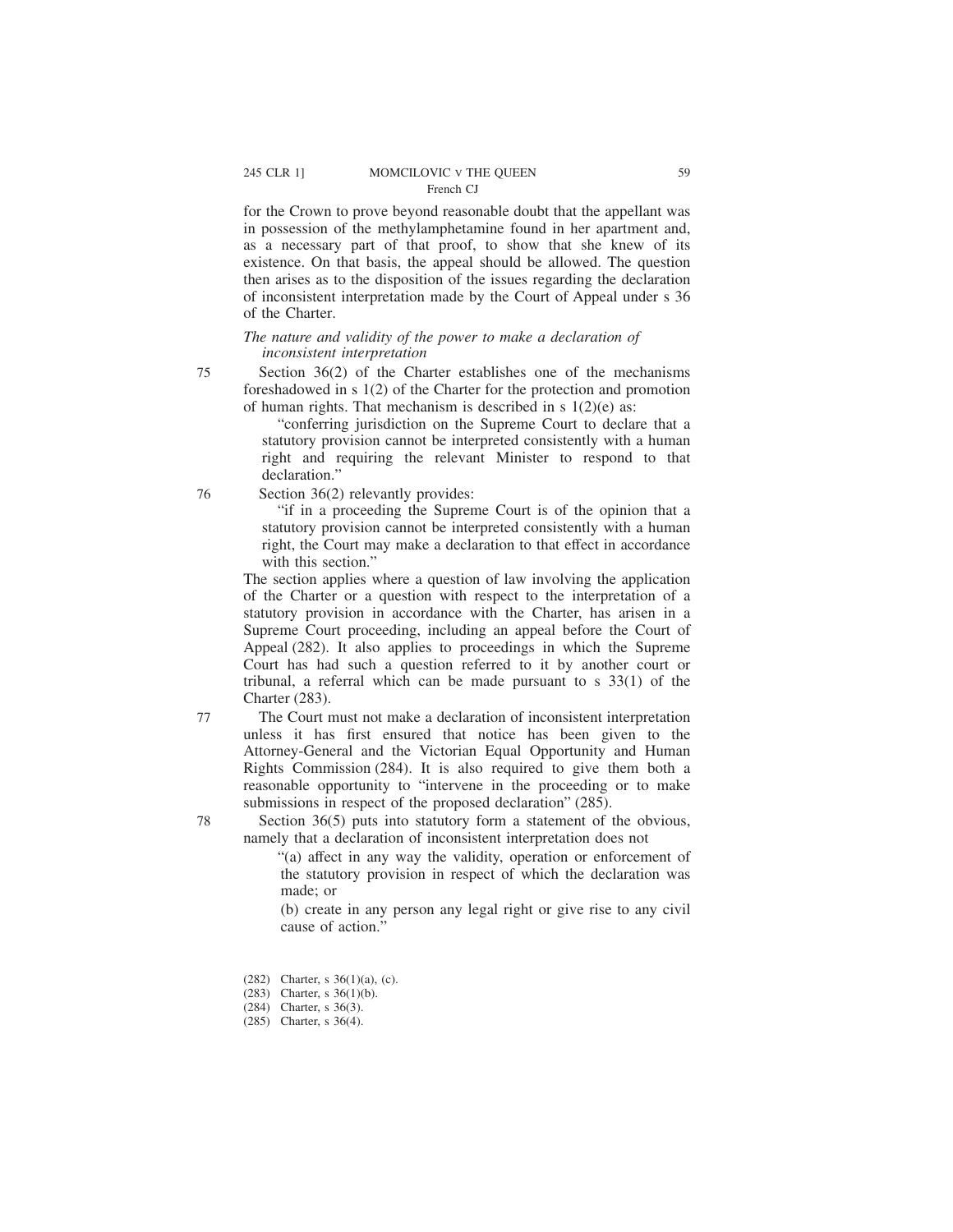The Supreme Court must cause a copy of a declaration to be given to the Attorney-General (286). The Attorney-General must give a copy to the Minister administering the statutory provision in respect of which the declaration is made (287). The Minister receiving the declaration is required, within six months of its receipt, to prepare a written response to it and to cause a copy of the declaration and the response to be laid before both Houses of Parliament and published in the Government Gazette (288).

79

80

As appears earlier in these reasons, the conclusion by the Court of Appeal that s 5 of the Drugs Act imposes a legal burden of proof on an accused person was correct. So too was its conclusion that s 5 is not compatible with the human right, declared under s 25(1) of the Charter, of an accused person to be presumed innocent of the offence with which he or she is charged. On the other hand, this appeal is to be allowed on the basis, not reflected in the trial judge's direction to the jury, that s 5 cannot relieve the Crown, in a prosecution for trafficking in a drug of dependence, from the burden of proving that the accused knew of the drug's existence. The orders sought by the appellant would set aside all orders of the Court of Appeal, including the declaration of inconsistent interpretation. Three questions arise as to the nature and effect of s 36. Those questions are relevant to whether this Court, in the exercise of its appellate jurisdiction, can set aside the declaration:

- 1. Is the making of a declaration of inconsistent interpretation the exercise of judicial power?
- 2. If the making of a declaration of inconsistent interpretation is not the exercise of judicial power, is it incidental to the exercise of judicial power?
- 3. Is s 36 of the Charter, pursuant to which the declaration was made, a valid exercise of the legislative power of the Victorian Parliament?

The term "declaration", which appears in different statutory settings, embraces more than one species of administrative and judicial decision-making. A statute may provide for the making of a "declaration" which triggers legal consequences. The declaration may be an administrative act which has no speaking content (289). It may be a declaration of some official finding or conclusion (290). Declarations of that kind, which are not adjudications of disputes about existing legal rights and obligations but result in the creation of new

- (289) Declaration of a service under Pt IIIA of the *Competition and Consumer Act 2010* (Cth) results in the application of a statutory access regime to the relevant service.
- (290) See, by way of example, a declaration of unacceptable circumstances made by the Takeovers Panel pursuant to s 657A of the *Corporations Act 2001* (Cth).

<sup>(286)</sup> Charter, s 36(6).

<sup>(287)</sup> Charter, s 36(7).

<sup>(288)</sup> Charter, s 37.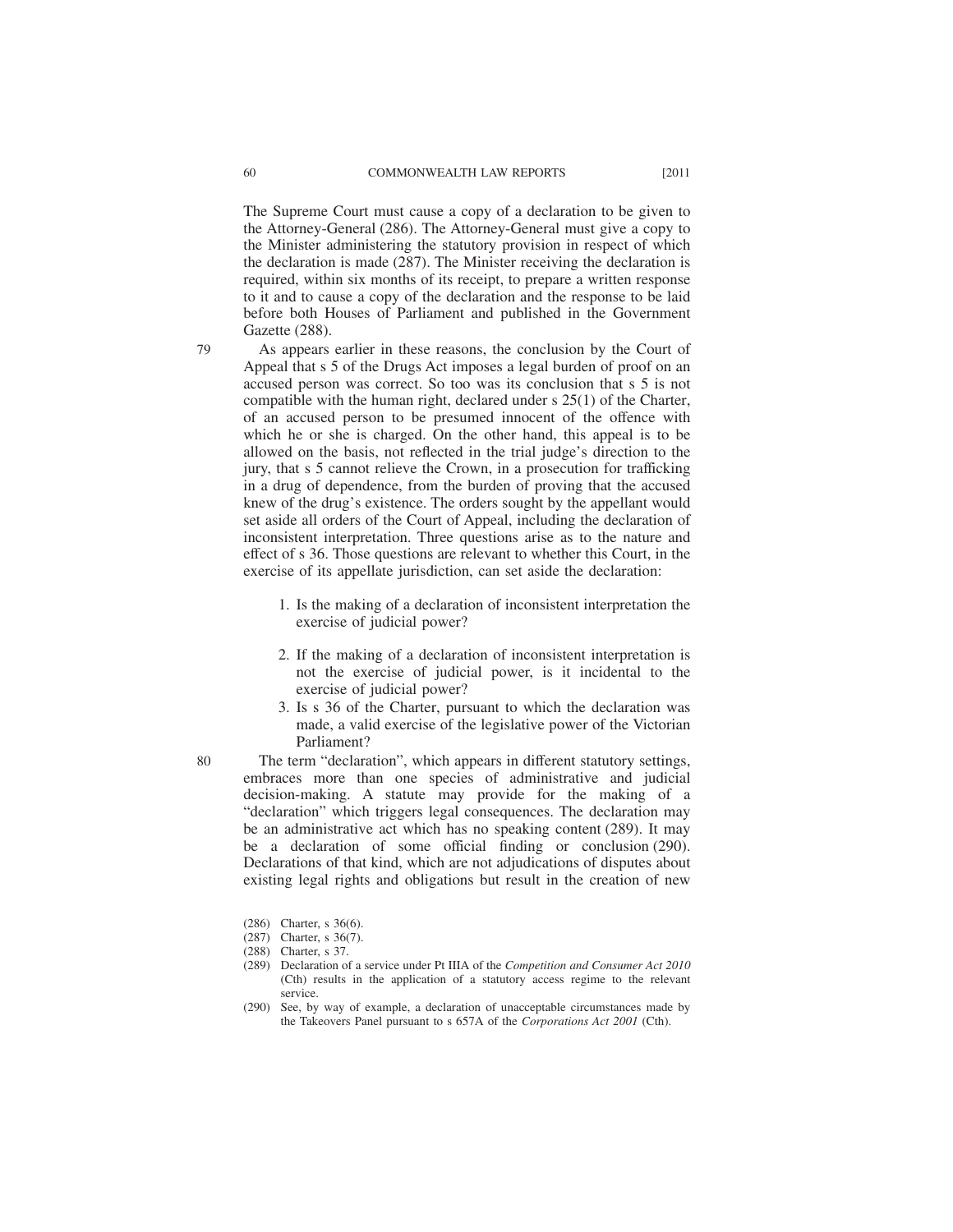## 245 CLR 1] MOMCILOVIC V THE QUEEN 61 French CJ

sets of rights and obligations, when made by a non-judicial body, do not involve the exercise of judicial functions (291).

Judicial declarations which can be made by superior courts in the exercise of their inherent or implied incidental powers are confined by the boundaries of the judicial function (292): "Hence, declaratory relief must be directed to the determination of legal controversies and not to answering abstract or hypothetical questions." (Footnote omitted.) Nevertheless courts have long exercised powers to make orders, declaratory in form, which do not merely declare legal rights and obligations but create new legal relationships. Examples are adoption orders, decrees of divorce or nullity and orders declaring the dissolution of partnerships. Such orders take their place in the long history of powers exercised by courts in England and Australia before and after Federation which do not involve determinations of rights (293). These include administrative and investigative functions such as the examination of judgment debtors, bankrupts and officers of failed corporations (294). As was pointed out by Dixon CJ and McTiernan J in *R v Davison* (295), the elements of a controversy between subjects and the determination of existing rights and liabilities were "entirely lacking from many proceedings falling within the jurisdiction of various courts of justice in English law". Examples given in that case included opinions, advices and directions as to the administration of trusts (296), orders relating to the maintenance and guardianship of infants, the exercise of a power of sale by way of family arrangement and consent to the marriage of a ward of the court. Declarations of legitimacy made by English courts were also cited.

A statute may confer upon a court a novel function which is judicial in character. The court may be empowered to make an order designated as a "declaration". The empowering statute may attach a legal consequence to such an order. When conferred by a law of the Commonwealth upon a court exercising federal jurisdiction, the power must necessarily be referable to a "matter" in respect of which federal jurisdiction can be conferred under Ch III of the *Constitution*. The

- (291) *Precision Data Holdings Ltd v Wills* (1991) 173 CLR 167 at 191-192; *Attorney-General (Cth) v Alinta Ltd* (2008) 233 CLR 542 at 578-579 [96] per Hayne J.
- (292) *Ainsworth v Criminal Justice Commission* (1992) 175 CLR 564 at 581-582 per Mason CJ, Dawson, Toohey and Gaudron JJ.
- (293) Historical and traditional factors can be significant in the characterisation of a power as judicial: *Cominos v Cominos* (1972) 127 CLR 588 at 605 per Stephen J, citing *R v Davison* (1954) 90 CLR 353 at 368 per Dixon CJ and McTiernan J.
- (294) *Dalton v NSW Crime Commission* (2006) 227 CLR 490 at 507-508 [45] per Gleeson CJ, Gummow, Hayne, Callinan, Heydon and Crennan JJ.
- (295) (1954) 90 CLR 353 at 368.
- (296) See also *Macedonian Orthodox Community Church St Petka Inc v His Eminence Petar Diocesan Bishop of Macedonian Orthodox Diocese of Australia and New Zealand* (2008) 237 CLR 66 especially at 81-86 [33]-[45] per Gummow A-CJ, Kirby, Hayne and Heydon JJ.

82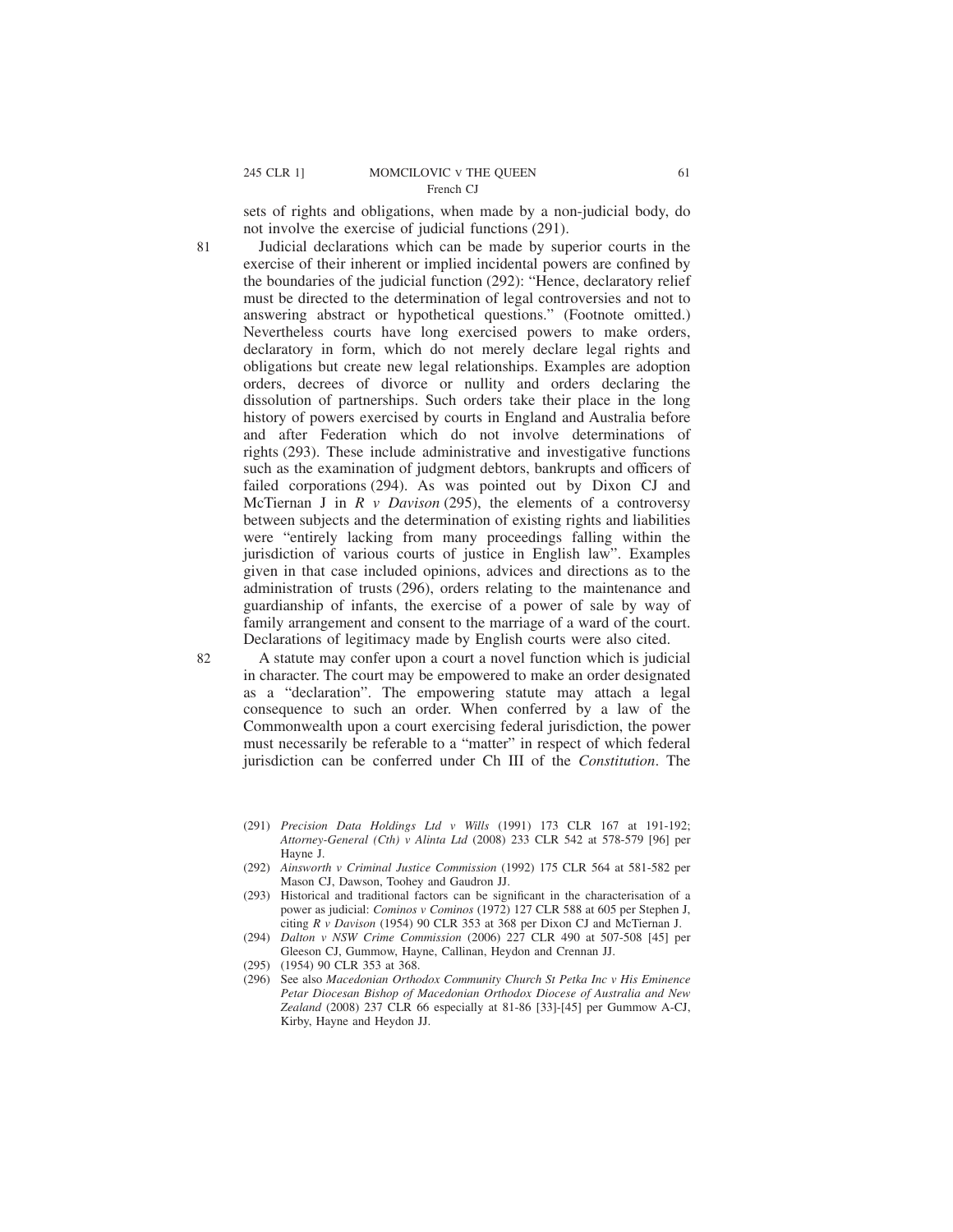power purportedly conferred on this Court in 1910 (297) by s 88 of the *Judiciary Act* to make, on reference from the Governor-General, a determination of the validity of an Act of Parliament, was held in *In re Judiciary and Navigation Acts* (298) to be "clearly a judicial function" (299). This reflected the submission of Owen Dixon, as counsel for Victoria, that "[w]hat Part XII of the *Judiciary Act* seeks to obtain from the High Court is a judicial decision, and not an advisory opinion" (300). The power was not validly conferred because its

exercise was not an exercise of part of the judicial power of the

Commonwealth (301). As Gleeson CJ pointed out in *Re Wakim; Ex parte McNally* (302):

"The basis of the decision was that, in the contemplated proceedings, there was no 'matter' within the meaning of Ch III (that is to say, no 'immediate right, duty or liability to be established by the determination of the Court')."

(Footnote omitted.)

83

The understanding of the judicial power of the Commonwealth which informs Ch III of the *Constitution* and is closely linked to the concept of a "matter" in respect of which such jurisdiction is conferred or invested, does not mark out the bounds of judicial functions able to be exercised by State courts. The distinction between judicial power and the judicial power of the Commonwealth has long been acknowledged, directly and indirectly, in this Court (303). As Gummow J said in *Kable v Director of Public Prosecutions (NSW)* (304): "jurisdiction conferred by a State legislature on the courts of the State may be judicial in character, albeit insusceptible of investment by the Parliament of the Commonwealth as federal jurisdiction pursuant to s 77(iii)."

- (297) *Judiciary Act 1910* (Cth), s 3.
- (298) (1921) 29 CLR 257.
- (299) (1921) 29 CLR 257 at 264 per Knox CJ, Gavan Duffy, Powers, Rich and Starke JJ.
- (300) (1921) 29 CLR 257 at 259.
- (301) (1921) 29 CLR 257 at 264 per Knox CJ, Gavan Duffy, Powers, Rich and Starke JJ.
- (302) (1999) 198 CLR 511 at 542 [10]. See also *The Commonwealth v Queensland* (1975) 134 CLR 298 at 327 per Jacobs J, McTiernan J agreeing at 303; *Gould v Brown* (1998) 193 CLR 346 at 421 [118] per McHugh J; at 440 [178] per Gummow J, and generally Zines, "Advisory Opinions and Declaratory Judgments at the Suit of Governments", *Bond Law Review*, vol 22.3 (2010) 156, especially at p 157.
- (303) *In re Judiciary and Navigation Acts* (1921) 29 CLR 257 at 271 per Higgins J; *The Commonwealth v Queensland* (1975) 134 CLR 298 at 325 per Jacobs J; *Kable v Director of Public Prosecutions (NSW)* (1996) 189 CLR 51 at 136-137 per Gummow J; *Gould v Brown* (1998) 193 CLR 346 at 420-421 [118] per McHugh J; *Re Wakim; Ex parte McNally* (1999) 198 CLR 511 at 542 [10] per Gleeson CJ.
- (304) (1996) 189 CLR 51 at 137.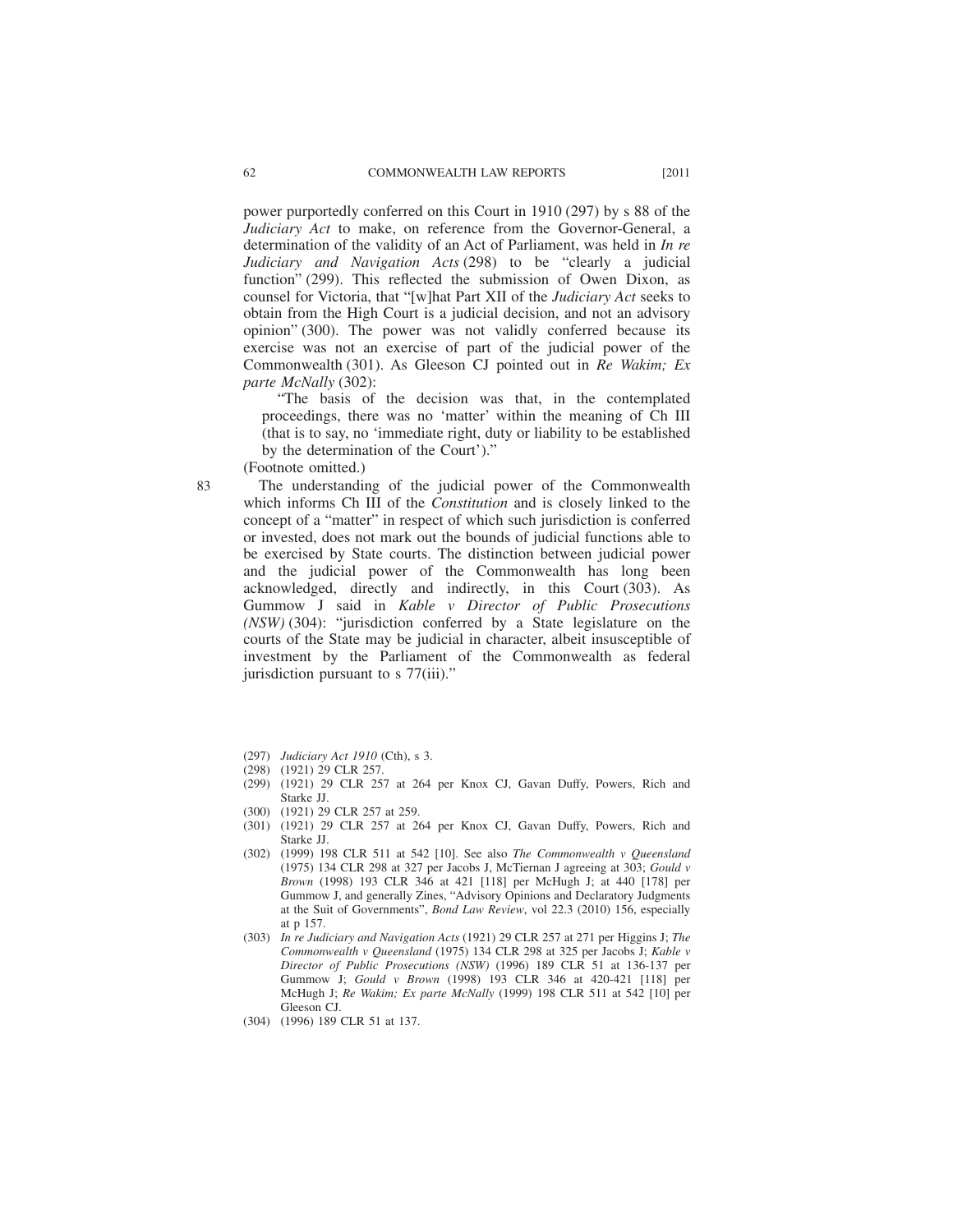Novelty is no objection to the characterisation of a statutory power conferred upon a court as judicial (305). The fact that a court is empowered to make a "declaration" of a kind that does not fit within the developed understanding of declaratory relief, and is entirely a creature of statute, is not determinative of the characterisation of the power. The character of the power must be determined by its content and statutory context and not by any disconformity between its content and that of other powers similarly designated.

85

86

84

Where a Court of Appeal or Court of Criminal Appeal is asked, by a case stated or question referred to it, pursuant to statute, to answer questions of law arising in proceedings before a trial court it is asked to undertake a judicial function. That is so whether or not the answers themselves determine the rights of the parties. So much flows from the decisions of this Court in *Mellifont v Attorney-General (Qld)* (306) and *O'Toole v Charles David Pty Ltd* (307) and is consistent with *Re Judiciary and Navigation Acts*. The answers given in such a case are "not given in circumstances divorced from an attempt to administer the law as stated by the answers; they are given as an integral part of the process of determining the rights and obligations of the parties which are at stake in the proceedings in which the questions are reserved" (308).

Section 669A of the *Criminal Code* (Qld), considered in *Mellifont*, provided that the answers to questions of law referred to the Court of Criminal Appeal following the acquittal of an accused in whose trial the questions had arisen could have no effect on the trial or the acquittal. It was "fundamental" to the characterisation of the answers provided by the Court of Criminal Appeal as judicial that the referral process enabled that Court to correct an error of law at trial. As the plurality said in *Mellifont* (309):

"It is that characteristic of the proceedings that stamps them as an exercise of judicial power and the decision as a judgment or order within the meaning of s 73."

The referral process, like the stated case procedure considered in *O'Toole v Charles David Pty Ltd*, did not require the consideration of an abstract question of law not involving the rights or duties of any body or person (310).

- (305) See, eg, s 81(1A) of the *Trade Practices Act 1974* (Cth), considered in *WSGAL Pty Ltd v Trade Practices Commission* (1994) 51 FCR 115, especially at 131 per Lockhart J; at 146-147 per Beaumont J; s 163A of the *Trade Practices Act 1974* considered in *Truth About Motorways Pty Ltd v Macquarie Infrastructure Investment Management Ltd* (2000) 200 CLR 591.
- (306) (1991) 173 CLR 289.
- (307) (1991) 171 CLR 232.
- (308) *Mellifont v Attorney-General (Qld)* (1991) 173 CLR 289 at 303 per Mason CJ, Deane, Dawson, Gaudron and McHugh JJ.
- (309) (1991) 173 CLR 289 at 305.
- (310) *Mellifont v Attorney-General (Qld)* (1991) 173 CLR 289 at 303.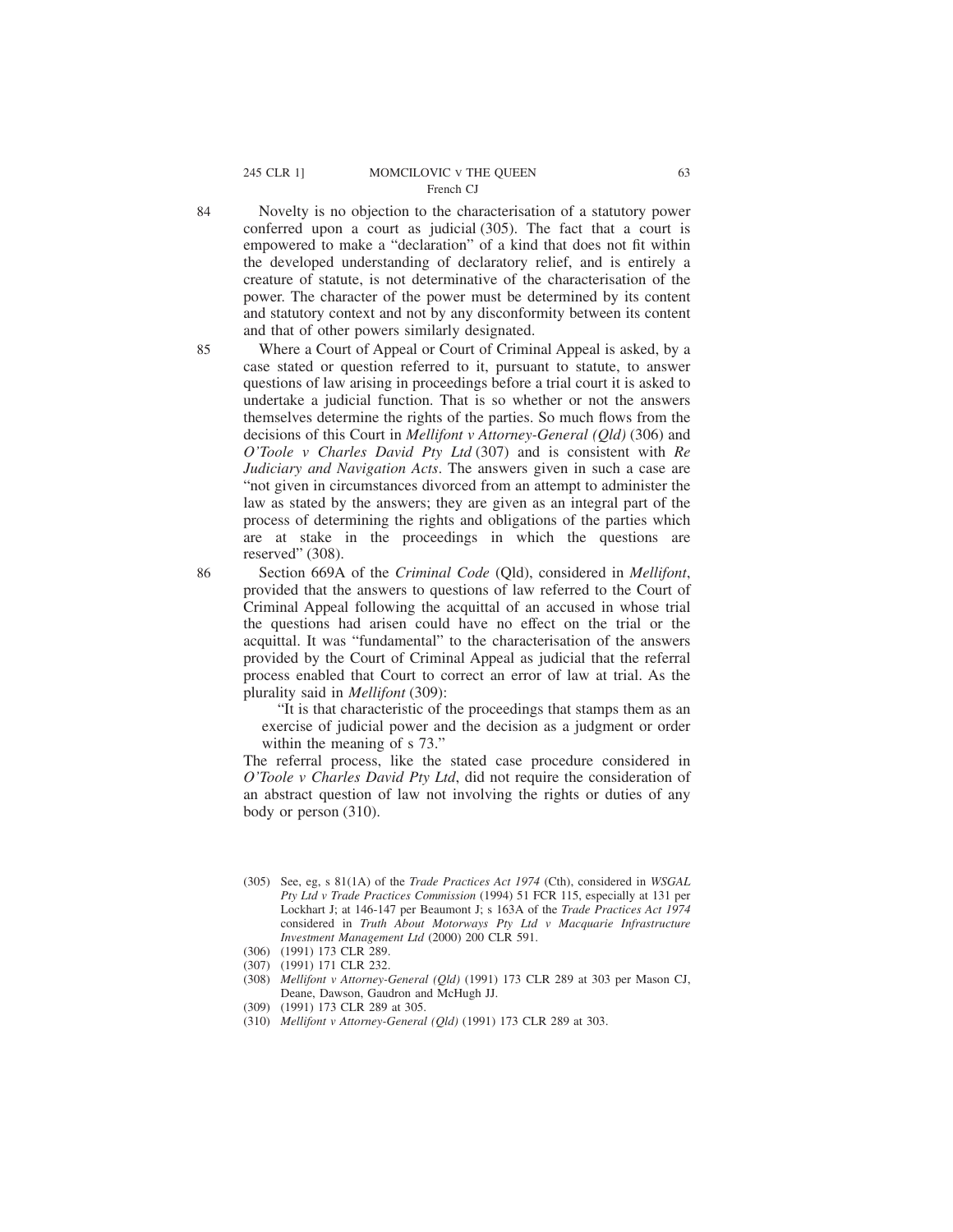The answers given by an appellate court, in the exercise of a statutory jurisdiction, to referred questions arising out of particular proceedings may properly be viewed as an incident of the judicial process even if those answers do not affect the outcome of the proceedings. Where they correct error, they ensure that what has been said at first instance does not influence the outcome of subsequent similar cases. In deciding cases the courts are not discharging private arbitral functions. They are exercising powers conferred by public law and doing so in a way that is calculated (311) "to explicate and give force to the values embodied in authoritative texts such as the Constitution and statutes: to interpret those values and to bring reality into accord with them."

The condition which enlivens the exercise of the power in s 36(2) is the formation by the Supreme Court, in a proceeding, of an opinion that a statutory provision cannot be interpreted consistently with a human right. The opinion must have been formed by the Court in carrying out its judicial function. By necessary implication, the opinion must have been part of the reasoning of the Court which led it to adopt an interpretation of the provision in question which was inconsistent with a human right. That interpretation will have affected the resolution of the proceedings before the court in which the rights and liabilities of the parties were determined. The declaration under s 36, however, does not decide or affect those rights or liabilities. Nor does it have any effect upon the operation of the statutory provision. It has only one legal consequence and that is to enliven the obligations imposed upon the Attorney-General and the relevant Minister by s 37 of the Charter. It is not a declaration of a kind that could be made in the exercise by the Supreme Court of its general powers to award declaratory relief. The question is whether it is a declaration which involves the exercise of judicial power. Gaudron J in *Truth About Motorways* said (312):

"[A] declaration cannot be made if it 'will produce no foreseeable consequences for the parties'. That is not simply a matter of discretion. Rather, a declaration that produces no foreseeable consequences is so divorced from the administration of the law as not to involve a matter for the purposes of Ch III of the *Constitution*. And as it is not a matter for those purposes, it cannot engage the judicial power of the Commonwealth."

## (Footnotes omitted.)

Although her Honour was speaking in relation to the exercise of Commonwealth judicial power, her observation has a wider significance for the proper subject matter and purposes of declarations in the exercise of judicial power generally and reflects what was said in that wider context in *Gardner v Dairy Industry Authority (NSW)* (313).

87

<sup>(311)</sup> Fiss, "Against Settlement", *Yale Law Journal*, vol 93 (1984) 1073, at p 1085.

<sup>(312) (2000) 200</sup> CLR 591 at 613 [52].

<sup>(313) (1977) 138</sup> CLR 646 (note); 52 ALJR 180 at 184; 18 ALR 55 at 60-61 per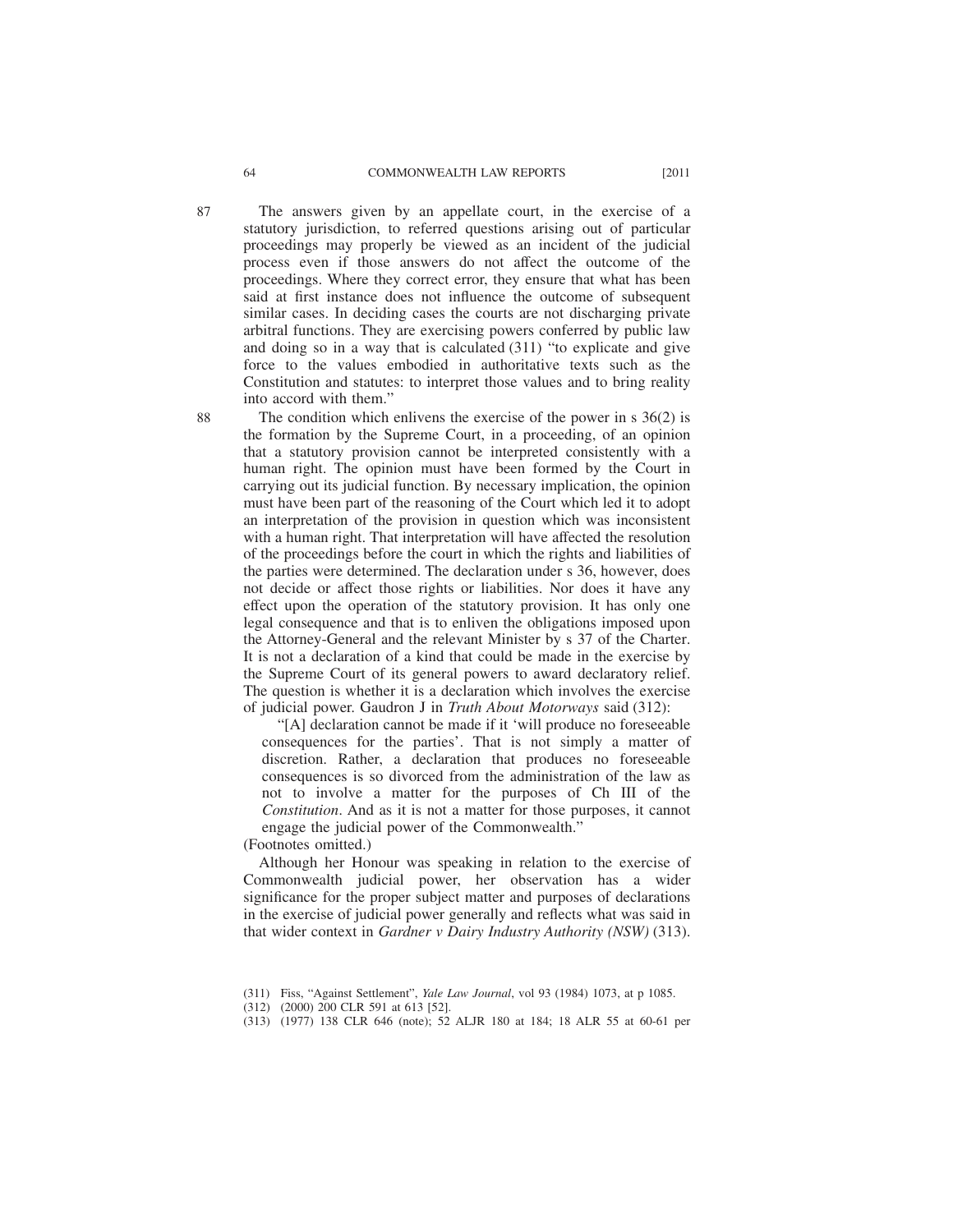## 245 CLR 1] MOMCILOVIC V THE QUEEN 65 French CJ

Despite its form and its connection to the proceedings before the Supreme Court and to the reasoning of the Court leading to the disposition of those proceedings, a declaration of inconsistent interpretation made under s 36 does not involve the exercise of a judicial function. At the point at which such a declaration is made the Court will have decided all matters relevant to the disposition of the proceedings. The power conferred by s 36 plays no part in that process. The declaration sets down no guidance for the disposition of future cases involving similar principles of law. It has no legal effect upon the validity of the statutory provision which is its subject. It has statutory consequences of a procedural character. Those statutory consequences are relevant to the Attorney-General as a member of the Executive and as a member of the Victorian Parliament and to the Parliament itself. The declaration of inconsistent interpretation cannot be regarded as analogous to the judicial function nor to any functions historically exercised by courts and which, for that reason, have been regarded as judicial.

The declaration of inconsistent interpretation cannot be described as incidental to judicial power for essentially the same reasons that it cannot be described as an exercise of judicial power. Nevertheless, the distinction in principle between the two questions requires their separate consideration. The concept of a non-judicial function conferred as an incident of judicial power was referred to in the *Boilermakers' Case* (314) in the context of the authority conferred upon the Commonwealth Parliament by s 51(xxxix) of the *Constitution* to make laws with respect to matters incidental to the execution of any power vested by the *Constitution* in the federal judicature. There it was said, in the joint judgment of Dixon CJ, McTiernan, Fullagar and Kitto JJ (315):

"What belongs to the judicial power or is incidental or ancillary to it cannot be determined except by ascertaining if it has a sufficient relation to the principal or judicial function or purpose to which it may be thought to be accessory."

The distinction between "a bare administrative function" and a function "appurtenant to the performance of a principal judicial duty to which it is an accessory" was made in *Steele v Defence Forces Retirement Benefits Board* (316). In the context of federal jurisdiction, Deane J observed in *Re Tracey; Ex parte Ryan* (317): "The Executive

89

*<sup>(</sup>cont)*

Barwick CJ; at 188; 69 per Mason J, Jacobs and Murphy JJ agreeing; at 188-189; 71 per Aickin J.

<sup>(314)</sup> *R v Kirby; Ex parte Boilermakers' Society of Australia* (1956) 94 CLR 254.

<sup>(315) (1956) 94</sup> CLR 254 at 278.

<sup>(316) (1955) 92</sup> CLR 177 at 186-187. See also *Victoria v Australian Building Construction Employees' & Builders Labourers' Federation [No 2]* (1982) 152 CLR 179 at 186-187 per Brennan J.

<sup>(317) (1989) 166</sup> CLR 518 at 580.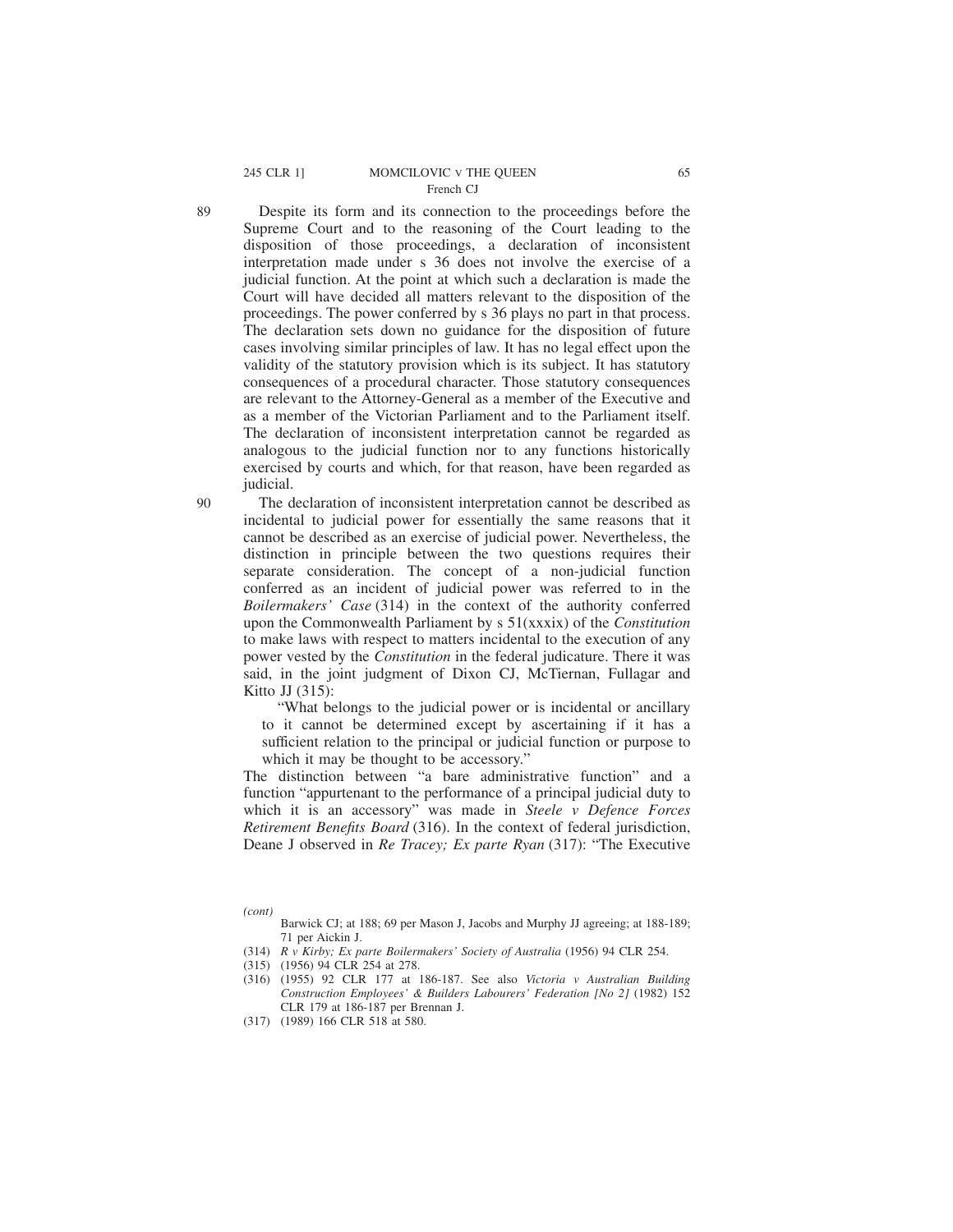Government cannot absorb or be amalgamated with the judicature by the conferral of *non-ancillary* executive functions upon the courts." (Emphasis added.)

A declaration under s 36 does not enable nor support nor facilitate the exercise by the Court of its judicial function. Nor does it have any part to play in giving effect to the disposition of the proceedings by the Court. The declaration of inconsistent interpretation cannot be described as incidental or ancillary to the exercise, by the Supreme Court of Victoria, of its judicial power.

92

93

91

The characterisation of the declaration of inconsistent interpretation as a non-judicial function, which is not incidental to the exercise of judicial power by the Supreme Court of Victoria, is not fatal to its validity. The distinction between non-judicial functions which are incidental to the exercise of judicial power and those which are not is relevant in relation to federal courts and courts exercising federal jurisdiction because of the separation of judicial from legislative and executive powers mandated by the *Constitution* of the Commonwealth. The distinction does not have the same relevance in relation to State courts exercising jurisdiction conferred on them by State laws. In the joint judgment in *Mellifont*, their Honours said (318): "in the absence of a constitutional separation of powers, there has existed the possibility that the Supreme Courts of the States might be entrusted with a jurisdiction that did not involve the exercise of judicial power." Callinan and Heydon JJ made a similar point in *Fardon* (319): "Not everything by way of decision-making denied to a federal judge is denied to a judge of a State." Nevertheless, if a non-judicial function which is not incidental to a judicial function is conferred upon a State court a question may arise whether the non-judicial function is compatible with the institutional integrity of the State court and its status as a repository of federal jurisdiction pursuant to Ch III of the *Constitution* (320). In this case, that question goes to the validity of s 36(2).

As explained in this Court in a line of decisions beginning with *Kable*, the placement of the courts of the States in the integrated national judicial system created by Ch III of the *Constitution* constrains the range of functions which can be conferred upon those courts. They cannot be authorised or required to do things which substantially impair their institutional integrity and which are therefore incompatible with their role as repositories of federal jurisdiction (321). Legislation

- (319) *Fardon v Attorney-General (Qld)* (2004) 223 CLR 575 at 656 [219]. See also *Thomas v Mowbray* (2007) 233 CLR 307 at 424 [336] per Kirby J; *South Australia v Totani* (2010) 242 CLR 1 at 66 [145] per Gummow J.
- (320) *South Australia v Totani* (2010) 242 CLR 1 at 47 [69] per French CJ; at 81-82 [201]-[207] per Hayne J; *Wainohu v New South Wales* (2011) 243 CLR 181 at 208-211 [44]-[48] per French CJ and Kiefel J.
- (321) *Kable v Director of Public Prosecutions (NSW)* (1996) 189 CLR 51 at 96 per

<sup>(318) (1991) 173</sup> CLR 289 at 300.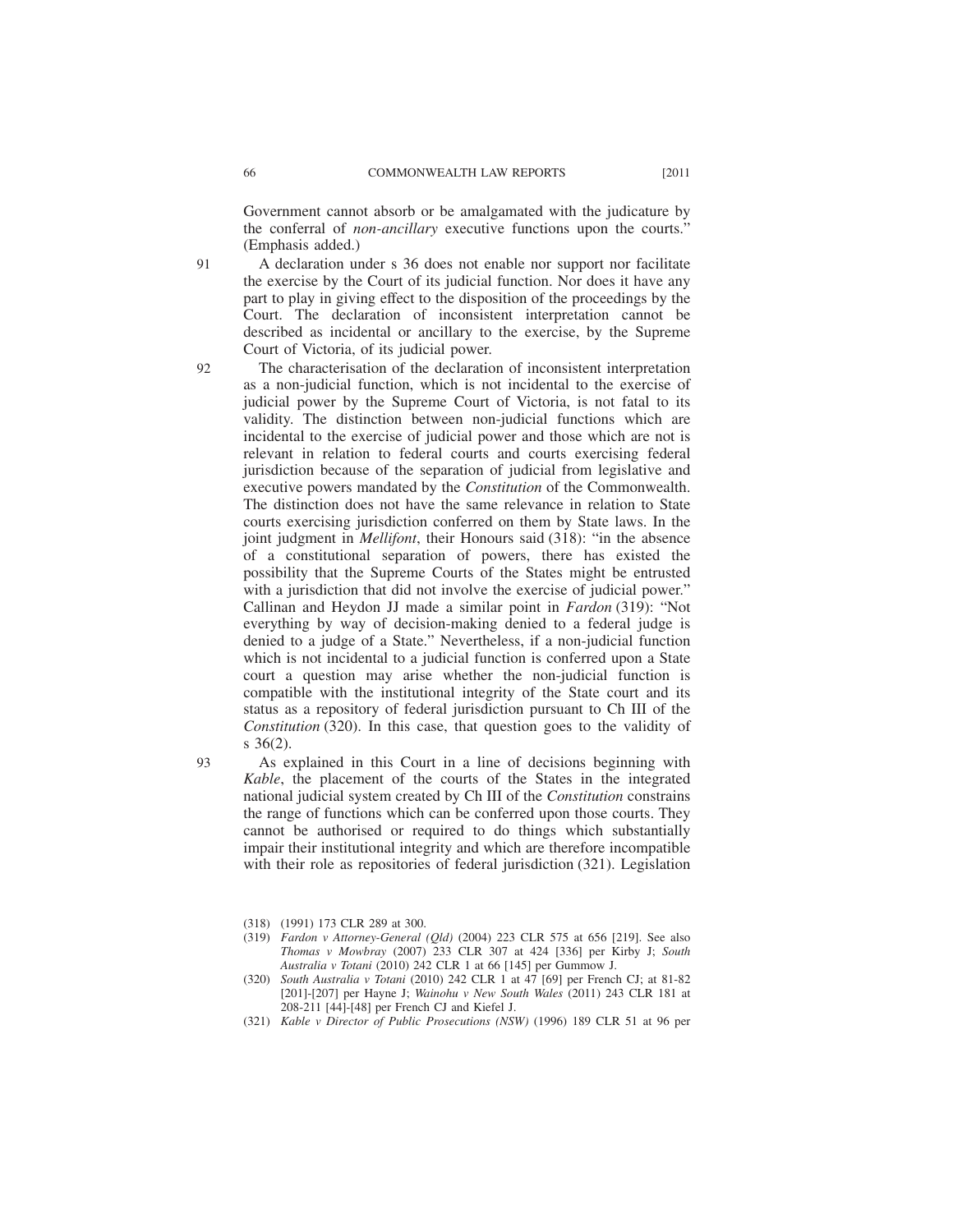## 245 CLR 1] MOMCILOVIC V THE QUEEN 67 French CJ

impairs the institutional integrity of a court if it confers upon it a function which is repugnant to or incompatible with the exercise of the judicial power of the Commonwealth (322). In particular, a State legislature cannot enact a law conferring upon a State court or a judge of a State court a non-judicial function which is substantially incompatible with the judicial functions of that court (323).

94

95

The constraints which Ch III imposes upon State legislatures in relation to the courts of the States do not have the effect that State legislatures are deprived of power to determine the constitution and organisation of State courts (324). Professor Enid Campbell rightly cautioned against overprotective applications of the incompatibility doctrine which pay insufficient attention to "the assessments of elected parliaments about what functions are appropriate for courts to perform" (325).

The power conferred upon the Supreme Court of Victoria to make a declaration of inconsistent interpretation is, for the reasons already set out, a distinct non-judicial power. It provides a mechanism by which the Court can direct the attention of the legislature, through the Executive Government of Victoria, to disconformity between a law of the State and a human right set out in the Charter (326). The making of the declaration does not affect the Court's judicial function. It is consistent with the existing constitutional relationship between the Court, the legislature and the Executive. The metaphor of "dialogue between the three arms of the government" has been used to describe the interaction between the Supreme Court, the Executive and the legislature for which the Charter provides (327). The metaphor is inapposite. At best, it distracts from recognition of the subsisting

#### *(cont)*

Toohey J; at 103 per Gaudron J; at 116-119 per McHugh J; at 127-128 per Gummow J; *Fardon v Attorney-General (Qld)* (2004) 223 CLR 575 at 591 [15] per Gleeson CJ.

- (322) *Kable v Director of Public Prosecutions (NSW)* (1996) 189 CLR 51 at 103 per Gaudron J; at 134 per Gummow J; *Fardon v Attorney-General (Qld)* (2004) 223 CLR 575 at 617 [101] per Gummow J; at 628 [141] per Kirby J.
- (323) *Wainohu v New South Wales* (2011) 243 CLR 181 at 210 [46]-[47] per French CJ and Kiefel J; at 228-229 [105] per Gummow, Hayne, Crennan and Bell JJ.
- (324) *South Australia v Totani* (2010) 242 CLR 1 at 45-46 [66]-[68] per French CJ and cases there cited.
- (325) Campbell, "Constitutional Protection of State Courts and Judges", *Monash University Law Review*, vol 23 (1997) 397, at p 421.
- (326) A mechanism which might be thought to reflect the occasional phenomenon of judges drawing attention in their judgments to anomalies or inefficiencies in the operation of the law: *Wilson v Minister for Aboriginal and Torres Strait Islander Affairs* (1996) 189 CLR 1 at 20 fn 68 per Brennan CJ, Dawson, Toohey, McHugh and Gummow JJ. See also *Hughes and Vale Pty Ltd v New South Wales [No 2]* (1955) 93 CLR 127 at 175-176 per Dixon CJ, McTiernan and Webb JJ; *Strickland v Rocla Concrete Pipes Ltd* (1971) 124 CLR 468 at 497 per Barwick CJ for examples of judicial indications of how a law might be brought within constitutional limits.
- (327) Victoria, Legislative Assembly, *Parliamentary Debates* (Hansard), 4 May 2006, p 1290.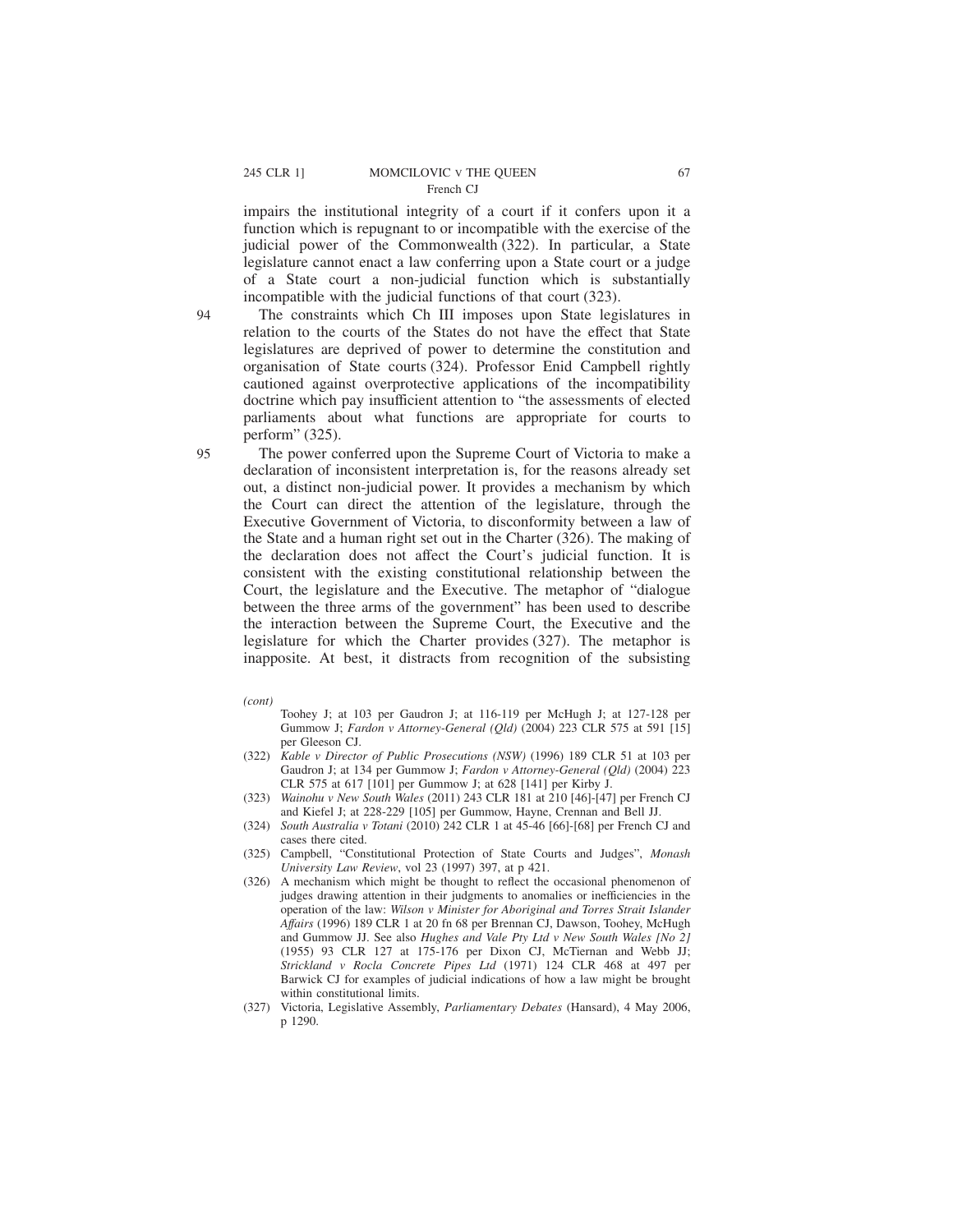constitutional relationship between the three branches of government. At worst, it points misleadingly in the direction of invalidity.

It is true that the Court, in making a declaration under s 36(2), may be seen as announcing that its decision in the proceedings is based upon an interpretation of the law which is inconsistent with a human right. That is a human right which, according to the Charter, Parliament specifically seeks to protect and promote. The making of the declaration, however, does no more than manifest, in a practical way, the constitutional limitations upon the Court's role and the fact that it is Parliament's responsibility ultimately to determine whether the laws it enacts will be consistent or inconsistent with human rights. The Court must decide the cases which come before it according to law. If the Parliament has enacted a valid law which cannot be interpreted consistently with a human right, the Court must nevertheless decide the case according to that law and not according to its view of what the law should be, whether by reference to the protection of human rights or otherwise. There is no distinction in principle to be drawn in this respect between civil and criminal proceedings which would render a declaration of inconsistent interpretation inappropriate in the latter class of case.

A declaration of inconsistent interpretation does not infringe upon the constraints derived from Ch III of the *Constitution*. By exemplifying the proper constitutional limits of the Court's functions it serves to reinforce, rather than impair, the institutional integrity of the Court.

#### *Section 36 and federal jurisdiction*

The next question is whether the Supreme Court of Victoria can make a declaration of inconsistent interpretation relating to a State statute when the proceedings in which the interpretation of the statute arises are proceedings in federal jurisdiction.

State courts may be invested with federal jurisdiction pursuant to s 77(iii) of the *Constitution* in matters in which the High Court has original jurisdiction conferred on it by s 75 of the *Constitution* or can have original jurisdiction conferred on it by the Parliament pursuant to s 76 of the *Constitution*. The classes of matter in which the High Court has original jurisdiction conferred on it by s 75(iv) include matters "between a State and a resident of another State". By operation of s 39(2) of the *Judiciary Act* the Supreme Court is "invested with federal jurisdiction" in such matters. As explained by Gummow J (328), the County Court and the Court of Appeal were exercising that kind of federal jurisdiction in this case. There is a question, not debated at the hearing of the appeal, whether in the exercise of that jurisdiction the provisions of the Drugs Act applied directly along with the statutory and common law rules affecting their interpretation. Although I would not wish, in the absence of argument

96

98

97

<sup>(328)</sup> Reasons of Gummow J at [134]-[139].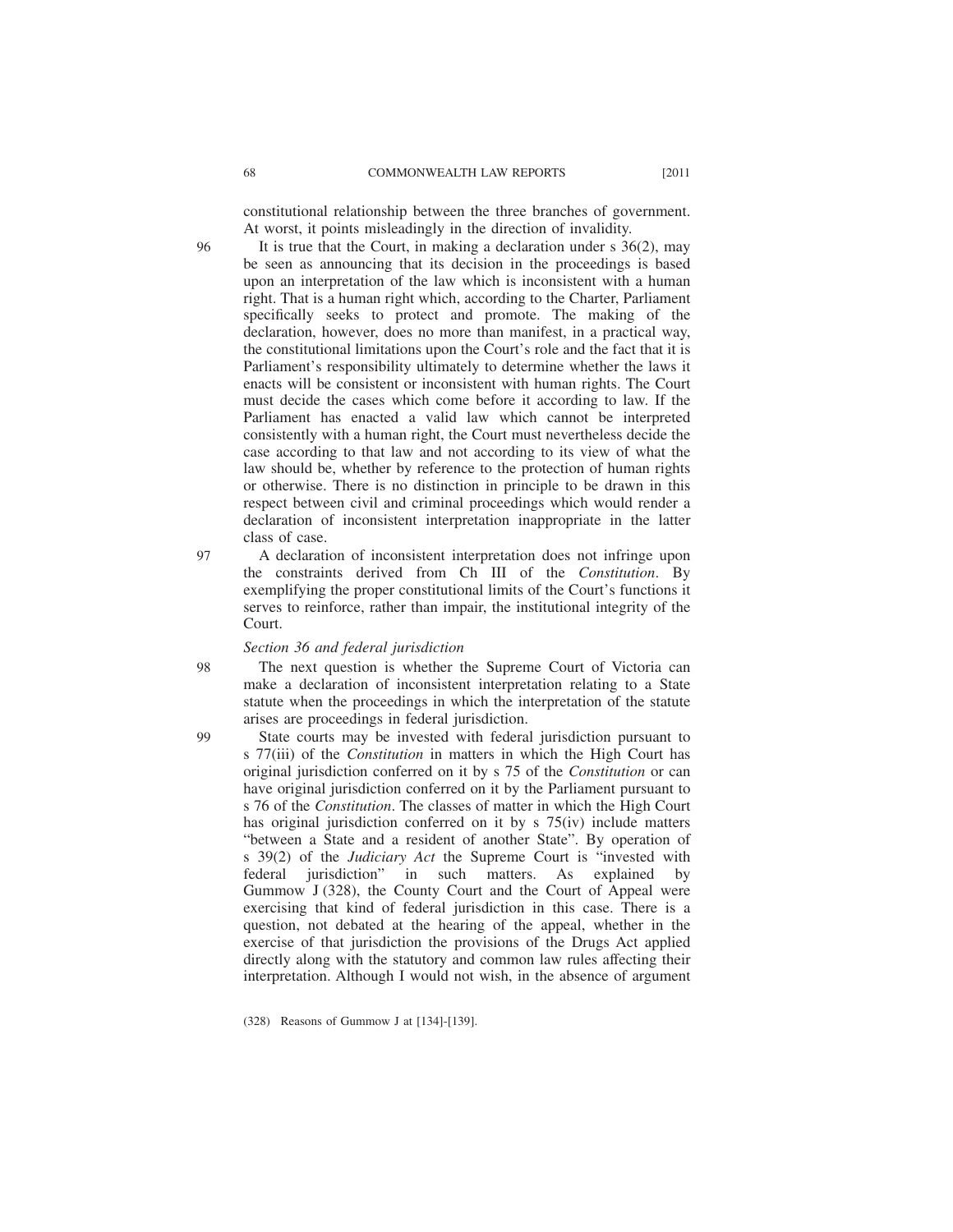100

## 245 CLR 1] MOMCILOVIC V THE QUEEN 69 French CJ

on the point, to express a concluded view, there is much to be said for the proposition that they did so apply and not by virtue of s 79 of the *Judiciary Act*. As Windeyer J said in *Felton v Mulligan* (329), in a passage approved by Mason, Murphy, Brennan and Deane JJ in *Fencott v Muller* (330):

"The existence of federal jurisdiction depends upon the grant of an authority to adjudicate rather than upon the law to be applied or the subject of adjudication."

A "matter" between a State and a resident of another State is a matter of federal jurisdiction notwithstanding that it arises under a State law or the common law or both. In that event the "matter" may be said to be defined by reference to the rights or liabilities to be determined under the relevant State law and/or the common law. The County Court was exercising federal jurisdiction. The Court of Appeal heard and determined the appeal from the County Court in the exercise of federal jurisdiction. Both Courts carried out their functions pursuant to an authority to adjudicate invested in them by s 39(2) of the *Judiciary Act*, read with s 75(iv) of the *Constitution*. The interpretive rule in s 32(1) of the Charter was part of the body of relevant State law defining the rights and liabilities to be determined by the Court of Appeal in the exercise of its jurisdiction.

The position of a State court exercising diversity jurisdiction in a matter arising under a State law may be thought, in some respects, to be similar to that of a court exercising federal jurisdiction which is required to deal with a claim under State law forming part of the "matter" in respect of which it exercises federal jurisdiction. In such a case, where the court is exercising accrued jurisdiction (331) "non-federal law is part of the single, composite body of law applicable alike to cases determined in the exercise of federal jurisdiction and to cases determined in the exercise of non-federal jurisdiction." (Reference omitted.)

As Professor Zines has observed (332):

"In the context of diversity jurisdiction … the *content* of the jurisdiction of State courts remains the same, but the *source* is different and the conditions and regulations imposed by s 39(2) are attached."

# (Emphasis in original.)

The implications of a proposition that the concept of "matter" in s 75(iv) does not extend to encompass rights and liabilities arising under State law may be considerable and were not explored on the appeal. On the "direct application" approach, s 79 of the *Judiciary Act* would not have to be invoked to "pick up" provisions such as ss 5 and 71AC of the Drugs Act in the determination of the proceedings or, for

(332) *Cowen and Zines's Federal Jurisdiction in Australia*, 3rd ed (2002), p 90.

<sup>(329) (1971) 124</sup> CLR 367 at 393.

<sup>(330) (1983) 152</sup> CLR 570 at 606.

<sup>(331)</sup> *Fencott v Muller* (1983) 152 CLR 570 at 607.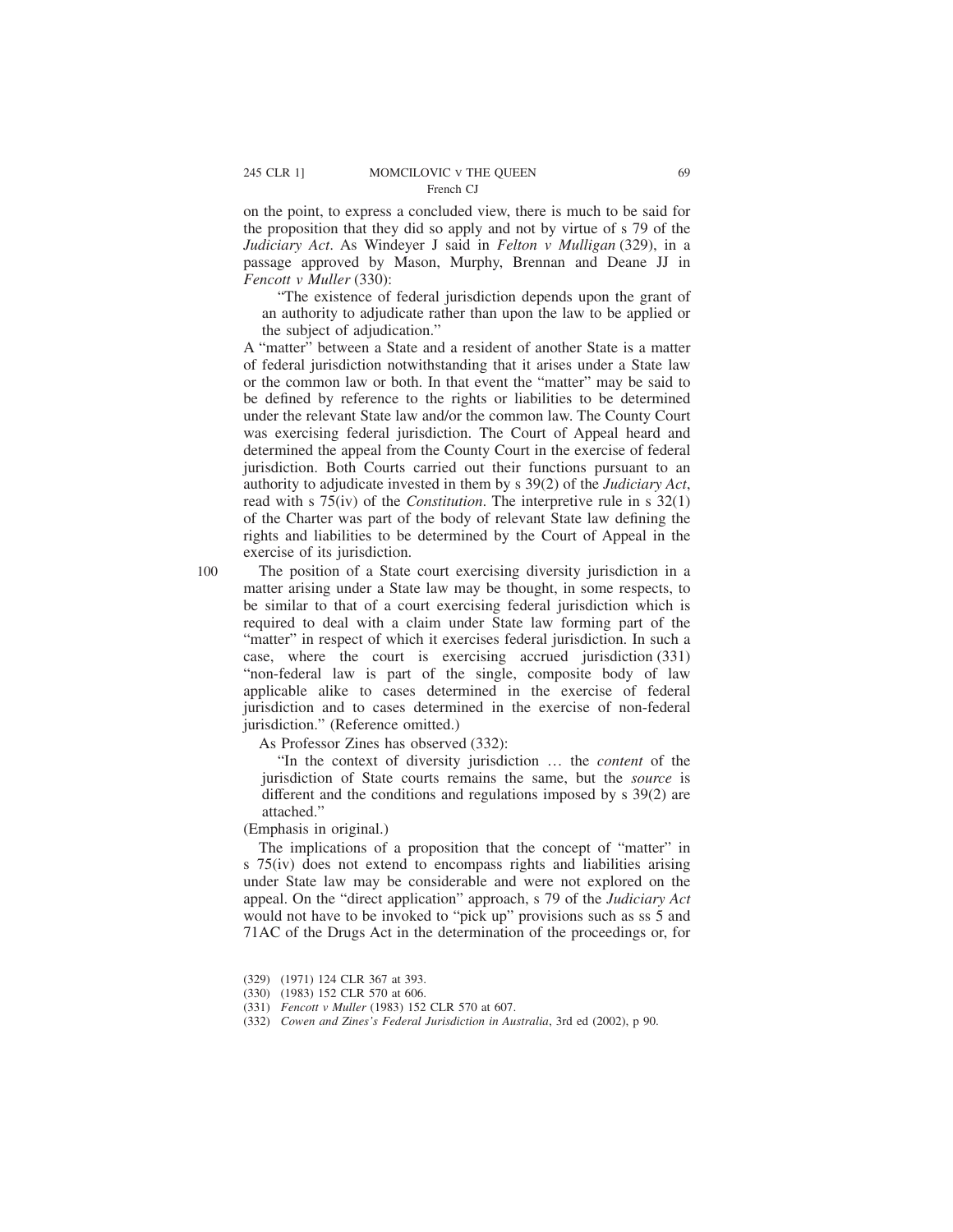that matter, to "pick up" s 32(1) of the Charter so as to make them "surrogate federal laws" (333). Section 36 could not apply in proceedings in the exercise of federal jurisdiction. Section 79 does not pick up a provision conferring non-judicial functions on a court which are not incidental to its judicial function (334). Moreover the jurisdiction conferred upon the County Court and the Supreme Court of Victoria by s 39(2) of the *Judiciary Act* is limited by the scope of Commonwealth judicial power. The power conferred by s 36(2) lies beyond those limits.

## *Section 36 and the appellate jurisdiction of the High Court*

Accepting the validity of s 36, there is no reason in principle why the Court of Appeal, having exhausted its functions in the exercise of its federal jurisdiction in this case, could not proceed to exercise the distinct non-judicial power, conferred upon it by s 36, to make a declaration of inconsistent interpretation. In any event, in the exercise of appellate jurisdiction, this Court cannot interfere with such a declaration. A declaration of inconsistent interpretation, being non-judicial and not incidental to judicial power, cannot be characterised as a judgment, decree, order or sentence of the Supreme Court falling within the appellate jurisdiction conferred upon this Court by s 73 of the *Constitution*. As Gaudron, Gummow and Hayne JJ said of the words of s 73 in *Mobil Oil Australia Pty Ltd v Victoria* (335):

"It is well established that 'judgments, decrees, orders and sentences' is to be understood as confined to decisions made in the exercise of judicial power."

(Footnote omitted.)

This Court has no jurisdiction under s 73 of the *Constitution* to entertain the appeal so far as it relates to the declaration of inconsistent interpretation made by the Court of Appeal. In allowing the appeal, no order should be made in respect of the declaration.

### *The Drugs Act and the Code*

The appellant contended that ss 5 and 71AC (read with s 70(1)) of the Drugs Act were, in their application to her, inconsistent with ss 13.1, 13.2 and 302.4 of the Code and therefore invalid by operation of s 109 of the *Constitution*. This argument was not put in the Court of Appeal. The appellant was permitted to amend her notice of appeal to raise it in this Court. Section 109 of the *Constitution* provides:

"When a law of a State is inconsistent with a law of the

(334) *Australian Securities and Investments Commission v Edensor Nominees Pty Ltd* (2001) 204 CLR 559 at 593 [72]-[73] per Gleeson CJ, Gaudron and Gummow JJ; *Solomons v District Court (NSW)* (2002) 211 CLR 119 at 135 [24] per Gleeson CJ, Gaudron, Gummow, Hayne and Callinan JJ.

101

<sup>(333)</sup> *Solomons v District Court (NSW)* (2002) 211 CLR 119 at 134 [20] per Gleeson CJ, Gaudron, Gummow, Hayne and Callinan JJ, a case involving the applicability of a State law in the exercise of federal jurisdiction in a matter arising under a law of the Commonwealth.

<sup>(335) (2002) 211</sup> CLR 1 at 38 [63].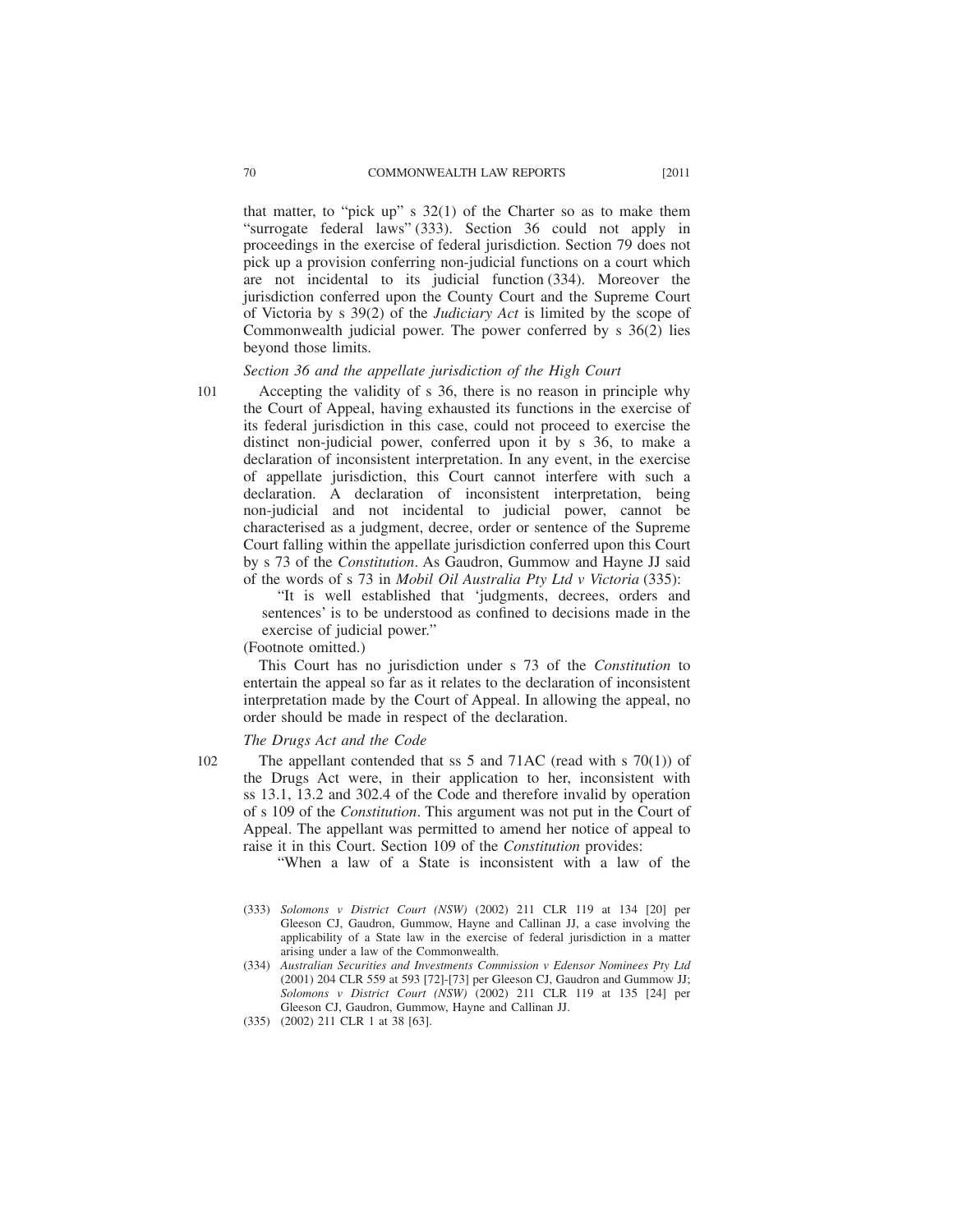## 245 CLR 1] MOMCILOVIC V THE QUEEN 71 French CJ

Commonwealth, the latter shall prevail, and the former shall, to the extent of the inconsistency, be invalid."

It is necessary in considering its application to identify the law of the Commonwealth and the law of the State to which it is said to apply.

Section 302.4 of the Code, which creates the offence of trafficking in a controlled drug, is to be found in Pt 9.1 which is entitled "Serious drug offences" (336). Sections 13.1 and 13.2, which appear in Pt 2.6, relate to the burden and standard of proof on the prosecution in criminal proceedings. A number of the offences created by the provisions of Pt 9.1 relate to conduct also covered by offence-creating provisions of the Drugs Act and other State and Territory laws. That congruence raises the possibility of inconsistency attracting the operation of s 109 of the *Constitution* in the way explained by Dixon J in *Ex parte McLean* (337):

"The inconsistency does not lie in the mere coexistence of two laws which are susceptible of simultaneous obedience. It depends upon the intention of the paramount Legislature to express by its enactment, completely, exhaustively, or exclusively, what shall be the law governing the particular conduct or matter to which its attention is directed."

Against that possibility, the Parliament of the Commonwealth enacted s 300.4 of the Code. Section 300.4 provides that Pt 9.1 is not intended to exclude or limit the concurrent operation of any law of a State or Territory (338), including a law that makes an act or omission that is an offence against a provision of Pt 9.1, or a similar act or omission, an offence against the law of the State or Territory (339). That asserted absence of an exclusionary intention applies even if the law of the State or Territory provides for a penalty for the offence that differs from the penalty provided for in Pt 9.1 (340). It also applies if the State or Territory law provides for a fault element or defence in relation to the offence that differs from those applicable to the offence under Pt 9.1 (341).

The coexistence of Commonwealth and State laws creating offences based upon the same or very similar conduct also raises the logical possibility that a person might be prosecuted and convicted of substantially the same offence under State and Commonwealth laws. Section 4C(2) of the *Crimes Act 1914* (Cth) provides, inter alia, that where an act or omission constitutes an offence under both a law of the Commonwealth and a law of a State and an offender has been punished

- (336) Section 300.1(1) of the Code states the purpose of Pt 9.1 as being "to create offences relating to drug trafficking and to give effect to the United Nations Convention against Illicit Traffic in Narcotic Drugs and Psychotropic Substances, done at Vienna on 20 December 1988".
- (337) (1930) 43 CLR 472 at 483.
- (338) Code, s 300.4(1).
- (339) Code, s 300.4(2).
- (340) Code, s 300.4(3)(a).
- (341) Code, s 300.4(3)(b), (c).

103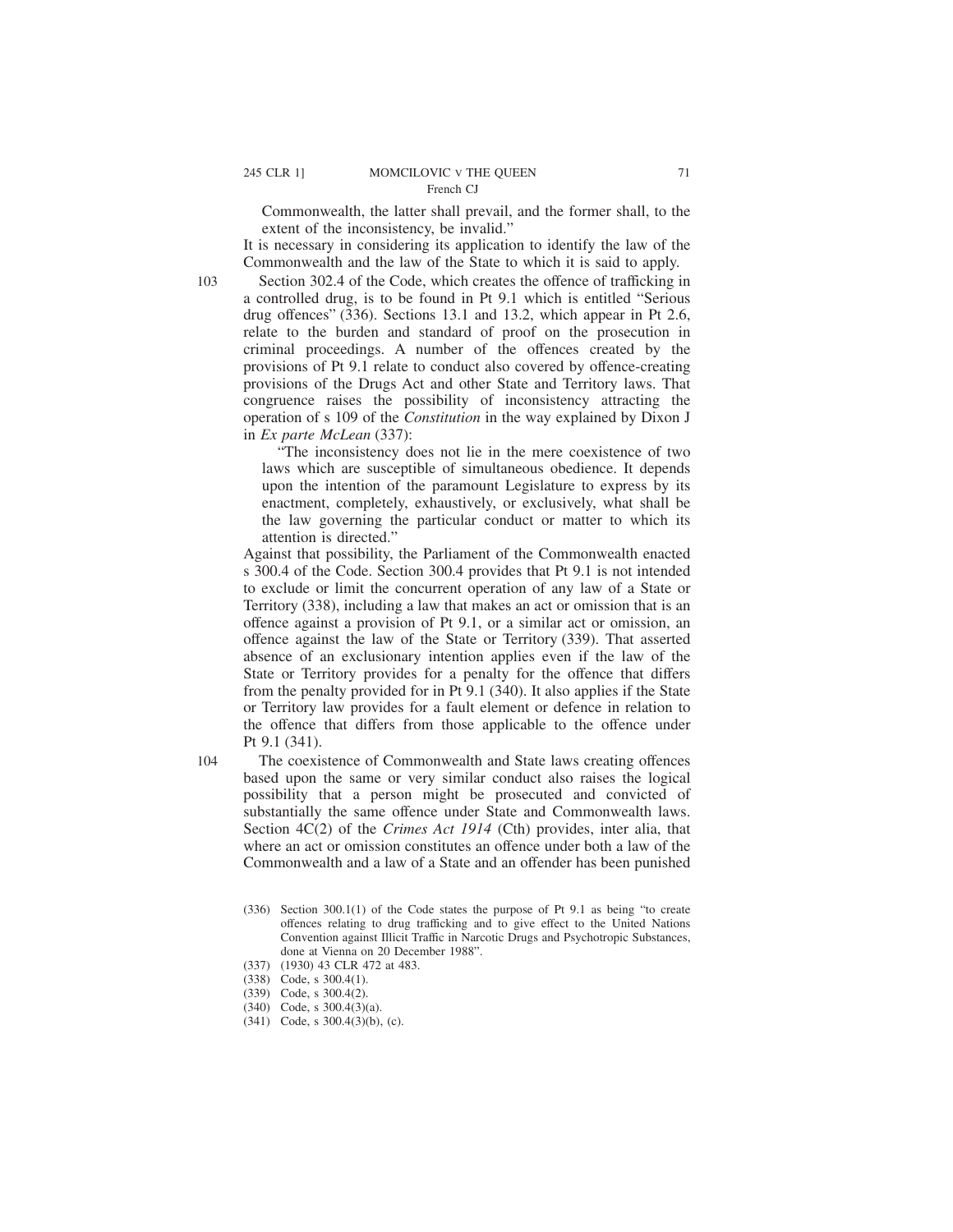for that offence under the law of the State, the offender shall not be liable to be punished for the offence under the law of the Commonwealth. It is of some importance in the present case. It is one of a class of "roll-back" mechanisms which operate in different ways in a number of Commonwealth laws (342). It qualifies, conditionally, the application of all Commonwealth laws creating offences. It is therefore to be read with any such law when judging any asserted inconsistency of an offence-creating Commonwealth law with a law of a State creating the same or a similar offence. That is not to say it is determinative of the question of inconsistency in every case in which it operates. Inconsistency may arise in different ways, some of which may not be amenable to "roll-back" mechanisms.

- Section 302.4(1) makes it an offence to traffic in a substance which is a controlled drug and provides for a penalty of imprisonment for ten years or 2,000 penalty units or both. The fault element for the requirement that the substance be a controlled drug is recklessness (343). It is not in dispute that methylamphetamine is a controlled drug for the purposes of the Code (344). The maximum penalty for the like offence under s 71AC of the Drugs Act is fifteen years imprisonment. 105
- If a person has possessed a traffickable quantity of a substance, the person is taken, by operation of s 302.5(1) of the Code, to have had the necessary intention or belief concerning the sale of the substance to have been trafficking in the substance. That presumption does not apply if the person "proves that he or she had neither that intention nor belief" (345). The traffickable quantity in relation to methamphetamine is two grams. The applicable traffickable quantity for the purposes of s 71AC of the Drugs Act in this case was 6 grams. Section 73(2) of the Drugs Act makes possession of a traffickable quantity of a relevant drug prima facie evidence of "possession for sale". It is apparent that the terms of s 73(2) impose a lesser burden on an accused person in possession of a traffickable quantity of a drug than that which is imposed by s 302.5 of the Code. No submission was made that the difference gives rise to an inconsistency between s 71AC of the Drugs Act and s 302.4 of the Code which would attract the application of s 109. As noted by Gummow J in his reasons (346), this difference has the effect that the State law is less stringent in its application than the Code. In *Dickson v The Queen* (347), on the other hand, the relevant provisions of the Code were held to have left at liberty what s 109 106
	- (342) Leeming, *Resolving Conflicts of Laws* (2011), pp 166-167 and examples there given.
	- (343) Code, s 302.4(2).
	- (344) As noted in the reasons of Crennan and Kiefel JJ at [614], methylamphetamine is the same substance as methamphetamine. Methamphetamine is listed as a controlled drug: Code, s 314.1(1), item 9.
	- (345) Code, s 302.5(2).
	- (346) Reasons of Gummow J at [276].
	- (347) (2010) 241 CLR 491.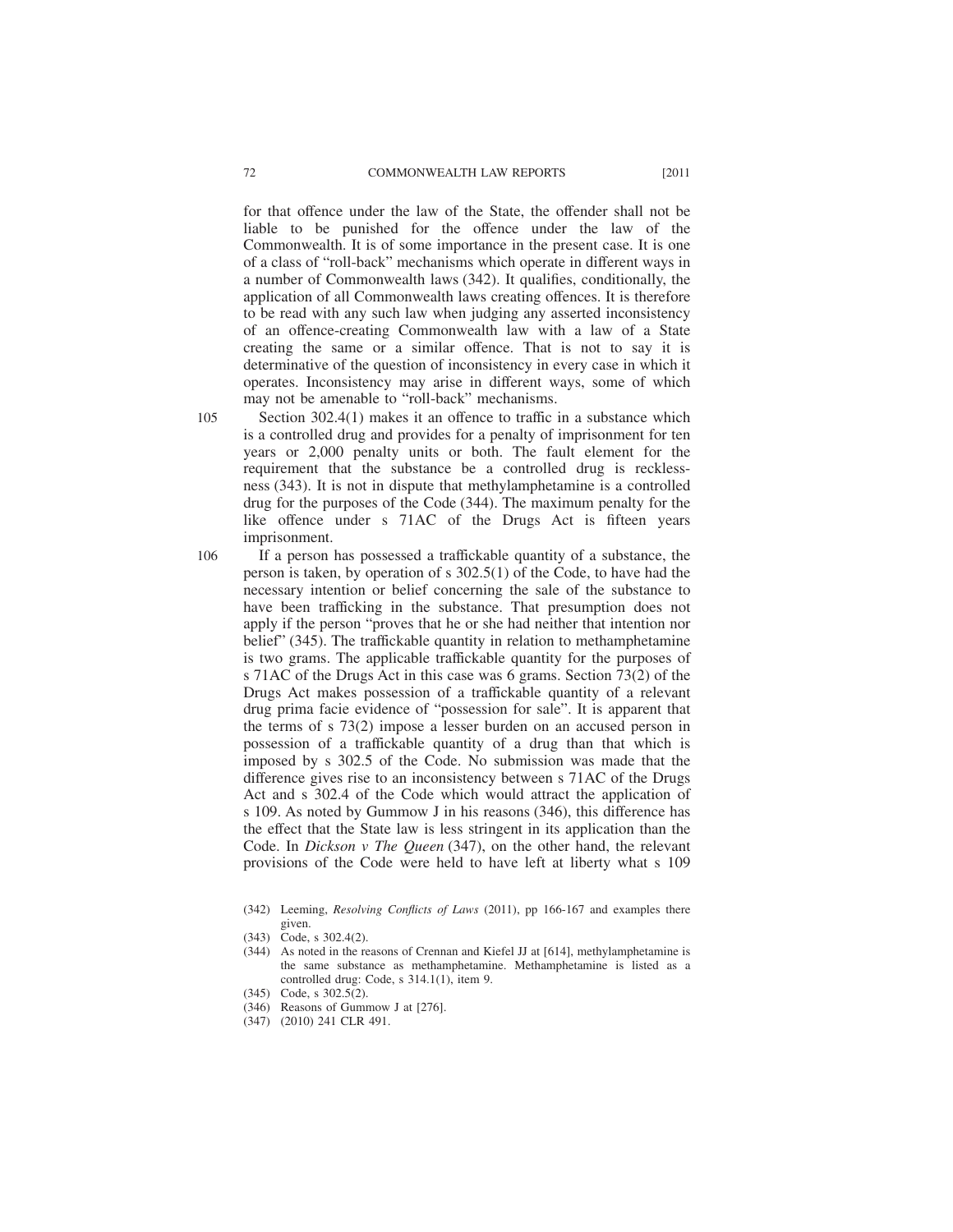107

109

would not permit to be "closed up" by State law (348). *Dickson* does not assist the appellant in this case.

- The term "traffics" is defined in s 302.1 by reference to a number of activities, each of which constitutes trafficking, and includes (349): "the person possesses the substance with the intention of selling any of it." This aspect of the definition of "traffics" is similar to the definition of "traffick" in s 70(1) of the Drugs Act. Where possession is an element of an offence against s 302.4 as charged then, pursuant to s 13.1 of the Code, the burden of proving possession rests upon the prosecution. In this respect s 302.4 of the Code and s 71AC of the Drugs Act impose similar requirements, subject to the requirement under the Code to have regard to defined fault elements in relation to offences. There is no equivalent in the Code to s 5 of the Drugs Act relating to possession (350).
- The appellant relied upon differences in the mode of trial for Commonwealth offences and offences against the law of Victoria. A verdict of guilty after a trial on indictment for an offence against a law of the Commonwealth must be unanimous. That is a requirement of s 80 of the *Constitution* as explained by this Court in *Cheatle v The Queen* (351). On the other hand, a verdict after a trial on indictment for an offence against the law of Victoria may be the verdict of a majority of the jury (352). Sentencing for an offence against the Code is carried out according to the provisions of Pt IB of the *Crimes Act*. Sentencing for offences against the laws of Victoria is carried out according to the *Sentencing Act 1991* (Vic). 108

A significant element of the appellant's inconsistency argument rested on the premise that s 5 of the Drugs Act could be invoked by the prosecution to prove "possession for sale" of drugs and thereby the commission of an offence against s 71AC of the Act. As explained earlier, that premise is wrong. The appellant's argument that s 71AC is "directly" inconsistent with s 302.4 because it effectively brings within its scope mere occupation of premises where a traffickable quantity of drugs is present, and thereby criminalises conduct not prohibited by s 302.4, does not arise for consideration. As to the modes of trial and the different sentencing regimes applicable to the Commonwealth and State offences, I agree with the views expressed by Gummow J (353). That is to say, s 71AC is not to be read with Victorian statutes governing the operation of the system for the adjudication of criminal

- (350) The Code does, however, define possession to include "receiving or obtaining possession", "having control over the disposition" and "having joint possession" of a thing: Code, s 300.2.
- (351) (1993) 177 CLR 541. See also *Brownlee v The Queen* (2001) 207 CLR 278.
- (352) *Juries Act 2000* (Vic), s 46.
- (353) Reasons of Gummow J at [237].

<sup>(348)</sup> Reasons of Gummow J at [276].

<sup>(349)</sup> Code, s 302.1(1)(e).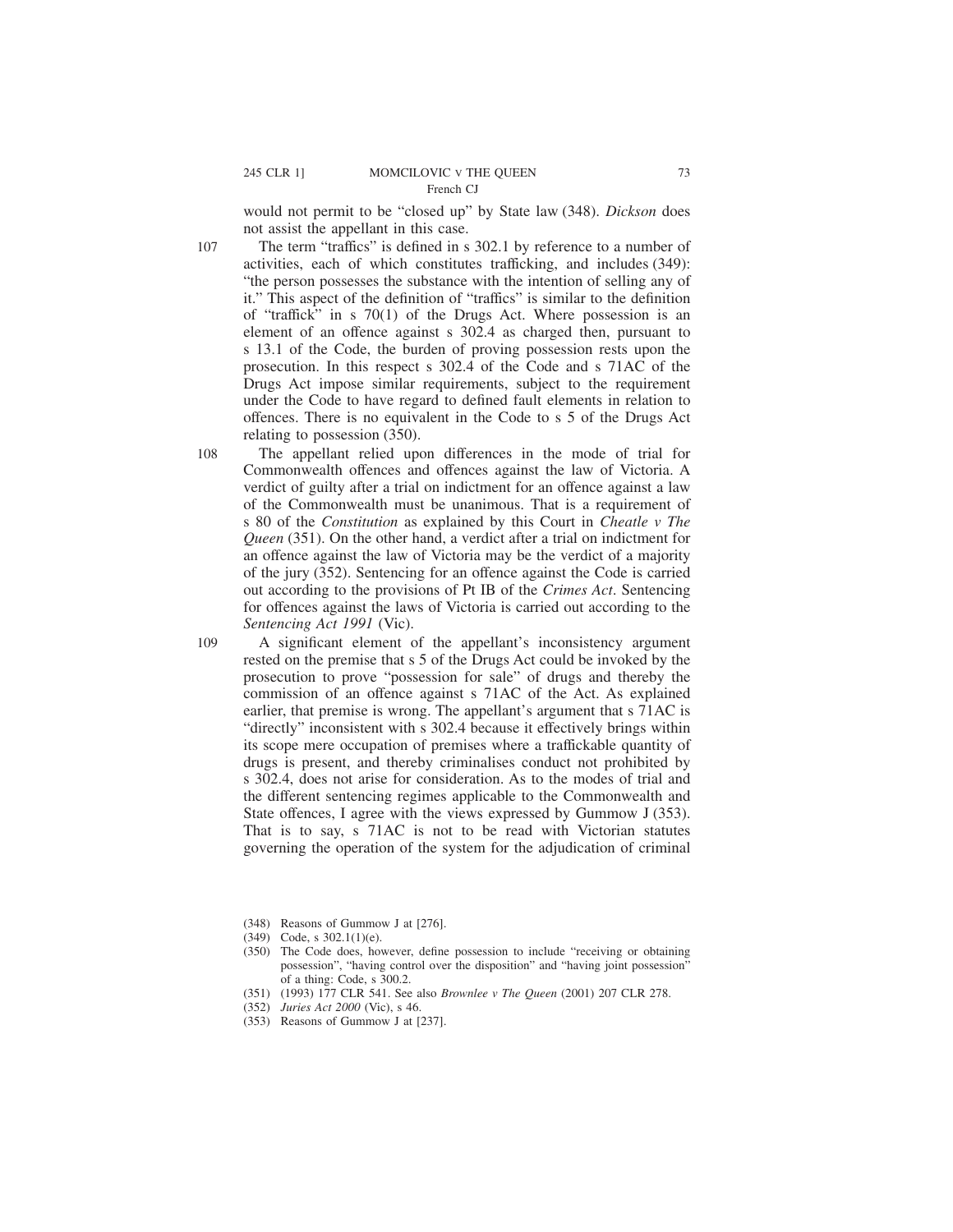guilt, and judged for consistency with s 302.4 of the Code read with the requirements for mode of trial and sentencing under Commonwealth law.

The appellant pointed to the different maximum penalties applicable to the offence of trafficking under the Drugs Act and under the Code. Her argument about these differences is sufficiently answered by reference to s 4C(2) of the *Crimes Act* and its "roll-back" of an offence-creating provision of a law of the Commonwealth where a person has been convicted and punished for an offence against State law constituted by the same act or omission. The State law, in substance, prohibits conduct which is prohibited by the Commonwealth law. Section 4C(2) operates notwithstanding that the State law may qualify the incidence and standard of the burden of proof, and attract different modes of trial and different sentencing provisions. In that respect it accommodates federal diversity falling short of invalidating inconsistency. I agree with the reasons given by Gummow J (354), in this respect, for rejecting the appellant's argument of inconsistency based on the different maximum penalties applicable under the Commonwealth and State laws.

I agree with what Gummow J has said concerning the operation of s 300.4 of the Code (355). I also agree with the observation of Hayne J that the relevant "intention" of the Federal Parliament is that which is disclosed by the conventional processes of statutory construction (356). That general proposition was recently reiterated by six Justices of this Court in *Lacey* (357):

"Ascertainment of legislative intention is asserted as a statement of compliance with the rules of construction, common law and statutory, which have been applied to reach the preferred results and which are known to parliamentary drafters and the courts ...

The application of the rules will properly involve the identification of a statutory purpose, which may appear from an express statement in the relevant statute, by inference from its terms and by appropriate reference to extrinsic materials. The purpose of a statute is not something which exists outside the statute. It resides in its text and structure, albeit it may be identified by reference to common law and statutory rules of construction."

I agree also that any express statement in a federal law of the Federal Parliament's "intention" is relevant to the determination of inconsistency for the purposes of s 109 (358), but not determinative.

- (354) Reasons of Gummow J at [246]-[257].
- (355) Reasons of Gummow J at [266]-[272].
- (356) Reasons of Hayne J at [315].
- (357) *Lacey v Attorney-General (Qld)* (2011) 242 CLR 573 at 591-592 [43]-[44] per French CJ, Gummow, Hayne, Crennan, Kiefel and Bell JJ.
- (358) Reasons of Hayne J at [316].

110

111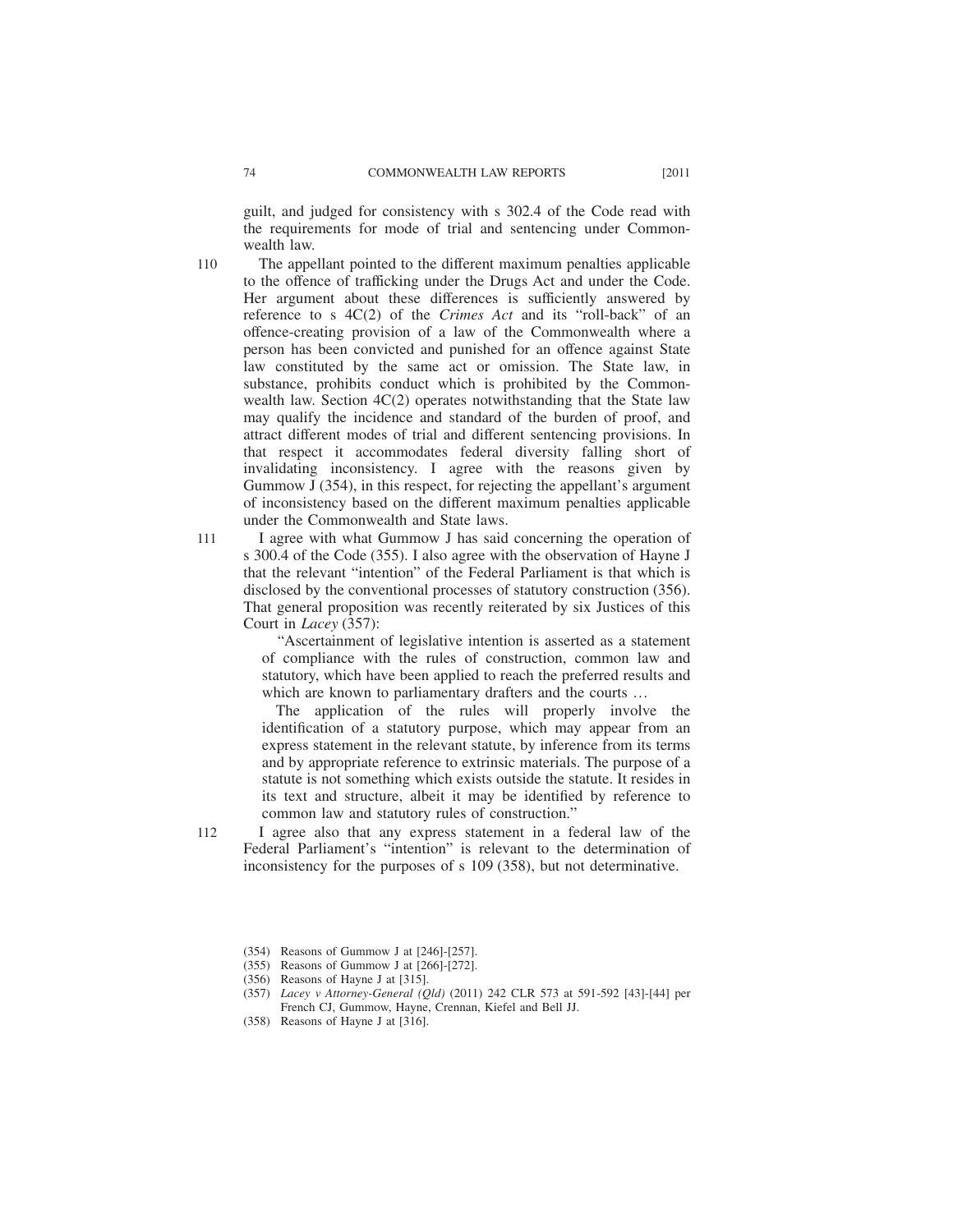#### 245 CLR 1] MOMCILOVIC V THE QUEEN 75 Gummow J

#### *Conclusion*

- The appeal should be allowed. In my opinion the following orders should be made: 113
	- 1. Appeal allowed.
	- 2. Set aside paras 1 to 4 of the order of the Court of Appeal of the Supreme Court of Victoria dated 25 March 2010 and, in their place, order that:
		- (a) leave to appeal to that Court against conviction be granted;
		- (b) the appeal to that Court be allowed;
		- (c) the appellant's conviction be set aside; and
		- (d) the matter be remitted to the County Court of Victoria for retrial.
	- 3. The second respondent pay two thirds of the appellant's costs in this Court.
- GUMMOW J. This appeal from the Court of Appeal of the Supreme Court of Victoria (Maxwell P, Ashley and Neave JJA) (359) raises a plethora of complex issues. The appeal attracted interventions by the Commonwealth, New South Wales, South Australia, Western Australia, Tasmania and the Australian Capital Territory. Submissions, as amicus curiae, were received from the Human Rights Law Centre. 114
- As will appear, several of these issues are of major importance in the exercise by this Court of its authority to determine matters arising under the *Constitution* or involving its interpretation, and the significance of the outcome will extend well beyond the resolution of this appeal. 115

#### These reasons are organised as follows: 116

| [A] | The course of the litigation                                      | $[117]-[123]$     |
|-----|-------------------------------------------------------------------|-------------------|
| [B] | The Office of the Director of Public                              | $[124]$ - $[129]$ |
|     | Prosecutions                                                      |                   |
| ICI | Five additional matters                                           | $[130]$ - $[144]$ |
|     | The Charter and s 5 of the Drugs Act                              | [130]             |
|     | Section 5 and s 71AC of the Drugs Act                             | $[131]$ - $[133]$ |
|     | Section $75(iv)$ of the Constitution                              | $[134]$ - $[139]$ |
|     | The validity of s 36 of the Charter                               | [140]             |
|     | Section 109 of the Constitution                                   | $[141]$ - $[144]$ |
| IDI | Primary conclusion $-$ Steps (i)-(xiii)                           | $[145]$ - $[147]$ |
| IEI | The relevance of other charter systems –                          | $[148]$ - $[161]$ |
|     | Steps $(i)$ , $(ii)$ and $(iii)$                                  |                   |
| IFI | The relationship between Pts 2 (ss $7-27$ ) and $[162]$ - $[171]$ |                   |
|     | 3 (ss $28-39$ ) of the Charter – Steps (iv), (v)                  |                   |

and (vi)

(359) *R v Momcilovic* (2010) 25 VR 436.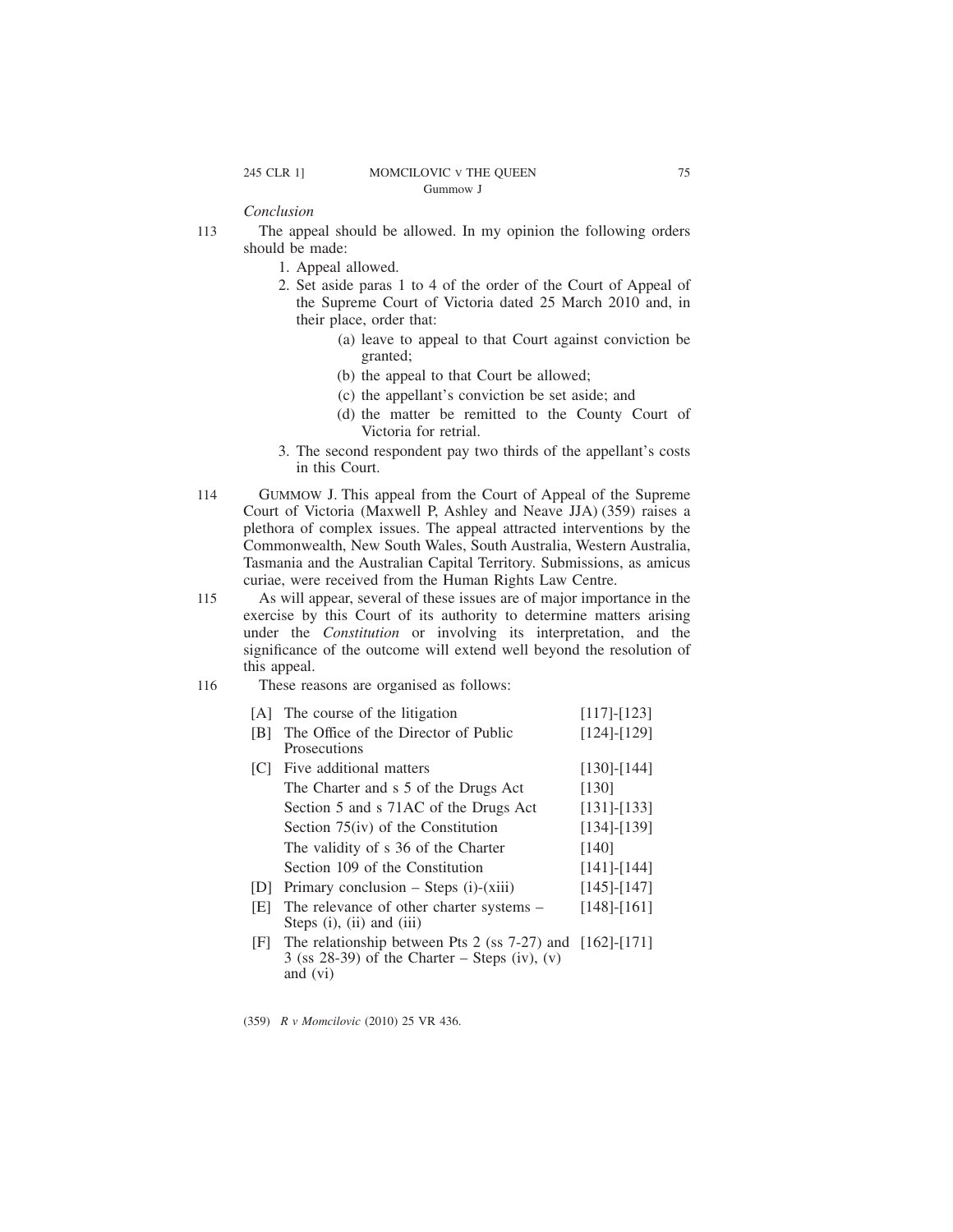| [G] | Validity of s 36 and severance $-$ Steps (vii), [172]-[189]            |                   |
|-----|------------------------------------------------------------------------|-------------------|
|     | $(viii)$ and $(ix)$                                                    |                   |
| [H] | Section 5 of the Drugs Act – Steps $(x)$ and<br>$(x_i)$                | $[190]$ - $[200]$ |
| Ш   | Conclusions – Steps $(xii)$ and $(xiii)$                               | $[201]$ - $[205]$ |
| J   | Section 109 of the Constitution                                        | $[206]$ - $[277]$ |
|     | The issues                                                             | $[206]$ - $[209]$ |
|     | The derivation and place of s 109                                      | $[210]-[225]$     |
|     | What comprises "a law of the Common-<br>wealth" and "a law of a State" | $[226]$ - $[237]$ |
|     | Inconsistency and federalism                                           | $[238]$ - $[245]$ |
|     | Operational inconsistency                                              | $[246]$ - $[257]$ |
|     | The importance of statutory construction                               | $[258]-[261]$     |
|     | "Covering the field"                                                   | $[262]$ - $[265]$ |
|     | Statements of legislative intention                                    | $[266]$ - $[272]$ |
|     | The position of the appellant                                          | $[273]$ - $[277]$ |
| IKI | Result and orders                                                      | [278]-[279]       |

#### *[A] The course of the litigation*

On 17 March 2010, the Court of Appeal dismissed the appellant's application for leave to appeal against her conviction of 23 July 2008 in the County Court (Judge Murphy and a jury) on a count of trafficking in a drug of dependence, contrary to s 71AC of the *Drugs, Poisons and Controlled Substances Act 1981* (Vic) (the Drugs Act). However, the Court of Appeal granted the appellant leave to appeal against her sentence and allowed the appeal. The sentence of two years and three months' imprisonment was set aside and the appellant was resentenced to eighteen months' imprisonment, suspending the sixteen months not already served; she had been in custody for two months before she was granted bail pending the appeal (360). 117

The Court of Appeal also made a "declaration" pursuant to s 36(2) of the *Charter of Human Rights and Responsibilities Act 2006* (Vic) (the Charter). This was to the effect that the "reverse onus" provision in s 5 of the Drugs Act cannot be interpreted consistently with the human right identified in s 25(1) of the Charter. Section 25(1) provides that "[a] person charged with a criminal offence has the right to be presumed innocent until proved guilty according to law". Section 5 of the Drugs Act states:

"Without restricting the meaning of the word *possession*, any substance shall be deemed for the purposes of this Act to be in the possession of a person so long as it is upon any land or premises

(360) (2010) 25 VR 436 at 487 [198]-[200].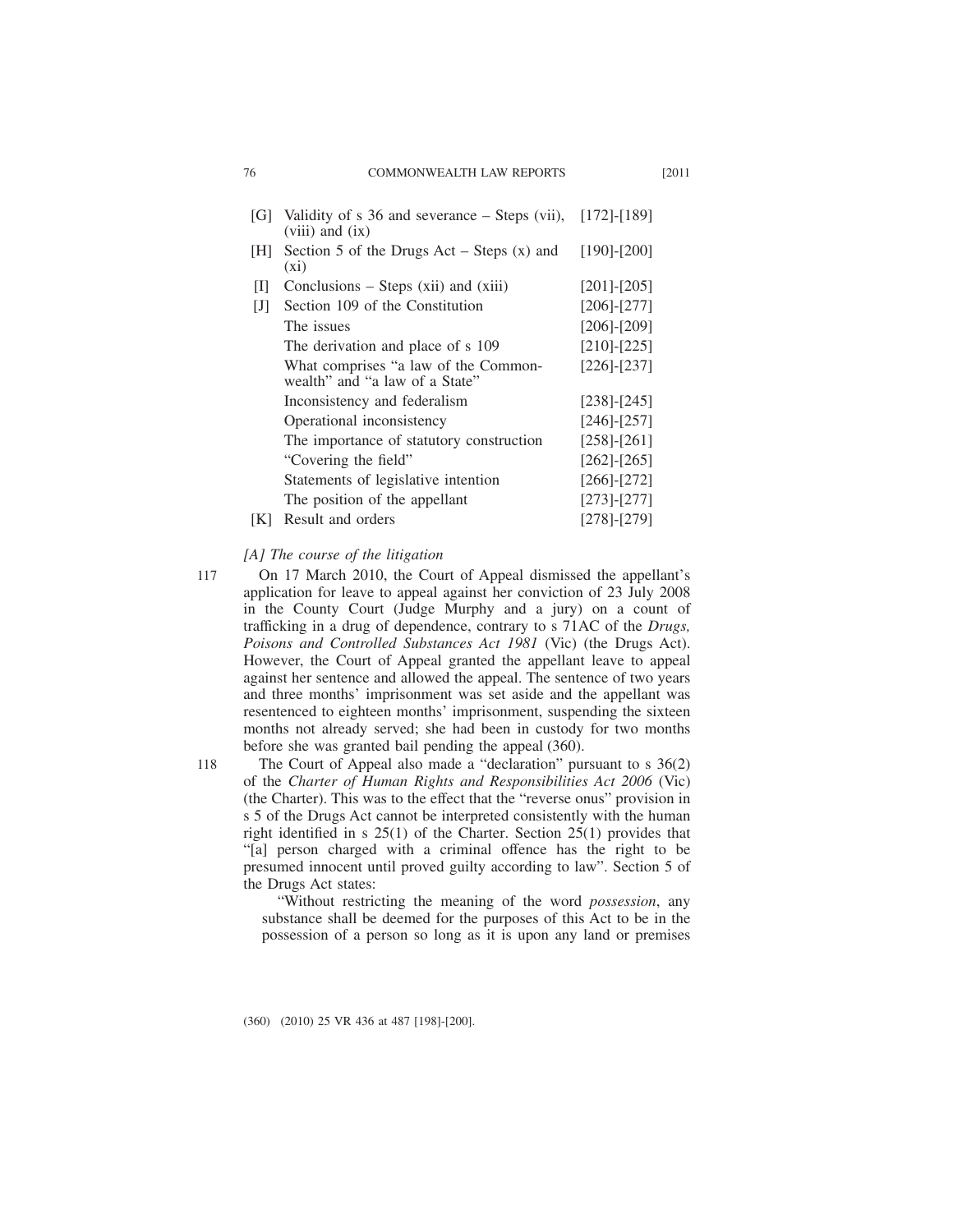123

#### 245 CLR 1] MOMCILOVIC V THE QUEEN 77 Gummow J

occupied by him or is used, enjoyed or controlled by him in any place whatsoever, *unless the person satisfies the court to the contrary*."

The count based on s 71AC was contained in a presentment filed in the County Court on 21 July 2008. The Particulars of Offence stated that the offence had been committed several years previously, on 14 January 2006. The trial thereupon proceeded and the jury returned its verdict on 23 July 2008; the verdict was unanimous and there was no occasion for the prosecution to seek the application of the majority verdict provisions in the *Juries Act 2000* (Vic) (361). 119

The appellant was born in 1967. In his sentencing remarks the trial judge described her as highly intelligent. She is a law graduate of Monash University and holds multiple undergraduate and postgraduate degrees. The appellant held a practising certificate and was employed in Melbourne as an intellectual property consultant. She owned and occupied an apartment on the fourteenth floor of a high-rise apartment block in the central business district of Melbourne at 265 Exhibition Street. 120

- The appellant had lived with Mr Velimir Markovski in the apartment since about 2002. Markovski gave his occupation as that of motor mechanic and he owned an apartment on the twenty-fifth floor of the same apartment block. He had previously been convicted of trafficking in heroin. In about December 2005, Markovski became the subject of a police operation targeting drug trafficking, and telephone interceptions and surveillance footage indicated that he was involved in drug trafficking activities conducted from the fourteenth floor apartment. On 14 January 2006, police officers entered the apartment under a search warrant, having been let in by the appellant. They found at various locations in the apartment (including the refrigerator and the kitchen cupboard) quantities of methylamphetamine with a wholesale value of about \$100,000. Markovski was convicted of trafficking in methylamphetamine and cocaine between 9 December 2005 and 14 January 2006, and on 15 November 2007 he was sentenced to four years' imprisonment. 121
- In his evidence at the appellant's trial, Markovski said that the methylamphetamine was in his possession for trafficking and that the appellant had no knowledge of the drugs or of his trafficking operation. The prosecution accepted that there was no evidence of the appellant's active participation in these activities but maintained that she was aware that Markovski was trafficking and storing the methylamphetamine in her apartment. 122
	- Before proceeding further, it is convenient to consider the position of the Director of Public Prosecutions (the DPP) in this case and the

<sup>(361)</sup> cf *Re Rozenes; Ex parte Burd* (1994) 68 ALJR 372 at 373; 120 ALR 193 at 194-195.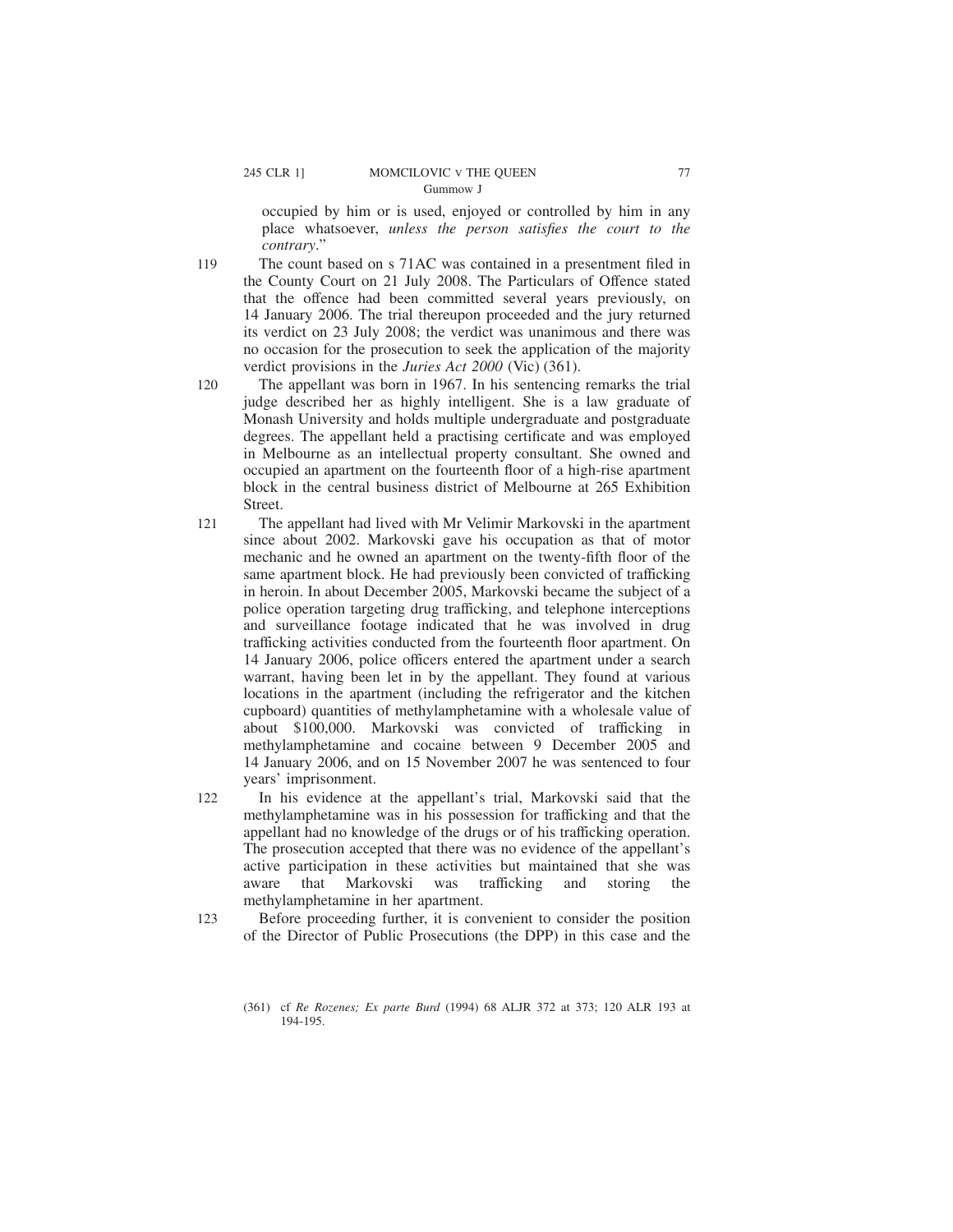issues which emerged in argument in this Court respecting the application of the Charter to the institution and conduct of the prosecution.

#### *[B] The Offıce of the Director of Public Prosecutions*

- The office of the DPP is established by Pt IIIA (ss 87AA-87AF) of the *Constitution Act 1975* (Vic). The prosecution of the appellant was instituted, prepared and conducted on behalf of the Crown in right of the State of Victoria, but those "functions" of prosecution are conferred on and exercised by the DPP by force of s 22(1)(a) of the *Public Prosecutions Act 1994* (Vic). Section 22(1)(a) confers like functions with respect to appeals to the Court of Appeal and to this Court.
- The Charter is expressed to bind the Crown in right of Victoria (s 6(4)). The Charter also states that "[a]ll persons have the human rights set out in Part 2 [ss 7-27]" (s 6(1)), and that the Charter applies to the Parliament, to courts and tribunals, and also to "public authorities" to the extent that they have functions to which provisions including s 38 apply (s 6(2)). The definition of "public authority" in s 4 includes "an entity established by a statutory provision that has functions of a public nature" (s  $4(1)(b)$ ), but does not apply to a court except when it is acting in an administrative capacity  $(s \ 4(1)(j))$ . 125
- In general terms, s 38 of the Charter provides that "it is unlawful" for a public authority, in making a decision which is not of "a private nature" (s 38(3)), "to fail to give proper consideration to a relevant human right" (s 38(1)). However, and importantly, s 38(1) does not apply if, as a result of a statutory provision, the public authority "could not reasonably have acted differently or made a different decision" (s 38(2)). No point was sought to be taken at trial or in the Court of Appeal that the DPP had contravened s 38(1) in the institution, preparation and conduct of the prosecution of the appellant. 126
- The DPP is the first respondent in this Court. (The Attorney-General for Victoria is the second respondent.) When the matter was raised in this Court, the DPP emphasised that the effect of the *Constitution Act* and *Public Prosecutions Act* is that proceedings in respect of indictable offences in the Supreme Court and the County Court are brought on behalf of the Crown. Hence, it was said, the identification of the first respondent to this appeal as the Crown (362). Reference was made to the position in Victoria before the creation by statute of the office of the DPP and the discussion by the Full Court of the Supreme Court in *R v Parker* (363). But it may be noted that, in *Parker* (364), Young CJ agreed that making presentment at a court "involved an act of a formal or public or official character such as the filing of it in the Court". 127
- 128

The DPP is "an entity established by a statutory provision" with functions which are of a "public nature", within the meaning of

<sup>(362)</sup> cf *Zecevic v Director of Public Prosecutions (Vic)* (1987) 162 CLR 645.

<sup>(363) [1977]</sup> VR 22.

<sup>(364) [1977]</sup> VR 22 at 25.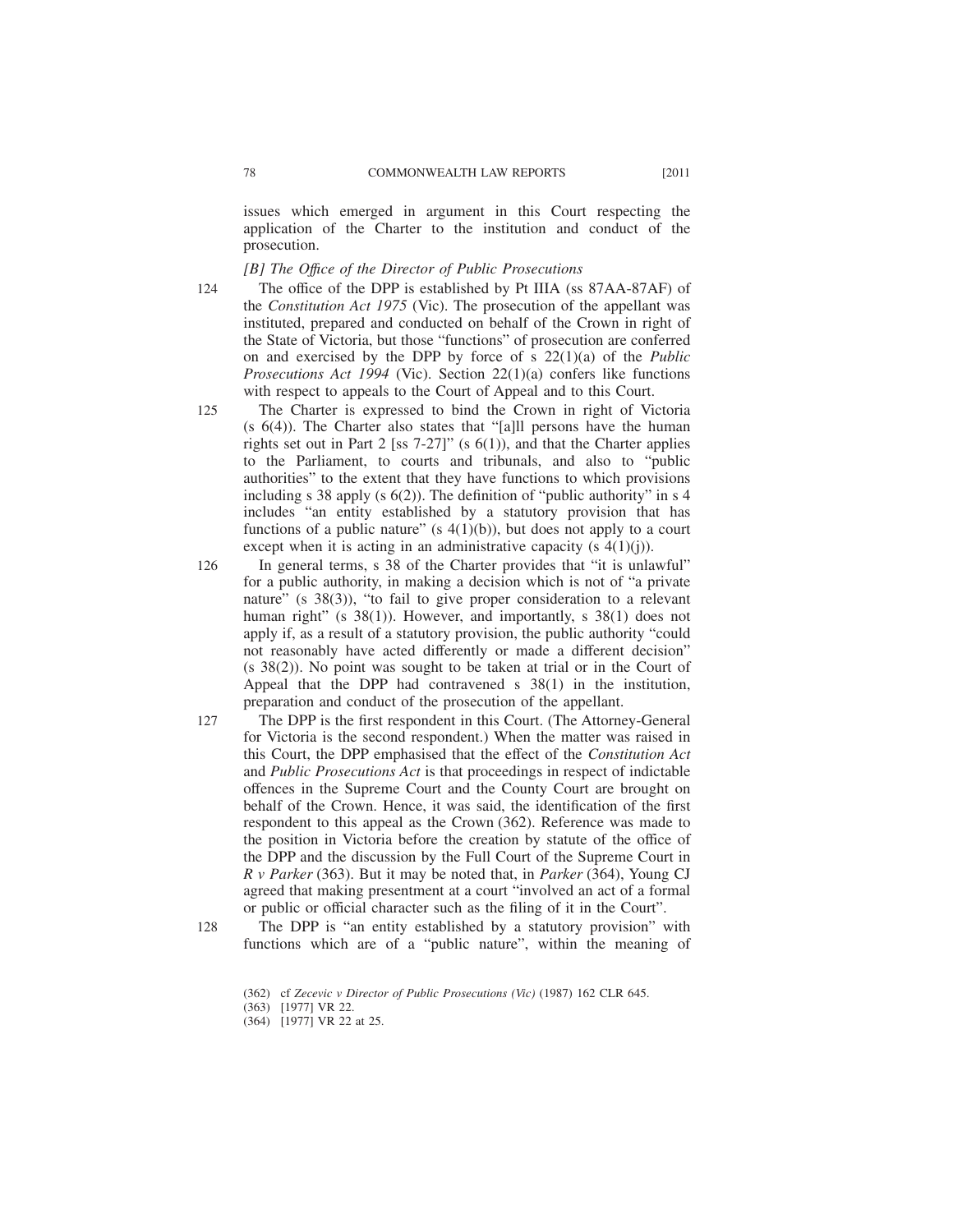#### 245 CLR 1] MOMCILOVIC V THE QUEEN 79 Gummow J

s 4(1)(b) of the Charter. Section 38 then is engaged in the manner described above. The effect of s 39(3) is that breach of the Charter does not of itself give rise to entitlement to an award of damages (365). But the effect of the balance of s 39 is that the complainant may seek such other remedy as the complainant may have on a ground of unlawfulness arising because of the Charter. The submissions to this effect by the Victorian Equal Opportunity and Human Rights Commission (the Commission) should be accepted. (The Commission before the Court of Appeal exercised its right of intervention conferred by s 40 of the Charter and in this Court is the third respondent.)

129

130

However, the reasons which follow will seek to show that no Charter right of the appellant was contravened in her prosecution, conviction and sentence. The result is that it is unnecessary to enter upon the subject of whether, if the DPP had contravened s 38 of the Charter in the institution, preparation and conduct of the County Court prosecution, the appellant would have had available the common law curial remedy of a stay of the prosecution for abuse of process (366), or some other remedy, including the subsequent exercise of clemency by the Executive.

## *[C] Five additional matters*

*The Charter and s 5 of the Drugs Act*

No point was taken at trial concerning the application of the Charter to the construction of s 5 of the Drugs Act. The trial judge had instructed the jury that s 5 imposed on the appellant a legal burden to prove on the balance of probabilities that she had no knowledge of the presence of methylamphetamine in her apartment. It was only in the Court of Appeal that the appellant submitted, albeit unsuccessfully, that the Charter required that s 5 be read, in its application to s 71AC, as imposing upon her no more than an evidentiary burden. The appellant renewed the submission in this Court. The construction of s 5 and its place in the scheme of the Drugs Act are considered in Section [H] (at [190]).

### *Section 5 and s 71AC of the Drugs Act*

131

The second additional matter is that in construing the Drugs Act, a question is presented whether, whatever may be the effect of the

<sup>(365)</sup> cf *Simpson v Attorney-General (NZ) (Baigent's Case)* [1994] 3 NZLR 667 at 675-678, and *Taunoa v Attorney-General (NZ)* [2008] 1 NZLR 429 at 514-518 [231]-[242], with respect to the *New Zealand Bill of Rights Act 1990* (NZ), which makes no express provision requiring or permitting damages awards but under which such awards are made; and *City of Vancouver v Ward* [2010] 2 SCR 28 at 34, with respect to s 24(1) of the *Canadian Charter of Rights and Freedoms*, which empowers the courts to grant such remedies to individuals for infringement of Charter rights as they consider "appropriate and just in the circumstances", including, as decided in *Vancouver*, damages.

<sup>(366)</sup> See *Barton v The Queen* (1980) 147 CLR 75; *Dupas v The Queen* (2010) 241 CLR 237.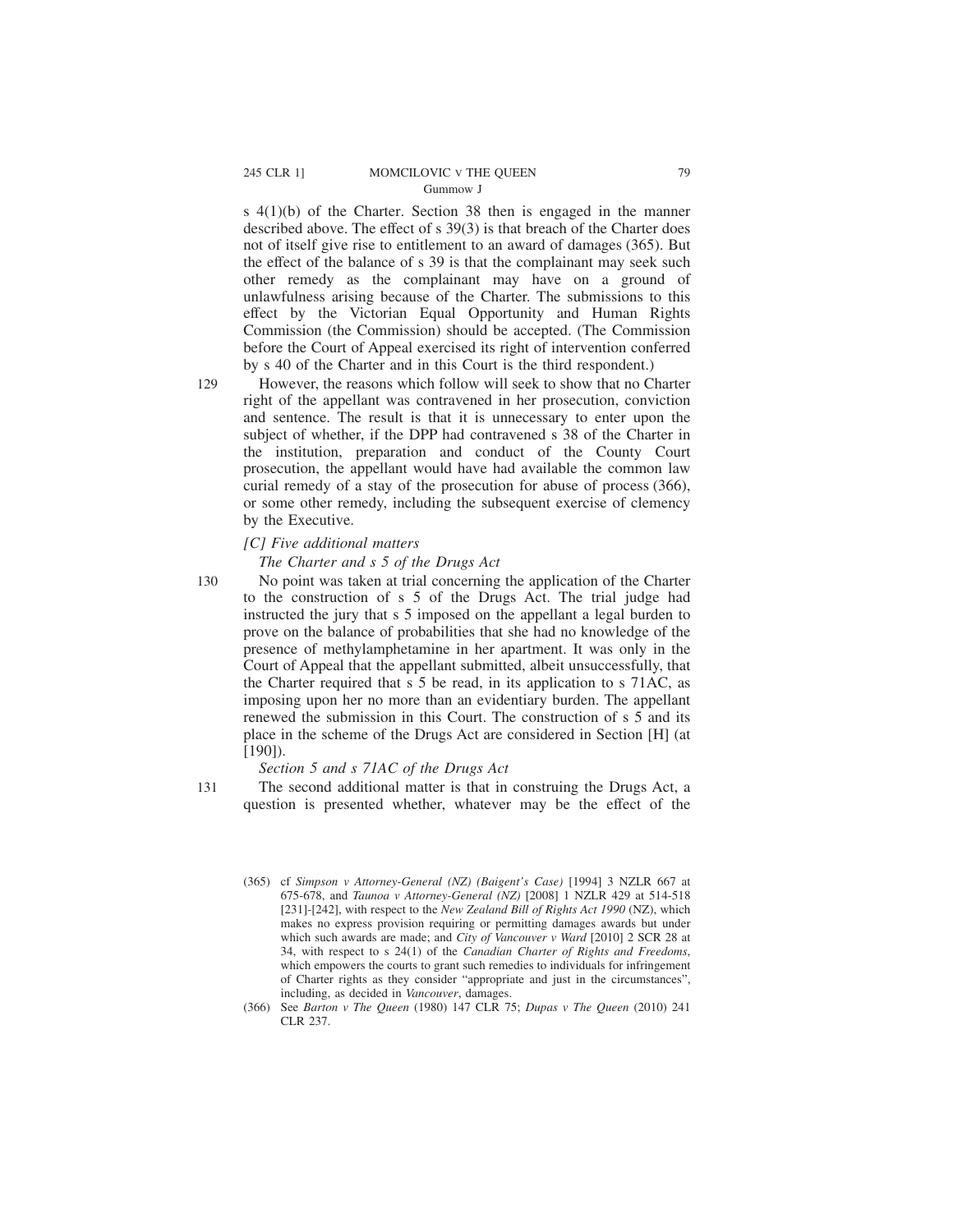Charter upon s 5 and whatever other operation the phrase in s 5 "for the purposes of this Act" may have, s 5 applies at all to the offence created by s 71AC.

- Section 71AC appears in Pt V (ss 70-80) of the Drugs Act, which is headed "DRUGS OF DEPENDENCE AND RELATED MATTERS". For that Part, s 70(1) provides its own definitions. These include a definition of "traffick" which includes in para (c) thereof: "sell, exchange, agree to sell, offer for sale or *have in possession for sale*, a drug of dependence." (Emphasis added.) Section 71AC then prohibits a person from, without authority, "trafficking" in a drug of dependence, for example, by having it in his or her possession for sale. 132
- The appellant submitted in this Court that the words in para (c) of the definition of "traffick" which are emphasised above provide a composite expression from which the words "have in possession" are not to be severed; on the other hand s 5 of the Drugs Act speaks only to "possession" per se and so is not engaged by s 71AC. As will appear from Section [H] of these reasons (at [190]), these submissions should be accepted. 133

### *Section 75(iv) of the Constitution*

- The third additional matter is as follows and may be disposed of forthwith. The presentment was filed, as noted above, some years after the date of the offence alleged. At trial the appellant gave unchallenged evidence that she had leased out the apartment in Melbourne and had moved to Queensland, where she now resided at Main Beach and pursued her occupation of a registered trademarks attorney. That meant that, while the appellant had the human rights conferred by the Charter because she was being prosecuted in a Victorian court and giving evidence at her trial, she was a resident of Queensland within the meaning of s 75(iv) of the *Constitution* (367). It was only in this Court that the significance of these facts became apparent from the submissions presented by Western Australia as intervener. 134
- Section 75(iv) relevantly provides that this Court shall have original jurisdiction in "all matters … between a State and a resident of another State". The term "matter" is the "widest term" to denote justiciable controversies and its application to s 75(iv) "falls to be determined by reference to the substantial subject matter of the controversy" (368). In *Re McBain; Ex parte Australian Catholic Bishops Conference* (369), in a passage relied upon in the present case by Western Australia, Gaudron and Gummow JJ said: 135

"More broadly, there is no general proposition respecting Ch III that the 'immediate right, duty or liability to be established by the determination of the Court', spoken of in *In re Judiciary and*

- (367) *R v Oregan; Ex parte Oregan* (1957) 97 CLR 323 at 332-333.
- (368) *Crouch v Commissioner for Railways (Qld)* (1985) 159 CLR 22 at 37.
- (369) (2002) 209 CLR 372 at 407 [67]. See also *Truth About Motorways Pty Ltd v Macquarie Infrastructure Investment Management Ltd* (2000) 200 CLR 591 at 660 [183] per Hayne J.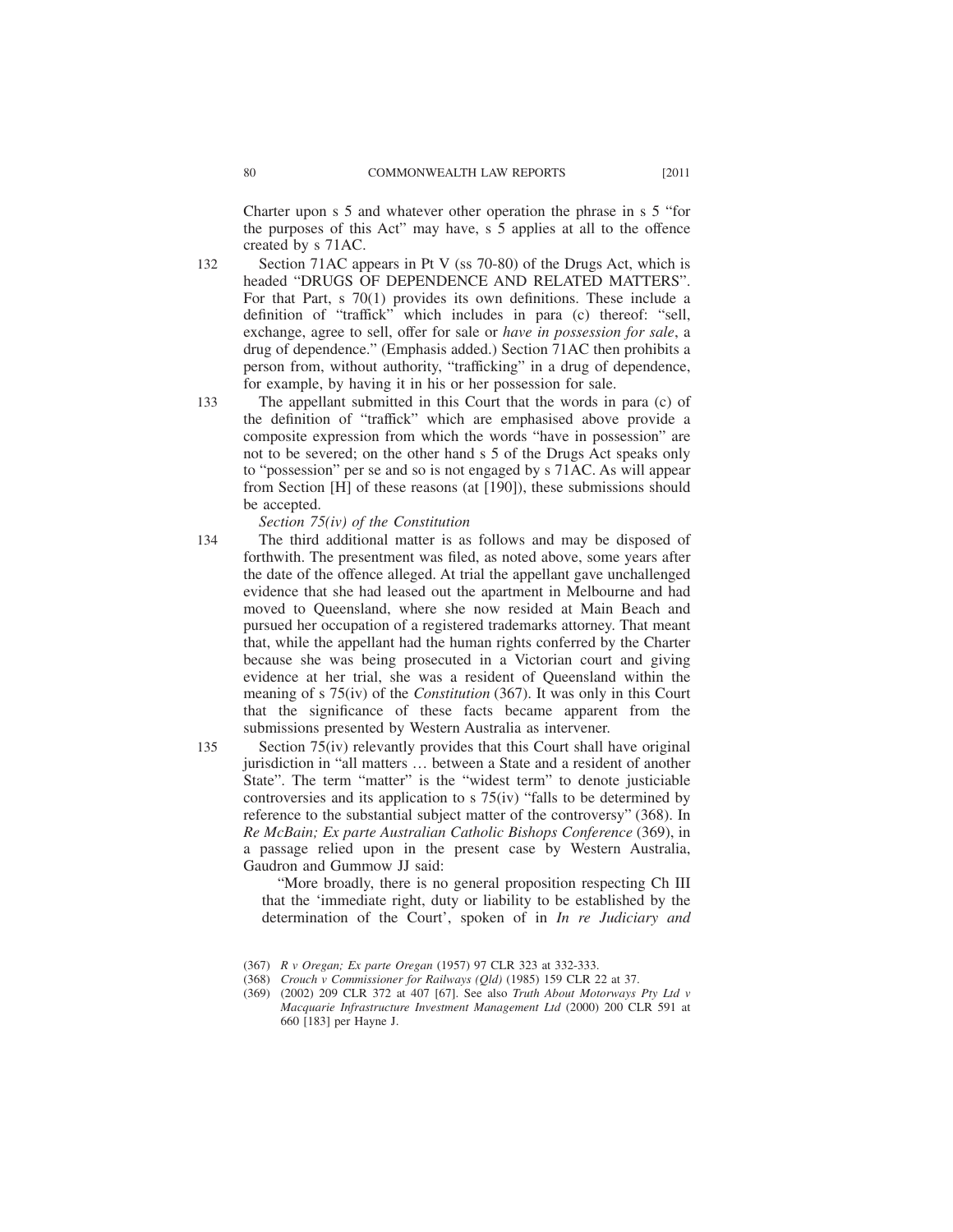#### 245 CLR 1] MOMCILOVIC V THE QUEEN 81 Gummow J

*Navigation Acts* (370), must be a right, duty or liability in which the opposing parties have correlative interests. Thus, the prosecutor of an offence against a law of the Commonwealth and the defendant do not have correlative interests. Nevertheless, the proceeding seeks to vindicate and enforce the duty or liability of the defendant to observe the criminal law of the Commonwealth."

In that regard, in a statement in *R v Kidman* (371), which is equally applicable to the States of the Commonwealth, Griffith CJ (with the support of Isaacs J (372)) said:

"In my opinion it is a function of the Executive Government of every sovereign State, and therefore of the Government of the Commonwealth, to invoke the aid of the judicial power of the State for any purposes for which it may properly be invoked, which purposes include the punishment of offences committed against its laws. The mode of invoking that aid is by a litigious proceeding which is commonly and properly described in such a context by the word 'matter'."

Dr Wynes described the view of Griffith CJ and Isaacs J as appearing "to be plainly correct" (373). The submission by the Commonwealth and by Western Australia that a criminal prosecution by a State of a resident of another State is a "matter" of a kind specified in s 75(iv) should be accepted. The "Crown" on behalf of which the prosecution of the appellant was brought is the Crown in right of the State of Victoria (374).

- The Attorney-General for Victoria referred to decisions of the United States Supreme Court (375) which indicated that it was recognised in 1900 that the diversity jurisdiction established by Art III §2 of the *United States Constitution* did not extend to criminal proceedings. But, as Western Australia emphasised in response, the position of the States in the Australian federal structure does not correspond to that of the States in the American federal structure (376); further, the term "matter" differs from "controversies", the term used in Art III §2 (377). 137
	- The significance of the scope of s  $75(iv)$  does not rest upon the unlikely event of a State instituting a prosecution in the original jurisdiction of this Court. Rather, it lies in the conferral in broad terms by the *Judiciary Act 1903* (Cth) of federal jurisdiction upon State

- (371) (1915) 20 CLR 425 at 438.
- (372) (1915) 20 CLR 425 at 444.
- (373) Wynes, *Legislative, Executive and Judicial Powers in Australia*, 5th ed (1976), p 455.
- (374) cf *The Commonwealth v Westwood* (2007) 163 FCR 71 at 80-82 [46]-[54].
- (375) *Chisholm v Georgia* (1793) 2 US 419 at 431-432; *Wisconsin v Pelican Insurance Co* (1888) 127 US 265 at 289-290, 298.
- (376) See *John Pfeiffer Pty Ltd v Rogerson* (2000) 203 CLR 503 at 530 [52]-[53].
- (377) *Truth About Motorways Pty Ltd v Macquarie Infrastructure Investment Management Ltd* (2000) 200 CLR 591 at 603 [21], 610 [42], 650 [156], 670 [213].

136

<sup>(370) (1921) 29</sup> CLR 257 at 265.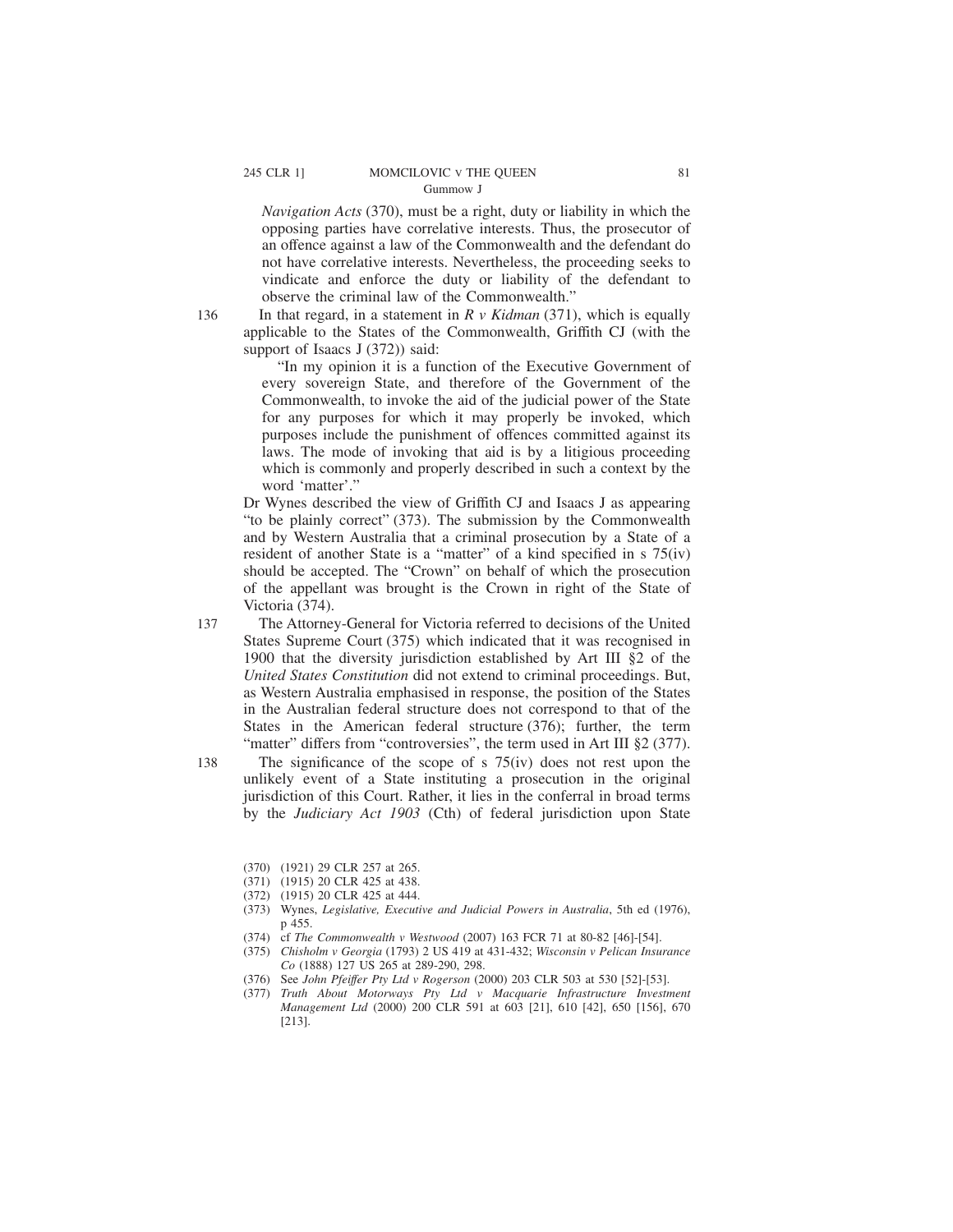courts and in the avenue of appeal to this Court which s 73(ii) of the *Constitution* provides in respect of any court of a State exercising federal jurisdiction.

Because the prosecution of the appellant was a "matter" which was "between a State and a resident of another State", the County Court was invested with federal jurisdiction by s 77(iii) of the *Constitution* and s 39(2) of the *Judiciary Act*, and the judicial power of the Commonwealth was engaged. This is so whether or not that was apparent at the time to the County Court (378). 139

*The validity of s 36 of the Charter*

140

The fourth additional matter is that the submissions to the Court of Appeal presented no opposition to the making of the declaration of inconsistent interpretation under s 36 of the Charter on the grounds that the power conferred upon the Supreme Court is invalid because it engages the Supreme Court in an activity repugnant to the judicial process in a fundamental degree (379), and that s 36 is invalid whether or not the Supreme Court in a given case is exercising federal jurisdiction. This contention, if made good in this Court, would present issues of severance of s 36 from the balance of the Charter. The issues of severance also emerged only in this Court. As will appear from Section [G] of these reasons (at [172]), s 36 of the Charter is invalid, as are ss 33 and 37, but they may be severed.

*Section 109 of the Constitution*

- The fifth additional matter concerns s 109 of the *Constitution*. Neither at the trial nor in the Court of Appeal was any point taken referring to the existence of the serious drug offences in Pt 9.1 of Ch 9 of the *Criminal Code* (Cth) (the Code). These offences include that created by s 302.4, which is concerned with trafficking in controlled drugs. No point was taken that, by reason of s 302.4 of the Code, s 109 of the *Constitution* had rendered inoperative (380) the provisions of the Drugs Act under which the appellant had been convicted. 141
- For the purposes of Pt 9.1 of the Code, a person "traffics" in a substance if "the person possesses the substance with the intention of selling any of it" (s  $302.1(1)(e)$ ). This may be compared with para (c) of the definition of "traffick" in s 70(1) of the Drugs Act, set out above in dealing with the second additional matter (381). Section 302.4 of the Code is headed "Trafficking controlled drugs" and states: 142

"(1) A person commits an offence if:

- (a) the person traffics in a substance; and
- (378) *Agtrack (NT) Pty Ltd v Hatfield* (2005) 223 CLR 251 at 261 [26].
- (379) See *International Finance Trust Co Ltd v NSW Crime Commission* (2009) 240 CLR 319; *South Australia v Totani* (2010) 242 CLR 1; *Wainohu v New South Wales* (2011) 243 CLR 181 at 228 [105].
- (380) See *Butler v Attorney-General (Vic)* (1961) 106 CLR 268, which indicates that "invalid" in s 109 is better understood as meaning that the State law is "inoperative" while the federal law remains in force.
- (381) At [132].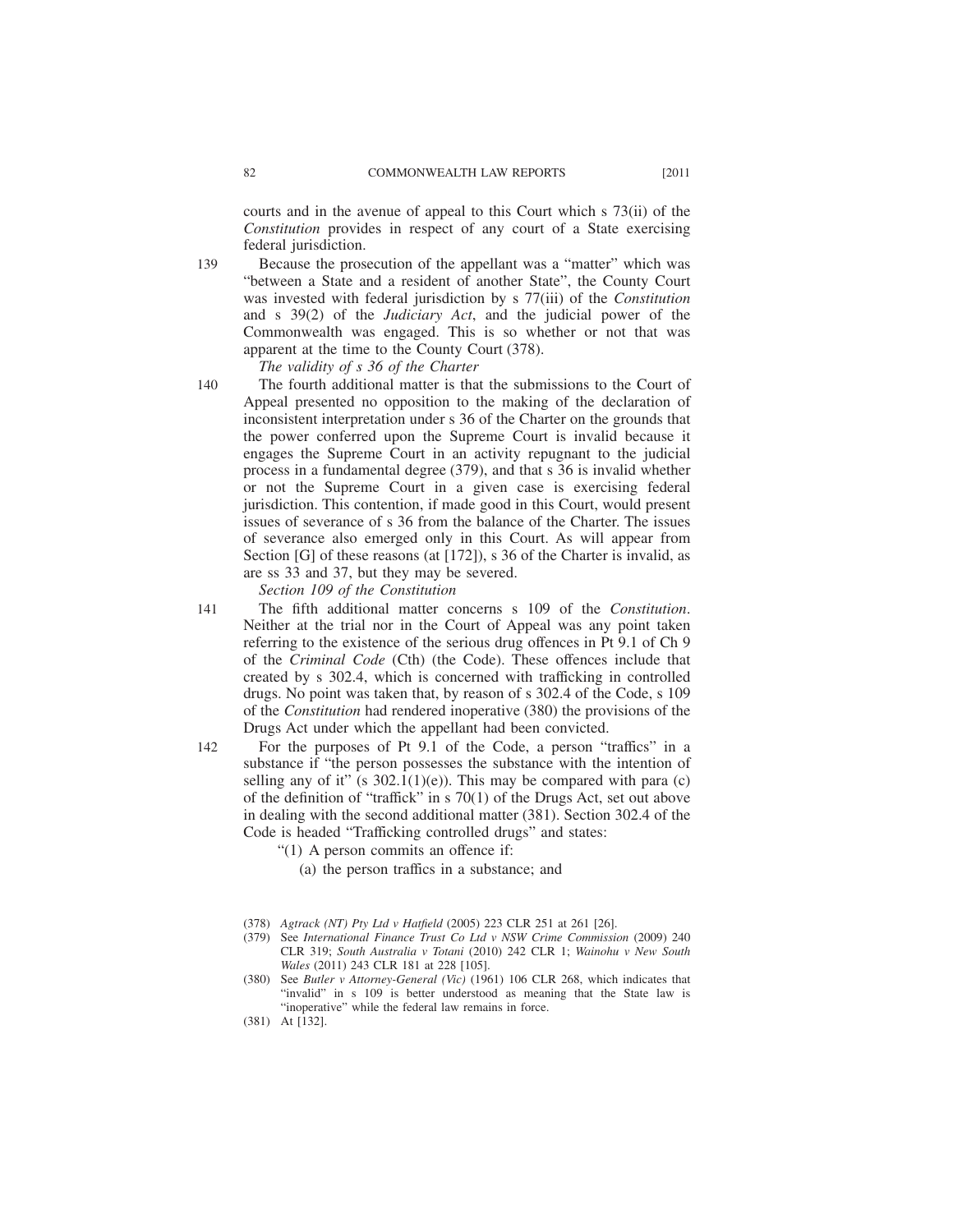(b) the substance is a controlled drug.

Penalty: Imprisonment for 10 years or 2,000 penalty units, or both.

(2) The fault element for paragraph (1)(b) is recklessness." Section 4AA of the *Crimes Act 1914* (Cth) stipulates that a penalty unit is \$110.

143

#### Section 71AC of the Drugs Act states:

"A person who, without being authorized by or licensed under this Act or the regulations to do so, trafficks or attempts to traffick in a drug of dependence is guilty of an indictable offence and liable to level 4 imprisonment (15 years maximum)."

The greater penalty which may be imposed under the law of the State will be apparent. The federal law also attracts the requirement in s 80 of the *Constitution* of jury unanimity (382) and the particular sentencing regime provided by Pt IB (ss 16-22A) of the *Crimes Act*. However, the jury was unanimous in finding the appellant guilty and the sentence she received was well under the maximum specified in both the federal and the State law.

In this Court, the appellant submitted an alternative argument to her other arguments. They would lead to success on the appeal but would not necessarily avoid a retrial. The alternative argument is that, by operation of s 109 of the *Constitution*, s 71AC of the Drugs Act was inoperative, with the result that the presentment should be quashed and the sentence set aside. It is convenient to deal first with the issues on the appeal which do not involve alleged inconsistency of State and federal laws. 144

#### *[D] Primary conclusion – Steps (i)-(xiii)*

- My primary conclusion is that the appeal should be allowed, the orders of the Court of Appeal (including its declaration) set aside, leave to appeal against conviction granted, the appeal allowed and a declaration made of the invalidity of ss 33, 36 and 37 of the Charter. The question then is whether the conviction should be set aside and a new trial ordered, or whether the presentment should be quashed and the conviction set aside. That latter outcome depends upon the operation of s 109 of the *Constitution* upon the Drugs Act and further consideration of this matter will be deferred to Section [J] of these reasons (at [206]).
- 146

145

The primary conclusion stated above is reached in thirteen steps, as follows:

(i) The human rights systems established in the United Kingdom, Canada, South Africa, New Zealand and Hong Kong provide only limited assistance in construing the Charter. They present imperfect analogues. None of them involves legislation of a state or provincial legislature in a federal structure with a rigid

(382) *Cheatle v The Queen* (1993) 177 CLR 541.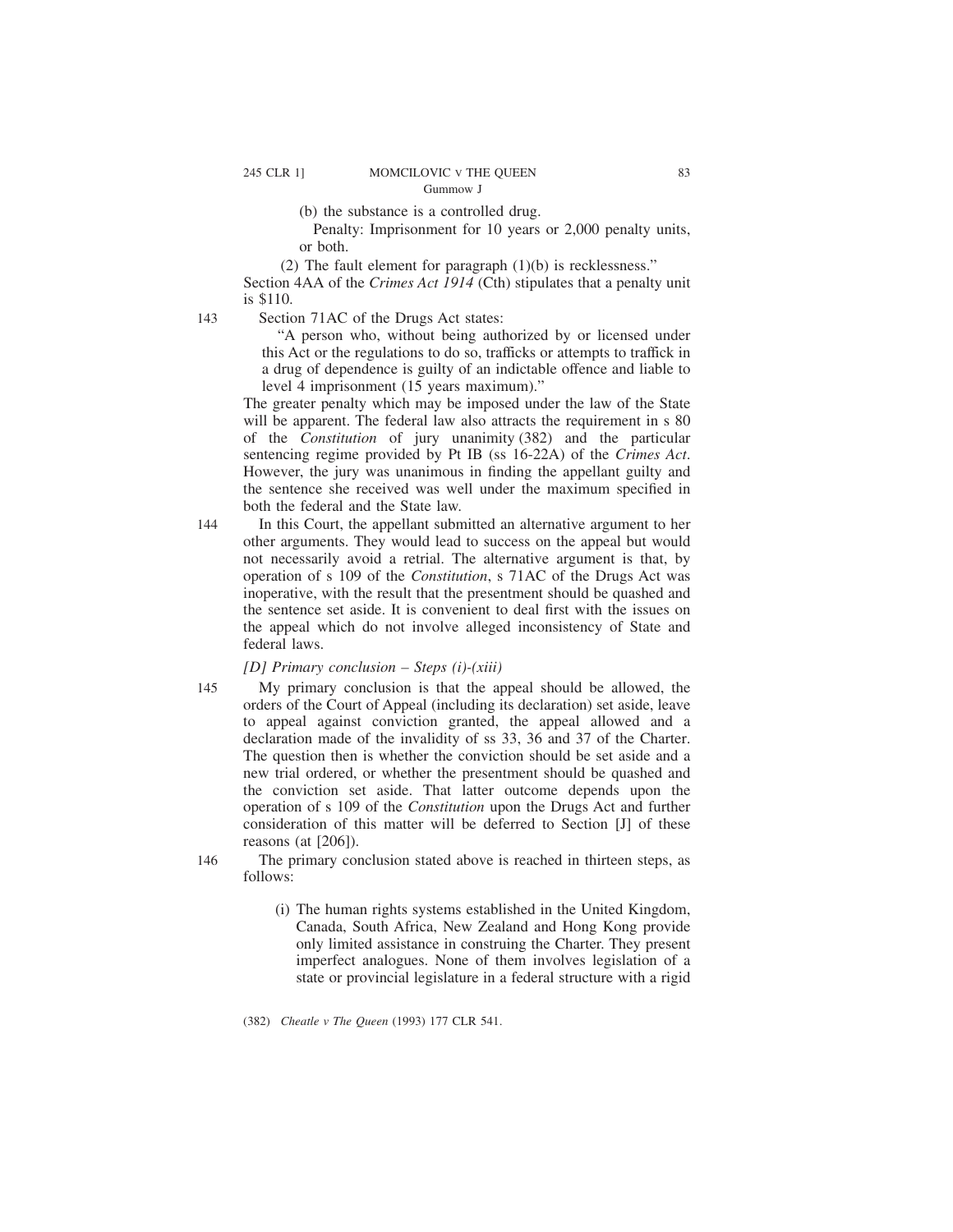constitution. The competence of the Parliament of Victoria is constrained by the *Constitution* (ss 106, 107) and thus, for example, by the operation of federal jurisdiction and by what may be identified as the *Kable* principle, which is considered in Section [G] of these reasons (at [172]). The *Human Rights Act 2004* (ACT) has a structure which to a greater degree resembles that of the Charter, but there is no identity of expression in the critical provisions of the Territory law respecting the reasonable limits upon human rights (s 28) and the interpretation of laws (s 30) and the respective provisions of the Charter (ss 7, 32).

- (ii) The proposition advanced by Lord Steyn in *R v Home Secretary; Ex parte Anderson* (383) that the comparable provision to s 36 of the Charter, which appears as s 4 of the *Human Rights Act 1998* (UK) (the UK Act), was designed to preserve "Parliamentary sovereignty", speaks to a non-Australian universe of constitutional discourse. (It may be noted that in *Anderson* (384) the provision in s 4(2) of the UK Act that the court "may" make a declaration of incompatibility nevertheless was expressed by Lord Steyn as requiring that the court "must" do so in that case, where it had been impossible to apply s 3 to read and give effect to the relevant legislation in a way compatible with Convention rights.)
- (iii) References to "dialogue" (385), going beyond the interaction between the legislature and the courts described in *Zheng v Cai* (386), which is further discussed below at (v), are apt to mislead. Such references encourage consideration of issues of basic constitutional principle which arise on this appeal at a level of generality, upon false assumptions of homogeneity between disparate constitutional systems, and at the expense of analysis of doctrines well established in this Court.
- (iv) It is Pt 2 (ss 7-27) of the Charter which identifies and defines the human rights conferred upon all persons by s 6(1) and which then operate upon the provisions of Pt 3 Div 1  $(ss 28-30)$  (scrutiny of new legislation), Pt 3 Div 2  $(s 31)$
- (383) [2003] 1 AC 837 at 894 [58]. See also *R v Lambert* [2002] 2 AC 545 at 585 [79] per Lord Hope of Craighead, and *Ghaidan v Godin-Mendoza* [2004] 2 AC 557 at 583 [57] per Lord Millett.
- (384) [2003] 1 AC 837 at 894 [60].
- (385) See *Vriend v Alberta* [1998] 1 SCR 493 at 565-566; Hogg and Bushell, "The *Charter* Dialogue Between Courts and Legislatures", *Osgoode Hall Law Journal*, vol 35 (1997) 75, at pp 79-82; Hickman, "Constitutional Dialogue, Constitutional Theories and the Human Rights Act 1998" [2005] *Public Law* 306, at pp 311-315, 326-330. See also *R (ProLife Alliance) v British Broadcasting Corporation* [2004] 1 AC 185 at 240 [74]-[76], 258-259 [143]-[144], and Lord Kerr, "The Conversation Between Strasbourg and National Courts – Dialogue or Dictation?", *The Irish Jurist*, vol 44 (2009) 1.
- (386) (2009) 239 CLR 446 at 455-456 [28].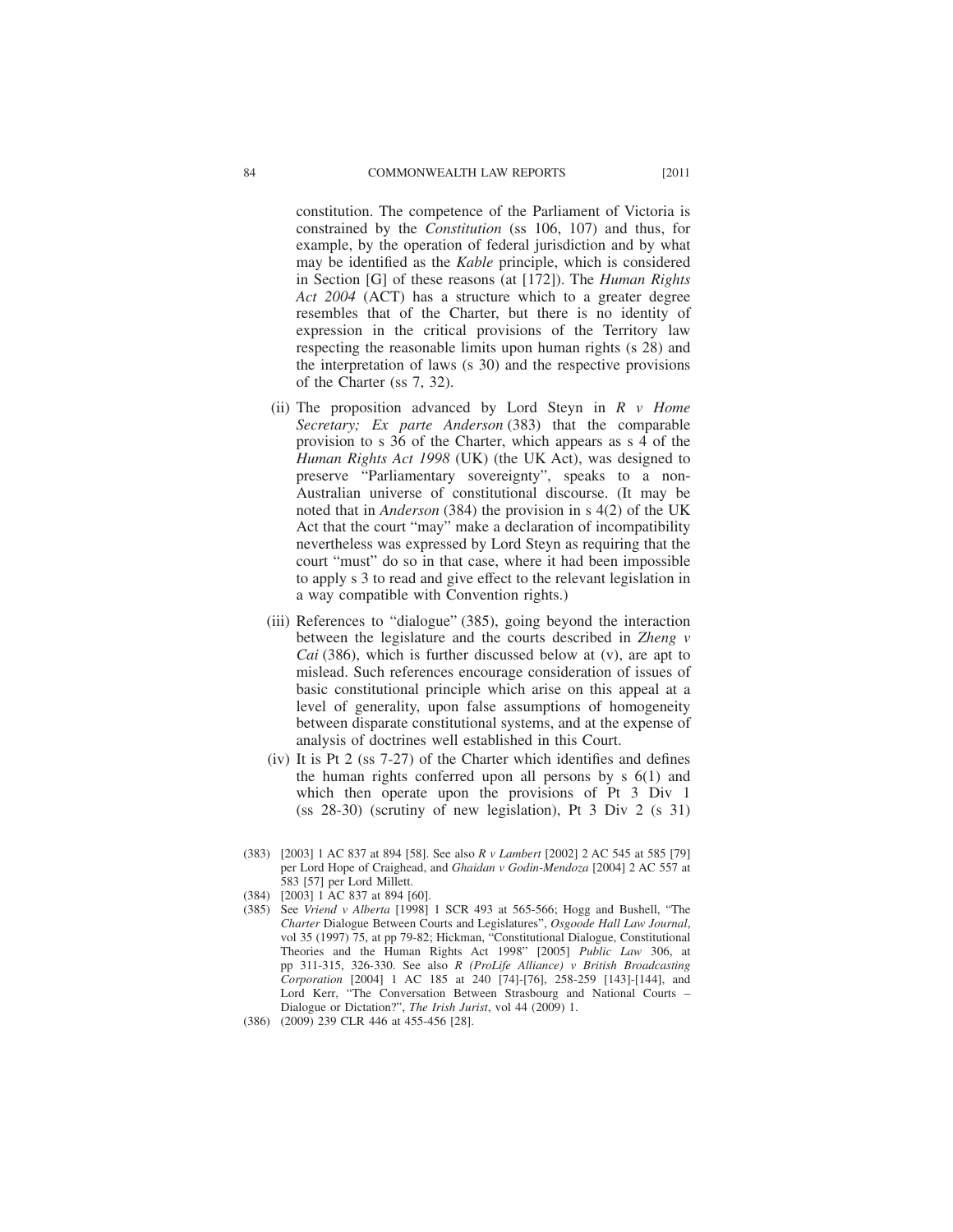(override declarations by the Parliament), Pt 3 Div 3 (ss 32-37) (interpretation of laws) and Pt 3 Div 4 (ss 38-39) (obligations on public authorities).

- (v) Section 32 (which is found in Div 3 of Pt 3 of the Charter) requires of the courts identified in  $s$   $6(2)(b)$  that statutory provisions, so far as it is possible to do so, "be interpreted" in a way which is compatible with the human rights identified and defined in Pt 2. The ordinary understanding of "interpret" when applied to statute law is to ascertain the "intention" of the legislature. The metaphor of "intention" must not be permitted to mislead (387); "intention" is used here to direct the courts to the objective criteria of construction (388) and thus in the particular sense indicated in an important passage in the joint reasons of five Justices in *Zheng v Cai* (389): "It has been said that to attribute an intention to the legislature is to apply something of a fiction (390). However, what is involved here is not the attribution of a collective mental state to legislators. That would be a misleading use of metaphor (391). Rather, judicial findings as to legislative intention are an expression of the constitutional relationship between the arms of government with respect to the making, interpretation and application of laws. As explained in *NAAV v Minister for Immigration and Multicultural and Indigenous Affairs* (392), the preferred construction by the court of the statute in question is reached by the application of rules of interpretation accepted by all arms of government in the system of representative democracy."
- (vi) Section 32 is addressed by  $s$  6(2)(b) to the courts; it confers an interpretative power which when exercised by courts is not offensive to the *Kable* principle as applied in recent cases including *Wainohu v New South Wales* (393). In particular, s 32 does not confer upon the courts a law-making function of a character which is repugnant to the exercise of judicial power. One result of this is that, upon any appeal to this Court under s 73 of the *Constitution*, in litigation in which s 32 has been engaged, no issue similar to that considered in *Mellifont*
- (387) *Pape v Federal Commissioner of Taxation* (2009) 238 CLR 1 at 132 [389].
- (388) *NAAV v Minister for Immigration and Multicultural and Indigenous Affairs* (2002) 123 FCR 298 at 410-413 [430]-[434].
- (389) (2009) 239 CLR 446 at 455-456 [28]. See also *Wilson v Anderson* (2002) 213 CLR 401 at 418 [8]; *Dickson v The Queen* (2010) 241 CLR 491 at 506-507 [32]; and see, further, "The importance of statutory construction" in Section [J] below at [258]-[261].
- (390) *Mills v Meeking* (1990) 169 CLR 214 at 234; *Corporate Affairs Commission (NSW) v Yuill* (1991) 172 CLR 319 at 339-340.
- (391) *Singh v The Commonwealth* (2004) 222 CLR 322 at 385 [159].
- (392) (2002) 123 FCR 298 at 410-412 [430]-[432].
- (393) (2011) 243 CLR 181.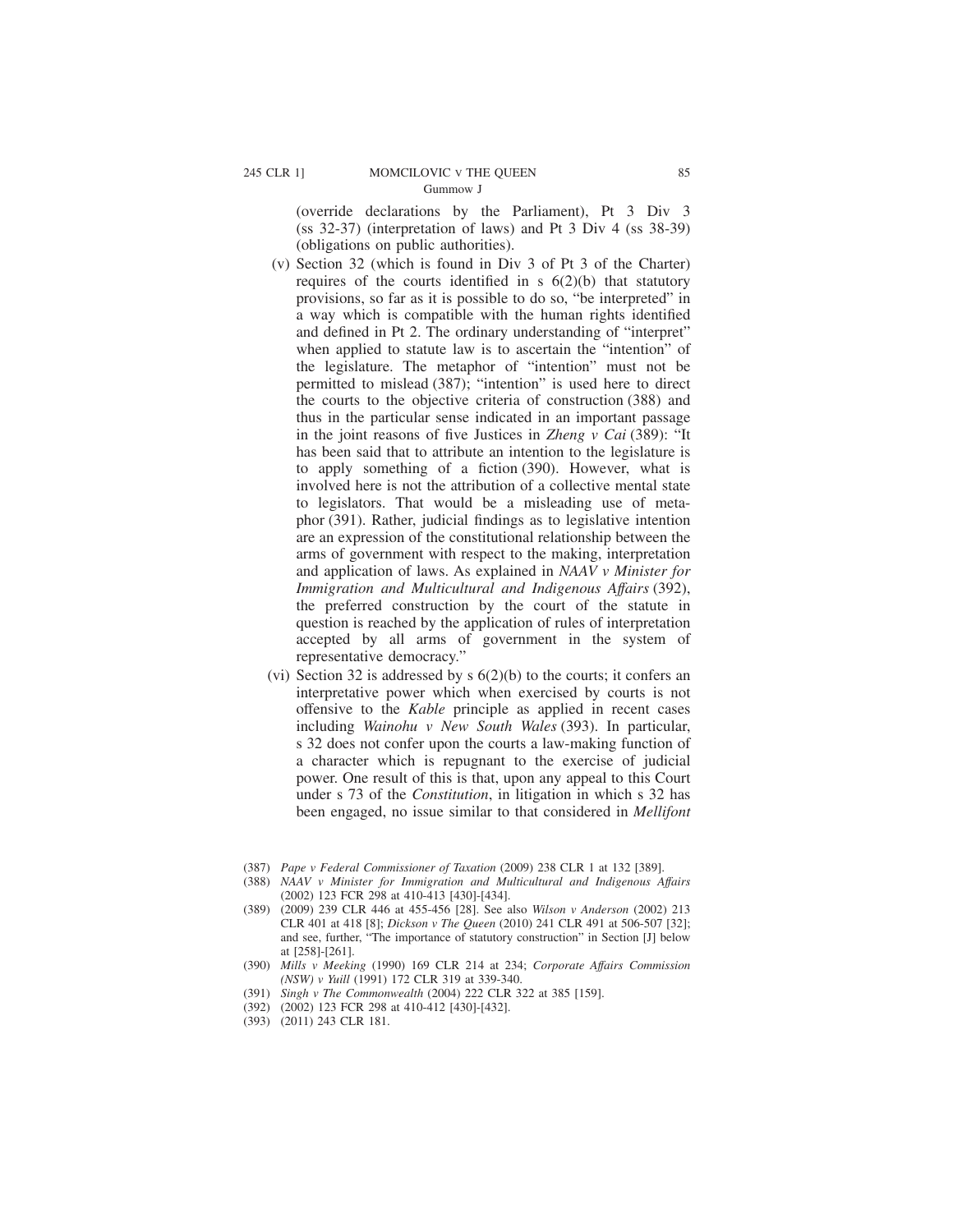*v Attorney-General (Qld)* (394) will emerge. The submissions by the Commonwealth which drew an analogy with the approach to interpretation in *Project Blue Sky Inc v Australian Broadcasting Authority* (395) should be accepted.

- (vii) However, s 36 of the Charter is offensive to the *Kable* principle and is invalid.
- (viii) The declaration by the Court of Appeal should be set aside for want of jurisdiction to make it, given the invalidity of s 36; a consequence is that s 36 is absent from the corpus of State law to be "picked up" in this case by s 79 of the *Judiciary Act*. (It should be added that, in any event, had s 36 not been invalid as just stated, the present case being one in federal jurisdiction s 36 could not have been "picked up": to exercise the power conferred by s 36 would have been beyond the judicial power of the Commonwealth because the Court would have been authorised thereby "to make a declaration of the law divorced from any attempt to administer that law" (396).)
- (ix) Section 36 is inseverable from ss 33 and 37 of the Charter and this Court should make the appropriate declaration of invalidity. However, applying s 6(1) of the *Interpretation of Legislation Act 1984* (Vic) (the Victorian Interpretation Act), the balance of the Charter, including s 32, remains standing; s 6(1) of the Victorian Interpretation Act so operates that the remainder of the Charter is not affected by the circumstance that ss 33, 36 and 37 of the Charter are in excess of the legislative power of the State of Victoria.
- (x) Section 5 of the Drugs Act had no application to the operation of s 71AC; the reasoning in decisions which apply s 5 to the "possession" offence created by s 73 and other "possession" offences in Pt V of the Drugs Act does not extend to provisions such as s 71AC where the offence itself is identified as "trafficking".
- (xi) That being so, there was no denial by s 71AC of the Drugs Act of the right to the presumption of innocence which is recognised by s 25(1) of the Charter.
- (xii) The foregoing condition of the law of Victoria, with the excision of ss 33, 36 and 37 of the Charter and the proper construction of s 71AC of the Drugs Act as indicated in (x) and (xi), then (subject to any anterior operation upon State law of s 109 of the *Constitution* as considered in Section [J] (at [206])) was "picked up" by s 79 of the *Judiciary Act* (397).

(397) See *Solomons v District Court (NSW)* (2002) 211 CLR 119 at 134-135 [21]-[24];

<sup>(394) (1991) 173</sup> CLR 289 at 299-306.

<sup>(395) (1998) 194</sup> CLR 355 at 381-382 [69]-[71].

<sup>(396)</sup> *In re Judiciary and Navigation Acts* (1921) 29 CLR 257 at 265-266; see also the remarks of Gaudron J in *Truth About Motorways Pty Ltd v Macquarie Infrastructure Investment Management Ltd* (2000) 200 CLR 591 at 612 [48].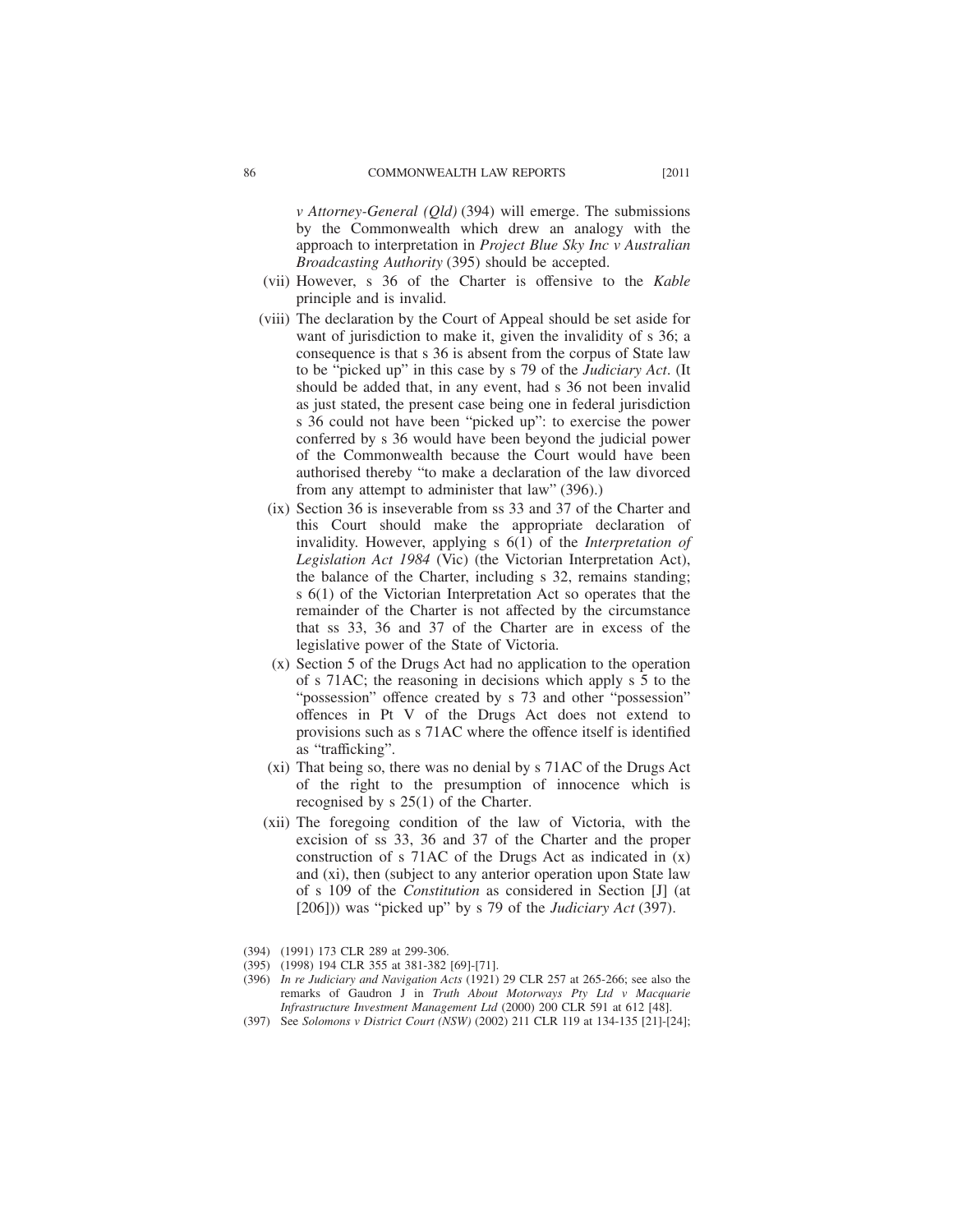148

(xiii) The trial miscarried by reason of the misapplication of s 5 of the Drugs Act; this makes it unnecessary to pursue other grounds of alleged misdirection to the jury.

There remains the question whether, in any event, no retrial should be ordered and the presentment should be quashed by reason of the operation of s 109 of the *Constitution* upon the Drugs Act.

#### I turn to consider the primary conclusion and steps (i)-(xiii). 147

*[E] The relevance of other charter systems – Steps (i), (ii) and (iii)*

- The *Canadian Charter of Rights and Freedoms* (the Canadian Charter) comprises Pt I (ss 1-34) of the *Constitution Act 1982* (Can) (398). The question whether a statute is inconsistent, for example, with the Canadian Charter presumption of innocence (s 11) presents a constitutional question; this is because the Canadian Charter is entrenched as part of the supreme law of Canada (399). The Bill of Rights which comprises Ch 2 (ss 7-39) of the *Constitution of the Republic of South Africa 1996* is likewise entrenched. Further, s 8(3)(a) thereof requires the courts, in order to give effect to a right in the Bill, to develop the common law, if necessary, to the extent that legislation does not give effect to that right. With respect to the *Hong Kong Bill of Rights Ordinance*, in the present case the Court of Appeal noted that the Basic Law of Hong Kong had been construed as impliedly conferring a curial power to make "a remedial interpretation" which went beyond ordinary common law interpretation (400).
- In *R v Lambert* (401), Lord Slynn of Hadley declared: "It is clear that the [UK] Act must be given its full import and that long or well entrenched ideas may have to be put aside, sacred cows culled." But the subsequent course of authority in the United Kingdom suggests a reluctance to cull entrenched ideas and a preference for their accommodation to the new statutory regime. 149
- In the present case the Court of Appeal made extensive reference to House of Lords decisions construing s 3(1) of the UK Act. This requires legislation to be read and given effect, "[s]o far as it is possible to do so", in a way which is compatible with the rights and freedoms guaranteed under the European Convention on Human Rights 1950 (the European Convention) as set out in Sch 1 to the UK Act. In the present case the Court of Appeal referred extensively (402) to the approach to interpretation taken by Lord Nicholls of Birkenhead and Lord Steyn in *Ghaidan v Godin-Mendoza* (403) and to the apparently 150

- *Agtrack (NT) Pty Ltd v Hatfield* (2005) 223 CLR 251 at 271 [61]-[63]; *APLA Ltd v Legal Services Commissioner (NSW)* (2005) 224 CLR 322 at 405-407 [226]-[233].
- (398) Enacted by s 1 of the *Canada Act 1982* (Imp).
- (399) *R v Oakes* [1986] 1 SCR 103 at 119.
- (400) (2010) 25 VR 436 at 453 [59].
- (401) [2002] 2 AC 545 at 561 [6].
- (402) (2010) 25 VR 436 at 448-452 [44]-[57].
- (403) [2004] 2 AC 557 at 571-572 [29]-[33], 573-574 [40]-[41].

*<sup>(</sup>cont)*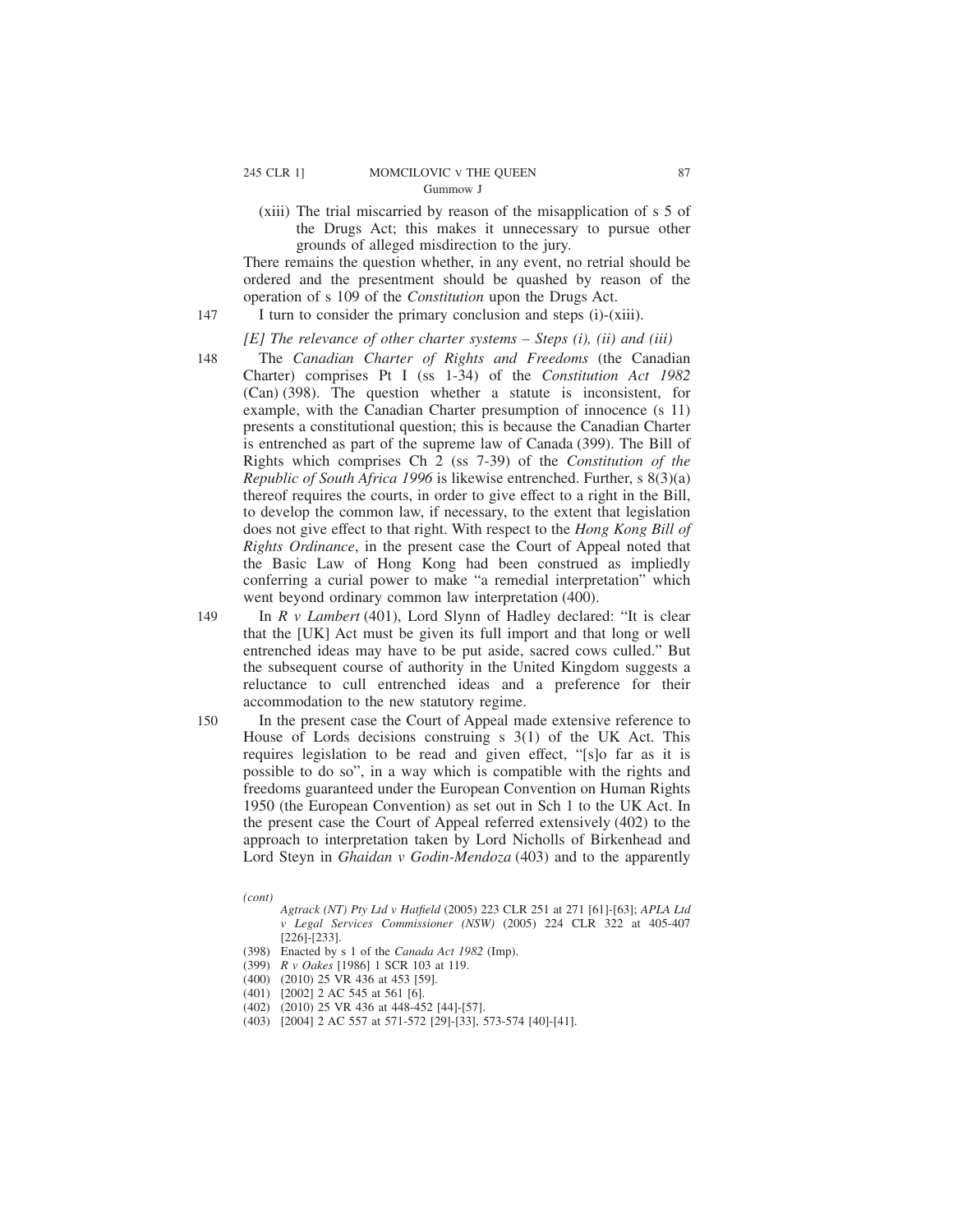contrasting approach by Lord Hoffmann in *R v Inland Revenue Commissioners; Ex parte Wilkinson* (404).

- The Charter is not laid out in a scheme which closely resembles the UK Act. The human rights are set out in Pt 2 of the Charter, not by reference to another source; s 7(2), which provides that in certain circumstances a human right may be subjected to reasonable limits, has no counterpart in the UK Act; and s 32(1) of the Charter uses the term "interpreted" with respect to the statutory provisions engaged by s 32(1), rather than the phrase "read and given effect" in s 3(1) of the UK Act. 151
- 152
- It is not the task of the Australian courts to attempt any resolution of what to some may appear to be an unsettled confluence of various streams of legal thought apparent in the course of decisions to date upon the UK Act. However, in reading the decisions upon the UK Act, several considerations are apparent. First, there appears to be a desire to observe the doctrine which has come to be identified as the sovereignty of the Parliament at Westminster (405); this, in turn, presupposes the continued exclusion of the English judges, fully achieved only in the nineteenth century, from participation in the other branches of government (406). Secondly, however, there is the presence today of the system of adjudication which produces the decisions of the European Court of Human Rights applying the European Convention; s  $2(1)(a)$  of the UK Act requires a court or tribunal which is determining a question which has arisen in connection with a right under the European Convention to "take into account" decisions of the court at Strasbourg. The resulting state of affairs is identified in Lord Rodger of Earlsferry's apothegm "Strasbourg has spoken, the case is closed" (407).
- Finally, there is the legacy of the winding-up of the British Empire. Numerous post-colonial constitutions conferred a power of "modification" of existing laws to make them conform to the new constitutional norms (408). In *Roodal v Trinidad and Tobago* (409), in their dissenting opinion Lord Millett and Lord Rodger observed: 153

"[The] Parliament [of Trinidad and Tobago] apparently does not

- (404) [2005] 1 WLR 1718 at 1723-1724 [17]-[18]; [2006] 1 All ER 529 at 535.
- (405) See, eg, the caution given by Lord Millett against the adoption of "abnormal" methods of statutory construction which would "trespass upon the prerogative of Parliament": *Ghaidan v Godin-Mendoza* [2004] 2 AC 557 at 584 [60]-[61].
- (406) See Jay, "Servants of Monarchs and Lords: The Advisory Role of Early English Judges", *American Journal of Legal History*, vol 38 (1994) 118, at pp 186-193.
- (407) *Secretary of State for the Home Department v AF [No 3]* [2010] 2 AC 269 at 366 [98]. See also the remarks of Lord Phillips of Worth Matravers at 355-356 [64]-[65], Lord Hoffmann at 356-357 [70], Lord Carswell at 368-369 [108] and Lord Brown of Eaton-under-Heywood at 370 [114]; and see further Lord Kerr, "The Conversation Between Strasbourg and National Courts – Dialogue or Dictation?", *The Irish Jurist*, vol 44 (2009) 1.
- (408) Parkinson, *Bills of Rights and Decolonization: The Emergence of Domestic Human Rights Instruments in Britain's Overseas Territories* (2007), pp 247-263. (409) [2005] 1 AC 328 at 370 [100].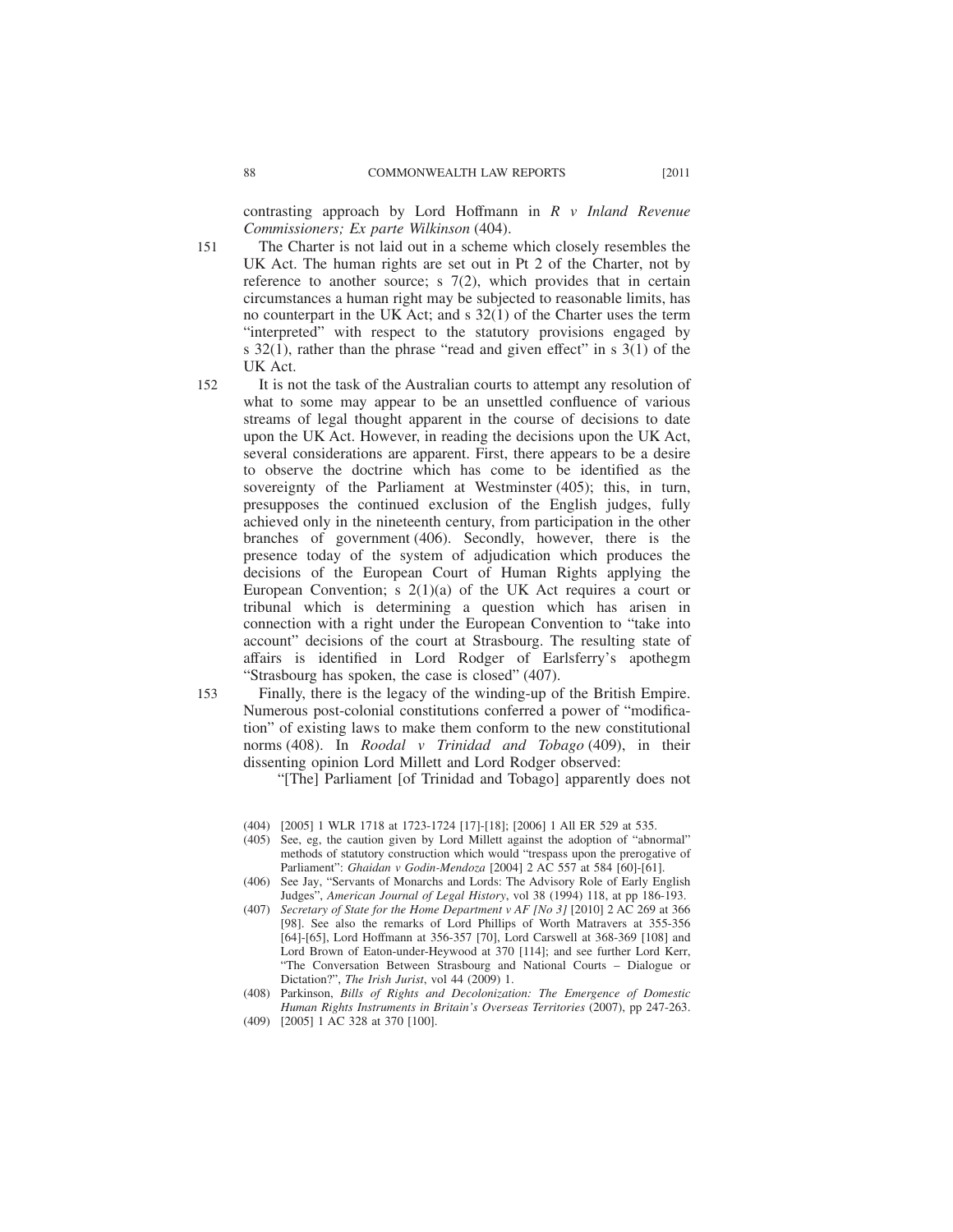#### 245 CLR 1] MOMCILOVIC V THE QUEEN 89 Gummow J

envisage that there will be an existing law that is not in conformity with the 1976 Constitution Act and yet cannot be construed in such a way as to bring it into conformity. Rather, existing laws are to survive but to conform to the *Constitution* – if need be, after the necessary modification. Precisely because of this, as the cases show, the courts have repeatedly felt able to go far beyond mere interpretation and have in effect amended the existing laws where that has been necessary to make them conform to the *Constitution*. *R v Hughes* (410) and *Fox v The Queen* (411) are only the most recent examples."

- Sharp differences of opinion have emerged in the Privy Council in these cases, exemplified by *Matthew v Trinidad and Tobago* (412) and *Boyce v The Queen* (413). The point to be made here is that in *Roodal* (414) the majority (Lord Bingham of Cornhill, Lord Steyn and Lord Walker of Gestingthorpe) appear to have treated ss 3 and 4 of the UK Act as "reading down" provisions in pari materia the constitutional provisions before the Privy Council in *Roodal* and other cases. 154
- Australian courts must approach the questions presented by the Charter with a clear recognition of two matters: first, the constitutional framework within which those questions are to be decided, and secondly, the fact that, unsurprisingly, both the structure and the text of other human rights systems reflect the different constitutional frameworks within which they operate. In particular, in considering decisions made by the House of Lords about the UK Act, or decisions of the Privy Council about human rights charters in force in nations that were once British colonies, there are important differences of both context and text that must not be ignored. 155
- The system of federal government in Australia is constructed upon the recognition that there rests upon the judicature "the ultimate responsibility for the maintenance and enforcement of the boundaries within which governmental power might be exercised" (415). Judicial review of both the validity of legislation and the lawfulness of administrative action is thus an accepted part of the Australian legal landscape (416). 156
- By contrast, in the United Kingdom, as noted above, Diceyan notions of parliamentary sovereignty remain influential. Those notions appear to be treated as compatible with the existence of European structures of law-making and adjudication and with the application of the UK Act as some superior form of law alongside the application of 157
	- (410) [2002] 2 AC 259.
	- (411) [2002] 2 AC 284.
	- (412) [2005] 1 AC 433.
	- (413) [2005] 1 AC 400.
	- (414) [2005] 1 AC 328 at 345-346 [27]-[28]; cf at 370 [100].
	- (415) *R v Kirby; Ex parte Boilermakers' Society of Australia* (1956) 94 CLR 254 at 276.
	- (416) *Enfield City Corporation v Development Assessment Commission* (2000) 199 CLR 135 at 152-153 [43].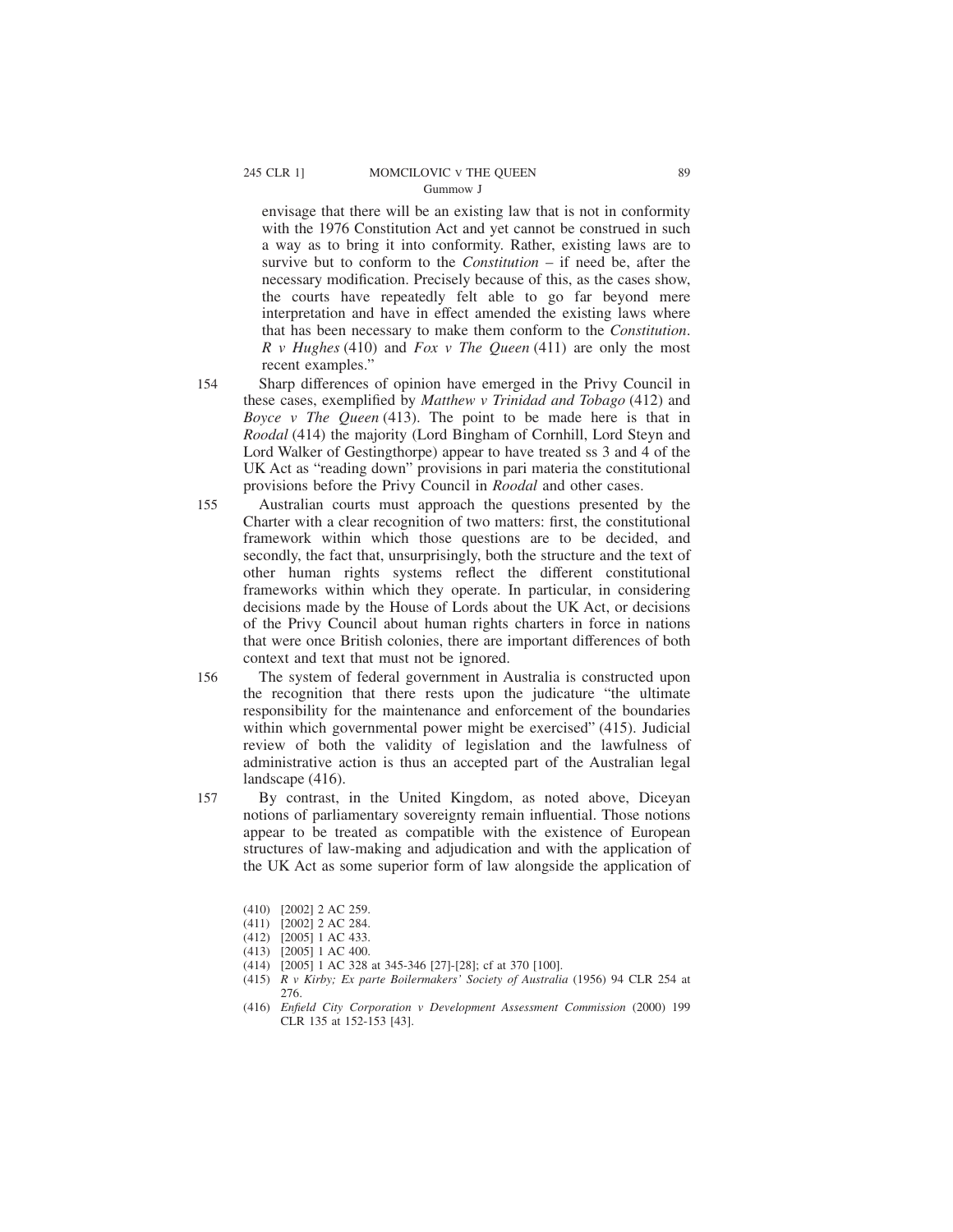the European Convention by the European Court of Human Rights. In *Jackson v Attorney-General* (417), Baroness Hale of Richmond, whilst acknowledging that "Scotland may have taken a different view", observed that "[t]he concept of parliamentary sovereignty", which since the seventeenth century "has been fundamental to the constitution of England and Wales", means that "Parliament can do anything". To this her Ladyship made several qualifications. Any attempt to subvert the rule of law would be viewed by the courts with particular suspicion, and, "for the time being at least", the Parliament, by the *European Communities Act 1972* (UK) and the UK Act, has "limited its own powers".

- The accommodations reached between these apparently competing considerations necessarily affect the way in which doctrines of separation of powers are shaped and applied. Further, as Lord Hoffmann has explained (418), the way in which those doctrines are shaped and applied directly affects the decisions that are reached about the content and application of the UK Act. And former British colonies have their own distinctive histories which similarly bear upon these questions. 158
- These differences in context and relevant differences in text should not be cloaked by describing the rights in issue as "generally accepted" or "fundamental" human rights. That is, the universality of values reflected in various national or international statements of rights does not diminish the importance of considering the constitutional framework within which the Charter operates and recognising that it is to be construed according to its text. 159
- Nevertheless, the House of Lords decisions upon the UK Act exercised a fascination to the point of obsession in the preparation and presentation of much of the submissions in the present appeal. That proved unfortunate, as what has been said above seeks to demonstrate. 160
- Of greater comparative utility are the decisions upon the *New Zealand Bill of Rights Act 1990* (NZ) (the NZ Act), particularly that of the Supreme Court in *R v Hansen* (419). Further reference to *Hansen* is made below. 161

*[F] The relationship between Pts 2 (ss 7-27) and 3 (ss 28-39) of the Charter – Steps (iv), (v) and (vi)*

The Charter states that it applies to "courts … to the extent that they have functions under Part 2 and Division 3 of Part 3" (s  $6(2)(b)$ ). A question arises (which need not be answered here) whether s  $6(2)(b)$ imposes an obligation upon a court to apply the Charter even in the absence of a point under the Charter being taken by a party before it. 162

(419) [2007] 3 NZLR 1.

<sup>(417) [2006] 1</sup> AC 262 at 318 [159].

<sup>(418)</sup> *R (ProLife Alliance) v British Broadcasting Corporation* [2004] 1 AC 185 at 240 [75]-[76].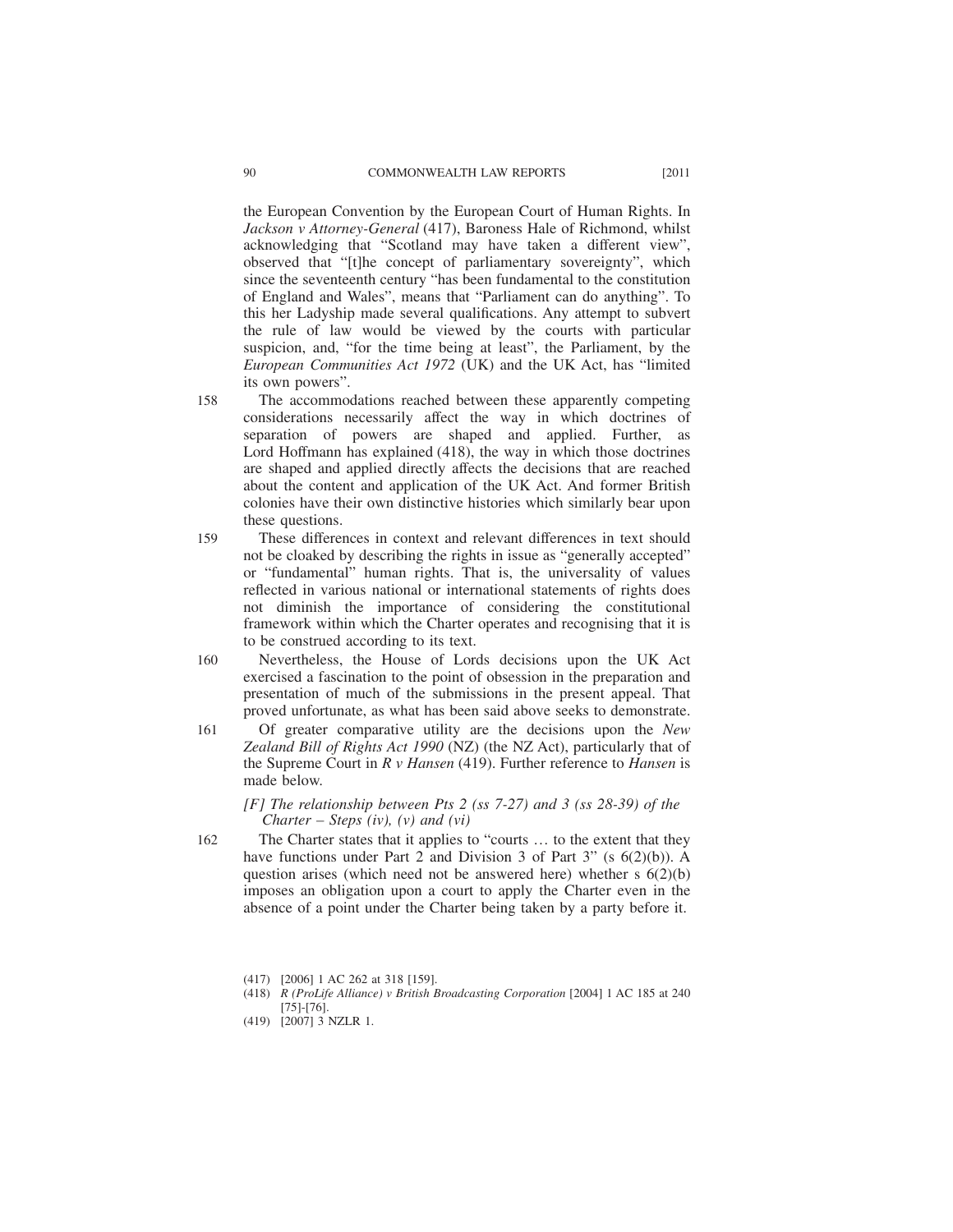#### 245 CLR 1] MOMCILOVIC V THE QUEEN 91 Gummow J

Some of the human rights specifically identified and described in Pt 2 are expressed in absolute terms. Examples are the right to the presumption of innocence (s  $25(1)$ ), and the rights of freedom of movement (s 12) and of peaceful assembly (s 16(1)). Others, including the right to freedom of expression (s 15), which was considered in *Hogan v Hinch* (420), are so expressed as to permit qualifications which are "reasonably necessary". 163

164

165

166

167

Section 7(2) states:

"A human right may be *subject under law* only to *such reasonable limits* as can be *demonstrably justified* in a free and democratic society based on human dignity, equality and freedom, and taking into account all relevant factors including —

(a) the nature of the right; and

(b) the importance of the purpose of the limitation; and

(c) the nature and extent of the limitation; and

(d) the relationship between the limitation and its purpose; and

(e) any less restrictive means reasonably available to achieve the purpose that the limitation seeks to achieve."

(Emphasis added.)

This text presents several questions of construction which need not be resolved here. One is whether the phrase "subject under law" includes the common law. Another is whether provisions such as s 15, which set out specifically qualified rights, are further qualified by s 7(2). A third is the nature and standard of the evidence or other means by which "reasonable limits" are to be held to be "demonstrably justified".

Section 7(2) of the Charter may be compared with s 5 of the NZ Act, which also uses the phrases "reasonable limits" and "demonstrably justified". Section 5 is headed "Justified limitations" and s 6 "Interpretation consistent with Bill of Rights to be preferred". In *Hansen* (421), McGrath J said:

"As between ss 5 and 6 it will usually be appropriate for a Court first to consider whether under s 5 there is scope for a justified limitation of the right in issue. The stage is then set for ascertaining if there is scope to read the right, as modified by a justifiable limitation, as consistent with the other enactment."

Blanchard J (422) and Tipping J (423) spoke to similar effect.

Section 32(1) of the Charter reads:

"So far as it is possible to do so consistently with their purpose, all statutory provisions must be interpreted in a way that is compatible with human rights."

- (420) (2011) 243 CLR 506.
- (421) [2007] 3 NZLR 1 at 65 [191].

(423) [2007] 3 NZLR 1 at 36-37 [88]-[92].

<sup>(422) [2007] 3</sup> NZLR 1 at 26-28 [57]-[62].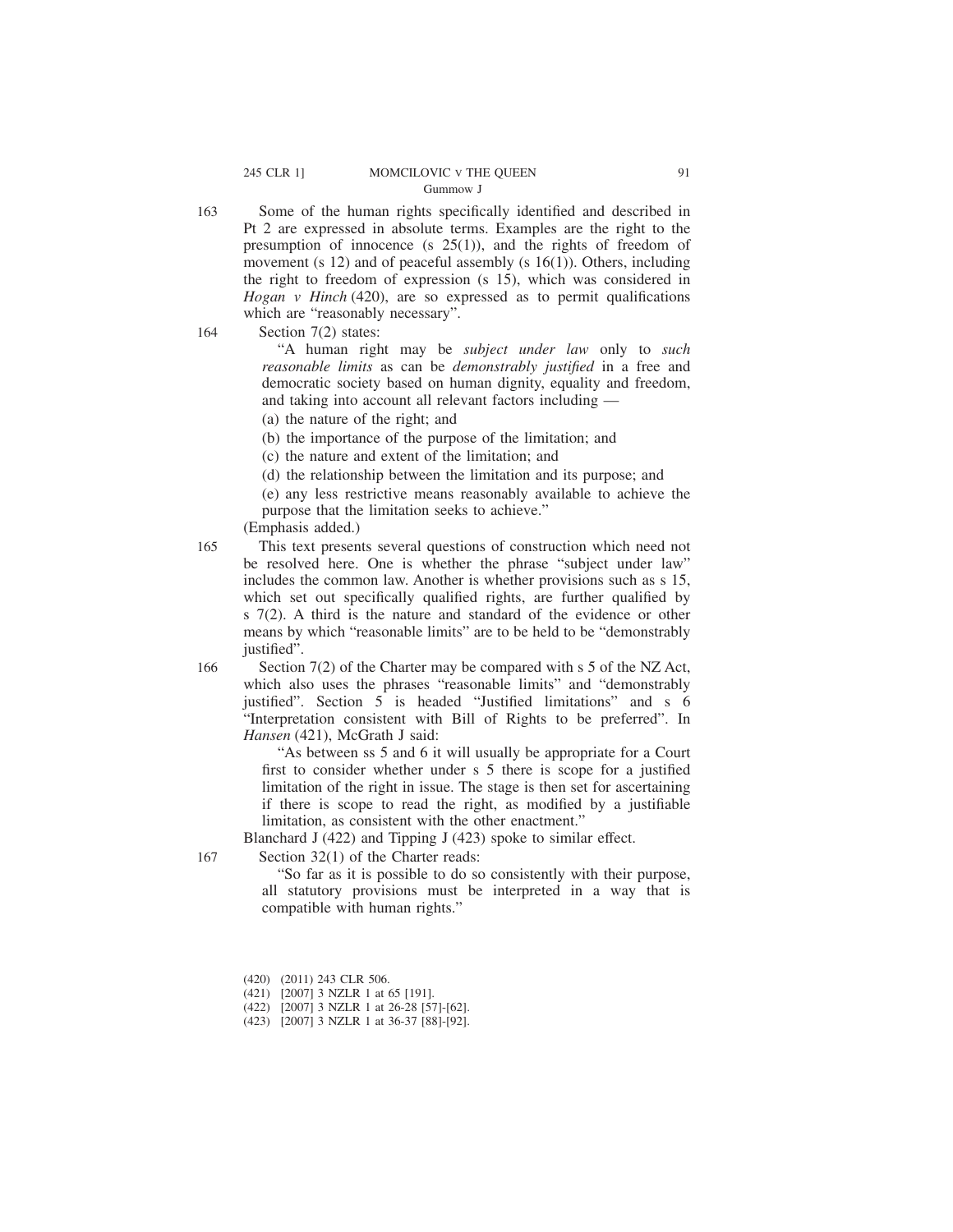- Section 32(1) is directed to the interpretation of statutory provisions in a way which is compatible with the human right in question, as identified and described in Pt 2, including, where it has been engaged, s  $7(2)$ . This relationship between ss  $32(1)$  and  $7(2)$  is thus similar to that between ss 5 and 6 of the NZ Act. 168
- No doubt the Parliament of the Commonwealth cannot delegate to courts exercising the judicial power an authority conferring a discretion or choice as to the content of a federal law (424). Further, a law of a State, such as the Charter, is not readily construed as conferring such a power upon State courts (425). This is because such a State law would require the State courts to act in a fashion incompatible with the proper discharge of their federal judicial responsibilities and with their institutional integrity. 169
- However, the reference to "purpose" in such a provision as s 32(1) is to the legislative "intention" revealed by consideration of the subject and scope of the legislation in accordance with principles of statutory construction and interpretation. There falls within the constitutional limits of that curial process the activity which was identified in the joint reasons in *Project Blue Sky* (426). This is so notwithstanding that their Honours were considering conflicting provisions within the one statute. McHugh, Gummow, Kirby and Hayne JJ, before setting out a lengthy passage from Bennion's work *Statutory Interpretation* (427), said (428): 170

"The duty of a court is to give the words of a statutory provision the meaning that the legislature is taken to have intended them to have. Ordinarily, that meaning (the legal meaning) will correspond with the grammatical meaning of the provision. But not always. The context of the words, the consequences of a literal or grammatical construction, the purpose of the statute or the canons of construction (429) may require the words of a legislative provision to be read in a way that does not correspond with the literal or grammatical meaning."

That reasoning applies a fortiori where there is a canon of construction mandated, not by the common law, but by a specific provision such as s 32(1).

- Once the significance of the reasoning in *Project Blue Sky* is appreciated and s 32(1) is understood in the sense described above, it is apparent that the provision does not confer upon the courts a function 171
	- (424) *Western Australia v The Commonwealth (Native Title Act Case)* (1995) 183 CLR 373 at 486.
	- (425) *Hogan v Hinch* (2011) 243 CLR 506 at 539-542 [40]-[46], 551 [80].
	- (426) (1998) 194 CLR 355.
	- (427) 3rd ed (1997), pp 343-344.
	- (428) *Project Blue Sky Inc v Australian Broadcasting Authority* (1998) 194 CLR 355 at 384 [78]. See also *Kennon v Spry* (2008) 238 CLR 366 at 397 [90].
	- (429) For example, the presumption that, in the absence of unmistakable and unambiguous language, the legislature has not intended to interfere with basic rights, freedoms or immunities: *Coco v The Queen* (1994) 179 CLR 427 at 437.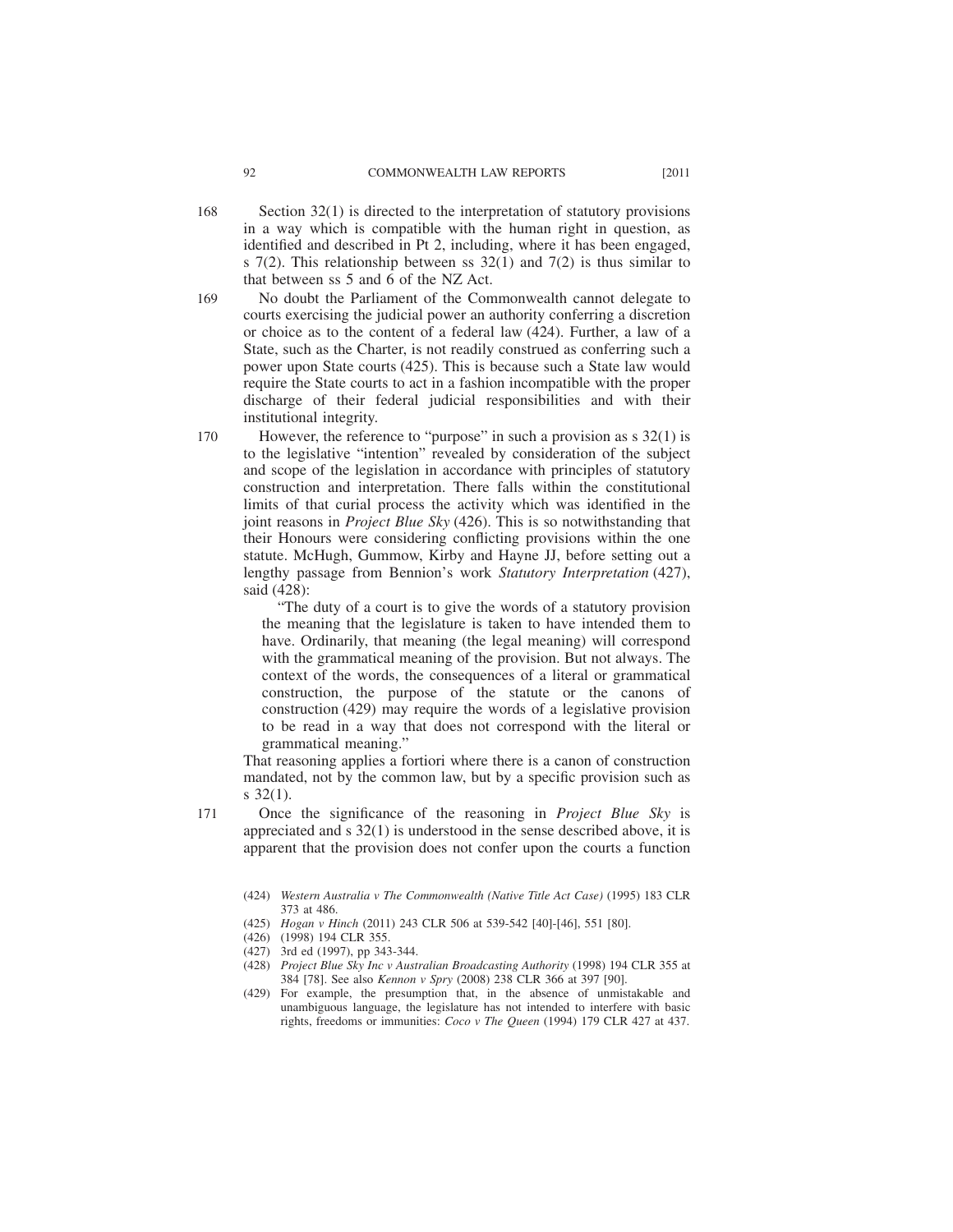172

of a law-making character which for that reason is repugnant to the exercise of judicial power. Section 32(1) is not invalid.

*[G] Validity of s 36 and severance – Steps (vii), (viii) and (ix)*

The chapeau to s 36 of the Charter reads "Declaration of inconsistent interpretation". The use here of the term "declaration" may be thought at first blush to carry the reassurance that what is created by s 36 is no more than a new legislative species of the genus identified and well understood as the declaratory order. Any such reassurance would be misplaced. Section 36 provides for a novel regime which does not withstand constitutional scrutiny.

Section 36 applies if any of three circumstances are satisfied. These are set out as follows in s 36(1): 173

> "(a) in a Supreme Court proceeding a question of law arises that relates to the application of this Charter or a question arises with respect to the interpretation of a statutory provision in accordance with this Charter; or

> (b) the Supreme Court has had a question referred to it under section 33 [by a court or tribunal]; or

> (c) an appeal before the Court of Appeal relates to a question of a kind referred to in paragraph (a)."

- The Supreme Court (including the Court of Appeal) is empowered by s 36(2), if, in a proceeding before it, it "is of the opinion that a statutory provision cannot be interpreted consistently with a human right", to proceed to "make a declaration to that effect in accordance with this section". Section 36(2) uses the expression "may make a declaration" rather than "must make a declaration". It is unnecessary to decide whether, if the Supreme Court is of the opinion identified in s 36(2), it nevertheless may decline to make the declaration (430). This is because it would be no answer, if the conferral of power otherwise were invalid, that the Court might decline to exercise it. If the provision be otherwise invalid, the Court is not to be put in the position of considering whether to act under it. 174
- Before proceeding further, it is convenient to reiterate the appropriate starting point for consideration of the validity of s 36 and cognate provisions. In considering the application of *Kable v Director of Public Prosecutions (NSW)* (431), attention to matters of perception and public confidence as distinct and separately sufficient considerations is apt to mislead; the touchstone concerns the institutional integrity of the courts (432). 175
- Prior to making a declaration of inconsistent interpretation, notice must first be given to the Attorney-General and the Commission 176

<sup>(430)</sup> cf *Hogan v Australian Crime Commission* (2010) 240 CLR 651 at 664 [32]-[33]; *Hogan v Hinch* (2011) 243 CLR 506 at 548 [68].

<sup>(431) (1996) 189</sup> CLR 51.

<sup>(432)</sup> *Fardon v Attorney-General (Qld)* (2004) 223 CLR 575 at 617-618 [102]; *Wainohu v New South Wales* (2011) 243 CLR 181 at 228 [105].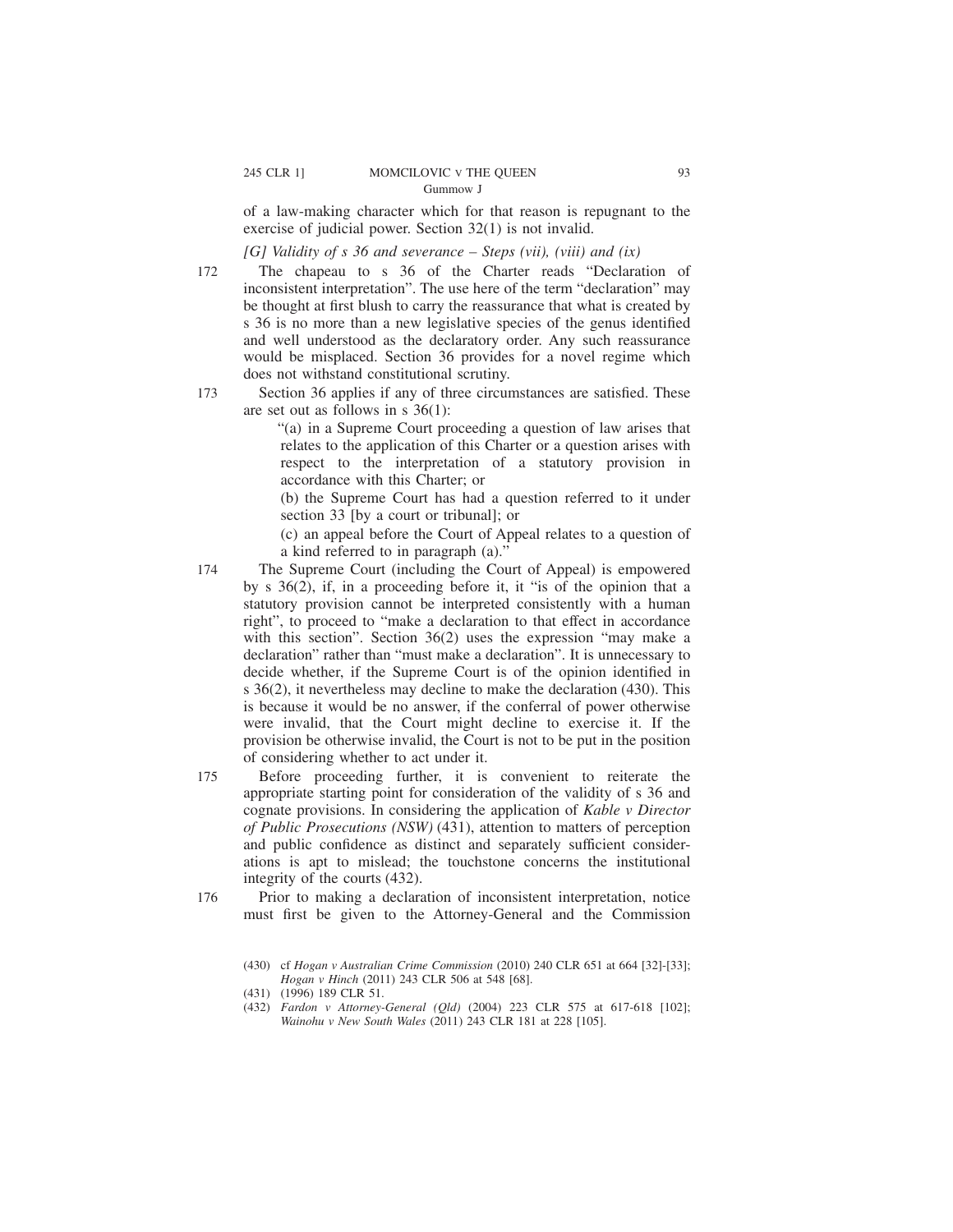(s 36(3)) and they must have been given a reasonable opportunity to intervene (s 36(4)). The Supreme Court "must" cause a copy of a declaration made under s 36(2) to be given to the Attorney-General (s 36(6)), who "must" give a copy thereof to any other Minister who administers the statutory provision concerned (s 36(7)).

Section 37 states:

"Within 6 months after receiving a declaration of inconsistent interpretation, the Minister administering the statutory provision in respect of which the declaration was made must —

(a) prepare a written response to the declaration; and

(b) cause a copy of the declaration and of his or her response to it to  $be$   $-$ 

(i) laid before each House of Parliament; and

(ii) published in the Government Gazette."

The written response to the declaration need not accept the conclusion as to incompatibility which was reached by the Supreme Court and which founded the declaration under s 36(2). Counsel for the Attorney-General for Victoria in oral argument in this Court properly accepted that this was so.

178

179

177

The declaration of inconsistent interpretation does not have dispositive effect. It cannot be described as a declaration of right, with the characteristics described in *Plaintiff M61/2010E v The Commonwealth* (433) and earlier authorities. Rather, it operates as a declaration of the absence of right. This appears from s 36(5), which provides:

"A declaration of inconsistent interpretation does not —

(a) affect in any way the validity, operation or enforcement of the statutory provision in respect of which the declaration was made; or (b) create in any person any legal right or give rise to any civil cause of action."

As remarked above, the term "declaration" may have been devised as reassurance that this new remedy in s 36 has the character of the declaration of right as it generally is understood. However, in *Ainsworth v Criminal Justice Commission* (434), Mason CJ, Dawson, Toohey and Gaudron JJ said of declaratory relief:

"It is now accepted that superior courts have inherent power to grant declaratory relief. It is a discretionary power which '[i]t is neither possible nor desirable to fetter … by laying down rules as to the manner of its exercise' (435). However, it is confined by the considerations which mark out the boundaries of judicial power. Hence, declaratory relief must be directed to the determination of legal controversies and not to answering abstract or hypothetical questions (436). The person seeking relief must have 'a real

<sup>(433) (2010) 243</sup> CLR 319 at 359 [103].

<sup>(434) (1992) 175</sup> CLR 564 at 581-582.

<sup>(435)</sup> *Forster v Jododex Australia Pty Ltd* (1972) 127 CLR 421 at 437.

<sup>(436)</sup> See *In re Judiciary and Navigation Acts* (1921) 29 CLR 257.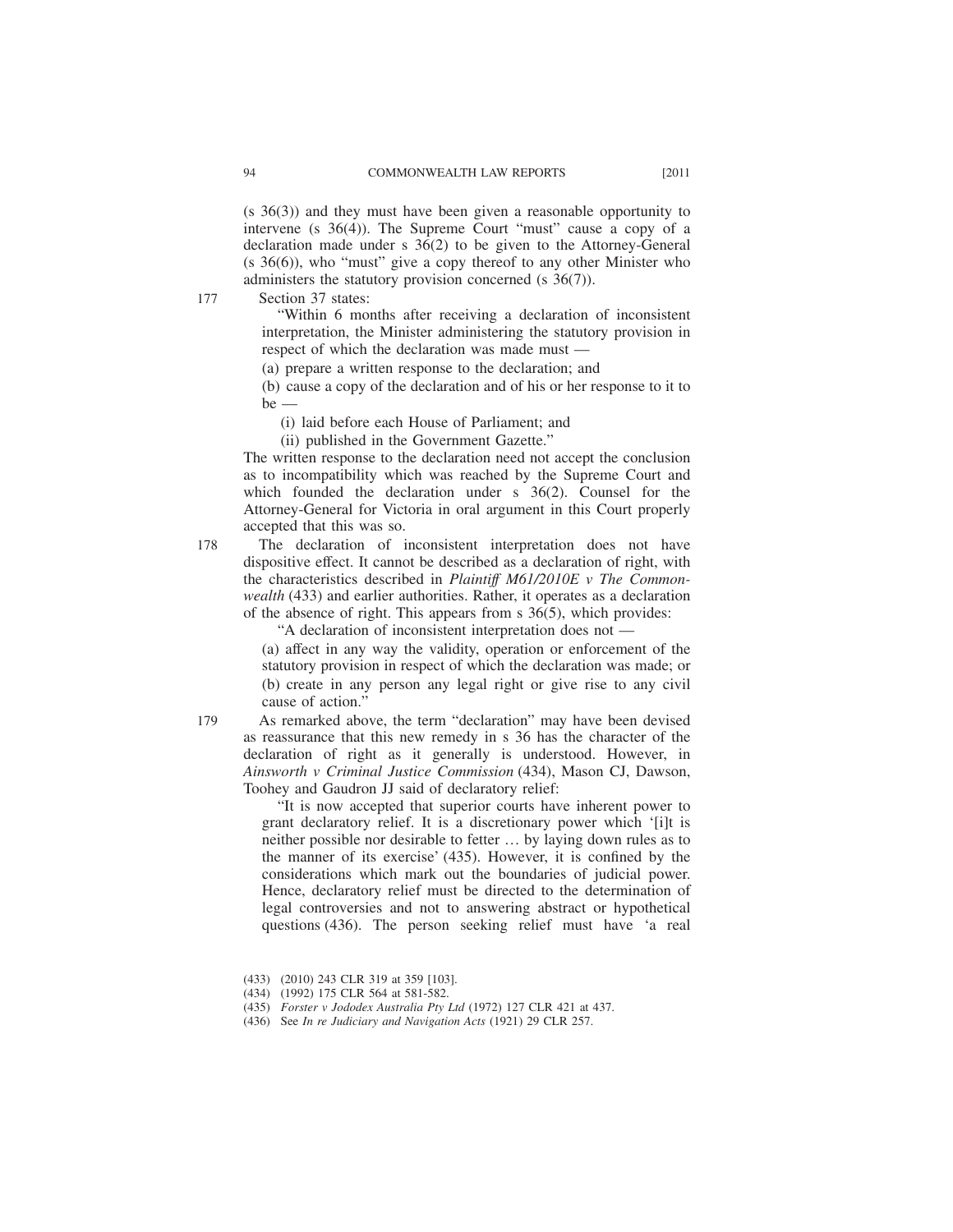interest' (437) and relief will not be granted if the question 'is purely hypothetical', if relief is 'claimed in relation to circumstances that [have] not occurred and might never happen' (438) or if 'the Court's declaration will produce no foreseeable consequences for the parties' (439)."

Section 36(5), the text of which is set out above, denies to the judicial activity required by s 36(2) the character of declaratory relief as ordinarily understood.

180

183

In *Bass v Permanent Trustee Co Ltd* (440) it was said in the joint reasons of six Justices:

"Because the object of the judicial process is the final determination of the rights of the parties to an action, courts have traditionally refused to provide answers to hypothetical questions (441) or to give advisory opinions. The jurisdiction with respect to declaratory relief has developed with an awareness of that traditional attitude."

- The declaration of inconsistent interpretation by the Supreme Court pursuant to s 36(2) provides, in substance, formal advice to the Attorney-General which the Supreme Court tenders by causing a copy of the declaration to be given to the Attorney-General, pursuant to s 36(6). The advice is just that. It does not have the added character given to advice tendered by responsible Ministers to the Crown or its representative; namely because the Minister is not required to act on or in accordance with the advice provided by the Supreme Court. 181
- Observations by McGrath J in *Hansen* (442) upon the paradoxical operation of s 4 of the NZ Act are also applicable to s 36 of the Charter. In the present case, upon the construction it gave to s 5 of the Drugs Act, the Court of Appeal was bound to give effect to s 5 in its attachment to the s 71AC prosecution, notwithstanding its conclusion that s 5 was not capable of being read consistently with the right conferred upon the appellant by ss  $6(1)$  and  $25(1)$  of the Charter; further, notwithstanding the declaration made by the Court of Appeal under s 36, the other branches of government came under no obligation to remedy that inconsistency between s 5 and the Charter. 182
	- If valid, the creation of the advisory structure in s 36 and associated provisions (ss 33 and 37) attempts a significant change to the
		- (437) *Forster v Jododex Australia Pty Ltd* (1972) 127 CLR 421 at 437; *Russian Commercial & Industrial Bank v British Bank for Foreign Trade Ltd* [1921] 2 AC 438 at 448.
		- (438) *University of New South Wales v Moorhouse* (1975) 133 CLR 1 at 10.
		- (439) *Gardner v Dairy Industry Authority (NSW)* (1977) 138 CLR 646 (note); 52 ALJR 180 at 188, 189; 18 ALR 55 at 69, 71.
		- (440) (1999) 198 CLR 334 at 355-356 [47].
		- (441) *Luna Park Ltd v The Commonwealth* (1923) 32 CLR 596 at 600; *Australian Commonwealth Shipping Board v Federated Seamen's Union of A/asia* (1925) 36 CLR 442 at 451; *University of New South Wales v Moorhouse* (1975) 133 CLR 1 at 10.
		- (442) [2007] 3 NZLR 1 at 82 [259].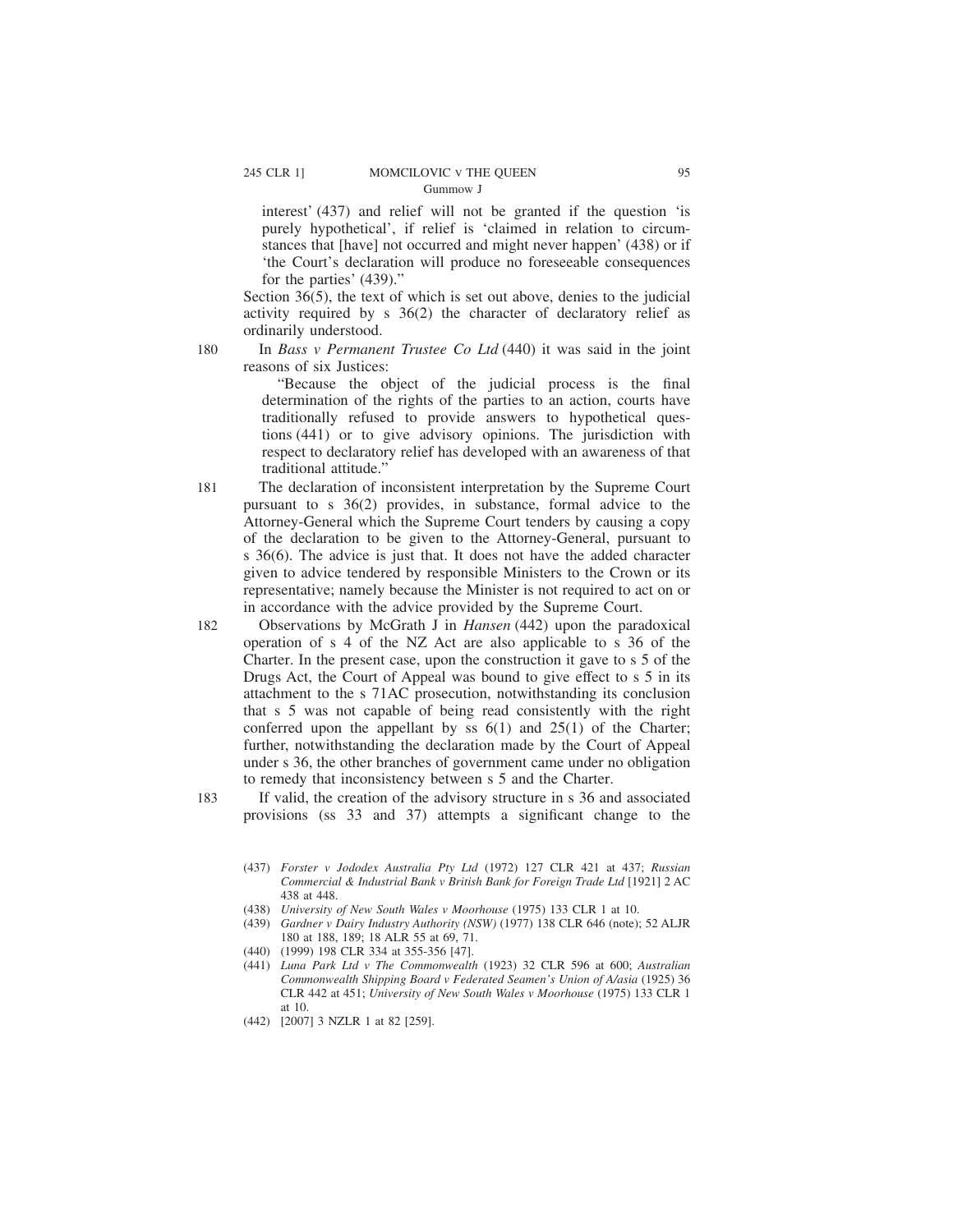constitutional relationship between the arms of government with respect to the interpretation and application of statute law. This relationship is described in *Zheng v Cai* (443) in the passage set out in Section [D] of these reasons (at [145]). In addition, s 36 has the vice described in *Wilson v Minister for Aboriginal and Torres Strait Islander Affairs* (444), namely the giving to the Executive of an advisory opinion upon a question of law. In *Wilson* that activity by a federal judge as persona designata was incompatible with the holding of that office; thus a fortiori were the function conferred on a federal court. The decision in *Wainohu* (445) indicates that the Supreme Court is in no relevantly different position.

- In the division between judicial and legislative functions it is appropriately the responsibility of the legislature to decide whether the existing statute law should be altered or replaced (446). It is no part of the judicial power, in exercise of a function sought to be conferred on the courts by statute, formally to set in train a process whereby the executive branch of government may or may not decide to engage legislative processes to change existing legislation. 184
- Nor is it an answer to the invalidity of a provision such as s 36 that it may be read as conferring a function which the court may or may not decide to exercise. That proposition would require identification of criteria to be applied in deciding when it was imprudent to make a "declaration of inconsistent interpretation". 185

To fix upon the undesirability of undermining the criminal process as a reason for the Supreme Court to decline to act would be unsatisfactory in several respects. First, there is the well-recognised difficulty in classification of proceedings as either civil or criminal in character (447). Secondly, the adoption of such a criterion for the exercise of the power suggests, albeit perhaps sub silentio, an apprehension of partial invalidity were s 36 read as permitting a "declaration of inconsistent interpretation" which would be liable to undermine the criminal process. Thirdly, this course would be adopted without consideration of what might be other odious exercises of the s 36 function, and without consideration of those operations of s 36 which might be severed and those which may be saved as being valid. 186

Nor may s 36 be assimilated to those judicial functions which are not themselves exclusively judicial, and "which considered independently might belong to an administrator", but which are supported because "they are not independent functions but form incidents in the

- (444) (1996) 189 CLR 1 at 18-19.
- (445) (2011) 243 CLR 181.

- (446) *State Government Insurance Commission (SA) v Trigwell* (1979) 142 CLR 617 at 634.
- (447) *Chief Executive Offıcer of Customs v Labrador Liquor Wholesale Pty Ltd* (2003) 216 CLR 161; *Rich v Australian Securities and Investments Commission* (2004) 220 CLR 129 at 145 [32]; *Chief Executive Offıcer of Customs v El Hajje* (2005) 224 CLR 159 at 171 [29].

<sup>(443) (2009) 239</sup> CLR 446 at 455-456 [28].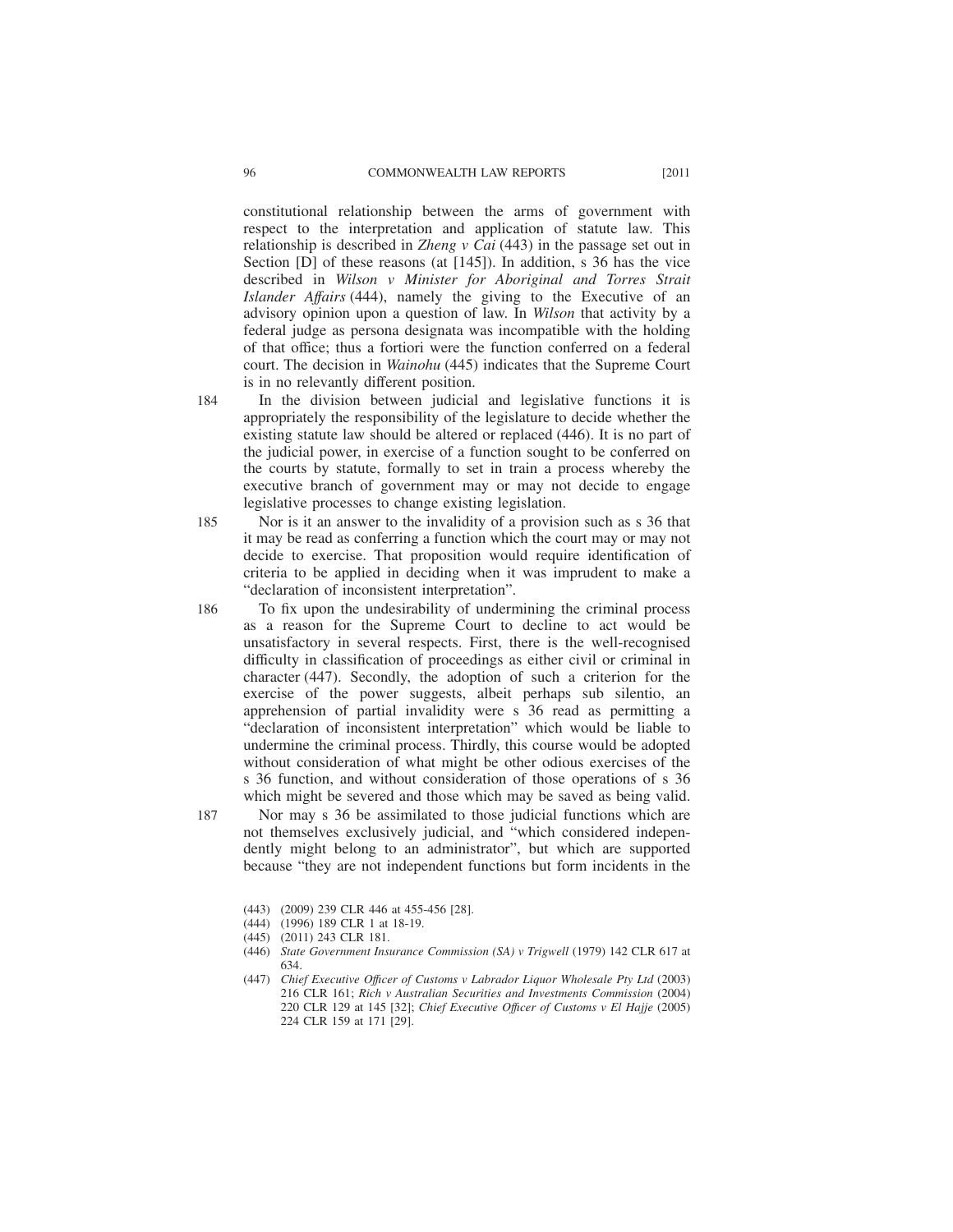188

189

192

#### 245 CLR 1] MOMCILOVIC V THE QUEEN 97 Gummow J

exercise of strictly judicial powers" (448). The very circumstances present in this case demonstrate that the "declaration of inconsistent interpretation" which was made by the Court of Appeal was not "an integral part of the process of determining the rights and obligations of the parties which [were] at stake in the proceedings" (449).

The practical operation of s 36 as described above is incompatible with the institutional integrity of the Supreme Court and therefore the section is invalid. Sections 33 and 37 are integral to the operation of s 36 and are not saved by s 6(1) of the Victorian Interpretation Act.

However, the balance of the Charter is not "so bound up" with these provisions that one can fairly say that the former cannot stand without the continued operation of the latter. This is not a case where the balance of the Charter would operate differently by reason of the absence of the particular remedy created by s 36, or where the scheme of the Charter is such that none of its provisions are to operate unless all do (450).

*[H] Section 5 of the Drugs Act – Steps (x) and (xi)*

- In *Tabe v The Queen* (451), Gleeson CJ referred to the absence from the common law of a logical and exhaustive definition of "possession", and observed that what constitutes "sufficient knowledge" for possession depends upon the purpose for which, and the context in which, the question is asked. In that regard his Honour went on to consider the construction given to s 233B of the *Customs Act 1901* (Cth) in *He Kaw Teh v The Queen* (452). 190
- The text of s 5 of the Drugs Act has been set out in Section [A] of these reasons (at [117]), and s 71AC has been set out in Section [C] under the heading "*Section 109 of the Constitution*" (at [141]). Section 5 deems, in the circumstances postulated, a substance to be in the possession of a person and leaves it to that person to satisfy the court to the contrary. The section has no independent operation; it is enlivened only by attachment to substantive provisions. That attachment then serves to cast a particular burden on the accused and, for that reason, the existence of the attachment must be clearly demonstrated by the statutory text (453). 191
	- There have been several decisions in Victoria involving the application of s 5 to provisions of Pt V of the Drugs Act other than s 71AC. In particular, s 73(1) proscribes having in one's "possession" a drug of dependence. The penalty is then provided in paras (a), (b) and
		- (448) *Queen Victoria Memorial Hospital v Thornton* (1953) 87 CLR 144 at 151; *R v Davison* (1954) 90 CLR 353 at 368. See also *R v Murphy* (1985) 158 CLR 596; *Vasiljkovic v The Commonwealth* (2006) 227 CLR 614 at 647 [104].
		- (449) *Mellifont v Attorney-General (Qld)* (1991) 173 CLR 289 at 303.
		- (450) *Bank of New South Wales v The Commonwealth* (1948) 76 CLR 1 at 371; *Pape v Federal Commissioner of Taxation* (2009) 238 CLR 1 at 93 [248].
		- (451) (2005) 225 CLR 418 at 423-425 [7]-[11].
		- (452) (1985) 157 CLR 523.
		- (453) See *Tabe v The Queen* (2005) 225 CLR 418 at 446 [102].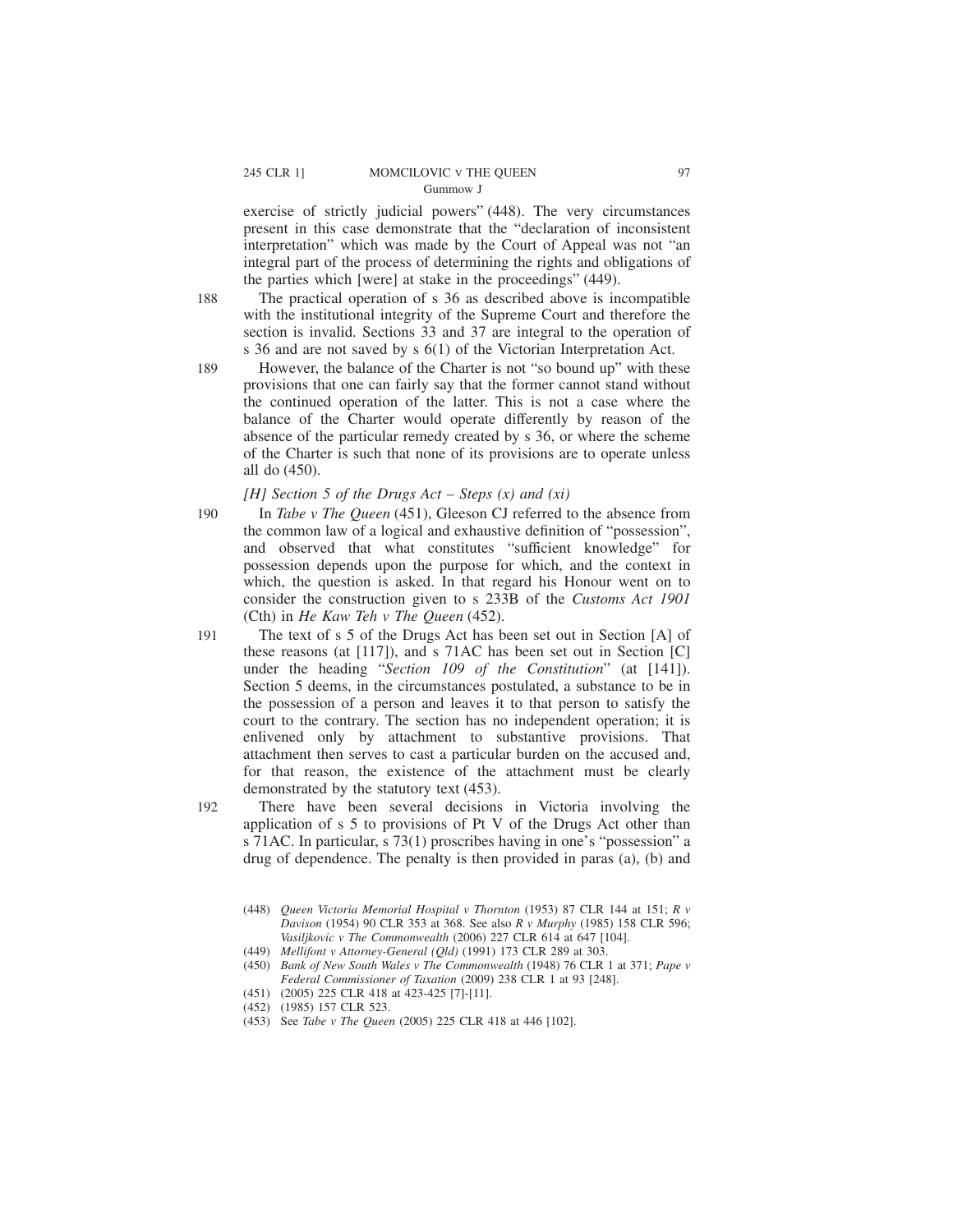(c). Penalties at a lower level than the five years' imprisonment maximum penalty (para (c)) are provided for in paras (a) and (b) by criteria which include satisfaction on the balance of probabilities of the absence of a purpose "related to trafficking" or "relating to trafficking". Section 73(2) provides that prima facie evidence of trafficking (and thus for these penalty provisions) is provided by "possession" of not less than a traffickable quantity.

193

The operation of s 5 in this setting was described by the Full Court of the Supreme Court of Victoria in *R v Clarke* (454) as follows:

"There is a distinct difference in operation between ss 5 and 73(2). The former section operates so that *facts establishing less than the possession* of a drug by an accused *are deemed to establish possession* unless the accused satisfies the jury on the balance of probabilities that he was not in possession of it. The latter sub-section operates so that if the accused has in his possession a traffickable quantity of drugs that is prima facie evidence of *traffıcking* by the accused. However, it does not deem any fact to exist nor reverse an onus of proof. If further evidence is placed before the jury on the issue of trafficking the jury decides on the whole of the evidence whether they are satisfied that the accused trafficked in the drug."

(Emphasis added.)

The Full Court, earlier in its reasons (455), had set out the definition of "traffick" in  $s$  70(1).

However, in *R v Tragear* (456) the Court of Appeal gave to s 73(2) an operation beyond providing for prima facie evidence of trafficking for the purposes of the penalty provisions in s 73(1). The absence from s 73(2) of words such as "for the purposes of this section" was taken as indicative that s 73(2) was not purely ancillary to s 73(1) and that s 73(2): (i) applied to the offence itself of "trafficking", and (ii) brought with it the operation of s 5 relating to the "possession" which was prima facie evidence of "trafficking".

- More recently, in  $R \nu$  *Tran* (457) the prosecution appears to have relied on ss 5 and 73(2) in support of a count of trafficking contrary to s 71AC. In this Court, the DPP relied upon this course of authority as representing the well-established and orthodox view in Victoria. 195
- However, counsel for the appellant pointed to another provision in Pt V of the Drugs Act (s 71A) in addition to s 73(1), in which "possession" per se is an element of the offence. Counsel gave other instances of such provisions outside Pt V (ss 13, 14, 36B(2)). 196
- The submissions for the appellant also emphasised that the definition in s 70(1) of "traffick" includes preparation of a drug of dependence for 197
	- (454) [1986] VR 643 at 659-660. See also *R v Medici* (1989) 40 A Crim R 413 at 414-415.
	- (455) [1986] VR 643 at 659.
	- (456) (2003) 9 VR 107 at 116 [39].
	- (457) [2007] VSCA 19.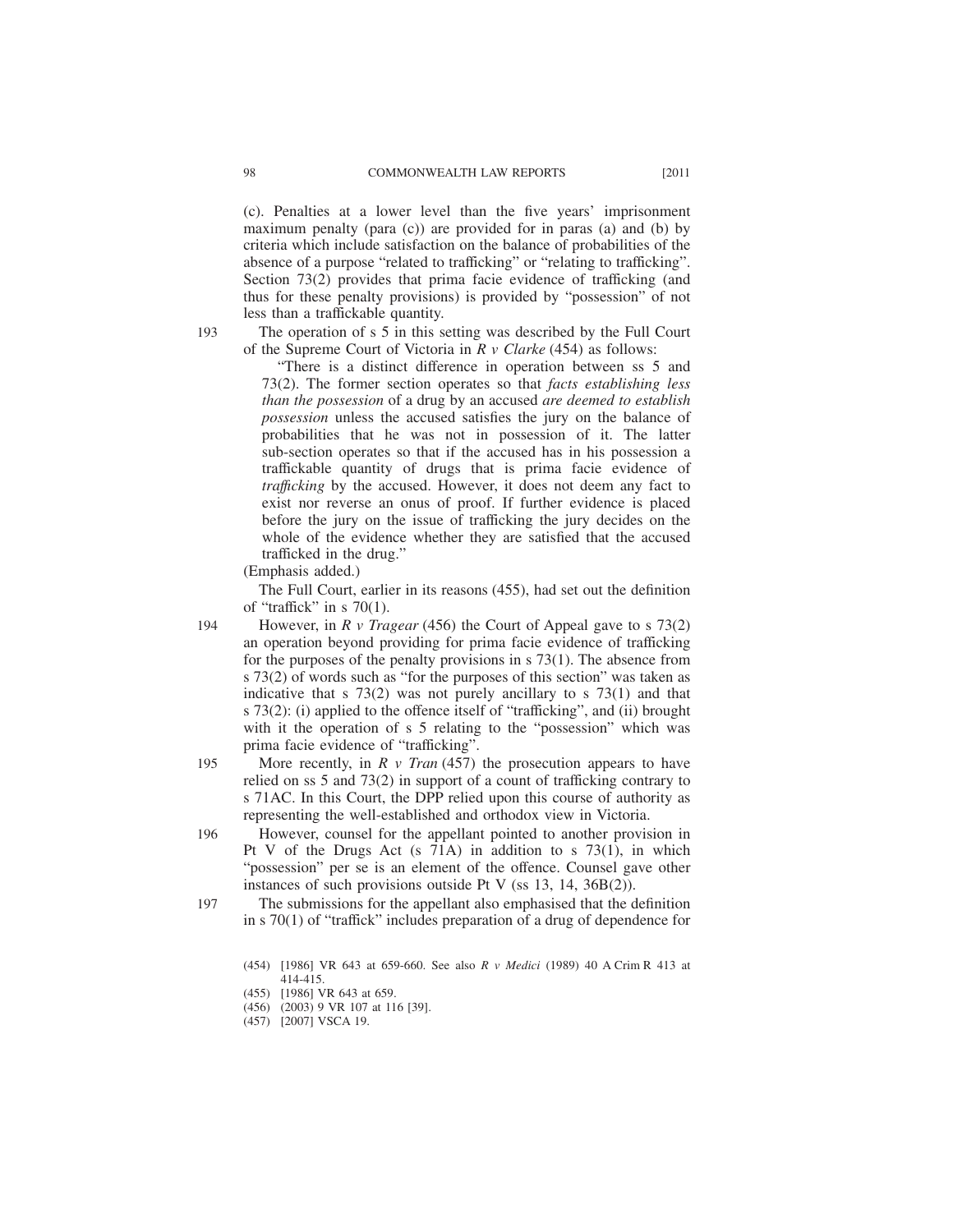#### 245 CLR 1] MOMCILOVIC V THE QUEEN 99 Gummow J

trafficking (para (a)) and manufacture of a drug of dependence (para (b)), as well as "sell, exchange, agree to sell, [or] offer for sale … a drug of dependence" (para (c)). Each of these forms of trafficking was correctly said by counsel to connote knowledge but not to attract the reverse onus provision in s 5. This result would preserve, for these species of the offence of trafficking proscribed by s 71AC, the common law requirement respecting onus of proof. But the reverse onus would apply only to one species of trafficking, that of which the appellant was convicted. This was said by the appellant to be a paradoxical result.

These submissions should be accepted. They support the reading of the phrase in para (c) of the definition of "traffick", to "have in possession for sale", as a composite expression which does not attract s 5 to s 71AC. 198

- Further, ss 5, 70(1) and 71AC are to be read, if it is possible to do so consistently with their purpose, in a way compatible with the right to the presumption of innocence under s  $25(1)$  of the Charter. This method of interpretation is required by s 32(1) of the Charter and it provides additional support for what is the construction of these provisions without the aid of s 32(1). 199
- The result is that s 5 was not engaged in this prosecution and there was no displacement of the presumption of innocence recognised by s 25(1) of the Charter. 200

*[I] Conclusions – Steps (xii) and (xiii)*

- Section 79 of the *Judiciary Act* renders binding on all courts exercising federal jurisdiction in the State of Victoria the laws of that State in all cases to which they are applicable; this is so except as otherwise provided by laws of the Commonwealth or by the *Constitution* itself. 201
- As already indicated, by force of the *Constitution*, s 36 of the Charter is invalid and thus in the Court of Appeal proceedings was not attracted by operation of s 79 of the *Judiciary Act*. Section 5 of the Drugs Act was not applicable to the prosecution of the appellant and for that reason was not attracted by s 79. The trial miscarried by reason of a wrong decision on a question of law, being the misapplication of the Drugs Act, and a substantial miscarriage of justice ensued (458). 202
- Independently of the misdirection based upon s 5, it was alleged by the appellant that there were other significant misdirections by the trial judge. However, it is unnecessary to pursue these questions. The Court of Appeal should have granted leave to appeal against conviction, and allowed the appeal. 203

<sup>(458)</sup> *Crimes Act 1958* (Vic), s 568(1). This was repealed with effect 1 January 2010 by the *Criminal Procedure Act 2009* (Vic), but not with respect to sentences imposed before that day: *Criminal Procedure Amendment (Consequential and Transitional Provisions) Act 2009* (Vic), s 58, which inserted savings and transitional provisions in the principal Act.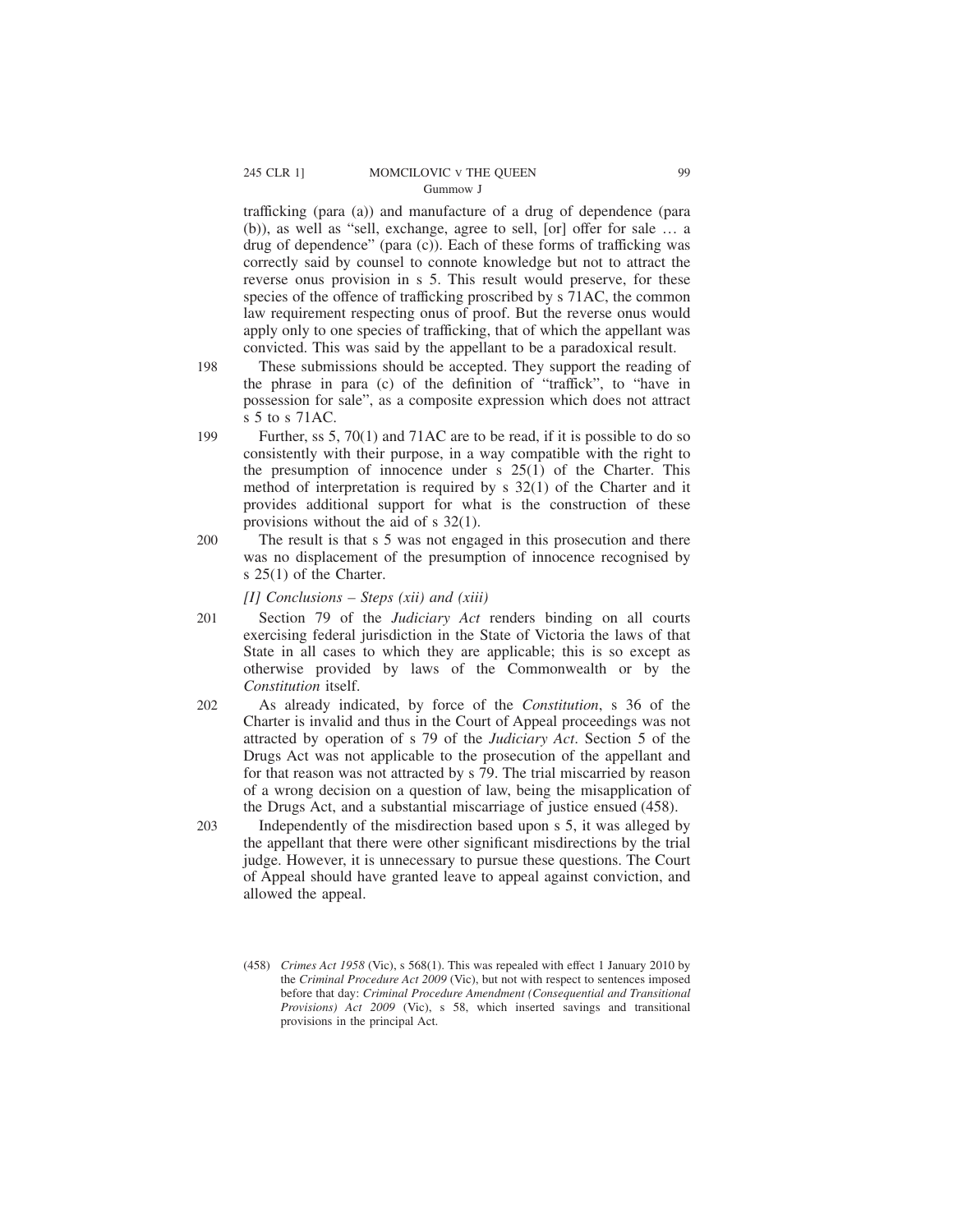- However, there remain the issues respecting the operation of s 109 of the *Constitution*, which, were they to be resolved favourably to the appellant, would deny a foundation for the count based on s 71AC of the Drugs Act and require the quashing of the presentment and of the conviction. 204
- But, in any event, this Court should make a declaration that ss 33, 36 and 37 of the Charter are invalid. 205

#### *[J] Section 109 of the Constitution*

*The issues*

- Several issues of principle respecting s 109 of the *Constitution* are presented by the submissions made to this Court. The first is whether the alleged inconsistency between s 302.4 of the Code (which is in Pt 9.1) and s 71AC of the Drugs Act is to be determined solely by reference to differences between the elements of the two offences as they appear in ss 302.4 and 71AC. This issue should be answered in the negative. 206
- The second issue of principle is whether, even if there were no significant differences between the norms of conduct proscribed by the two laws, inconsistency nevertheless would appear from either or both: (a) the presence of differing penalty provisions, including provisions as to the principles to be applied in fixing the terms of the sentence (459); and (b) different methods of determination by jury trial of contravention of those norms, with there being no permissible system of majority verdicts where s 80 of the *Constitution* operates (460). The answer to both (a) and (b) again should be in the negative. 207
- The third issue concerns the significance to be attached to both the provision in s 300.4 of the Code (which, like s 302.4, is found in Pt 9.1) in respect to "concurrent operation" of federal and State laws, and the presence of a choice available between federal and State prosecuting authorities to determine in a given case under which law a prosecution is to be brought. With further reference to this third issue, the Attorneys-General of the Commonwealth, New South Wales, Victoria, South Australia, Western Australia, Tasmania and the Australian Capital Territory all join in submitting that "an express statement of Commonwealth legislative intention" is effective "for the purpose[s] of s 109", provided only that the statement be supported by a head of federal legislative power and by the substantive provisions of the federal law in question. That submission, as explained below under the heading "Statements of legislative intention", is too broadly framed. 208
- 209

It is convenient to begin by attending to some basic considerations respecting the derivation of s 109 and its place in the structure of the *Constitution*.

(460) *Cheatle v The Queen* (1993) 177 CLR 541.

<sup>(459)</sup> In the present case, in accordance with Pt IB of the *Crimes Act* and the *Sentencing Act 1991* (Vic): see *Hili v The Queen* (2010) 242 CLR 520.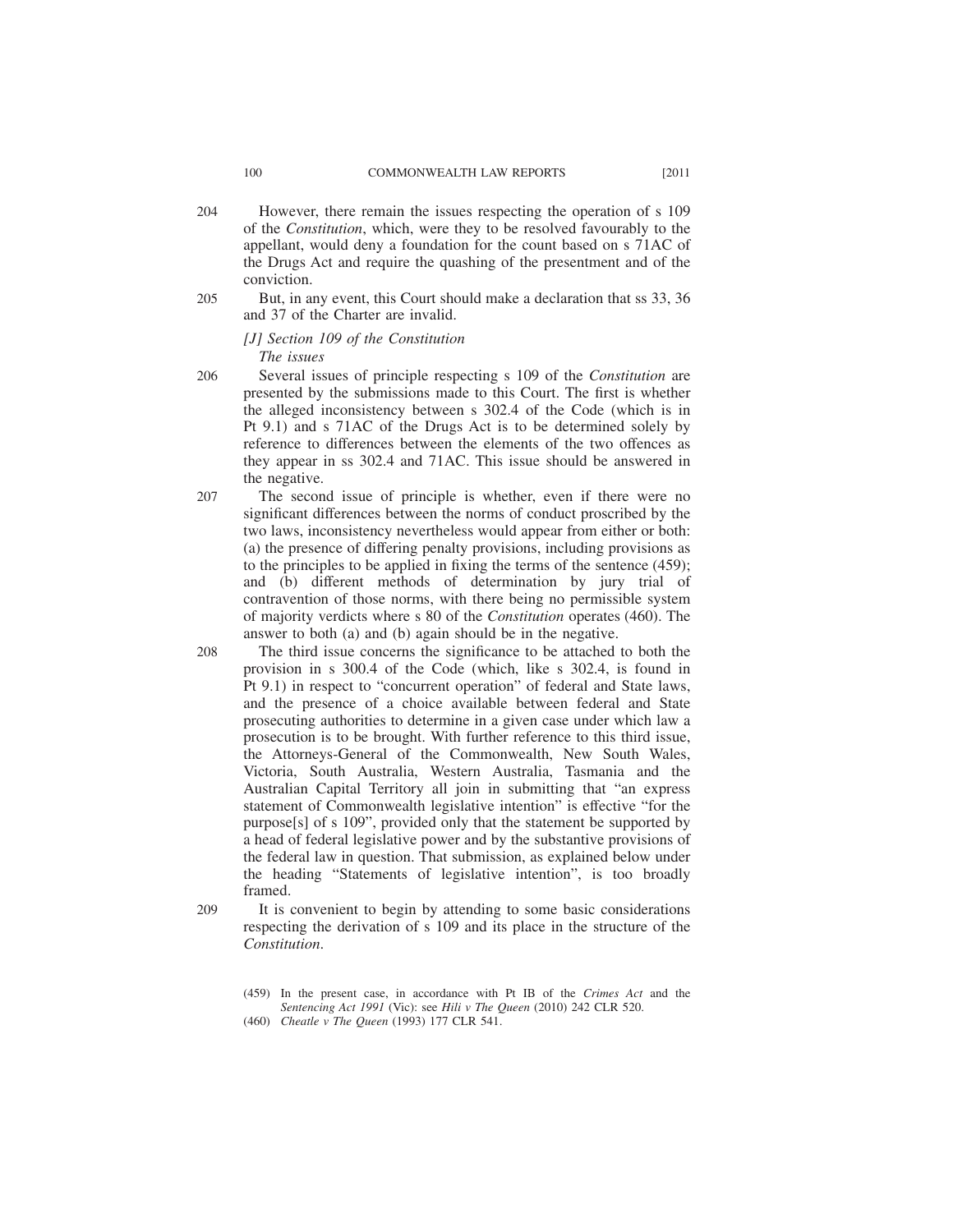# Gummow J

# *The derivation and place of s 109*

Section 109 states:

"When a law of a State is inconsistent with a law of the Commonwealth, the latter shall prevail, and the former shall, to the extent of the inconsistency, be invalid."

The interaction of federal and State or provincial laws must be a matter of first importance in framing a federal constitution. Covering cl 5 (461) makes not only federal laws, but also the *Constitution* itself, binding in the manner it specifies (462). As Quick and Garran noted at the time (463), covering cl 5 is substantially similar in scope and intention to the Supremacy Clause (Art VI cl 2) of the *United States Constitution* (464). But the framers of the *Commonwealth Constitution* went further by making the express provisions of Ch V (ss 106-120). Chapter V is headed "The States" and includes s 109. Whatever may be the relationship between the amendment provision in s 128 of the *Constitution* and the covering clauses, there could be no doubt that s 128 applies to s 109. 211

The framers had before them s 22 of the *Federal Council of Australasia Act 1885* (Imp) (465). This stated:

"If in any case the provisions of any Act of the Council shall be repugnant to, or inconsistent with, the law of any colony affected thereby, the former shall prevail, and the latter shall, so far as *such repugnance or inconsistency* extends, have no operation."

(Emphasis added.)

The disjunction expressed between "repugnance" and "inconsistency" is consistent with an understanding that they were not necessarily synonyms.

The references to repugnancy in the drafts of what was to become s 109, which had been prepared by Inglis Clark and Kingston, disappeared in the drafting which took place on the *Lucinda* in March 1891, and the term "inconsistent" alone was used thereafter (466).

- (461) *Constitution*, covering cl 5 provides: "This Act, and all laws made by the Parliament of the Commonwealth under the Constitution, shall be binding on the courts, judges, and people of every State and of every part of the Commonwealth, notwithstanding anything in the laws of any State ...
- (462) *Kable v Director of Public Prosecutions (NSW)* (1996) 189 CLR 51 at 102, 143-144; *Re Refugee Review Tribunal; Ex parte Aala* (2000) 204 CLR 82 at 92-93 [20]-[21].
- (463) *The Annotated Constitution of the Australian Commonwealth* (1901), p 353.
- (464) Article VI cl 2 provides: "This Constitution, and the Laws of the United States which shall be made in Pursuance thereof; and all Treaties made, or which shall be made, under the Authority of the United States, shall be the supreme Law of the Land; and the Judges in every State shall be bound thereby, any Thing in the Constitution or Laws of any State to the Contrary notwithstanding."
- (465) 48 & 49 Vict c 60. This Act was repealed by covering cl 7 of the *Constitution*.
- (466) Leeming, *Resolving Conflicts of Laws* (2011), pp 130-133.

212

213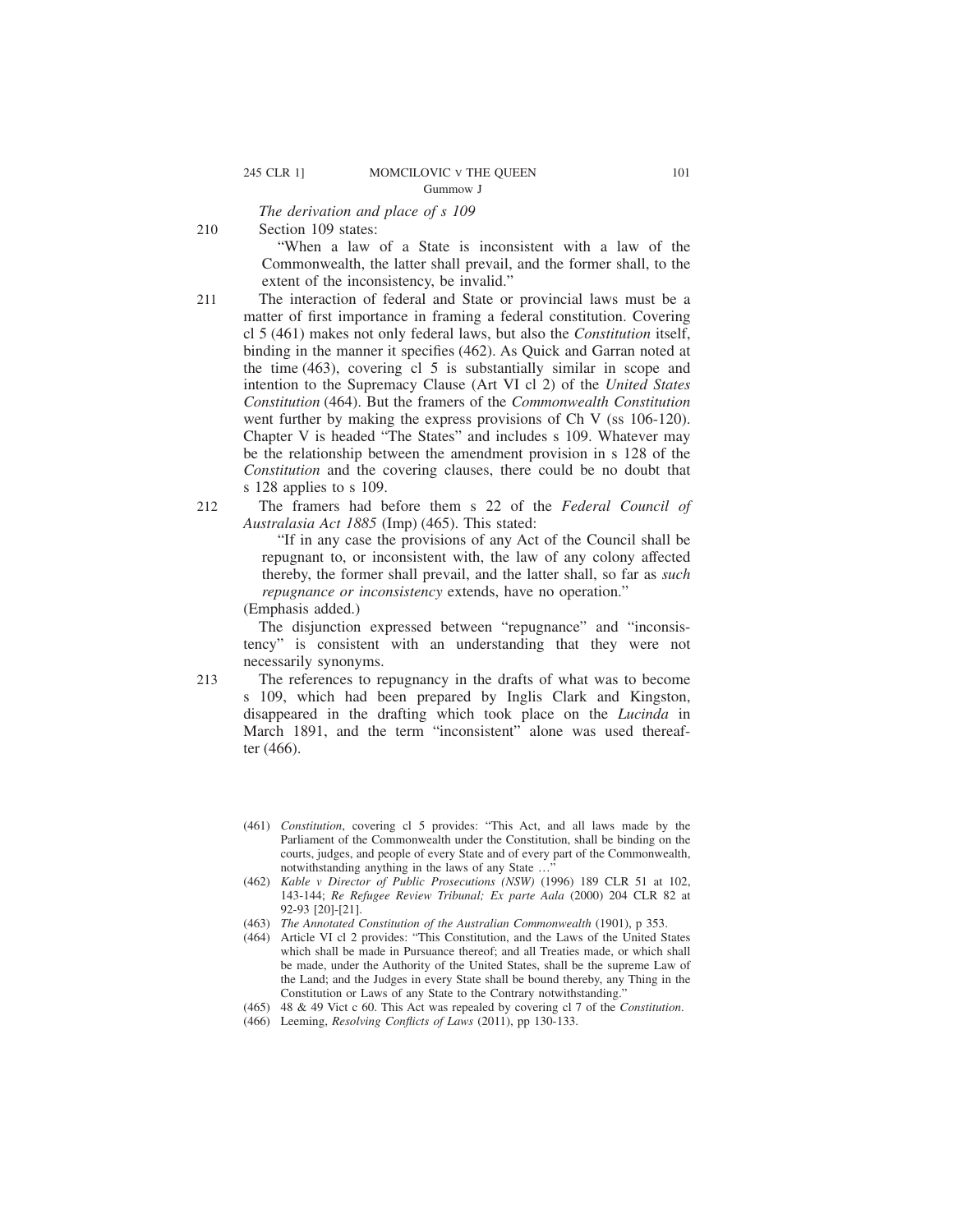The *Colonial Laws Validity Act 1865* (Imp) (467) used the term "repugnant" as the criterion rendering certain colonial laws "void and inoperative". The term had an extensive and lengthy history, summarised as follows by Justice McPherson in his work *The Reception of English Law Abroad* (468): 214

> "A true limitation on colonial legislative power, and one that was incorporated in all colonial charters and later in commissions to royal governors, was that laws made in the colony should not be repugnant to English law. The requirement was stated in various forms, often in different places in the same instrument, but most commonly as a proviso limiting the grant of the power to make laws. It appears to have originated in letters patent issued to the Muscovy Company (1555) (469), which in turn picked up a formula used in the Act for the Submission of the Clergy (1534) (470), where a requirement of conformity or non-repugnance to English law was imposed to limit the power of the clergy of making ordinances or canons for the reformed Church of England."

Professor Enid Campbell, with reference to the *Re Ipswich Tailors' Case* (471), also pointed to the long recognition of the principle that regulations or by-laws of corporate bodies which were repugnant to common law or statute were to that extent void ab initio (472).

The notion of repugnancy as no less than direct opposition or contrariety to English law had been urged by the colonial assembly in Pennsylvania as early as 1716 in the course of disputation with the Deputy Governor of that colony (473). The criterion of repugnancy adopted in the *Colonial Laws Validity Act* applied to deny the competence of subordinate colonial legislatures; this being in the period after the development in the Australian colonies of representative and responsible government in the second half of the nineteenth century. Given the weakening in control by the Imperial authorities which had preceded the implementation of the *Colonial Laws Validity Act*, particular caution became appropriate when considering the 215

- (467) 28 & 29 Vict c 63, ss 2, 3. A precedent for these provisions was supplied by s 3 of the *British North America Act 1840* (Imp), 3 & 4 Vict c 35.
- (468) (2007), pp 160-161. See also *R (Bancoult) v Secretary of State for Foreign and Commonwealth Affairs* [2009] 1 AC 453 at 483-484 [36]-[39], 501-502 [101]-[103].
- (469) Madden and Fieldhouse (eds), *Select Documents on the Constitutional History of the British Empire and Commonwealth* (1985), vol 1, p 231; Smith, *Cases and Materials on the Development of Legal Institutions* (1965), p 428.
- (470) 25 Hen VIII c 19, ss 1, 2 (not "contrarient or repugnant to … the customs, laws or statutes of this realm").
- (471) (1615) 11 Co Rep 53a at 54a [77 ER 1218 at 1220].
- (472) Campbell, "Colonial Legislation and the Laws of England", *University of Tasmania Law Review*, vol 2 (1965) 148, at pp 149-150. See also Goebel, *Antecedents and Beginnings to 1801* (1971), pp 57-60, being vol 1 of the *History of the Supreme Court of the United States*.
- (473) Smith, "Administrative Control of the Courts of the American Plantations", *Columbia Law Review*, vol 61 (1961) 1210, at pp 1243-1244.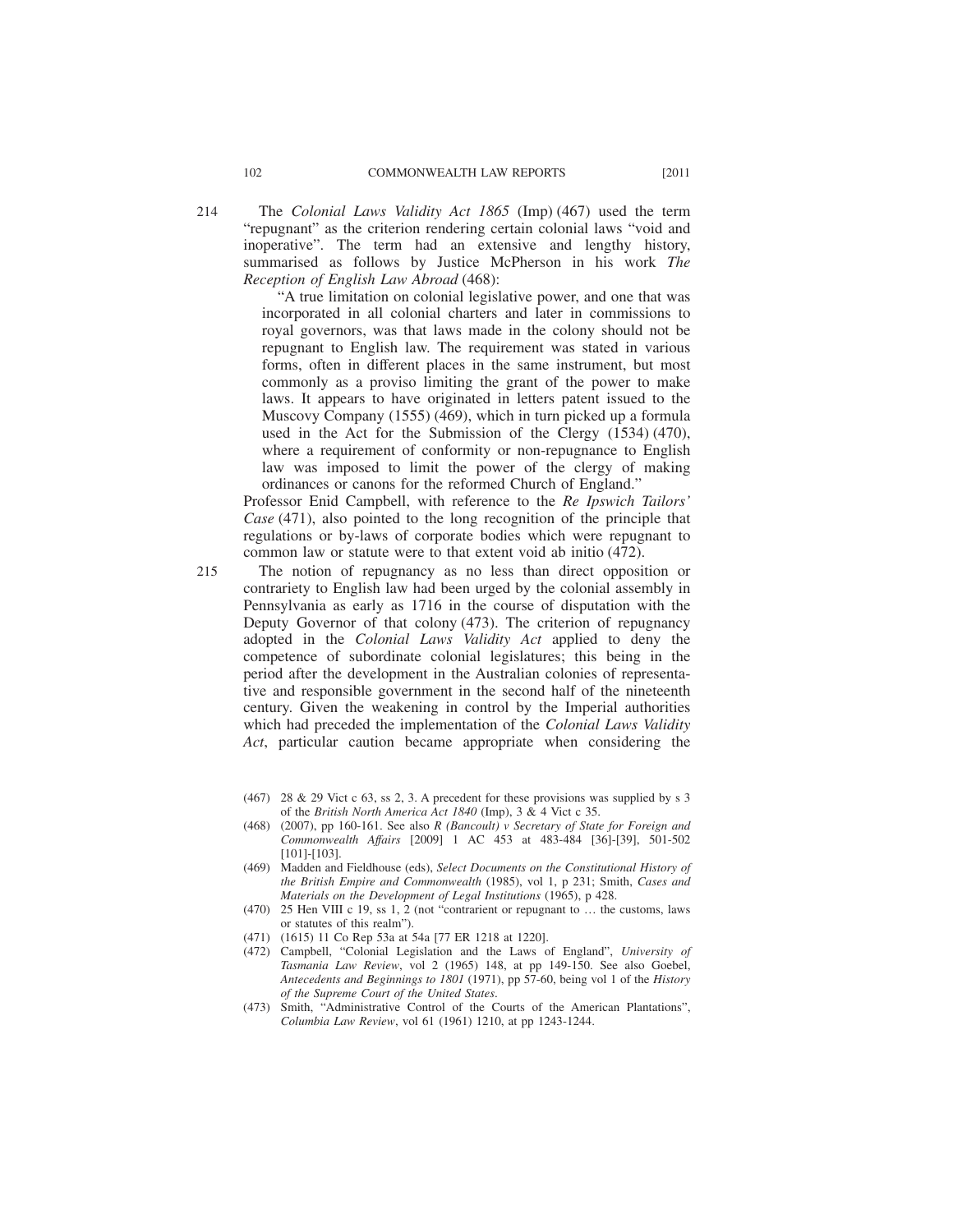strength of the repugnancy criterion, lest the position of the Parliament at Westminster be overstated. In *Attorney-General (Qld) v Attorney-General (Cth)* (474), Isaacs J said that it was not sufficient that in its "practical operation" the colonial law "detracted from" that of an Imperial law; and Higgins J declared (475):

"I am strongly inclined to think that no colonial Act can be repugnant to an Act of the Parliament of Great Britain unless it involve, either directly or ultimately, a contradictory proposition – probably, contradictory duties or contradictory rights."

216

218

However, as Sir Owen Dixon later emphasised in his address given at the Harvard Law School in 1955 and titled "Marshall and the Australian Constitution" (476), the position of the Parliament of the Commonwealth as "the paramount legislature" and "essential conceptions of federalism" required that fuller scope be given to the term "inconsistent" in s 109. Further reference to that address by Sir Owen Dixon is made later in these reasons under the heading "Inconsistency and federalism".

- What, then, of the *United States Constitution*? Harrison Moore, writing in the early years of federation on the operation of s 109, referred to decisions of the United States Supreme Court upon the Supremacy Clause (477). These he saw as the source of that treatment of the inter-State commerce power which has come to be known as the "Dormant Commerce Clause": the foundation of the exclusive legislative power of Congress with respect to inter-State commerce. As Harrison Moore put it (478), "the silence of Congress on the particular subject is treated as an expression of the will of Congress that commerce should be free", and thereby an implicit restraint is placed upon State power. This doctrine has not been adopted with respect to s 51(i) of the *Constitution*. 217
	- What, however, has to some degree been adopted from the United States decisions on the extent of the power of the Congress with respect to inter-State commerce, beginning with *Southern Railway Co v Reid* (479), the *Second Employers' Liability Cases* (480) and *Chicago, Rock Island & Pacific Railway Co v Hardwick Farmers Elevator Co* (481), is the expression "covering the field". To the significance and utility of the expression in applying s 109 of the *Constitution*, attention is given later in these reasons under the heading "Covering the field".

- (475) (1915) 20 CLR 148 at 178.
- (476) *Australian Law Journal*, vol 29 (1955) 420, at p 427.
- (477) *The Constitution of the Commonwealth of Australia*, 2nd ed (1910), pp 408-410.
- (478) *The Constitution of the Commonwealth of Australia*, 2nd ed (1910), p 410, fn 2.
- (479) (1912) 222 US 424 at 437.
- (480) (1912) 223 US 1 at 55.
- (481) (1913) 226 US 426 at 435.

<sup>(474) (1915) 20</sup> CLR 148 at 167.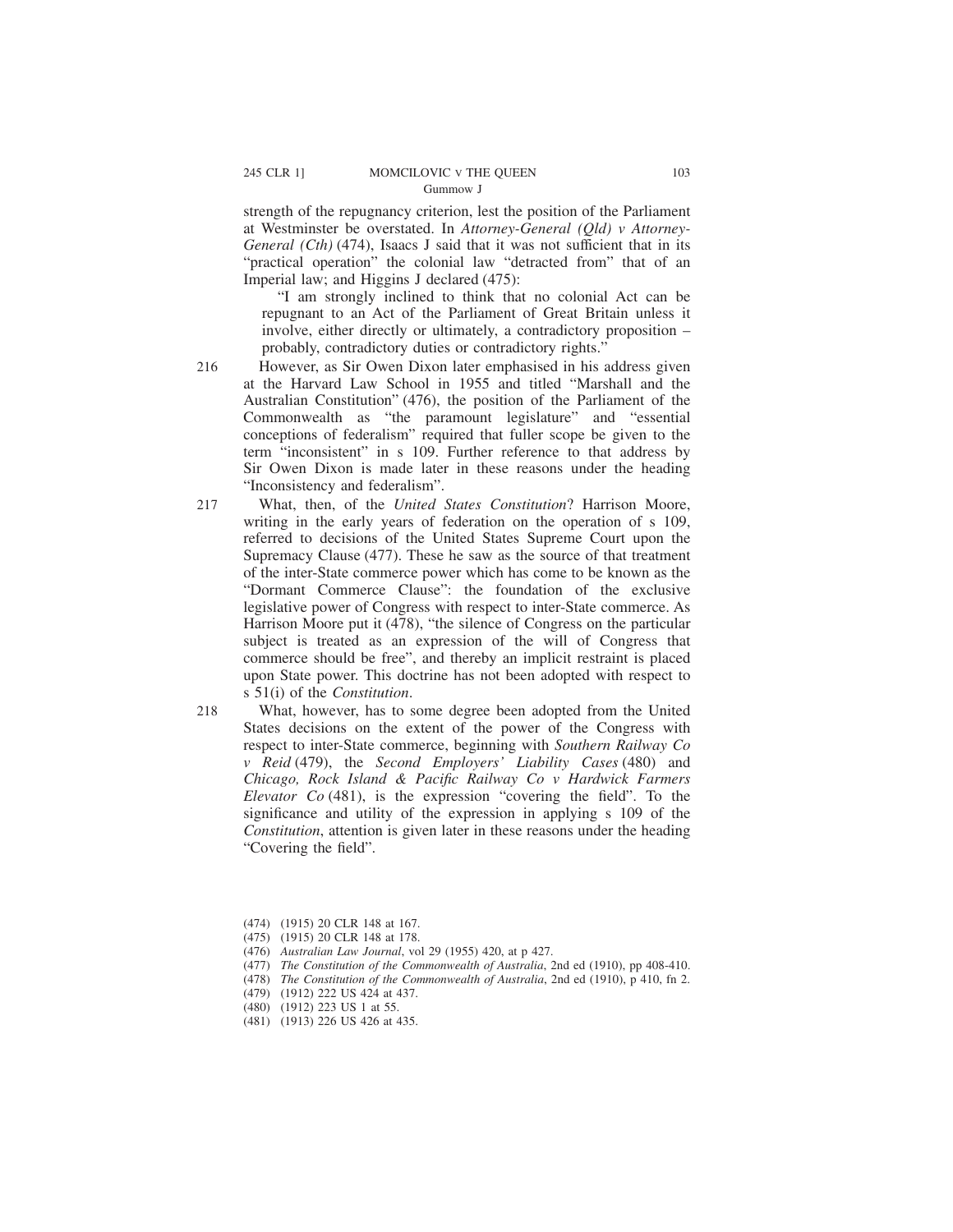The decisions of the United States Supreme Court speak of the power of the Congress to "pre-empt" State law rather than of the consequences of "inconsistency". When delivering the Opinion of the Court, in which six other Justices joined, Souter J in *Crosby v National Foreign Trade Council* (482) said that "[e]ven without an express provision for preemption", State law must yield to an Act of the Congress both where "Congress intends federal law to 'occupy the field'" and where "state law is naturally preempted to the extent of any conflict with a federal statute", even though "Congress has not occupied the field". His Honour added that the categories of pre-emption were not rigidly distinct and also said (483): 219

> "We will find preemption where it is impossible for a private party to comply with both state and federal law, … and where 'under the circumstances of [a] particular case, [the challenged state law] stands as an obstacle to the accomplishment and execution of the full purposes and objectives of Congress' … *What is a suffıcient obstacle is a matter of judgment, to be informed by examining the federal statute as a whole and identifying its purpose and intended effects*."

(Emphasis added.)

Section 109 appears immediately after sections which, subject to the *Constitution*, save the State Constitutions (s 106), the powers of the State Parliaments (s 107), and pre-federation laws (s 108). Section 109 looks ahead to the operation of the federal system, under which some of the legislative powers of the Parliament of the Commonwealth are exclusive of and others are concurrent with those of the State legislatures. The meaning and operation of s 109 has been revealed by the development of the body of case law in this Court.

In understanding that development, the following remarks by Dixon J in *Melbourne Corporation v The Commonwealth* (484) are pertinent here:

"The framers of the *Constitution* do not appear to have considered that power itself forms part of the conception of a government. They appear rather to have conceived the States as bodies politic whose existence and nature are independent of the powers allocated to them. The *Constitution* on this footing proceeds to distribute the power between State and Commonwealth and to provide for their inter-relation, tasks performed with reference to the legislative powers chiefly by ss 51, 52, 107, 108 and 109."

The "law of the Commonwealth" of which s 109 speaks is a reference to those enacted by the Parliament in the exercise of the power to make "laws". The "law of a State" refers to those pre-federation laws saved by s 108 as well as to laws thereafter enacted by the Parliaments of the States pursuant to the powers conferred by 222

220

<sup>(482) (2000) 530</sup> US 363 at 372.

<sup>(483) (2000) 530</sup> US 363 at 372-373.

<sup>(484) (1947) 74</sup> CLR 31 at 82.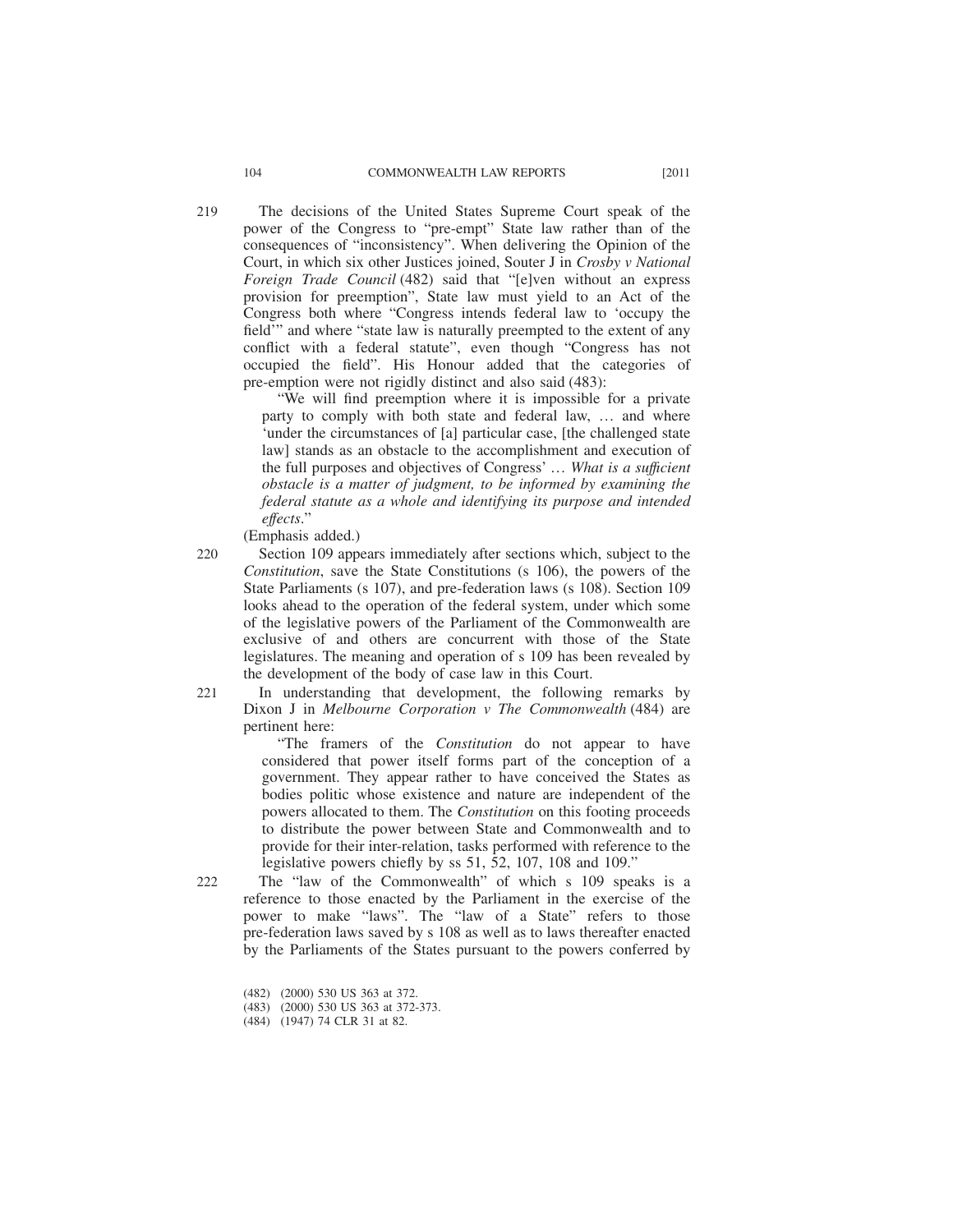#### 245 CLR 1] MOMCILOVIC V THE QUEEN 105 Gummow J

their Constitutions, which are recognised and preserved by s 106 and s 107 of the *Constitution*. Section 109 assumes that, were it not for the inconsistency, each law would be effective in its terms. Thus, unlike s 5 of the *Colonial Laws Validity Act*, s 109 is addressed not to questions between law-making powers, but to the consequences of the exercise of concurrent law-making powers (485).

223

The phrases in s 109 "shall prevail" and "to the extent of the inconsistency" have been revealed by the course of decision in this Court to be important in various respects. First, s 109 has a temporal operation, as indicated by the following: (*i*) in 1961 *Butler v Attorney-General (Vic)* (486) decided that, on repeal of the federal law in question, the State law previously rendered inoperative by s 109 resumed operation; (*ii*) as indicated in 1984 by the Court in *University of Wollongong v Metwally* (487), the statement in s 51 of the *Constitution* that the powers conferred in paras (i)-(xxxix) thereof are subject to the *Constitution* has the consequence that the Parliament cannot reverse a past operation of s 109 which rendered inoperative the provisions of a State law so as retrospectively to impose as the law of a State that State law rendered inoperative for inconsistency with a federal law; to hold otherwise, as Deane J put it in *Metwally* (488), would be to fail "to take proper account of the temporal operation of the provisions of s 109"; and (*iii*) the notion of "operational inconsistency", referred to below (489), means that the occasion for the operation of s 109 may be deferred until the particular exercise of powers conferred by the laws in question; this temporal aspect of s 109 is important when dealing with the powers of sentencing conferred on the courts by the legislation at issue in this appeal.

Secondly, the phrase "to the extent of the inconsistency" indicates that something less than the whole of the State or federal statute in question may be the relevant "law"; the issue is whether any *provisions* of the two laws conflict (490). Thirdly, if less than the whole of a State statute is to be "invalid" for "inconsistency", this will be the result of the application to the balance of the State statute of the principles of severance most recently discussed in *Pape v Federal Commissioner of Taxation* (491). 224

225

With that understanding of s 109, one then asks what is it that gives to particular terms of a statute the character of a "law" with which a

- (485) *O'Sullivan v Noarlunga Meat Ltd* (1956) 95 CLR 177 at 182-183; [1957] AC 1 at 24-25.
- (486) (1961) 106 CLR 268.
- (487) (1984) 158 CLR 447.
- (488) (1984) 158 CLR 447 at 478.
- (489) At [246]-[257].
- (490) *Amalgamated Society of Engineers v Adelaide Steamship Co Ltd* (1920) 28 CLR 129 at 155. See also *Heli-Aust Pty Ltd v Cahill* (2011) 194 FCR 502 at 544-545 [112].
- (491) (2009) 238 CLR 1 at 92-94 [246]-[252], 131-133 [389]-[393].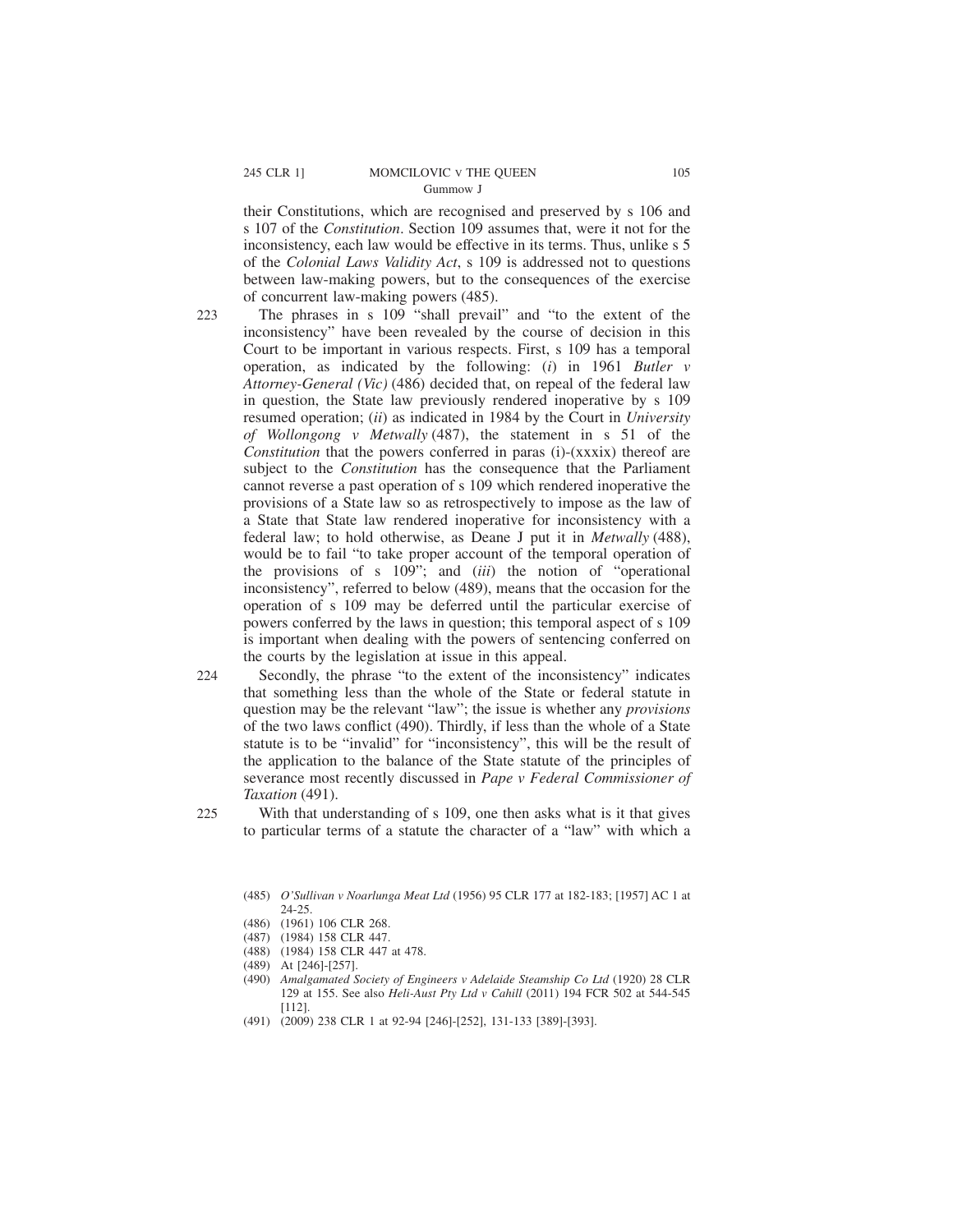comparison with another "law" is to be made in applying s 109. This inquiry involves a process of abstraction and characterisation.

*What comprises* "*a law of the Commonwealth*" *and* "*a law of a State*"

In various provisions the *Constitution* speaks of a "law" or "laws" (ss 7, 9, 10, 25, 27, 29, 31, 34, 41, 44, 45, 51, 52, 55, 59, 61, 74, 76, 77, 78, 80, 83, 84, 85, 98, 99, 100, 101, 102, 105A, 108, 109, 113, 116, 118, 120, 122) and of a "proposed law" or "proposed laws" (ss 53, 54, 56, 57, 58, 60, 128). By "law", it is meant, at least as regards s 109, something more than a text. The point was made by Isaacs J in *Clyde Engineering Co Ltd v Cowburn* (492) when he said:

"[T]he 'law' is not the piece of parchment or paper, nor is it the letters and words and figures printed upon the material. It consists of the 'rule' resolved upon and adopted by the legislative organ of the community as that which is to be observed, positively and negatively, by action or inaction according to the tenor of the rule adopted."

- Of s 109, Taylor J remarked in *Butler* (493) that it deals not "merely with instruments as such" but with instruments designed during the period of their operation "to create rights and duties and to impose obligations according to their tenor". 227
- The authority of a legislature to enact "laws" ordinarily is understood as exercised by the making of statutes. However, as suggested by the above remarks of Isaacs J in *Clyde Engineering*, and Taylor J in *Butler*, this does not mean that s 109 operates only upon a comparison between two statutes, each taken as a unit. 228
- The *Constitution* was framed, at least so far as s 109 is concerned, during the currency of doctrines which have been described as legal positivism and are associated with the writings of Jeremy Bentham and John Austin (494). With the writings of Austin, Sir Isaac Isaacs, at least, was familiar (495). The passage set out above from his reasons in *Clyde Engineering* (496) is expressive of positivist doctrine. The terms "command", "duty" and "sanction" were used in this discourse each to denote an inseparable element of the notion of a "law" imposed by a sovereign authority. More recent scholarship has tended to concentrate on the deficiencies of positivist doctrine for an understanding of the case law system (497); this is at the expense of concentration upon its continuing significance for the study of statute law. 229
	- (492) (1926) 37 CLR 466 at 497.
	- (493) (1961) 106 CLR 268 at 283.
	- (494) See Lobban, "Theories of Law and Government", in *The Oxford History of the Laws of England, Volume XI: 1820-1914 – English Legal System* (2010) 72, at pp 74-90.
	- (495) See *Australian Boot Trade Employés Federation v Whybrow & Co* (1910) 10 CLR 266 at 329.
	- (496) (1926) 37 CLR 466 at 497.
	- (497) Halpin, "Austin's Methodology? His Bequest to Jurisprudence", *Cambridge Law Journal*, vol 70 (2011) 175.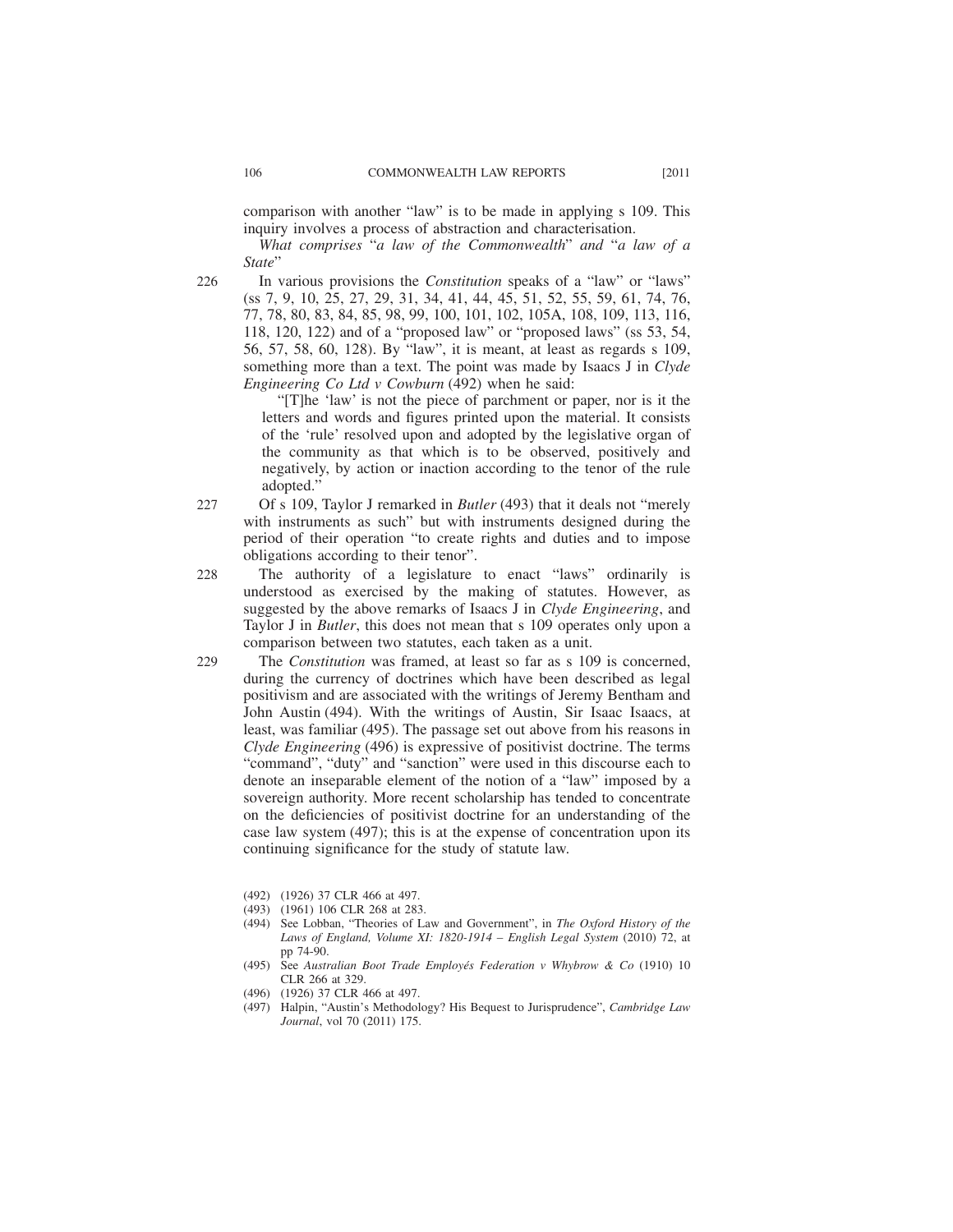#### 245 CLR 1] MOMCILOVIC V THE QUEEN 107 Gummow J

- In dealing with statute law, further analysis may be required of what is involved in a "command". A repealing statute is creative in the sense that its command removes the requirement for further compliance with the anterior law. An amending statute of itself might have no operation beyond changing the requirements of that anterior law (498). As Mason J observed in *Victoria v The Commonwealth* (499), a law which neither creates rights nor imposes duties is "something of a rara avis in the world of statutes". His Honour instanced the limited operation of an appropriation Act, which is a "law" spoken of in s 83 of the *Constitution*. To that may be added laws which comply with s 55 of the *Constitution* by dealing "only with the imposition of taxation", and not with the assessment and collection of the tax. 230
- Many statutory provisions are expressed to create rights rather than to impose duties. But a "duty" nevertheless may be implicit in the presence of a sanction against third parties for invasion of the right so created. The notion of "sanction" is most readily understood in the sense of a penalty or punishment upon adjudication of guilt. But the sanction also may be understood as a civil remedy conferred by the law in question and may include notions of "voidness", "unenforceability" and "illegality" with respect to what otherwise are associated common law rights (500). 231
- Each separate provision enacted by a statute as a section or sub-section will not necessarily answer these criteria of "a law". The phrase "duty of imperfect obligation" (501) may illustrate the point. So also, for example, a provision such as s 52 of the *Trade Practices Act 1974* (Cth), which establishes a norm of conduct but which leaves to later provisions of the statute the sanctions and remedies for non-observance of that norm (502). 232
- Each law of the Commonwealth and law of a State which are said to engage s 109 will comprise both the norm or rule of conduct each lays down and the attached sanctions and remedies. To consider these as discrete matters and to treat the first as conceptually distinct from the second may engender confusion. 233
- An example is given by the provisions considered in *Hume v Palmer* (503). As Knox CJ (504) and Starke J (505) indicated, both the federal and State regulations (506) required of two steam vessels which 234
	- (498) *Kartinyeri v The Commonwealth* (1998) 195 CLR 337 at 375-376 [66]-[70].
	- (499) (1975) 134 CLR 338 at 393.
	- (500) See *Brooks v Burns Philp Trustee Co Ltd* (1969) 121 CLR 432 at 458; *Hollis v Vabu Pty Ltd* (2001) 207 CLR 21 at 38 [37].
	- (501) See *Re Minister for Immigration and Multicultural and Indigenous Affairs; Ex parte Palme* (2003) 216 CLR 212 at 224 [40]-[41]; *Aktas v Westpac Banking Corporation* (2010) 241 CLR 79 at 101 [68], 105 [78].
	- (502) *Master Education Services Pty Ltd v Ketchell* (2008) 236 CLR 101 at 114 [31]. (503) (1926) 38 CLR 441.
	- (504) (1926) 38 CLR 441 at 446.
	- (505) (1926) 38 CLR 441 at 461.
	- (506) *Navigation (Collision) Regulations 1923* (Cth), Schedule, Art 19; *Regulations for*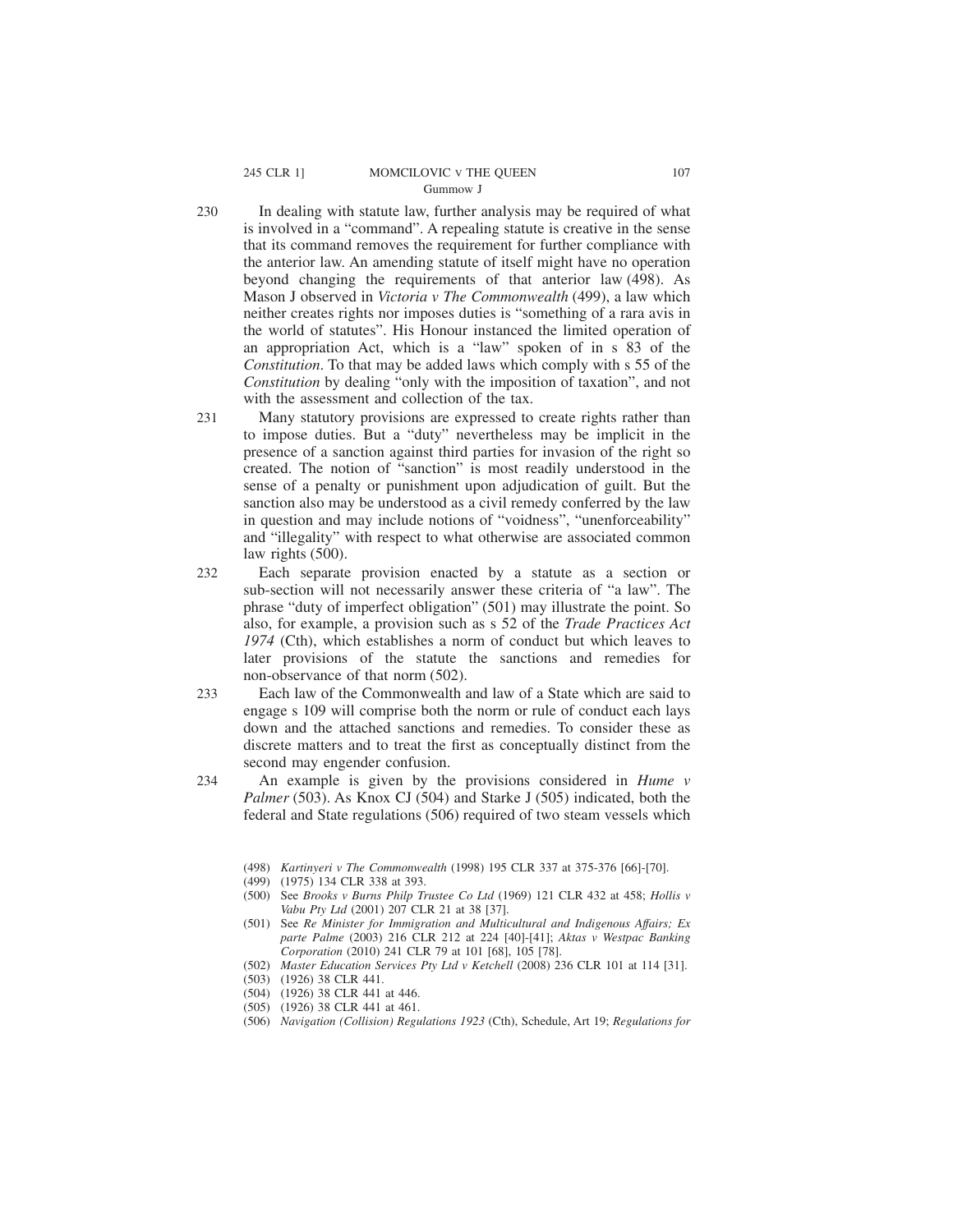were so crossing as to involve risk of collision, that the vessel which had the other on the starboard side keep out of the way of the other; and the appellant, the steamship's master, had disobeyed this rule. The State law (507) under which the appellant was convicted and fined by a magistrate provided for the penalty to be imposed only in the case of wilful default. But the federal law (508) provided that a contravention caused by wilful default was an indictable offence while, for a contravention not so caused, a fine might be imposed in a summary proceeding. Thus, wilful default was required for the State offence but not necessarily for the federal offence. The appeal against the conviction under the State law was allowed and the conviction quashed. Knox CJ said (509) that while "the rules" prescribed by the two laws were substantially identical, "the penalties imposed for their contravention differ". But, more accurately, one should have thought the position was that, for the purposes of s 109, the two "laws" differed.

- Hence, perhaps, the statement by Dixon J in *Ex parte McLean* (510) that the "rule of conduct" prescribed by inconsistent "laws" might be identical, "at least when the sanctions they impose are diverse", and the citation of *Hume v Palmer* in support of this statement. Hence also, perhaps, the observation by Mason J in *R v Winneke; Ex parte Gallagher* (511) that it was a commonplace that the doing of a single act may involve the actor in the commission of more than one criminal offence, against both federal and State law. 235
	- Both s 71AC of the Drugs Act and s 302.4 of the Code state the elements of the offence and the maximum penalty. Section 71AC acquires content from the definition of "traffick" in s 70(1). Section 302.4 does so by means of the definition of "traffics" in s 302.1 and the provisions of Pt 2.2 of the Code respecting the physical elements and fault elements of the offence. It is these respective conceptual and linguistic composites, not merely the texts of s 71AC and s 302.4, which provide the content of "a law of a State" and "a law of the Commonwealth" within the meaning of s 109 of the *Constitution*. The first of the issues of principle respecting s 109 identified above at [206] under the heading "*The issues*" should be answered accordingly.

However, the process of abstraction and characterisation which yields that result does not have the consequence that each law with which the appellant seeks to engage s 109, that of the State and that of

- *Preventing Collisions at Sea 1911* (NSW), Art 19. Both provisions had a precedent in Art 19 of Sch I to the *Prevention of Accidents (Collisions and Signals of Distress) Regulations 1910* (Imp), made pursuant to s 434 of the *Merchant Shipping Act 1894* (Imp).
- (507) *Navigation Act 1901* (NSW), s 115(2).
- (508) *Navigation Act 1912* (Cth), s 258.
- (509) (1926) 38 CLR 441 at 448.
- (510) (1930) 43 CLR 472 at 483.
- (511) (1982) 152 CLR 211 at 224.
- 
- 236
- 

*<sup>(</sup>cont)*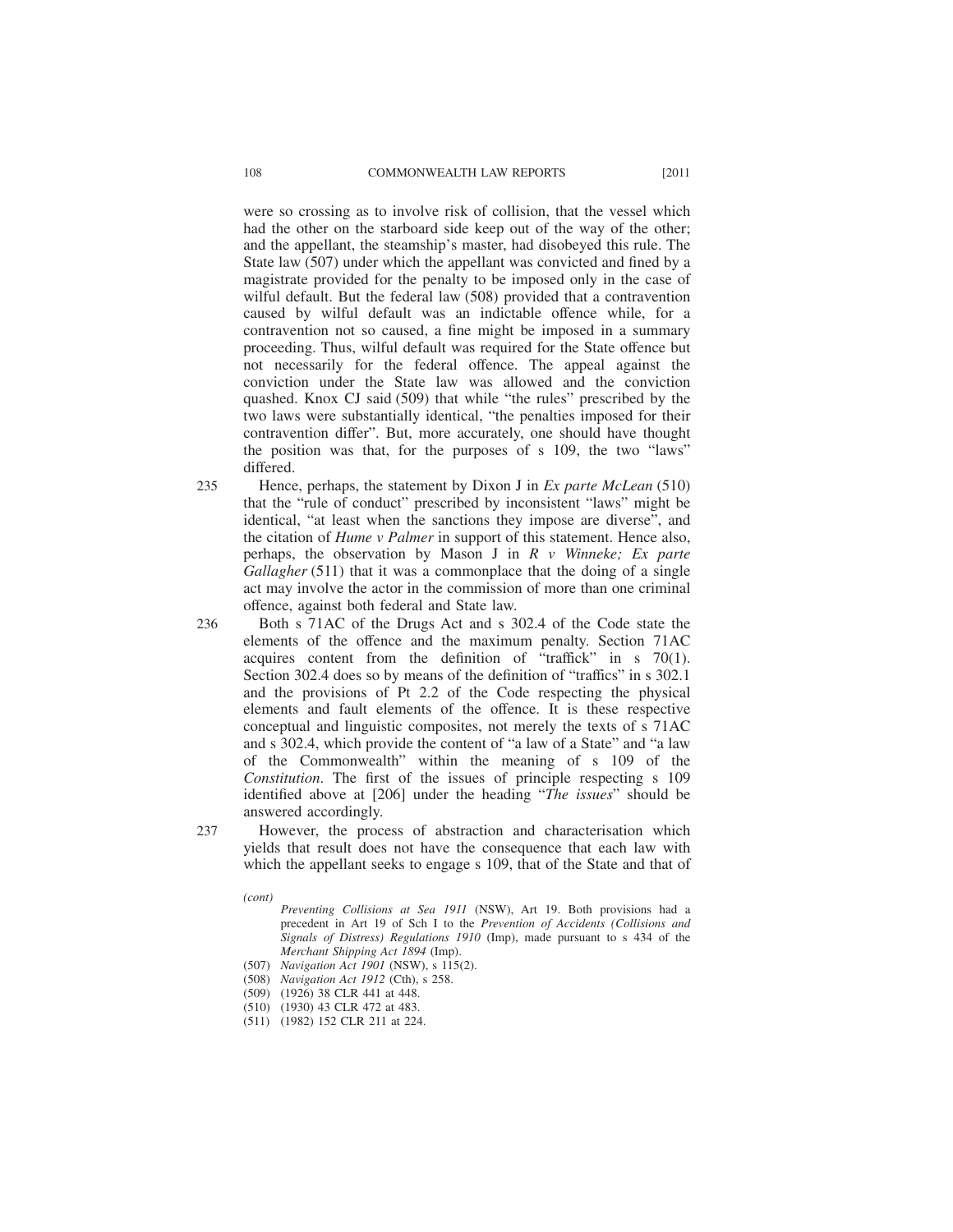# 245 CLR 1] MOMCILOVIC V THE QUEEN 109 Gummow J

the Commonwealth, includes the general provisions at federal and State level for the trial by jury of indictable offences. The steps in the prosecution, conviction and punishment of the appellant were taken in the general milieu of the system for adjudication of criminal guilt. The body of legislative provisions for the operation of that system is not part of the "law of a State" which may be rendered inoperative by reason of inconsistency with the federal laws upon which the appellant relied. It is on this ground that sub-issue (b) of the second issue of principle (512) should be decided adversely to the appellant. What of sub-issue (a), the significance of differing penalty provisions? This will be considered under the heading "*Operational inconsistency*" and after consideration of more general questions of inconsistency and federalism.

# *Inconsistency and federalism*

Austin recognised that for his analysis, a federal system of government such as that in the United States presented the particular problem of commands by more than one sovereign authority (513). In the United States (514), and then in Canada (515), the answer was found by the decisions of the courts which emphasised the paramount position of the central government. In Australia, the answer was supplied by the express terms of s 109. Thereafter, express provision, in terms with some affinity to those of s 109, was made by s 107(1) of the *Government of India Act 1935* (Imp), and this provision was largely carried forward as Art 254(1) of the *Constitution of India* adopted on 26 November 1949 (516). In all four federations, the problem posed had been the production, by the co-existence of two sets of laws, of what Dixon J was to identify as "an antinomy inadmissible in any coherent system of law" (517).

239

238

That s 109 is susceptible of varied constructions became apparent in the early years of this Court. The term "inconsistent" is the negation of "consistent" and thus, as a matter of etymology, perhaps would indicate that the federal and State laws could not stand together because to obey one was to disobey the other. But the course of

- (513) Austin, *The Province of Jurisprudence Determined* (1832), pp 261-264.
- (514) See the discussion of the Supremacy Clause in the *United States Constitution*, at [211].
- (515) Hogg, *Constitutional Law of Canada*, 5th ed (2007), vol 1, pp 483-485.
- (516) The chapeau to Art 254 reads "Inconsistency between laws made by Parliament and laws made by the Legislatures of States". The text of Art 254(1) resembles that of s 109 in stating that the Union law "shall prevail", and provides that the State law shall, "to the extent of the repugnancy, be void". Article 254(2), unlike s 109, provides for the prevalence of State over Union law if the State law has been reserved for consideration by, and has received the assent of, the head of state (the President of India); but this is subject to the power of the Parliament to override the State law by adding to, altering or repealing it. See Seervai, *Constitutional Law of India*, 4th ed (1996), vol 1, pp 165-166; vol 3, pp 2544-2545.
- (517) *Ffrost v Stevenson* (1937) 58 CLR 528 at 572.

<sup>(512)</sup> At [207].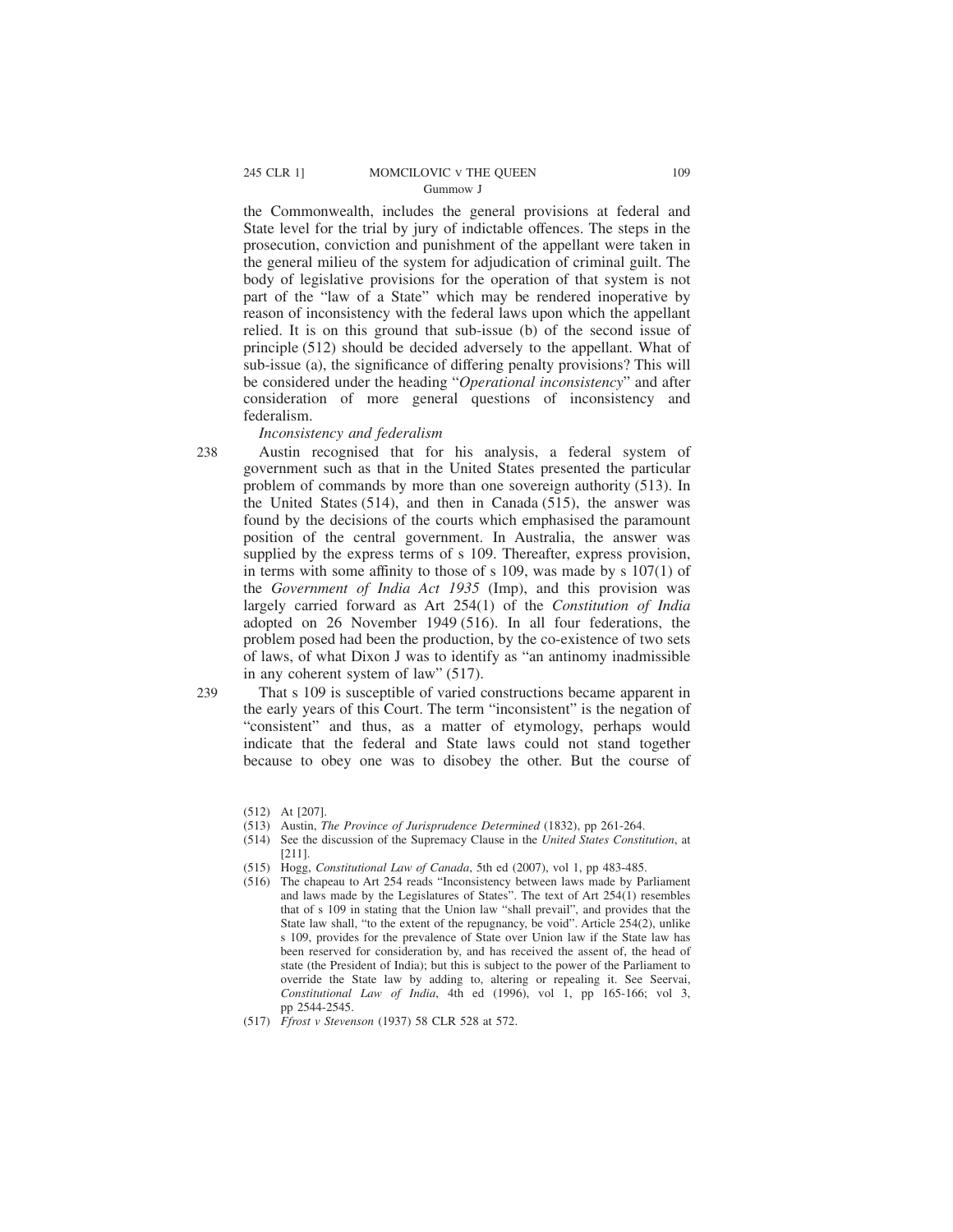interpretation of s 109 has gone further. This has reflected an understanding of the nature of the federal structure of the *Constitution*, which emphasises the paramount position of the Commonwealth. This may be seen in the well-known statement by Dixon J in *Melbourne Corporation* (518):

"The position of the federal government is necessarily stronger than that of the States. The Commonwealth is a government to which enumerated powers have been affirmatively granted. The grant carries all that is proper for its full effectuation. Then supremacy is given to the legislative powers of the Commonwealth."

His Honour saw as "protected by s 109 of the *Constitution*" those "legal rights which are the immediate product of federal statute" (519).

In the submissions in *Australian Boot Trade Employés Federation v Whybrow & Co* (520), Mitchell KC and Starke, for the respondents, drew upon their understanding of the contemporary state of authority respecting the Supremacy Clause of the *United States Constitution*, to submit that s 109 applied to three classes of cases:

"(1) Where two conflicting duties are imposed by the two legislatures; (2) Where there is something in the nature of a right or privilege conferred by the paramount legislature, and the other legislature seeks to impose some additional restrictions on the exercise of that right or privilege; and (3) Where the Court forms the view from the language of the paramount legislature that they intended their law to be the only law upon the particular point."

Class (2) might have been supplemented to include cases where it is the State law which confers a right or privilege and it is the federal law that modifies or restricts it.

The view of Griffith CJ that the "test of inconsistency" was "whether a proposed act is consistent with obedience to both directions" (521) may be seen both as a translation into the *Constitution* of the understanding of "repugnancy" as a limitation upon the legislative powers of the colonies, and as an expression of Austinian positivism. This focus upon conflicting duties, if accepted, would have meant that class (1) conveyed exhaustively what was meant by "inconsistent" in s 109. But as is well known, the view of Griffith CJ has not prevailed. Speaking extrajudicially (522), Sir Owen Dixon said of the Griffith view of s 109 that:

"For a moment it looked as if the word 'inconsistent' might

- (519) *The Commonwealth v Cigamatic Pty Ltd (In liq)* (1962) 108 CLR 372 at 378 per Dixon CJ.
- (520) (1910) 10 CLR 266 at 272.
- (521) *Federated Saw Mill &c Employes of Australasia v James Moore & Son Pty Ltd* (1909) 8 CLR 465 at 500; *Australian Boot Trade Employés Federation v Whybrow & Co* (1910) 10 CLR 266 at 286.
- (522) "Marshall and the Australian Constitution", *Australian Law Journal*, vol 29 (1955) 420, at p 427; *Jesting Pilate* (1965) 166, at p 178.

240

<sup>(518) (1947) 74</sup> CLR 31 at 82-83.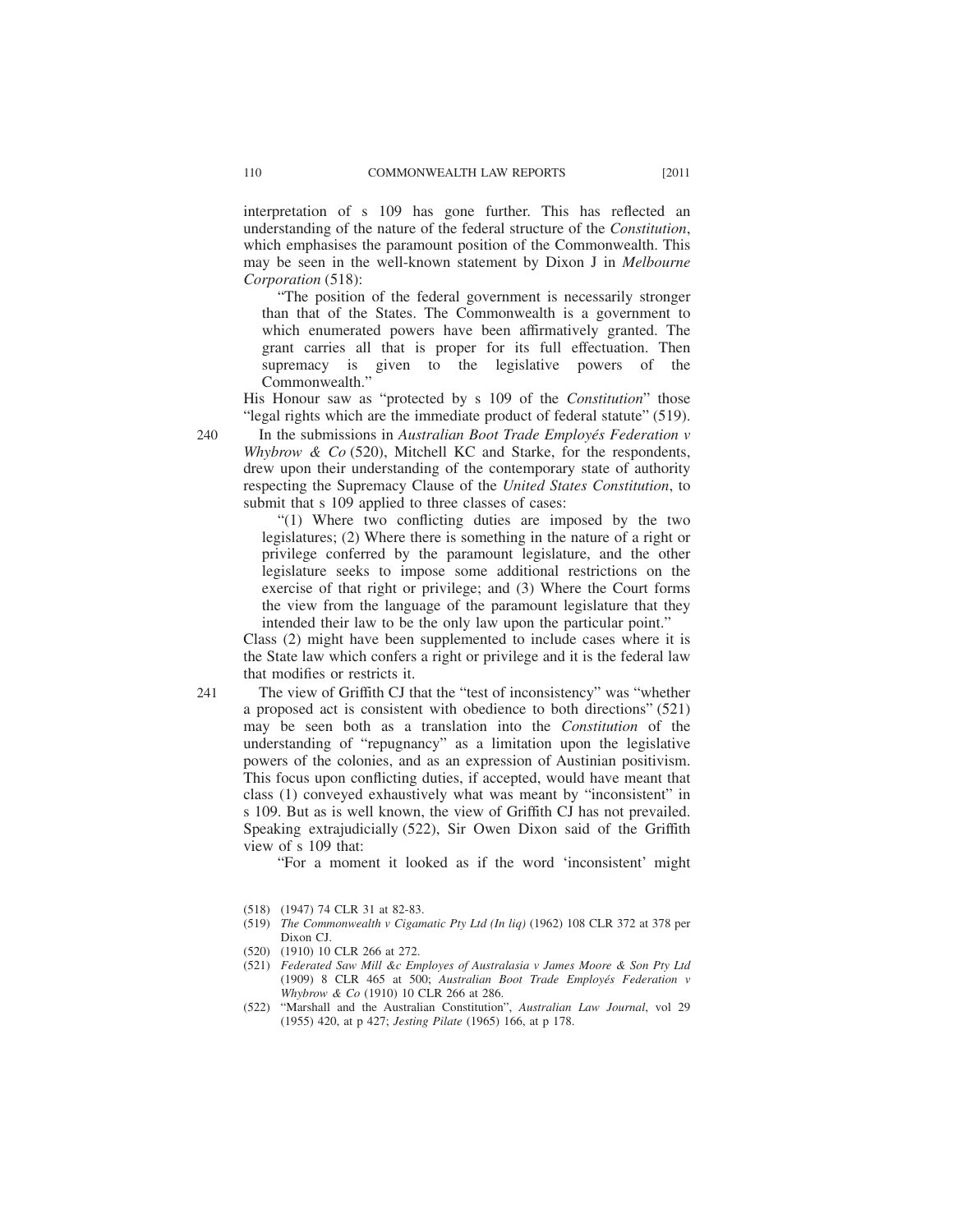# 245 CLR 1] MOMCILOVIC V THE QUEEN 111 Gummow J

receive a pedantic construction drawn rather from a verbal formalism than essential conceptions of federalism. In the end however the Court did not forget that it was a constitution it was expounding."

Whilst conflicting duties do attract s 109, it is no sufficient answer in construing s 109 that it is possible to obey the commands of both the federal and State laws.

242

244

- With class (2), the inconsistency does not arise from the impossibility of obedience to both laws; abstention from the exercise of the right or privilege conferred by one law may be accompanied by exercise of the right or privilege under the other law. But the operation of the State law (in the phrase of Dixon J to which further reference will be made), to "alter, impair or detract from" that of the federal law, may enliven s 109. Likewise, class (3), which might be thought to be a precursor of what came to be identified with the metaphor of "covering the field", on reflection is but an instance of alteration, impairment and detraction. And the starting point in all cases must be an analysis of the laws in question and of their true construction.
- In both classes (1) and (2), it is the comparison between the texts of the two laws as properly construed which is the focus of attention; hence in both instances the use of the expression "direct inconsistency" (523). But what is the situation where each law prescribes the same rule of conduct or confers a right or privilege in like terms so that the State law does not appear immediately to alter, impair or detract from the federal law? 243

This situation is addressed by class (3), which has come to be known as "indirect inconsistency". Here, the essential notion is that, upon its true construction, the federal law contains an implicit negative proposition that nothing other than what the federal law provides upon a particular subject matter is to be the subject of legislation; a State law which impairs or detracts from that negative proposition will enliven s 109. This is an example of the proposition expressed with reference to Ch III of the *Constitution* by Dixon CJ, McTiernan, Fullagar and Kitto JJ in the *Boilermakers' Case* (524) as follows:

"The fact that affirmative words appointing or limiting an order or form of things may have also a negative force and forbid the doing of the thing otherwise was noted very early in the development of the principles of interpretation. In Ch III we have a notable but very evident example."

(Footnote omitted.)

<sup>(523)</sup> *Wallis v Downard-Pickford (North Queensland) Pty Ltd* (1994) 179 CLR 388 at 396-397. See also the remarks of Mason J in *Ansett Transport Industries (Operations) Pty Ltd v Wardley* (1980) 142 CLR 237 at 260-261.

<sup>(524)</sup> *R v Kirby; Ex parte Boilermakers' Society of Australia* (1956) 94 CLR 254 at 270. See also *APLA Ltd v Legal Services Commissioner (NSW)* (2005) 224 CLR 322 at 405 [227].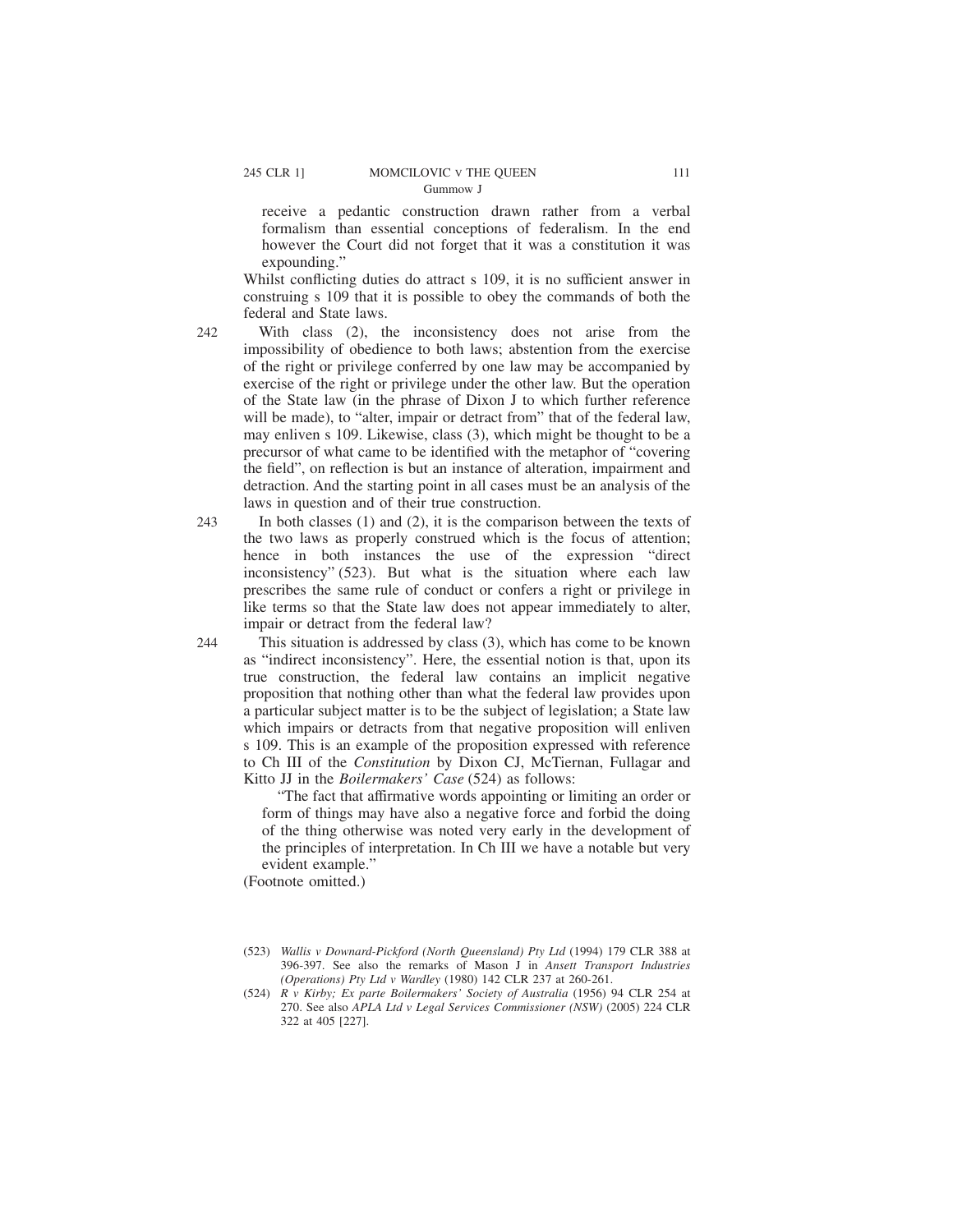There is, thus, as these reasons will seek further to demonstrate, the need for caution in speaking of different species or classes of "inconsistency". Such usage tends to obscure the task always at hand in cases where reliance is placed upon s 109, namely to apply that provision only after careful analysis of the particular laws in question to discern their true construction. These matters are considered further at [258]-[261] under the heading "*The importance of statutory construction*". 245

*Operational inconsistency*

- Something further should be said respecting this temporal element in the operation of s 109 of the *Constitution*. 246
- First, various statutes confer authority to create delegated legislation and it will be upon the exercise of that authority that claimed inconsistency may arise (525). Further, many of the decisions concerning s 109 have turned upon the operation of awards made by tribunals operating from time to time within the federal industrial relations system as ordained by statute; the legislation and the authorities are collected and discussed in *Jemena Asset Management (3) Pty Ltd v Coinvest Ltd* (526). 247
	- More generally, what in *Flaherty v Girgis* (527) Brennan J called "[a] facultative law of a State" and "a facultative law of the Commonwealth", which deal with the same subject matter, are "not necessarily inconsistent". Thus a statute may invest a power in a body without any issue of inconsistency arising in advance of a particular exercise of the power. In instances where each law confers a power with respect to the same subject matter, a conflict is created if and when each authority decides that it should exercise its powers (528). But before that state of affairs arises, the federal law is not, as Dixon J put it in *Stock Motor Ploughs Ltd v Forsyth* (529), "*directly* impaired by State law" (emphasis added). In the first of the major decisions in this area, that given in 1937 in *Victoria v The Commonwealth (The Kakariki)* (530), this Court held that the Victorian authority might proceed to exercise its statutory authority to remove the wreck of the steamship *Kakariki* in the absence of any intervention by the federal authority to exercise the power conferred by the *Navigation Act 1912* (Cth) for the removal of wrecks. In advance of the exercise of the statutory power by the Commonwealth, the "practical operation" of the federal law was not impaired by the State law (531).
	- (525) *Heli-Aust Pty Ltd v Cahill* (2011) 194 FCR 502 at 527 [56].
	- (526) (2011) 244 CLR 508 at 516-518 [11]-[16].
	- (527) (1987) 162 CLR 574 at 602.
	- (528) *Carter v Egg and Egg Pulp Marketing Board (Vic)* (1942) 66 CLR 557 at 574-575, 584, 590, 598-599.
	- (529) (1932) 48 CLR 128 at 137.
	- (530) (1937) 58 CLR 618.
	- (531) *APLA Ltd v Legal Services Commissioner (NSW)* (2005) 224 CLR 322 at 399 [201].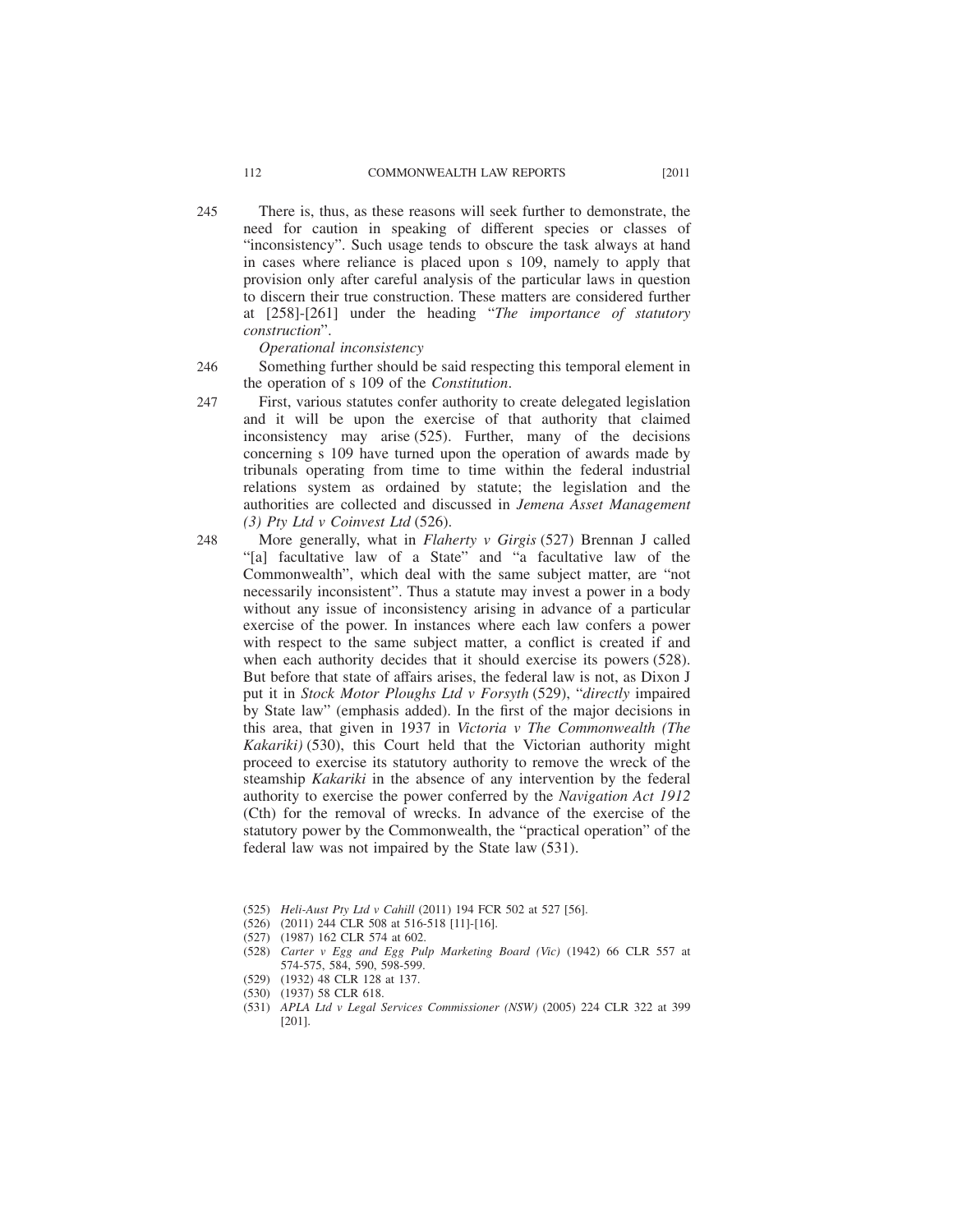249

250

# 245 CLR 1] MOMCILOVIC V THE QUEEN 113 Gummow J

The important temporal distinction, for the operation of s 109, between a law which is self-executing and operates immediately upon a subject matter, and one which does so only at the point of exercise of a power conferred by that law, was explained, with reference to powers conferred on courts, by Gaudron J in *Re Macks; Ex parte Saint* (532) as follows:

"In the case of a Federal Court order made within jurisdiction, a State law providing that the rights and liabilities of the parties were other than as contained in that order or permitting a State court to provide in a manner contrary to it would be inconsistent with a law of the Commonwealth conferring jurisdiction on the Federal Court in the matter in which the order was made. A State law of the former kind would be invalid for direct inconsistency because it would 'alter, impair or detract from' the operation of the law conferring jurisdiction on the Federal Court. A State law of the latter kind would be invalid for what is usually referred to as 'operational inconsistency'."

(Footnotes omitted.)

In *Gallagher*, Gibbs CJ (533) and Wilson J (534) considered *The Kakariki* as an instance where it was only upon the actual exercise of federal executive authority conferred by a law of the Commonwealth that there could arise a conflict to be resolved by the operation of s 109. With reference to what had been said by Latham CJ in *Carter v Egg and Egg Pulp Marketing Board (Vic)* (535), Gibbs CJ added (536):

"[T]he fact that a Commonwealth statute and a State statute both authorised the acquisition of eggs would not necessarily mean that the Commonwealth statute excluded the operation of the State power, but if both the Commonwealth and the State sought to acquire the same eggs, there would be a conflict in the operation of the power, and in that case s 109 would give paramountcy to the Commonwealth statute which would, no doubt, be construed as meaning that the Commonwealth power of acquisition was to supersede any attempted acquisition by the State authority."

*Carter* concerned the *Egg Control Regulations 1939* (Cth), which provided for the expropriation of eggs by the taking of possession thereof (reg 14), under authority of the Egg Supervision Committee. Failure to comply with the requirements of that Committee was made an offence by s 10 of the *National Security Act 1939* (Cth).

251

The reasoning in these decisions as to the time of the engagement of s 109 is applicable where the executive power in question is one of

- (532) (2000) 204 CLR 158 at 186 [54]. See also *R v Winneke; Ex parte Gallagher* (1982) 152 CLR 211 at 217, 221; *Flaherty v Girgis* (1987) 162 CLR 574 at 588, 602; *The Commonwealth v Western Australia (Mining Act Case)* (1999) 196 CLR 392 at 417 [62], 439-441 [138]-[145], 478 [258].
- (533) (1982) 152 CLR 211 at 216-217.
- (534) (1982) 152 CLR 211 at 233.
- (535) (1942) 66 CLR 557 at 574-576.
- (536) (1982) 152 CLR 211 at 217.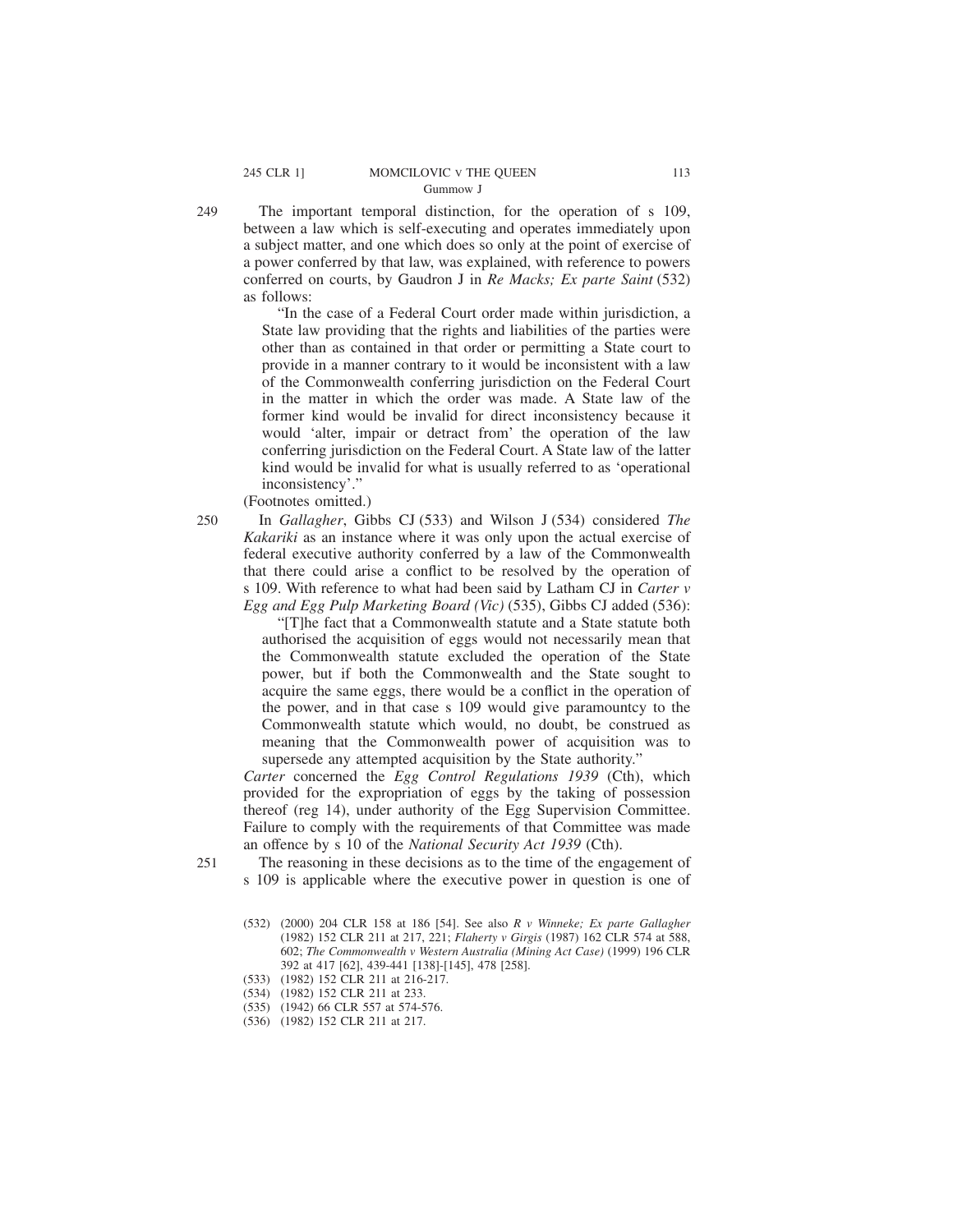institution and conduct of prosecution for offences, or the power is a judicial power exercisable at the stage of sentencing after conviction.

- At common law there is a practice, "if not a rule of law, that a person should not be twice punished for what is substantially the same act [or omission]" (537). Where the same act or omission is punishable under both federal and State law an added dimension is supplied. If, as in the present case, the federal and State penalty provisions each specify a maximum penalty, and that maximum differs, the provisions thereby confer a judicial discretion or power to be exercised within those respective limits and in the circumstances of the particular case. Conflict may arise, but only upon the exercise of those powers. 252
- However, the *Crimes Act* diminishes the occasions for that conflict. Where "an act or omission" constitutes an offence under both a federal law and that of a State, and "the offender has been punished for that offence under [State law]", the offender "shall not be liable to be punished for the offence under [federal law]". Section 4C(2) of the *Crimes Act* so provides. It was added to the *Crimes Act* by s 11 of the *Crimes Legislation Amendment Act 1987* (Cth), which, in Sch 5, repealed what had been s 30(2) of the *Acts Interpretation Act 1901* (Cth). Section 30(2) had been added, after the decision in *Hume v Palmer* (538), by s 11 of the *Acts Interpretation Act 1937* (Cth). 253
- Section 4C(2) of the *Crimes Act* is designed to avoid the injustice of exposure to double punishment in cases where the doing of a single act may involve the actor in the commission of an offence against federal and State law (539). Its effect, when the occasion for its operation arrives, is to achieve what has been called a "roll-back" of the federal criminal law (540), or its "withdraw[al] pro tanto" (541). 254
- With respect to the appellant in this case, there has been no prosecution of the federal offence and no occasion of operational inconsistency has arisen with respect to the application of the penalty provisions of the federal and State laws. If the occasion had arisen, s 4C(2) would have removed the occasion for any "direct" inconsistency. Were a federal prosecution now to be commenced, with no prospect of punishment by reason of the operation of s 4C(2), a question would arise whether the prosecution might be stayed as an abuse of process, even if a plea in bar was not available (542). 255

256

That these outcomes are the consequence of decisions taken, or not taken, by the federal and State prosecution authorities has obvious

- (537) *R v Hoar* (1981) 148 CLR 32 at 38.
- (538) (1926) 38 CLR 441.
- (539) *R v Winneke; Ex parte Gallagher* (1982) 152 CLR 211 at 218-219, 232-233.
- (540) See Saunders, "A New Direction for Intergovernmental Arrangements", *Public Law Review*, vol 12 (2001) 274, at p 284; Leeming, *Resolving Conflicts of Laws* (2011), pp 165-168.
- (541) *Native Title Act Case* (1995) 183 CLR 373 at 473. See also *Port MacDonnell Professional Fishermen's Association Inc v South Australia* (1989) 168 CLR 340 at 373.
- (542) *Pearce v The Queen* (1998) 194 CLR 610 at 620 [29], 629 [67].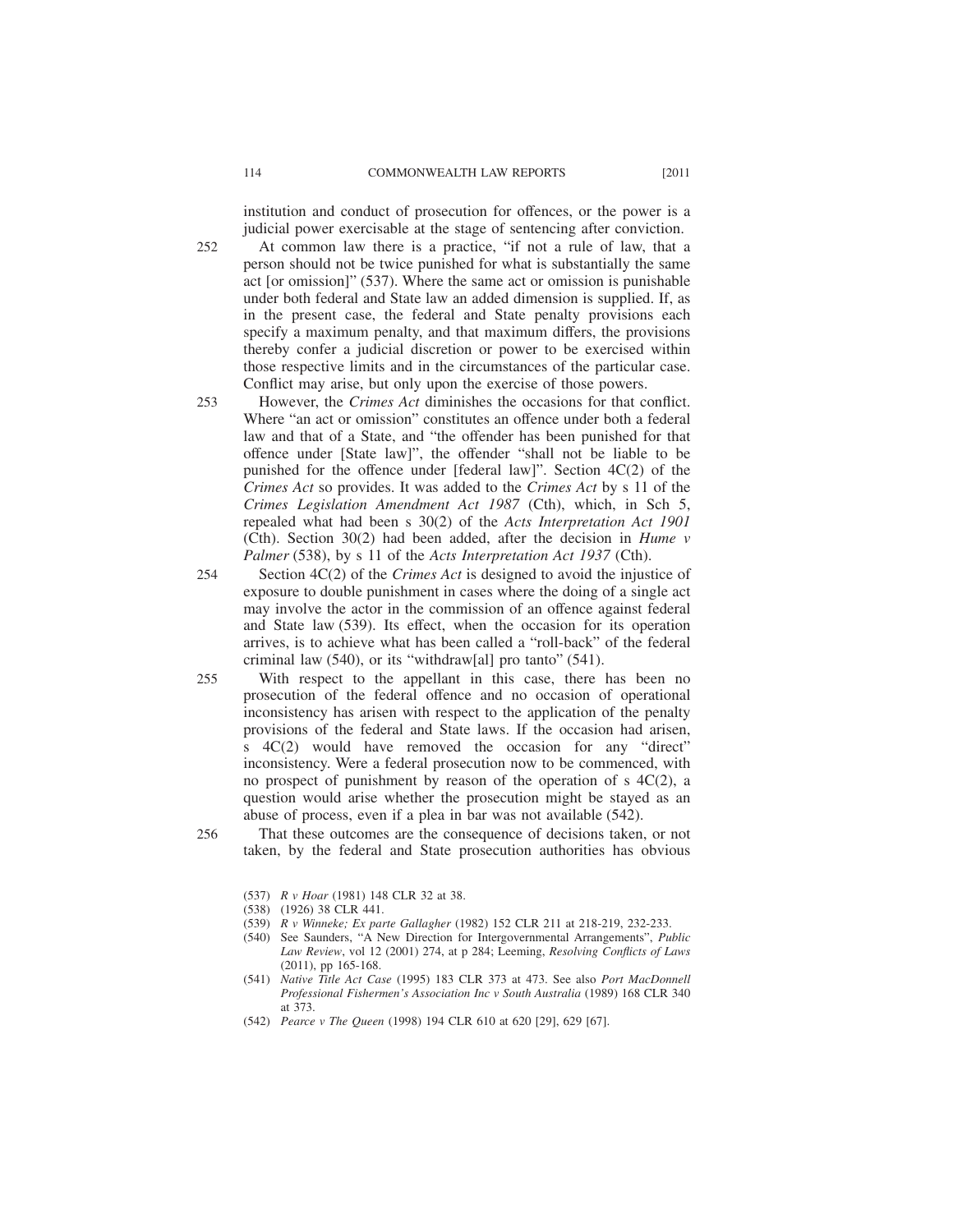257

258

# 245 CLR 1] MOMCILOVIC V THE QUEEN 115 Gummow J

significance for the citizen and for the place of s 109 in adjusting the relationship between the citizen on the one hand and the exercise of concurrent powers of federal and State legislatures on the other (543). However, this state of affairs is to be accepted as a product of the accommodations required by the federal system.

The result is that what is identified at [207] as sub-issue (a) (the difference between the penalty provisions) also should be decided adversely to the appellant.

*The importance of statutory construction*

- The frequently used phrases "upon its true construction" and "having regard to subject, scope and purpose" carry a weighty body of doctrine built up by curial decision-making. The first task in any application of s 109 is to construe the federal law in question in accordance with that body of doctrine. Only when that has been done is it appropriate to consider whether upon its proper construction the State law is "inconsistent" with the federal law.
- The distillation of the scope and purpose of the federal law was of decisive importance in *Commercial Radio Coffs Harbour Ltd v Fuller* (544). The provisions of the federal law for the licensing of radio transmitters were held to be cumulative upon those of State environmental protection laws; the conclusion was found "in the nature and purpose" of the federal law (545). Similarly, the *Bills of Exchange Act 1909* (Cth), considered in *Stock Motor Ploughs* (546), codified the law respecting negotiable instruments but did so in the general milieu of contract law, including modifications thereto by State moratorium legislation enacted during the Great Depression. 259
- On the other hand, the head of legislative power supporting the federal law may, by express words, be exercised to exclude the rights or duties which the federal law creates from qualification, wholly or partly, by State laws of a particular description (547). The authorities upholding the effectiveness of federal legislation of this kind, beginning with *The Commonwealth v Queensland* (548), and including *Australian Coastal Shipping Commission v O'Reilly* (549) and *Botany Municipal Council v Federal Airports Authority* (550), were considered 260
	- (543) *Dickson v The Queen* (2010) 241 CLR 491 at 503-504 [19].
	- (544) (1986) 161 CLR 47.
	- (545) (1986) 161 CLR 47 at 49. See also *McWaters v Day* (1989) 168 CLR 289 at 298; *Dickson v The Queen* (2010) 241 CLR 491 at 506 [29].
	- (546) (1932) 48 CLR 128 at 137-138. See also *Re Residential Tenancies Tribunal (NSW); Ex parte Defence Housing Authority* (1997) 190 CLR 410 at 433, 460, 462; *Attorney-General (Vic) v Andrews* (2007) 230 CLR 369 at 401-402 [54].
	- (547) The distinction between express exclusion wholly from State regulation and only partly therefrom is drawn, with examples from the decided cases, in Leeming, *Resolving Conflicts of Laws* (2011), p 154.
	- (548) (1920) 29 CLR 1.
	- (549) (1962) 107 CLR 46.
	- (550) (1992) 175 CLR 453.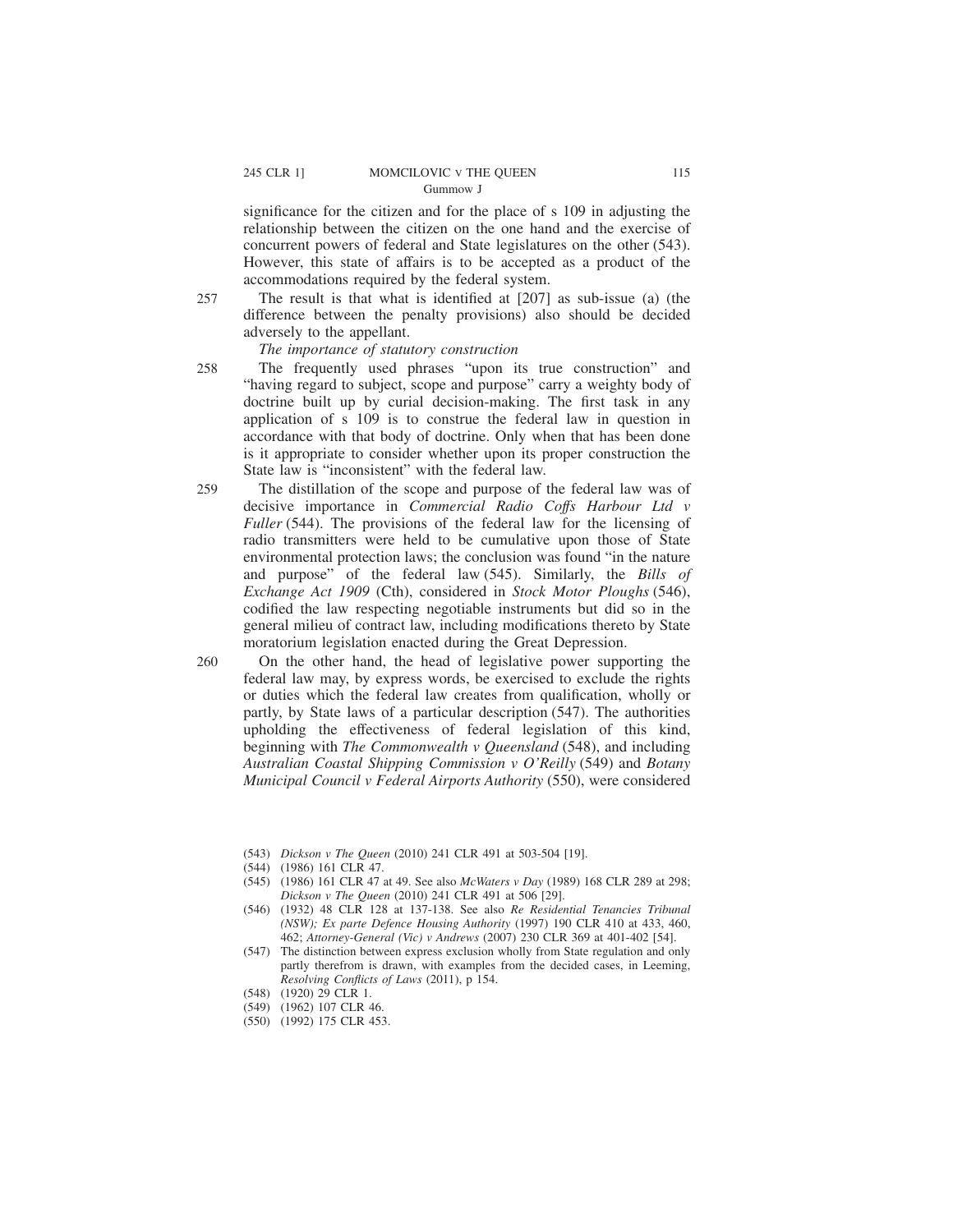and applied in *Bayside City Council v Telstra Corporation Ltd* (551), the *Work Choices Case* (552) and *John Holland Pty Ltd v Victorian Workcover Authority* (553). Again, the federal law may state that certain conduct is not to be subject to proscription by any State criminal law. *Croome v Tasmania* (554) was such a case.

Further, even in the absence of an express indication to that effect, the detailed character of the federal law may evince a legislative "intention", in the sense given to that term in the passage from *Zheng v Cai* (555) set out at [146] of these reasons, to deal completely and thus exclusively with the law governing a particular subject matter. That proposition, which is drawn from what was said by Dixon J in *Ex parte McLean* (556), *Stock Motor Ploughs* (557) and *The Kakariki* (558), may be treated as presenting a "negative implication" criterion and has been discussed when dealing with class (3) as identified in the submissions in *Whybrow* (559). The question then is whether the State law is upon the same subject matter as the federal law and, if so, whether the State law is inconsistent with it because it detracts from or impairs that negative implication (560). But the first question, and what Aickin J called "the central question" (561), always is one of statutory interpretation to discern legislative "intent" or "intention" (562).

"*Covering the field*"

It is significant that in none of the classical formulations by Dixon J of the operation of s 109, those in *Ex parte McLean* (563), *Stock Motor*

- (551) (2004) 216 CLR 595 at 627-629 [34]-[39].
- (552) *New South Wales v The Commonwealth* (2006) 229 CLR 1 at 166-169 [370]-[372].
- (553) (2009) 239 CLR 518 at 526-527 [18], 528 [23].
- (554) (1997) 191 CLR 119.
- (555) (2009) 239 CLR 446 at 455-456 [28].
- (556) (1930) 43 CLR 472 at 483.
- (557) (1932) 48 CLR 128 at 136-137.
- (558) (1937) 58 CLR 618 at 630.
- (559) At [240]-[244].
- (560) Professor Hogg explains that, while *Ex parte McLean* has not been adopted in Canada, a Canadian federal law will be interpreted to discover its purpose and a provincial law which frustrates that purpose will fail for inconsistency: Hogg, *Constitutional Law of Canada*, 5th ed (2007), vol 1, pp 491-496.
- (561) *Ansett Transport Industries (Operations) Pty Ltd v Wardley* (1980) 142 CLR 237 at 280.
- (562) *P v P* (1994) 181 CLR 583 at 602-603; *Native Title Act Case* (1995) 183 CLR 373 at 466; *Mining Act Case* (1999) 196 CLR 392 at 415-416 [55], 439 [138]. See also Lindell, "Grappling with Inconsistency between Commonwealth and State Legislation and the Link with Statutory Interpretation", *Constitutional Law and Policy Review*, vol 8 (2005) 25, at pp 30-34; Rumble, "Manufacturing and Avoiding Constitution Section 109 Inconsistency: Law and Practice", *Federal Law Review*, vol 38 (2010) 445, at pp 457-459.
- (563) (1930) 43 CLR 472 at 483.

262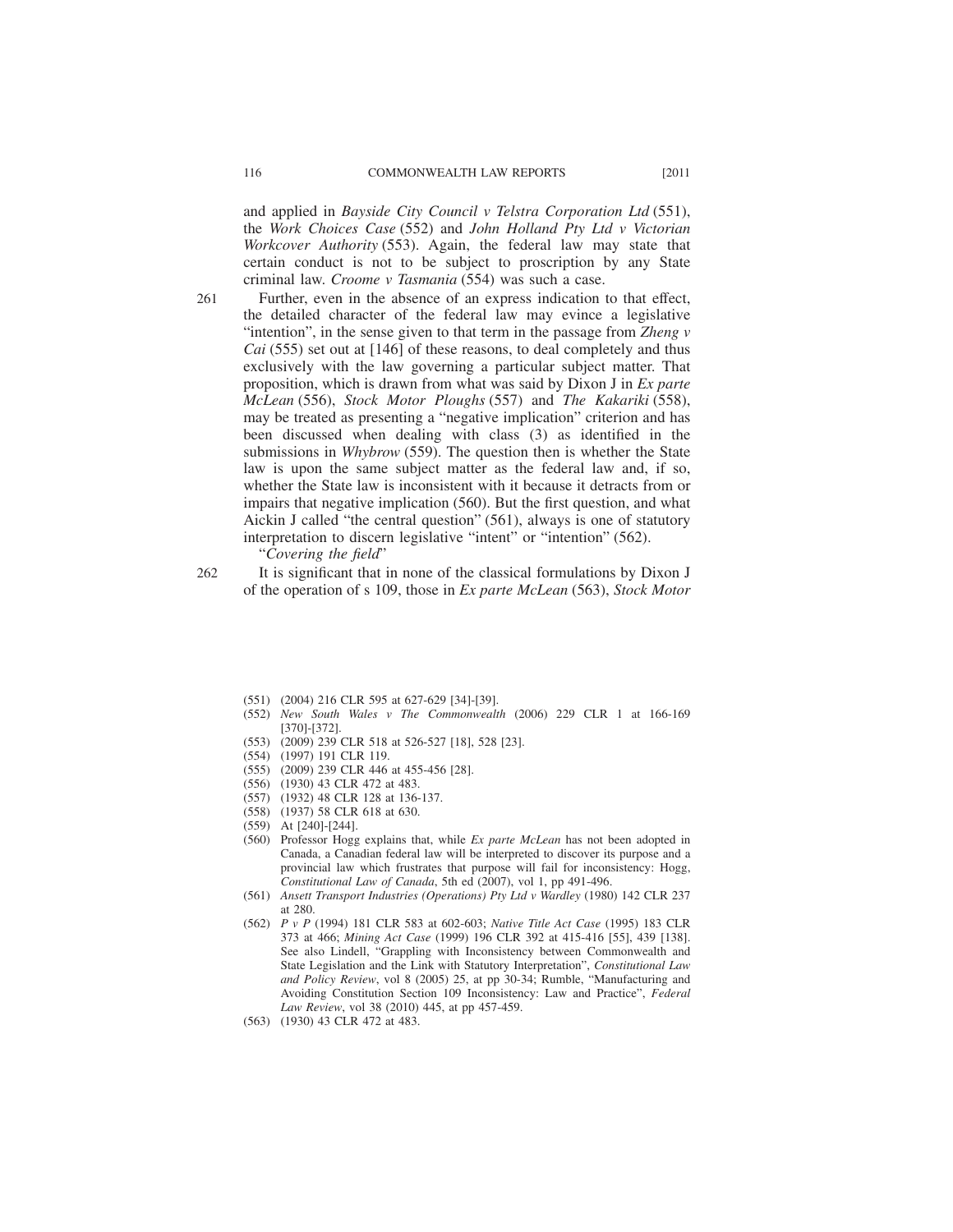*Ploughs* (564) and *The Kakariki* (565), does the phrase "covering the field" appear. The passage in *The Kakariki* is set out below. That in *Ex parte McLean* reads:

"When the Parliament of the Commonwealth and the Parliament of a State each legislate upon the same subject and prescribe what the rule of conduct shall be, they make laws which are inconsistent, notwithstanding that the rule of conduct is identical which each prescribes, and s 109 applies. That this is so is settled, at least when the sanctions they impose are diverse (*Hume v Palmer*) (566). But the reason is that, by prescribing the rule to be observed, the Federal statute shows an intention to cover the subject matter and provide what the law upon it shall be. If it appeared that the Federal law was intended to be supplementary to or cumulative upon State law, then no inconsistency would be exhibited in imposing the same duties or in inflicting different penalties. The inconsistency does not lie in the mere coexistence of two laws which are susceptible of simultaneous obedience. It depends upon the intention of the paramount Legislature to express by its enactment, completely, exhaustively, or exclusively, what shall be the law governing the particular conduct or matter to which its attention is directed. When a Federal statute discloses such an intention, it is inconsistent with it for the law of a State to govern the same conduct or matter."

The passage in *Stock Motor Ploughs* states:

"In this Court an interpretation of s 109 of the *Constitution* has been adopted which invalidates a law of a State in so far as it would vary, detract from, or impair the operation of a law of the Commonwealth. Further, when the Parliament appears to have intended that the Federal law shall be a complete statement of the law governing a particular relation or thing, it is considered that the operation of the Federal law would be impaired if the State law were allowed to affect the matter at all (*Clyde Engineering Co v Cowburn* (567); *H V McKay Pty Ltd v Hunt* (568); *Hume v Palmer* (569); *Ex parte McLean* (570).) Such an interpretation requires the consequence that, except in so far as the law of the Commonwealth appears otherwise to intend, enjoyment of a right arising under it may not be directly impaired by State law."

The use by Isaacs J in *Clyde Engineering* (571) of the metaphor "cover the whole field" to identify the consequence of an imputed legislative intention has served only to confuse what is a matter of statutory interpretation. Isaacs J had previously used the expression

- (564) (1932) 48 CLR 128 at 136-137.
- (565) (1937) 58 CLR 618 at 630.
- (566) (1926) 38 CLR 441.

- (567) (1926) 37 CLR 466.
- (568) (1926) 38 CLR 308.
- (569) (1926) 38 CLR 441. (570) (1930) 43 CLR 472.
- (571) (1926) 37 CLR 466 at 489.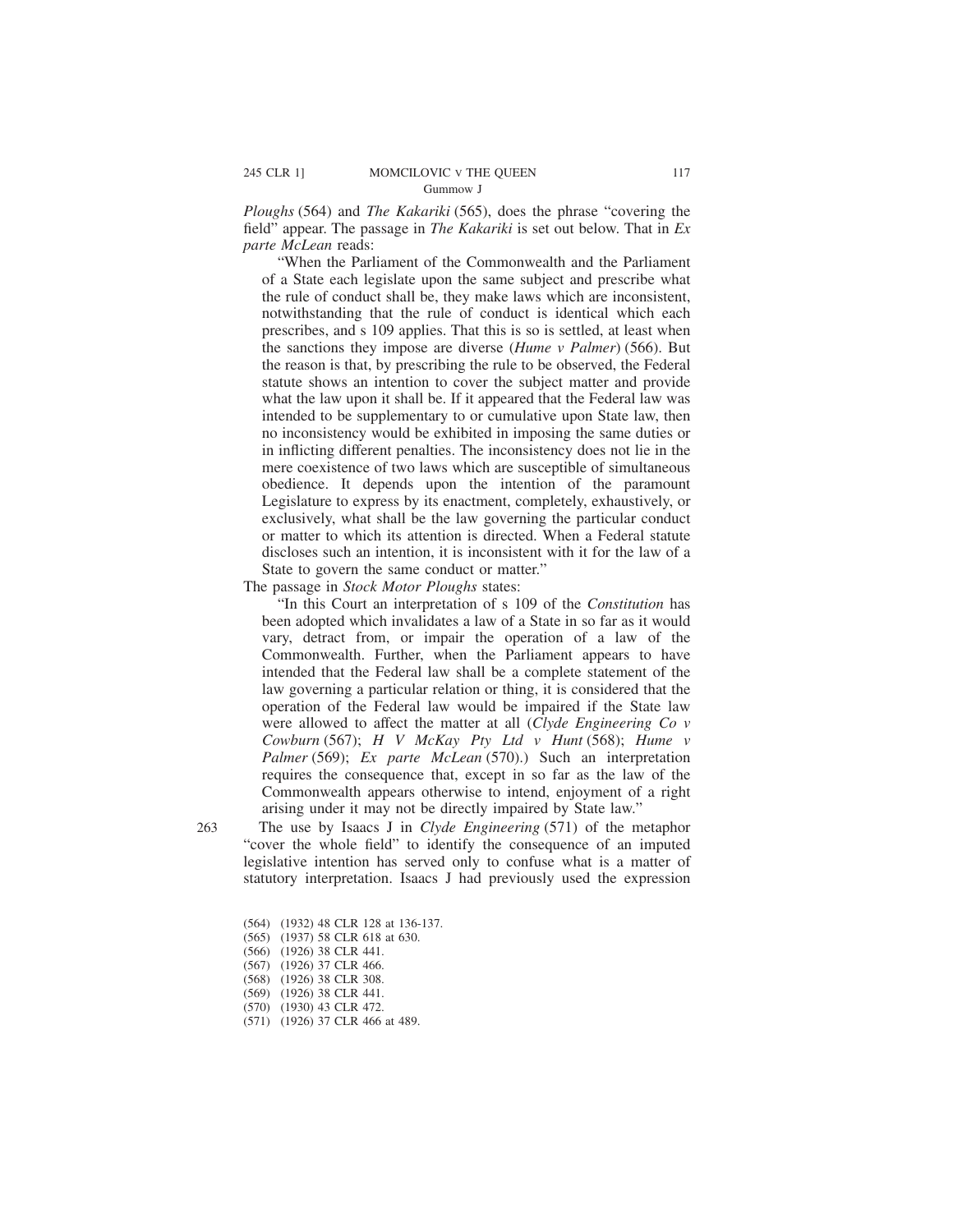"occupy the field" in *Whybrow* (572). Neither, to adapt what Dixon CJ said (573) of the use by Isaacs J of the phrase "corpuscular wealth", was a happy choice to convey his meaning.

This is because the metaphors used by Isaacs J are apt to distract attention from the task of constitutional interpretation by reference to the text and structure of the *Constitution* and for that reason are to be discouraged. In *Stock Motor Ploughs* (574), Evatt J said of the expression "cover the field":

"This is a very ambiguous phrase, because subject matters of legislation bear little resemblance to geographical areas. It is no more than a cliché for expressing the fact that, by reason of the subject matter dealt with, and the method of dealing with it, and the nature and multiplicity of the regulations prescribed, the Federal authority has adopted a plan or scheme which will be hindered and obstructed if any additional regulations whatever are prescribed upon the subject by any other authority; if, in other words, the subject is either touched or trenched upon by State authority."

His Honour added, in *The Kakariki* (575), that little assistance was to be derived from an analogy between the picture of a two-dimensional field and "legislation with its infinite complexities and varieties". In the same case, more obliquely, Dixon J made the same point when he said (576):

"When a State law, if valid, would *alter, impair or detract from* the operation of a law of the Commonwealth Parliament, then to that extent it is invalid. Moreover, if it appears from the terms, the nature or the subject matter of a Federal enactment that it was intended as a complete statement of the law governing a particular matter or set of rights and duties, then for a State law to regulate or apply to the same matter or relation is regarded as a *detraction* from the full operation of the Commonwealth law and so as inconsistent." (Emphasis added.)

As noted above (577), there has developed in the United States, from the Supremacy Clause, a doctrine of "field pre-emption". This expression is associated with remarks of Brandeis J in his dissenting reasons in *New York Central Railroad Co v Winfield* (578). Comprehensive federal regulation may be so pervasive as to support a

- (573) *Ex parte Association of Professional Engineers* (1959) 107 CLR 208 at 235.
- (574) (1932) 48 CLR 128 at 147.
- (575) (1937) 58 CLR 618 at 634. See also the remarks of McPherson JA in *R v Morris* [2004] QCA 408 at [4].
- (576) (1937) 58 CLR 618 at 630. See also *Ex parte McLean* (1930) 43 CLR 472 at 483; *Telstra Corporation Ltd v Worthing* (1999) 197 CLR 61 at 76-77 [28]; *Dickson v The Queen* (2010) 241 CLR 491 at 502 [13].
- (577) At [217]-[219].
- (578) (1917) 244 US 147 at 169. See Epstein and Greve, "Introduction: Preemption in Context", in *Federal Preemption: States' Powers, National Interests* (2007) 1, at p 11.

265

<sup>(572) (1910) 10</sup> CLR 266 at 330.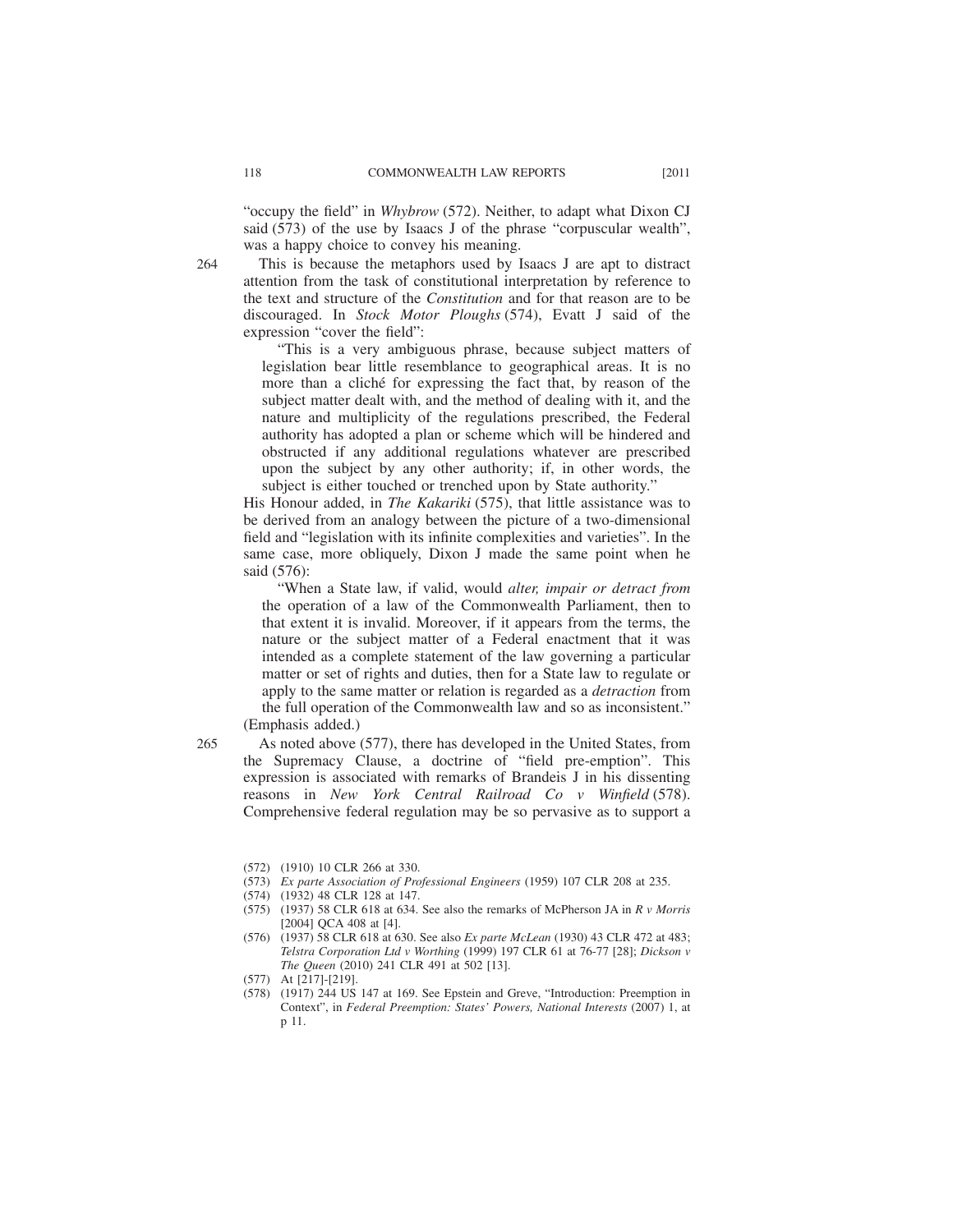# 245 CLR 1] MOMCILOVIC V THE QUEEN 119 Gummow J

reasonable inference that Congress left no room for the States to supplement it (579). So stated, this doctrine may be thought to describe the operation of s 109 as described by Dixon J in *Ex parte McLean* and *The Kakariki*. However, as Professor Tribe notes (580), the field pre-emption doctrine may be criticised with justification as being "at times divorced from fair statutory interpretation".

*Statements of legislative intention*

266

267

There remains the third issue of principle identified at [208]. The joint submissions by the Commonwealth, New South Wales, Victoria, South Australia, Western Australia, Tasmania and the Australian Capital Territory seek to address the significance of statements of legislative intention. They do so, at least in what has been identified at [240] as class (2) and class (3), by treating as determinative an "express statement" of the legislative intention of the Commonwealth Parliament which either accepts or rejects what would be an alteration, impairment or detraction otherwise effected by the State law in question (class (2)), or expresses or denies what otherwise would be an implicit negative proposition founding a case of "indirect" inconsistency (class (3)).

The joint submissions rely in particular upon s 300.4 of the Code. Section 300.4 appears in Pt 9.1 (ss 300.1-314.6), which is headed "Serious drug offences". It states:

"(1) This Part is not intended to exclude or limit the concurrent operation of any law of a State or Territory.

(2) Without limiting subsection (1), this Part is not intended to exclude or limit the concurrent operation of a law of a State or Territory that makes:

(a) an act or omission that is an offence against a provision of this Part; or

(b) a similar act or omission;

an offence against the law of the State or Territory."

268

Section 4C(2) of the *Crimes Act* has further significance here, by supplementing s 300.4 of the Code. Section 4C(2) applies where the offender has been punished under s 71AC of the Drugs Act and then denies what otherwise would be liability to punishment for the federal offence of trafficking created by s 302.4 of the Code. Section 4C(2) thus assumes that despite the existence of the federal offence, including its penalty provision, the State law, including its different penalty provision, did have a concurrent operation. However, that concurrent operation ceases, upon punishment under the State law, by the withdrawal of the federal law. The result is that upon its proper construction Pt 9.1 of the Code evinces no intention to deal exclusively

<sup>(579)</sup> *Rice v Santa Fe Elevator Corporation* (1947) 331 US 218 at 230. See Chemerinsky, *Constitutional Law: Principles and Policies*, 3rd ed (2006), pp 401-409.

<sup>(580)</sup> *American Constitutional Law*, 3rd ed (2000), vol 1, p 1205, fn 2.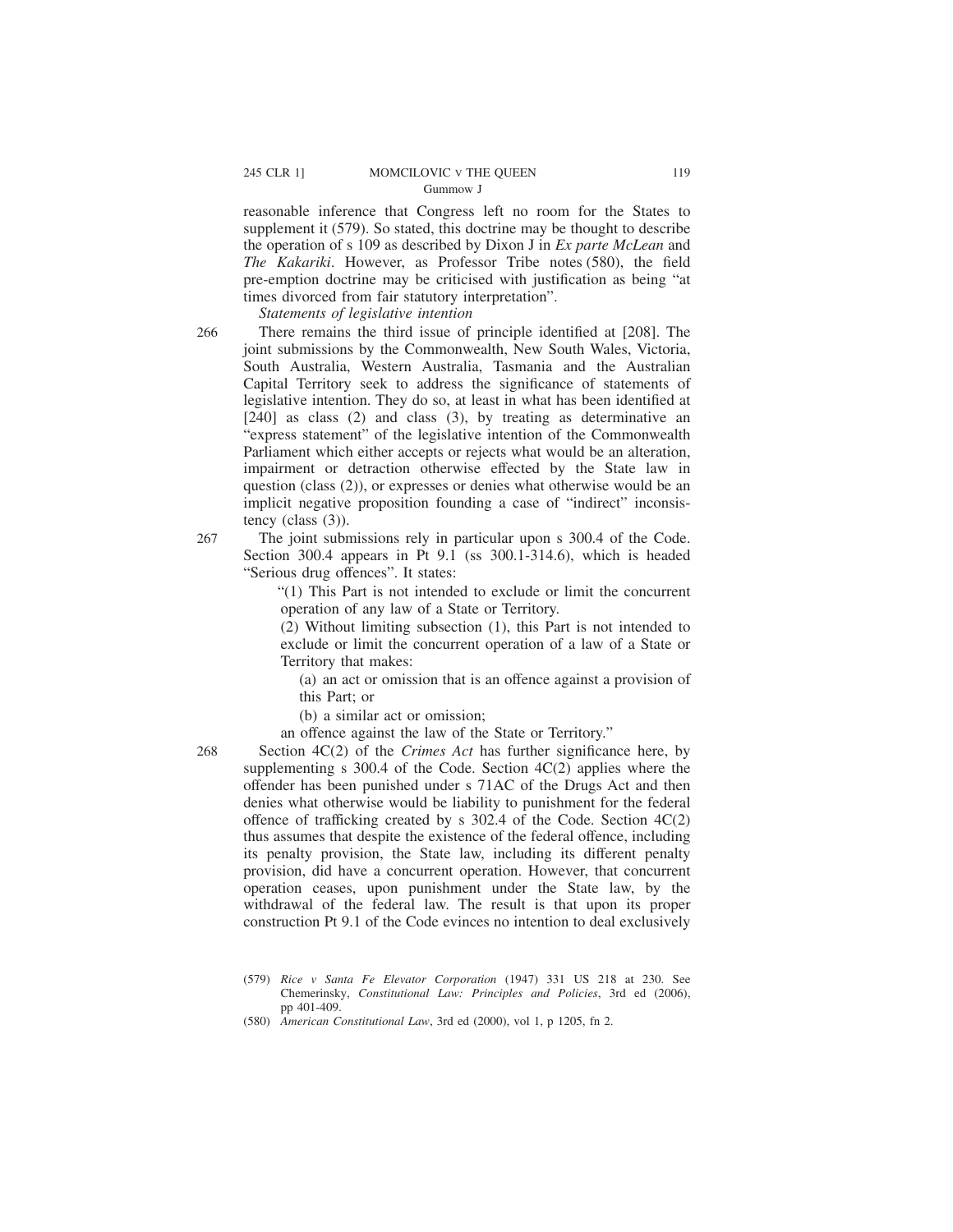and exhaustively with the prosecution and punishment of the acts proscribed by the trafficking provision in s 302.4 (581).

It should, however, be added that s 300.4 of the Code does not have the general significance which the Commonwealth and its supporters apparently seek to give it in their joint submissions. Rather, this provision is best understood in light of various drafting devices which have been used by the Parliament from time to time to convey the notion that a federal law is to be construed so as to accommodate or not exclude the operation of State laws in specified respects.

270

269

Various examples may be given in which the Parliament has achieved this result by provisions which do not use the slippery term "intention" or the cognate "is not intended" which appears in s 300.4 of the Code. Section 41 of the *Copyright Act 1912* (Cth) provided that nothing in the provision in s 40 for delivery of newly published books to the Parliamentary Library "shall be deemed to affect" the existing provisions in State laws requiring delivery to State libraries (582). Section 9(1) of the *Copyright Act 1968* (Cth) states that the statute, inter alia, "does not affect" the right of a person deriving title from a State to deal with articles forfeited under a State law. Section 5A of the *Fisheries Act 1952* (Cth) stated that no federal law was to be taken to exclude the operation of State laws licensing the use of premises for the preparation, processing, storage or examination of fish. The *Bankruptcy Act 1966* (Cth) "does not affect" a State law relating to matters with which that Act does not deal "expressly or by necessary implication" (s 9(1)). The *Marriage Act 1961* (Cth) "shall not be taken to exclude the operation" of a State law relating to the registration of marriages (s 6). Certain provisions of the *Protection of the Sea (Prevention of Pollution from Ships) Act 1983* (Cth) "shall be read and construed as being in addition to, and not in derogation of or in substitution for any law of a State"  $(s 5(2))$ .

Perhaps the first forerunner of s 300.4 appeared in s 150 of the *Petroleum (Submerged Lands) Act 1967* (Cth), which stated: "It is the *intention* of this Act not to affect the operation of any law of a State or Territory in the adjacent area" (emphasis added). Thereafter, s 75(1) of the *Trade Practices Act 1974* (Cth) used the words "is not *intended* to exclude or limit the *concurrent operation* of any law of a State" (emphasis added). In *R v Credit Tribunal; Ex parte General Motors Acceptance Corporation* (583), Mr McLelland QC submitted that such a provision had a limited function of assisting in the construction of the operative provisions of the statute, but no more; the provision would be invalid if it attempted to override s 109 by rendering consistent laws that were inconsistent, or rendering inconsistent laws that were consistent, merely by stipulating this as the "intention" of the 271

<sup>(581)</sup> cf *R v Winneke; Ex parte Gallagher* (1982) 152 CLR 211 at 224.

<sup>(582)</sup> See now *Copyright Act 1968* (Cth), s 201(4).

<sup>(583) (1977) 137</sup> CLR 545 at 548-549.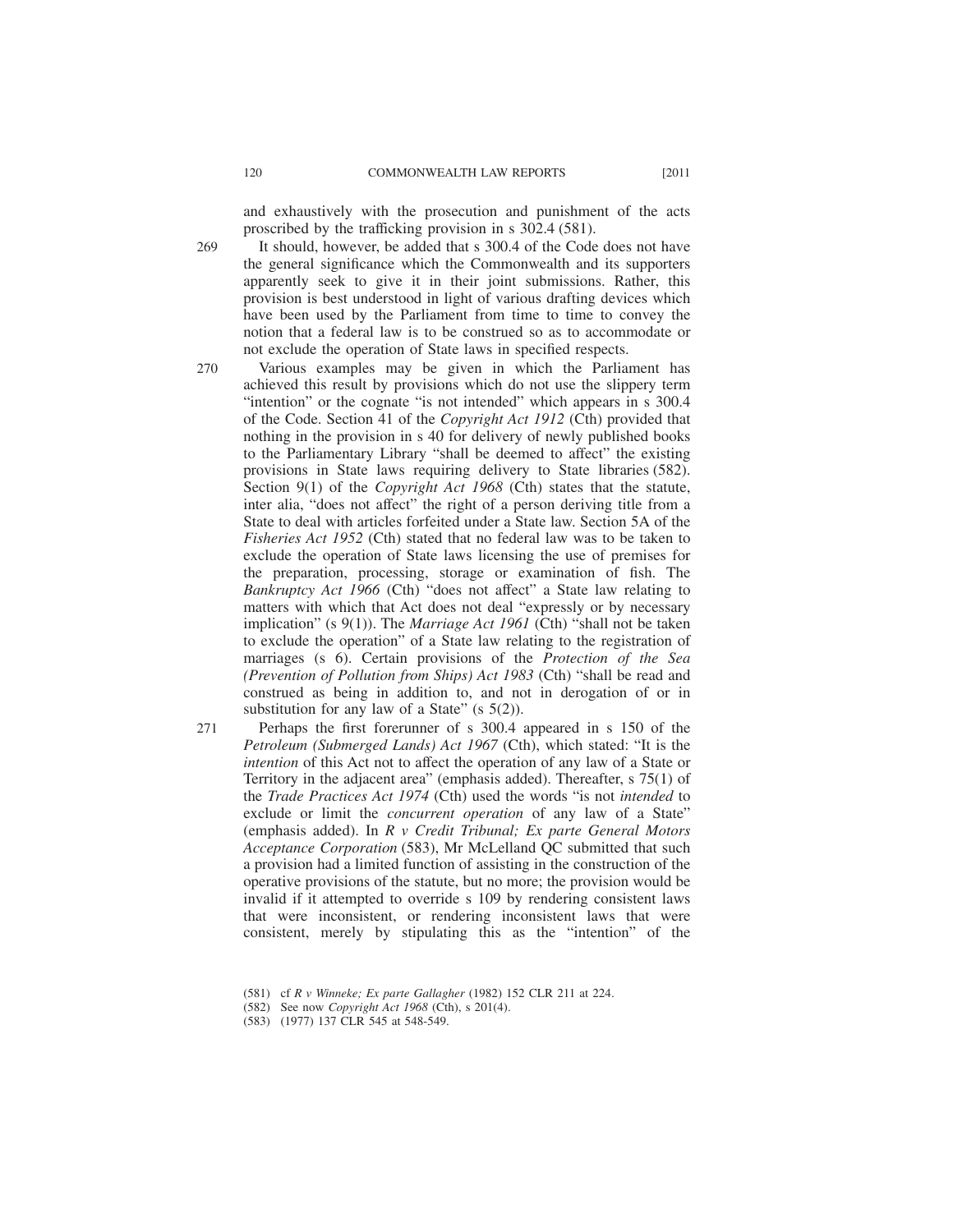# 245 CLR 1] MOMCILOVIC V THE QUEEN 121 Gummow J

Parliament. The frequently cited (584) passage in the reasons of Mason J in *General Motors* (585) is consistent with those submissions, particularly when the term "intention" is understood to be used there in the sense described in these reasons at [146].

272

273

275

The result is that a provision such as s 300.4 of the Code requires the federal law in question to be read and construed in a particular fashion, namely as not disclosing a subject matter or purpose with which it deals exhaustively and exclusively, and as not immunising the rule of conduct it creates from qualification by State law. To the federal law so read and construed, s 109 then applies and operates to render inoperative any State law inconsistent with it. But by reason of the construction to be given to the federal law, there will be greater likelihood of a concurrent operation of the two laws in question.

*The position of the appellant*

It had been open to the appellant to observe both the federal and State criminal laws and to commit no offence. Thus, no case of inconsistency in the limited sense accepted by Griffith CJ in the early years of the Court was open to her. But she relied upon inconsistency in the sense given to s 109 by Dixon J in *Ex parte McLean* and *The Kakariki*. The gravamen of the appellant's submissions respecting s 109 was that s 71AC of the Drugs Act, read with the special provision in s 5 which placed upon her the burden of displacing her deemed possession, imposed upon her a standard of criminal liability which rendered her liable to conviction, in circumstances where she would not be liable to conviction for the offence created by s 302.4 of the Code. The failure to include in the trafficking provisions of the Code an equivalent of s 5 of the Drugs Act was said to reflect a considered federal legislative choice from which the State law could not detract without engaging s 109.

The appellant submitted that her case and *Dickson v The Queen* (586) were in pari materia. But it should be noted that the law of Victoria creating the crime of conspiracy which was at stake in *Dickson* rendered criminal conduct deliberately excluded from the federal offence (587); in particular, the federal offence required the commission of an overt act pursuant to the agreement by at least one party to it before the offence was complete, and permitted withdrawal from the agreement before commission of an overt act (588). 274

With the conclusion reached in Section [H] of these reasons (at [190]) that s 5 of the Drugs Act has no linkage to s 71AC, there is removed the ground for the submissions by the appellant based upon *Dickson*. However, it should be added that the premise upon which the appellant's argument was based gave insufficient attention to the

- (586) (2010) 241 CLR 491.
- (587) (2010) 241 CLR 491 at 504 [22].
- (588) (2010) 241 CLR 491 at 505-506 [26]-[28].

<sup>(584)</sup> See, most recently, *Dickson v The Queen* (2010) 241 CLR 491 at 507 [33].

<sup>(585) (1977) 137</sup> CLR 545 at 563.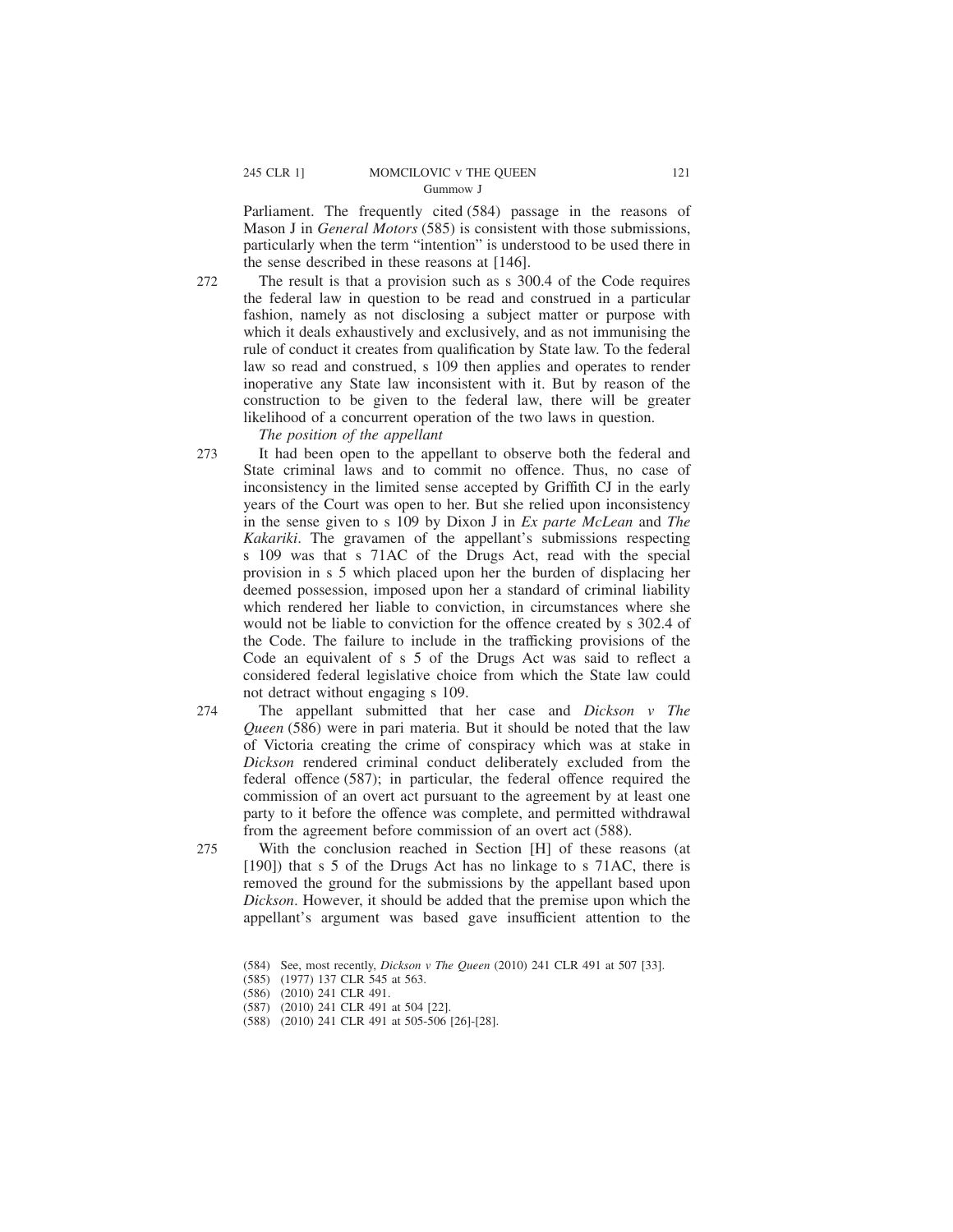significance of the presumption against her which would have been presented by s 302.5 of the Code. This would have operated for the purpose of proving an offence against s 302.4 (Trafficking controlled drugs) so that, if the appellant had possessed a traffickable quantity of a substance, she would be taken to have had the necessary intention of selling it to have been trafficking in the substance; this would be so unless she proved she did not have that intention.

276

By reason of the inapplicability of s 5 to s 71AC of the Drugs Act, there is no comparable provision in the State law to the presumption created by s 302.5 of the Code. The result is that the situation disclosed by the present case is the reverse of that considered in *Dickson*; there the federal law, s 11.5 of the Code, excluded from the rule of conduct it prescribed significant elements to which the State law attached criminal liability. Section 11.5 of the Code, like the federal law considered in *R v Loewenthal; Ex parte Blacklock* (589), upon its true construction may be seen to have contained an implicit negative; this denied the concurrent operation of the State law in respect of the acts the subject of the federal offence (590). Here, absent the attachment of s 5 of the Drugs Act, s 71AC is less stringent than the provisions of the Code; the federal law cannot be said upon its proper construction designedly to have left a liberty which the operation of s 109 does not permit by the State law to be "closed up" (591). Further, it is significant that to s 11.5 of the Code there was applicable no provision with respect to "intention", such as there is in s 300.4 of the Code (592).

The appellant then is left to emphasise differences in the maximum sanctions created by the two laws (fifteen years maximum for the State offence and ten years maximum and 2,000 penalty units for the federal offence), and the possibility of a less than unanimous jury verdict at a State trial, as indicative of a legislative intention that the Code deal completely and exclusively with trafficking in proscribed substances. The appellant then submits that these differences so detract from the treatment of trafficking in the Code as to attract the operation of s 109. For the reasons given at [257] and [237] respectively in dealing with sub-issues (a) and (b) of the second issue of principle stated under the heading "The issues", these considerations cannot supply a case which impugns by force of s 109 the appellant's conviction and sentence under the State law. 277

### *[K] Result and orders*

278

The appellant has succeeded in establishing that the Court of Appeal should have granted her leave to appeal against conviction and allowed

- (591) *Wenn v Attorney-General (Vic)* (1948) 77 CLR 84 at 120.
- (592) *Dickson v The Queen* (2010) 241 CLR 491 at 508 [36]-[37].

<sup>(589) (1974) 131</sup> CLR 338.

<sup>(590)</sup> See, further, the discussion in Leeming, *Resolving Conflicts of Laws* (2011), pp 176-180.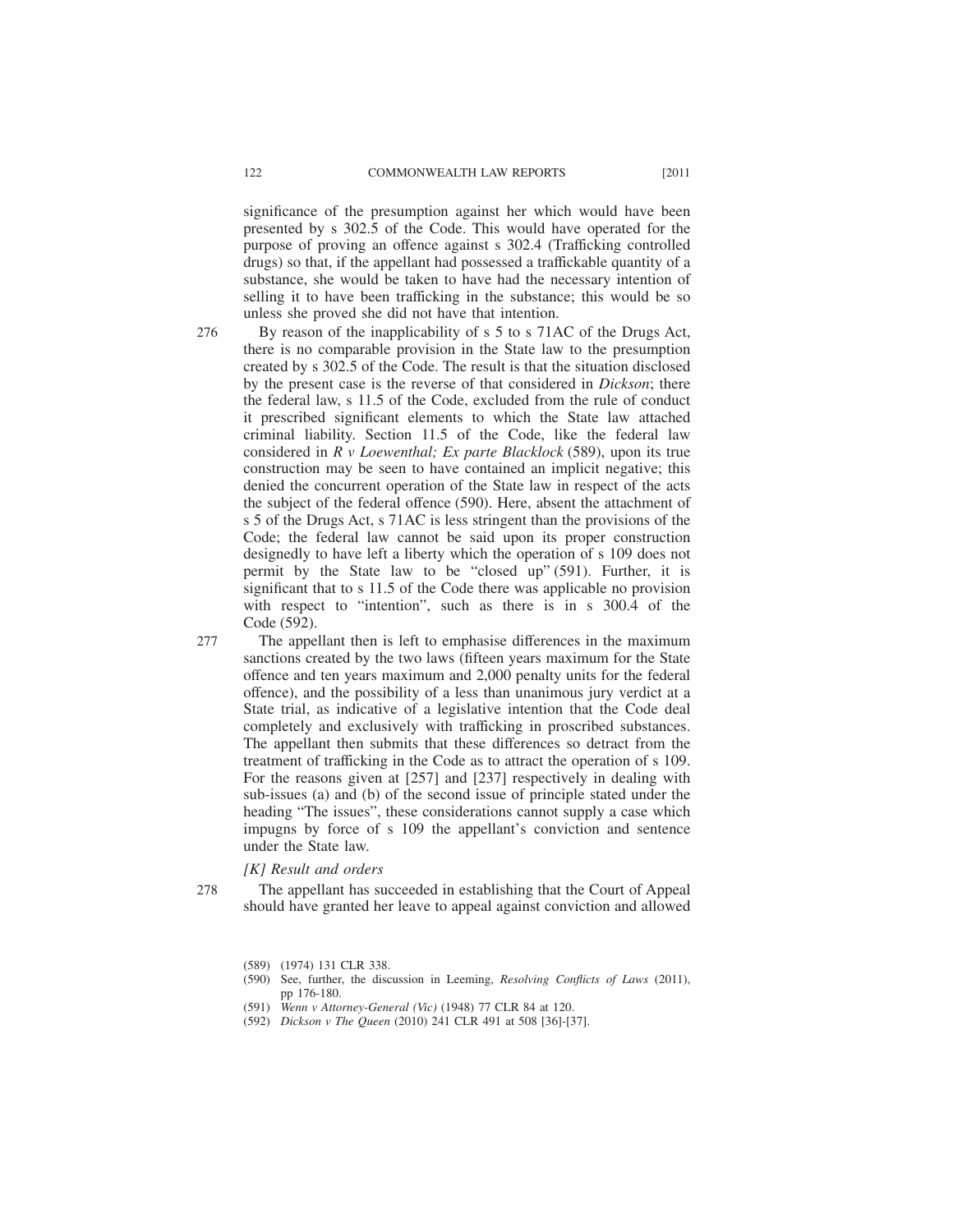# 245 CLR 1] MOMCILOVIC V THE QUEEN 123 Hayne J

her appeal. The orders of the Court of Appeal, including the declaration in order 5, should be set aside. In place thereof, there should be an order granting leave to appeal against conviction, allowing the appeal, setting aside the conviction and sentence, and ordering a new trial. There should also be a declaration that ss 33, 36 and 37 of the Charter are invalid.

- The appellant seeks a special costs order in her favour, at least with respect to the appeal to this Court. The Court undoubtedly has the power to make such an order (593) although it would be unusual to exercise it in what was purely a "criminal case" (594). But this appeal has been argued as a major constitutional case, including issues, such as the validity of s 36 of the Charter and the interpretation of s 75(iv) of the *Constitution*, in which the appellant had no immediate interest. In these special circumstances she should have an order against the second respondent for two-thirds of her costs in this Court. 279
- HAYNE J. I agree with Sections [A] to [I] of the reasons of Gummow J (at [117]-[205]). I disagree about the engagement of s 109 in this matter. For the reasons that follow, s 71AC of the *Drugs, Poisons and Controlled Substances Act 1981* (Vic) (the Drugs Act) is inconsistent with s 302.4 of the *Criminal Code* (Cth) (the Code) and is thus invalidated by s 109 of the *Constitution*. Instead of ordering a new trial, the presentment filed against the appellant should be quashed and a declaration made that s 71AC of the Drugs Act is inconsistent with s 302.4 of the Code and invalid. The appellant should have two-thirds of her costs in this Court. 280
- The application of s 109 in this case raises an issue of fundamental constitutional importance. There can be no doubt that the federal Parliament sought to avoid inconsistency. Section 300.4(1) of the Code states, in terms, that Pt 9.1 of the Code (which includes s 302.4) "is not intended to exclude or limit the concurrent operation of *any* law of a State or Territory" (emphasis added). And the Attorneys-General for the Commonwealth, New South Wales, Victoria, South Australia, Western Australia, Tasmania and the Australian Capital Territory all joined in submitting that there is no inconsistency between the two provisions. 281
- The question for this Court is whether the result that the political branches of government seek to achieve is constitutionally permitted. The question must be answered by the application of fundamental constitutional principles. Those principles are founded in, and require an understanding of, the consequences that follow from there being in Australia a federal system of government in which there are "independent governments existing in the one area and exercising 282

<sup>(593)</sup> *Judiciary Act*, ss 26, 32; *High Court Rules 2004*, r 50.01.

<sup>(594)</sup> *R v Whitworth* (1988) 164 CLR 500.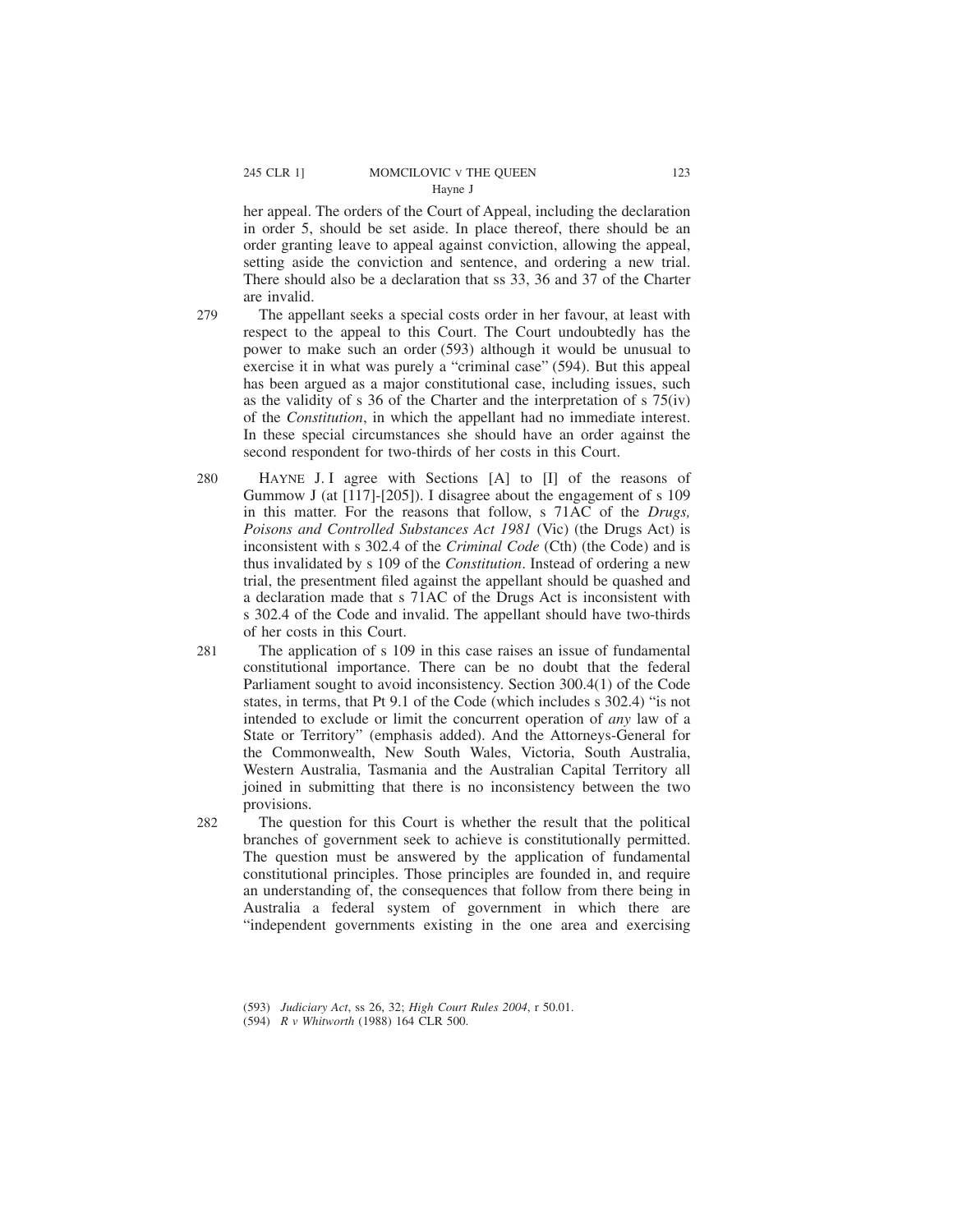powers in different fields of action carefully defined by law" (595). In particular, the principles that are to be applied recognise two unavoidable consequences (596) of federation. First, the *Constitution* is and must be rigid. Secondly, within its powers, the federal Parliament is and must be paramount, but it is and must be incompetent to go beyond those powers. It is s 109 of the *Constitution* that expresses the principle of paramountcy.

283

Questions of legislative inconsistency and paramountcy must be decided recognising one other and equally fundamental principle that is common to all developed legal systems (597). The law does not admit of contradiction. The law may say many different things. In a federation there may be more than one legislative voice. But in the end there is and can be only one body of law. There cannot be contrariety; there cannot be contradiction. The rules that make up the law, regardless of their origin as federal, State or Territorial, must speak as a single and coherent whole to those to whom they are addressed.

- Contradiction or contrariety may take various forms. The most obvious is where those to whom the laws are directed cannot obey both simultaneously. But there is also contradiction or contrariety when conflicting consequences are attached to breach of the one norm of conduct. The conflict in such a case can be seen by asking, before a contravention has occurred, what will be the consequences of doing the prohibited act. The answer "it depends" (upon which law is applied to the particular case) shows that there is contradiction or contrariety. 284
	- The federal Parliament's statement that the law which it makes is "intended" to operate "concurrently" with State and Territory laws does not conclude an inquiry about the application of s 109. Just as the ultimate responsibility of deciding upon the limits of the respective powers of the integers of the federation is placed in the federal judicature (598), so too the determination of whether there is inconsistency between federal and State laws rests with the judicial branch of government, not the legislative branch. What the political branches of the governments of the several integers of the federation want to achieve is bounded by what the *Constitution* permits.

286

285

The issues that must be considered in this case are novel. Because the issues are novel they require much more than the consideration of extracts from reasons in past cases about the application of s 109, coupled with the assertion that those passages in the decided cases require the conclusion that the relevant laws of the Commonwealth constitute a concurrent scheme operating in parallel to State offences in respect of the same subject matter and are not inconsistent. Approaching the issue in that way, as so much of the argument in this

- (597) *Ffrost v Stevenson* (1937) 58 CLR 528 at 572 per Dixon J.
- (598) *Boilermakers* (1956) 94 CLR 254 at 267-268.

<sup>(595)</sup> *R v Kirby; Ex parte Boilermakers' Society of Australia* (1956) 94 CLR 254 at 267-268.

<sup>(596)</sup> *Boilermakers* (1956) 94 CLR 254 at 267.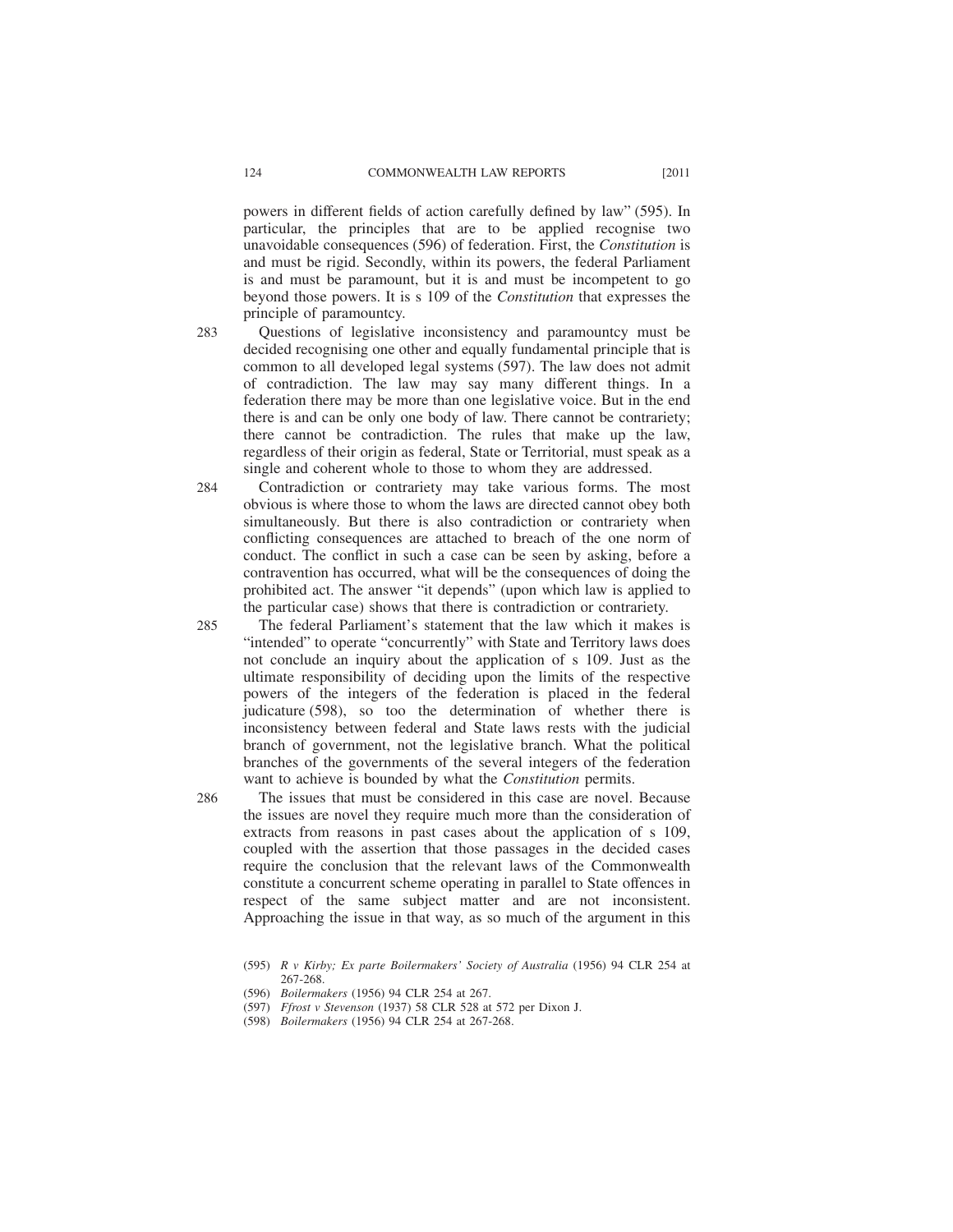287

288

289

# 245 CLR 1] MOMCILOVIC V THE QUEEN 125 Hayne J

matter has, does not recognise the novelty of the issues. More importantly, it does not address the relevant question: constitutionally, can the two laws constitute a concurrent scheme of that kind? To answer that question there must be a much deeper examination of the relevant principles.

The issues that must be considered in this case are presented by a combination of two relatively recent developments. First, the federal Parliament, in exercise of the external affairs power, has enacted criminal laws dealing directly with subject matters (in this case the possession and supply of and trafficking in certain drugs) that for many years were dealt with only by State and Territory criminal laws. Secondly, the parliaments of the Commonwealth, the States and the Territories have all enacted (599) their own distinctive sentencing legislation, the application of which will yield different outcomes in cases that are in all other relevant respects identical. So, for example, some States provide for fixing non-parole periods of imprisonment more or less mathematically; others do not. And of most immediate significance, with the enactment of the *Crimes Legislation Amendment Act (No 2) 1989* (Cth), which introduced Pt IB into the *Crimes Act 1914* (Cth), the Commonwealth ceased to pick up and apply (600) State sentencing laws to federal offenders.

Section 109 is engaged "[w]hen a law of a State is inconsistent with a law of the Commonwealth". Section 71AC of the Drugs Act and s 302.4 of the Code each provide a norm of conduct. The norm that each establishes may be assumed to be identical, but the consequences for contravention which the two sections prescribe are different. Each prescribes a different maximum penalty for contravention. Not only that, each section, by engaging other legislation of the relevant polity, prescribes, and will yield, different sentences for any contravention. The laws are inconsistent.

*Identifying the relevant question*

- The question at the root of this case is how to identify the laws that are said to be inconsistent. Is it enough to notice that each provides for what may be assumed to be generally similar, even substantially identical, norms of conduct? Or does the different specification of penalty matter?
- Neither s 71AC of the Drugs Act nor s 302.4 of the Code is sufficiently identified by describing only the norm of conduct that it creates. To identify the relevant "law of a State" and the relevant "law of the Commonwealth" it is necessary to identify what each establishes more fully than by stating what it prohibits: whether only at the very 290

<sup>(599)</sup> *Crimes Act 1914* (Cth), Pt IB (ss 16-22A); *Crimes (Sentencing Procedure) Act 1999* (NSW); *Sentencing Act 1991* (Vic); *Criminal Law (Sentencing) Act 1988* (SA); *Penalties and Sentences Act 1992* (Qld); *Sentencing Act 1995* (WA); *Sentencing Act 1997* (Tas); *Sentencing Act* (NT); *Crimes (Sentencing) Act 2005*  $(ACT)$ .

<sup>(600)</sup> *Judiciary Act 1903* (Cth), s 68(1).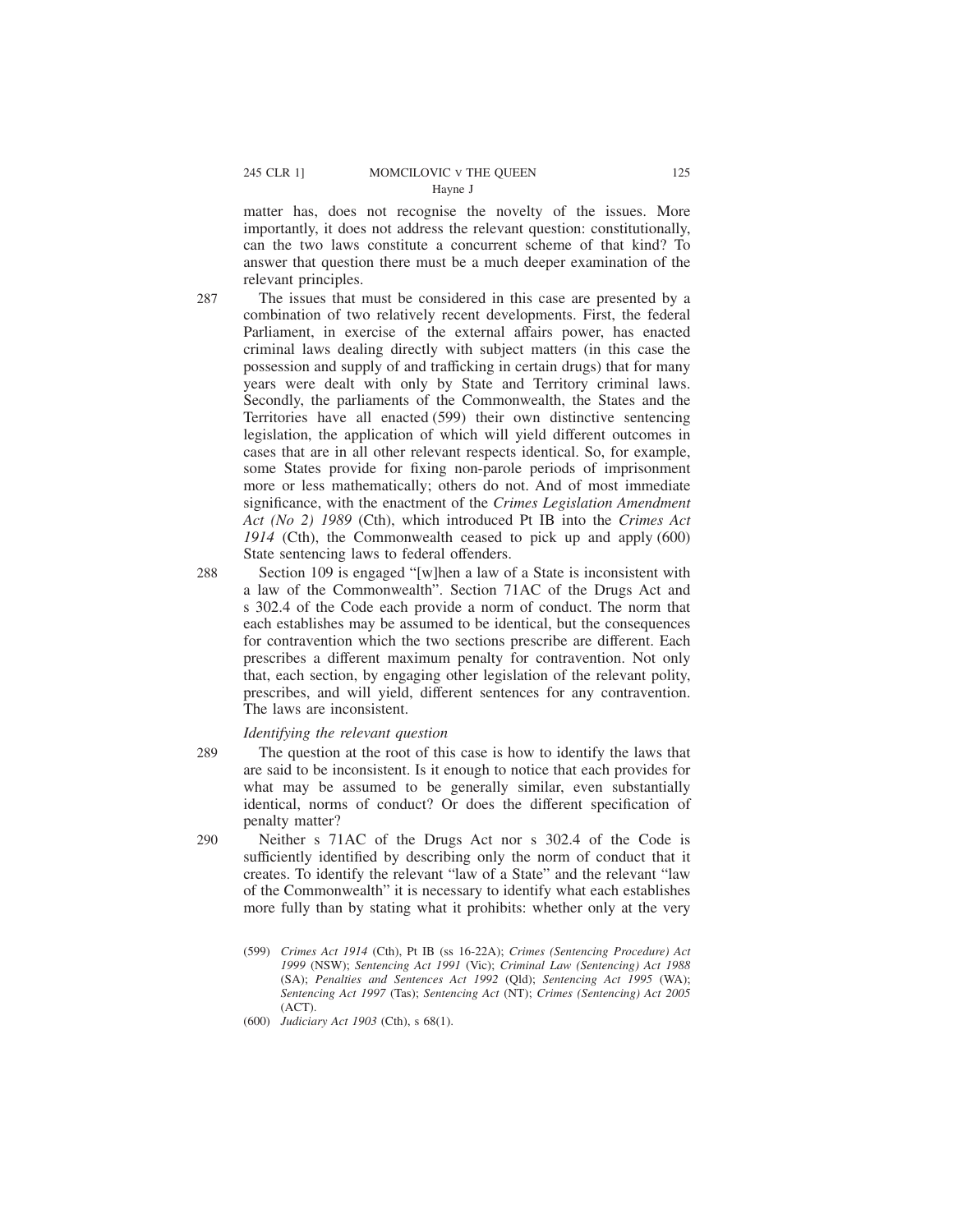general level of saying that each proscribes trafficking in certain drugs, or at some more specific level. The purpose of each law is more than just to announce to society that certain actions are not to be taken; each law seeks to secure that fewer of the prohibited actions are done and to do that by providing for the punishment of those who do the acts that are prohibited (601).

291

292

This Court has recognised (602) that the litigious world cannot be divided into only two parts, one marked "civil" and the other "criminal". But it remains useful, and in this case necessary, to acknowledge that the laws in question in this case each create a crime, and that a crime cannot sufficiently be described without reference to both the act or omission which is proscribed and the penal consequences that follow from contravention. So much has been accepted for centuries. Blackstone recognised it in his *Commentaries on the Laws of England* when he wrote (603) that:

"Upon the whole we may observe, that in taking cognizance of all wrongs, or unlawful acts, the law has a double view: viz not only to redress the party injured … but also to secure to the public the benefit of society, by preventing or punishing every breach and violation of those laws, which the sovereign power has thought proper to establish, for the government and tranquillity of the whole."

John Austin, in *The Province of Jurisprudence Determined*, identified (604) the essential elements of a positive law or rule as "command", "duty" and "sanction". Hence the definition of "crime" adopted by James Fitzjames Stephen (605): "an act or omission in respect of which legal punishment may be inflicted on the person who is in default either by acting or omitting to act." And hence also the definition (s 2) by Sir Samuel Griffith, in 1899 in the *Criminal Code* (Qld), of an "offence" as "[a]n act or omission which renders the person doing the act or making the omission liable to punishment".

It follows that, in this case, the identification of the laws to which s 109 refers as "a law of a State" and "a law of the Commonwealth" cannot stop at describing only those parts of the relevant sections of the Drugs Act and the Code that prescribe the content of the norm of conduct which is enacted. In each case the description of the relevant law must include the consequences of contravention that are prescribed by the section's specification of the maximum penalty that may be imposed. The better view is that the prescription of consequences cannot be described sufficiently accurately without reference also to the

(605) *A History of the Criminal Law of England* (1883), vol 1, p 1.

<sup>(601)</sup> H L A Hart, *Punishment and Responsibility: Essays in the Philosophy of Law* (1968), pp 6-8.

<sup>(602)</sup> *Chief Executive Offıcer of Customs v Labrador Liquor Wholesale Pty Ltd* (2003) 216 CLR 161.

<sup>(603) (1769),</sup> bk 4, c 1, p 7.

<sup>(604) (1832),</sup> pp 5-8.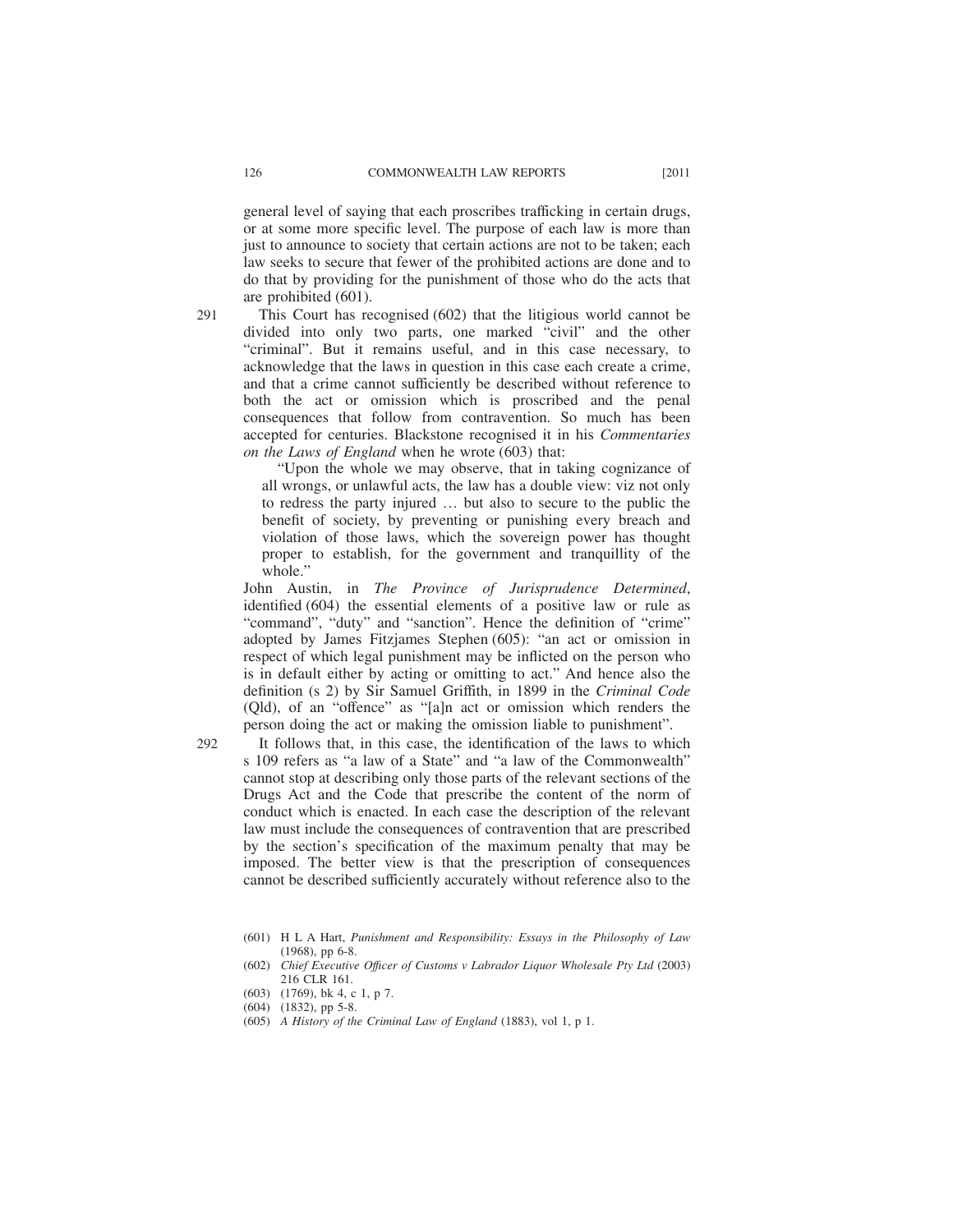# 245 CLR 1] MOMCILOVIC V THE QUEEN 127 Hayne J

way in which the prescription of a maximum penalty (within the four corners of the provision which is in issue) is elaborated by other legislation. It is the applicable sentencing legislation which gives content to the otherwise bald statement of a maximum penalty for the offence. But for immediate purposes what is critical to the proper application of s 109 is recognition that the relevant law of a State and the relevant law of the Commonwealth are each to be identified as *both* a statement of a norm of conduct *and* a prescription of penalty. Each of those parts of the relevant laws is equally important to the application of s 109.

In the end this proposition was not challenged by any party or intervener. The appellant and the first and second respondents and interveners differed as to the consequences that followed once the relevant laws were identified in the manner described.

The prescription of penalty in each law cannot be treated as some secondary or lesser element in the description of the laws in question. More particularly, specification of penalty is not to be treated as no more than a statement of the powers that are available upon proof of contravention. As Dixon J explained (606) in *Ffrost v Stevenson*, a judge is not at liberty to disregard legislative commands once an accused has been presented. Upon conviction, a judge must act in accordance with the statute, and any applicable sentencing legislation, and make orders accordingly. 294

Specification of penalty (both the type of penalty and its quantum) is a defining and thus an essential element of any crime. The specification of penalty is the means by which the legislation seeks to secure that fewer of the prohibited actions are done as well as to provide for punishment of those who contravene. That is why the consequences of contravention of s 71AC of the Drugs Act and s 302.4 of the Code cannot be dismissed from consideration in the application of s 109. As the plurality pointed out in *Markarian v The Queen* (607):

"Legislatures do not enact maximum available sentences as mere formalities. Judges need sentencing yardsticks. It is well accepted that the maximum sentence available may in some cases be a matter of great relevance …

[C]areful attention to maximum penalties will almost always be required, first because the legislature has legislated for them; secondly, because they invite comparison between the worst possible case and the case before the court at the time; and thirdly, because in that regard they do provide, taken and balanced with all of the other relevant factors, a yardstick."

Inconsistency of laws, at least in this case, depends upon difference between the relevant laws. It is therefore convenient to begin the more particular consideration of the application of s 109 in this case by

(607) (2005) 228 CLR 357 at 372 [30]-[31].

293

295

<sup>(606) (1937) 58</sup> CLR 528 at 572.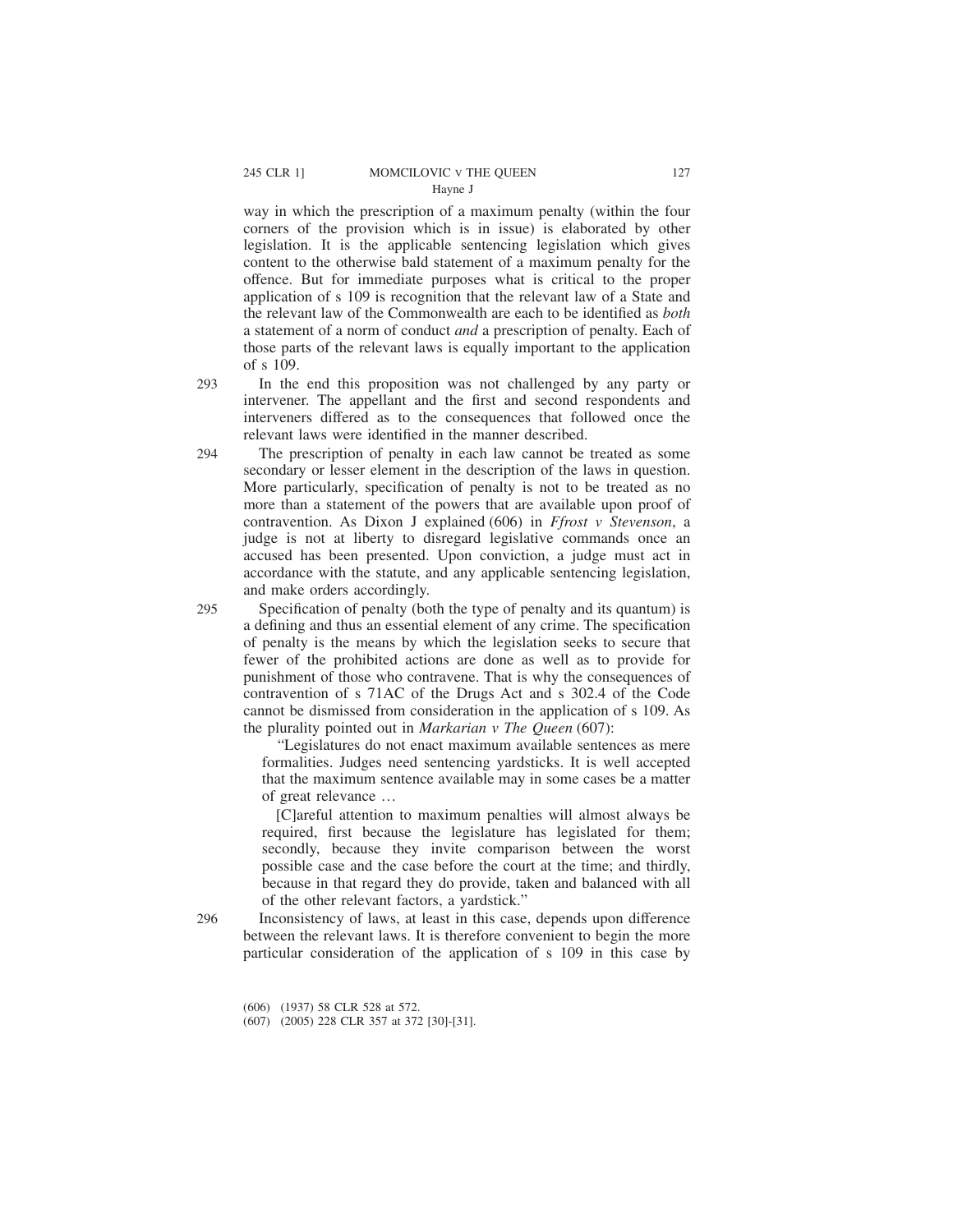identifying features of the laws in question that were or might be said to be relevant differences between them. It will then be appropriate to identify the argument against inconsistency, next to amplify what has been said about the constitutional purposes of s 109, and only then to examine the relevant principles that have been developed and should now be applied in the resolution of this case.

#### *Differences between the two laws*

First, much of the argument in this matter centred upon whether or how s 5 of the Drugs Act intersected with s 71AC, in a case where, as here, a person was accused of trafficking drugs by having a trafficable quantity of the drug in possession for sale. As is explained in the reasons of Gummow J, that dispute is to be resolved by concluding that s 5 of the Drugs Act does not speak to the compound expression "possession for sale" when it is used in  $s$  70(1), which defines "traffick" for the purposes of s 71AC, and that, accordingly, s 5 of the Drugs Act provides no relevant point of difference between the elements of the offences created by s 71AC of the Drugs Act and s 302.4 of the Code. 297

Secondly, it may be observed that the Drugs Act and the Code make different provisions with respect to the significance that is to be given to proof of possession of a certain quantity of prohibited drugs by an accused person. Section 73(2) of the Drugs Act provided that possession of a drug of dependence "in a quantity that is not less than the traffickable quantity applicable to that drug of dependence … is prima facie evidence of trafficking by that person in that drug of dependence". By contrast, s 302.5 of the Code provided that:

"(1) For the purposes of proving an offence against this Division, if a person has:

…

(d) possessed a trafficable quantity of a substance;

the person is taken to have had the necessary intention or belief concerning the sale of the substance to have been trafficking in the substance.

(2) Subsection (1) does not apply if the person proves that he or she had neither that intention nor belief."

Neither the parties, nor any of the interveners, emphasised this difference between the two provisions and, for the purposes of considering the engagement of s 109 in this case, it is convenient to assume, without deciding, that nothing turns on it.

Thirdly, at the relevant time, the two Acts prescribed a different weight of methylamphetamine as the relevant trafficable quantity for the purposes of the Act in question. For the purposes of s 302.4 of the Code, 2 grams was a trafficable quantity (608). Under the Drugs Act,

298

<sup>(608)</sup> *Criminal Code* (Cth), s 314.1(1). The relevant quantity was the weight of pure drug.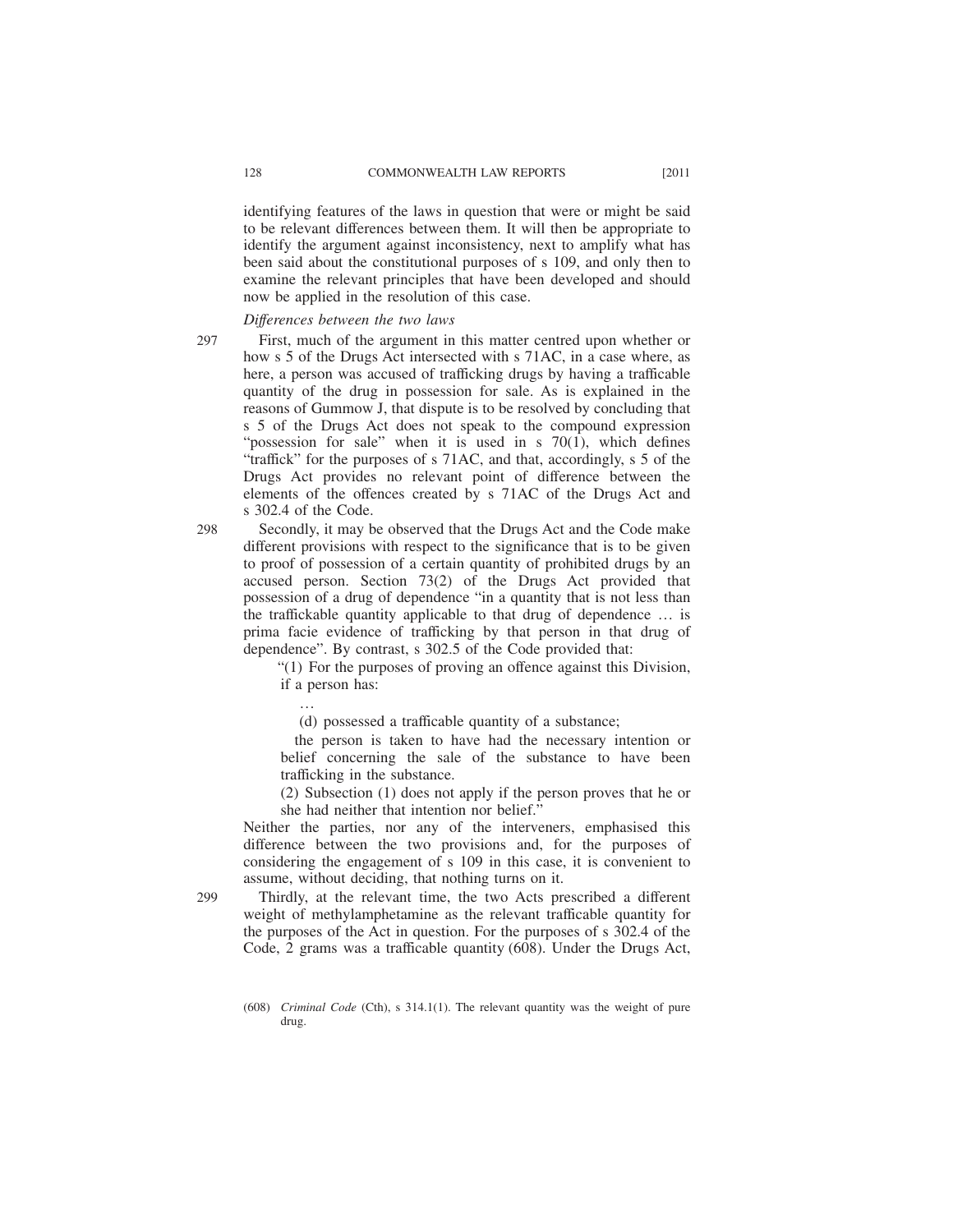6 grams was prescribed as a trafficable quantity (609). Again, it was not submitted that anything turned, in this case, upon this difference and it, too, may be put aside from consideration.

- Fourthly, because s 302.4 of the Code makes an offence against that section punishable by a term of imprisonment exceeding twelve months, s 4G of the *Crimes Act 1914* provides that the offence is an indictable offence. That being so, s 80 of the *Constitution* is engaged and the trial must be by jury. It follows, from this Court's decision in *Cheatle v The Queen* (610), that a verdict of guilt of an offence against s 302.4 of the Code cannot be returned otherwise than by unanimous verdict. By contrast, a verdict of guilt of an offence against s 71AC of the Drugs Act can, in certain circumstances, be returned by a majority verdict (611). Contravention of the two provisions is thus to be determined by different modes of trial. 300
- Fifthly, s 302.4 of the Code and s 71AC of the Drugs Act prescribe different punishments. The maximum penalty for contravention of s 302.4 of the Code is imprisonment for ten years or 2,000 penalty units, or both. The maximum penalty for contravention of s 71AC of the Drugs Act is "level 4 imprisonment", that is to say fifteen years' imprisonment (612). 301
- Sixthly, not only are different maximum punishments prescribed by the two laws, different statutory provisions concerning the fixing of a sentence in any particular case will be engaged. A person convicted of an offence under s 302.4 of the Code is to be sentenced according to the provisions of Pt IB of the *Crimes Act 1914*. A person convicted of an offence under s 71AC of the Drugs Act is to be sentenced according to the provisions of applicable Victorian sentencing legislation, in particular the *Sentencing Act 1991* (Vic). As cases like *Hili v The Queen* (613) show, the provisions of federal and State legislation concerning sentencing differ in important respects and their application will yield different results in cases otherwise identical. 302

It is the last two features of the two laws (the differences in maximum penalties and statutory sentencing provisions) that are most important in considering whether s 109 is engaged in this case. As already noted, whether the different prescription of what is a trafficable quantity, and whether the different statutory expression of the

- (609) *Drugs, Poisons and Controlled Substances Act 1981* (Vic), s 70 and Sch 11, Pt 3. The definition of "traffickable quantity" in s 70(1) treated the relevant quantity as "including any other substance in which [the drug] is contained or with which it is mixed".
- (610) (1993) 177 CLR 541.

- (611) *Juries Act 2000* (Vic), s 46(2).
- (612) Section 49 of the *Sentencing Act 1991* (Vic) permitted a sentencing court to impose a fine in addition to, or instead of, a sentence of imprisonment. The maximum fine for an offence for which a maximum sentence of fifteen years' imprisonment might be imposed was fixed by s 109(2) of the *Sentencing Act* as 1,800 penalty units.
- (613) (2010) 242 CLR 520.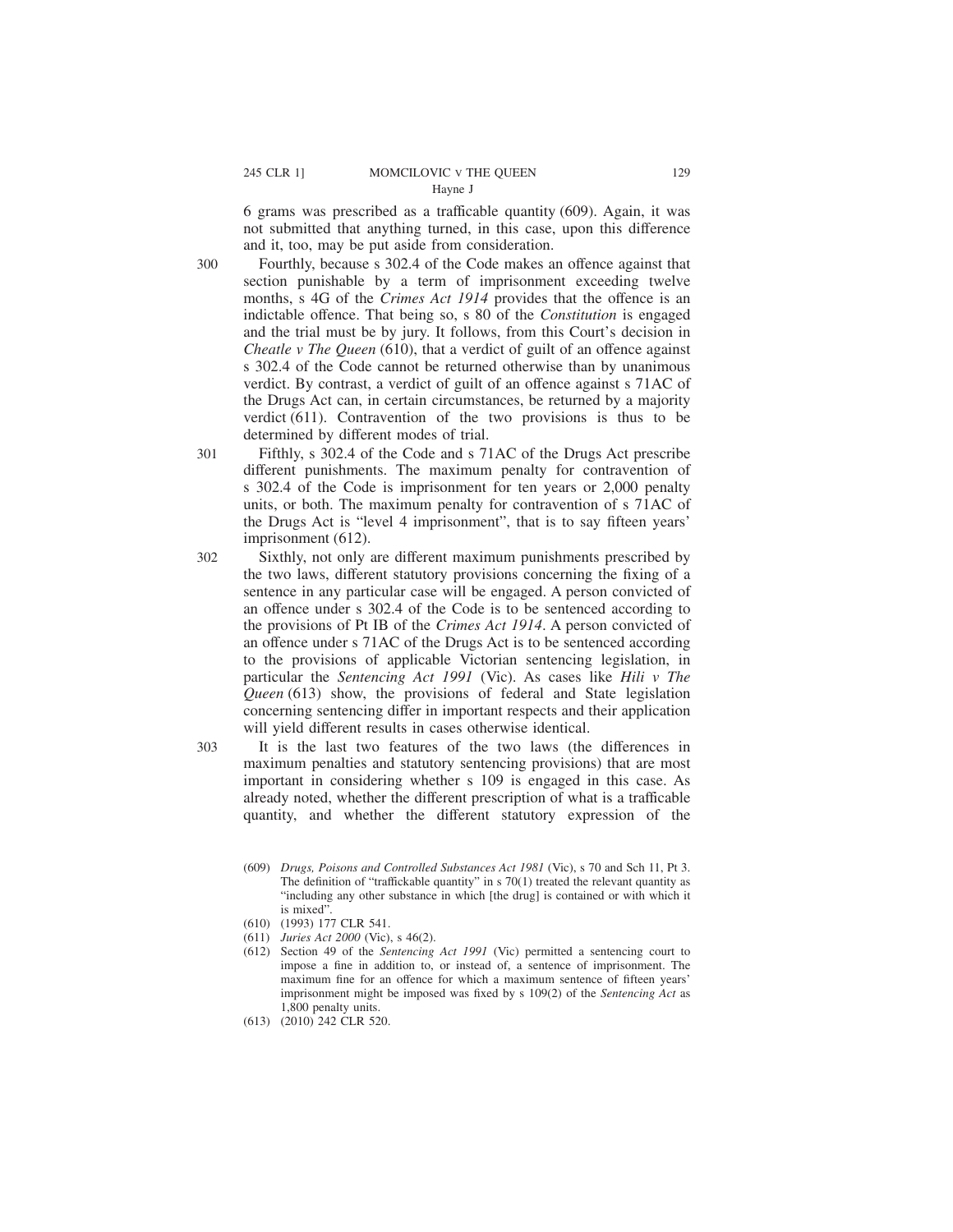consequences at trial of proof of possession of a trafficable quantity, is or are important was not examined in argument and can conveniently be put aside from consideration. It will be sufficient for the purposes of this case to consider the application of s 109 of the *Constitution* on the footing that the two laws prescribe offences having identical elements, the punishment for which differs, both as to the maximum that may be imposed and as to the provisions that are engaged in fixing the sentence in any particular case.

304

305

Although reference will be made, from time to time, to the fact that contravention of each offence will be determined according to different modes of trial, it will be unnecessary to determine whether this difference requires the conclusion that the two laws are inconsistent. That is a large question. Although it has been said more than once in cases concerning the application of s 109 (614) that the requirement of s 80 of the *Constitution* – that the trial of a federal indictable offence be by jury – is a consideration that bears upon the question of inconsistency, it is better to leave for another day whether that requirement alone leads to the conclusion that two laws of the kind now in issue are inconsistent.

#### *The argument against inconsistency*

Despite the differences between the two laws, the first respondent (the prosecution at trial), the Attorney-General of the Commonwealth and the Attorneys-General for those States that intervened and the Australian Capital Territory all submitted that there is no inconsistency between them. Central to the argument against inconsistency was the provision made by s 300.4 of the Code. That section provides:

"*Concurrent operation intended*

(1) This Part is not intended to exclude or limit the concurrent operation of any law of a State or Territory.

(2) Without limiting subsection (1), this Part is not intended to exclude or limit the concurrent operation of a law of a State or Territory that makes:

(a) an act or omission that is an offence against a provision of this Part; or

(b) a similar act or omission;

an offence against the law of the State or Territory.

(3) Subsection (2) applies even if the law of the State or Territory does any one or more of the following:

(a) provides for a penalty for the offence that differs from the penalty provided for in this Part;

(b) provides for a fault element in relation to the offence that differs from the fault elements applicable to the offence under this Part;

<sup>(614)</sup> See, eg, *Hume v Palmer* (1926) 38 CLR 441 at 450-451 per Isaacs J; *Dickson v The Queen* (2010) 241 CLR 491 at 504 [20].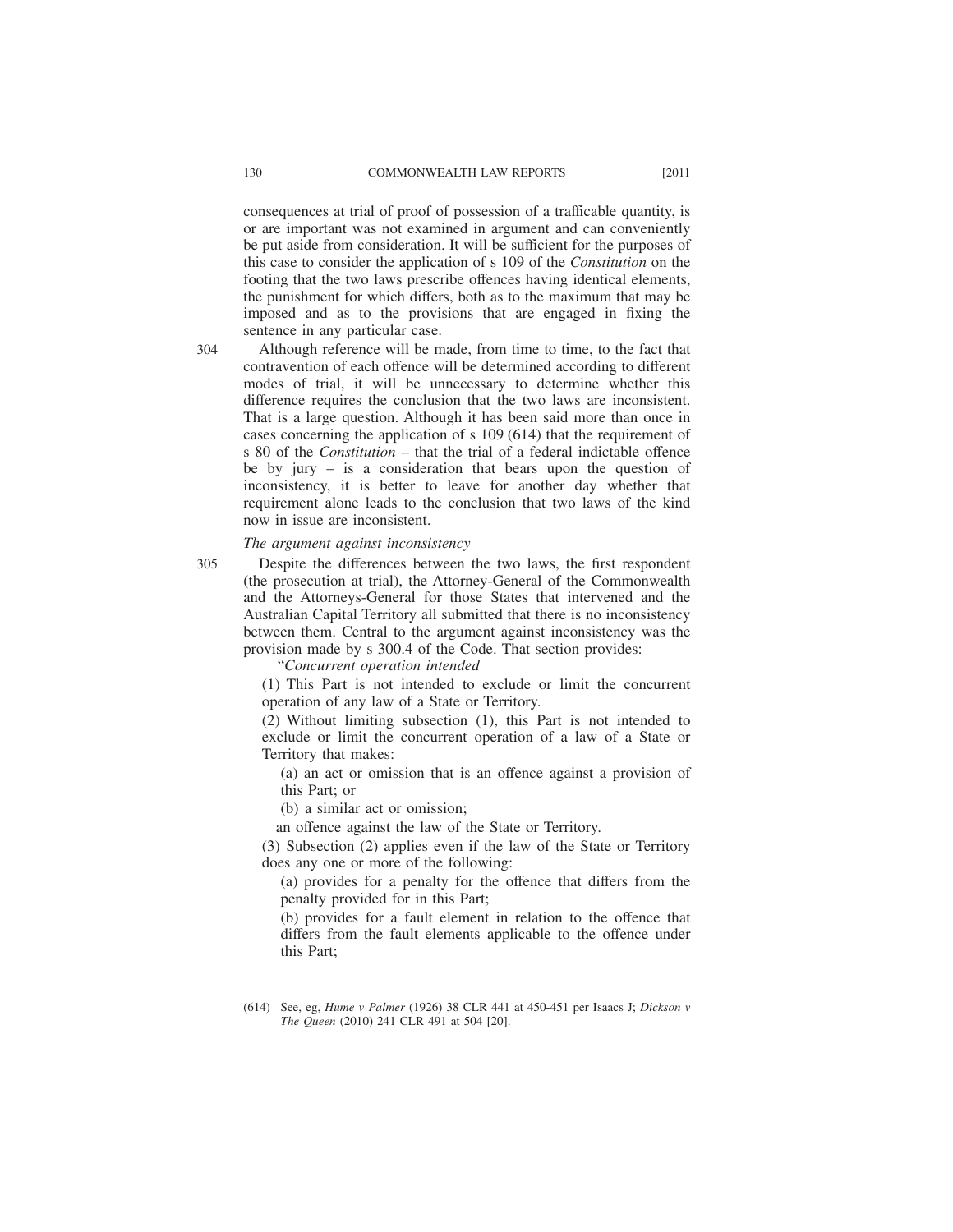# 245 CLR 1] MOMCILOVIC V THE QUEEN 131 Hayne J

(c) provides for a defence in relation to the offence that differs from the defences applicable to the offence under this Part."

Section 300.4 of the Code was said to have determinative significance because, so it was submitted, "[t]he test for inconsistency *always* turns on Commonwealth legislative intention" (emphasis added). This was said to be supported by the statement by Dixon J in *Ex parte McLean* (615) that:

"The inconsistency does not lie in the mere coexistence of two laws which are susceptible of simultaneous obedience. It depends upon the intention of the paramount Legislature to express by its enactment, completely, exhaustively, or exclusively, what shall be the law governing the particular conduct or matter to which its attention is directed."

Support was also said to be found in the many decided cases (616) in which this passage from the reasons of Dixon J in *Ex parte McLean* has been referred to or cited with approval.

- The proposition that the test for inconsistency always turns on Commonwealth legislative intention, if taken literally, would commit the application of s 109 to the Parliament. In terms the proposition is one which would always give determinative significance to a statement in federal legislation of what the Parliament intended as to the operation of State legislation. A proposition of that kind is not supported by any authority and should not be accepted.
	- Before considering whether some narrower understanding of the proposition can be accepted, it is essential to begin by recognising that s 109 of the *Constitution* fulfils particular constitutional purposes. It is necessary to consider what has been said in cases that have been decided about s 109 with those constitutional purposes at the forefront of consideration.

*The constitutional purposes of s 109*

The constitutional purposes of s 109 are identified by considering fundamental features of the Australian constitutional structure. As was pointed out in *R v Kirby; Ex parte Boilermakers' Society of Australia* (617), a federal constitution must be rigid. The government that the *Constitution* establishes "must be one of defined powers; *within those powers it must be paramount*, but it must be incompetent to go beyond them" (618) (emphasis added). As Joseph Story wrote in the nineteenth century, in his *Commentaries on the Constitution of the United States* (619): "It would be a perfect solecism to affirm, that a

- (616) eg, *O'Sullivan v Noarlunga Meat Ltd* (1956) 95 CLR 177 at 182; [1957] AC 1 at 24; *Robinson v Western Australian Museum* (1977) 138 CLR 283 at 311; *Viskauskas v Niland* (1983) 153 CLR 280; *McWaters v Day* (1989) 168 CLR 289 at 296.
- (617) (1956) 94 CLR 254 at 267.
- (618) *Boilermakers* (1956) 94 CLR 254 at 267.
- (619) (1833), vol 3, p 693 §1831.

306

307

309

<sup>(615) (1930) 43</sup> CLR 472 at 483.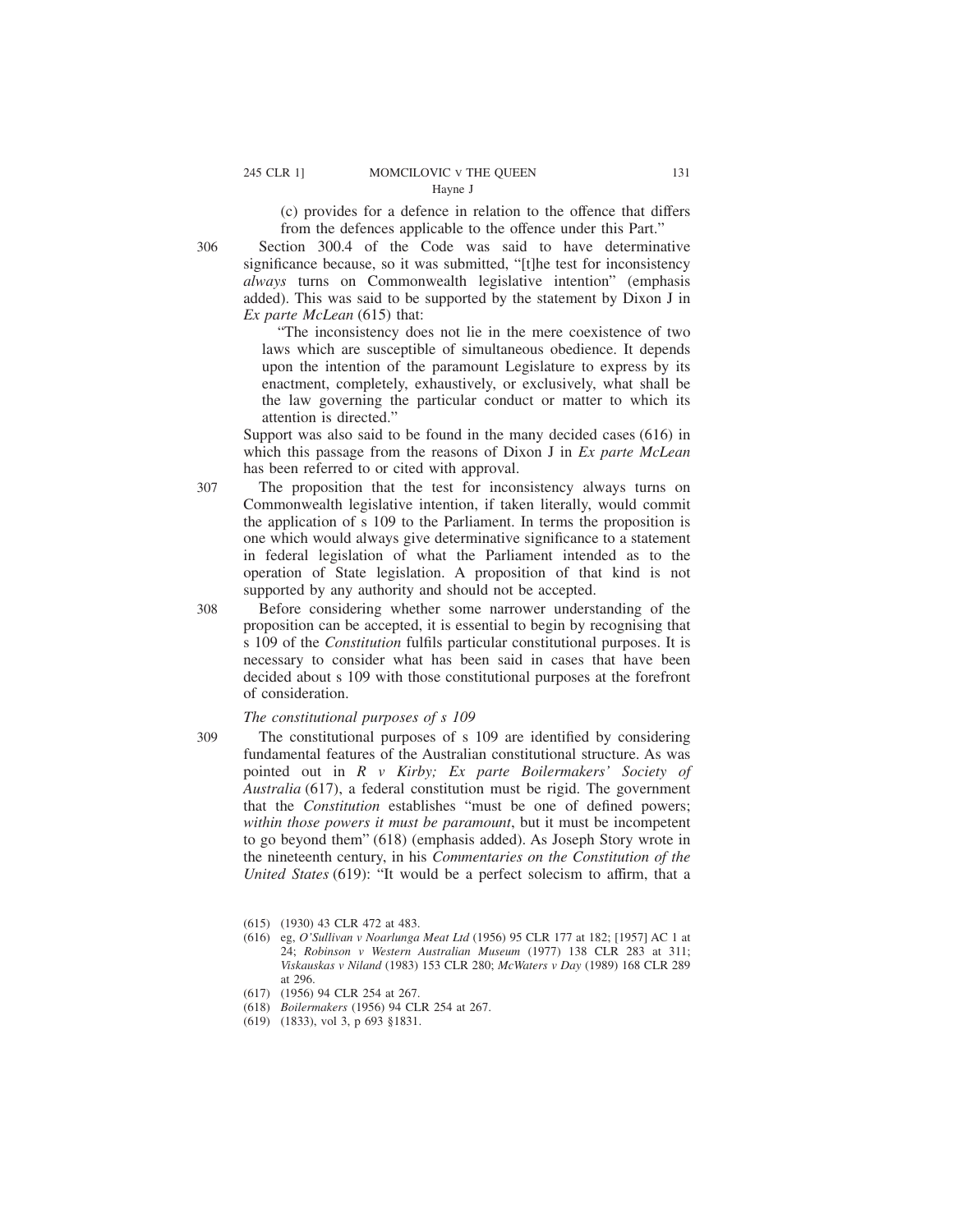national government should exist with certain powers; and yet, that in the exercise of those powers it should not be supreme." Story went on to say (620):

"If individuals enter into a state of society, the laws of that society must be the supreme regulator of their conduct. If a number of political societies enter into a larger political society, the laws, which the latter may enact, pursuant to the powers entrusted to it by its constitution, must necessarily be supreme over those societies, and the individuals, of whom they are composed. It would otherwise be a mere treaty, dependent upon the good faith of the parties, and not a government, which is only another name for political power and supremacy … Hence we perceive, that the above clause [the supremacy clause (621)] only declares a truth, which flows immediately and necessarily from the institution of a national government. [  $(622)$ ]"

- The points made by Story were made with respect to the *United States Constitution*. But, despite the differences between the two systems, these particular observations apply with equal force to the *Commonwealth Constitution* and serve to explain why laws of the Commonwealth, validly made, are and must be paramount. The points made by Story are given textual expression in the *Commonwealth Constitution* in covering cl 5 and the provisions of Ch V, particularly ss 106-109. 310
- The provision, by s 109, that "[w]hen a law of a State is inconsistent with a law of the Commonwealth, the latter shall prevail, and the former shall, to the extent of the inconsistency, be invalid" must be understood as a necessary consequence of federation: a consequence expressed in covering cl 5 and its provision that "all laws made by the Parliament of the Commonwealth under the Constitution, shall be binding on the courts, judges, and people of every State and of every part of the Commonwealth, notwithstanding anything in the laws of any State". 311
- As Mason J pointed out in *University of Wollongong v Metwally* (623), "[i]nconsistency or repugnancy is a long-standing concept in the field of statutory law". It is a concept that is engaged "[w]here the provisions of two statutes are in conflict, so much so that they cannot be reconciled one with the other" (624). And the concept 312
	- (620) pp 693-694 §1831.
	- (621) Article VI of the *United States Constitution* provides, in part: "This Constitution, and the Laws of the United States which shall be made in Pursuance thereof; and all Treaties made, or which shall be made, under the Authority of the United States, shall be the supreme Law of the Land; and the Judges in every State shall be bound thereby, any Thing in the Constitution or Laws of any State to the Contrary notwithstanding."
	- (622) The Federalist No 33. See *Gibbons v Ogden* (1824) 9 US 1 at 210, 211; *McCulloch v Maryland* (1819) 17 US 316 at 405, 406.
	- (623) (1984) 158 CLR 447 at 463.
	- (624) (1984) 158 CLR 447 at 463.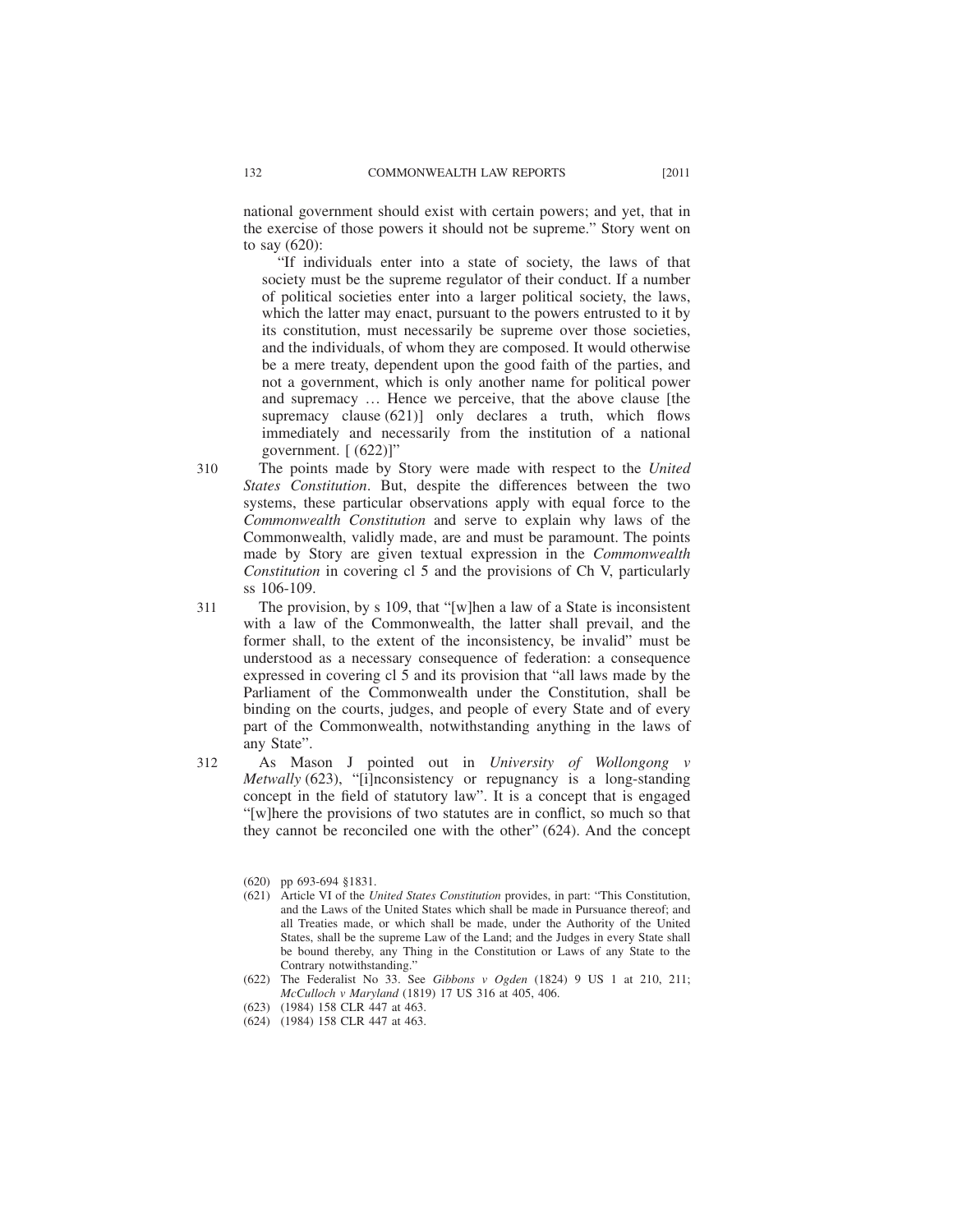of inconsistency or repugnancy is engaged in such a case because, as Mason J said (625), "there is a consequential need to resolve the problem created by the conflict". If there is conflict between two statutes, and reconciliation is not possible, the law does not countenance simultaneous operation of the conflicting provisions. Doctrines of implied repeal resolve conflicts between legislation enacted by the one legislature. Conflicts between Imperial and colonial legislation were resolved in favour of the Imperial legislation. And in a federal system, the federal law prevails.

313

314

315

The way in which the consequences of the exercise of legislative power by both the Commonwealth and a State with respect to a particular subject matter which results in inconsistency are worked out through the application of s 109 is of equal importance to the Commonwealth and to the States (626). Likewise, the result of that working out (of whether a State law is invalid because inconsistent with a law of the Commonwealth) is of equal importance to both the Commonwealth and the States. But whether, and to what extent, s 109 applies to invalidate a State law is also of fundamental importance to those to whom the federal and State laws are, or but for s 109 would be, directed. This being so, it is evidently wrong to consider any question about the application of s 109 by disregarding the effect of the decision upon those to whom the laws in question are directed. And it would be, as Story put it, "a perfect solecism" to conclude that it is for the federal legislature to determine for itself whether or to what extent s 109 is engaged with respect to any particular law of the Commonwealth. Resolution of the question must rest with the judicial branch by its application of accepted principles.

## *Principles*

Examination of the cases decided about s 109 will reveal six points of present relevance. First, application of s 109 requires determination of the valid reach and operation of the federal law in question. (Here, no question of the validity of s 302.4 of the Code was agitated; argument centred upon the reach and operation of that section.)

Secondly, the reach and operation of the federal law is to be determined by construing that law; that is, by reference to the language, purpose and scope of the law, viewed as a whole within its context, as well as by reference to considerations of consistency and fairness (627). More particularly, if the metaphor of "intention" is employed (and it now seems ineradicable), the relevant "intention" of the federal Parliament is revealed by construction of the federal law in question. Use of the metaphor of "intention" or "will" must not be

<sup>(625) (1984) 158</sup> CLR 447 at 463.

<sup>(626)</sup> cf *Boilermakers* (1956) 94 CLR 254 at 268 concerning the equal importance to the Commonwealth and the States of the demarcation of the powers of the judicature.

<sup>(627)</sup> *Project Blue Sky Inc v Australian Broadcasting Authority* (1998) 194 CLR 355 at 381-382 [69]-[70].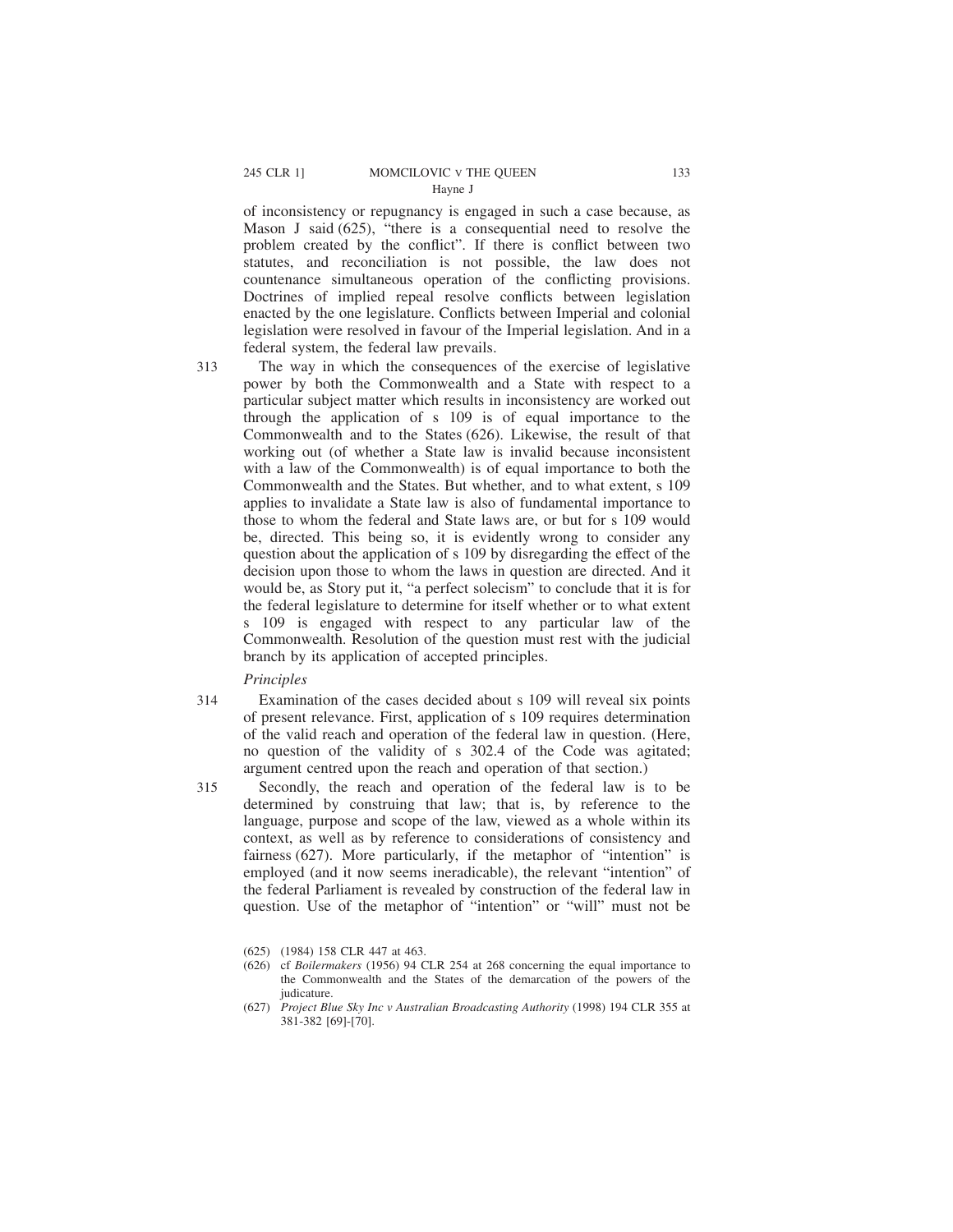understood as inviting attention to the wishes or hopes of those who promoted the legislation in question. What matters is the reach and operation of the law in question as that reach and operation are ascertained by the conventional processes of statutory construction. The metaphor of intention must not obscure the centrality of construing the laws in question.

- Thirdly, it must be accepted that any express statement in the federal law of the federal Parliament's "intention" will be relevant to the determination of whether s 109 is engaged. But such a statement does not, of itself and in every case, provide the answer to that question. In particular, a statement by the federal Parliament that an Act is not intended to cover a particular field, or that it is intended that federal and State law should operate "concurrently", does not conclude any issue about inconsistency of a State law with the relevant federal law. 316
- Fourthly, one law is "inconsistent" with another where they "are in conflict, so much so that they cannot be reconciled one with the other" (628). Laws cannot be reconciled if to give effect to one would alter, impair or detract from the other. 317
- Fifthly, care must be exercised lest the classification of some examples of inconsistency as "direct", and others as "indirect", mask the central importance of deciding whether there is conflict by diverting attention to the attempt to classify what species of conflict is encountered. 318
- Sixthly, care must also be taken lest the use of the metaphor of "intention" or "will" mask one or both of two logical fallacies that permeated much of the argument against inconsistency. 319
- The first of those fallacies is to treat a *suffıcient* condition for concluding that two laws are inconsistent as a condition *necessary* to that conclusion. Recognising that a federal law is "intended" to be an exhaustive statement of the law on a particular subject matter (that is, that the federal law "covers the field") is undoubtedly *suffıcient* reason to conclude that a State law on the same subject matter is inconsistent with the federal law. It by no means follows, however, that a conclusion that the federal law exhaustively states the law on a particular subject matter or covers a relevant field is a *necessary* condition for finding inconsistency. Section 300.4 is determinative of the present question *only* if intention is a necessary condition. 320
- The second fallacy is closely related. It confuses premise with conclusion. More specifically, the proposition that a federal law is an exhaustive and exclusive statement of the rules that govern a particular subject matter may be no more than an expression, in other words, of a conclusion that s 109 applies to invalidate inconsistent State laws. If the proposition is taken, not as a conclusion, but as a premise for argument about the application of s 109, error beckons. First, there is the confusion just mentioned between what is necessary and what is 321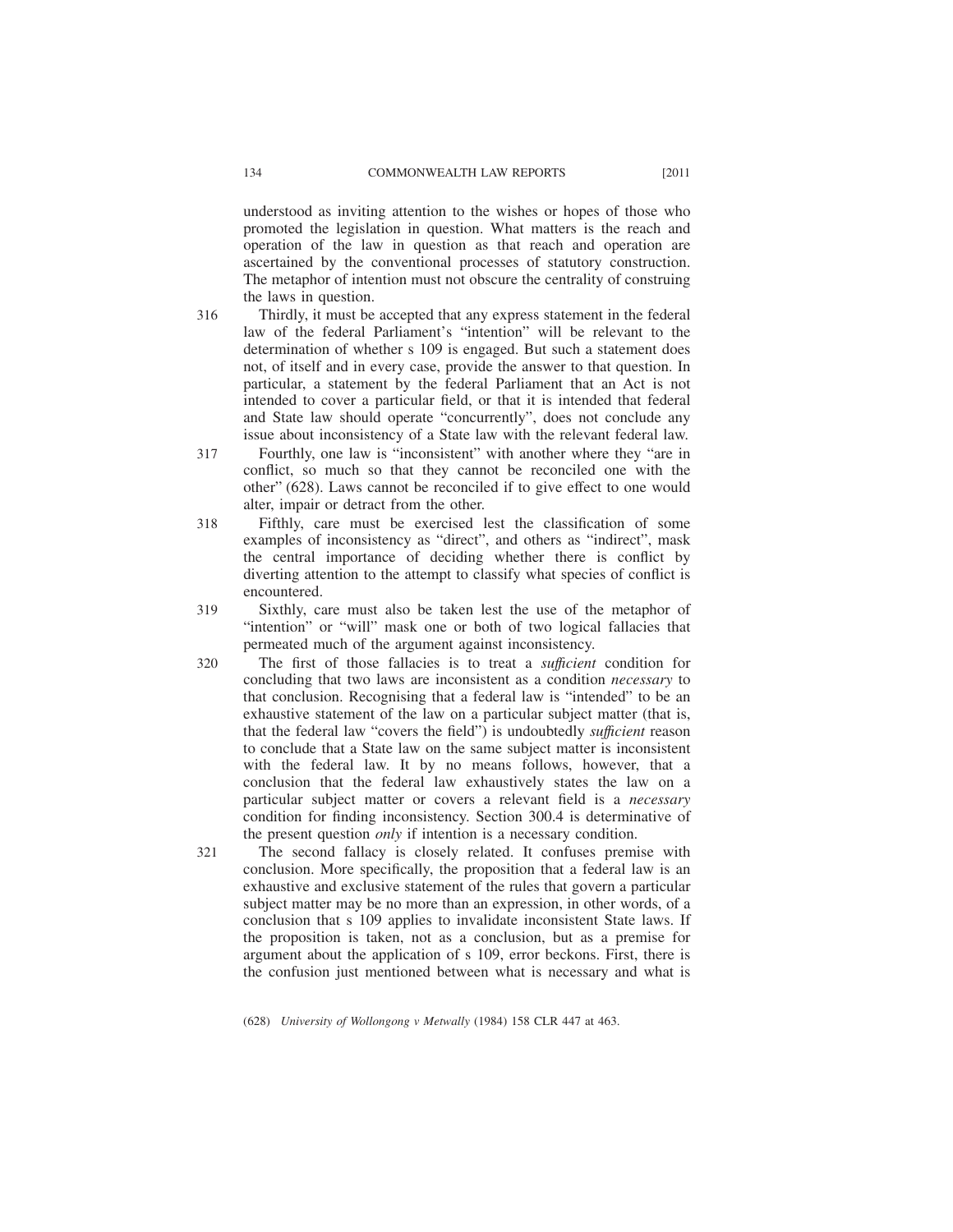# 245 CLR 1] MOMCILOVIC V THE QUEEN 135 Hayne J

sufficient to establish inconsistency. Secondly, the metaphor of intention is used to obscure not only the centrality of determining, by an orthodox process of construction, the reach and operation of the two laws but also the necessity to determine whether the State law alters, impairs or detracts from the federal law. The conclusion that the federal law is or is not paramount must not be taken as the premise for argument.

### *The development of accepted doctrine*

322

As was mentioned in argument by the Solicitor-General of the Commonwealth, there was a time, early in the life of the federation, when s 109 was understood as requiring consideration of no more than whether it was possible to obey both the relevant federal and State laws. But so to understand s 109 was rightly seen, by at least the decision in 1926 in *Clyde Engineering Co Ltd v Cowburn* (629), as too narrow a view. In argument in *Clyde Engineering*, Owen Dixon KC described (630) the question as being whether "there is a conflict between the wills of the two Legislatures". But the use of the metaphor of "will" (like that of "legislative intention") is apt to mislead if it is taken as the starting point of the relevant inquiry. It will mislead if it distracts attention from the need to construe the legislation in question. It is only by construction of the legislation that its reach and operation can be determined.

- That the construction of the legislation is the proper starting point for an inquiry about the application of s 109 is made plain by consideration of the whole of what was said by Dixon J not only in *Ex parte McLean* but also in *Stock Motor Ploughs Ltd v Forsyth* (631) and *Victoria v The Commonwealth (The Kakariki)* (632). 323
- It is commonplace to begin examination of the application of s 109 by quoting, or at least citing, that part of the reasons of Dixon J in *Ex parte McLean* in which a distinction was drawn (633) between a case in which "the Federal statute shows an intention to cover the subject matter and provide what the law upon it shall be" and a case where "the Federal law was intended to be supplementary to or cumulative upon State law". And frequent reference is made to this passage from the reasons of Dixon J with particular reference to the metaphor of "covering the field", an expression derived, at least immediately, from the reasons of Isaacs J in *Clyde Engineering* (634). 324

- (630) (1926) 37 CLR 466 at 471.
- (631) (1932) 48 CLR 128.
- (632) (1937) 58 CLR 618.
- (633) (1930) 43 CLR 472 at 483.
- (634) (1926) 37 CLR 466 at 489: "If, however, a competent legislature expressly or impliedly evinces its intention to cover the whole field, that is a conclusive test of inconsistency where another legislature assumes to enter to any extent upon the same field." Very similar metaphors had been used previously in this connection in the arguments of counsel in *Australian Boot Trade Employés Federation v*

<sup>(629) (1926) 37</sup> CLR 466.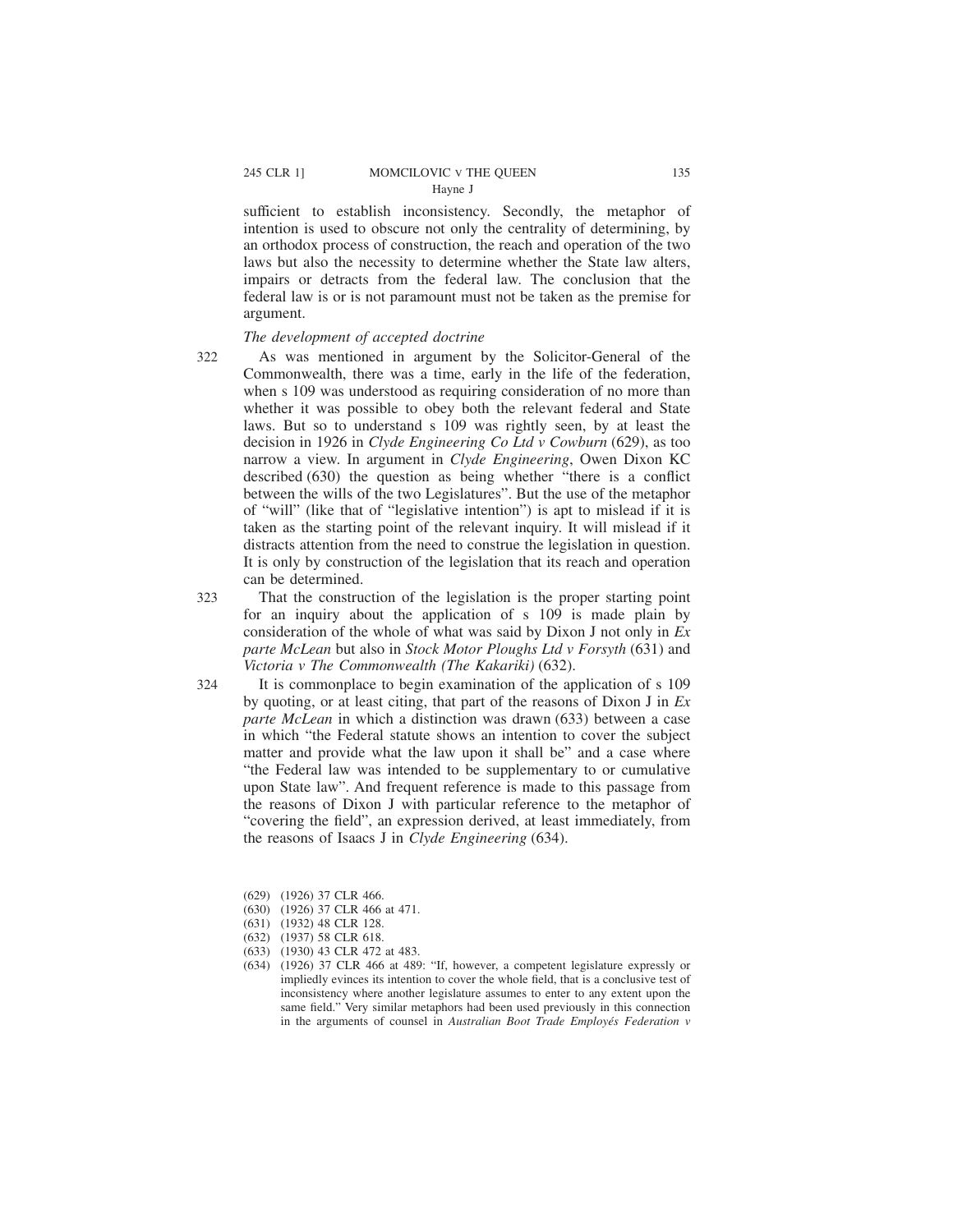- It is to be recalled that those who opposed inconsistency placed emphasis upon the statement of Dixon J, in *Ex parte McLean*, that inconsistency does not lie in the mere coexistence of two laws susceptible of simultaneous obedience but depends upon the intention of the paramount legislature to express by its enactment the law governing the particular conduct or matter completely. That proposition must be read in the light of all that Dixon J said in *Ex parte McLean* and in the light of the result to which he came. 325
- As to context, it is important to recognise the acceptance (635) by Dixon J, as settled principle, that when the Parliament of the Commonwealth and the Parliament of a State each legislate upon the same subject matter and prescribe what the rule of conduct should be, they make inconsistent laws, even if the rule of conduct is identical, at least if the sanctions differ. For this proposition Dixon J cited *Hume v Palmer* (636). The principle applied in *Hume v Palmer* was identified (637) by Dixon J as the federal statute showing "an intention to cover the subject matter" and provide exhaustively what the law upon that subject should be. And Dixon J drew a contrast with the case where "it appeared that the Federal law was intended to be supplementary to or cumulative upon State law". 326
- The repeated references by Dixon J to "intention" must not be misunderstood. As he later demonstrated in *Stock Motor Ploughs* Ltd (638), the task is one of construing the relevant Act, not some exercise in divining the intention (expressed or unexpressed) of those who propounded or drafted the Act. And the point is put beyond doubt by the decision of Dixon J in *Wenn v Attorney-General (Vic)* (639) and the reference there made to "the intention of the State legislation [in that case], *ascertained by interpreting the statute*" (emphasis added). The intention of which Dixon J spoke in *Ex parte McLean* was the objective intention of the legislation as revealed by its proper construction. 327

328

So much is also revealed, in *Ex parte McLean*, by the application by Dixon J of the principle established in *Hume v Palmer*. It was that principle that dictated the outcome in *Ex parte McLean*. The State law in question in *Ex parte McLean* (s 4 of the *Masters and Servants Act 1902* (NSW)) prescribed penal consequences for a worker who "neglects to fulfil" a contract of service. The federal law (s 44 of the *Commonwealth Conciliation and Arbitration Act 1904* (Cth)) penalised the breach of an industrial award and the award in question required performance of the relevant contract of service. The State law dealing

- *Whybrow & Co* (1910) 10 CLR 266 at 272 and *The Commonwealth v Queensland* (1920) 29 CLR 1 at 5, but had not been taken up in the decisions of the Court.
- (635) (1930) 43 CLR 472 at 483.
- (636) (1926) 38 CLR 441.
- (637) (1930) 43 CLR 472 at 483.
- (638) (1932) 48 CLR 128 at 136-140.
- (639) (1948) 77 CLR 84 at 122. See also at 119-120.

*<sup>(</sup>cont)*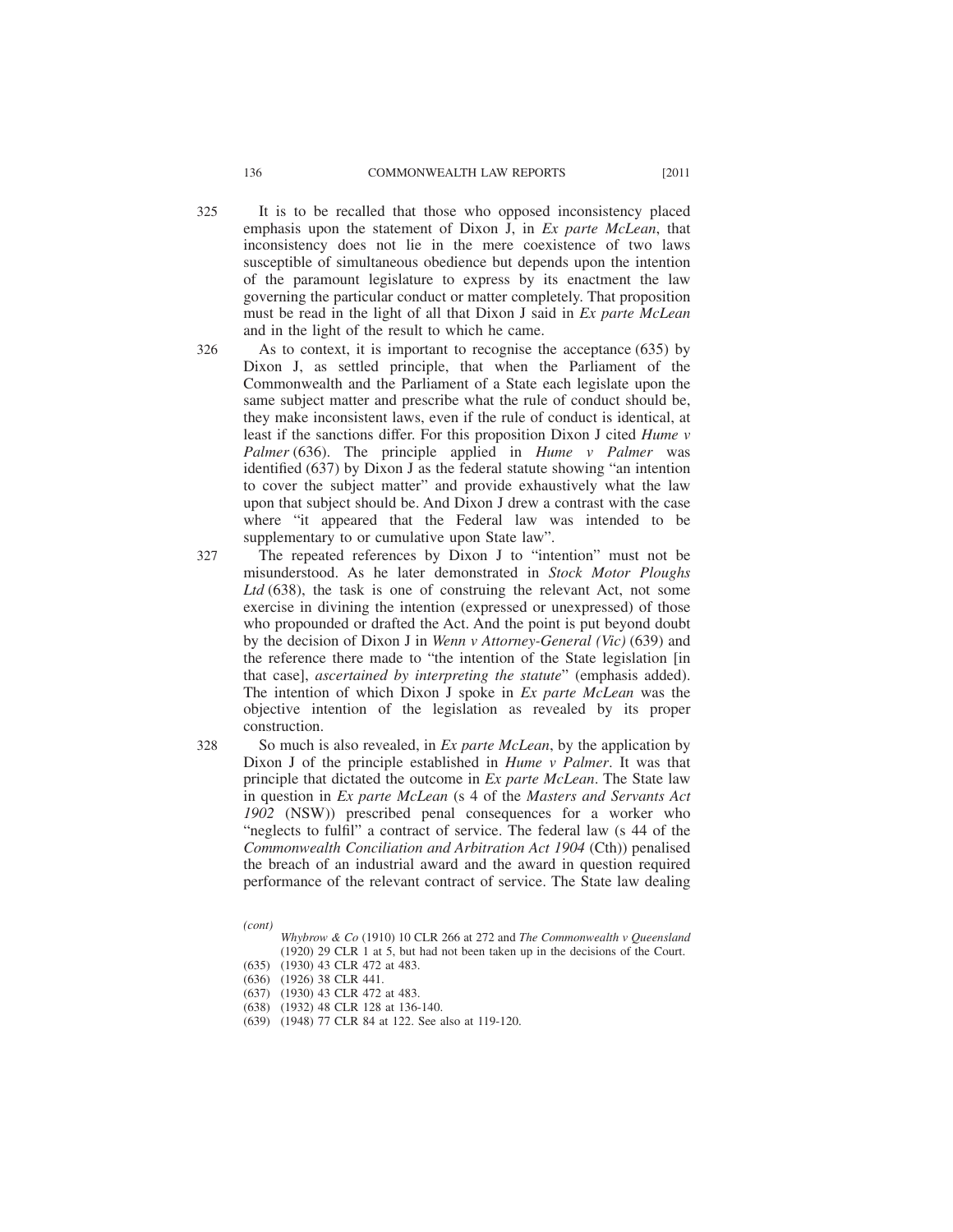# 245 CLR 1] MOMCILOVIC V THE QUEEN 137 Hayne J

"directly with the relation of employer and employed, and in virtue of that industrial relation [making] penal the very default which the Federal law punishes somewhat differently in the regulation of the same relation" (640), was held to be inconsistent with the federal law. The Parliament of the Commonwealth and the Parliament of New South Wales had each legislated upon the same subject matter and had each prescribed what the rule of conduct should be; the penalties for contravention differed; the laws were inconsistent. The federal "intention" to legislate on the subject matter exhaustively was identified from its having legislated on subject matter which included the subject matter to which the State law was addressed. The fact of its having legislated on the same subject matter demonstrated the relevant intention.

The reference to the identity of the subject matter of the legislation is important. 329

# *Laws directed to different subject matters*

- More recent decisions show the importance of identifying whether a federal and a State law which are said to be inconsistent are directed to the same subject matter. Particular reference should be made to two of those cases: *R v Winneke; Ex parte Gallagher* (641) and *McWaters v Day* (642). 330
- Some emphasis was given in argument of the present appeal to the statement by Gibbs CJ in *Gallagher* (643) that "the fact that a Commonwealth Act and a State Act impose different penalties for the same conduct does not necessarily mean that the laws are inconsistent". At times during the argument of this appeal, this proposition was treated as absolute and denying any relevance, in an inquiry about the application of s 109, to the observation that State and federal laws prescribe different penalties for the same conduct. 331
- But that is not what was said in *Gallagher*. The proposition was a more limited one, the exact content of which turns on the significance given to the limitation "necessarily". What was said by Gibbs CJ about difference in penalties must be read in the context of the whole of his Honour's reasons and the context of the issues presented in that case. Those matters of context will be examined next. When the sentence is read in its context, it is plain that Gibbs CJ did not advance, and cannot be understood as advancing, some general, let alone universal, proposition that State and Commonwealth laws making "the same conduct" subject to "different penalties" are not, or cannot be, inconsistent. 332
	- At the time of the events the subject of consideration in *Gallagher*, s 6 of the *Royal Commissions Act 1902* (Cth) made it an offence for a
	- (640) (1930) 43 CLR 472 at 486.
	- (641) (1982) 152 CLR 211.

- (642) (1989) 168 CLR 289.
- (643) (1982) 152 CLR 211 at 218.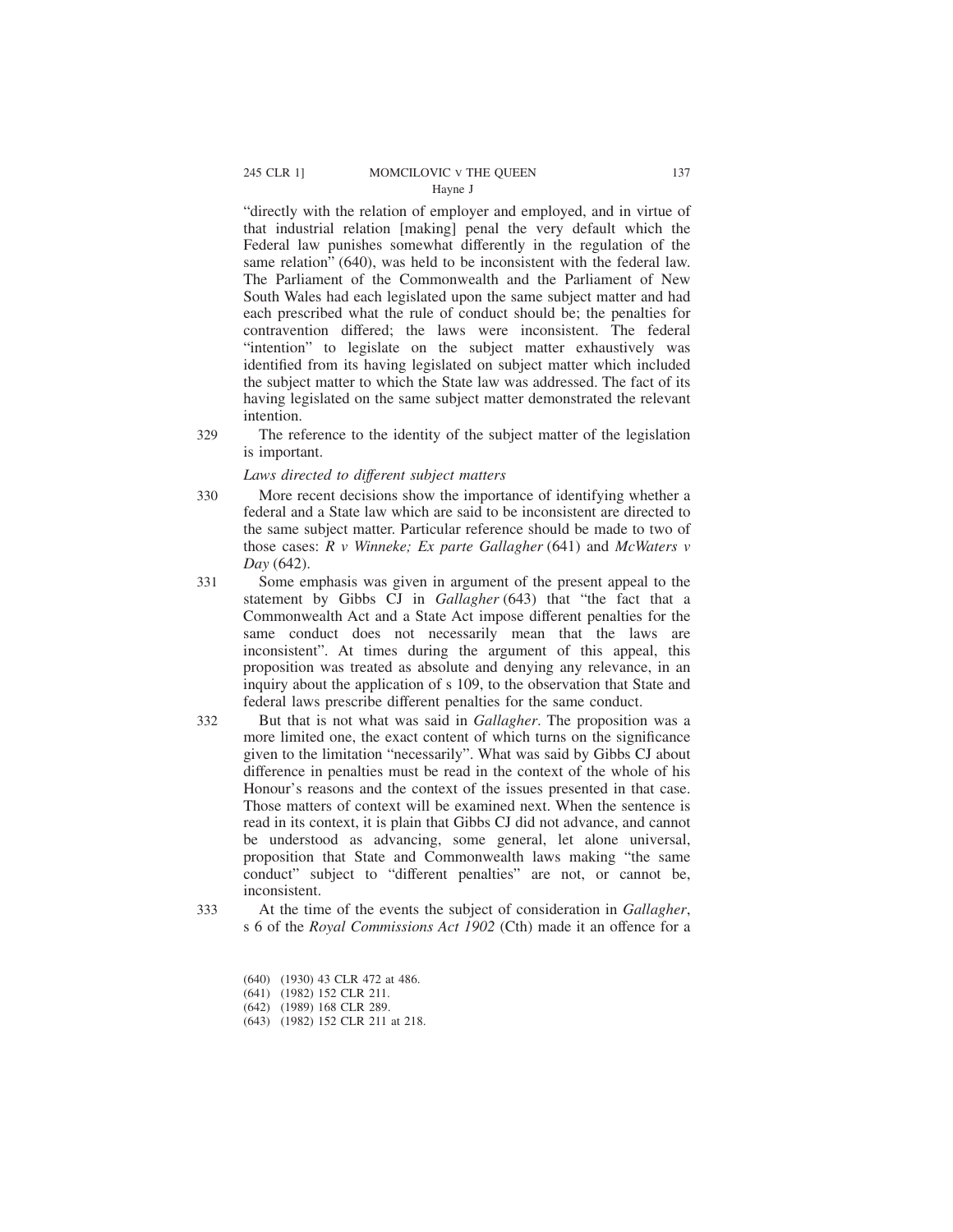person appearing as a witness before a Royal Commission appointed by the federal Executive to refuse to answer any relevant question. A penalty of \$1,000 was fixed. Section 19 of the *Evidence Act 1958* (Vic), which applied to Royal Commissions established by the Victorian Executive, made it an offence for a person, without lawful excuse, to refuse or fail to answer any question touching the subject matter of the inquiry. The penalty fixed under s 20 of the *Evidence Act* was \$1,500 or imprisonment for a term of not more than three months.

334

336

Royal Commissions had been established by both the Commonwealth and the Victorian Governments to inquire into subjects that were related and to some extent overlapped. The one person was appointed Commissioner to conduct both inquiries. A number of persons called to give evidence to the Commissioner refused to answer questions touching the subject matter of both inquiries. They were prosecuted for and convicted of offences under the *Evidence Act*. It was submitted that s 6 of the *Royal Commissions Act* and ss 19 and 20 of the *Evidence Act* were inconsistent because "witnesses are exposed to different penalties under the Commonwealth and the State provisions" (644). This was advanced as some species of operational inconsistency (645), though, as Mason J said (646), the case alleging inconsistency was "somewhat elusive".

The Court held, by majority, that there was no inconsistency. For present purposes, it is convenient to focus chiefly upon the reasons of Gibbs CJ, which in relevant respects were adopted and applied in *Viskauskas v Niland* (647). 335

As Gibbs CJ said (648), the Commissioner was conducting two inquiries: one under Commonwealth authority for Commonwealth purposes, the other under State authority for State purposes. Had the inquiries been conducted separately, a refusal to answer questions at each inquiry would have constituted two separate offences. The inquiries being held together, the refusal to answer a question constituted contravention of both Acts and the offender could be prosecuted and convicted under either Act. And, as Gibbs CJ pointed out (649), the injustice of double punishment for what was a single act or omission was avoided by the provision of s 30(2) of the *Acts Interpretation Act 1901* (Cth) then in force (650). But as Gibbs CJ went on to say  $(651)$ :

(645) (1982) 152 CLR 211 at 231-232 per Wilson J.

- (648) (1982) 152 CLR 211 at 218-219.
- (649) (1982) 152 CLR 211 at 219.
- (650) Section 30(2) provided that where an act or omission constituted an offence under a federal Act and a State Act, and the offender had been punished under the State Act, the offender was not liable to be punished for the offence under the federal Act.
- (651) (1982) 152 CLR 211 at 219.

<sup>(644) (1982) 152</sup> CLR 211 at 213.

<sup>(646) (1982) 152</sup> CLR 211 at 220.

<sup>(647) (1983) 153</sup> CLR 280 at 295.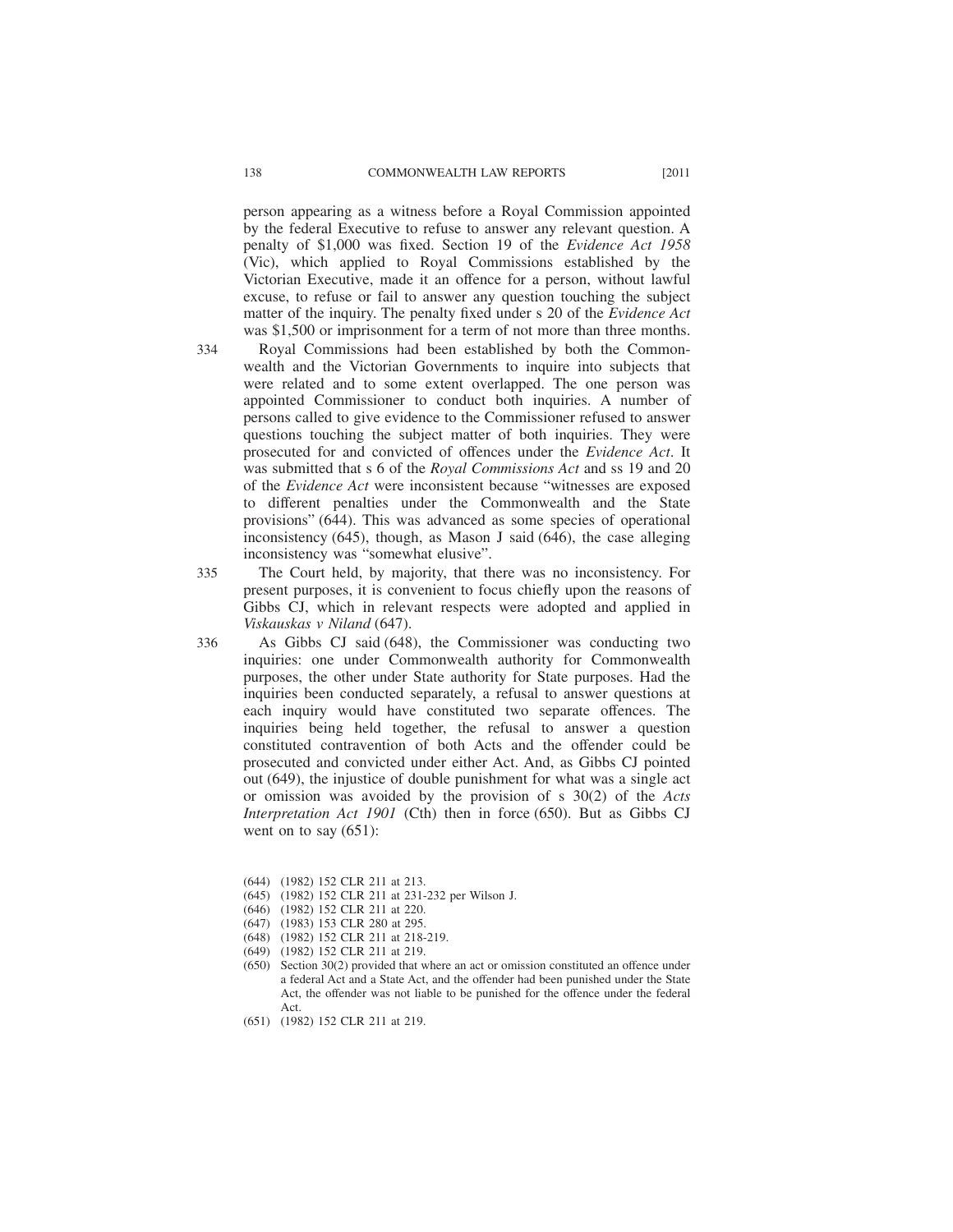# 245 CLR 1] MOMCILOVIC V THE QUEEN 139 Hayne J

"The different penalties provided by the two Acts [the *Royal Commissions Act* and the *Evidence Act*] are in respect of what are in truth independent offences which are created by law to serve different purposes. It is not right to say that the Acts provide different penalties for the one offence. *There is no inconsistency between Acts which prescribe different penalties for offences which, albeit constituted by the same conduct, are in substance different from one another*."

(Emphasis added.)

By contrast, as Gibbs CJ had said earlier in his reasons (652):

"If the two laws are made for the *same purpose – eg if they prescribe substantially identical rules on a particular subject but with different penalties for contravention* – it will be easy to conclude that the Commonwealth law covers the whole subject matter, and that there is an inconsistency: see *Hume v Palmer* (653) and *R v Loewenthal; Ex parte Blacklock* (654)."

(Emphasis added.)

338

In *McWaters v Day*, the Court held that a provision of the *Defence Force Discipline Act 1982* (Cth) making it an offence for "a defence member or a defence civilian" to drive a vehicle on service land while intoxicated to such an extent as to be incapable of having proper control of the vehicle was not inconsistent with a provision of a State Act (the *Traffıc Act 1949* (Qld)) which made it an offence to drive a motor vehicle whilst under the influence of liquor. The Court held (655) that the federal Act contemplated "parallel systems of military and ordinary criminal law and [did] not evince any intention that defence force members enjoy an absolute immunity from liability under the ordinary criminal law". The *Defence Force Discipline Act* was held (656) not "to do other than enact a system of military law in accordance with the traditional and constitutional view of the supplementary function of such law". The Court thus held (657) that the federal Act was "supplementary to, and not exclusive of, the ordinary criminal law" and that it did "not deal with the same subject matter or serve the same purpose as laws forming part of the ordinary criminal law". 337

The laws now in question are, of course, evidently not directed to different subject matters. In the words of Gibbs CJ in *Gallagher* (658), they are "made for the same purpose". Each of s 71AC of the Drugs Act and s 302.4 of the Code forms a part of what was called (659), in

(652) (1982) 152 CLR 211 at 218. (653) (1926) 38 CLR 441. (654) (1974) 131 CLR 338. (655) (1989) 168 CLR 289 at 298. (656) (1989) 168 CLR 289 at 298. (657) (1989) 168 CLR 289 at 299. (658) (1982) 152 CLR 211 at 218. (659) (1989) 168 CLR 289 at 299.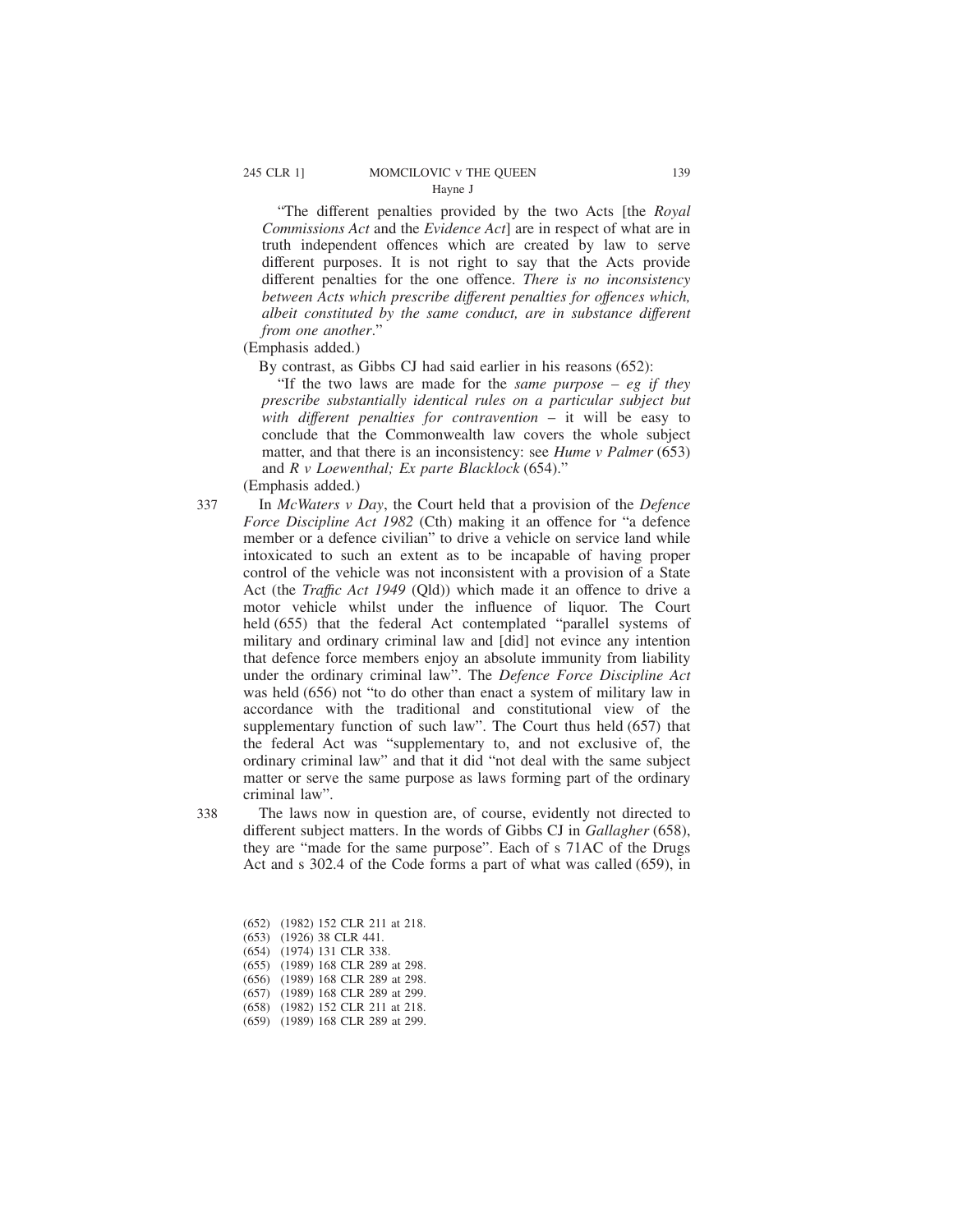*McWaters v Day*, "the ordinary criminal law": in the one case State criminal law and in the other federal criminal law. This is not a case like *Gallagher* where independent offences are created by law to serve different purposes. This is not a case like *McWaters v Day* where provisions made for the discipline of the defence forces stand in addition to, and not in substitution for, the ordinary criminal law. This is not a case like that postulated by Dixon J in *Ex parte McLean* (660) where one law (a federal industrial award forbidding shearers to injure sheep when shearing) can be described as directed to one subject matter (industrial relations) and the other (a State law proscribing the unlawful and malicious wounding of an animal) as directed to a different subject matter (animal cruelty).

*"Direct" and "indirect" inconsistency*

339

From time to time, argument in the present matter proceeded on a footing that appeared to assume some rigid distinction between cases in which s 109 is engaged because the State law would alter, impair or detract from the federal law (so-called direct inconsistency) and cases in which s 109 is engaged because the federal law covers the field (so-called indirect inconsistency). No distinction of that kind can be made. So much is made plain by the decisions of Dixon J in *Stock Motor Ploughs Ltd* and *The Kakariki*. In *Stock Motor Ploughs Ltd*, Dixon J said (661):

"In this Court an interpretation of s 109 of the *Constitution* has been adopted which invalidates a law of a State in so far as it would vary, detract from, or impair the operation of a law of the Commonwealth. Further, when the Parliament appears to have intended that the Federal law shall be a complete statement of the law governing a particular relation or thing, it is considered that the operation of the Federal law would be impaired if the State law were allowed to affect the matter at all (*Clyde Engineering Co v Cowburn* (662); *H V McKay Pty Ltd v Hunt* (663); *Hume v Palmer* (664); *Ex parte McLean* (665))."

That is, the case in which a federal law "covers the field" is a particular example of the more general proposition that there is inconsistency, and consequent invalidity, when to give effect to the State law would impair the operation of the federal law. Dixon J reiterated that principle in *The Kakariki* (666) when he said:

"When a State law, if valid, would alter, impair or detract from the operation of a law of the Commonwealth Parliament, then to that extent it is invalid. Moreover, if it appears from the terms, the

- (660) (1930) 43 CLR 472 at 485-486.
- (661) (1932) 48 CLR 128 at 136-137.
- (662) (1926) 37 CLR 466.
- (663) (1926) 38 CLR 308.
- (664) (1926) 38 CLR 441. (665) (1930) 43 CLR 472.
- 
- (666) (1937) 58 CLR 618 at 630.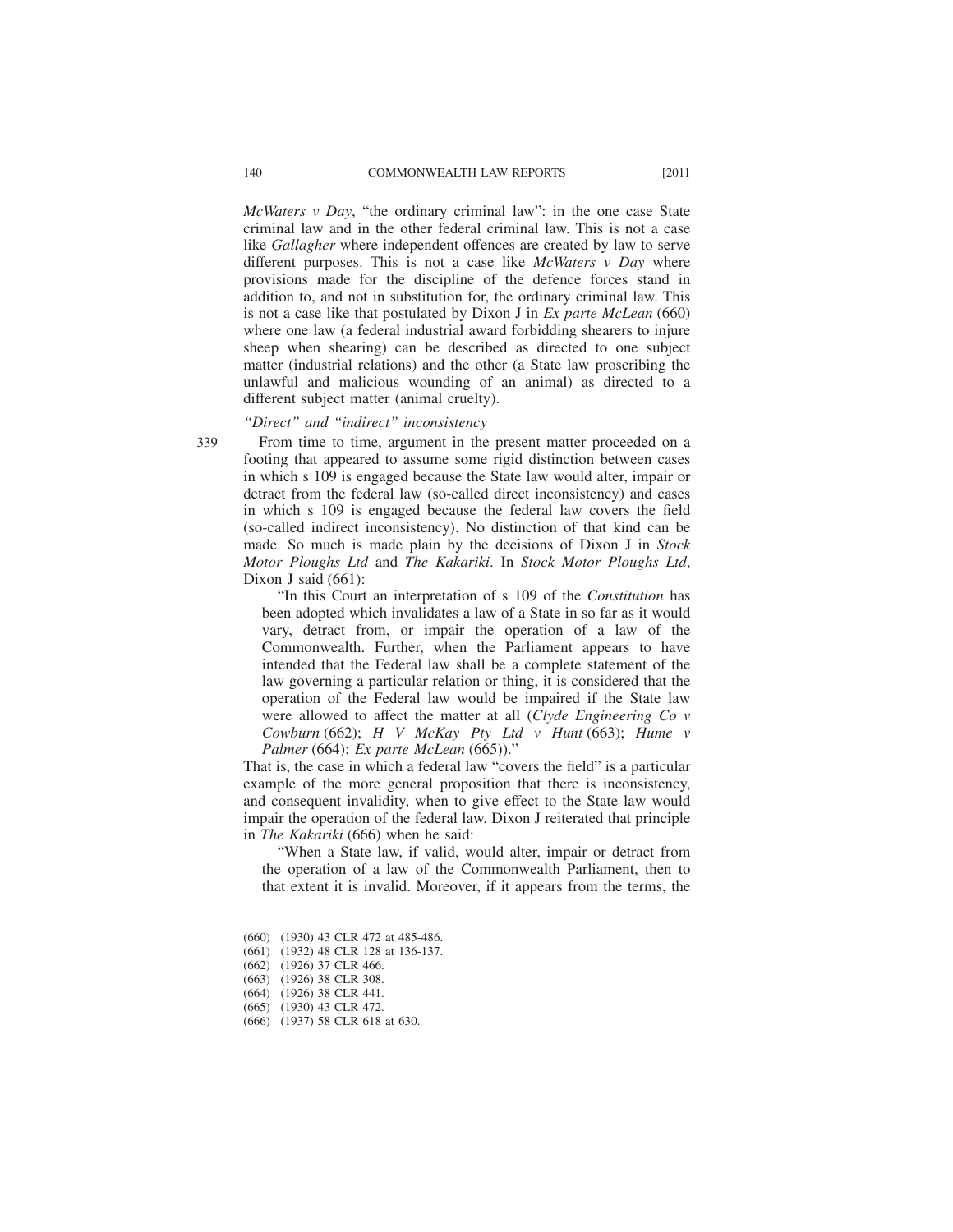# 245 CLR 1] MOMCILOVIC V THE QUEEN 141 Hayne J

nature or the subject matter of a Federal enactment that it was intended as a complete statement of the law governing a particular matter or set of rights and duties, then for a State law to regulate or apply to the same matter or relation is regarded as a detraction from the full operation of the Commonwealth law and so as inconsistent."

Two features of this statement of relevant principles must be observed. First, the consequence of a conclusion that the federal law "covers the field" is that to give effect to the State law would detract from the full operation of the federal law, and it is on that account that inconsistency arises. That is, the case in which it is concluded that a federal law covers the relevant field is a particular example of a more general principle of inconsistency: that there is inconsistency whenever a State law alters, impairs or detracts from the operation of federal law.

340

While it may sometimes be a useful tool of thought to seek to apply s 109 by reference to classifications of past instances of inconsistency (eg, by reference to whether the State and Commonwealth laws cannot both be obeyed, the Commonwealth law confers rights, privileges or immunities that the State law removes or the Commonwealth law by its provisions is a complete statement of the law on a certain subject matter (667)), such classes are not closed and must not be treated as stating exhaustively the operation of s 109. The fundamental question remains whether the State law alters, impairs or detracts from the Commonwealth law (668).

- The second, and no less important, point to observe about what was said by Dixon J in *The Kakariki* is that whether a federal law is intended "as a complete statement of the law governing a particular matter or set of rights and duties" is a matter that is to be determined "from the terms, the nature or the subject matter" of the relevant federal law. Or as Dixon J later put the same point in *Wenn v Attorney-General (Vic)* (669), the intention of legislation (there State legislation) is to be "ascertained by interpreting the statute". "Intention" is a conclusion reached about the proper construction of the law in question and nothing more. 341
- The conclusion that, on its proper construction, a federal law is a complete statement of the law governing a particular matter or set of rights and duties is more easily reached if, in its terms, that law states that that is the intended result. That is, whatever may be the nature or the subject matter of the federal law, the inclusion, in terms, of such a statement will point plainly (but because the question is one of construction of the *whole* Act, not always irresistibly) to the conclusion 342

<sup>(667)</sup> This classification of inconsistency, based on American cases, was suggested by Mitchell KC and Starke as counsel in *Australian Boot Trade Employés Federation v Whybrow & Co* (1910) 10 CLR 266 at 272.

<sup>(668)</sup> See, eg, *Telstra Corporation Ltd v Worthing* (1999) 197 CLR 61 at 76-77 [28]; *Dickson v The Queen* (2010) 241 CLR 491 at 502 [13].

<sup>(669) (1948) 77</sup> CLR 84 at 122.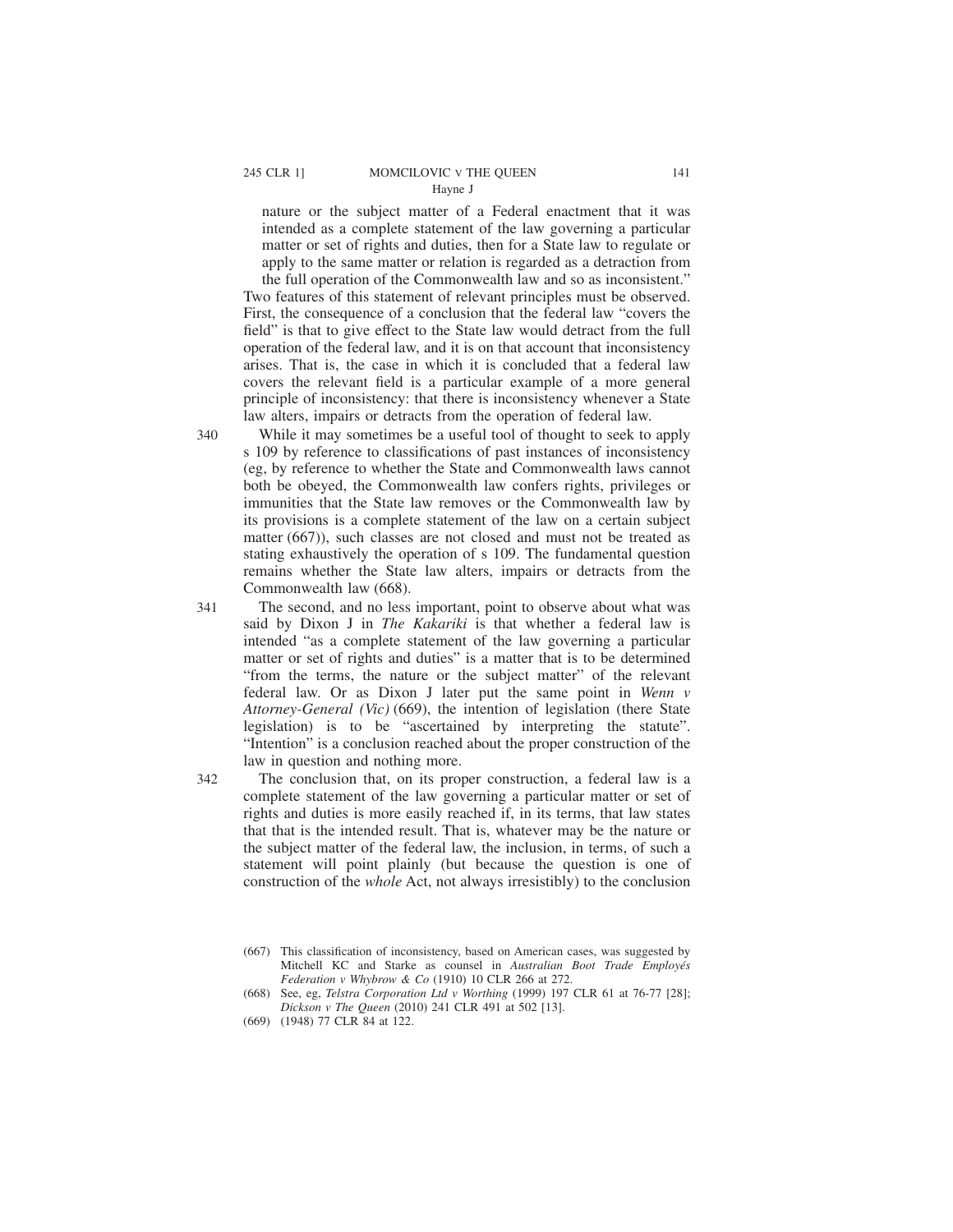that a State law that regulates or applies to the same matter or relation would detract from the operation of the federal law and thus be inconsistent with it.

*Statements of negative intention*

The statement in a federal law of a negative intention (that the law is *not* intended to be a complete and exhaustive statement of the law governing a particular matter or set of rights and duties) necessarily presents more difficult issues. Instead of the paramount legislature marking out a field in which its law (by force of s 109) will take effect to the exclusion of other laws, the paramount legislature asserts that its law should be construed in a way that permits concurrent operation of State law.

That assertion of intended construction of the federal law cannot conclude the question whether any particular State law alters, impairs or detracts from the provisions of the federal law. As Mason J said in *R v Credit Tribunal; Ex parte General Motors Acceptance Corporation* (670), with the concurrence of Barwick CJ, Gibbs, Stephen and Jacobs JJ, a statement in a Commonwealth law of a negative intention cannot displace the operation of s 109 in rendering the State law inoperative when there is "direct inconsistency or collision" (671). As Mason J went on to say (672): "All that it does is to make it clear that the Commonwealth law is not intended to cover the field, *thereby leaving room for the operation of such State laws as do not conflict with Commonwealth law*" (emphasis added). And it is to be recalled that a paradigm example of direct inconsistency identified by Dixon J in *Ex parte McLean* (673) was: "When the Parliament of the Commonwealth and the Parliament of a State each legislate upon the same subject and prescribe what the rule of conduct shall be, they make laws which are inconsistent, notwithstanding that the rule of conduct is identical which each prescribes", at least where different penalties are fixed.

Deciding whether the provisions made by the laws in question are inconsistent despite a legislative statement of negative intention directs attention to what is meant when it is said that the two laws are to operate "concurrently". Something more must be said about that question. 345

# *"Concurrent" operation*

The notion of "concurrent" operation of two laws may evoke more than one description of the way in which the laws operate. In some cases, the description "simultaneous operation" may be apt; in others, "parallel operation" would be better. But whatever explanation is given

- (671) See also *R v Loewenthal; Ex parte Blacklock* (1974) 131 CLR 338 at 346-347 per Mason J.
- (672) (1977) 137 CLR 545 at 563.
- (673) (1930) 43 CLR 472 at 483.

343

344

<sup>(670) (1977) 137</sup> CLR 545 at 563.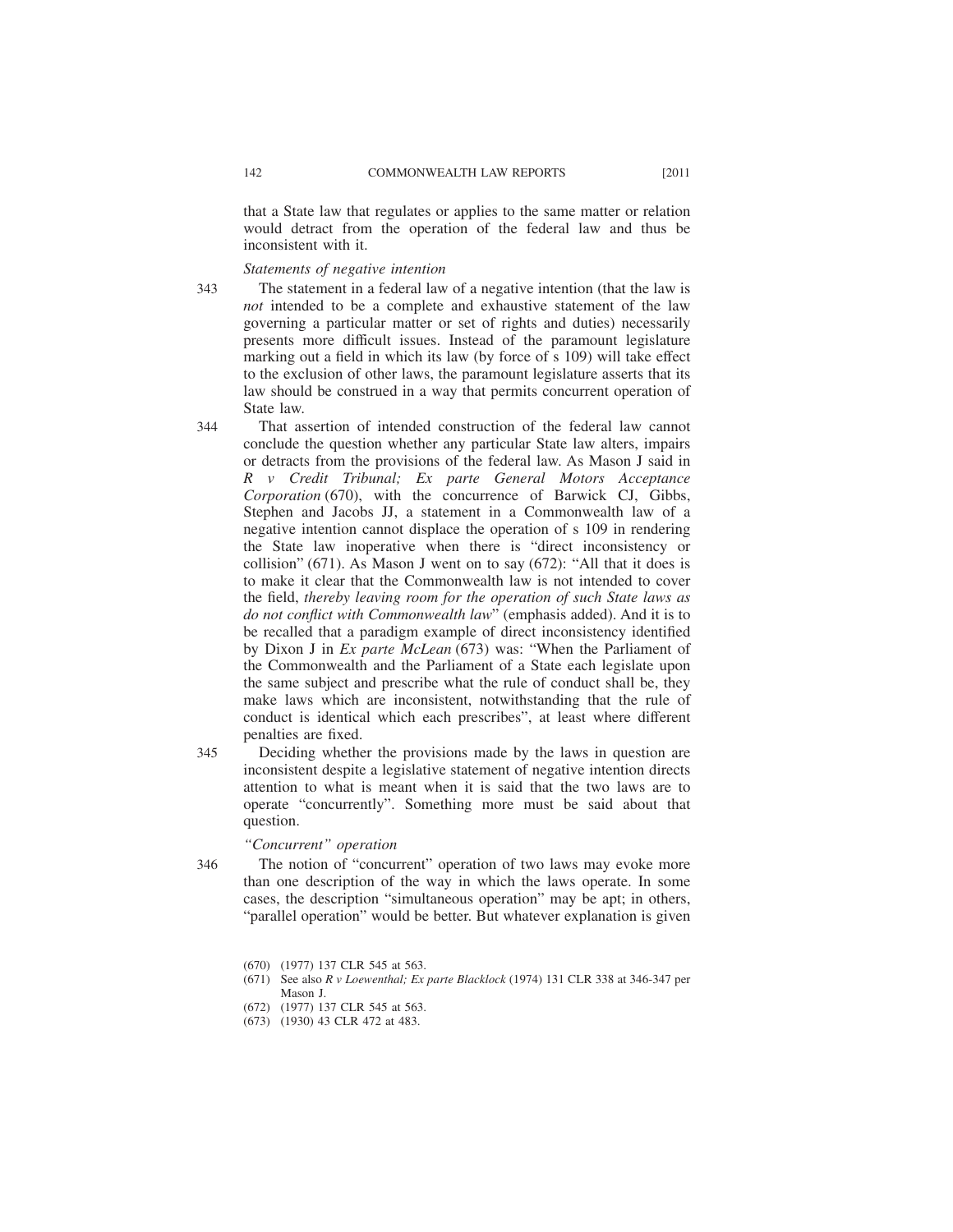# 245 CLR 1] MOMCILOVIC V THE QUEEN 143 Hayne J

of the notion of "concurrent" operation of two laws, being forced, by the very terms in which each law is cast, to choose between the engagement in any particular case of one rather than the other is the antithesis of concurrent operation. The need to make a choice between the laws bespeaks antinomy: contradiction or contrariety.

347

Reference is made to the necessity to make a choice in any particular case between the two laws. It was not suggested by any party or intervener that the two laws at issue in this case could be applied simultaneously. Those opposing inconsistency were at some pains to point out that prosecution under one law would preclude prosecution under the other (674). But because there cannot be simultaneous engagement or even sequential engagement of the two laws, it follows that in every case in which it is said that the norm of conduct for which each provides has been contravened, a choice must be made between the laws: one law is applied to the exclusion of the other. And the choice that is made matters. It matters because different consequences of contravention are prescribed in an area of law where the Court has repeatedly stressed (675) the importance of s 109 "not only for the adjustment of the relations between the legislatures of the Commonwealth and States, but also for the citizen upon whom concurrent and cumulative duties and liabilities may be imposed by laws made by those bodies". To apply one law rather than the other, where the outcome of applying one differs from the outcome of applying the other, does not give *concurrent* operation to both.

*Crimes Act 1914, s 4C(2)*

348

The provision by the federal Parliament, in s 4C(2) of the *Crimes Act 1914*, that punishment for an act or omission that constitutes a State offence shall be an answer to punishment for the same act or omission as a federal offence does not bear upon whether the laws in question in this matter are inconsistent. This Court has held (676) more than once that s 4C(2) (or its legislative predecessor, s 30(2) of the *Acts Interpretation Act 1901* (Cth)) can be engaged only if the relevant federal and State laws are both valid. Section 4C(2) is not to be engaged except in respect of a conviction for a State offence that has been duly entered. And of course there could not be a conviction for a State offence duly entered if the State law is invalidated by operation of s 109. This understanding of s 4C(2) is plainly right and should not be discarded. The provision operates on "a law of a State". If s 109 is engaged, there is no operative law of a State. Section 4C(2) thus does not speak at all to whether there is or is not concurrent operation of

<sup>(674)</sup> *Crimes Act 1914* (Cth), s 4C(2).

<sup>(675)</sup> *Dickson v The Queen* (2010) 241 CLR 491 at 503-504 [19]; see also *University of Wollongong v Metwally* (1984) 158 CLR 447 at 457-458, 476-477; *Croome v Tasmania* (1997) 191 CLR 119 at 129-130.

<sup>(676)</sup> *R v Loewenthal; Ex parte Blacklock* (1974) 131 CLR 338 at 347; *Dickson v The Queen* (2010) 241 CLR 491 at 504 [21].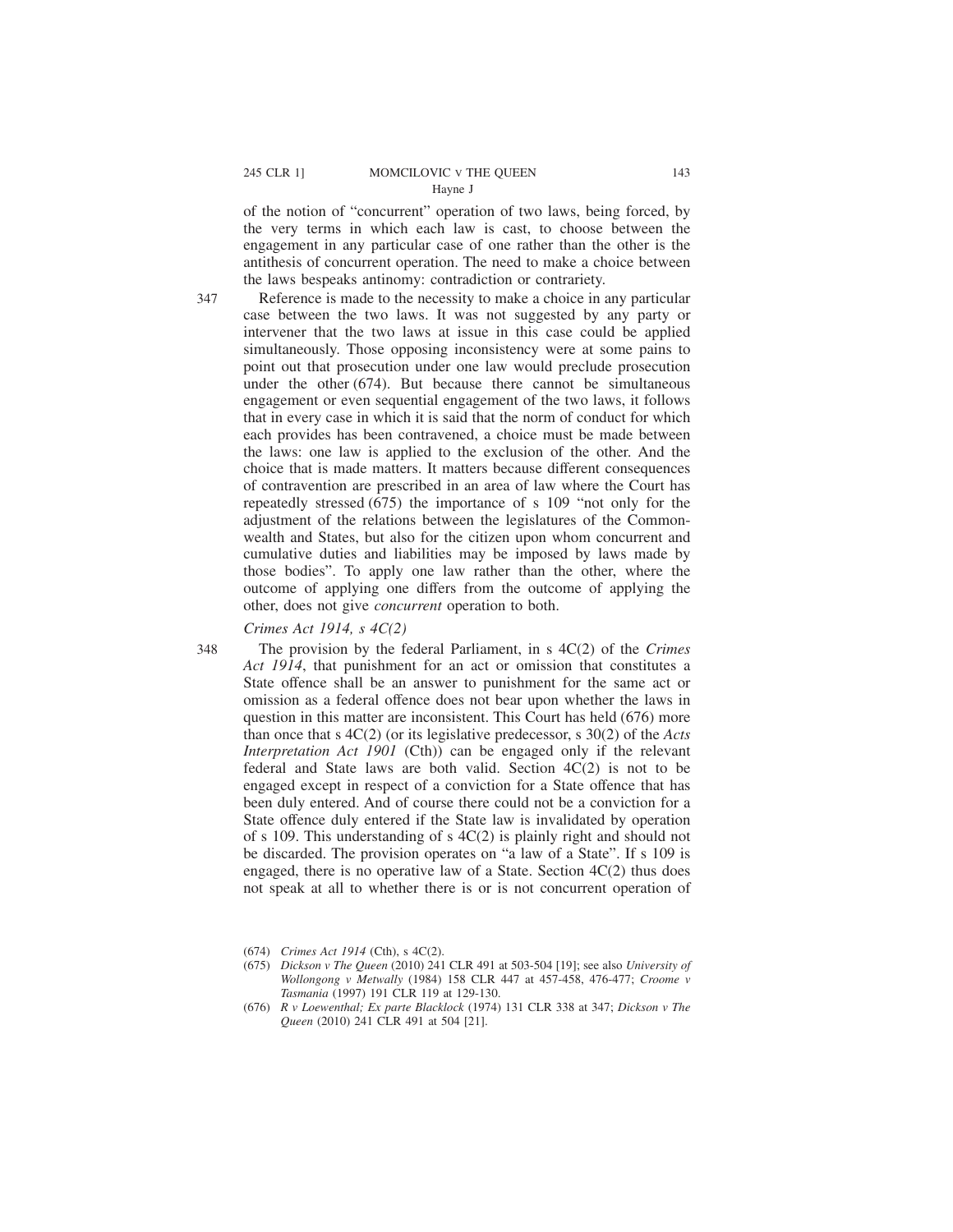State and federal legislation that makes particular acts or omissions an offence against each. The Commonwealth submission to the contrary should be rejected.

*Inconsistency in this case*

- In the present case the Parliament of the Commonwealth, in enacting s 302.4 of the Code, and the Parliament of Victoria, in enacting s 71AC of the Drugs Act, have each legislated upon the same subject. Each has prescribed what the rule of conduct shall be. The rule of conduct which each prescribes can be assumed to be identical. But the maximum penalties prescribed by the two provisions differ. The mode of trial of a prosecution for each offence differs by the engagement in respect of the federal offence of s 80 of the *Constitution*. The fixing of punishment upon conviction for the offences differs because of the engagement of Pt IB of the *Crimes Act 1914* in respect of a conviction for the federal offence but the engagement of the State sentencing statutes in respect of a conviction for the State offence. The State law alters, impairs or detracts from the federal law. The laws are inconsistent.
- The question presented by s 109 is *not* whether the State law alleged to be inconsistent with a law of the Commonwealth has limited or restricted some aspect of the Commonwealth's *powers*. That is, it is irrelevant, and wrong, to ask whether the Commonwealth's legislative power to create drug offences, or its executive power to prosecute offences against a law of the Commonwealth, is detracted from, altered or impaired by a State law that deals with that subject. As the plurality pointed out in *O'Sullivan v Noarlunga Meat Ltd [No 2]* (677), "[i]n this Court it [the application of s 109] has *always* been regarded as a question, not between powers, but between laws made under powers" (emphasis added). 350
- Further, and no less importantly, principles about operational inconsistency considered in *The Kakariki* do not answer the question of inconsistency that arises here. No doubt it is right to say that the provisions of s 302.4 of the Code engage with other laws of the Commonwealth that provide a power to prosecute for an offence against a law of the Commonwealth. But whether the relevant power to prosecute is "or is intended to be" exclusive is wholly beside the point. The question is whether the two laws (as they have been identified earlier in these reasons) are inconsistent. That is a question about the coexistence of different criminal liabilities. To treat that question as answered by whether there is an exclusive power to prosecute is wrong as a matter of constitutional principle. Not least is that so because it is logically flawed. It assumes that there are two offences: one under State law and the other under Commonwealth law. It thus assumes the answer to the very question that is at issue. Asking whether powers to prosecute are concurrent is irrelevant. 351

(677) (1956) 94 CLR 367 at 374 per Dixon CJ, Williams, Webb and Fullagar JJ.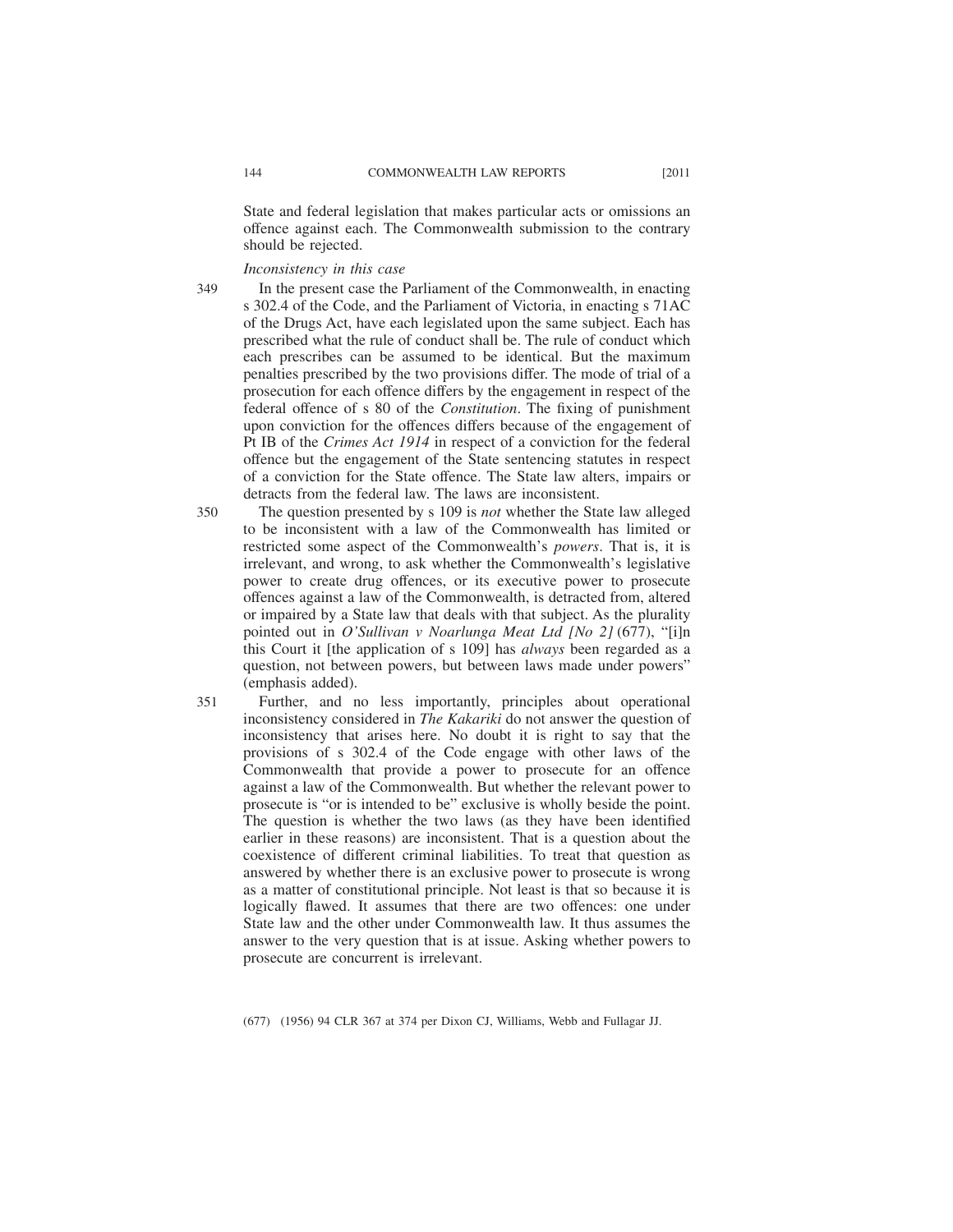#### 245 CLR 1] MOMCILOVIC V THE QUEEN 145 Hayne J

As noted earlier, the submission advanced on behalf of those who opposed inconsistency was that what would otherwise be a clear case of inconsistency of laws must in this case yield to the federal legislature's statement of intention in s 300.4 of the Code. That submission should be rejected. There are at least three reasons to do so. 352

First, no reason was offered for taking what would be a radical step away from what for so long has been the accepted doctrine of the Court. Hitherto, the "covering the field" test for inconsistency, with its associated inquiry about whether a federal law is a complete statement of the law governing a particular matter or set of rights and duties, has been seen as a particular species of the genus of inconsistency (678). The submissions on behalf of those opposing inconsistency sought to promote what was described as the search for legislative intention to the position of constituting an exhaustive statement of the operation of s 109. That is, inconsistency would be determined according *only* to whether the federal Parliament asserted that there should or should not be inconsistency. Yet hitherto, accepted doctrine has been, as stated by Mason J in the *General Motors Acceptance Corporation* case (679), that 353

"a provision in a Commonwealth statute evincing an intention that the statute is not intended to cover the field cannot avoid or eliminate a case of direct inconsistency or collision, of the kind which arises, for example, when Commonwealth and State laws make contradictory provision upon the same topic, making it impossible for both laws to be obeyed."

- Of course, an individual can obey both of the laws that are now in question. So much follows from the laws' prescription of prohibited conduct. Obedience is achieved by abstaining from the conduct in question. Hence the observation by Mason J that impossibility of dual obedience is but an *example* of direct inconsistency is important. The possibility of dual obedience does not conclude the inquiry about inconsistency. 354
- The second reason to reject the submission that what would otherwise be a clear case of inconsistency must yield to the statement of intention in s 300.4 is this. Two laws creating an identical norm of conduct, contravention of which is punishable as crime, where the provisions governing not only the maximum sentence but also the determination of the proper sentence differ, simply cannot operate "concurrently". 355

The notion of "concurrent" operation, as that expression is used in s 300.4 of the Code, masks more than it reveals. To the extent to which s 300.4 suggests that there can be *simultaneous application* of the two laws, it is only if attention is confined to the possibility of simultaneous obedience to both laws (by abstention from the prohibited conduct)

<sup>(678)</sup> See, eg, *Telstra Corporation Ltd v Worthing* (1999) 197 CLR 61 at 76-77 [28].

<sup>(679) (1977) 137</sup> CLR 545 at 563.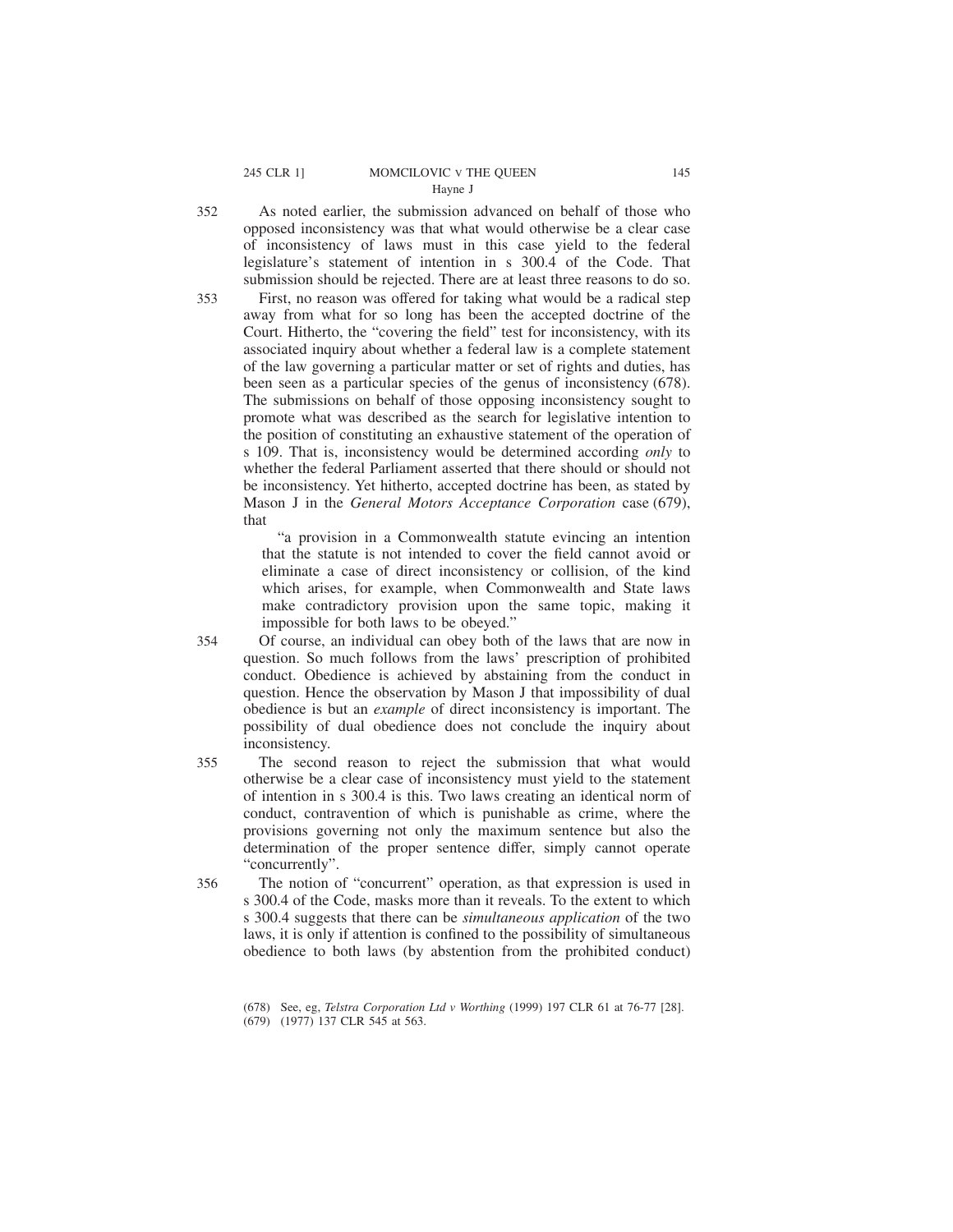that simultaneous application of the laws is possible. And as has already been seen, the possibility of simultaneous obedience does not, without more, answer the question presented by s 109.

In this case, two "independent governments" existing in the one area have exercised powers in the *same* field of operation: the prohibition of trafficking in certain drugs. An essential premise for much, if not the whole, of the argument against inconsistency was that, although both the federal and State laws had the same field of operation, the federal law was not to be an exhaustive statement of rights and obligations in that field of operation. But the validity of that premise depends upon it being possible for the two laws to operate together. As the *General Motors Acceptance Corporation* case demonstrates, that is a result that can be achieved where the two laws in question imply terms of different content in the one contract. But in this case there can be no simultaneous application of both laws, only simultaneous obedience. Only one of the laws could be engaged in any particular case. Prosecution of one, whether to conviction or acquittal, would be a plea in bar to prosecution for the other. But more fundamentally than those considerations, at least in this case, where the punishments to be exacted are to be fixed according to different provisions of differing content, it is a legal nonsense (a perfect solecism) to say that two laws directed to the same subject matter which each create a crime (with identical elements but different modes of trial and punishment) can coexist. A choice must be made between them in any case in which it is alleged that a person has done what each prohibits.

358

359

357

Inconsistency between the two laws is not avoided by treating the federal Parliament as having by s 300.4 enacted that, despite their inconsistency, either law may be engaged according to the choice made by a prosecuting authority. The logical and constitutional infirmity of the proposition is self-evident. The proposition is logically infirm because it presupposes the availability of choice when that is the question for decision. The constitutional infirmity lies in the implicit assumption that the Parliament can decide whether or when s 109 is engaged regardless of whether the relevant law of the State is inconsistent with the relevant law of the Commonwealth.

The fundamental nature of the difficulty presented by the proposition that the separate administration of each law can somehow avoid inconsistency is further elucidated by asking: by what criteria is the choice between laws to be made by prosecuting authorities? Is the choice to be made according to whim or fancy? Surely not. Is it to be made according to a prosecutor's estimation of the likelihood of obtaining a unanimous jury verdict or the prosecutor's view of which system of fixing punishment is the more desirable? Again, surely not. Is it to be made, as was said to be the case, according to which police force investigated the crime? Why should the accident of the application of police resources alter the penalty to which an offender is to be exposed?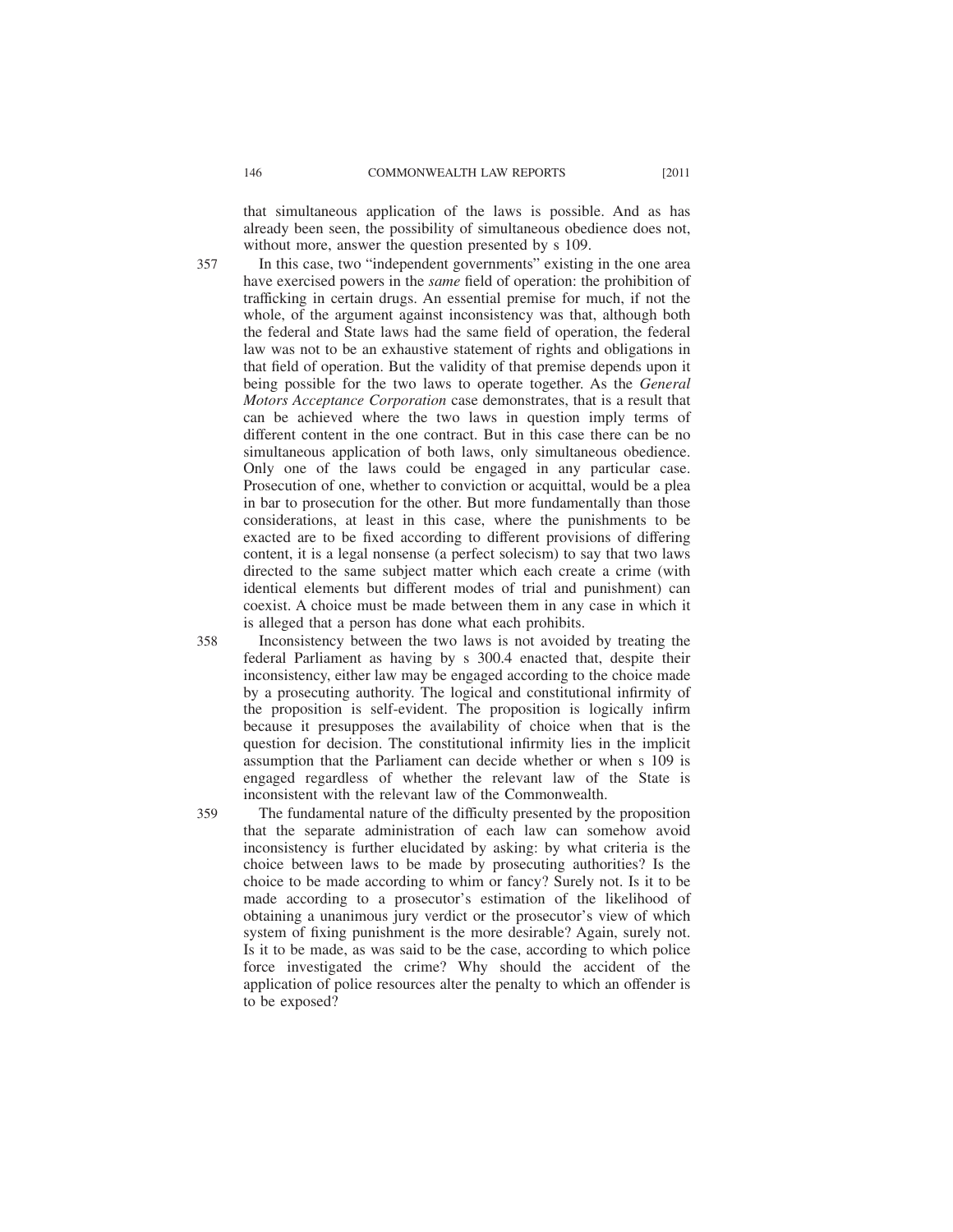#### 245 CLR 1] MOMCILOVIC V THE QUEEN 147 Hayne J

If criteria are to be identified for a choice of this kind they must be found in the structure, scope and content of one or more of the Acts. But which Act? Neither the proper source of any relevant criteria nor their content is apparent. And if the relevant criteria were thought to include the existence of differences between mode of trial and punishment, those differences bespeak inconsistency. They do not provide any logical or otherwise sound basis in principle for choosing prosecution for one offence rather than the other. 360

The difficulties attending such a choice point to the existence of a more fundamental difficulty. A choice is available only if the two laws are not inconsistent. The two laws are not inconsistent only if the penalties prescribed by each are treated as no more than powers available to a sentencing court upon conviction. But that is to deny the fundamental premise for consideration of the application of s 109 in this case: that the laws in issue must be identified as both norm *and* sanction. 361

- Of course it must be recognised that it is a commonplace of the criminal law that the conduct of an alleged offender may constitute more than one different crime. Prosecuting authorities must and regularly do choose what charge or charges will be preferred against such an offender. But reference to prosecutorial discretion in the present context is at best a distraction. It provides no answer to the issue that arises in this matter. The question at issue is whether the State law is valid. If it is not, no question of discretion arises. Asserting that there is a discretion assumes validity; it provides no argument in favour of that conclusion. 362
- Moreover, it is to be observed that there is a real and radical difference between observing that one course of conduct may constitute several *different* crimes and this case. An offender's conduct will often constitute more than one crime. But that is because *different* aspects of a single course of conduct can be isolated as satisfying the elements of offences that are defined differently and attract distinct punishments. Here it is said that an alleged offender's conduct constitutes two crimes whose elements are *identical*. 363

The third reason to reject the submission that s 300.4 avoids what would otherwise be inconsistency is no less fundamental than the two that have already been considered. As already noted, the argument against inconsistency depended in large part upon converting what has hitherto been well recognised as a *suffıcient* basis for identifying inconsistency (the federal law reveals an intention to cover the area exhaustively) into a *necessary* condition for inconsistency. That step must not be taken. Even as the argument was advanced, the generality of the proposition that "the test for inconsistency *always* turns on Commonwealth legislative intention" was acknowledged to require qualification for cases where dual obedience was not possible or where a right or privilege given by one law was taken away or qualified by the other. And a further telling qualification was accepted in the course of argument. It was accepted that there could be cases where the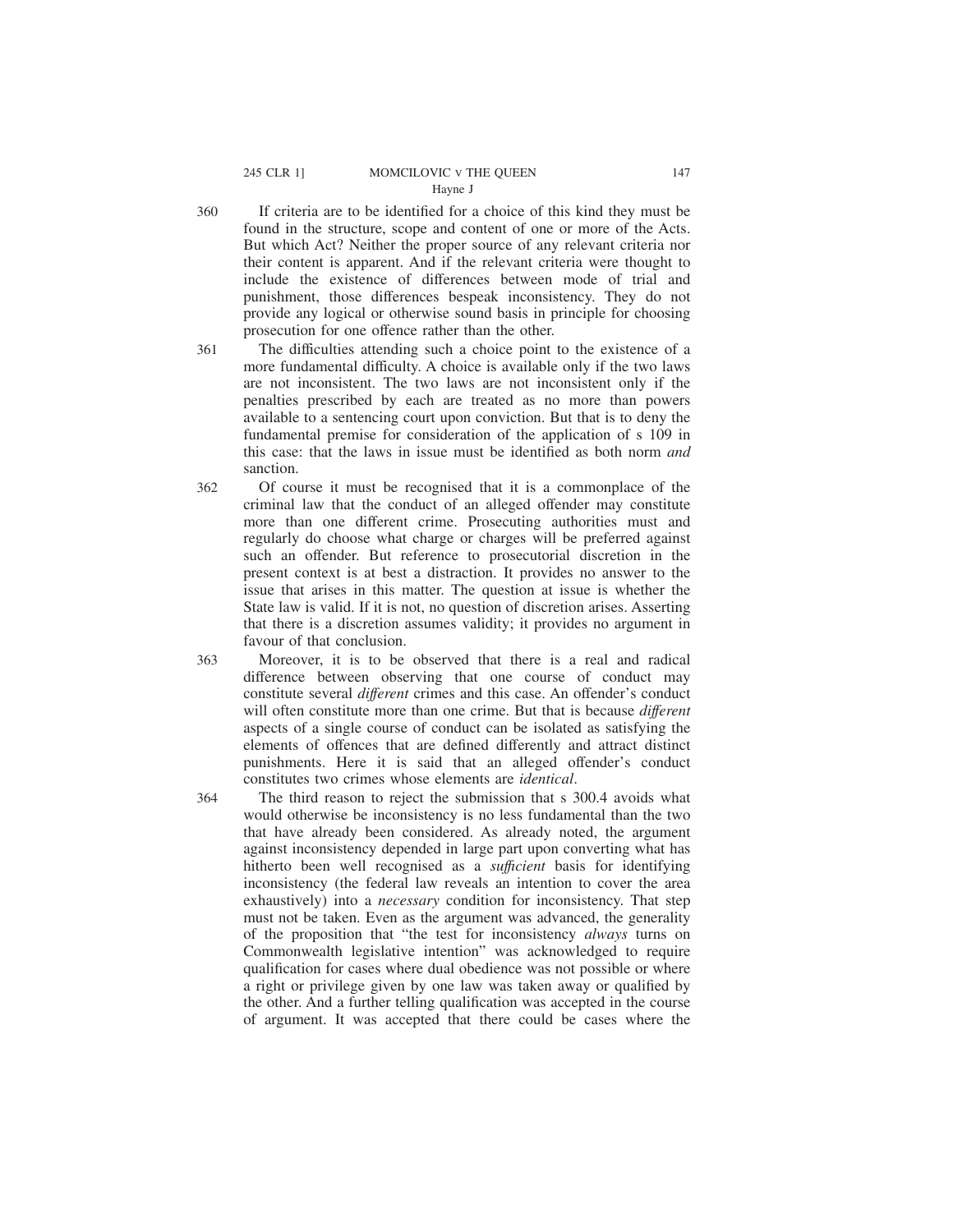penalties prescribed by the State and federal law could be so different that the State law would alter, impair or detract from the federal law. That is, it was accepted that if one law treated breach of a norm as warranting relatively modest punishment but the other treated breach of the same norm as attracting condign punishment, one law altered, impaired or detracted from the other. Which law was the more stringent does not matter. The concession that difference in punishment alters, impairs or detracts from the federal law demonstrates the infirmity of the proposition that lay at the centre of the argument against inconsistency.

365

369

The acceptance of any qualification to the proposition advanced by those who asserted there was no inconsistency between the laws denies its validity as a proposition of universal application. As has also been pointed out earlier, the argument against inconsistency confused premise with conclusion by converting a statement of conclusion into a premise for an argument that s 109 is not engaged.

- On the assumption identified at the outset of these reasons (that the two laws prescribe offences having identical elements) the two laws prescribe different punishments and are inconsistent. Which is the more lenient is irrelevant. The other differences between the laws identified at the outset of these reasons do not point away from that conclusion. Those differences do not deny that the laws are directed to the same subject matter. Their existence is further demonstration that the laws cannot be applied together. The differences not being addressed in argument they need not be considered further. 366
- Nor was it suggested that, if there were inconsistency between the two laws, the inconsistency would invalidate s 71AC of the Drugs Act only as to part. Correctly, no question of severance or reading down was said to arise. 367

*Consequences*

- To hold that s 71AC of the Drugs Act is inconsistent with s 302.4 of the Code and invalid will contradict the evident and expressed wish of those who framed the Code. It is a conclusion that will likely affect the validity of other provisions of State law. It may be said that so to hold will lead to disruption to the administration of the criminal law because it will cast doubt on the validity of the convictions of offenders who were prosecuted under State laws. 368
	- Whether or not that fear would come to pass would require close examination of whether and how a conviction recorded would be set aside when the time for appeal has expired or an appeal has already been heard and determined. Whatever the outcome of that analysis in any particular case, it is to be borne at the forefront of consideration that the issue of inconsistency of laws is fundamental to the framework of the system of government for which the *Constitution* provides. Proper formulation and application of constitutional principle cannot yield to considerations of what may be temporarily expedient or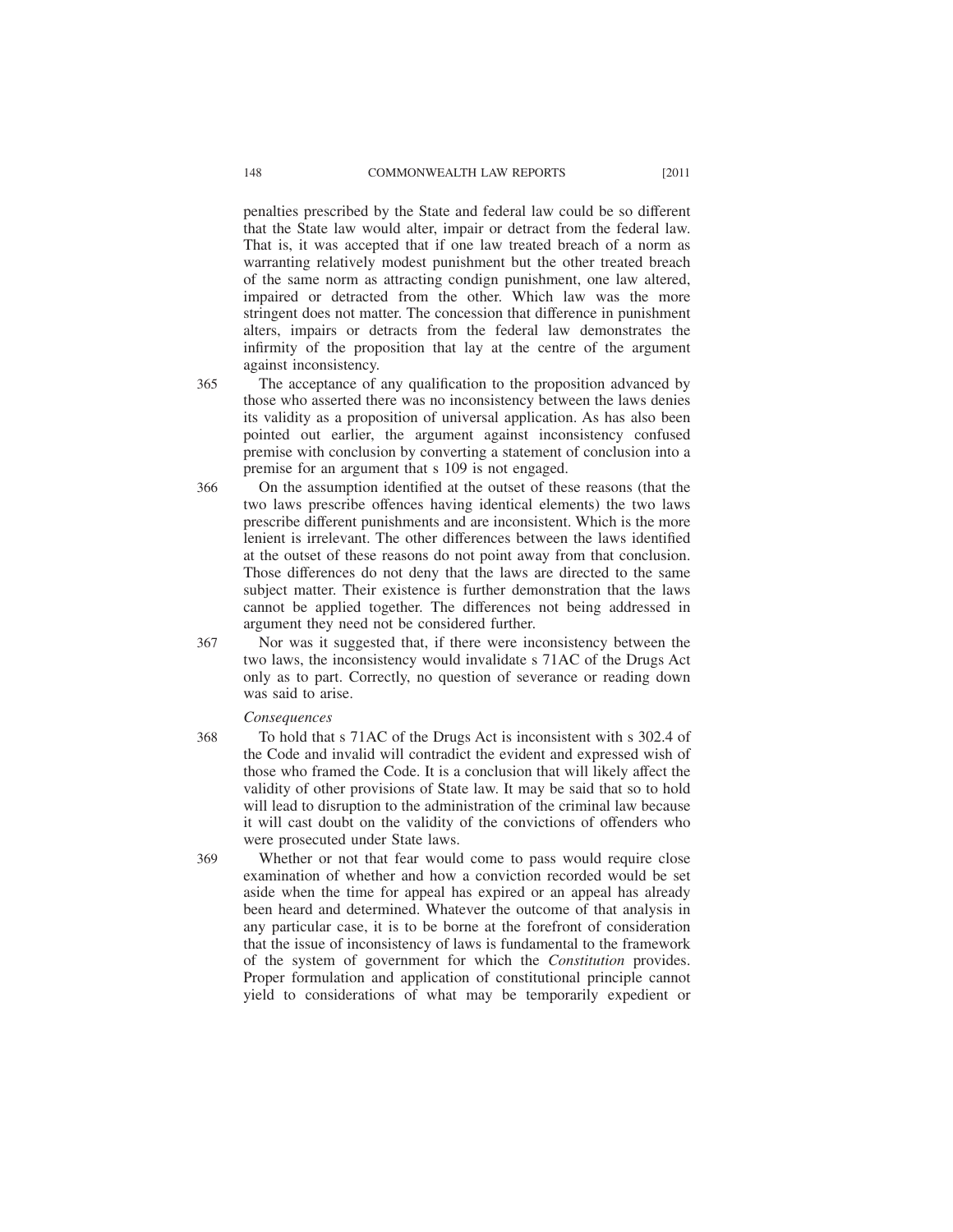convenient. Nor can the wishes of those who promote or support particular legislation be given precedence over the proper application of the *Constitution*.

- HEYDON J. Was the jury direction adequate? That turns on the correct interpretation of the *Drugs, Poisons and Controlled Substances Act 1981* (Vic) (the Act). The interpretation of the Act is relevant to two issues. The first is whether the operation of the Act is different from that assumed by the parties, the trial judge and the Court of Appeal. The second is whether s 109 of the *Constitution* renders the Act partly inoperative because of inconsistencies with provisions of the *Criminal Code* (Cth) (the Code); if so, the appellant was convicted of an offence not known to the law. In turn the interpretation of the Act may depend on the *Charter of Human Rights and Responsibilities Act 2006* (Vic) (the Charter). 370
- It is necessary, then, to ask the following questions: 371
	- (a) "Is any part of the Charter valid?" The answer is "No" (680).
	- (b) "Does s 5 of the Act apply to s 71AC?" The answer is "Yes" (681).
	- (c) "Did the Court of Appeal interpret s 5 of the Act correctly?" The answer is "Yes" (682).
	- (d) "Are ss 5 and 71AC of the Act inconsistent with ss 13.1, 13.2 and 302.4 of the Code and therefore inoperative?" The answer is "No" (683).
	- (e) "Has the appellant any valid complaint about the adequacy of the directions to the jury?" The answer is "No" (684).

Hence the appeal must be dismissed.

#### *The facts*

On 14 January 2006, the appellant, Vera Momcilovic, owned and occupied apartment 1409 at Regency Towers, 265 Exhibition Street, Melbourne. It was a three bedroom apartment. She resided there with Velimir Markovski. On 14 January 2006, two men, Anthony Sheen and David Moir, were observed by police officers to enter the building and to meet Mr Markovski, who escorted them to the fourteenth floor. Messrs Sheen and Moir were followed from the building by police officers who found them to be in possession of 28 grams of methylamphetamine in packages of 14 grams each. As a result, police officers executed a search warrant at apartment 1409 that afternoon. 372

373

In the course of the search, they found in the freezer compartment of a bar-size refrigerator in the kitchen a plastic bag containing 64.6 grams of 50 per cent pure methylamphetamine. In the crisper

- (681) See below at [458]-[463].
- (682) See below at [464]-[469]. (683) See below at [470]-[486].
- 
- (684) See below at [487]-[499].

<sup>(680)</sup> See below at [379]-[457].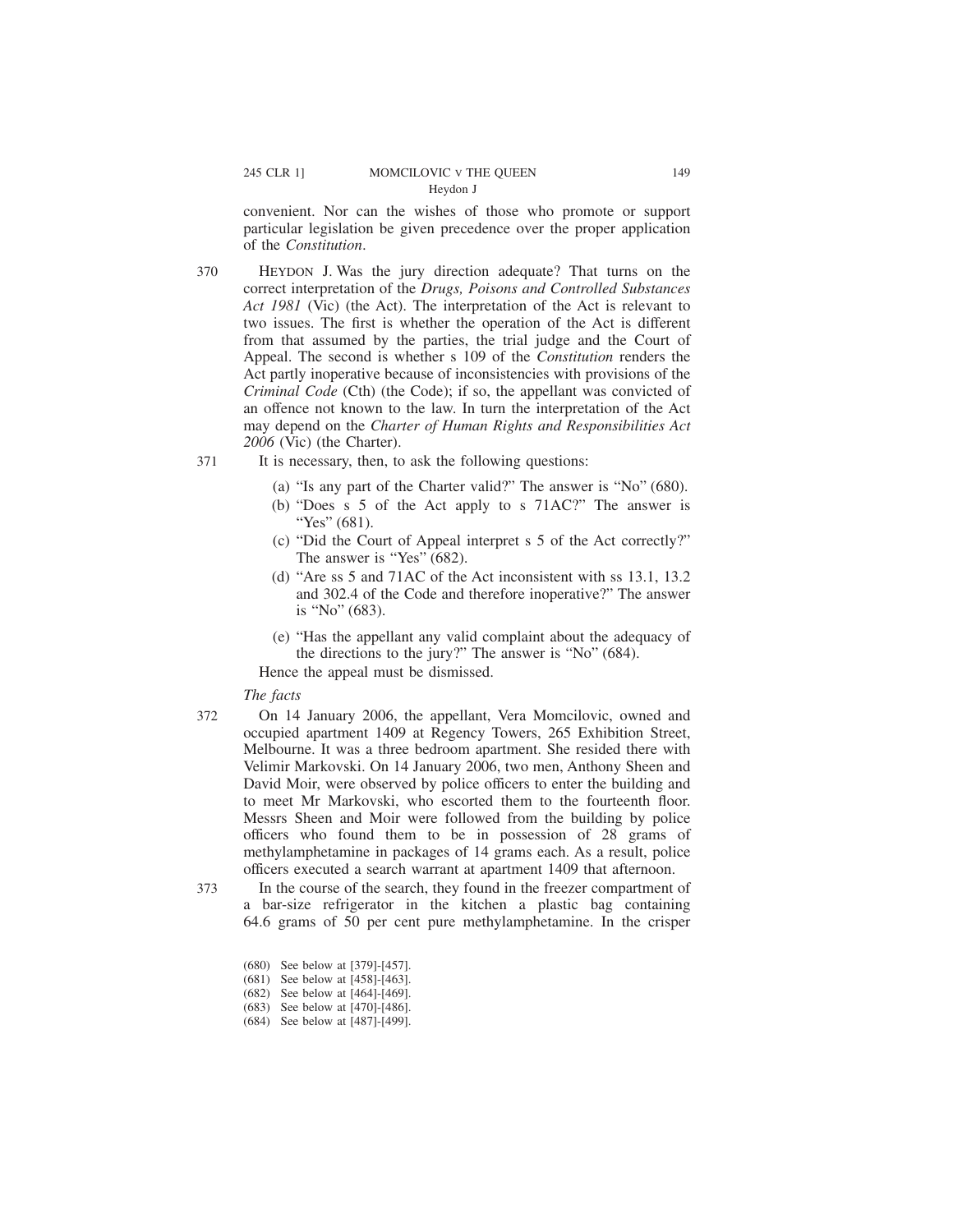section of the refrigerator they found a plastic Tupperware container containing twenty smaller plastic bags containing various amounts of methylamphetamine from 0.9 grams to 98.6 grams with purities ranging from 16 per cent to 50 per cent with a total weight of 394.2 grams. In the kitchen cupboard above the sink they found a Moccona coffee jar containing 325.8 grams of a substance that included an indeterminate amount of methylamphetamine. In addition, they located two sets of electronic scales, a further bag of an undefined crystalline material, a smaller container of a white crystalline material described by Mr Markovski in evidence as "artificial sugar" to be added to the methylamphetamine, another coffee jar containing a white powder, a number of smaller plastic bags similar to those found in the crisper, and a spatula. In the rubbish bin they found remnants of plastic bags that matched those found in the possession of Messrs Sheen and Moir. And they located the sum of \$165,900 in cash in a shoe box on a shelf in a "walk-in robe" off the master bedroom which the appellant shared with Mr Markovski.

- Mr Markovski's DNA was discovered on the plastic bag that contained the Tupperware container in the crisper. Neither the appellant's DNA nor her fingerprints were found on any of the items seized. 374
- Mr Markovski pleaded guilty to trafficking in methylamphetamine and cocaine. 375
- The prosecution case was that the appellant's apartment was operating as a minor amphetamine factory in which Mr Markovski was conducting a business of diluting amphetamine and selling it. The prosecution alleged that the appellant was providing the facility from which the operation took place. The prosecution alleged that the appellant was aware that Mr Markovski was trafficking in methylamphetamine from her apartment and storing it there. The appellant's difficulty was that the incriminating items were large in number and were found all over the small apartment. They were items not normally found in apartments. The appellant invited the jury to believe that she was unaware of any of them – that she had never noticed the plastic bag containing drugs in the freezer compartment, or the plastic bags in the crisper section, or the Moccona coffee jar containing drugs, or the other items capable of use in the manufacture of drugs, or the large amount of cash. She said that she hardly used the refrigerator and that other items were found in cupboards that were not easy to gain access to. In a most courteous cross-examination, counsel for the prosecution asked some simple questions about the customary course of domestic life and the improbabilities of her evidence in view of it. The jury evidently did not think she dealt with these questions convincingly. The trial judge considered that the appellant was closely pressed as to her knowledge of the prior drug convictions of Mr Markovski and that she dissembled in her evidence before 376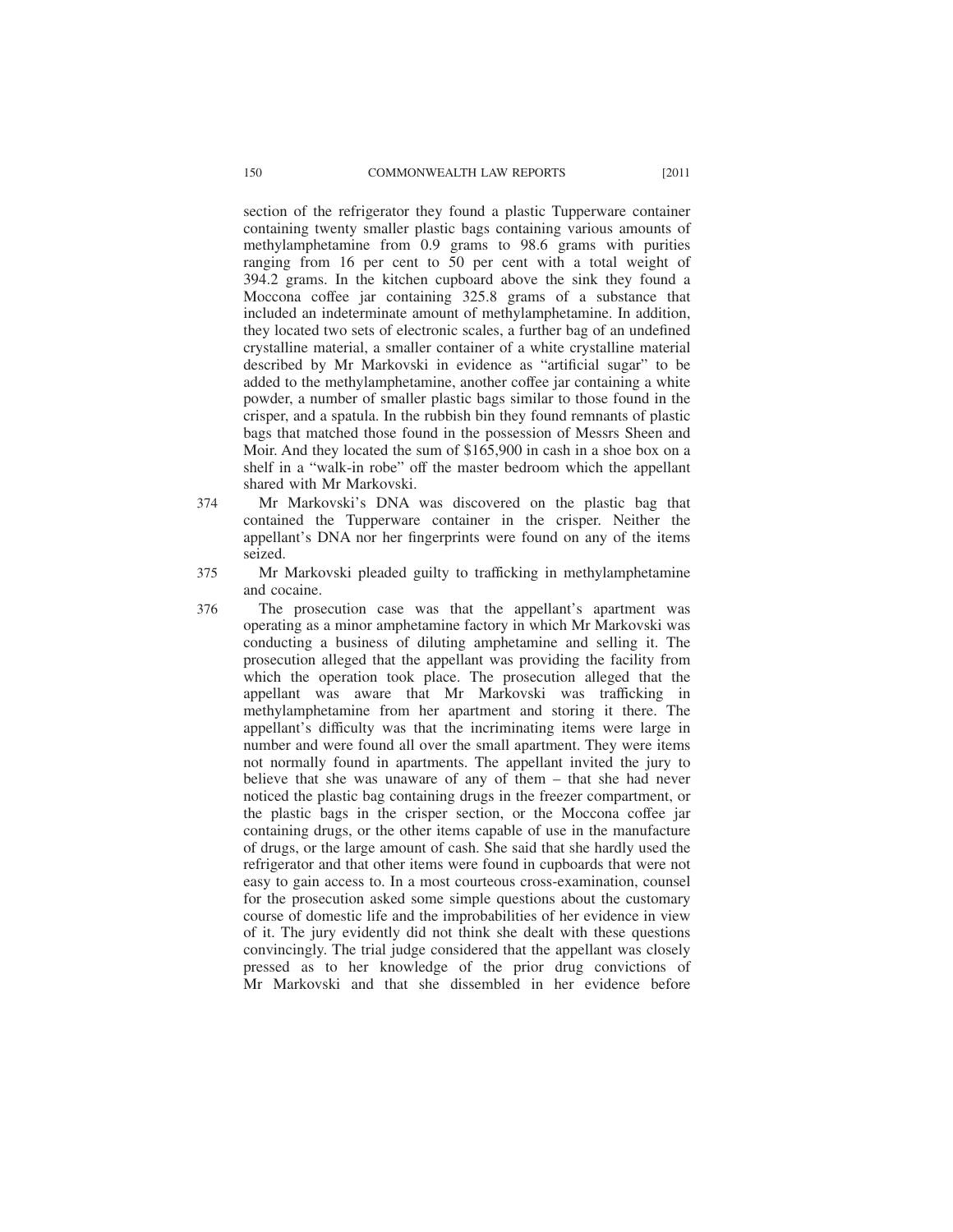#### 245 CLR 1] MOMCILOVIC V THE QUEEN 151 Heydon J

admitting awareness of them. It is plain that the jury rejected the appellant's invitations and disbelieved the exculpatory evidence of Mr Markovski as well.

### *The charge*

The charge was: 377

378

379

"The Director of Public Prosecutions presents that Vera Momcilovic at Melbourne … on the 14th day of January 2006 trafficked in a drug of dependence namely Methylamphetamine."

### *The provisions of the Act*

The conduct charged was contrary to s 71AC of the Act. It provides: "A person who, without being authorized by or licensed under this Act or the regulations to do so, trafficks or attempts to traffick in a drug of dependence is guilty of an indictable offence and liable to level 4 imprisonment (15 years maximum)."

The expression "traffick" in relation to a drug of dependence is defined in s 70(1) as including:

"…

(c) sell, exchange, agree to sell, offer for sale or have in possession for sale, a drug of dependence."

The prosecution relied on the words "have in possession for sale". Section 5 of the Act provides:

"Without restricting the meaning of the word *possession*, any substance shall be deemed for the purposes of this Act to be in the possession of a person so long as it is upon any land or premises occupied by him or is used, enjoyed or controlled by him in any place whatsoever, unless the person satisfies the court to the contrary."

# *Issue (a): Is any part of the Charter valid?*

*No contradictor.* Two notable features of the case created some difficulties. It is notable for the number of points which either were raised for the first time in this Court and not raised in the Victorian courts, or were not raised by the parties in this Court but were raised by members of the Court. It is also notable for the fact that on a key point – the constitutional validity of the Charter as a whole – there was no contradictor, although the question was occasionally alluded to in oral argument. Naturally the appellant supported the validity of the Charter, for it was a key element in her arguments. Naturally the first respondent and the Attorney-General for the State of Victoria, who was the second respondent, supported the validity of the legislation enacted by the Victorian legislature, for they were organs of the Victorian Government. Naturally the Victorian Equal Opportunity and Human Rights Commission, the third respondent, argued for the validity of the Charter. Naturally the Australian Capital Territory Attorney-General did so, for it has legislation similar to the Charter. Naturally the Human Rights Law Centre Ltd (the Centre) did so. And, whether naturally or not, all the other interveners did so, although the Attorney-General for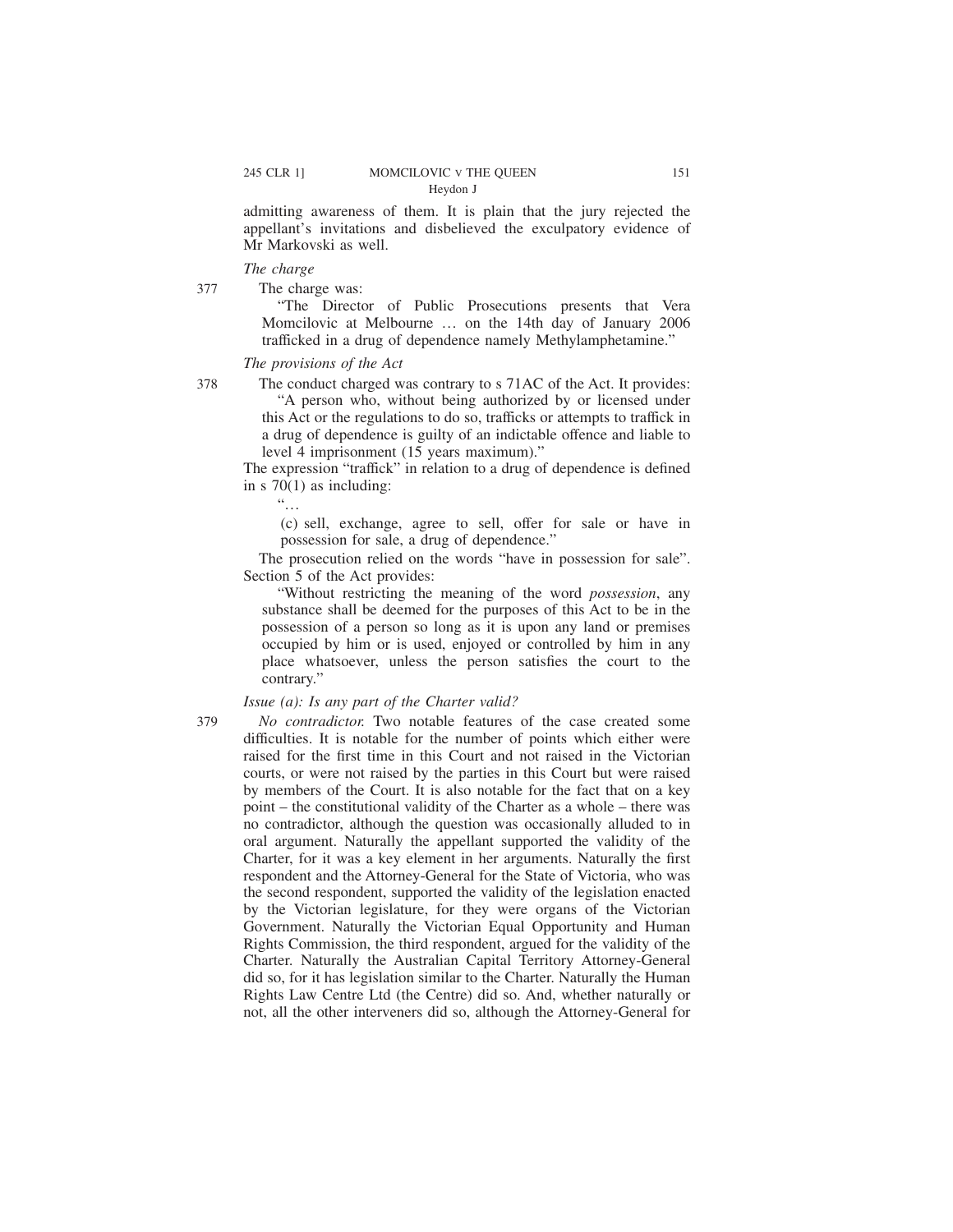the State of Western Australia, and to a lesser extent the Attorney-General of the Commonwealth, seemed to hover on the brink of attack.

*Two characteristics of the Charter.* The Charter may reflect much of what is best and most enlightened in the human spirit. But there are some virtues that cannot be claimed for it.

One is originality. For a great many of the rights it describes already exist at common law or under statute. In that form, the rights are worked out in a detailed, coherent and mutually consistent way. Thus the very general rights to liberty and security in s 21 may be compared with the incomparably more specific and detailed rules of criminal procedure which exist under the general law. Those rules are tough law. Infringement can lead to criminal punishment, damages in tort and evidentiary inadmissibility. They were worked out over a very long time by judges and legislators who thought deeply about the colliding interests and values involved in the light of practical experience. Then there has been introduced in recent decades a mass of detailed anti-discrimination and other human rights legislation, both State and federal. And there are the roles of State, federal and other ombudsmen. As a former Commonwealth Ombudsman has remarked (685). 381

"The metres of books about human rights on law library shelves rarely mention the Ombudsman as a human rights agency. The focus overwhelmingly is upon bills of rights, courts and international instruments. Yet … complaint investigation by the Ombudsman is directly concerned with human rights issues, in areas as diverse as law enforcement, withdrawal of social security benefits, detention of immigrants, treatment of young children, imposition of taxation penalties, and the exercise of government coercive power."

Another virtue which the Charter lacks is adherence to key values associated with the rule of law – and the protection of human rights is commonly, though not universally (686), thought to be closely connected to the rule of law. One value associated with the rule of law from which the Charter departs is certainty, particularly in s 7(2) (687). Application of the Charter is very unlikely to make legislation more certain than it would have been without it. A further value associated with the rule of law from which the Charter departs is nonretrospectivity. Section 49(1) provides:

"This Charter extends and applies to all Acts, whether passed before or after the commencement of Part 2, and to all subordinate instruments, whether made before or after that commencement."

Thus the Charter applies to the very numerous enactments existing before it came into force. The Charter can also affect conduct carried

380

<sup>(685)</sup> McMillan, "The Ombudsman and the Rule of Law", paper delivered at the Public Law Weekend, 5-6 November 2004, p 15.

<sup>(686)</sup> Raz, "The Rule of Law and Its Virtue", *Law Quarterly Review*, vol 93 (1977) 195.

<sup>(687)</sup> Discussed below at [408]-[439].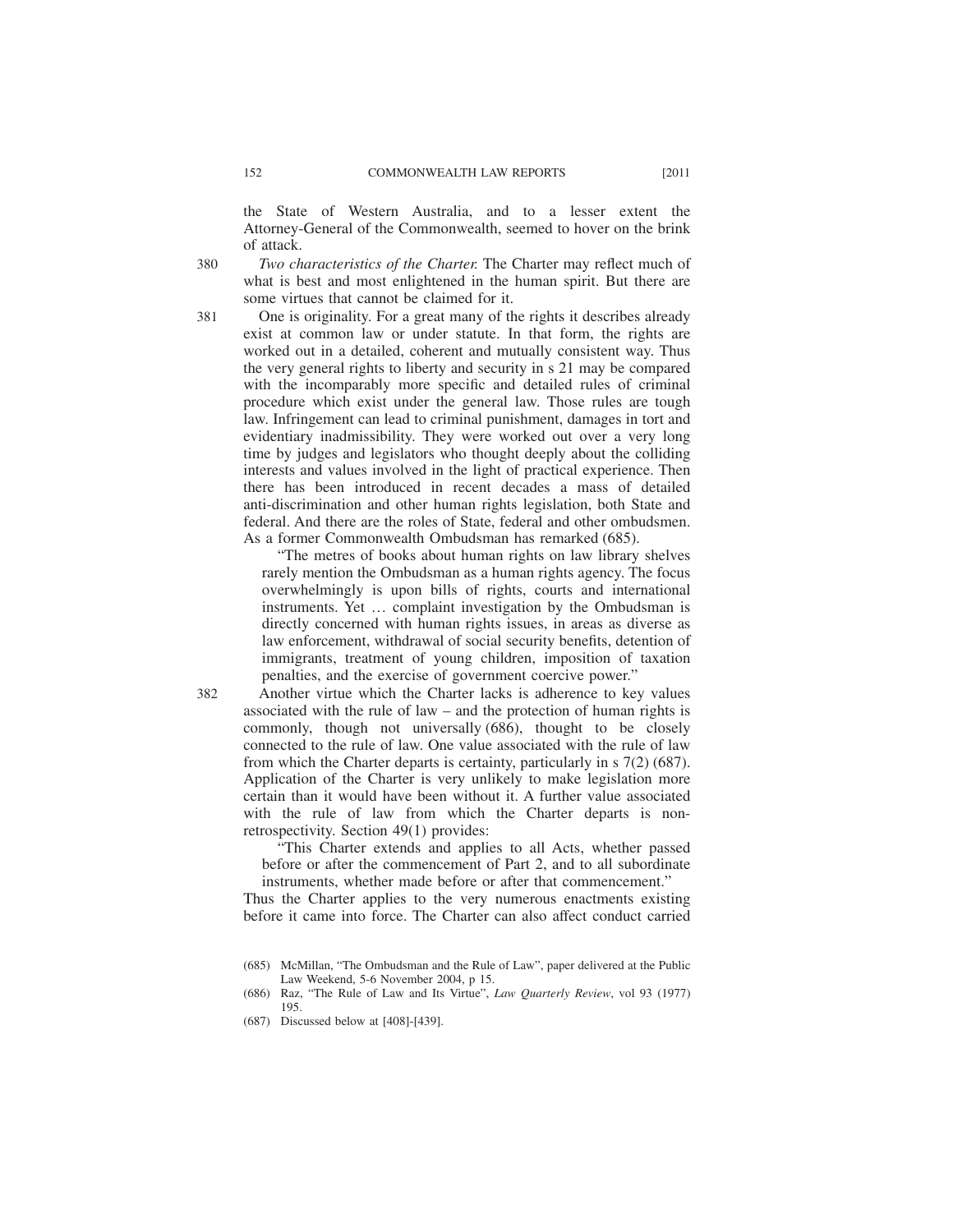#### 245 CLR 1] MOMCILOVIC V THE QUEEN 153 Heydon J

out under those enactments before that time, because conduct carried out in reliance on a pre-Charter interpretation of legislation, and lawful if that interpretation is correct, may retrospectively be rendered unlawful by a new interpretation now compelled by the Charter.

- The correct interpretation of the Charter is thus a matter of fundamental importance, for past as well as future legislation. 383
- *Approaching the interpretation of the Charter.* There are several reasons for not interpreting the Charter narrowly. 384
- First, if ever there were legislation which is on its face reforming and remedial in character, it is the Charter. Its very name is significant, with its echoes of *Magna Carta*, of the French Charter of 1814 and of the People's Charter of 1838. Reforming and remedial legislation, particularly human rights legislation, is to be interpreted amply, not narrowly (688). As Cooke P said (689): 385

"What can and should now be said unequivocally is that a parliamentary declaration of human rights and individual freedoms, intended partly to affirm … commitment to internationally proclaimed standards, is not to be construed narrowly or technically."

- Secondly, s 32 of the Charter, which relates to the interpretation of statutory provisions in a way that is compatible with human rights, being a statutory provision, must itself be interpreted in a way that is compatible with human rights – that is, amply. 386
- Thirdly, the more narrowly the Charter is interpreted, the more it will come to correspond only with various rules which can only be overturned by clear legislative words pursuant to what is sometimes called the "principle of legality" (690), and hence the less point it will have. 387
- 388

Fourthly, the Preamble is relevant:

"On behalf of the people of Victoria the Parliament enacts this Charter, recognising that all people are born free and equal in dignity and rights.

This Charter is founded on the following principles —

- human rights are essential in a democratic and inclusive society that respects the rule of law, human dignity, equality and freedom; • human rights belong to all people without discrimination, and the diversity of the people of Victoria enhances our community;
- human rights come with responsibilities and must be exercised in a way that respects the human rights of others;
- human rights have a special importance for the Aboriginal people
- (688) Examples where the principle has been applied to human rights legislation in specific fields include *R v Kearney; Ex parte Jurlama* (1984) 158 CLR 426 at 433 (Aboriginal land rights); *Waters v Public Transport Corporation* (1991) 173 CLR 349 at 372 (anti-discrimination legislation); *IW v City of Perth* (1997) 191 CLR 1 at 12 (equal opportunity legislation).
- (689) *R v Butcher* [1992] 2 NZLR 257 at 264.
- (690) See below at [444].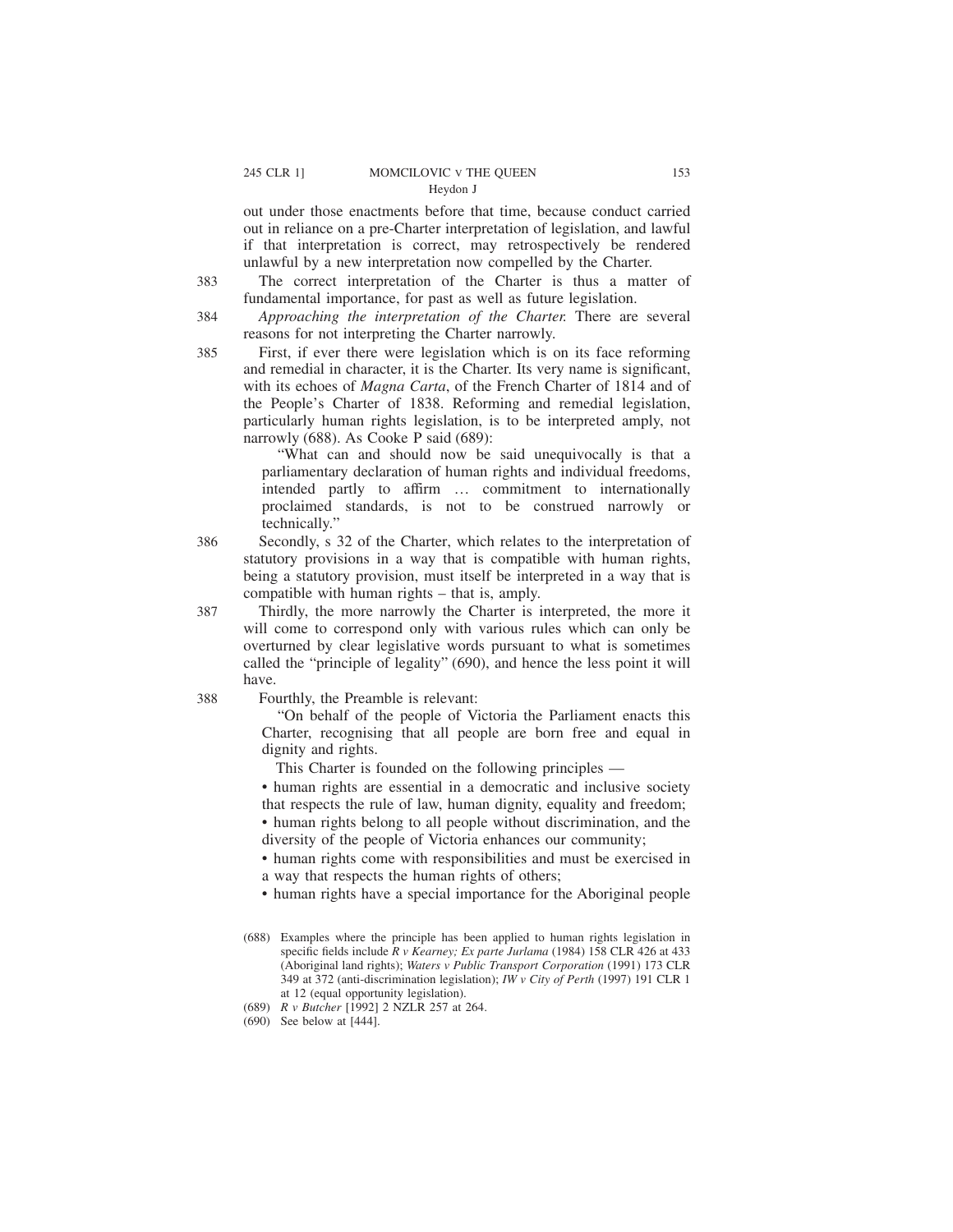of Victoria, as descendants of Australia's first people, with their diverse spiritual, social, cultural and economic relationship with their traditional lands and waters."

These are wide and important principles. Legislation which is founded on them cannot be interpreted in any restrictive fashion.

Fifthly, although normally recourse to travaux préparatoires is barren and useless, the generality and obscurity of the Charter (691) requires them to be considered, both for the present purpose and for other purposes (692). For example, the Attorney-General in his Second Reading Speech said (693):

"Australia is the last major common law-based country that does not have a *comprehensive* human rights instrument that *ensures* that *fundamental human rights* are *observed* and that the corresponding obligations and responsibilities are *recognised*."

(Emphasis added.)

"Speak for England!" cried out Leo Amery, and the Attorney-General for the State of Victoria seems to have decided to speak not just for Victoria, but for all Australia. The emphasised words are strong words. They send the message that Australia's benighted isolation on a lonely island lost in the middle of a foggy sea must be terminated. And if the Charter is to be *comprehensive*, and is to *ensure* both *observance* and *recognition* of *fundamental human rights*, it must be interpreted with some amplitude. In addition, the Attorney-General said (694):

"This bill further strengthens our democratic institutions and the protections that currently exist for those human rights that have a

- (691) These and similar descriptions below of the statutory language are not criticisms of those who drafted the Charter. The drafting is in large measure based on legislation in other jurisdictions. The language was carefully chosen for particular purposes.
- (692) The *Interpretation of Legislation Act 1984* (Vic), s 35, provides: "In the interpretation of a provision of an Act or subordinate instrument  $-$  (a) a construction that would promote the purpose or object underlying the Act or subordinate instrument (whether or not that purpose or object is expressly stated in the Act or subordinate instrument) shall be preferred to a construction that would not promote that purpose or object; and (b) consideration may be given to any matter or document that is relevant including but not limited to  $-$  ... (ii) reports of proceedings in any House of the Parliament; (iii) explanatory memoranda or other documents laid before or otherwise presented to any House of the Parliament; and (iv) reports of Royal Commissions, Parliamentary Committees, Law Reform Commissioners and Commissions, Boards of Inquiry or other similar bodies."

Section 35(b)(ii) permits recourse to the Second Reading Speech, s 35(b)(iii) to the Explanatory Memorandum, and s 35(b)(iv) to the Human Rights Consultation Committee, *Rights, Responsibilities and Respect: The Report of the Human Rights Consultation Committee* (2005). It is noteworthy that s 35 does not contain restrictions of the kind imposed by s 15AB(1) and (3) of the *Acts Interpretation Act 1901* (Cth).

- (693) Victoria, Legislative Assembly, *Parliamentary Debates* (Hansard), 4 May 2006, p 1290.
- (694) Victoria, Legislative Assembly, *Parliamentary Debates* (Hansard), 4 May 2006, p 1290.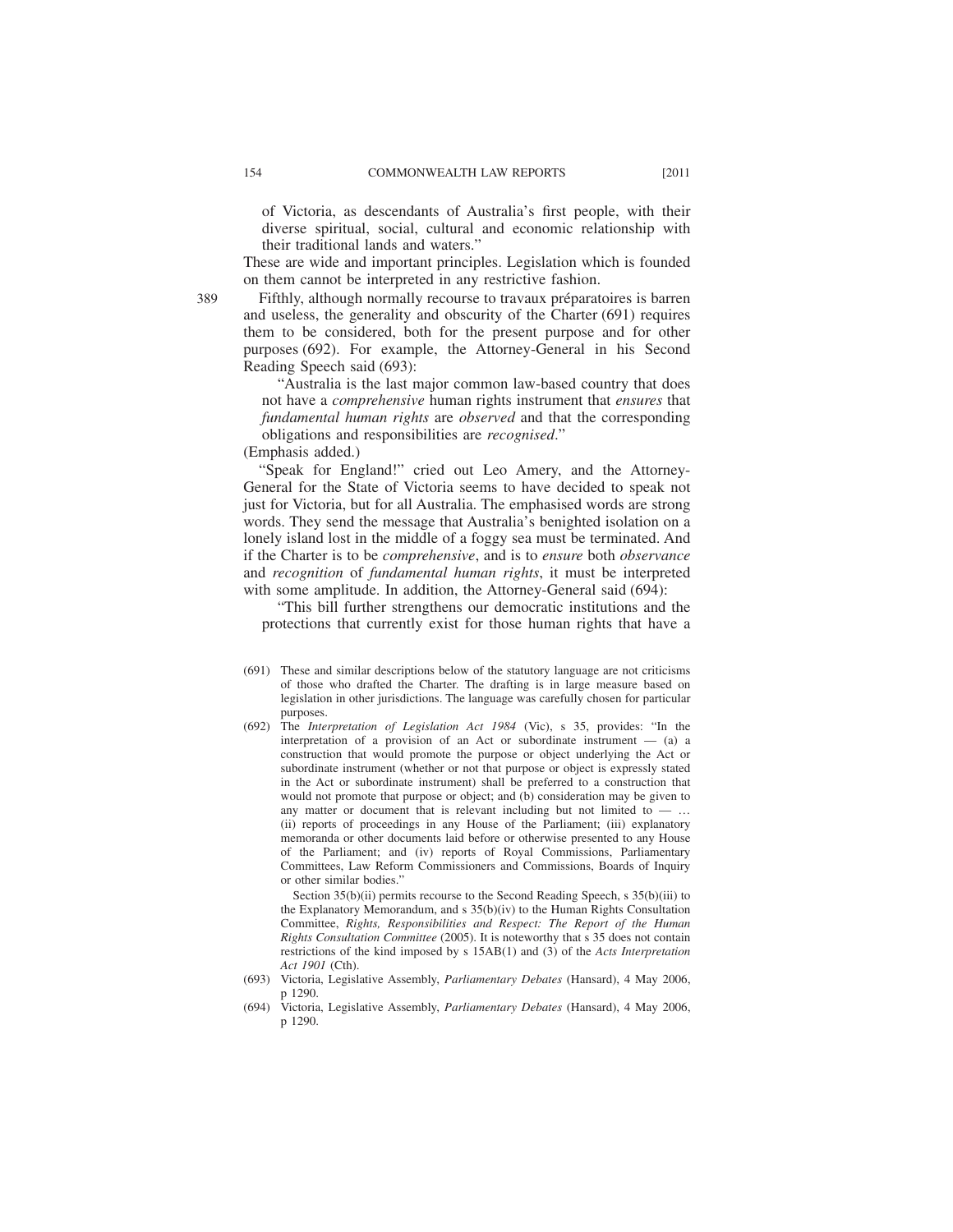391

#### 245 CLR 1] MOMCILOVIC V THE QUEEN 155 Heydon J

strong measure of acceptance in the community – civil and political rights. We must always remember that the principles and values which underlie our democratic and civic institutions are both precious and fragile."

The precious and fragile nature of these principles and values points to the view that the Charter will have to be interpreted so as to remove the fragility and preserve the preciousness. The same conclusion follows from the Attorney-General's statement that the Bill "will be a powerful tool" (695).

If the choice is between reading a statutory provision in a way that will invalidate it and reading it in a way that will not, a court must always choose the latter course when it is reasonably open (696). One question here is whether the course of reading the Charter so as to validate it is reasonably open.

*The nature of judicial power in relation to the common law.* William Paley said (697): "The first maxim of a free state is, that the laws be made by one set of men, and administered by another." Legislators make the laws. Judges administer them. Thus in *Osborn v Bank of the United States*, Marshall CJ said, speaking of statute law (698):

"Judicial power, as contradistinguished from the power of the laws, has no existence. Courts are the mere instruments of the law, and can will nothing. When they are said to exercise a discretion, it is a mere legal discretion, a discretion to be exercised in discerning the course prescribed by law; and, when that is discerned, it is the duty of the court to follow it. Judicial power is never exercised for the purpose of giving effect to the will of the judge; always for the purpose of giving effect to the will of the legislature; or, in other words, to the will of the law."

And in *Wayman v Southard* he said (699):

"The difference between the departments undoubtedly is, that the legislature makes, the executive executes, and the judiciary

- (696) *Residual Assco Group Ltd v Spalvins* (2000) 202 CLR 629 at 644 [28]. See also *Davies v Western Australia* (1904) 2 CLR 29 at 43; *Ex parte Walsh; In re Yates* (1925) 37 CLR 36 at 127, 138; *Federal Commissioner of Taxation v Munro* (1926) 38 CLR 153 at 180; *Attorney-General (Vic) v The Commonwealth* (1945) 71 CLR 237 at 267; *R v Director-General of Social Welfare (Vic); Ex parte Henry* (1975) 133 CLR 369 at 374; *Chu Kheng Lim v Minister for Immigration, Local Government and Ethnic Affairs* (1992) 176 CLR 1 at 14; *Plaintiff S157/2002 v The Commonwealth* (2003) 211 CLR 476 at 504 [71]; *New South Wales v The Commonwealth (Work Choices Case)* (2006) 229 CLR 1 at 161 [355]; *Gypsy Jokers Motorcycle Club Inc v Commissioner of Police* (2008) 234 CLR 532 at 553 [11].
- (697) *The Principles of Moral and Political Philosophy*, 10th American ed (1821), p 389.
- (698) (1824) 22 US 738 at 866.
- (699) (1825) 23 US 1 at 46. The first twenty words were quoted with approval by Isaacs J in *New South Wales v The Commonwealth (Wheat Case)* (1915) 20 CLR 54 at 90.

<sup>(695)</sup> Victoria, Legislative Assembly, *Parliamentary Debates* (Hansard), 4 May 2006, p 1290.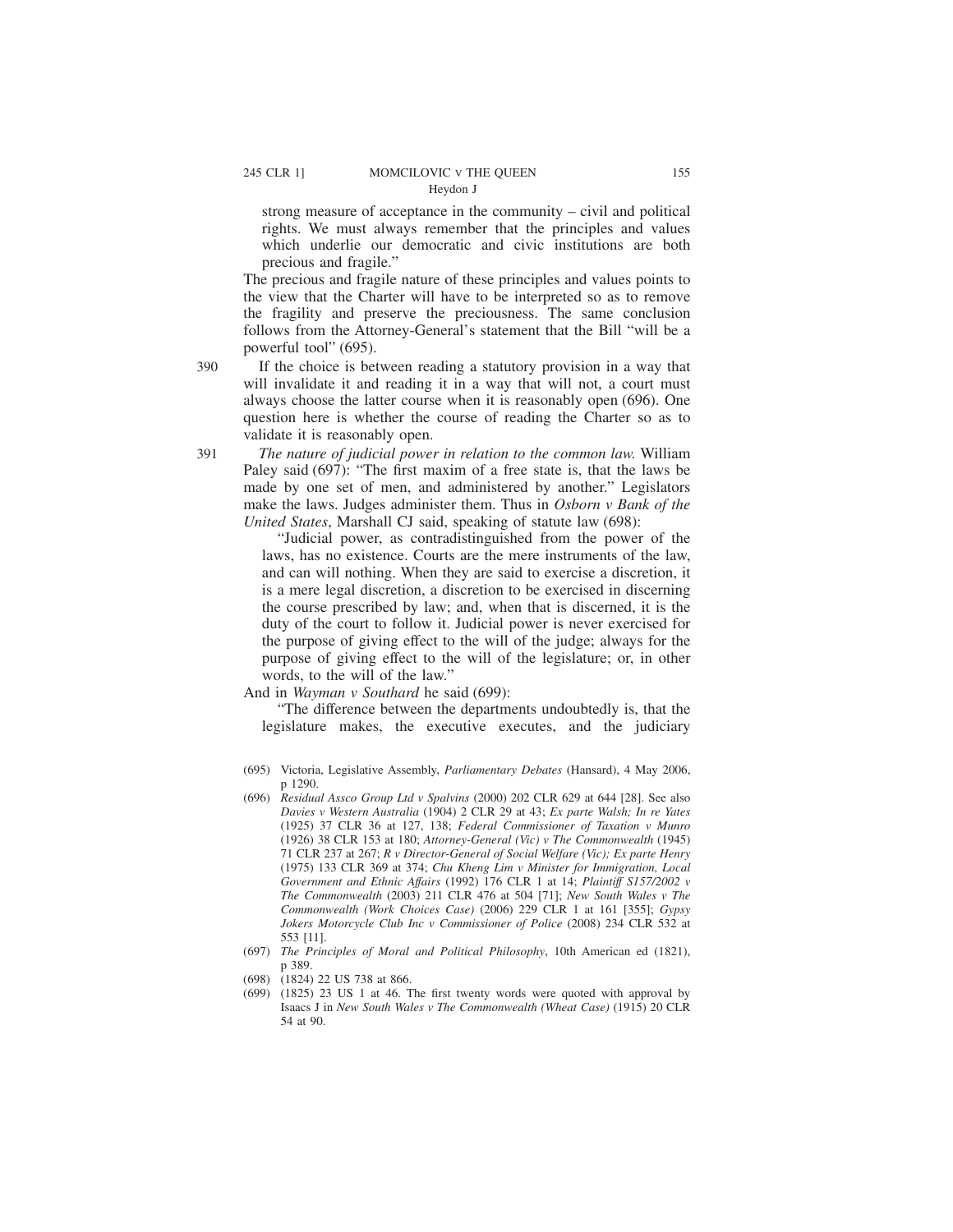construes the law; but the maker of the law may commit something to the discretion of the other departments, and the precise boundary of this power is a subject of delicate and difficult inquiry, into which a court will not enter unnecessarily."

It is necessary to do so in this appeal.

In contrast, outside the field of statute law, there is a judicial power to change common law and equitable rules. The courts are entitled to fulfil the "purposes of developing the law, maintaining its continuity and preserving its coherence" (700). To that end, they may "seek to extend the application of accepted principles to new cases or to reason from the more fundamental of settled legal principles to new conclusions or to decide that a category is not closed against [unforeseen] instances which in reason might be subsumed thereunder" (701).

However, there are limits on the judicial power to change common law and equitable rules. In *Breen v Williams* (702), Gaudron and McHugh JJ said:

"Advances in the common law must begin from a baseline of accepted principle and proceed by conventional methods of legal reasoning. Judges have no authority to invent legal doctrine that distorts or does not extend or modify accepted legal rules and principles. Any changes in legal doctrine, brought about by judicial creativity, must 'fit' within the body of accepted rules and principles. The judges of Australia cannot, so to speak, 'make it up' as they go along. It is a serious constitutional mistake to think that the common law courts have authority to 'provide a solvent' (703), for every social, political or economic problem. The role of the common law courts is a far more modest one.

In a democratic society, changes in the law that cannot logically or analogically be related to existing common law rules and principles are the province of the legislature. From time to time it is necessary for the common law courts to re-formulate existing legal rules and principles to take account of changing social conditions. Less frequently, the courts may even reject the continuing operation of an established rule or principle. But such steps can be taken only when it can be seen that the 'new' rule or principle that has been created has been derived logically or analogically from other legal principles, rules and institutions."

392

<sup>(700)</sup> Dixon, "Concerning Judicial Method", *Australian Law Journal*, vol 29 (1956) 468, at p 475; *Jesting Pilate* (1965) 152, at p 164.

<sup>(701)</sup> Dixon, "Concerning Judicial Method", *Australian Law Journal*, vol 29 (1956) 468, at p 472; *Jesting Pilate* (1965) 152, at p 158.

<sup>(702) (1996) 186</sup> CLR 71 at 115. See also at 99 per Dawson and Toohey JJ.

<sup>(703)</sup> *Tucker v United States Department of Commerce* (1992) 958 F (2d) 1411 at 1413 (7th Cir).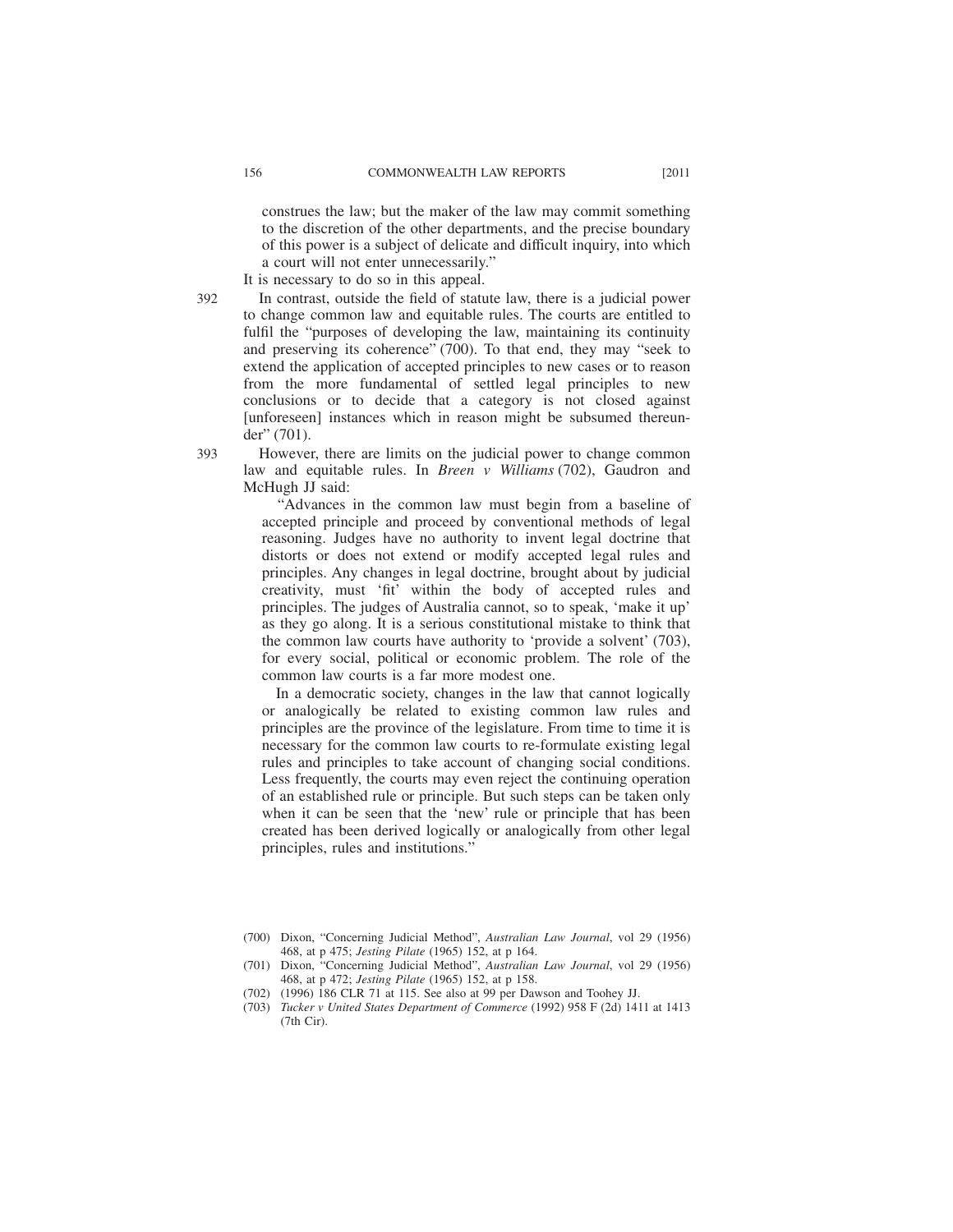# In *Mabo v Queensland [No 2]* (704), Brennan J employed a colourful metaphor:

"In discharging its duty to declare the common law of Australia, this Court is not free to adopt rules that accord with contemporary notions of justice and human rights if their adoption would fracture the skeleton of principle which gives the body of our law its shape and internal consistency. Australian law is not only the historical successor of, but is an organic development from, the law of England."

395

#### And Holmes CJ said (705):

"We appreciate the ease with which, if we were careless or ignorant of precedent, we might deem it enlightened to assume [the power in dispute]. We do not forget the continuous process of developing the law that goes on through the courts, in the form of deduction, or deny that in a clear case it might be possible even to break away from a line of decisions in favor of some rule generally admitted to be based upon a deeper insight into the present wants of society. But the improvements made by the courts are made, almost invariably, by very slow degrees and by very short steps. Their general duty is not to change, but to work out, the principles already sanctioned by the practice of the past."

Thus the courts seek not to "overstep the boundary which we traditionally set for ourselves, separating the legitimate development of the law by the judges from legislation" (706). There are "limits to permissible creativity for judges" and there is "forbidden territory" (707). The following are among the factors relevant to marking the limits between what is permitted and what is forbidden: whether the rule being changed is seen as dealing with "[f]undamental legal doctrine", for that "should not be lightly set aside" (708); whether the "solution is doubtful", in which case the matter is best left to the legislature (709); whether the change is large or small, radical or insignificant; whether the courts have particular expertise in assessing the merits of the change and the methods by which it is to be effectuated; whether the Executive and the legislature have superior methods of investigating the need for change (710), and of persuading the public to support it or at least accept it; whether the change deals 396

- (705) *Stack v New York, NH & HR Co* (1900) 58 NE 686 at 687 (Mass).
- (706) *Woolwich Equitable Building Society v Inland Revenue Commissioners* [1993] AC 70 at 173 per Lord Goff of Chieveley.
- (707) *Rees v Darlington Memorial Hospital NHS Trust* [2004] 1 AC 309 at 328 [46] per Lord Steyn.
- (708) *C (a Minor) v Director of Public Prosecutions* [1996] AC 1 at 28 per Lord Lowry.
- (709) *C (a Minor) v Director of Public Prosecutions* [1996] AC 1 at 28 per Lord Lowry.
- (710) *Rees v Darlington Memorial Hospital NHS Trust* [2004] 1 AC 309 at 335 [77].

<sup>(704) (1992) 175</sup> CLR 1 at 29.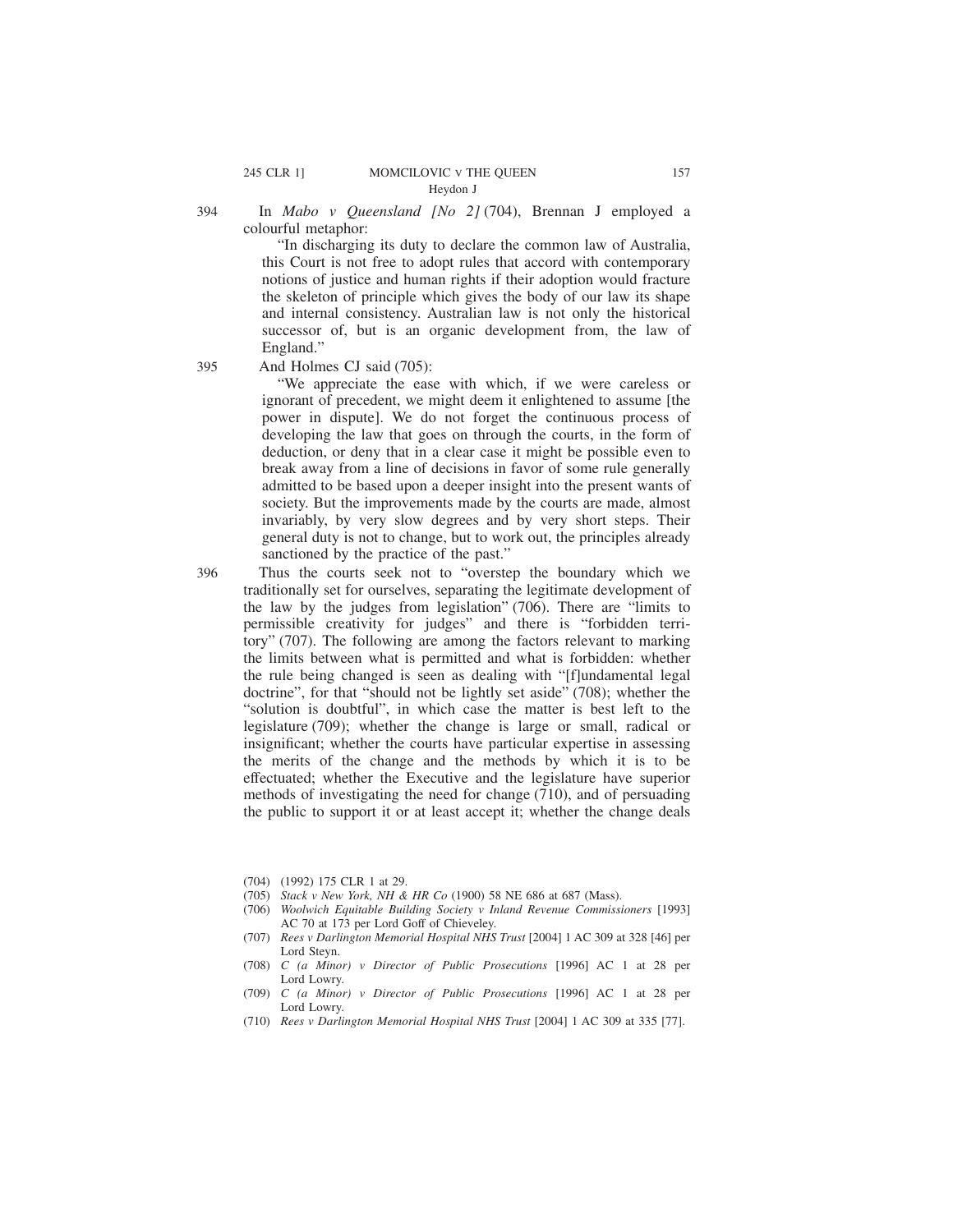with controversial moral issues (711), or "[d]isputed matters of social policy", rather than "purely legal problems" (712); whether the change will fail to produce "finality or certainty" (713); whether the change will destabilise or render unclear or incoherent other parts of the law (714); whether the field is one in which the legislature has been active (715), or one in which the legislature "has rejected opportunities of clearing up a known difficulty or has legislated, while leaving the difficulty untouched" (716); whether the change will have "enormous consequences" for important institutions like "insurance companies and the National Health Service" (717); and whether argument in favour of the change has been cursory or not (718).

It is very hard to predict how these factors will operate in a given case. Different minds give them different weight. Thus in 1992 Lord Keith of Kinkel said (719): "the rule that money paid under a mistake of law is not recoverable … is … too deeply embedded … to be uprooted judicially." Yet six years later the House of Lords decided, by bare majority, to uproot it, because that majority took "a more robust view of judicial development" than Lord Keith (720).

*Judicial power and statutes.* The extent of judicial power to change the common law and equitable rules may be limited, and controversial at the margin, but it exists. In contrast, at common law judicial power to change the meaning of valid statutes does not exist. There is only power to ascertain that meaning by interpretation. That inevitably flows from the duty to resolve controversies about statutory meaning. But interpretation is distinct from amendment. "Amendment is a legislative act. It is an exercise which must be reserved to Parliament" (721). It does not extend to the performance of a legislative function. The "rewriting of … statute[s]" is "the function of the Parliament, not a Ch III court" (722). A federal statute which purports to delegate a legislative function like rewriting statutes to a court is invalid (723).

- (711) *Rees v Darlington Memorial Hospital NHS Trust* [2004] 1 AC 309 at 328 [46].
- (712) *C (a Minor) v Director of Public Prosecutions* [1996] AC 1 at 28 per Lord Lowry.
- (713) *Myers v Director of Public Prosecutions* [1965] AC 1001 at 1021 per Lord Reid.
- (714) *Gregg v Scott* [2005] 2 AC 176 at 221 [172].
- (715) *C (a Minor) v Director of Public Prosecutions* [1996] AC 1 at 24-26, 40-41.
- (716) *C (a Minor) v Director of Public Prosecutions* [1996] AC 1 at 28 per Lord Lowry.
- (717) *Gregg v Scott* [2005] 2 AC 176 at 198 [90] per Lord Hoffmann.
- (718) *Rees v Darlington Memorial Hospital NHS Trust* [2004] 1 AC 309 at 327 [43]-[44], 334 [74].
- (719) *Woolwich Equitable Building Society v Inland Revenue Commissioners* [1993] AC 70 at 154.
- (720) *Kleinwort Benson Ltd v Lincoln City Council* [1999] 2 AC 349 at 375 per Lord Goff of Chieveley.
- (721) *R v Lambert* [2002] 2 AC 545 at 586 [81] per Lord Hope of Craighead.
- (722) *Plaintiff S157/2002 v The Commonwealth* (2003) 211 CLR 476 at 513 [102] per Gaudron, McHugh, Gummow, Kirby and Hayne JJ.
- (723) *Victorian Stevedoring & General Contracting Co Pty Ltd v Dignan* (1931) 46 CLR 73 at 93; *The Commonwealth v Grunseit* (1943) 67 CLR 58 at 66; *Re*

397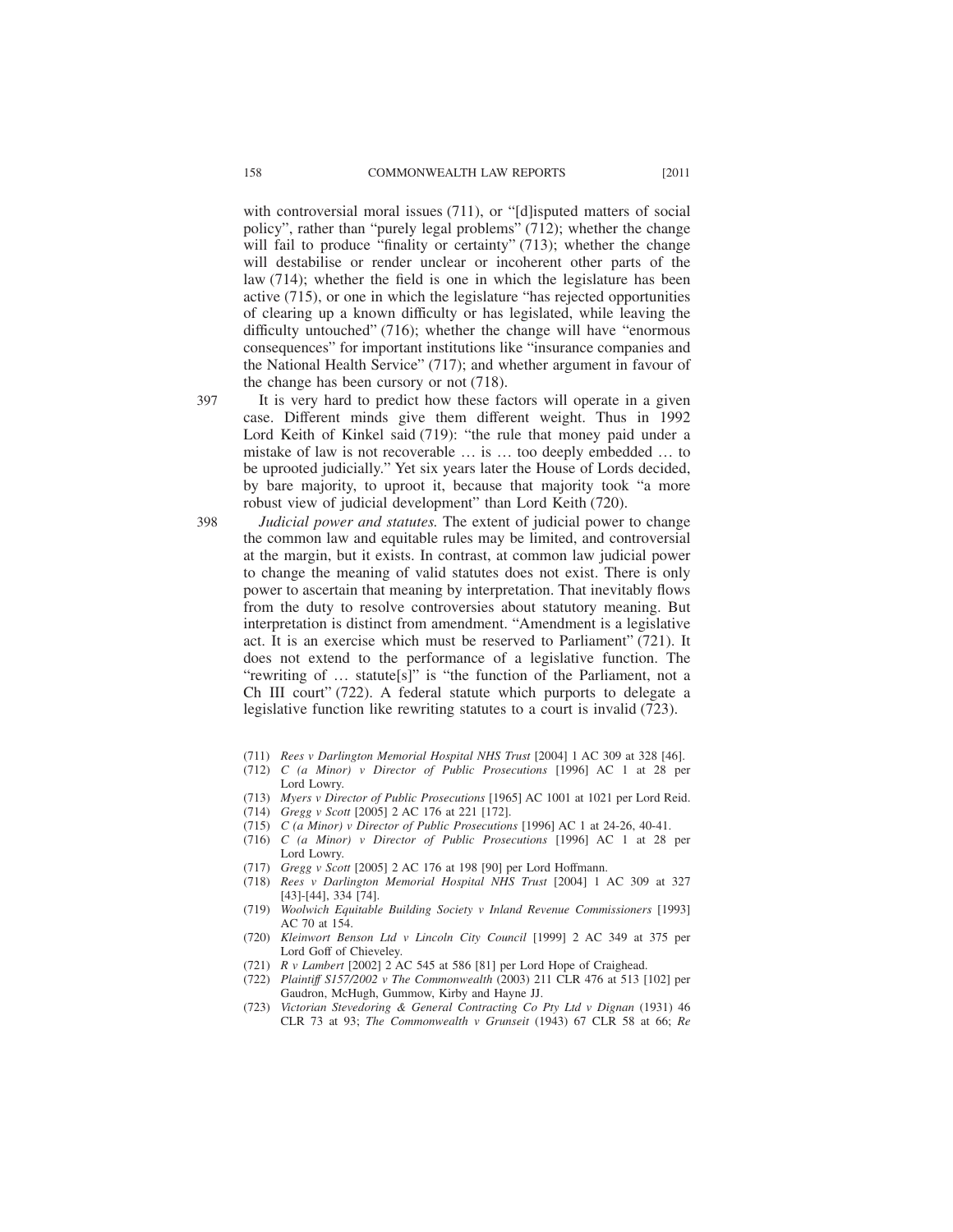These principles have important consequences. One example relates to s 12 of the *Native Title Act 1993* (Cth), which gave "the common law of Australia in respect of native title" the force of the law of the Commonwealth. Section 12 was held invalid (724). The common law is the body of law which the courts create and define. Section 12 thus delegated to the judicial branch of government a legislative power to make law. Another example is s 15A of the *Acts Interpretation Act 1901* (Cth), which is similar to s 6 of the *Interpretation of Legislation Act 1984* (Vic), and which provides:

"Every Act shall be read and construed subject to the Constitution, and so as not to exceed the legislative power of the Commonwealth, to the intent that where any enactment thereof would, but for this section, have been construed as being in excess of that power, it shall nevertheless be a valid enactment to the extent to which it is not in excess of that power."

Section 15A cannot give power to a court to hold valid the provisions of an enactment from which void provisions have been severed, unless the enactment "itself indicates a standard or test which may be applied for the purpose of limiting, and thereby preserving the validity of, the law" (725) and "the operation of the law upon the subjects within power is not changed by placing a limited construction upon the law" (726). This is because, as Rich and Williams JJ said (727): "the Court is not a legislative but a judicial body. It cannot legislate; that is the function of Parliament." In Latham CJ's words (728): "The Court cannot re-write a statute and so assume the functions of the legislature." And, said Dixon J, federal legislation cannot "attempt an inadmissible delegation to the Court of the legislative task of making a new law from the constitutionally unobjectionable parts of the old" (729).

400

Hence if jurisdiction is conferred on a court, it must be governed by "legal standards or criteria": it is insufficient if there is "an attempt to delegate to the … courts the essentially legislative task of determining 'the content of a law as a rule of conduct or a declaration as to power, right or duty'" (730).

*(cont)*

- *Dingjan; Ex parte Wagner* (1995) 183 CLR 323 at 349.
- (724) *Western Australia v The Commonwealth (Native Title Act Case)* (1995) 183 CLR 373.
- (725) *Pidoto v Victoria* (1943) 68 CLR 87 at 109 per Latham CJ. See also *Re Nolan; Ex parte Young* (1991) 172 CLR 460 at 485; *Re Dingjan; Ex parte Wagner* (1995) 183 CLR 323 at 339, 349, 355, 372.
- (726) *Re Dingjan; Ex parte Wagner* (1995) 183 CLR 323 at 339, applying *Strickland v Rocla Concrete Pipes Ltd* (1971) 124 CLR 468 at 493. See also *Re Nolan; Ex parte Young* (1991) 172 CLR 460 at 486; *Victoria v The Commonwealth (Industrial Relations Act Case)* (1996) 187 CLR 416 at 501-503.
- (727) *Bank of New South Wales v The Commonwealth* (1948) 76 CLR 1 at 252.
- (728) *Bank of New South Wales v The Commonwealth* (1948) 76 CLR 1 at 164.
- (729) *Bank of New South Wales v The Commonwealth* (1948) 76 CLR 1 at 372.
- (730) *Thomas v Mowbray* (2007) 233 CLR 307 at 344-345 [71] per Gummow and Crennan JJ, quoting *The Commonwealth v Grunseit* (1943) 67 CLR 58 at 82. See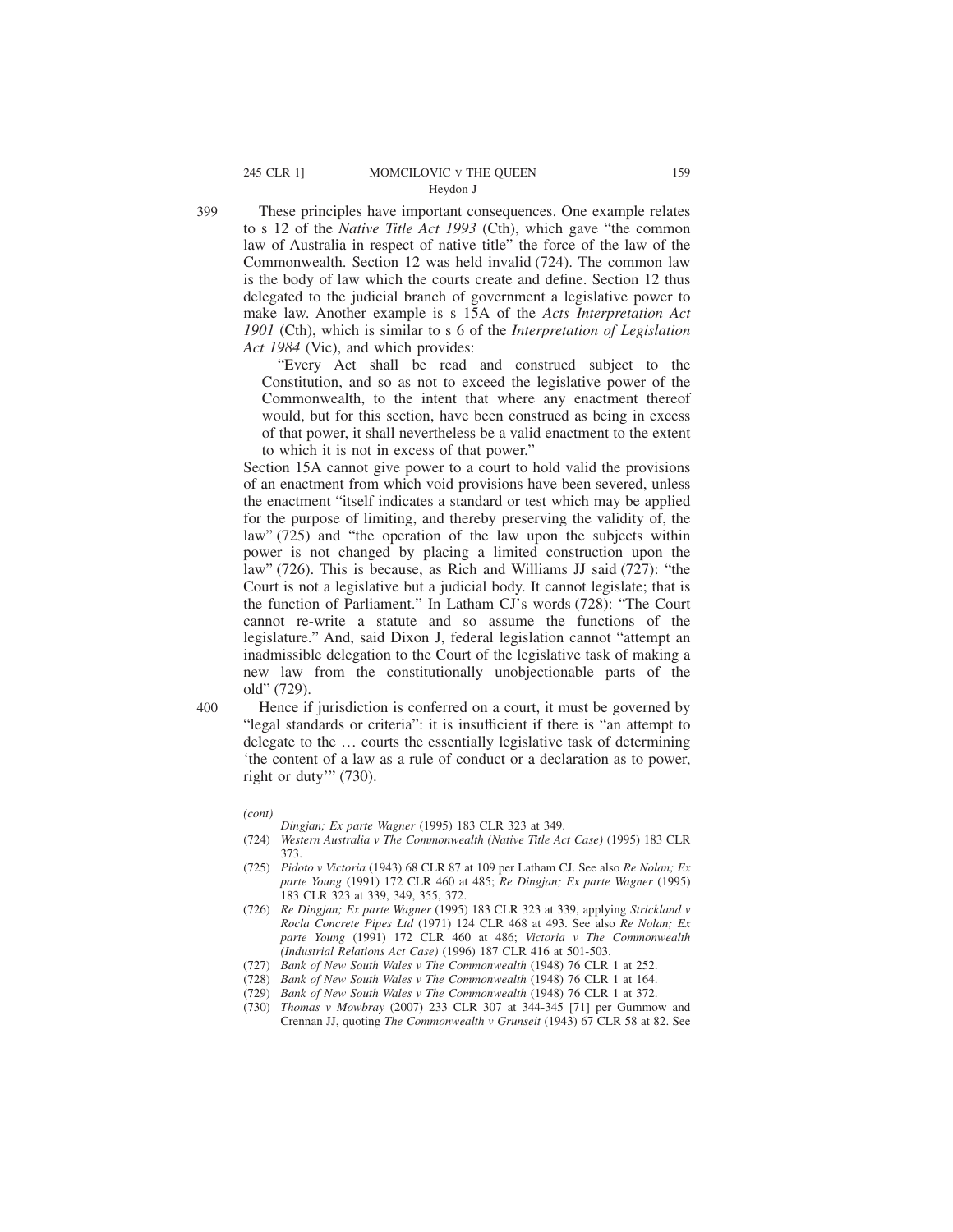*The definition of* "*judicial power*". In *R v Kirby; Ex parte Boilermakers' Society of Australia* (731) this Court held that it was not possible for the legislature either to confer the judicial power of the Commonwealth on a non-judicial body or to add "to the judicial powers of a court set up as part of the national judicature some non-judicial powers that are not ancillary but are directed to a non-judicial purpose" (732). 401

402

A celebrated example of legislation conferring non-judicial powers of that type arose in *R v Spicer; Ex parte Australian Builders' Labourers' Federation* (733). Dixon CJ, McTiernan, Kitto and Taylor JJ (Williams and Webb JJ dissenting) held that the power conferred by s 140 of the *Conciliation and Arbitration Act 1904* (Cth) was not part of the judicial power of the Commonwealth, and was invalid because it was conferred on a federal court. Section 140(1) provided that the Commonwealth Industrial Court might disallow any rule of an organisation which in the opinion of the Court:

"(a) is contrary to law, or to an order or award;

(b) is tyrannical or oppressive;

(c) prevents or hinders members of the organization from observing the law or the provisions of an order or award; or

(d) imposes unreasonable conditions upon the membership of any member or upon any applicant for membership."

403

Kitto J said that one indicium of non-judicial power arose where it was to be exercised "upon considerations of general policy and expediency alien to the judicial method" (734). He went on to set out subtle reasoning. Its subtlety ought not to be damaged by summary or undue truncation (735):

"Section 140 seems to me an example of a provision which, though it empowers a court to do an act – the disallowing of a rule – which is not insusceptible of a judicial performance, nevertheless is found to mean, on a clear preponderance of considerations, that the function for which it provides is to be performed as an administrative function, with a more elastic technique, and more of an eye to consequences and industrial policy generally, than could properly be expected of a court … The kinds of rules which may be disallowed are described as possessing any of several qualities which are indicated in terms so broad as to be more appropriate for conveying general conceptions to a person engaged administratively

*(cont)*

- also *Plaintiff S157/2002 v The Commonwealth* (2003) 211 CLR 476 at 512-513 [102].
- (731) (1956) 94 CLR 254.
- (732) (1956) 94 CLR 254 at 271 per Dixon CJ, McTiernan, Fullagar and Kitto JJ; see also at 289.
- (733) (1957) 100 CLR 277. Other examples include *Queen Victoria Memorial Hospital v Thornton* (1953) 87 CLR 144; *R v Trade Practices Tribunal; Ex parte Tasmanian Breweries Pty Ltd* (1970) 123 CLR 361.
- (734) (1957) 100 CLR 277 at 305.
- (735) (1957) 100 CLR 277 at 305-306.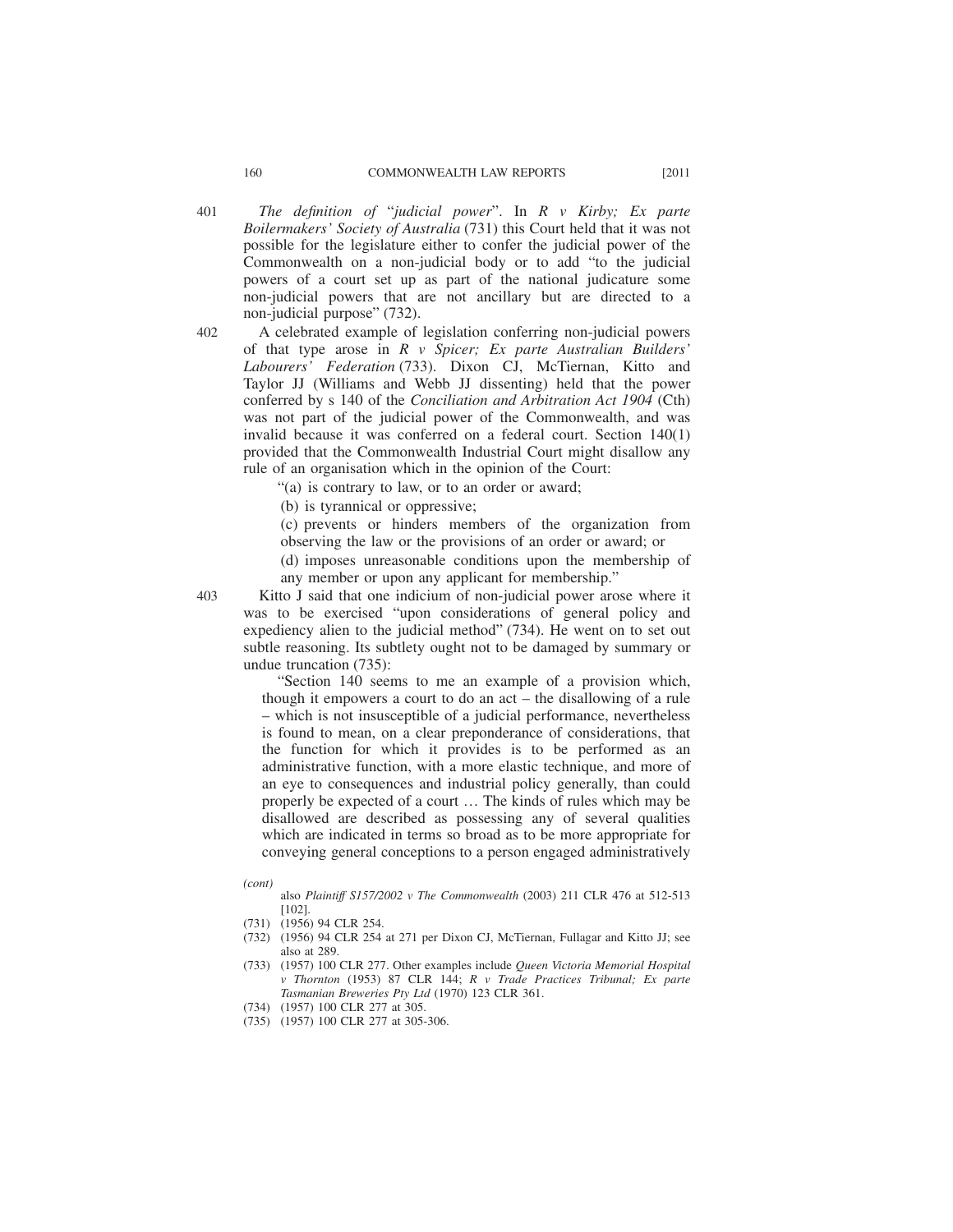#### 245 CLR 1] MOMCILOVIC V THE QUEEN 161 Heydon J

in performing a function conceived of as part of a system of industrial regulation than for stating, to a body acting judicially, grounds of jurisdiction which it is to interpret and apply with precision … Moreover – and this is the most important consideration of all – s 140 belongs to a group of provisions, comprising all those which deal with the registration and regulation of industrial organisations, which as a group are characterised by the purpose of facilitating the prevention and settlement of inter-State industrial disputes by conciliation and arbitration under the Act. It is difficult to think that s 140 intends a consideration of an organisation's rules to be undertaken otherwise than with a view to the improvement of the organisation as an instrument for the representation of employees in everything connected with the maintenance and restoration of industrial harmony. To read the section as creating a jurisdiction to apply fixed standards to particular situations, and to make decrees with a judicial disregard of consequences, would be plainly incongruous with the scheme of the Act and the terms of the section. In particular, it seems to me to be required, as a matter of practical good sense, that in forming an opinion as to whether a rule of an organisation is 'tyrannical' or 'oppressive', or imposes 'unreasonable' conditions upon the membership of a member or upon an applicant for membership, the repository of the power should look to the effect which the existence or non-existence of the rule will be likely to have upon the working of the machinery of conciliation and arbitration under the Act; and this points unmistakably to an intention that the performance of the function provided for by the section is to be approached in a manner incompatible with the restraints peculiar to judicial power."

In the same case Dixon CJ said (736):

"the criteria set by paras (b), (c) and (d) are vague and general and give much more the impression of an attempt to afford some guidance in the exercise of what one may call an industrial discretion than to provide a legal standard governing a judicial decision. Parenthetically, it may be remarked that the meaning is by no means self-evident of the expression 'impose unreasonable conditions upon the membership of any member'."

In *Attorney-General (Cth) v Alinta Ltd* Gleeson CJ said (737):

"[T]here are features of the judicial process, fundamental to its nature, that make it ill-suited to the application of certain kinds of policy and the exercise of certain kinds of power. Judges are appointed on the basis of their legal knowledge and experience. Individual judges may have other talents or interests, but what these might be is usually unknown, and is not the subject of any process of assessment, formal or informal. The material on which they base their decisions is provided, and tested, in accordance with rules of

<sup>(736) (1957) 100</sup> CLR 277 at 290.

<sup>(737) (2008) 233</sup> CLR 542 at 551 [5].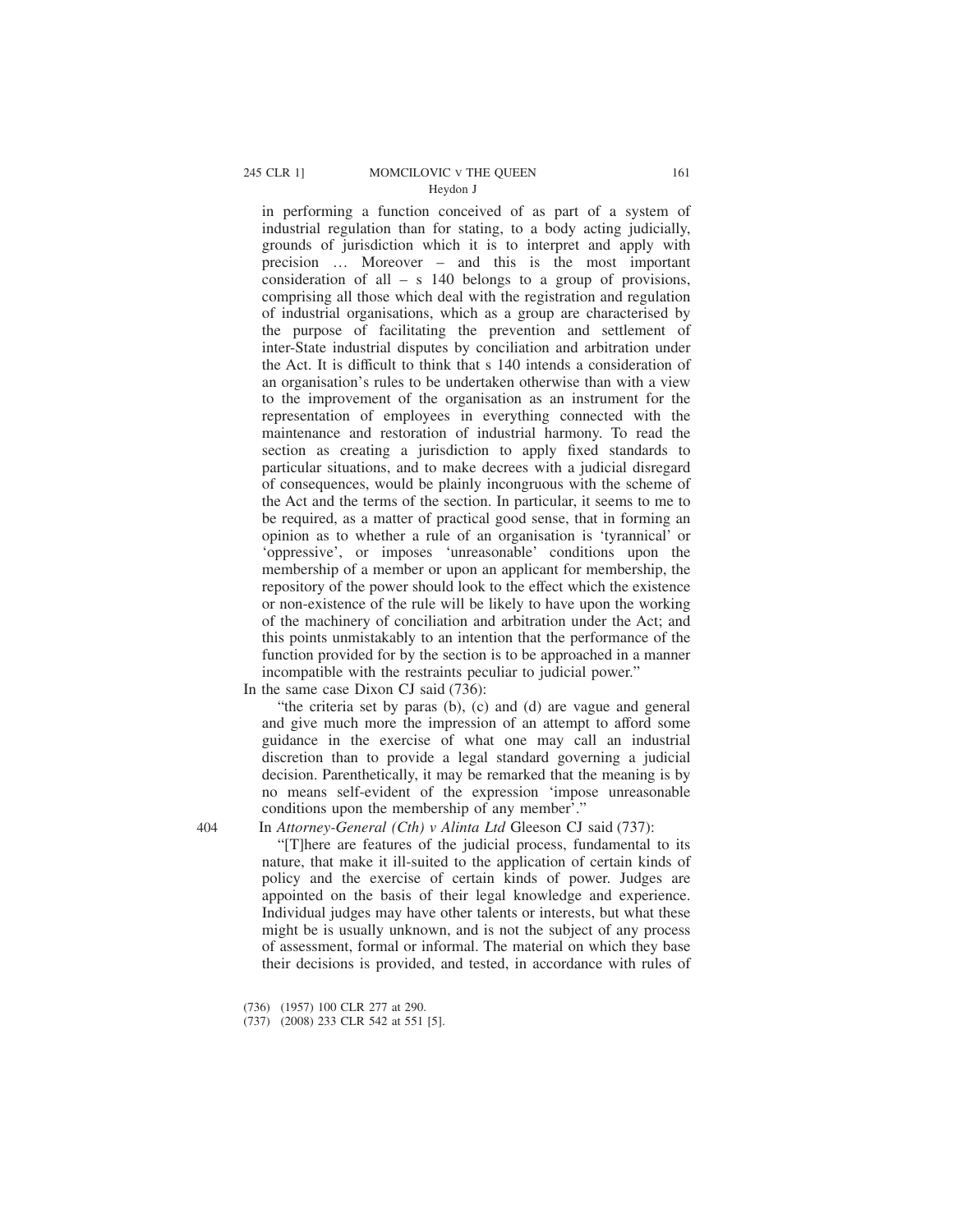procedure and evidence. The decisions of the parties and their lawyers, made in an adversarial setting, impose limitations upon the information according to which a court legitimately may proceed. The parties to litigation, acting within the limits set by the law, define the issues to be resolved and the courses open to be followed by way of judicial order. These constraints, although not absolute or inflexible, influence the nature of the judicial process, and affect the suitability of that process for the exercise of certain forms of governmental power. It is to be expected that the Parliament, in deciding whether a certain kind of authority should be exercised judicially, or otherwise, would take account of the characteristics, and of the strengths, and the limitations, of the judicial method."

These authorities reveal that the courts have difficult judgments to make in assessing whether they have been given tasks outside judicial power.

*Key provisions of the Charter.* Section 32(1) of the Charter provides: "So far as it is possible to do so consistently with their purpose, all statutory provisions must be interpreted in a way that is compatible with human rights."

Section 32(2) provides:

"International law and the judgments of domestic, foreign and international courts and tribunals relevant to a human right may be considered in interpreting a statutory provision."

The expression "human rights" is defined in s 3(1) as meaning "the civil and political rights set out in Part 2". The first provision in Pt 2 is s 7. It provides:

"(1) This Part sets out the human rights that Parliament specifically seeks to protect and promote.

(2) A human right may be subject under law only to such reasonable limits as can be demonstrably justified in a free and democratic society based on human dignity, equality and freedom, and taking into account all relevant factors including —

(a) the nature of the right; and

(b) the importance of the purpose of the limitation; and

(c) the nature and extent of the limitation; and

(d) the relationship between the limitation and its purpose; and

406

In contrast to *R v Spicer*, in *R v Commonwealth Industrial Court; Ex parte Amalgamated Engineering Union, Australian Section* (738) a prohibition of "oppressive, unreasonable or unjust" rules was upheld. 405

<sup>(738) (1960) 103</sup> CLR 368. For examples of other holdings that judicial power existed, see *Peacock v Newtown Marrickville and General Co-operative Building Society No 4 Ltd* (1943) 67 CLR 25; *R v Joske; Ex parte Australian Building Construction Employees & Builders' Labourers' Federation* (1974) 130 CLR 87; *R v Joske; Ex parte Shop Distributive and Allied Employees Association* (1976) 135 CLR 194.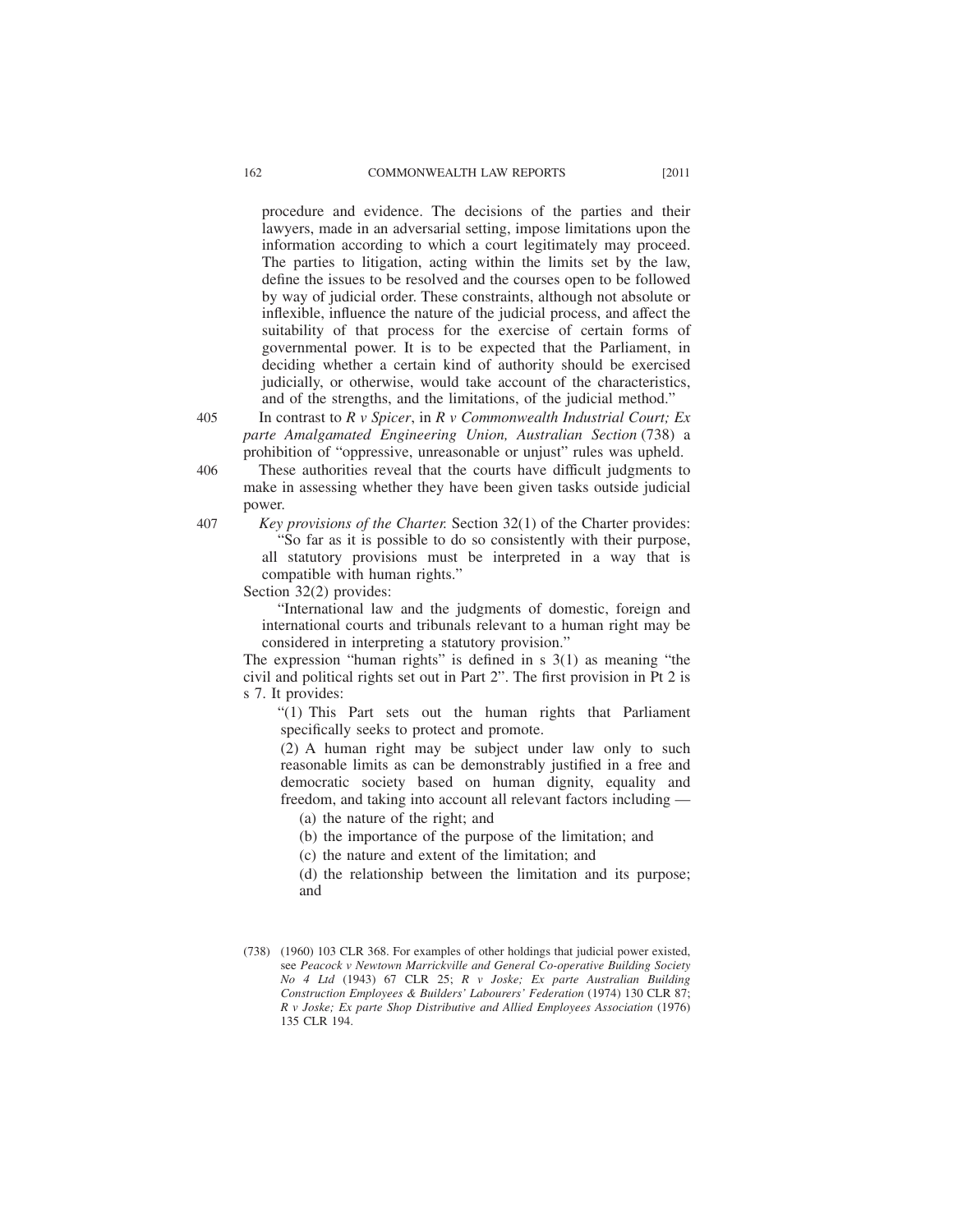(e) any less restrictive means reasonably available to achieve the purpose that the limitation seeks to achieve.

(3) Nothing in this Charter gives a person, entity or public authority a right to limit (to a greater extent than is provided for in this Charter) or destroy the human rights of any person."

Section 5 provides:

"A right or freedom not included in this Charter that arises or is recognised under any other law (including international law, the common law, the Constitution of the Commonwealth and a law of the Commonwealth) must not be taken to be abrogated or limited only because the right or freedom is not included in this Charter or is only partly included."

It is also relevant to set out some provisions in Pt 3 of the Charter. Section 28(1) provides:

"A member of Parliament who proposes to introduce a Bill into a House of Parliament must cause a statement of compatibility to be prepared in respect of that Bill."

Section 28(2) provides for the "statement of compatibility" to be laid before the House before the Second Reading Speech. Section 28(3) deals with the contents of the statement of compatibility. It requires a statement whether, in the member's opinion, the Bill is "compatible with human rights" and, if so, how it is compatible. It also requires the statement to state, if, in the member's opinion, any part of the Bill is "incompatible with human rights, the nature and extent of the incompatibility". Section 38(1) provides:

"Subject to this section, it is unlawful for a public authority to act in a way that is incompatible with a human right or, in making a decision, to fail to give proper consideration to a relevant human right."

Section 38(2) provides:

"Subsection (1) does not apply if, as a result of a statutory provision or a provision made by or under an Act of the Commonwealth or otherwise under law, the public authority could not reasonably have acted differently or made a different decision."

*Outline of conclusion on validity of s 7(2)*. Section 7(2) is invalid. It is convenient at this point to outline why. In carrying out the task imposed by s 32(1) of considering whether a statutory provision is compatible with human rights, a court must ask what, relevantly, a human right is, and how far it can be subject to limits. Section  $7(1)$ provides that Pt 2 sets out the human rights that Parliament specifically seeks to protect and promote. Sections 8-27 contain a long list of rights in very general form, in contrast with their detailed statement in common law and statutory rules. Further, individual rights – both the rights appearing in ss 8-27 and other rights referred to in s 5 – tend to collide with each other when stated in the abstract. The need for rights to be reconciled and collisions to be avoided is recognised in the third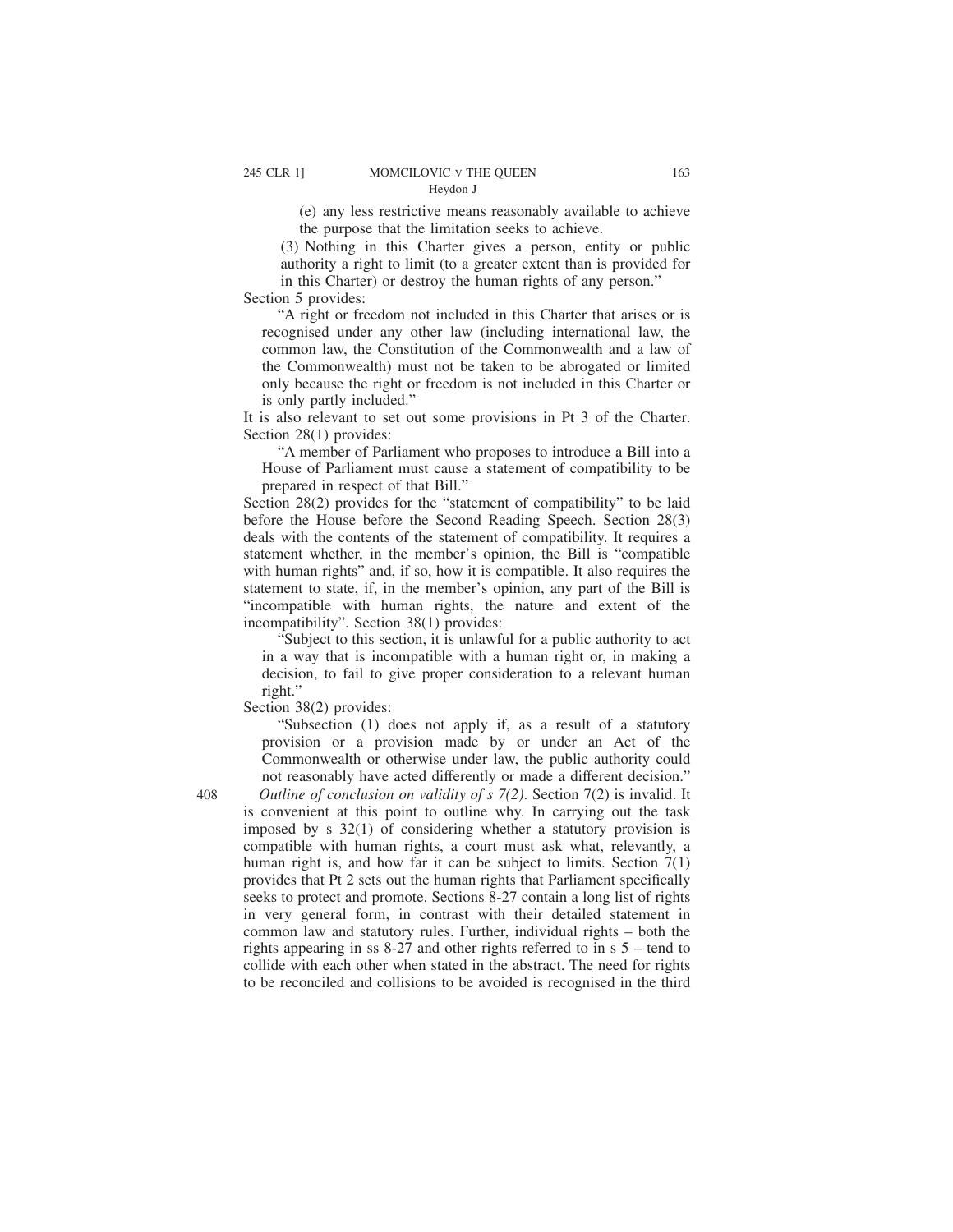point in the Preamble  $(739)$ , in s 5, and in s  $7(3)$ . And behind s  $7(2)$ there is an assumption that just as human rights may be recognised and vindicated by common law and statutory rules, so they may be limited by them – for various reasons, one of which is to avoid collisions between them.

The rights which the Charter describes in ss 8-27 and refers to in s 5 are rights subject under law to the limits described in s 7(2). In assessing under s 32(1) whether a particular interpretation of a statutory provision is compatible with a human right, it is necessary to decide what a reasonable limit to that right is according to s 7(2) criteria. The criteria by which the limit is to be decided are so vague that s 7(2) is an impermissible delegation to the judiciary of power to make legislation.

Before developing that reasoning, it is desirable to state the submissions in this Court. 410

*Submissions on the relevance of s 7(2) to s 32(1)*. The appellant submitted that the Court of Appeal erred in holding, first, that s 7(2) is "not to be taken into account in the interpretive exercise required by s 32(1) of the Charter" and, secondly, that "under s 32, when determining what is 'possible' consistently with the purpose of the provision in question, the court is constrained by the ordinary principles of statutory construction." The appellant criticised the Court of Appeal for adopting an unduly restricted interpretation of s 32(1) as merely codifying the common law principle of legality. This was a correct submission, but also a dangerous one: for if s 32(1) only does that, it would probably not be invalid, but the more it does, the greater the risk to its validity. The appellant submitted that  $\frac{s}{2}(2)$  was relevant to the s 32(1) process in requiring the following steps. The first step was to ascertain the meaning of the statute in accordance with ordinary principles of statutory interpretation: she called that "the ordinary meaning". The second step was to ascertain whether the ordinary meaning was apparently incompatible with a relevant right or freedom. If so, the third step was to ascertain whether that incompatibility was nevertheless a justified limit on the right in the light of s 7(2). If the apparent incompatibility was a justified limit, then the legislation was not incompatible with human rights and the ordinary meaning, ascertained in the first step, would prevail. The fourth step must be taken if the ordinary meaning involves an unjustified limit on the right. In that event the court, pursuant to  $s$  32(1), must strive to interpret the legislation in a way that is compatible, or less incompatible, with the right in question if it is reasonably possible, consistently with the purpose of the legislation, to do so. The fifth step arises if it is not reasonably possible to find a compatible (or less incompatible)

409

411

(739) Set out at [388] above.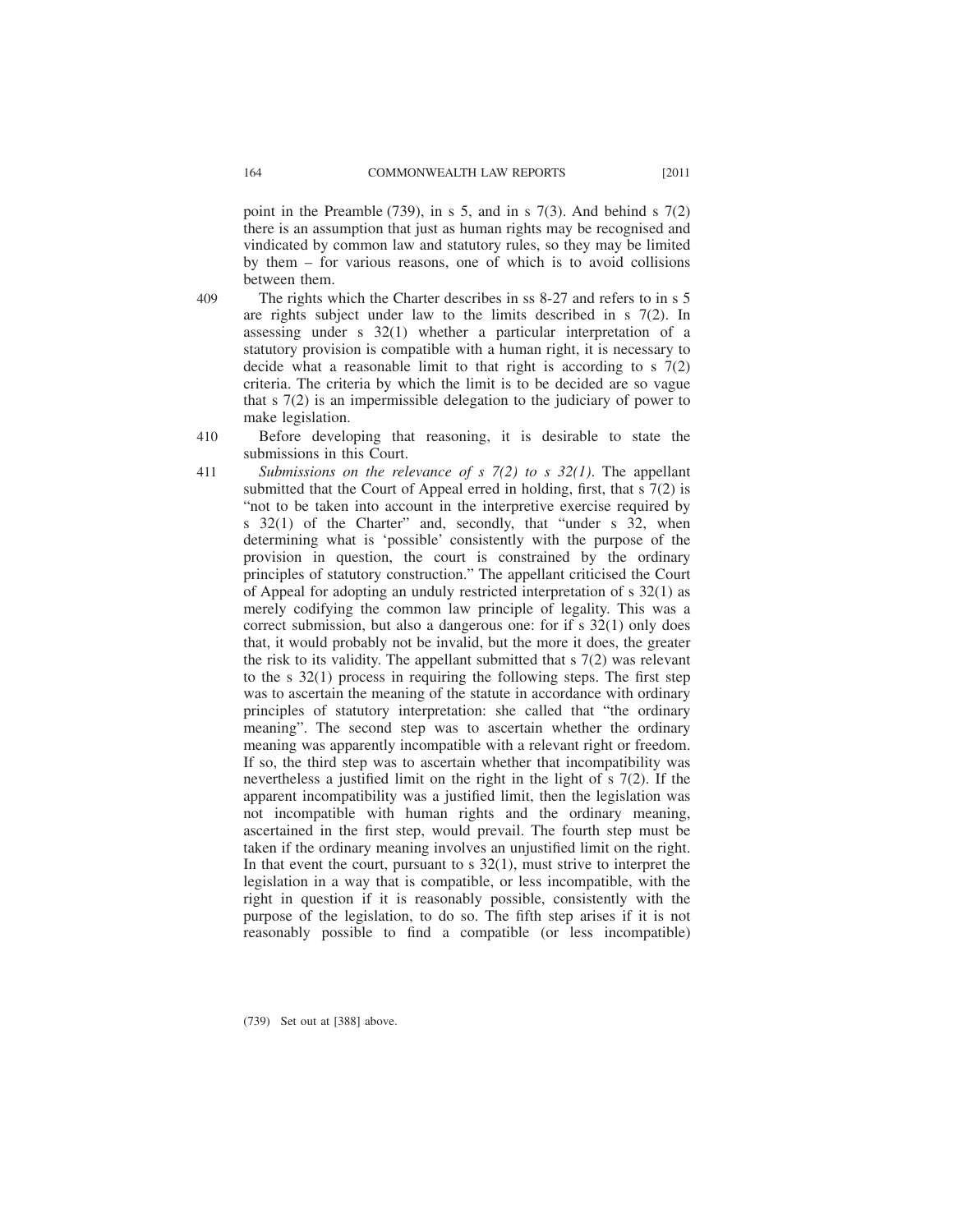#### 245 CLR 1] MOMCILOVIC V THE QUEEN 165 Heydon J

meaning: in that event the ordinary meaning must be adopted and the Supreme Court may make a declaration of inconsistent operation under s 36.

- Subject to differences which it is not necessary to resolve, the appellant's submission that s 7(2) forms part of the "interpretive exercise" under s 32(1) was supported by the Attorney-General for the State of Victoria, the Victorian Equal Opportunity and Human Rights Commission, and the Australian Capital Territory Attorney-General. On that submission, the command in s  $32(1)$  to interpret statutory provisions in a way compatible with human rights refers to human rights, not in the absolute senses described in ss 8-27, but within reasonable limits after s 7(2) scrutiny. 412
- The Centre, on the other hand, submitted to the Court of Appeal that s 7(2) plays no role in the process of statutory interpretation required by s 32(1). The Court of Appeal agreed (740). The Centre repeated the submissions in this Court (741). 413
- *The submissions considered.* The appellant's submission is supported by the following considerations. 414
- The first consideration springs from the Centre's argument that s 32(1) required statutory provisions to be interpreted in a way that is "compatible with human rights", not "compatible with human rights as reasonably limited in accordance with s 7(2)". What is a "human right"? The expression is defined in s 3(1) as meaning not merely something listed in ss 8-27, but the civil and political rights set out in Pt 2, namely ss 7-27, including s 7(2). That is, in assessing what human rights exist before the s 32(1) process of interpretation is completed, it is necessary to apply s 7(2) to ss 8-27. Where a statutory provision imposes limits on human rights, those limits are scrutinised under s 7(2). The relevant rights are not those which correspond to the full statements in ss 8-27, but those which have limits justified in the light of  $\frac{s}{2}$ . 415
- The next consideration is that ss  $28(1)$ ,  $32(1)$  and  $38(1)$  are fundamental operative provisions. They reflect the "main purposes" expressly enacted in, respectively, ss  $1(2)(d)$ ,  $1(2)(b)$  and  $1(2)(c)$ . They reveal "compatibility" as a central conception of the Charter. The function of s 28(1) is to ensure that all provisions proposed for enactment are compatible with human rights; the function of s 32(1) is to ensure that all statutory provisions are interpreted in a way that is compatible with human rights; and the function of s 38(1) is to ensure that public authorities act compatibly with human rights. The concept of "compatibility" is also referred to in ss 28(3), 30 and 31(1). As the Victorian Equal Opportunity and Human Rights Commission 416

<sup>(740)</sup> *R v Momcilovic* (2010) 25 VR 436 at 446 [35] (2), 465-467 [105]-[110]. The difficulties of interpreting s 7 in relation to s 32 are discussed by Allan, "The Victorian Charter of Human Rights and Responsibilities: Exegesis and Criticism", *Melbourne University Law Review*, vol 30 (2006) 906, at pp 917-920. (741) See below at [415]-[426].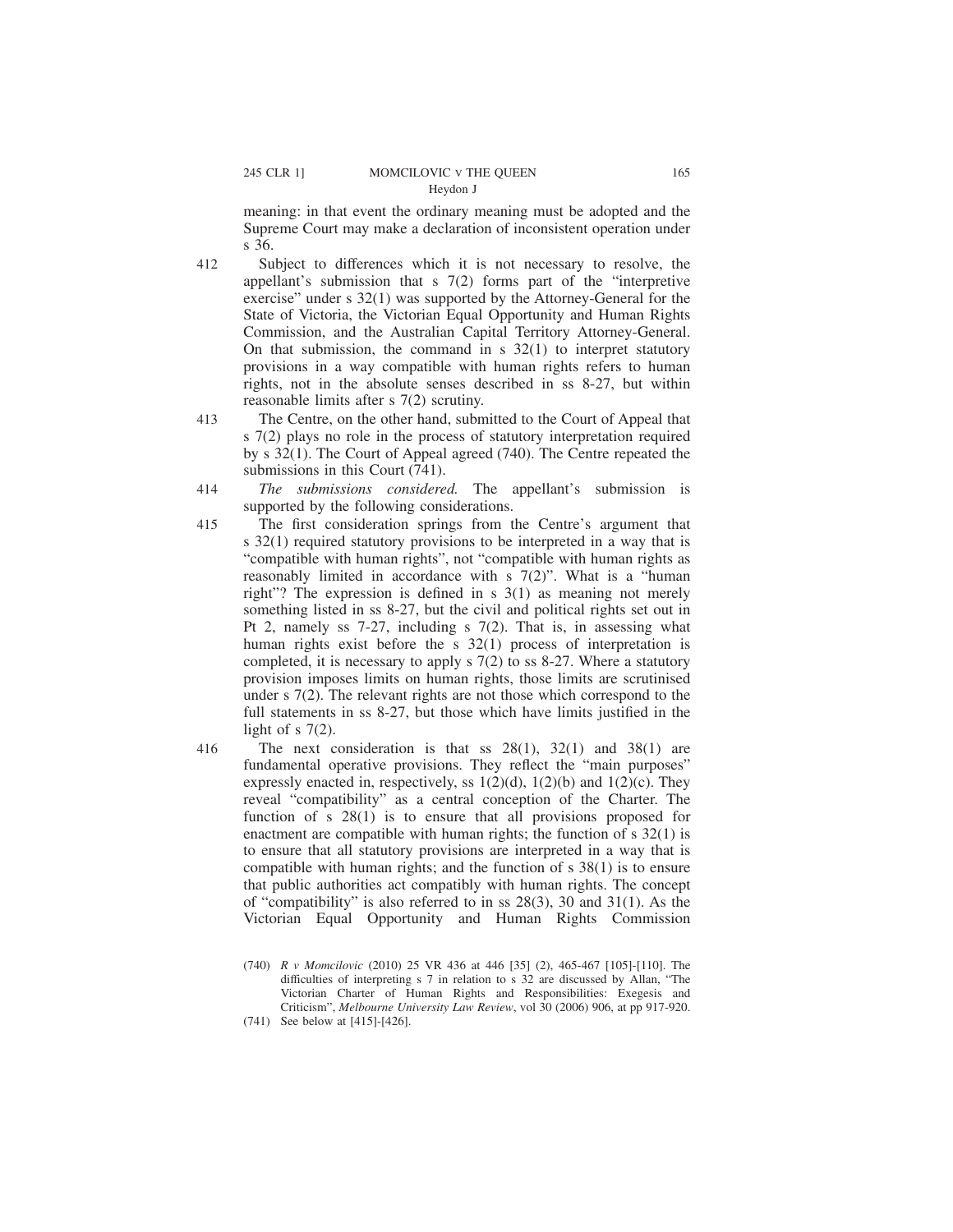submitted, the close association of "compatibility" with s 7(2) analysis is supported by ss 28 and 38. The "statement of compatibility" required by s  $28(1)$  must, by reason of s  $28(3)(a)$ , state whether the Bill is "compatible with human rights". That must refer to human rights as reasonably limited by s 7(2). Otherwise a member of Parliament who introduced a Bill limiting human rights, but only in a way that was demonstrably justified in the light of s 7(2), would be required by s 28(3)(b) to state that the Bill was "incompatible with human rights". That would be an untruthful statement, since the Bill actually was compatible with them. It is absurd to interpret the Charter as compelling untruthful statements by members of the legislature to one of its houses. And if in s 38(1) "incompatible with a human right" meant "incompatible with a human right in its absolute form, even if reasonable limits were imposed on it pursuant to s  $7(2)$ ", then a public authority would act unlawfully if it acted incompatibly with the absolute human right notwithstanding that it acted compatibly with the right limited in the light of s 7(2). This would be a harsh result. It would be particularly harsh because many "public authorities" falling within the definition in s 4(1) will be quite junior officials like police officers who have to act on short notice without legal guidance by reference to the apparent meaning of legislation, not a different s 32(1) meaning. The Centre answered by pointing to s 38(2). But that only applies where the public authority could not reasonably have acted differently or made a different decision. It does not apply where the public authority has choices.

Hence if the appellant's submission were not sound, s 7(2) would have no application to the principal operative provisions of the Charter. That would be a peculiar result in the light of its location in the Act in Pt 2, the first Part of the Charter containing substantive provisions, and in the first substantive provision, just before the list in ss 8-27 of what s 7(1) describes as "the human rights that Parliament specifically seeks to protect and promote". 417

The appellant's submission is supported by the Explanatory Memorandum. Not surprisingly, it described s 7(2) as one of the "key provisions" that "recognises that no right is absolute and that there may be various limitations imposed on any right" (742). The Explanatory Memorandum also said that s 7(2) (743):

"reflects Parliament's intention that human rights are, in general, not absolute rights, but must be balanced against each other and against other competing public interests. The operation of this clause envisages a balancing exercise between Parliament's desire to protect and promote human rights and the need to limit human rights in some circumstances."

<sup>(742)</sup> Victoria, Legislative Assembly, *Charter of Human Rights and Responsibilities Bill 2006*, Explanatory Memorandum, p 7.

<sup>(743)</sup> Victoria, Legislative Assembly, *Charter of Human Rights and Responsibilities Bill 2006*, Explanatory Memorandum, p 9.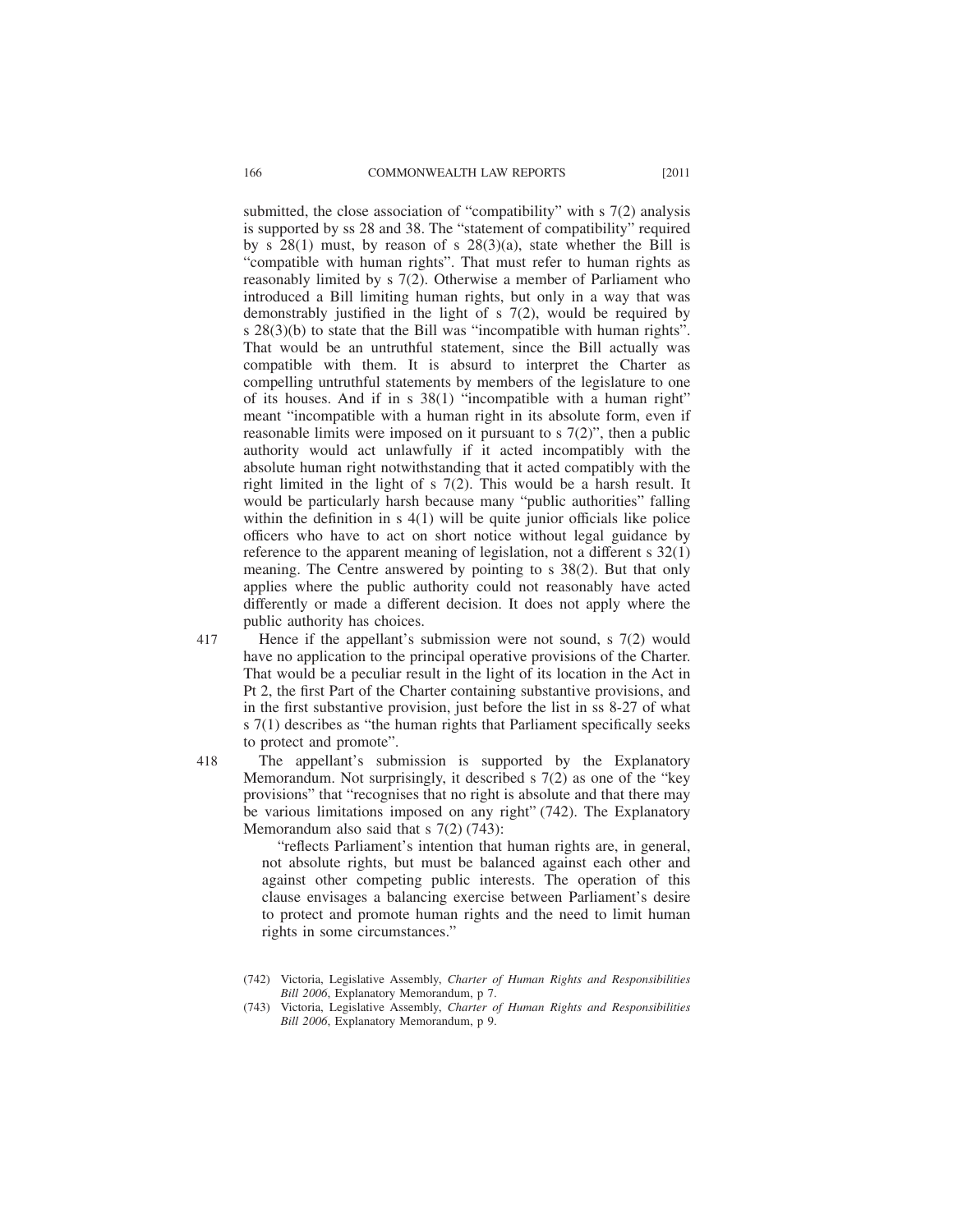#### 245 CLR 1] MOMCILOVIC V THE QUEEN 167 Heydon J

And the Explanatory Memorandum additionally said that s 32(2) will operate as a guide to the nature and meaning of the human rights listed in Pt 2 (744). Section 32(2) appears immediately after the command in s 32(1) that all statutory provisions be interpreted in a way compatible with human rights. The Explanatory Memorandum thus contemplates a linkage between ss 32 and 7(2).

419

The appellant's submission is also supported by the Second Reading Speech delivered by the Attorney-General (745):

"Part 2 reflects that rights should not generally be seen as absolute but must be balanced against each other and against other competing public interests. Clause 7 is a general limitations clause that lists the factors that need to be taken into account in the balancing process. It will assist courts and government in deciding when a limitation arising under the law is reasonable and demonstrably justified in a free and democratic society. Where a right is so limited, then action taken in accordance with that limitation will not be prohibited under the charter, and is not incompatible with the right."

The tendency of rights to collide, their need to be "balanced" against each other and the importance of their co-existence with each other are also recognised in s 7(3), s 5 and the third point of the Preamble. The Attorney-General's speech perceives the human right against which something else is being tested – a clause in a Bill pursuant to s 28(1), a statutory provision pursuant to s 32(1) or an action taken pursuant to s  $38(1)$  – as a right considered in the light of s 7(2), not independently of it. The same perception appears in the report which led to the legislation (746).

- The Court of Appeal said that if s 7(2) were employed in interpreting legislation, "[j]udges and tribunal members, as well as public officials, would have to determine whether the relevant provision imposed a justifiable limit before determining finally how the provision was to be interpreted". This, it was said, "would inevitably [result in] inconsistencies in [the] application [of s 7(2)] and uncertainties in interpretation" (747). The force of this point is diminished by the fact that whatever approach is taken to ss  $32(1)$  and  $7(2)$ , the difficulties in the field with which the Charter is dealing will mean that the Charter, perhaps inevitably, will lead to inconsistencies in application and uncertainties in interpretation. 420
- 421

The Court of Appeal considered that the approach it was rejecting would lead to a particular statutory provision having a different

(747) *R v Momcilovic* (2010) 25 VR 436 at 467 [110].

<sup>(744)</sup> Victoria, Legislative Assembly, *Charter of Human Rights and Responsibilities Bill 2006*, Explanatory Memorandum, p 8.

<sup>(745)</sup> Victoria, Legislative Assembly, *Parliamentary Debates* (Hansard), 4 May 2006, p 1291.

<sup>(746)</sup> Human Rights Consultation Committee, *Rights, Responsibilities and Respect: The Report of the Human Rights Consultation Committee* (2005), p 118.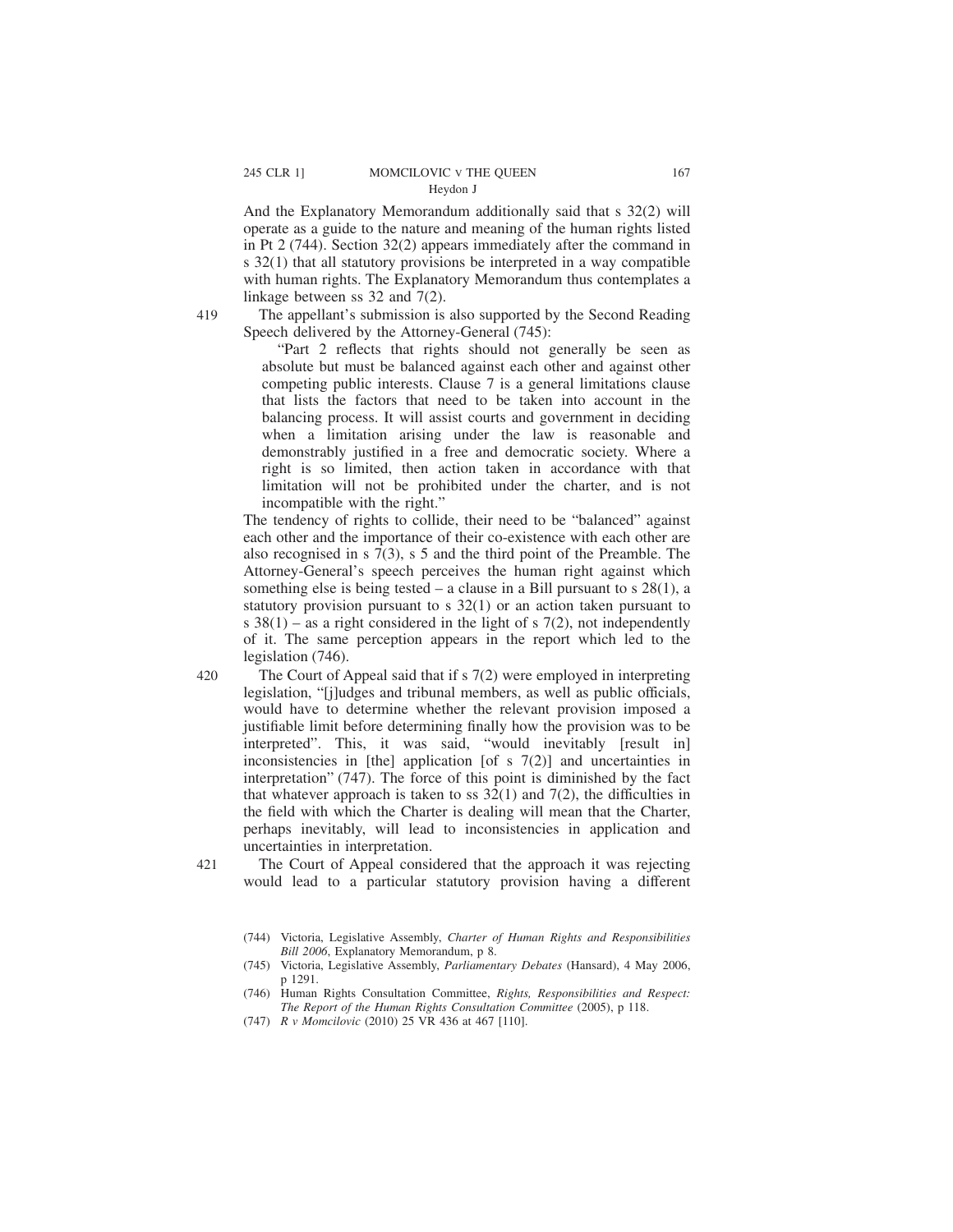meaning depending on the offence charged. That is not so. Avoidance of that outcome would be a matter to be taken into account under both ss 7(2) and 32(1).

The Court of Appeal saw it as "fundamental" that s 32(1) was promoting and protecting the human rights enacted in the Charter. Their Honours said it was not the case "that s 32(1) was only to operate where necessary to avoid what would otherwise be an unjustified infringement of a right" (748). This assumes the answer to the question raised. It also gives no significance to s  $1(2)(b)$ , which provides:

"The main purpose of this Charter is to protect and promote human rights by —

… (b) ensuring that all statutory provisions, whenever enacted, are interpreted so far as is possible in a way that is compatible with human rights."

That refers to what is "compatible with human rights", not one particular human right considered absolutely and in isolation.

The approach of the Centre would lead to the courts finding more legislation to be incompatible with human rights, or to be something which "breaches" (749) human rights, even though the incompatibility was minor and even though its existence flowed only from the need to establish a reasonable and justified limit – thereby, for example, operating to protect some other right. The Centre said its approach protected human rights better because it protected an absolute form of them. If the Centre's approach were correct, what is the significance of s 7(2)? "[I]t being improbable that the framers of legislation could have intended to insert a provision which has virtually no practical effect, one should look to see whether any other meaning produces a more reasonable result" (750). The Centre recognised and endeavoured to meet the difficulty. It submitted that while  $s$  7(2) had nothing to do with s  $32(1)$ , it had three possible fields of work. One related to judicial review of a provision. The flaw in this submission is that the Charter does not provide for judicial review: ss 32(3) and 36(5). The Court of Appeal quoted from Elias CJ's dissenting judgment in *R v Hansen* (751), which referred to "a soft form of judicial review". But Elias CJ said that that was inconsistent with the *New Zealand Bill of Rights Act 1990* (NZ), s 4, which does not provide for judicial review either. The second possible field of work for s 7(2) was said to be its relevance when the Supreme Court was deciding whether to exercise 423

- (750) *Minister for Resources v Dover Fisheries Pty Ltd* (1993) 43 FCR 565 at 574 per Gummow J, a passage which paraphrased what Lord Reid said in *AMP Inc v Utilux Pty Ltd* [1972] RPC 103 at 109, and which was approved in *Project Blue Sky Inc v Australian Broadcasting Authority* (1998) 194 CLR 355 at 382 [70]. See also *The Commonwealth v Baume* (1905) 2 CLR 405 at 414, 419.
- (751) [2007] 3 NZLR 1 at 9 [6].

<sup>(748)</sup> *R v Momcilovic* (2010) 25 VR 436 at 466 [107].

<sup>(749)</sup> *R v Momcilovic* (2010) 25 VR 436 at 446 [35] (2).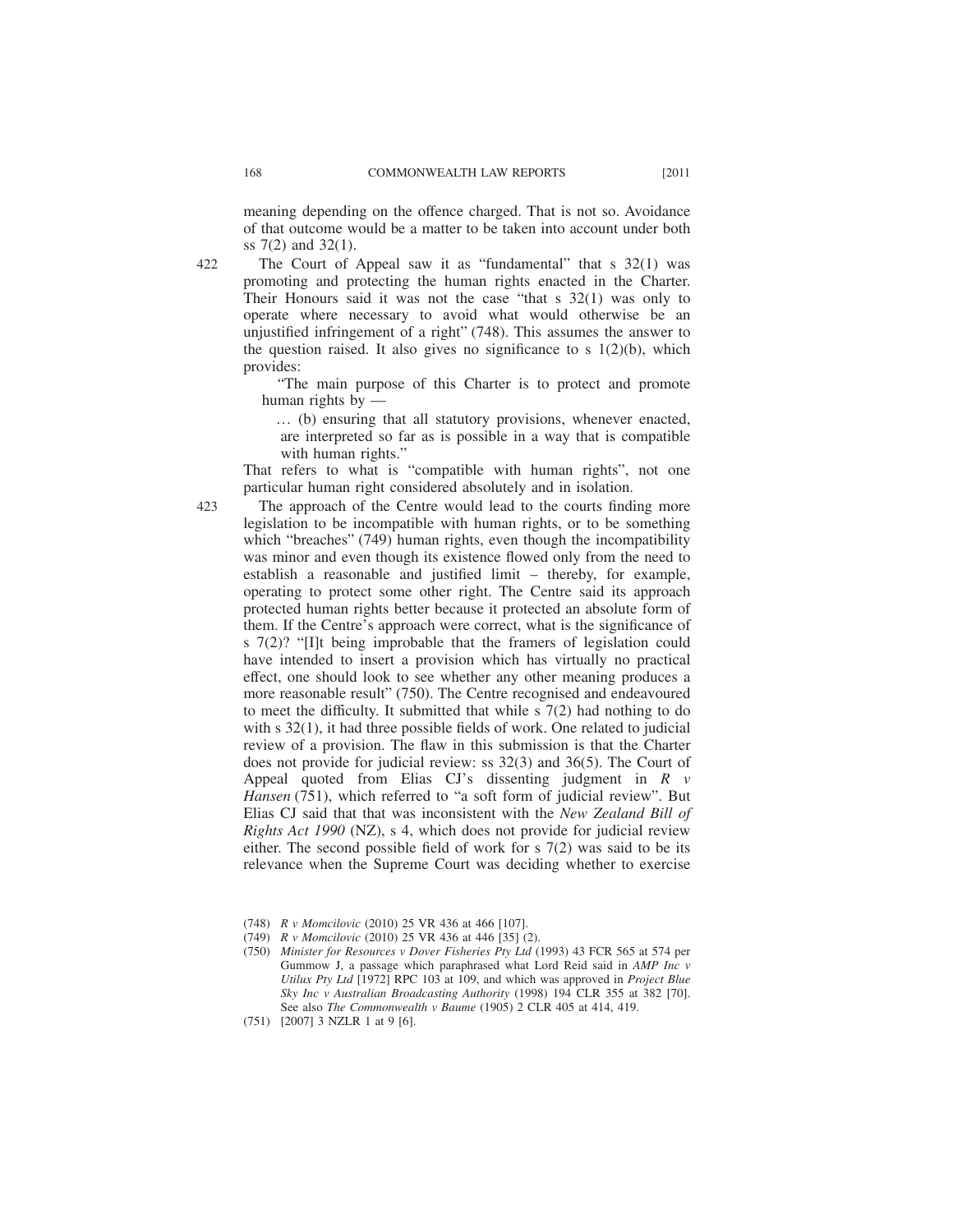#### 245 CLR 1] MOMCILOVIC V THE QUEEN 169 Heydon J

its discretion to make a declaration of inconsistent interpretation under s 36(2) that the Court was of the opinion that a statutory provision cannot be interpreted consistently with a human right (ie compatibly pursuant to s  $32(1)$ ). There is no indication in s 36 that s  $7(2)$  is relevant in this way. On the Centre's approach s 7(2) is not material in relation to the s 32(1) conclusion that there was incompatibility with a human right, and, if that is so, it is difficult to see why it would be material at the s 36 discretion stage. The third possible field of work was to operate as a reminder "to those making or advising on legislative measures potentially limiting of human rights". That renders s 7(2) only a precatory provision with no practical effect. Section 7(2) would appear to have a much greater significance than that.

The Centre submitted that the origins of s 7(2) lay in s 1 of the *Canadian Charter of Rights and Freedoms* (which is part of the *Constitution Act 1982* (Can)), s 36 of the *Constitution of the Republic of South Africa*, and s 5 of the *New Zealand Bill of Rights Act*. The Centre submitted that this "provenance" supported the Court of Appeal's approach. That cannot be so: for in Canada and South Africa there is judicial review of legislative validity, but not in Victoria or New Zealand. 424

The Centre advanced the proposition that a limitation on a human right could not be "demonstrably justifiable" under s 7(2) without evidence. If that proposition is correct, it contradicts the limited role which other submissions of the Centre give to s 7(2). For example, how would the deliberations of legislators and those advising them tie in with the reception of evidence and other material on the topics identified in s 7(2) with a view to demonstrating justification? If the Centre's proposition is correct, it is certainly true, as the Centre said, that it is difficult to reconcile the appellant's approach with the view that a court's role under s 32(1) is only its traditional role of interpreting legislation. But that is not the only reason for doubting that view (752). 425

The Centre contended that its opponents had not explained how s 7(2) could be applied as part of the interpretative process. In assessing whether "limits" on a human right imposed by a "law" are "reasonable", a court had to interpret the law. Hence, said the Centre, s 7(2) "cannot form part of the interpretive process because the proportionality assessment that it requires cannot be undertaken until a construction has been reached". One answer is that while the need for a particular type of s 7(2) analysis may be prompted by the particular field in which a statutory provision, whatever its precise meaning, is operating, it was not necessary for the s 7(2) analysis itself to be carried out with close reference to the terms of the statutory provision after arriving at a conclusion as to what they mean. Another answer to

(752) See below at [440]-[455].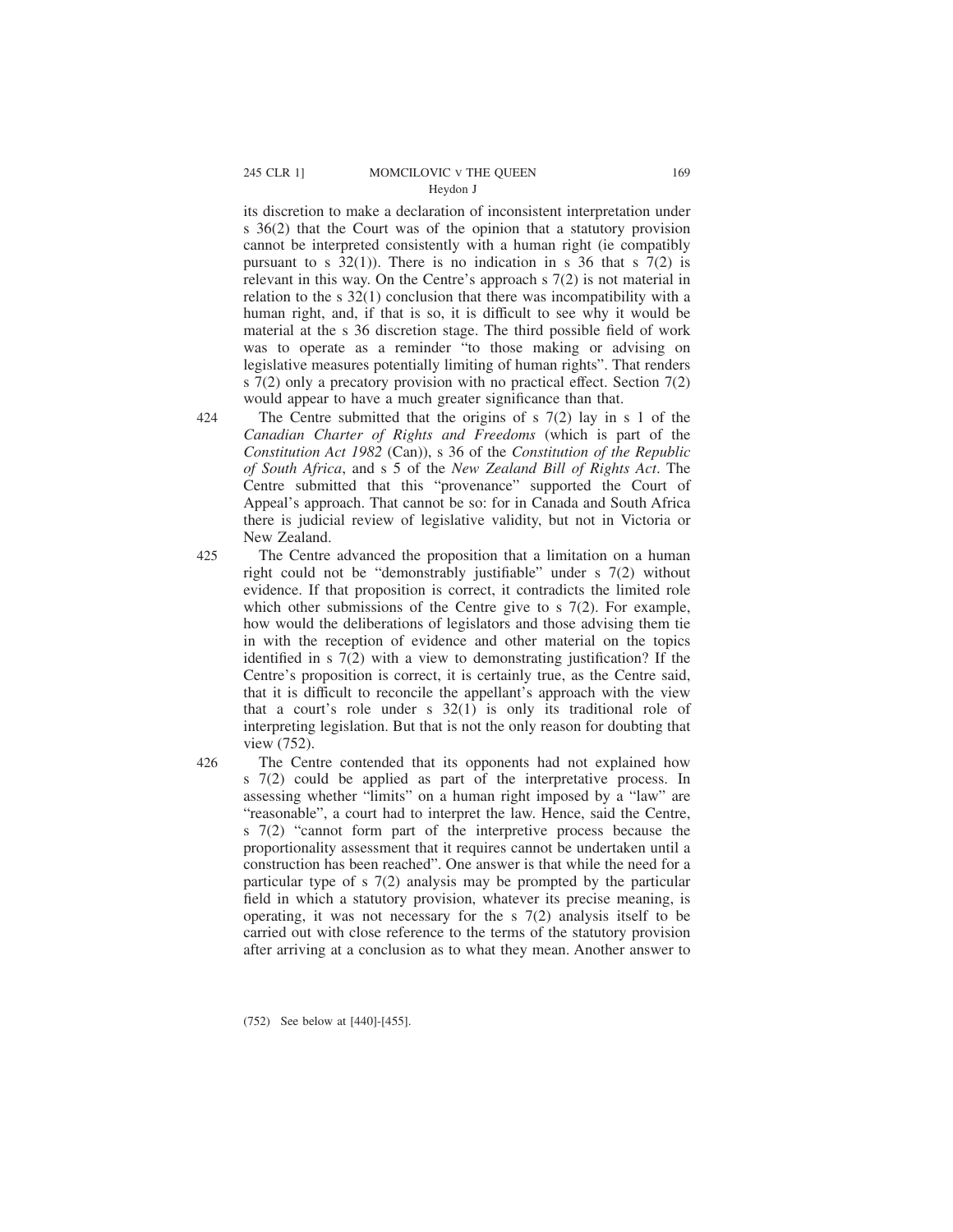it lies in the appellant's contention that her five step process, or something functionally similar, must be employed.

Hence the appellant was correct to submit that  $s \, 7(2)$  is central to the interpretation process to be carried out under s 32(1). That conclusion requires attention to be given to the detail of s 7(2).

*The language of s 7(2)*. In *Precision Data Holdings Ltd v Wills* Mason CJ, Brennan, Deane, Dawson, Toohey, Gaudron and McHugh JJ said (753):

"if the object of the adjudication is not to resolve a dispute about the existing rights and obligations of the parties by determining what those rights and obligations are but to determine what legal rights and obligations should be created, then the function stands outside the realm of judicial power."

Section 7(2) gives a court power to "determine what legal rights and obligations should be created" by giving it the power to decide the legal extent of the limit to a human right. The limit is then the criterion against which a particular statutory provision is measured under s 32(1) to determine whether it can be interpreted "in a way that is compatible with human rights". The limit to a human right must be "reasonable". What is the relevant criterion of reason? What can be "justified" – and not only justified, but "demonstrably" justified? What is the difference between that which is "justified" and that which is "demonstrably justified"? The shrill, intensifying adverb merely highlights the vacuity of the verb. The next question asks what can be demonstrably justified in a "free and democratic society" – and not just any free and democratic society, but one "based on human dignity, equality and freedom". Section 7(2) then calls for the "taking into account [of] all relevant factors". The criteria for identifying the relevance of a particular factor are not defined. But a non-exhaustive list of five relevant factors then appears. The first  $(s \ 7(2)(a))$  is the "nature of the right" (but not its "purpose" (cf s  $7(2)(b)$ ) or its "extent" (cf s  $7(2)(c)$ ). The second (s  $7(2)(b)$ ) is the importance "of the purpose of the limitation" – not the importance of the limitation itself. The third  $(s, 7(2)(c))$  is the "nature and extent of the limitation". The fourth  $(s 7(2)(d))$  is the "relationship between the limitation and its purpose". The fifth (s  $7(2)(e)$ ) is "any less restrictive means reasonably available to achieve the purpose that the limitation seeks to achieve".

429

The origins of s 7(2) may be illustrious. But its language is highly general, indeterminate, lofty, aspirational and abstract. It is nebulous, turbid and cloudy. In *R v Trade Practices Tribunal; Ex parte Tasmanian Breweries Pty Ltd* (754) Windeyer J discussed the phrase "contrary to the public interest" as follows:

"The public interest is a concept which attracts indefinite considerations of policy that are more appropriate to law-making

427

<sup>(753) (1991) 173</sup> CLR 167 at 189.

<sup>(754) (1970) 123</sup> CLR 361 at 399-400.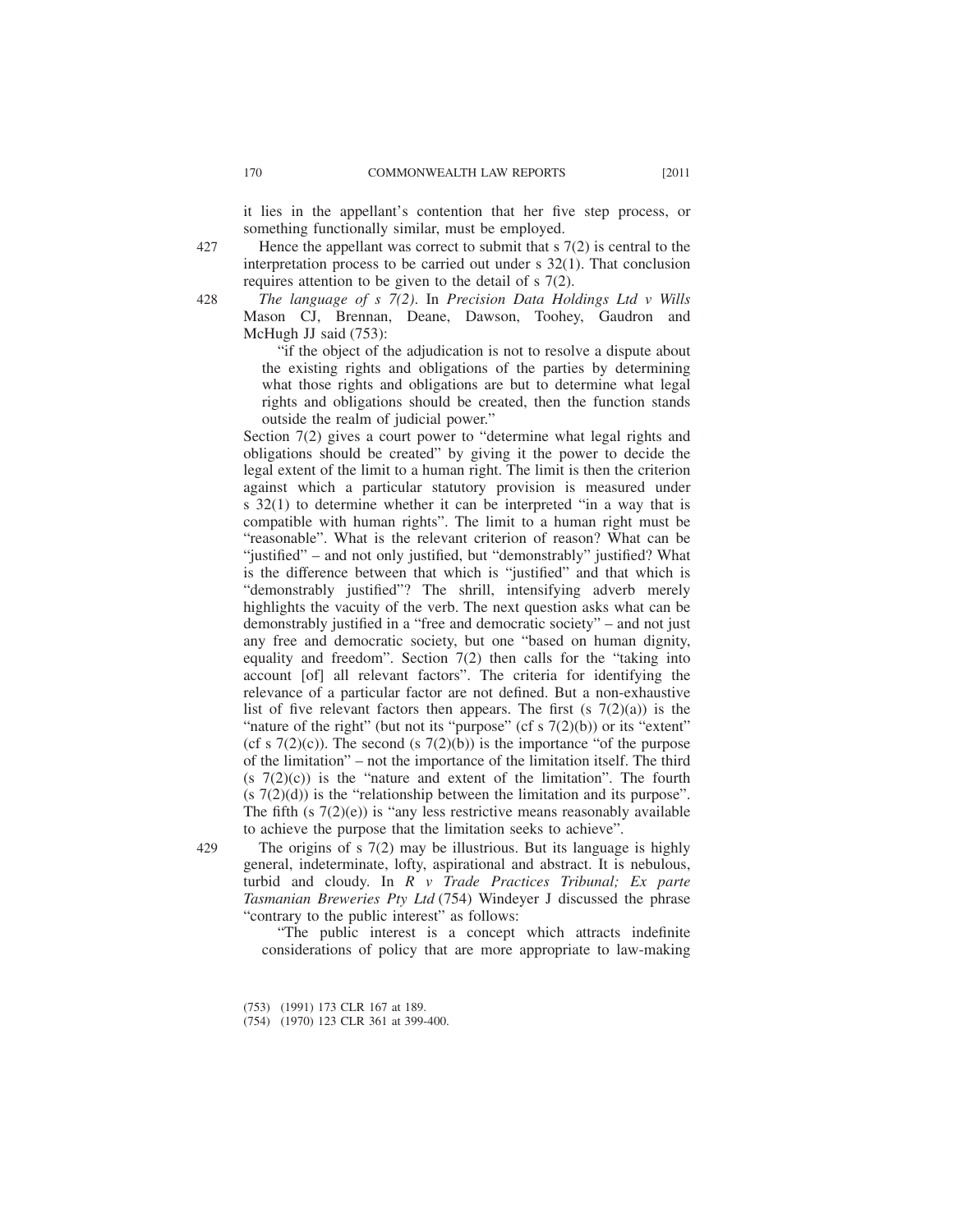#### 245 CLR 1] MOMCILOVIC V THE QUEEN 171 Heydon J

than to adjudication according to existing law. The Act directs the Tribunal as to matters it is to 'take into account' in considering what the public interest requires. The generality of these matters prevents their providing objectively determinable criteria. In the result the jurisdiction of the Tribunal to make determinations and orders depending upon its view of where the public interest lies and what the public interest requires seems to be an exercise of a legislative or administrative function of government rather than of the judicial power."

And in the same case Kitto J said "contrary to the public interest" was not "an ascertained standard" but "a description the content of which has no fixity [and] which refers the Tribunal ultimately to its own idiosyncratic conceptions and modes of thought" (755). So here, the generality of the words "all relevant factors including" the factors listed in s  $7(2)(a)-(e)$  prevents them providing "objectively determinable criteria" and leaves the courts to their own "idiosyncratic conceptions and modes of thought". The opening words of s 7(2) have those characteristics even more markedly.

Section 7(2) depends in a number of respects on analysis by reference to "purpose" (s  $7(2)(b)$ ,  $(d)$ ,  $(e)$ ). Does "purpose" refer only to the purpose revealed in the language, or something wider (756)? Section 7(2) depends in two respects on an appeal to reasonableness (the opening words of s  $7(2)$  and s  $7(2)(e)$ ). Although s  $7(2)$  does not talk of "balancing", as the Explanatory Memorandum and the Second Reading Speech did (757), that is the process it involves. But the things to be balanced or weighed are not readily comparable – the nature of a right and various aspects of a limitation on it, the nature of a right and other rights, the nature of a right and "all relevant factors", which could include many matters of practical expediency of which courts know nothing, social interests about which it is dangerous for courts to speculate and considerations of morality on which the opinions of the governed may sharply differ from those of the courts. It is for legislatures to decide what is expedient in practice, what social claims must be accepted, and what moral outcomes are to be favoured – not courts. The characteristically penetrating and valuable submissions of the Solicitor-General of the Commonwealth included an argument that the "actual criteria set out in s 7(2) are readily capable of judicial evaluation". In some contexts that may be so, but not in the context of the Charter. He gave examples of loose criteria having been accepted as within judicial power in the past (758), but s 7(2) goes well beyond those instances.

<sup>(755) (1970) 123</sup> CLR 361 at 376.

<sup>(756)</sup> See below at [441]-[444] and [446]-[454].

<sup>(757)</sup> Quoted above at [418]-[419].

<sup>(758)</sup> *Baker v The Queen* (2004) 223 CLR 513 at 532 [42]; *Thomas v Mowbray* (2007) 233 CLR 307 at 331-334 [20]-[28], 344-348 [71]-[82], 350-351 [88]-[92], 507-508 [596]; *Attorney-General (Cth) v Alinta Ltd* (2008) 233 CLR 542 at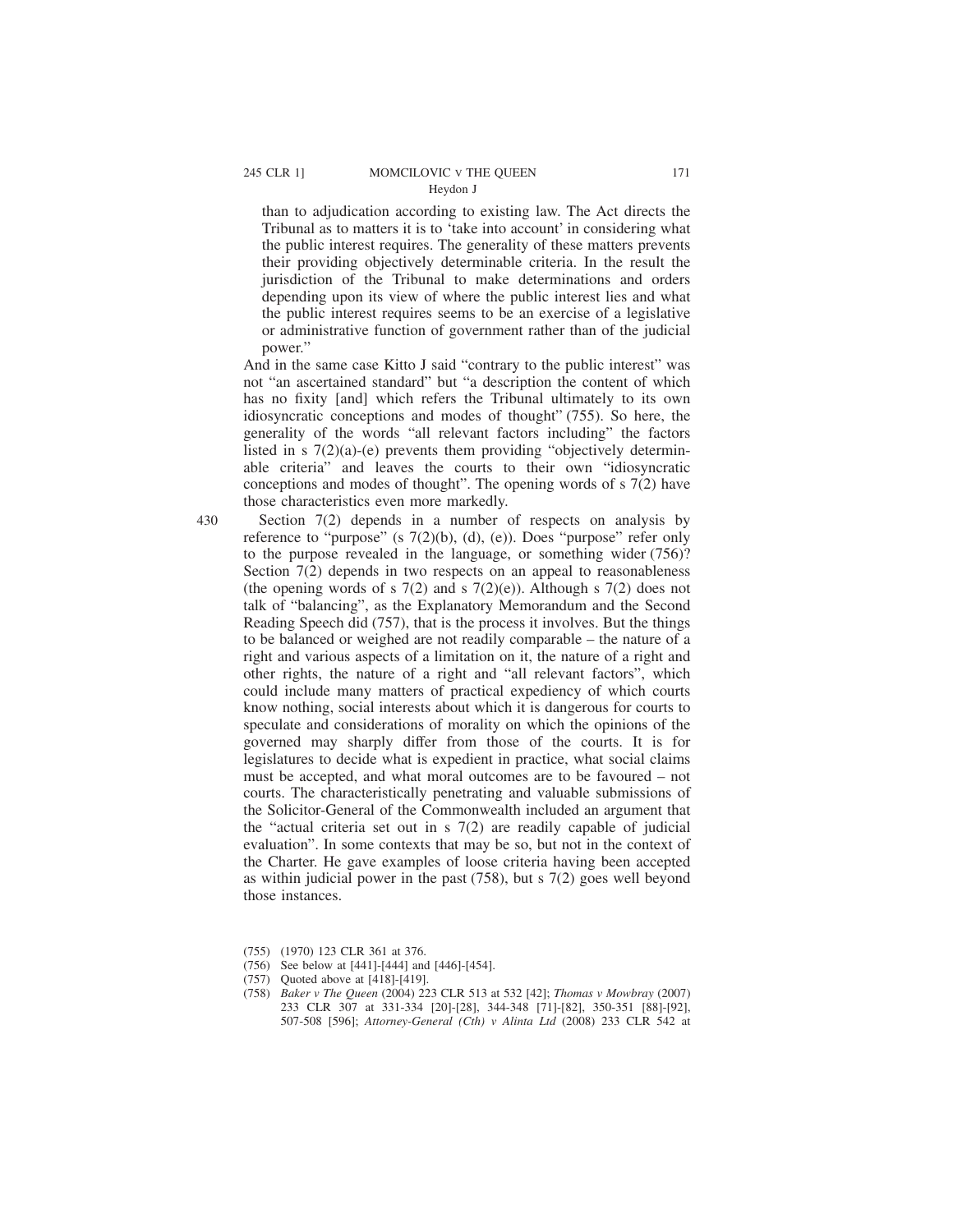- Thus s 7(2) creates difficult tasks. It imposes them on judges. But they are not tasks for judges. They are tasks for a legislature. Section 7(2) reveals that the Victorian legislature has failed to carry out for itself the tasks it describes. Instead of doing that, it has delegated them to the judiciary. Because the delegation is in language so vague that it is essentially untrammelled, it is invalid. It contemplates the making of laws by the judiciary, not the legislature. It will lead to debates in which many different positions could be taken up. They may be debates on points about which reasonable minds may differ. They may be debates in which very unreasonable minds may agree. They are debates that call for resolution by legislative decision. An example is the debate which took place before the Court of Appeal in this case about whether the infringement of the presumption of innocence by s 5 of the Act was justifiable. The Court of Appeal said it was not justifiable. Many would agree. Those who move in prosecuting circles might take a different view. Many others would agree with them. But fundamental disputes of this kind – turning on questions of expediency, social policy and morality – call for legislative resolution, not judicial. The Court of Appeal called for evidence – that is, evidence or material of a "legislative fact" kind. But s 7(2) contemplates evidence or material of a kind going far beyond the evidence or material ordinarily considered by courts as going to "legislative facts". Is this evidence or material to be tendered or offered to trial judges so that they will arrive at the correct interpretation of the relevant statutory provision before directing the jury, or, if they are sitting without a jury, deciding the case? If so, how is this tender or offer to be accommodated with the need for trials, especially jury trials, to be conducted expeditiously and smoothly? 431
- Section 7(2) creates a kind of "proportionality" regime without comprehensible criteria. The regime operates as a method of determining what the formulation of the law is to be – ie the precise form a legislatively recognised human right is to take, which in turn is used as a factor relevant to determining the interpretation of other statutes. But it creates a type of proportionality which "is plastic and can in principle be applied almost infinitely forcefully or infinitely cautiously, producing an area of discretionary judgement that can be massively broad or incredibly narrow – and anything else between" (759). 432
- 433

In particular, at least in the non-constitutional context of ss 7 and  $32(1)$ , a consideration pursuant to s  $7(2)(e)$  of whether there are less restrictive legislative means available to achieve a statutory purpose is a matter for a legislature, not a court. Courts decide what the language chosen by the legislature means. They do not decide on the meaning,

*(cont)*

(759) Poole, "The Reformation of English Administrative Law", *Cambridge Law Journal*, vol 68 (2009) 142, at p 146.

<sup>553-554 [14], 597 [168]-[169].</sup> The submissions then invited a contrast with *Fardon v Attorney-General (Qld)* (2004) 223 CLR 575 at 592-593 [21].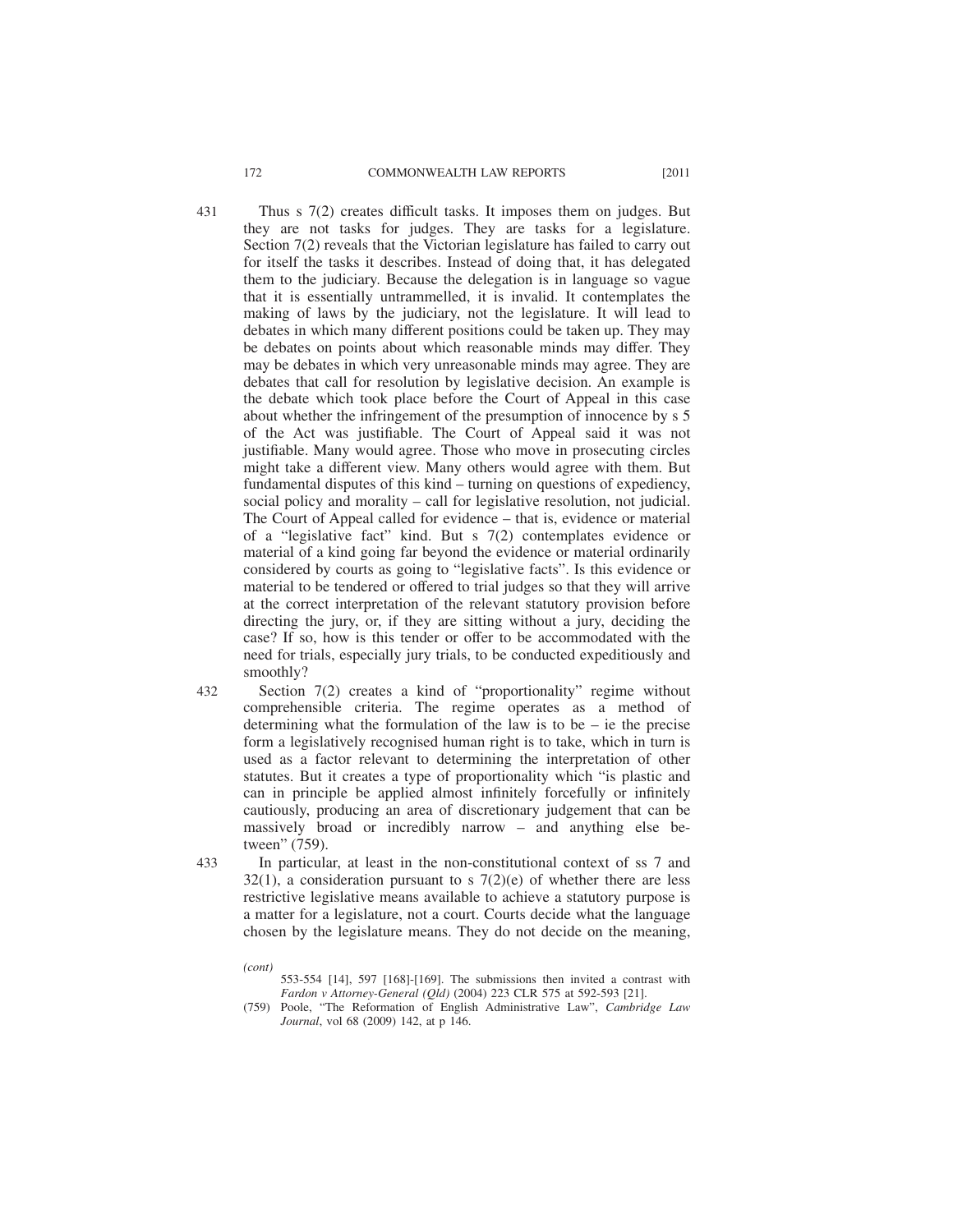#### 245 CLR 1] MOMCILOVIC V THE QUEEN 173 Heydon J

operation and utility of language which the legislature might have chosen. The Attorney-General for the State of Victoria pointed to various supposed constitutional doctrines of proportionality. Constitutional doctrines are different from doctrines applicable to statutory interpretation. The insertion of a bill of rights into the *Commonwealth Constitution* by an amendment supported by the necessary popular majorities under s 128 could give the courts a role in interpreting statutes which departed from the separation of powers. But as the *Constitution* stands that is impermissible. It does not follow from the employment of "proportionality" techniques in applying the *Constitution* that they can be conferred by statute in relation to statutory interpretation.

Assume that a statutory provision which limits a human right has two possible meanings, meaning A and meaning B. Assume each is consistent with the "purpose" of the statutory provision. Assume the court would, but for s 32(1), favour meaning A. It is necessary to see whether meaning A is compatible with human rights. Assume that the relevant human right is absolute – ie falls within ss 8-27 without alteration pursuant to s  $7(2)$  – and that meaning A would be found incompatible with the relevant human right. In that event meaning B would have to be adopted. But if the limit on the human right created by meaning A is found reasonable after applying s 7(2), then meaning A will be adopted. Section 7(2) requires the court to carry out the function which the legislature failed to carry out – refashioning the ss 8-27 human rights by working out what reasonable limits exist. The court is thus legislating through s 7(2) by giving a meaning to a particular "human right" which Parliament did not give. The legislature, instead of deciding for itself which rights are limited and in which circumstances, has delegated those tasks to the courts. As Griffith said of a similar, though more precise, provision, namely Art 10 para 2 of the European Convention on Human Rights, Pt 2 of the Charter is "the statement of a political conflict pretending to be a resolution of it" (760). The Attorney-General in his Second Reading Speech described s 7 as "a general limitations clause" (761). It has been said that provisions similar to s 7(2) in other bills of rights have operated "to signal, explicitly, that the relationship between the bill of rights and contested claims of rights remained unresolved in law. They did so primarily by way of (one or more) limitation clauses" (762). So does s  $7(2)$ . It is a statement  $(763)$ :

<sup>(760)</sup> Griffith, "The Political Constitution", *Modern Law Review*, vol 42 (1979) 1, at p 14.

<sup>(761)</sup> See above at [419].

<sup>(762)</sup> Webber, "Legal Reasoning and Bills of Rights" in Ekins (ed), *Modern Challenges to the Rule of Law* (2011) 143, at p 149.

<sup>(763)</sup> Webber, "Legal Reasoning and Bills of Rights" in Ekins (ed), *Modern Challenges to the Rule of Law* (2011) 143, at p 149.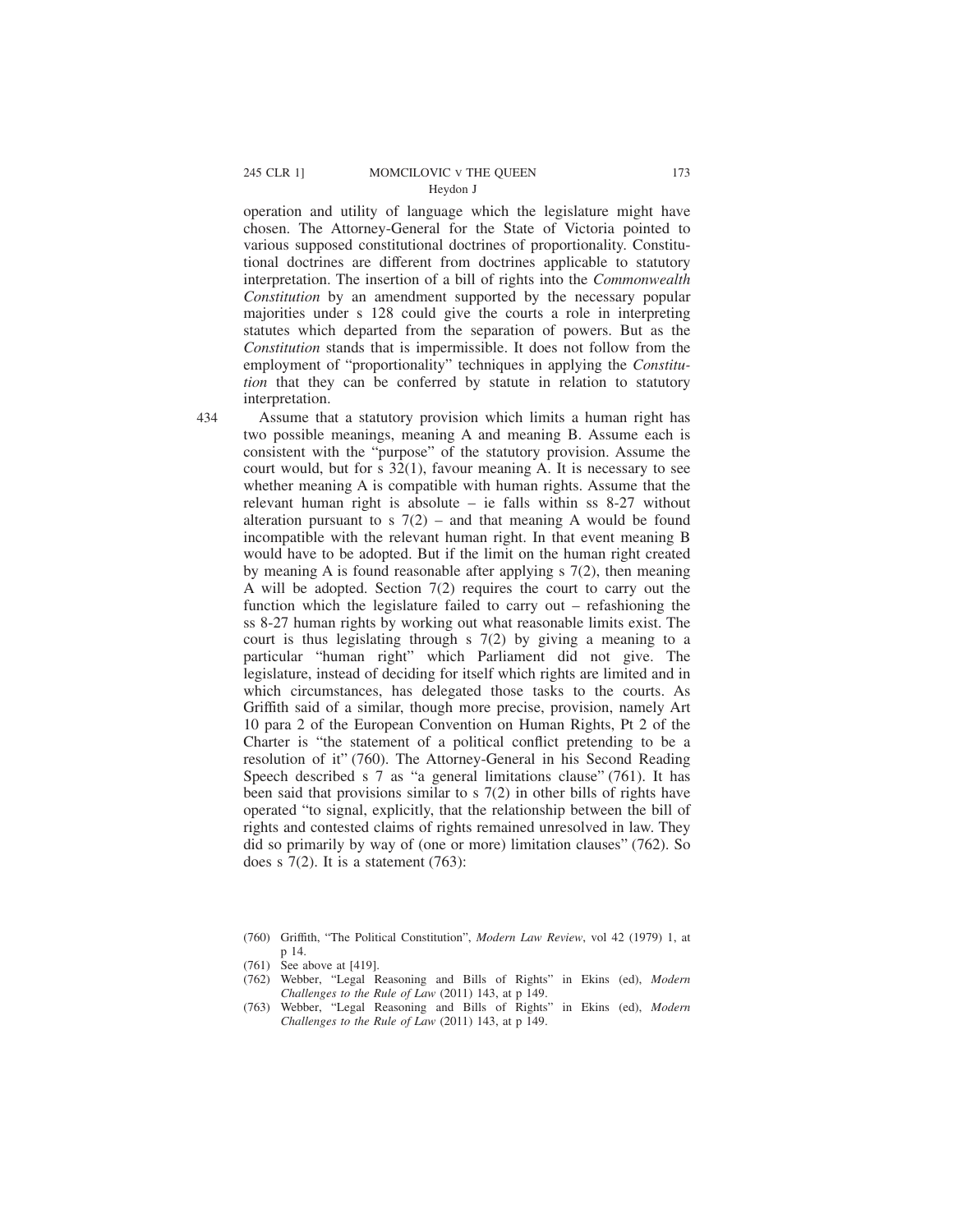"that the law-makers of the bill of rights have delegated to others the resolution of political conflict surrounding which among the possible moral and legal meanings of 'P has the right to *x*' will be favoured in law. In this way, the lawmakers responsible for the bill of rights signal that this difficult work remains to be completed by subsequent lawmakers."

In relation to the Charter, those "subsequent lawmakers" are judges. The handing over of this type of work may be possible under some constitutions. It is not possible under the *Australian Constitution*.

435

436

437

The following warning of Brennan J is relevant to  $\frac{s}{2}(2)$  (764):

"[W]hen one comes to a court of law it is necessary always to ensure that lofty aspirations are not mistaken for the rules of law which courts are capable [of enforcing] and fitted to enforce ... [C]ourts perform one function and the political branches of government perform another … Unless one observes the separation of powers and unless the courts are restricted to the application of the domestic law of this country, there would be a state of confusion and chaos which would be antipathetic … to the aspirations of the enforcement of any human rights."

For those reasons s 7(2) confers functions on the Victorian courts which could not be conferred on a court. As the Solicitor-General of the Commonwealth submitted, a legislative function conferred on a State court would, leaving aside legislative activity when the court is not carrying out a judicial role, like making rules of court (765), be so intertwined with the judicial functions of the court as to alter the nature of those judicial functions and the character of the court as an institution. In *Kable v Director of Public Prosecutions (NSW)* (766) Gaudron J said that it followed from Ch III of the *Constitution*:

"that, although it is for the States to determine the organisation and structure of their court systems, they must each maintain courts, or, at least, a court for the exercise of the judicial power of the Commonwealth. Were they free to abolish their courts, the autochthonous expedient, more precisely, the provisions of Ch III which postulate an integrated judicial system would be frustrated in their entirety …

[T]he consideration that State courts have a role and existence transcending their status as State courts directs the conclusion that Ch III requires that the Parliaments of the States not legislate to confer powers on State courts which are repugnant to or incompatible with their exercise of the judicial power of the Commonwealth."

The conferral on the Supreme Court of Victoria, for example, of legislative power means that it is not a "Supreme Court" or a "court of

<sup>(764)</sup> *Re Limbo* (1989) 64 ALJR 241 at 242; 92 ALR 81 at 82-83.

<sup>(765)</sup> *R v Davison* (1954) 90 CLR 353 at 369.

<sup>(766) (1996) 189</sup> CLR 51 at 103.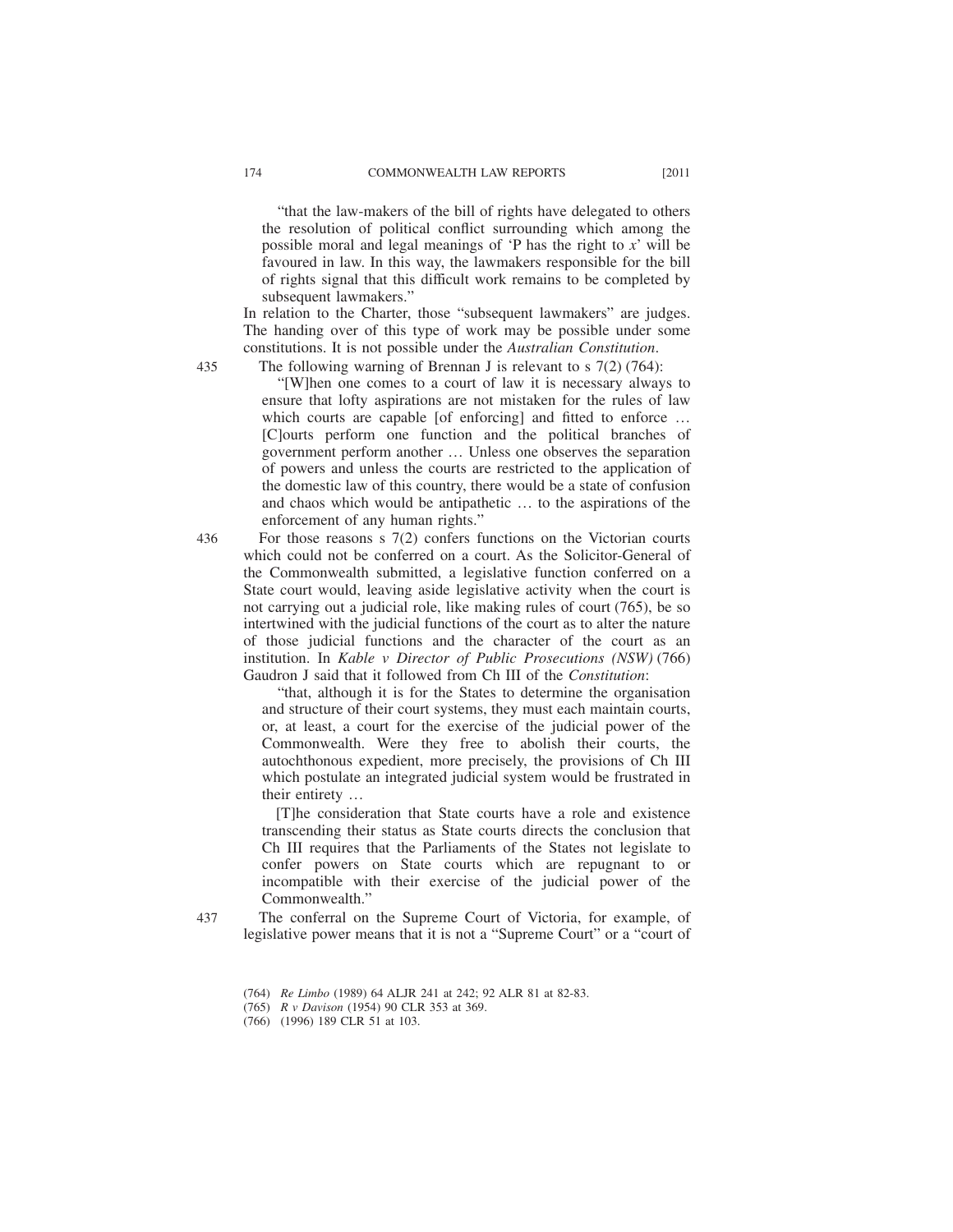442

#### 245 CLR 1] MOMCILOVIC V THE QUEEN 175 Heydon J

[a] State" within the meaning of s 73 of the *Constitution*. In 1900 the expression "court" meant a body which exercised judicial power, and the expression excluded bodies having "some non-judicial powers that are not ancillary but are directed to a non-judicial purpose" (767). The expression still has that meaning.

In *Kirk v Industrial Court (NSW)* (768) this Court held that the legislation of a State which removed from its Supreme Court power to grant relief for jurisdictional error was beyond power. A fortiori, legislation of a State conferring legislative power on its Supreme Court is beyond power.

Section  $7(2)$  is thus invalid. Since s  $7(2)$  is part of the process contemplated by s 32(1), so is s 32(1). That renders the whole Charter invalid, for the main operative provisions are connected with both ss 7(2) and 32(1). It is not possible to apply s 6(1) of the *Interpretation of Legislation Act 1984* (Vic) to save the balance of the Charter, for its operation without s 7(2) would be relevantly different (769). 439

*The validity of s 32(1)*. Even if s 7(2) were valid, is s 32(1) valid? 440

- Pursuant to the principle of legality, the common law of statutory interpretation requires a court to bear in mind an assumption about the need for clarity if certain results are to be achieved (770), and then to search, not for the intention of the legislature, but for the meaning of the language it used (771), interpreted in the context of that language. The context lies partly in the rest of the statute (which calls for interpretation of its language), partly in the pre-existing state of the law, partly in the mischief being dealt with and partly in the state of the surrounding law in which the statute is to operate. The search for "intention" is only a search for the intention revealed by the meaning of the language. It is not a search for something outside its meaning and anterior to it which may be used to control it. The same is true of another anthropomorphic reference to something which is also described as a mental state but in this field is not – "purpose". And it is also true of the search for "policy". 441
	- Thus in *Project Blue Sky Inc v Australian Broadcasting Authority* McHugh, Gummow, Kirby and Hayne JJ said of the common law rules of statutory interpretation (772):
		- (767) *R v Kirby; Ex parte Boilermakers' Society of Australia* (1956) 94 CLR 254 at 271 per Dixon CJ, McTiernan, Fullagar and Kitto JJ.
		- (768) (2010) 239 CLR 531 at 581 [100], 585 [113].
		- (769) See above at [399]-[400].
		- (770) See below at [444].
		- (771) *Black Clawson International Ltd v Papierwerke Waldhof-Aschaffenburg AG* [1975] AC 591 at 613. See also *Wik Peoples v Queensland* (1996) 187 CLR 1 at 168-169; *R v Secretary of State for Environment, Transport and Regions; Ex parte Spath Home Ltd* [2001] 2 AC 349 at 396-397; *Byrnes v Kendle* (2011) 243 CLR 253 at 283 [97]. The reasons why these principles exist are discussed in Radin, "Statutory Interpretation", *Harvard Law Review*, vol 43 (1930) 863; Waldron, *Law and Disagreement* (1999), Ch 6.
		- (772) (1998) 194 CLR 355 at 381 [69] (three footnotes omitted).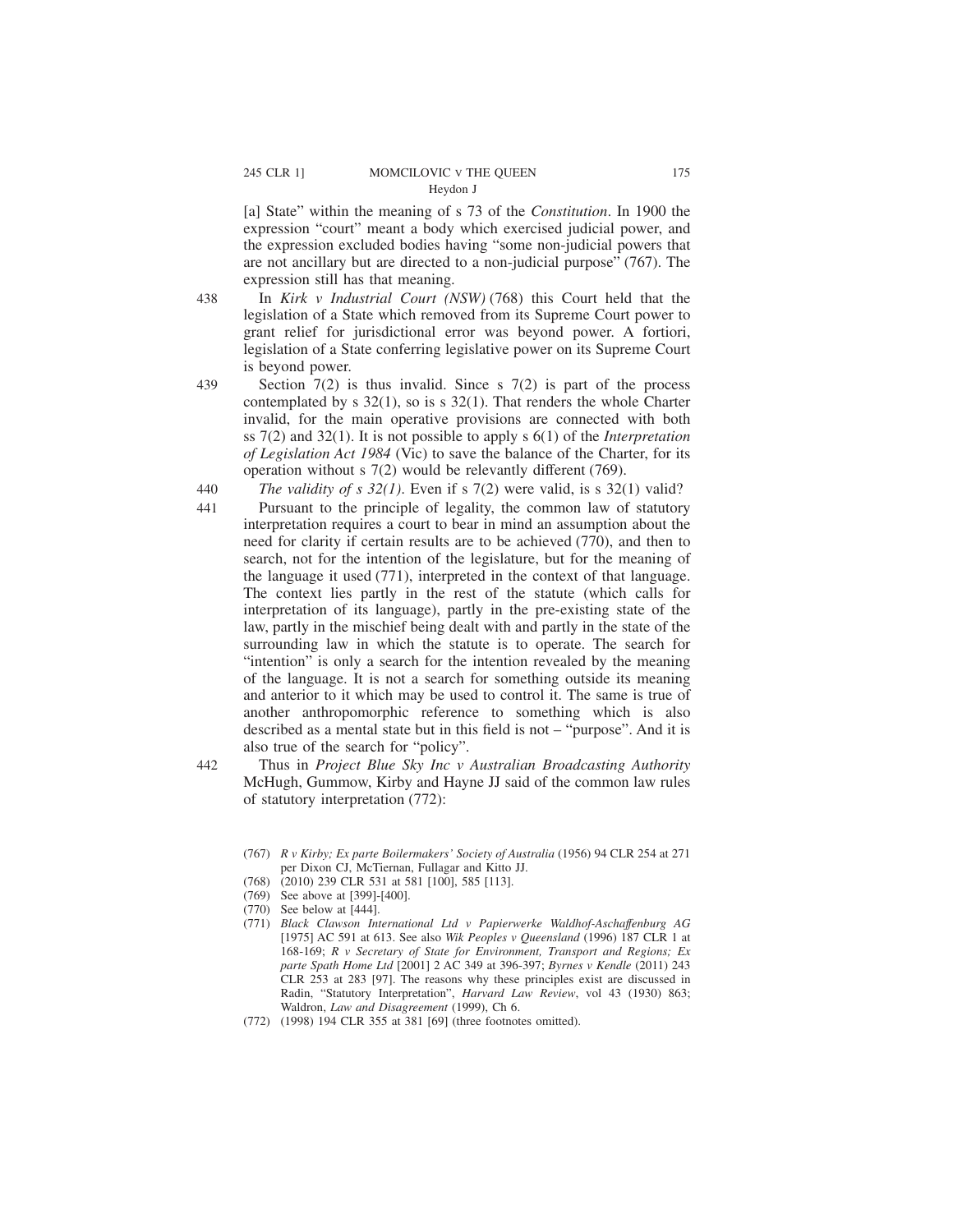"The primary object of statutory construction is to construe the relevant provision so that it is consistent with the language and purpose of all the provisions of the statute. The meaning of the provision must be determined 'by reference to the language of the instrument viewed as a whole'. In *Commissioner for Railways (NSW) v Agalianos* (773), Dixon CJ pointed out that 'the context, the general purpose and policy of a provision and its consistency and fairness are surer guides to its meaning than the logic with which it is constructed'. Thus, the process of construction must always begin by examining the context of the provision that is being construed."

What their Honours meant by "purpose" is what Dixon CJ meant by "purpose". What he meant by "purpose" may be inferred from his earlier analysis of a statutory discretion (774):

"it is incumbent upon the public authority in whom the discretion is vested … to decide … bona fide and not with a view of achieving ends or objects outside the purpose for which the discretion is conferred … But courts of law have no source whence they may ascertain what is the purpose of the discretion *except the terms and subject matter of the statutory instrument*."

The subject matter of an enactment, and its scope (775), like its purpose, can only be gauged from its language. And light is cast on what "policy" means by the statement of Mason and Wilson JJ that a court could decline to adopt a literal interpretation where this did not conform to the legislative intent, meaning "the legislative intent *as ascertained from the provisions of the statute*, including the *policy* which may be *discerned from those provisions*" (776).

443

In legislation like s 35(a) of the *Interpretation of Legislation Act 1984* (Vic) (777) and s 15AA of the *Acts Interpretation Act 1901* (Cth) as at common law, "purpose" means only the purpose as revealed in the statutory language. Thus in *Trevisan v Federal Commissioner of Taxation* (778) Burchett J said, speaking of s 15AA:

"The section is not a warrant for redrafting legislation nearer to an assumed desire of the legislature. It is not for the courts to legislate; a meaning, though illuminated by the statutory injunction to promote the purpose or object underlying the Act, must be found in the words of Parliament."

- (774) *Swan Hill Corporation v Bradbury* (1937) 56 CLR 746 at 757-758 (emphasis added).
- (775) *Minister for Aboriginal Affairs v Peko-Wallsend Ltd* (1986) 162 CLR 24 at 40, 42 per Mason J.
- (776) *Cooper Brookes (Wollongong) Pty Ltd v Federal Commissioner of Taxation* (1981) 147 CLR 297 at 321 (emphasis added).
- (777) Quoted above at [389] n 692.
- (778) (1991) 29 FCR 157 at 162, approved in *R v L* (1994) 49 FCR 534 at 538 and *Comcare v Thompson* (2000) 100 FCR 375 at 382 [40].

<sup>(773) (1955) 92</sup> CLR 390 at 397.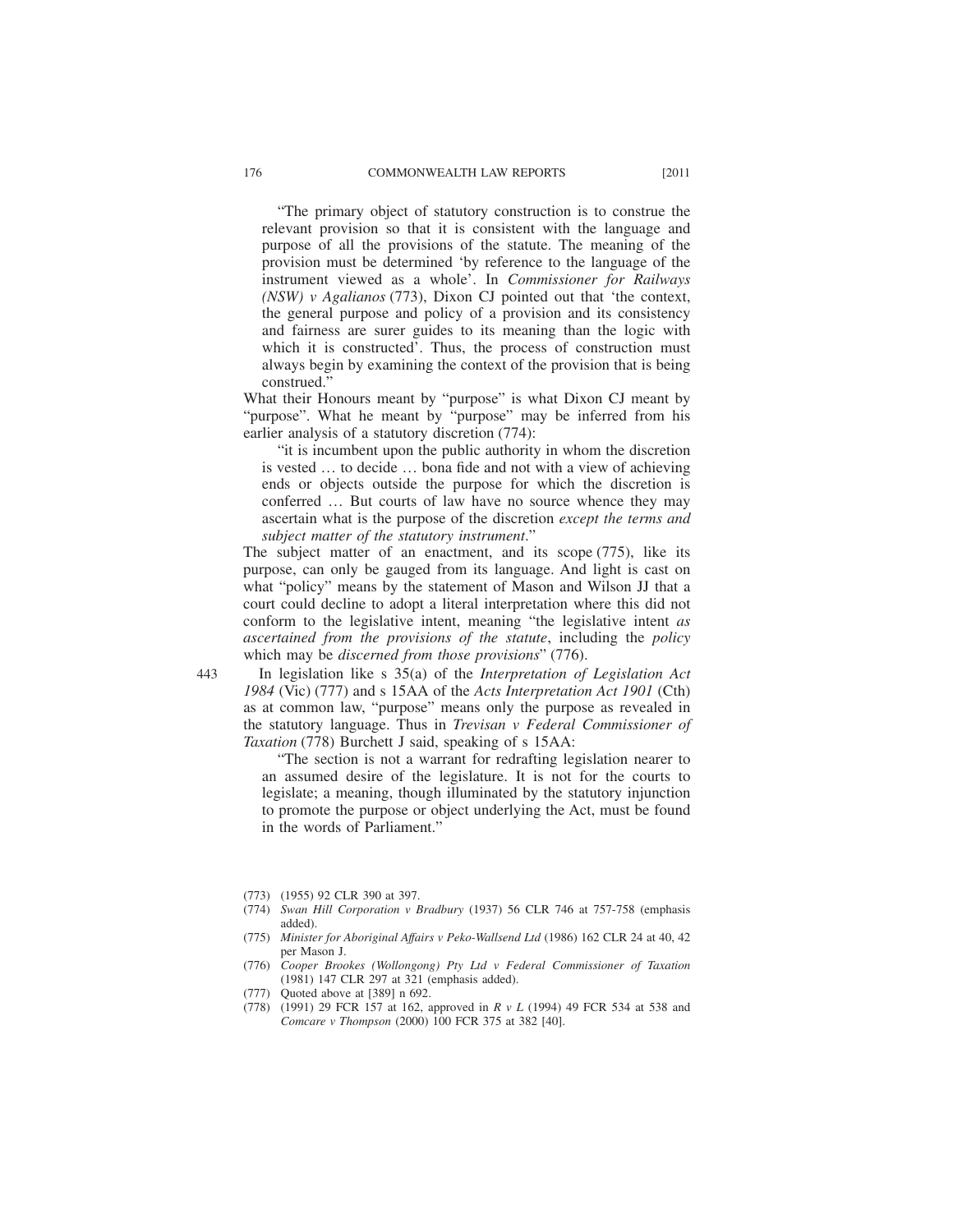#### 245 CLR 1] MOMCILOVIC V THE QUEEN 177 Heydon J

If the word "purpose" in s 32(1) means the purpose found in the statutory language, as is the case with the common law rule and s 15AA of the *Acts Interpretation Act 1901* (Cth), there is force in the view advocated by the Attorney-General for the State of Western Australia, for example, that, apart from any s 7(2) problem, s 32(1) is valid, because it does not give the court power to depart from the objectively determined meaning of legislation; it only gives power to ascertain that meaning. Section 32(1), he said, was analogous to the common law principle of legality. That principle rests on an assumption that, unless clear words are used, the courts will not interpret legislation as abrogating or contracting fundamental rights or freedoms (779). The fundamental rights or freedoms often relate to human rights and are sometimes described as having a constitutional character. He gave illustrations: freedom from trespass by police officers on private property (780); procedural fairness (781); the conferral of jurisdiction on a court (782); and vested property interests (783). To these may be added others: rights of access to the courts (784); rights to a fair trial (785); the writ of habeas corpus (786); open justice (787); the non-retrospectivity of statutes extending the criminal law (788); the non-retrospectivity of changes in rights or obligations generally (789); mens rea as an element of legislativelycreated crimes (790); freedom from arbitrary arrest or search (791); the

- (779) *Plaintiff S157/2002 v The Commonwealth* (2003) 211 CLR 476 at 492 [30]. For the principle of legality, see Spigelman, *Statutory Interpretation and Human Rights* (2008), pp 22-39. The "principle of legality" might have been better named, for it is to be hoped that everything a court does rests on legality.
- (780) *Coco v The Queen* (1994) 179 CLR 427 at 436-437.
- (781) *Plaintiff M61/2010E v The Commonwealth* (2010) 243 CLR 319 at 352 [74].
- (782) *Shergold v Tanner* (2002) 209 CLR 126 at 136-137 [34].
- (783) *Clissold v Perry* (1904) 1 CLR 363 at 373.
- (784) *Pyx Granite Co Ltd v Ministry of Housing and Local Government* [1960] AC 260 at 286; *Bremer Vulcan Schiffbau and Maschinenfabrik v South India Shipping Co* [1981] AC 909 at 977; *R v Secretary of State for the Home Department; Ex parte Leech* [1994] QB 198 at 210; *R v Lord Chancellor; Ex parte Witham* [1998] QB 575 at 585; *Plaintiff S157/2002 v The Commonwealth* (2003) 211 CLR 476 at 492-493 [32].
- (785) *R v Macfarlane; Ex parte O'Flanagan* (1923) 32 CLR 518 at 541-542; *R v Lord Chancellor; Ex parte Witham* [1998] QB 575 at 585; *Malika Holdings Pty Ltd v Stretton* (2001) 204 CLR 290 at 298 [28].
- (786) *Cox v Hakes* (1890) 15 App Cas 506 at 527-530; *Ex parte Walsh; In re Yates* (1925) 37 CLR 36 at 91; *Wall v The King; Ex parte King Won [No 1]* (1927) 39 CLR 245 at 250.
- (787) *Scott v Scott* [1913] AC 417 at 473-477.
- (788) *R v Reah* [1968] 1 WLR 1508; [1968] 3 All ER 269; *Malika Holdings Pty Ltd v Stretton* (2001) 204 CLR 290 at 298 [28].
- (789) *Maxwell v Murphy* (1957) 96 CLR 261 at 267; *Fisher v Hebburn Ltd* (1960) 105 CLR 188 at 194.
- (790) *Sweet v Parsley* [1970] AC 132 at 148, 152.
- (791) *Bowditch v Balchin* (1850) 5 Ex 378 at 381 [155 ER 165 at 166]; *Malika Holdings Pty Ltd v Stretton* (2001) 204 CLR 290 at 298 [28].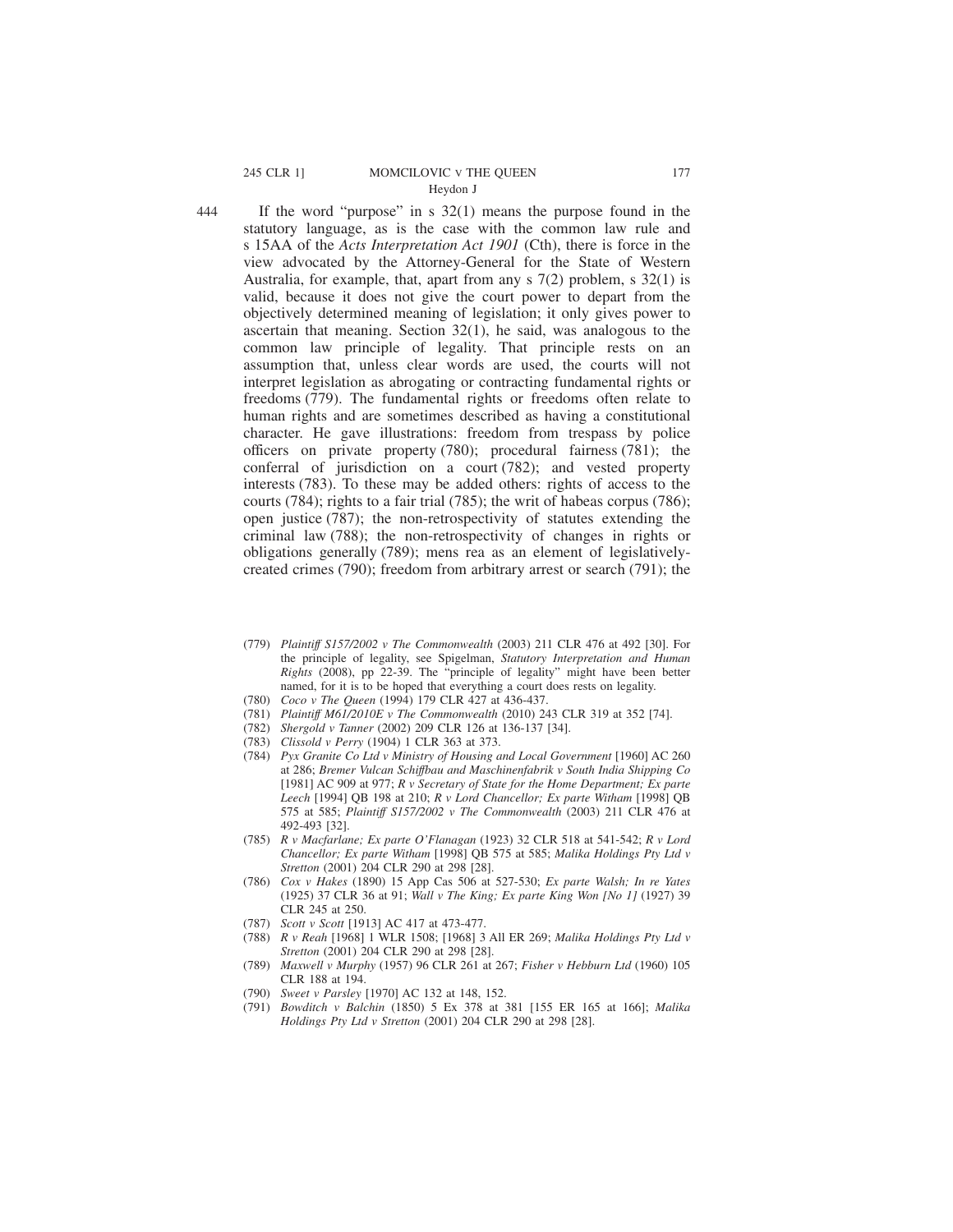criminal standard of proof (792); the liberty of the individual (793); the freedom of individuals to depart from and re-enter their country (794); the freedom of individuals to trade as they wish (795); the liberty of individuals to use the highways (796); freedom of speech (797); legal professional privilege (798); the privilege against selfincrimination (799); the non-existence of an appeal from an acquittal (800); and the jurisdiction of superior courts to prevent acts by inferior courts and tribunals in excess of jurisdiction (801). Similarly, the appellant submitted that s 32(1) bears an analogy with s 15A of the *Acts Interpretation Act 1901* (Cth) and s 6 of the *Interpretation of Legislation Act 1984* (Vic) (802).

445

In his Second Reading Speech, the Attorney-General said (803):

"Clause 32 of the bill recognises the traditional role for the courts in interpreting legislation passed by Parliament. While this bill will not allow courts to invalidate or strike down legislation, it does provide for courts to interpret statutory provisions in a way which is compatible with the human rights contained in the charter, so far as it is possible to do so consistently with their purpose and meaning."

The words "traditional role for the courts in interpreting legislation" are Delphic. Of course courts have a traditional role in interpreting legislation. Theirs, at the end of the day, is the only relevant role. Its interpretation is what they find it to be. If members of the public or officials or legislators dislike that finding, they have no recourse but to procure the enactment of different legislation. The Attorney-General was certainly saying that that traditional role is to continue under s 32(1). To deny it would be constitutionally revolutionary. But what rules of interpretation did the Attorney-General have in mind as those which the court would employ in carrying out its "traditional role"? On that specific topic he was silent.

446

The difficulty is that s 32(1) refers to "purpose" but not "meaning". The Explanatory Memorandum suggested that s 32(1) prevented the

- (792) *Malika Holdings Pty Ltd v Stretton* (2001) 204 CLR 290 at 298 [28].
- (793) *Re Bolton; Ex parte Beane* (1987) 162 CLR 514 at 520, 523, 532.
- (794) *Potter v Minahan* (1908) 7 CLR 277 at 305-306.
- (795) *The Commonwealth v Progress Advertising and Press Agency Co Pty Ltd* (1910) 10 CLR 457 at 464.
- (796) *Melbourne Corporation v Barry* (1922) 31 CLR 174 at 206.
- (797) *R v Secretary for the Home Department; Ex parte Simms* [2000] 2 AC 115 at 130.
- (798) *Daniels Corporation International Pty Ltd v Australian Competition and Consumer Commission* (2002) 213 CLR 543 at 553 [11].
- (799) *Hamilton v Oades* (1989) 166 CLR 486 at 495.
- (800) *Davern v Messel* (1984) 155 CLR 21 at 31, 48, 63, 66.
- (801) *Wentworth v NSW Bar Association* (1992) 176 CLR 239 at 252; *Malika Holdings Pty Ltd v Stretton* (2001) 204 CLR 290 at 298 [28]; *Mitchforce v Industrial Relations Commission (NSW)* (2003) 57 NSWLR 212 at 237-238 [124].
- (802) See above at [399].
- (803) Victoria, Legislative Assembly, *Parliamentary Debates* (Hansard), 4 May 2006, p 1293.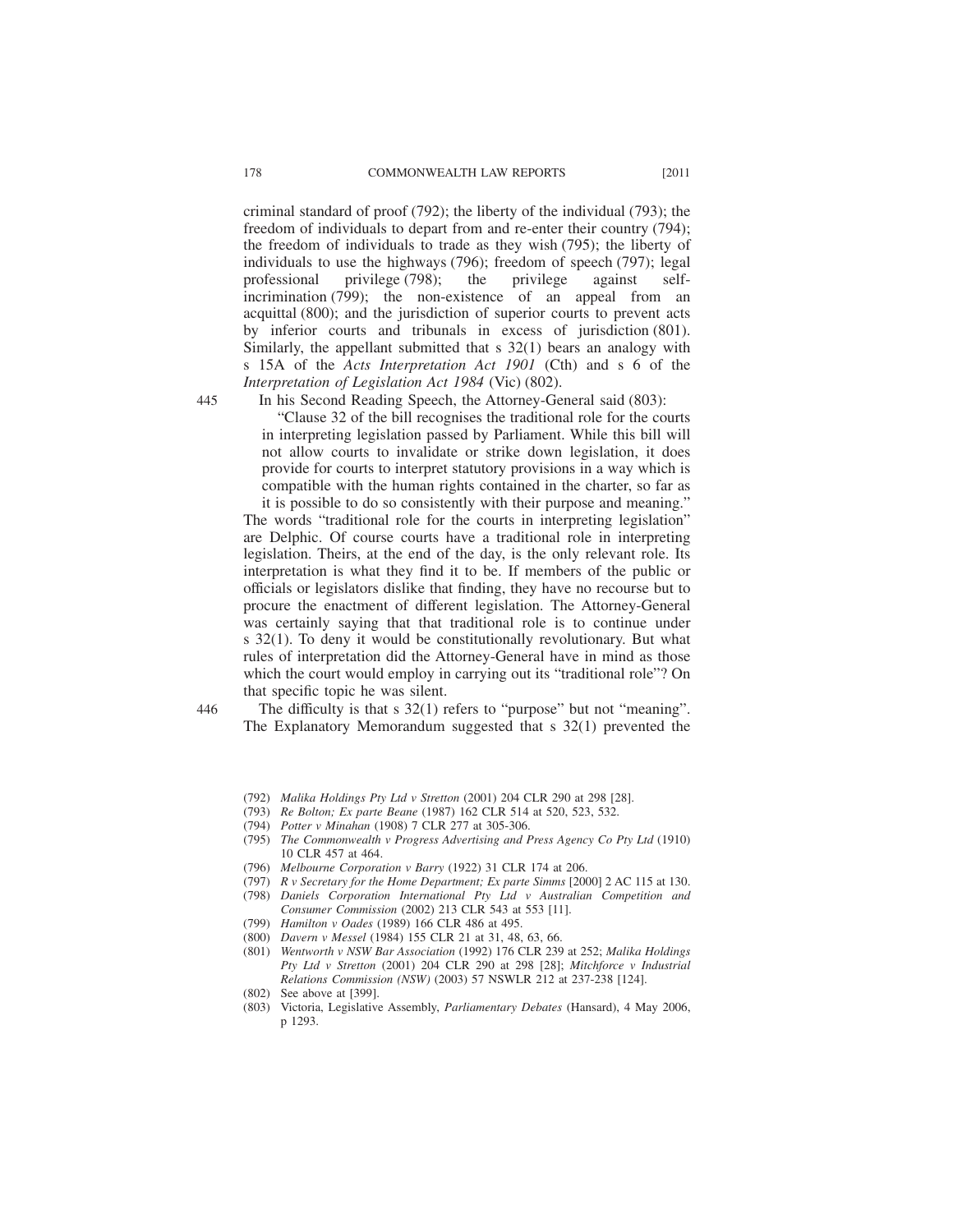courts from relying on "meaning" at the expense of "purpose" or "object". Speaking of cl  $32(1)$ , which became s  $32(1)$ , it said  $(804)$ :

"Sub-clause (1) establishes the requirement that courts and tribunals must interpret all statutory provisions in a way that is compatible with human rights, so far as it is possible to do so consistently with the purpose of the statutory provision. The object of this sub-clause is to ensure that courts and tribunals interpret legislation to give effect to human rights. The reference to statutory purpose is to ensure that in doing so courts do not strain the interpretation of legislation so as to displace Parliament's intended purpose or interpret legislation in a manner which avoids achieving the object of the legislation."

And the Human Rights Consultation Committee also revealed that its desire was to depart from a "meaning" based provision like s 30 of the *Human Rights Act 2004* (ACT) in its original form (805):

"Section 30 of the ACT *Human Rights Act 2004* states: 'In working out the meaning of a Territory law, an interpretation that is consistent with human rights is as far as possible to be preferred.' The ACT model also indicates that the courts are to take account, at the same time, of the purpose of the law. The phrase 'working out the meaning of a Territory law' means:

(a) *resolving an ambiguous or obscure provision of the law; or*

(b) *confirming or displacing the apparent meaning of the law; or*

(c) *finding the meaning of the law when its apparent meaning leads*

*to a result that is manifestly absurd or is unreasonable; or*

(d) *finding the meaning of the law in any other case.*

Section 3 of the United Kingdom *Human Rights Act 1998* states: 'So far as it is possible to do so, primary legislation and subordinate legislation must be read and given effect in a way which is compatible with the Convention rights.'

The Charter Group suggested that, in defining the phrase 'working out the meaning of a law', a similar provision to that in the ACT should be adopted. The Committee supports the ACT approach[.] However, the Committee also believes that the provision could be worded more simply so that it would read: 'So far as it is possible to do so, consistently with its purpose, a Victorian law must be read and given effect to in a way that is compatible with human rights.'

By making this plain, the courts would be provided with clear guidance to interpret legislation to give effect to a right so long as that interpretation is not so strained as to disturb the purpose of the

<sup>(804)</sup> Victoria, Legislative Assembly, *Charter of Human Rights and Responsibilities Bill 2006*, Explanatory Memorandum, p 23.

<sup>(805)</sup> Human Rights Consultation Committee, *Rights, Responsibilities and Respect: The Report of the Human Rights Consultation Committee* (2005), pp 82-83 (footnote omitted).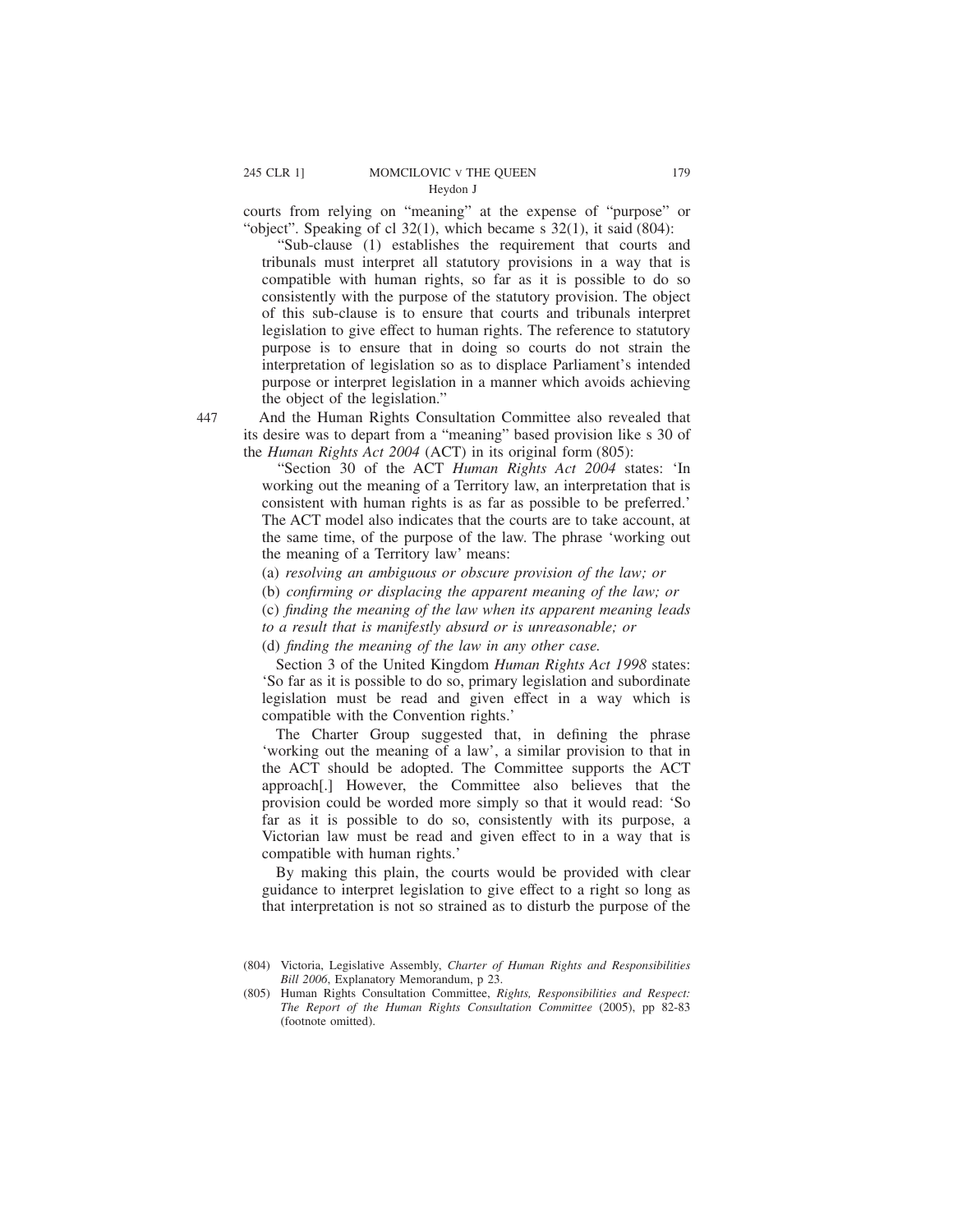legislation in question. This is consistent with some of the more recent cases in the United Kingdom, where a more purposive approach to interpretation was favoured."

Importantly, the Human Rights Consultation Committee then referred to *Ghaidan v Godin-Mendoza* (806). That case concerned legislation permitting a spouse surviving a co-spouse who was a protected tenant to succeed to the protected tenancy. It was interpreted to extend to persons living with the deceased protected tenant "as if" or "as though" they were spouses, even though they were not. Lord Nicholls of Birkenhead said that s 3 "is … apt to require a court to *read in* words which change the meaning of the enacted legislation" (807). Thus the Human Rights Consultation Committee proposed s 32(1) because it would require the courts to adopt a "purposive" approach requiring the courts to read words into and change the meaning of enacted legislation.

There is a further significance in that passage from the Report of the Human Rights Consultation Committee. In 2003 the ACT Bill of Rights Consultative Committee recommended a provision said to be based on the approaches adopted in New Zealand and the United Kingdom (808):

"(1) A court or tribunal must interpret a law of the Territory to be compatible with human rights and must ensure that the law is given effect to in a way that is compatible with human rights, as far as it is possible to do so."

That sub-clause contained no reference to meaning or to purpose. However, the recommendation was not adopted. The provision actually adopted in the first instance was s 30 of the *Human Rights Act 2004* (ACT). The Human Rights Consultation Committee quoted s 30(1) in the passage set out above.

The chair of the ACT Bill of Rights Consultative Committee was a person whose interests and experience render her extremely knowledgeable in the field. In her opinion, s 30(1) as originally enacted could be read as:

"a codification of the 'principle of legality' by which Parliament is assumed not to intend to impinge on basic rights, unless it uses clear words to do so. This may suggest that s 30 is weaker than both its New Zealand and United Kingdom counterparts (809)."

The Human Rights Consultation Committee thus appears to have wished to move away from the ACT model originally adopted in

(808) ACT Bill of Rights Consultative Committee, *Towards an ACT Human Rights Act* (2003), App 4: *Human Rights Bill 2003*, cl 3.

448

<sup>(806) [2004] 2</sup> AC 557.

<sup>(807) [2004] 2</sup> AC 557 at 571-572 [32] (emphasis added).

<sup>(809)</sup> Charlesworth, "Human Rights and Statutory Interpretation", in Corcoran and Bottomley (eds), *Interpreting Statutes* (2005) 100, at p 115 (footnote omitted). She did note the view stated in the Explanatory Statement that s 30(1) went further than codifying the principle of legality.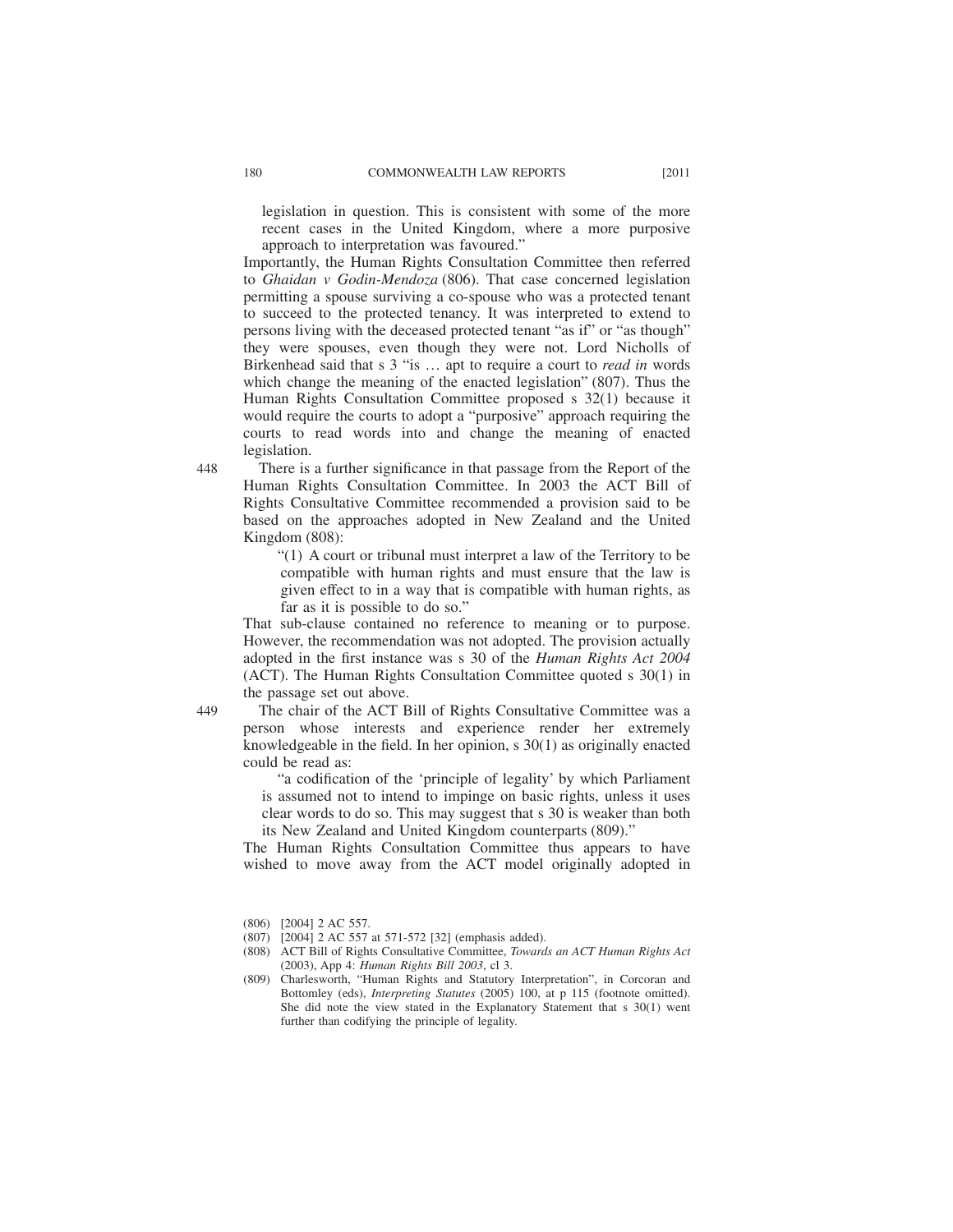## 245 CLR 1] MOMCILOVIC V THE QUEEN 181 Heydon J

s 30(1) towards the United Kingdom model. Since the enactment of s 32(1), s 30(1) of the ACT legislation has been amended to correspond with it. The Explanatory Statement to the *Human Rights Amendment Bill 2007* contended that it drew on such United Kingdom cases as *Ghaidan's* case. This too confirms that s 32(1) is to be read as creating a "purposive" approach requiring the courts to read words into and change the meaning of enacted legislation.

450

The adoption of the Human Rights Consultation Committee's approach in s 32(1) means that s 32(1) goes well beyond the common law and beyond s 15AA. Section 32(1) must, like the Charter as a whole, be interpreted amply, not restrictively. Section 32(1) does not say "consistently with their language" or "consistently with their meaning", but "consistently with their purpose" – a much wider expression. Further, there would be no point in s 32(1) unless its function was to go further than the common law principle of legality by which legislation is assumed not to affect human rights unless clear words are used (810). The function of s 32(1) evidently is to make up for the putative failure of the common law rules by legitimising reliance on a much broader kind of "purposive" interpretation going beyond the traditional search for "purpose" as revealed in the statutory words. The Australian Capital Territory experience – first a recommendation for a wide provision, followed by its non-acceptance in 2004, followed by a change in s 30(1) as originally enacted in imitation of the Victorian model, coupled with an expression of admiration for the United Kingdom approach in *Ghaidan's* case in the Australian Capital Territory Explanatory Statement in 2007 (811) – suggests that those expert in the field see s 32(1) as being much wider than the principle of legality. The language of s 32(1) thus suggests that there is some gap between "purpose" and "interpretative meaning", by which "purpose" controls "interpretation" rather than merely being a reflection of it. In effect s 32(1) permits the court to "disregard the express language of a statute when something not contained in the statute itself, called its 'purpose', can be employed to justify the result the court considers proper" (812). The wider the gap, the more "purpose" is an empty vessel into which particular judges can unrestrainedly pour their own wishes. Judges, having found a mischief, or redefined it to suit their own perceptions, can decide that the words used by the legislature have not caused it to be remedied well, can formulate their own view of what a satisfactory remedy would be, and can decide that the statutory purpose is to supply that remedy (813).

- (811) As already noted, it is an admiration also expressed by the Human Rights Consultation Committee in Victoria: see [447] above.
- (812) Fuller, "The Case of the Speluncean Explorers", *Harvard Law Review*, vol 62 (1949) 616, at p 633.
- (813) Fuller, "The Case of the Speluncean Explorers", *Harvard Law Review*, vol 62 (1949) 616, at p 634.

<sup>(810)</sup> See above at [444].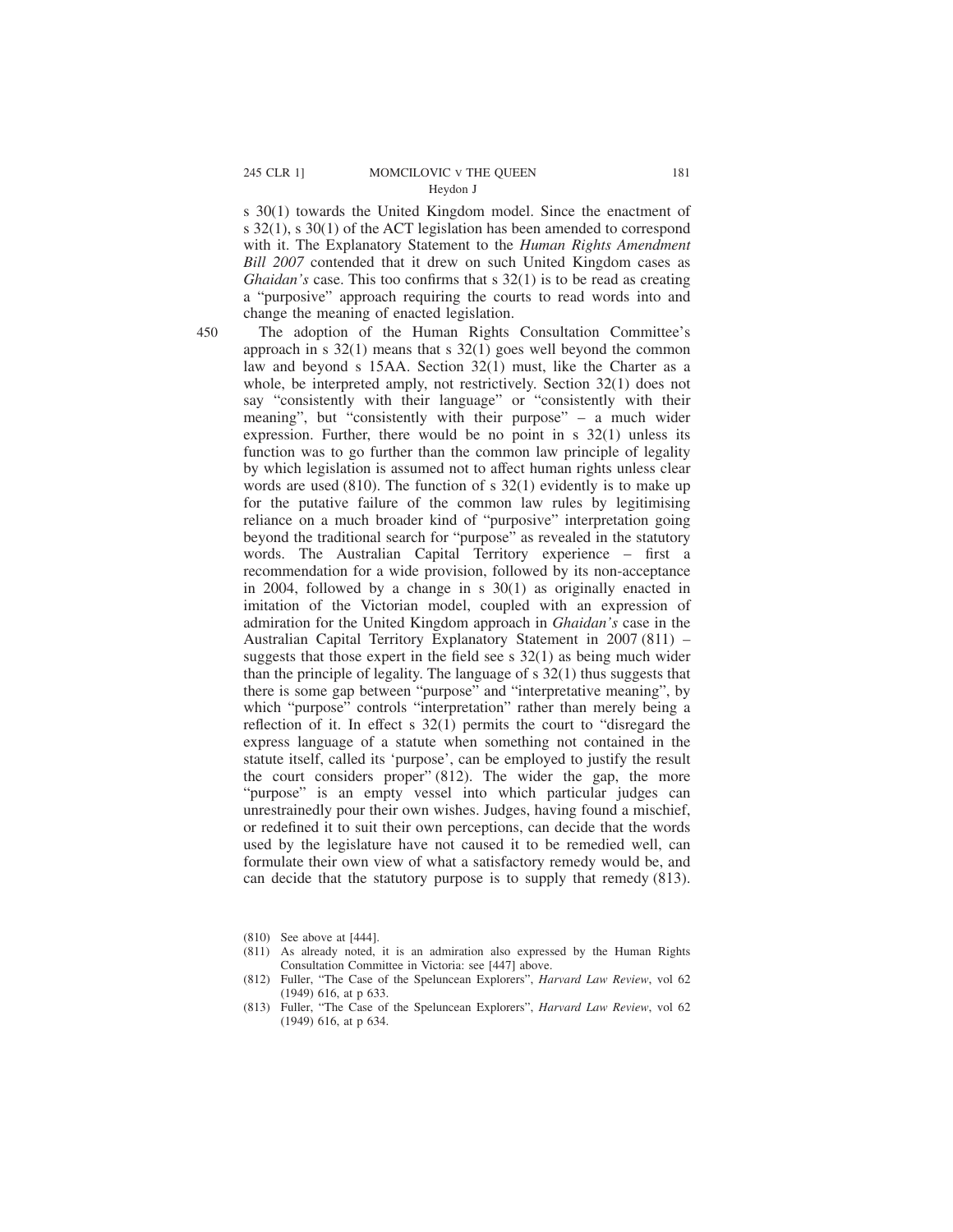Ordinary statutory interpretation does not depend on the "*purpose*" of the statute, but its "*scope*" (814). But s 32(1) calls for a different task, for "you simply cannot apply a statute as it is written and remake it to meet your own wishes at the same time" (815). Section 32(1) commands the courts not to apply statutory provisions but to remake them – an act of legislation.

451

452

Indeed, the inclusion of a reference to "purpose" in s 32(1) suggests that it is even wider than s 3(1) of the *Human Rights Act 1998* (UK), on which the Human Rights Consultation Committee was avowedly relying. It provides:

"So far as it is possible to do so, primary legislation and subordinate legislation must be read and given effect in a way which is compatible with the Convention rights."

In form it is narrower than  $s$  32(1). It does not contain the words "consistently with their purpose". It is therefore open to interpret it as conveying the idea: "so far as it is possible to do so consistently with the language." That is not how it has been interpreted in practice. There are not a few instances where a reading of legislation in the light of s 3(1) is different from its objectively determined meaning. As already noted, a leading example is *Ghaidan's* case (816), on which the Human Rights Consultation Committee in Victoria relied in recommending s 32(1), and on which the ACT Explanatory Statement relied in explaining why s 30(1) of the ACT legislation was amended to conform with s 32(1). In that case Lord Nicholls said that s 3 was apt to require a court to read in words which changed the meaning of the legislation.

There are other cases resting on that view. A legislative provision requiring a court to impose a life sentence in certain circumstances had added to it the rider "unless the offender does not constitute a significant risk to the public" (817). A legislative provision that certain offenders be released unless it was no longer necessary for the protection of the public that they be confined was interpreted as meaning that there was a duty to release the offenders unless the public interest required their confinement to continue (818). And, of immediate present relevance, in *Sheldrake v Director of Public Prosecutions* (819) a provision creating a legal burden of proof on the accused was read as imposing only an evidential burden even though this was not "the intention" of the legislature. The House of Lords thus applied s 3(1) to arrive at a meaning not otherwise open on the

<sup>(814)</sup> Fuller, "The Case of the Speluncean Explorers", *Harvard Law Review*, vol 62 (1949) 616, at p 636 (emphasis in original).

<sup>(815)</sup> Fuller, "The Case of the Speluncean Explorers", *Harvard Law Review*, vol 62 (1949) 616, at p 636.

<sup>(816)</sup> See above at [447].

<sup>(817)</sup> See *R v Offen* [2001] 1 WLR 253 at 277; [2001] 2 All ER 154 at 175.

<sup>(818)</sup> *R (Sim) v Parole Board* [2004] QB 1288.

<sup>(819) [2005] 1</sup> AC 264. See also *R v Lambert* [2002] 2 AC 545, a case which was discussed in *Sheldrake's* case and on which the appellant relied.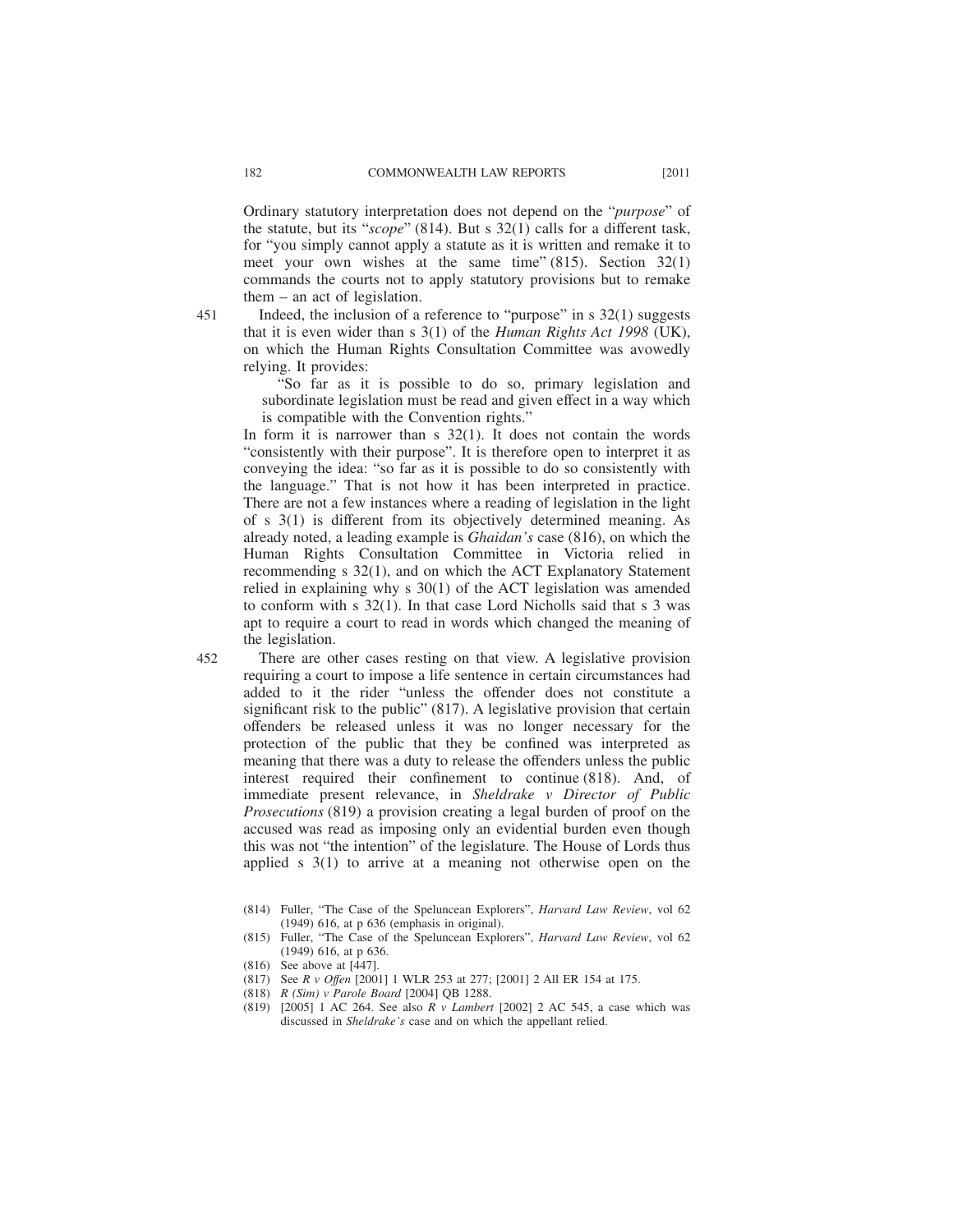## 245 CLR 1] MOMCILOVIC V THE QUEEN 183 Heydon J

language. That is quite different from applying the principle of legality. It is instead an exercise in judicial legislation.

Should reference be made to "human rights" materials in foreign countries? There is little to be learned from African or Arab Charters, for example, for in 2006 Africa contained very few countries answering the description "liberal democracy", and the Arab world contained none. There is reason in answering the question "No", but for two factors. One is that the travaux préparatoires, by referring to *Ghaidan's* case, may make that case relevant to the meaning of s 32(1). The other is that, pursuant to s  $32(2)$  (820), the courts have power to consider *Ghaidan's* case and others in its line in interpreting statutory provisions (821). If this does not increase the power, whatever it is, of Victorian courts to examine comparative materials, what was its point? The effect is, as it has been said, to "ratchet-up" s 32(1) by reference to the most extreme foreign decisions (822). The odour of human rights sanctity is sweet and addictive. It is a comforting drug stronger than poppy or mandragora or all the drowsy syrups of the world. But the effect can only be maintained over time by increasing the strength of the dose. In human rights circles there are no enemies on the left, so to speak. Because s 32(2) only permits consideration of foreign decisions, but does not compel it, the Victorian courts are empowered to consider those decisions they favour and decide not to consider those they dislike. "To invoke alien law when it agrees with one's own thinking, and ignore it otherwise, is not reasoned decisionmaking, but sophistry" (823). But that will not stop it being done, relentlessly and irreversibly – a factor which reinforces the invalidity of  $s$  32(1).

454

453

It might be though that the appellant's position was greatly damaged by the *Ghaidan*-*Sheldrake* line of cases – that it was a shirt of Nessus which she could not throw off, try as she might. But she did not try to throw it off. She swathed herself in it. She asked the Court of Appeal in this case to act as a legislature by reasoning as the House of Lords did in *Sheldrake's* case. She submitted that even if in its ordinary meaning s 5 imposed a legal burden on the accused on the balance of probabilities, s 32(1) required that ordinary meaning to be departed from. The ordinary meaning of the expression "satisfies the court to the contrary" in s 5 is "persuade the court to the contrary on the balance of probabilities". The recognition, by reason of s 25(1), of a right to be presumed innocent until proved guilty cannot change that meaning.

- (821) See Allan, "The Victorian Charter of Human Rights and Responsibilities: Exegesis and Criticism", *Melbourne University Law Review*, vol 30 (2006) 906, at pp 911-912.
- (822) Allan and Huscroft, "Constitutional Rights Coming Home to Roost? Rights Internationalism in American Courts", *San Diego Law Review*, vol 43 (2006) 1, at pp 54-57.
- (823) *Roper v Simmons* (2005) 543 US 551 at 627 per Scalia J dissenting.

<sup>(820)</sup> See above at [407].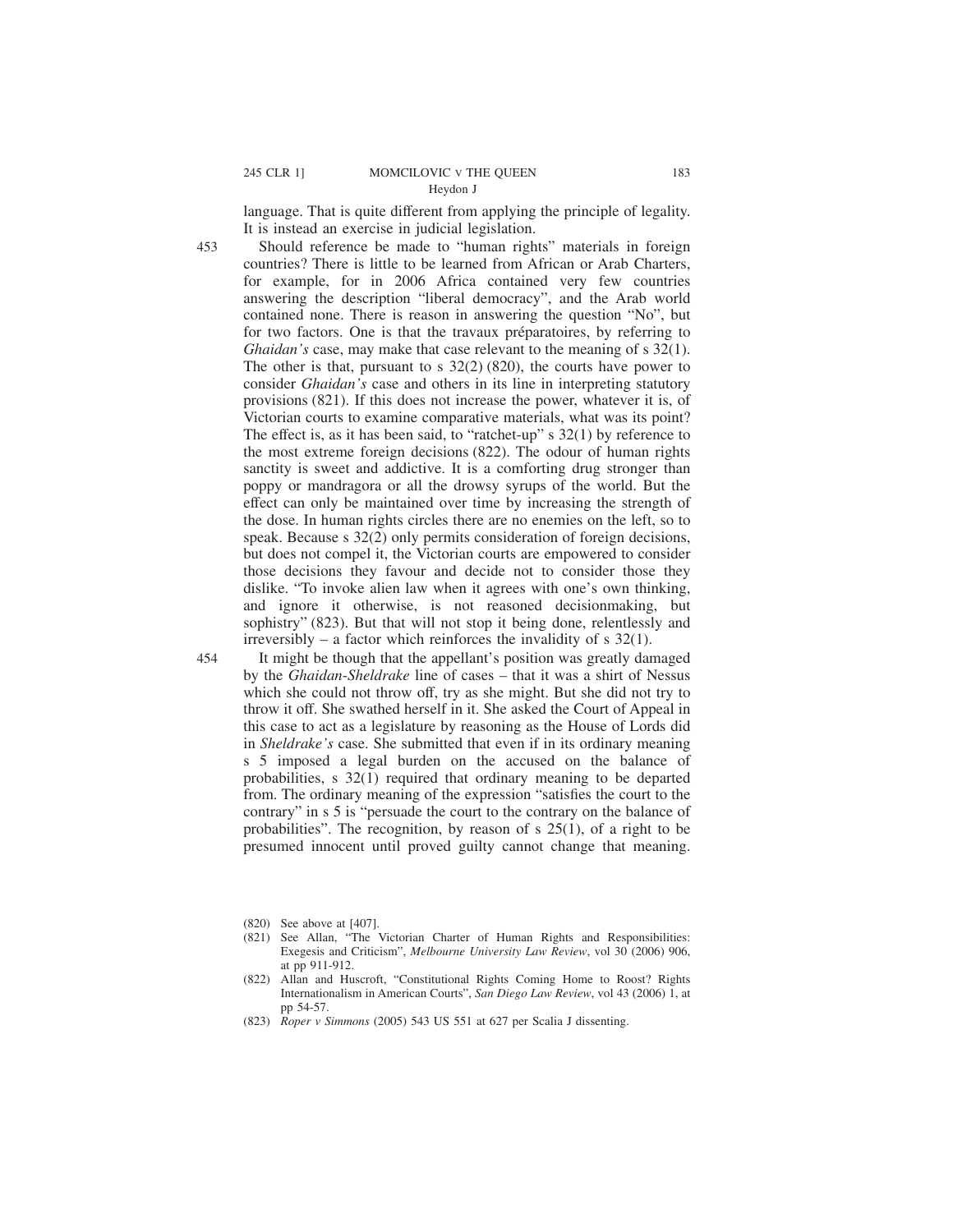Nor can it support some other available meaning as the correct meaning, for there is no other available meaning. The appellant's submission to the contrary concentrates on what the legislature might have chosen as the desirable meaning for s 5, not on what it actually means. To interpret legislation as having a meaning which is in truth not the actual meaning, but a desired modification of it, is to legislate. The appellant's submission was correct to interpret s 32(1) widely. But on that interpretation it is invalid because the conferral of legislative functions on the courts alters their character.

455

*The futility of orthodoxy.* The parties and interveners in these proceedings were concerned on the whole to give the Charter a narrow interpretation. From their point of view, there were sound tactical reasons for this. There were things to be said to the contrary, mais pas devant les juges. It was important not to scare the horses if a finding of partial or total invalidity was to be avoided. However, an air of futility pervaded the interpretational debate. The adoption by a majority of this Court of a narrow interpretation of s 32(1) ensures validity. But future generations of barristers will be tempted to invite future generations of judges to depart from the narrow interpretation. They may even see it as their duty to yield to temptation. Because of the profound influence which barristers have on the judicial statement of the law, it is likely that those invitations will be accepted, expressly or silently. The judges of this country assert and apply the doctrine of precedent with a stern and unbending rigidity – except so far as it may affect their own conduct. The function of ordinary judicial work is to protect the rule of law. But, though vital, the task can be dreary and mundane. Often interest can only be found in rearranging the conventional order of legal clichés, or tinkering with the tired language of legal tests, or trying to avoid the sterile conflict of stale metaphors. Judicial fires which have sunk low may burn more brightly in response to a call to adventure. Where judicial appetites have been jaded or lost, the call may stimulate and freshen them to grow with what they feed on. In future the decision that s 32(1) is valid will be remembered. Not so the narrow interpretation on which the conclusion of validity rests. In numerous minds forensic oblivion will be its portion. Most of those who will remember it will silently suppress it. Any protest about this will be silenced by a reference to the blessed vagueness of the word "purpose" in  $s$  32(1).

456

*Validity of ss 33, 36 and 37*. Thus the whole Charter is invalid, either because of s  $7(2)$  or because of s  $32(1)$  or both. The effect of s  $7(2)$  is to permit and compel a considerable redefinition of rights. The effect of s 32(1) is to cause statutes to be changed radically.

"In order to maintain a coherent system of rules, they must be made slowly and infrequently, and legislating must be kept sharply distinguished from adjudicating. For unless laws are stable, they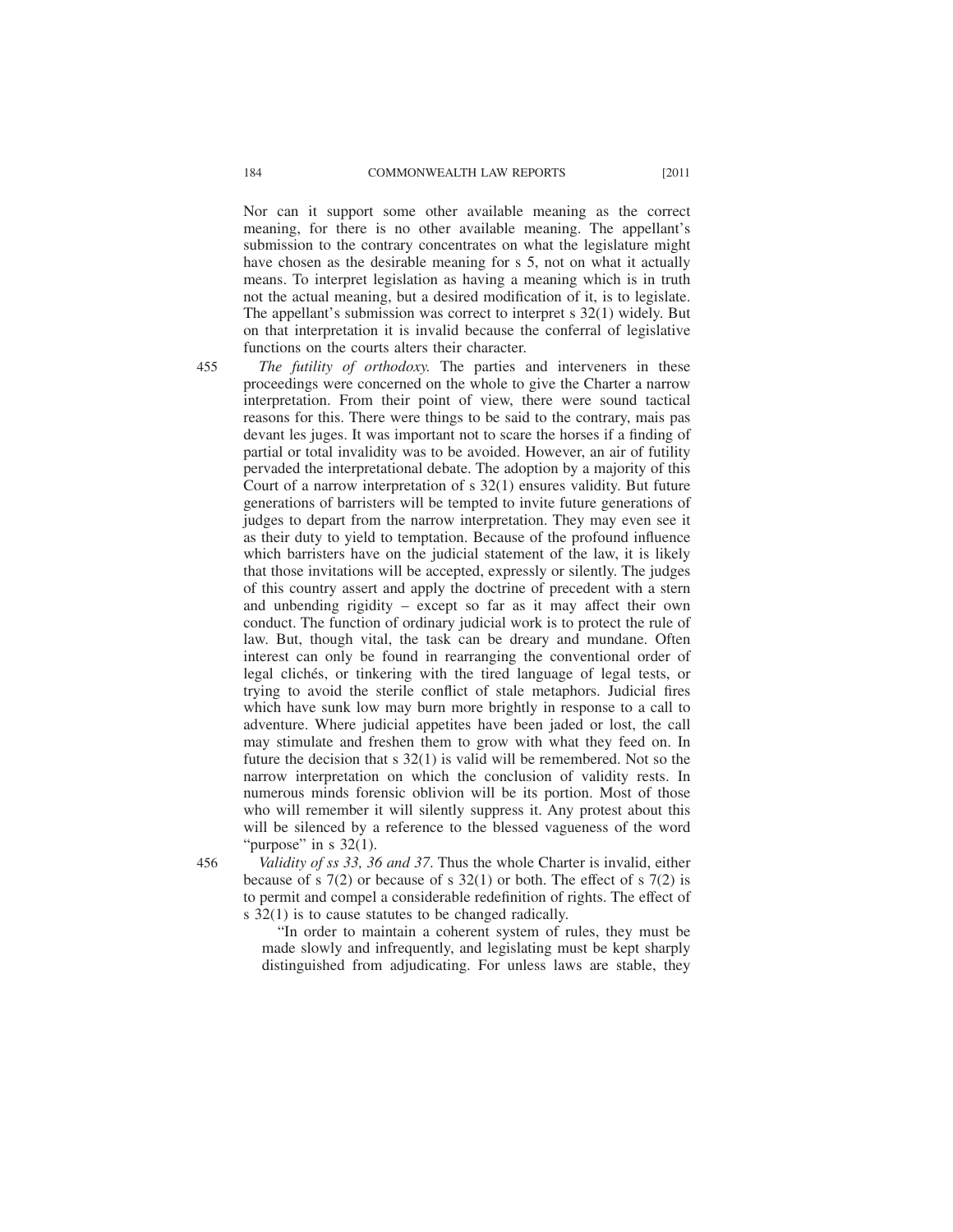## 245 CLR 1] MOMCILOVIC V THE QUEEN 185 Heydon J

cannot be known; and if they cannot be known, they can neither be subscribed to nor enforced  $(824)$ ."

Section 7(2) operates neither clearly nor infrequently. The same is true of s 32(1).

Alternatively, ss 33, 36 and 37 are invalid. While s 37 creates duties on the Minister administering the relevant statutory provision, they are created only by s 37. They are not created by the court in deciding the controversy between the parties (825). When the court makes a s 36 declaration it is not making a "declaration of right". It is not exercising judicial power. A s 36 declaration is merely advisory in character. It does not declare any rights of the parties. It decides nothing. And it does not affect their rights: s 36(5)(b). This is illustrated by one of the appellant's arguments for a special costs order in these proceedings. She submitted that debate about s 36 was a matter of complete irrelevance to her rights and duties. In this respect her submission was entirely correct. A s 36 declaration does not involve the exercise of a judicial function and it is not an incident of the judicial process. The work of the Supreme Court of Victoria, sitting as such, is limited to the judicial process. The power to make a s 36 declaration takes the Supreme Court of Victoria outside the constitutional conception of a "court".

#### *Issue (b): Does s 5 of the Act apply to s 71AC?*

The prosecution case was that the appellant was guilty of an offence against s 71AC of trafficking in a drug of dependence. She was alleged to have had a drug of dependence "in [her] possession for sale". It was contended that this fell within para (c) of the definition of "traffick" in s 70(1). The trial judge directed the jury on the assumption that the definition of "possession" in s 5 applies to s 71AC via the definition of "traffick" in s 70(1) and reverses the legal burden of proof. Although the appellant submitted to the Court of Appeal that s 5 reverses only the evidential burden of proof, she did not contend that s 5 does not apply to s 71AC at all. And she did not so contend in this Court either until a doubt was raised by the bench.

The appellant's argument is that the meaning of "possession" given in s 5 does not apply to the word "possession" in the definition of "traffick" in s 70(1). This raises an important question about how the statutory criminal law of Victoria is to be interpreted. It is not satisfactory for the appellant to invite this Court to change the received interpretation in circumstances where the submission was not put, formally or otherwise, to the trial judge, was not put to the Court of Appeal, and was only advanced in a developed form in the course of counsel's oral address in reply. That is partly because the Court of

457

458

<sup>(824)</sup> Letwin, "On Conservative Individualism" in Cowling (ed), *Conservative Essays* (1978) 52, at p 63.

<sup>(825)</sup> McHugh, "A Human Rights Act, the courts and the Constitution", paper delivered at the Australian Human Rights Commission, 5 March 2009, p 44.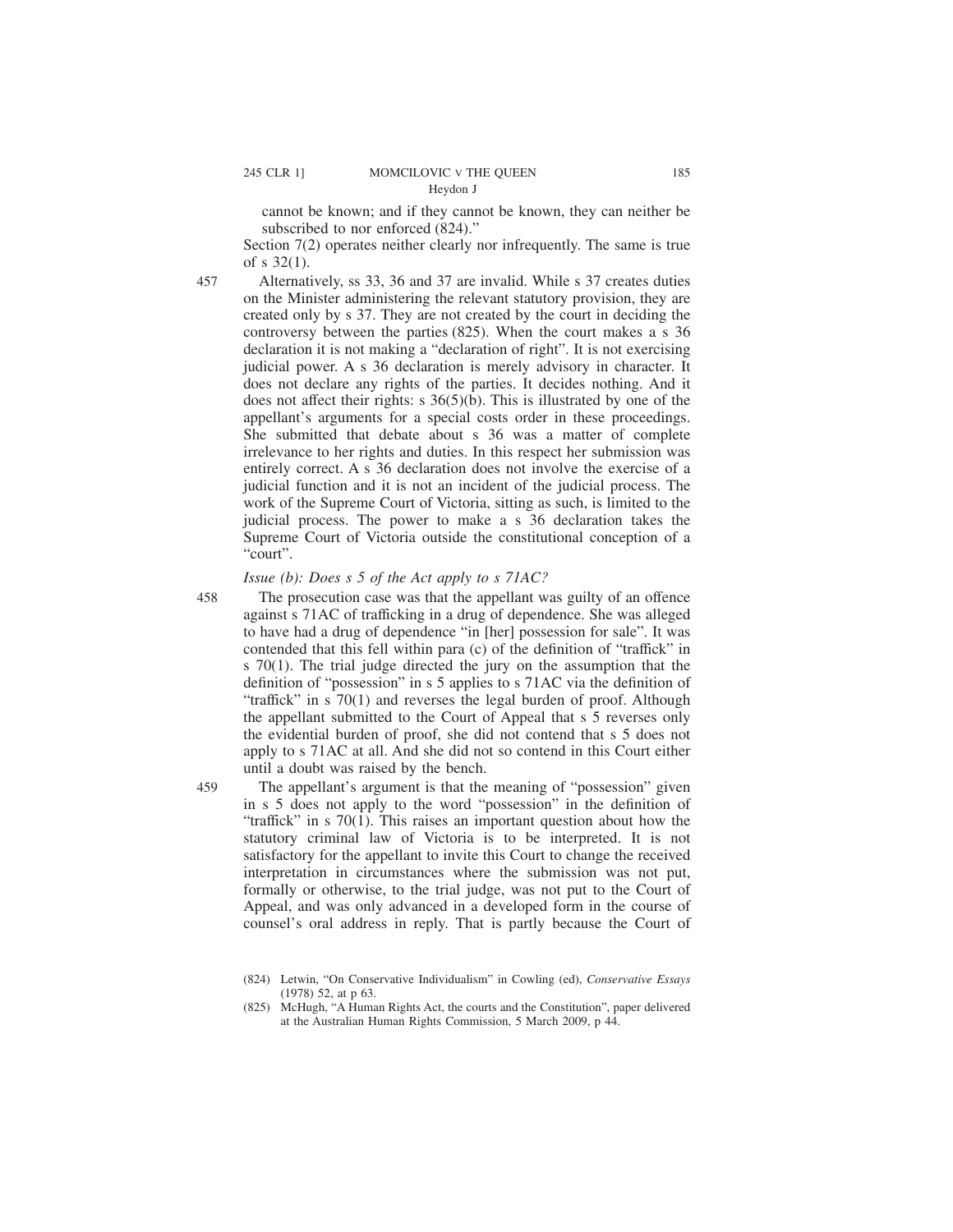Appeal has much wider and more intense experience of Victorian criminal law than this Court. And it is partly because the first and second respondents, who had an interest in maintaining the appellant's conviction and their Government's view of Victorian criminal law, lacked the normal opportunity to consider the problem at a little leisure. However, belatedly pursued though the argument was, there is no alternative but to deal with it.

460

Section 4(1) of the Act sets out numerous definitions which are to be applied in interpreting the Act unless "inconsistent with the context or subject matter". Section 5 is a definitional provision, but it contains no equivalent words. It applies automatically, whatever the context or subject matter. Section 70(1) resembles s 4(1) in containing definitions, one of which is the definition of "traffick", which do not apply if "inconsistent with the context or subject matter". The present question is not whether the definition of "traffick" in s 70(1) should not be applied in a particular context or to a particular subject matter, but whether the definition of "possession" in s 5 should not be applied to the definition of "traffick".

- The appellant submitted that in the definition of "traffick" the word "possession" does not appear separately. It appears only as part of a larger expression – "have in possession for sale". In a sense it is a composite expression, but that is not in itself a reason to abstain from ascertaining the meaning of a particular component of the expression which is capable of separate analysis, by reference to a definition of that component which is not prevented from applying by reason of a particular context or subject matter. 461
- The appellant also submitted that if s 5 applies to the definition of "traffick", it would be paradoxical that some forms of trafficking would turn on proof of knowledge that it is a drug which is being prepared, manufactured, sold, exchanged, agreed to be sold or offered for sale, while no such proof of knowledge was needed for the form of trafficking involved in having possession for sale. This contradicted another part of the appellant's argument in which she criticised the trial judge for allegedly not telling the jury that proof of knowledge that the substance in question is a drug is needed for the form of trafficking involved in having possession for sale notwithstanding the terms of s 5 (826). It also rests on the fallacy that the much-amended provisions of this area of the Act reflect a statutory scheme which has complete internal consistency and freedom from paradox. 462
- The application of s 5 to s 71AC is not affected by the Charter, if only because the Charter is invalid. 463

# *Issue (c): Did the Court of Appeal interpret s 5 of the Act correctly?*

464

Independently of the Charter, the Court of Appeal interpreted s 5 as imposing on accused persons the burden of satisfying the court that

(826) See below at [487]-[499].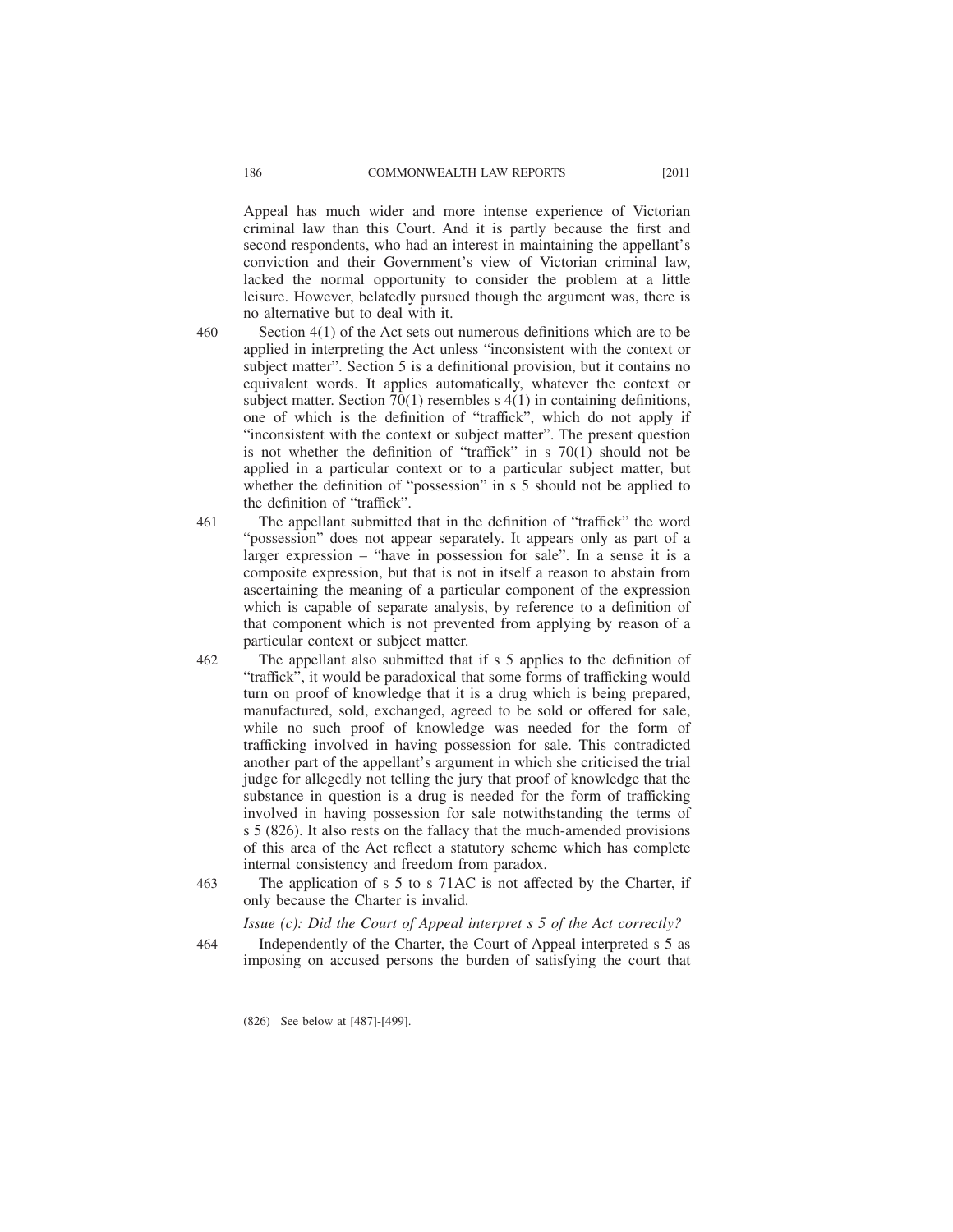## 245 CLR 1] MOMCILOVIC V THE QUEEN 187 Heydon J

they were not in possession of a substance (827). That was consistent with the earlier holding that "satisfies the court to the contrary" in s 5 means "persuades the court to the contrary on the balance of probabilities" (828). To tender some evidence of non-possession is a quite different thing from satisfying triers of fact of non-possession.

465 466 The appellant attacked this in three ways.

First, the appellant submitted that the failure of s 5 to refer to the standard of proof was significant because it would have been easy to insert words referring to the standard of proof if the legislative scheme was to require that the accused meet a legal burden of proof on the balance of probabilities. She contrasted s 5 with ss 72C and 73(1) of the Act, which did refer to satisfaction on the balance of probabilities. She submitted that the legislation should be interpreted so as not to abrogate a fundamental common law right by reversing the legal burden of proof in the absence of clear words, and s 5 was not clear in the absence of any reference to the balance of probabilities. The answer to this argument is that even if the  $Act - a$  much-amended statute – exhibits untidiness, there is no reason to treat the explicit references in sections other than s 5 to the standard of proof as proceeding from anything other than an abundance of caution. There is no difference between "satisfies" and "satisfies on the balance of probabilities".

467

Secondly, the appellant submitted that an evidential burden would amply fulfil the statutory goal of facilitating proof of possession while preventing accused persons being convicted where they had, in discharging the evidential burden, raised a reasonable doubt about possession. But unpalatable though a reverse legal burden of proof in criminal trials may be, particularly where as here it calls for proof of a negative, it does facilitate proof of possession much more than a simple placement of the evidential burden on the accused would. It increases the likelihood of the accused entering the witness box more than a reverse evidential burden would. That is because there is a radical difference between the two burdens. A legal burden of proof on the accused requires the accused to disprove possession on a preponderance of probabilities. An evidential burden of proof on the accused requires only a showing that there is sufficient evidence to raise an issue as to the non-existence of possession. The legal burden of proving something which the accused is best placed to prove like non-possession is much more likely to influence the accused to testify than an evidential burden, capable of being met by pointing to some piece of evidence tendered by other means and perhaps by the prosecution.

(827) *R v Momcilovic* (2010) 25 VR 436 at 467-468 [113]-[114].

<sup>(828)</sup> *R v Clarke* [1986] VR 643 at 647-648, 658-659 per Crockett, McGarvie and Southwell JJ.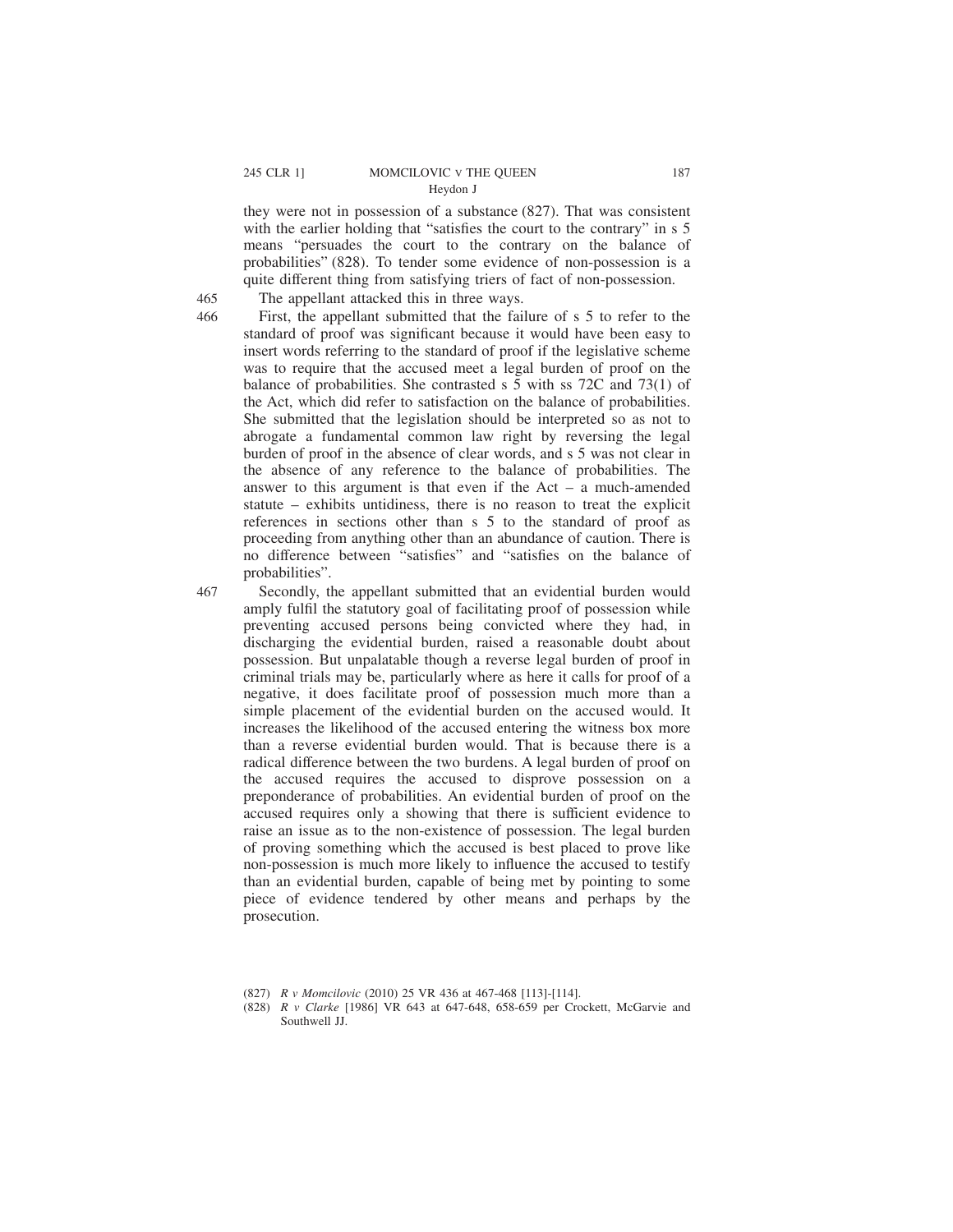#### 188 COMMONWEALTH LAW REPORTS [2011]

- Thirdly, the appellant submitted that if s 5 cast a legal burden on the accused, anomalies would arise. Some crimes of trafficking would require proof by the prosecution beyond reasonable doubt that the accused was aware that the substance was a drug, while the crime of trafficking based on "having in possession for sale" would not. She said it was contradictory that while some drug offences required proof beyond reasonable doubt that the accused intended to traffick in an amount of the drug above a prohibited threshold, and hence created a requirement that the accused be aware of it, the creation by s 5 of a legal burden of proof on accused persons meant that accused persons had an onus to disprove awareness. Again, these submissions contradict the appellant's submission on jury direction. And the submissions assume, but do not establish, symmetry and internal consistency in the provisions.
- Hence the Court of Appeal interpreted s 5 correctly. 469

*Issue (d): Are ss 5 and 71AC of the Act inconsistent with ss 13.1, 13.2 and 302.4 of the Code and therefore inoperative?*

In this Court, for the first time, the appellant contended that ss 5 and 71AC of the Act were inconsistent with s 302.4 of the Code, and were therefore inoperative pursuant to s 109 of the *Constitution*. The appellant said that the point was only suggested by *Dickson v The Queen* (829), a decision of this Court handed down after the grant of special leave in the present appeal. 470

#### Section 300.4 of the Code provides: 471

"(1) This Part is not intended to exclude or limit the concurrent operation of any law of a State or Territory.

(2) Without limiting subsection (1), this Part is not intended to exclude or limit the concurrent operation of a law of a State or Territory that makes:

(a) an act or omission that is an offence against a provision of this Part; or

(b) a similar act or omission;

an offence against the law of the State or Territory.

(3) Subsection (2) applies even if the law of the State or Territory does any one or more of the following:

(a) provides for a penalty for the offence that differs from the penalty provided for in this Part;

(b) provides for a fault element in relation to the offence that differs from the fault elements applicable to the offence under this Part;

(c) provides for a defence in relation to the offence that differs from the defences applicable to the offence under this Part."

Section 302.4 is in the same Part as s 300.4.

(829) (2010) 241 CLR 491.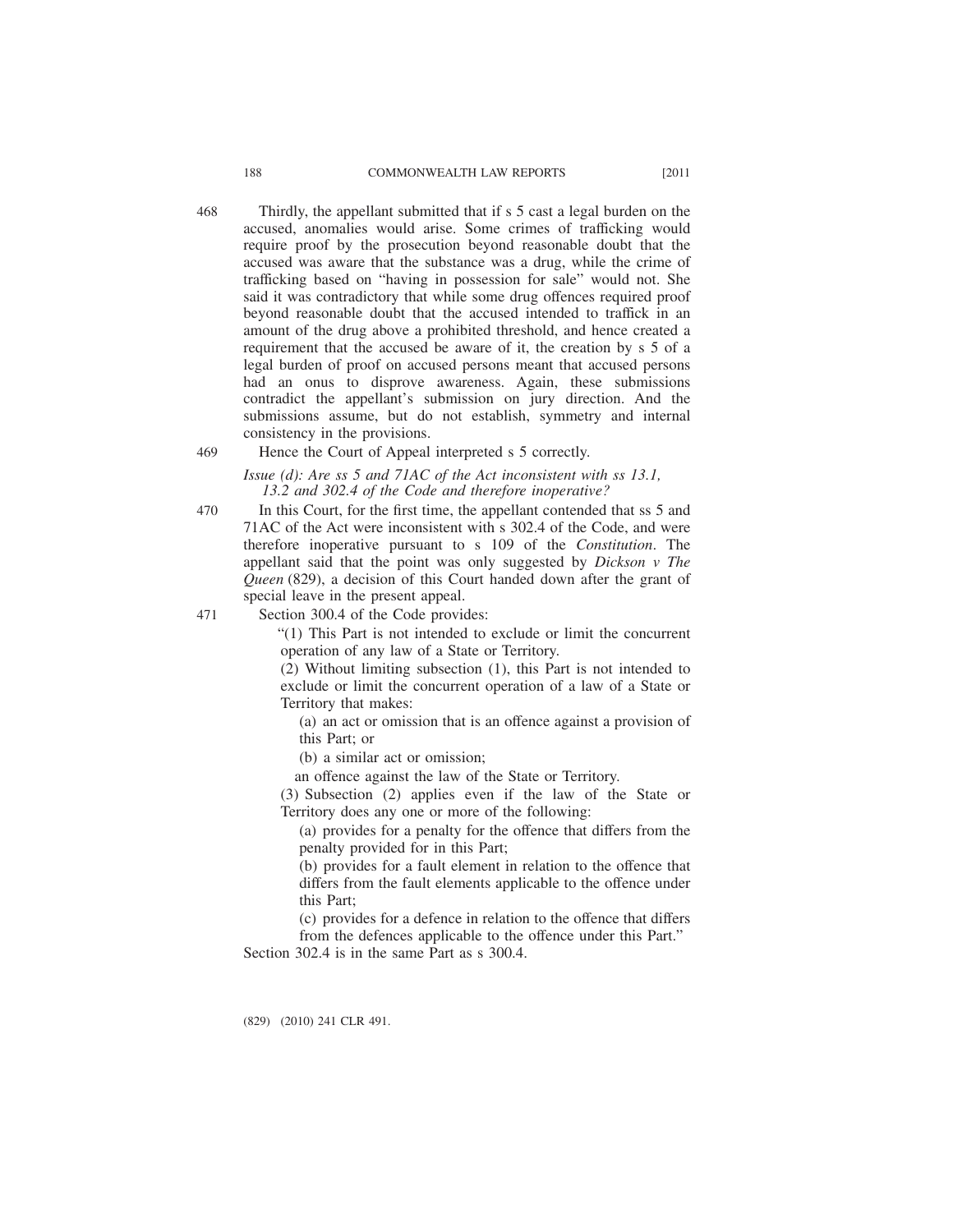In *R v Credit Tribunal; Ex parte General Motors Acceptance Corporation* this Court considered similar words in s 75(1) of the *Trade Practices Act 1974* (Cth): "this Part [ie Pt V] is not intended to exclude or limit the concurrent operation of any law of a State or Territory." Mason J (with whom Barwick CJ, Gibbs, Stephen and Jacobs JJ, and perhaps Murphy J, agreed) held that (830): 472

> "where there is no direct inconsistency, where inconsistency can only arise if the Commonwealth law is intended to be an exhaustive and exclusive law, a provision of the kind under consideration will be effective to avoid inconsistency by making it clear that the law is not intended to be exhaustive or exclusive."

Gibbs CJ later said (831): 473

> "It is perhaps possible to imagine a case in which a Commonwealth Act did in truth fully cover the whole field with which it dealt, notwithstanding that it said that it was not intended to do so, but such a case may be left for consideration until it arises."

The present case is not a case of that kind.

- There has been dissatisfaction about the formula approved in the *Credit Tribunal* case. It centres on "intention". In this it corresponds with the usage of innumerable statutes, eg, the *Acts Interpretation Act 1901* (Cth), s 8. Section 109 of the *Constitution*, however, does not talk of "intention". It relevantly provides: "When a law of a State is inconsistent with a law of the Commonwealth, the latter shall prevail." There is a constant and perhaps ineradicable habit of referring to the intention of the Federal Parliament in enacting a law of the Commonwealth said to be inconsistent with a law of a State. But in this usage "intention" can mean only the intention as revealed in the words of the law. That is because s 109 does not provide: "When what a law of a State was intended to say is inconsistent with what a law of the Commonwealth was intended to say, the latter shall prevail." 474
- The distinction drawn in many cases between direct inconsistency and the "covering the field" inconsistency which arises where the Commonwealth law is an "exhaustive and exclusive law" has also stimulated dissatisfaction. But its validity was accepted by the Court in the *Credit Tribunal* case. Applying that distinction, it cannot be said that there is inconsistency of the former kind in the present case. 475
- 476

The appellant advanced the following arguments in support of her claim that there was direct inconsistency.

<sup>(830) (1977) 137</sup> CLR 545 at 563-564. As to the constitutional validity and utility of the reverse formula, to the effect that federal provisions apply to the exclusion of State provisions, see *New South Wales v The Commonwealth (Work Choices Case)* (2006) 229 CLR 1 at 166-169 [370]-[372].

<sup>(831)</sup> *University of Wollongong v Metwally* (1984) 158 CLR 447 at 456. See also *Majik Markets Pty Ltd v Brake & Service Centre Drummoyne Pty Ltd* (1991) 28 NSWLR 443 at 460. On s 109 problems generally, see Leeming, *Resolving Conflicts of Laws* (2011), Ch 5.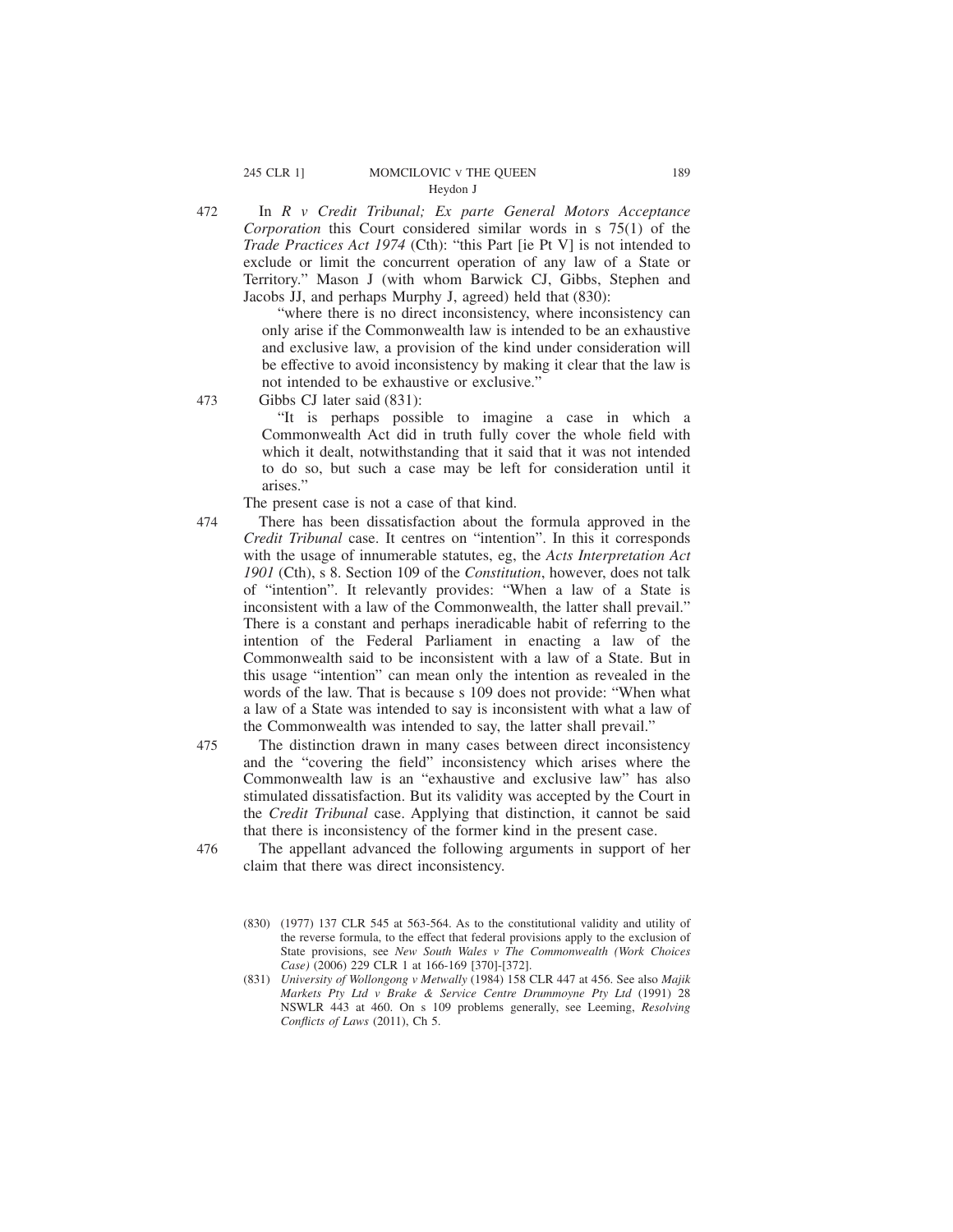- The first related to s 5 of the Act. The appellant said it placed an evidential burden on her. It is in fact a legal burden of disproving possession – a circumstance which improves the appellant's argument as far as it goes. The appellant pointed out that the burden of proof of possession in the Code there lies on the prosecution beyond reasonable doubt. She submitted that in relation to the mere occupation of premises on which drugs are found, the Code preserved an "area of liberty designedly left" (832). 477
- Secondly, the appellant submitted that the possible methods of trial were different. In a prosecution for contravention of the Act, the jury would not have to be unanimous: *Juries Act 2000* (Vic), s 46. In a prosecution under s 302.4, since the crime is triable on indictment under s 4G of the *Crimes Act 1914* (Cth), trial would be by jury, and the verdict would have to be unanimous by reason of s 80 of the *Constitution*. 478
	- The answer to these first two arguments is that they mischaracterise the legislation. Putting on one side a small difference in the prohibited quantity, on which the appellant did not rely, both the Act and the Code render the possession of drugs criminal by reference to the same substantive criteria of guilt. They forbid the same conduct and leave unforbidden the same conduct. The area of liberty each leaves is the same. In *Dickson v The Queen* (833) there was direct inconsistency between the laws because the Victorian law as a substantive matter rendered criminal that which the Commonwealth law did not, and the Commonwealth law was thus seen as preserving "areas of liberty designedly left" which should not be closed up by Victorian law. That is not the case here. The appellant relied on the following passage from *Dickson v The Queen* (834):

"In the absence of the operation of s 109 … the [State legislation] will alter, impair or detract from the operation of the federal law by proscribing conduct of the appellant which is left untouched by the federal law. The State legislation, in its application to the presentment upon which the appellant was convicted, would undermine and, to a significant extent, negate the criteria for the existence and adjudication of criminal liability adopted by the federal law. No room is left for the State law to attach to the crime of conspiracy to steal property in the possession of the Commonwealth more stringent criteria and a different mode of trial by jury."

But the Court went on to "explain why this is so" (835). It was so because of differences, not in procedural respects like burdens of proof and jury trial, but in three points of substantive law (836). *Dickson v*

- (832) See *Wenn v Attorney-General (Vic)* (1948) 77 CLR 84 at 120.
- (833) (2010) 241 CLR 491.

- (834) (2010) 241 CLR 491 at 504 [22].
- (835) (2010) 241 CLR 491 at 504 [23].
- (836) *Dickson v The Queen* (2010) 241 CLR 491 at 505-506 [26]-[28].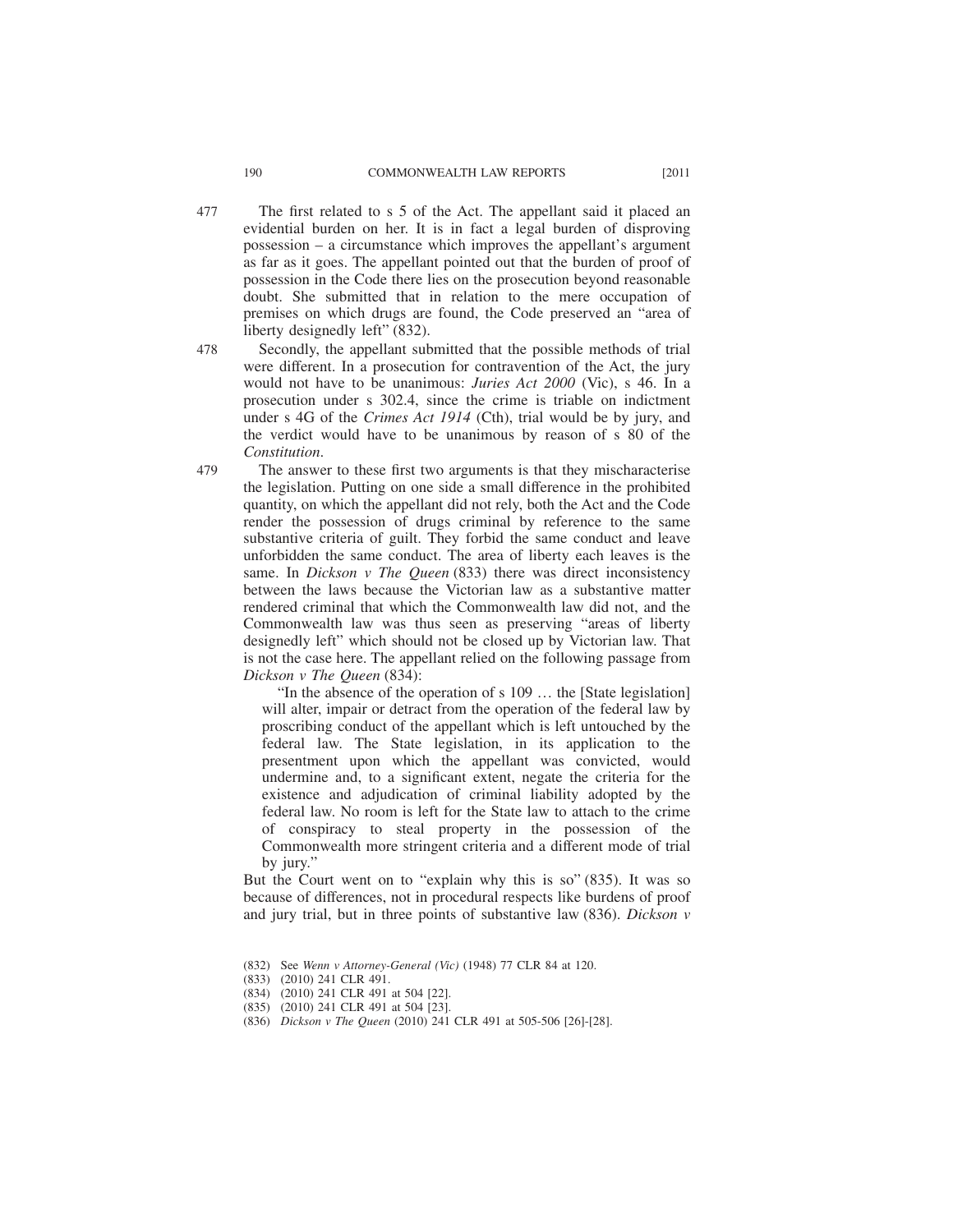## 245 CLR 1] MOMCILOVIC V THE QUEEN 191 Heydon J

*The Queen* is thus against the appellant's argument. It is the substantive criminal law which determines what areas of liberty are left, not procedural law.

The appellant's third argument was that the maximum penalty under s 71AC of the Act was greater than the maximum penalty imposed by s 302.4 of the Code and (belatedly) that the applicable sentencing principles differed. The appellant submitted that while the difference in maximum penalty was not determinative, it could be taken into account in deciding whether there was a direct inconsistency. Subject to the merits of this third argument, the present circumstances do not raise any direct inconsistency. In one of the few authorities in which a difference in penalty has aided in a conclusion of direct inconsistency, the difference was seen as only significant in covering the field inconsistency (837). It was not submitted that there was covering the field inconsistency here. The appellant said nothing about how sentencing principles differed. If there are material differences, there was no demonstration of whether and how they were significant. Commonwealth legislation often has the result that, depending on the place of trial, different outcomes may arise under Commonwealth, State and Territory provisions in relation to the sentencing of an offender for a Commonwealth offence, and the Commonwealth legislation in relation to sentencing principles has been held not to cover the field and not to invalidate State legislation containing different principles (838). The appellant submitted only that persons convicted of an offence against a law of the Commonwealth had a "right" to have their sentences determined in accordance with Commonwealth sentencing principles, and that this "right" had been taken away by State law. This is not a "right" in the sense of a right conferred by the Commonwealth law which the State law can be said to have altered, impaired or detracted from.

Hence the present case is not one of direct inconsistency. 481

In that event, since it was not submitted that there was covering the field inconsistency, if the *Credit Tribunal* case is good law, the Act must be valid. To depart from the distinction between direct inconsistency and covering the field inconsistency, and to hold that the form of words approved in the *Credit Tribunal* case as a means of avoiding the application of s 109 where covering the field issues may arise was not an effective method of doing so, would involve overruling that case.

480

<sup>(837)</sup> *R v Loewenthal; Ex parte Blacklock* (1974) 131 CLR 338 at 346-347 ("at least when it appears that the Commonwealth statute by prescribing the rule to be observed evinces an intention to cover the subject matter to the exclusion of any other law" – per Mason J). See also at 339, 342-343, 347-348; and see *Hume v Palmer* (1926) 38 CLR 441 at 447, 450-451, 462; *Ex parte McLean* (1930) 43 CLR 472 at 479, 480-481, 483-484; *Grace Bros Pty Ltd v Magistrates of Local Courts (NSW)* (1988) 84 ALR 492 at 503-507.

<sup>(838)</sup> *Putland v The Queen* (2004) 218 CLR 174 at 185 [23], [25], 192-193 [51]-[52], 215 [121]-[122].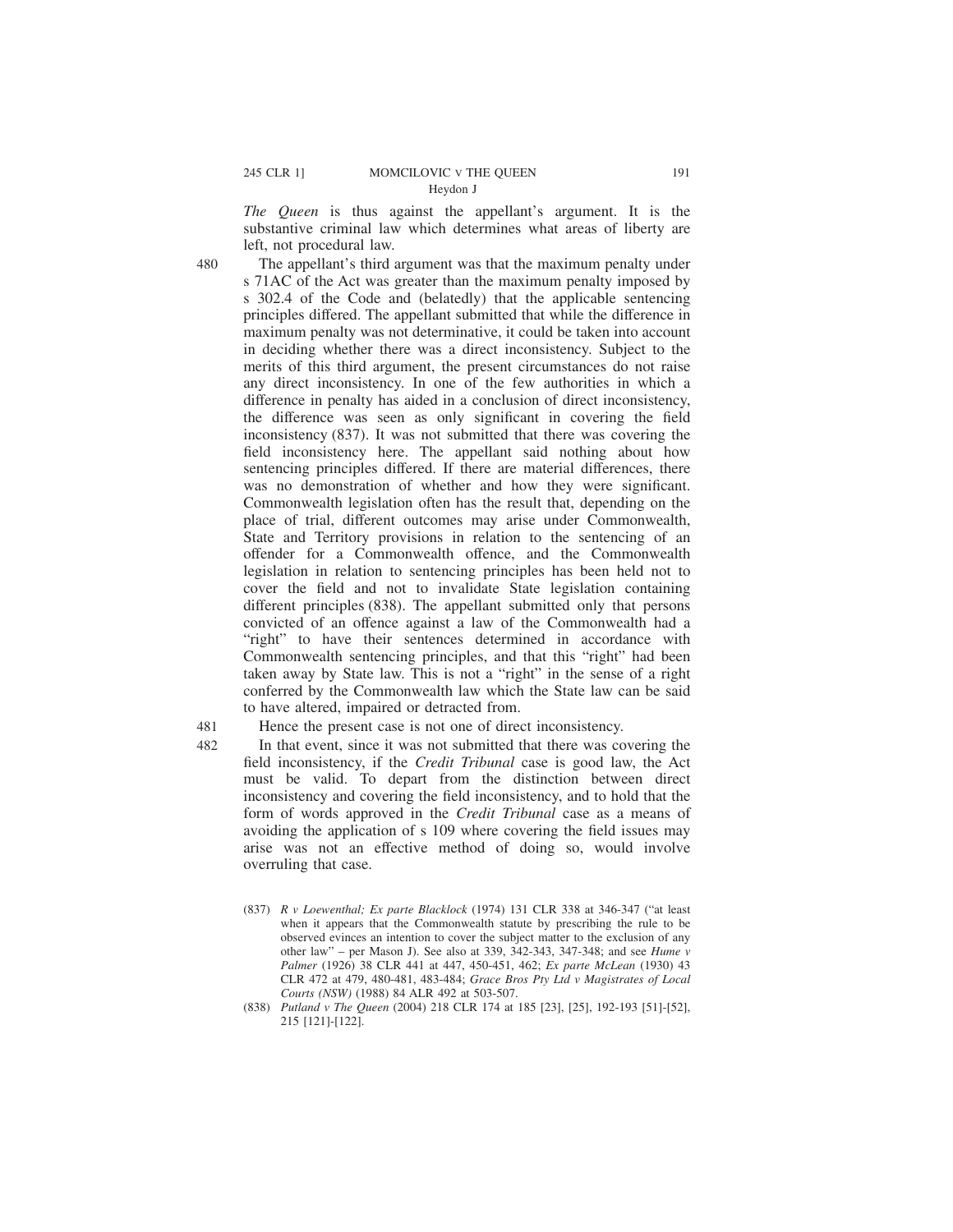Like this case, the *Credit Tribunal* case had a criminal context. In the *Trade Practices Act* as it stood at the relevant time, Pt V, to which s 75(1) referred, included provisions establishing norms of conduct (ss 53-65) breach of which s 79 rendered criminal. The *Credit Tribunal* case was a decision supported by all but one, or all, depending on the correct reading of Murphy J's reasons, of the Justices. It was a decision delivered after hearing argument over two days from very able counsel – three future Justices of this Court, three future State Supreme Court judges and M H Byers QC – and after a substantial period of reservation. It has often been followed (839), most recently by seven Justices in *John Holland Pty Ltd v Victorian WorkCover Authority* (840) and *Dickson v The Queen* (841). If leave to argue that it should be overruled be necessary, it was not sought by the appellant. And the appellant did not argue that it should be overruled. In *John v Federal Commissioner of Taxation* (842) Mason CJ, Wilson, Dawson, Toohey and Gaudron JJ approved an earlier statement (843) that four matters were relevant to whether this Court should depart from one of its own earlier decisions.

"The first was that the earlier decisions did not rest upon a principle carefully worked out in a significant succession of cases. The second was a difference between the reasons of the justices constituting the majority in one of the earlier decisions. The third was that the earlier decisions had achieved no useful result but on the contrary had led to considerable inconvenience. The fourth was that the earlier decisions had not been independently acted on in a manner which militated against reconsideration."

None of the first three factors applies. So far as the fourth is concerned, the *Credit Tribunal* case has been relied on by the Commonwealth in many statutes. This reliance suggests that there is State legislation existing in the same areas as at least some of those statutes. Persons other than the Commonwealth may have relied on the validity of the formula approved in the *Credit Tribunal* case as efficacious to ensure the validity of the State legislation, and may then have ordered their affairs in accordance with that legislation. Overruling the *Credit Tribunal* case may disturb reasonable expectations.

484

As W P Deane QC, counsel for the Attorney-General for the State of New South Wales, pointed out in argument in the *Credit Tribunal* case, the formula approved in that case already appeared in four

<sup>(839)</sup> *Palmdale-AGCI Ltd v Workers' Compensation Commission (NSW)* (1977) 140 CLR 236; *University of Wollongong v Metwally* (1984) 158 CLR 447 at 456; *Western Australia v The Commonwealth (Native Title Act Case)* (1995) 183 CLR 373 at 466; *Houghton v Arms* (2006) 225 CLR 553 at 563 [22].

<sup>(840) (2009) 239</sup> CLR 518 at 527-528 [21].

<sup>(841) (2010) 241</sup> CLR 491 at 507 [33].

<sup>(842) (1989) 166</sup> CLR 417 at 438-439.

<sup>(843)</sup> By Gibbs CJ (with whom Stephen and Aickin JJ agreed) in *The Commonwealth v Hospital Contribution Fund* (1982) 150 CLR 49 at 56-58.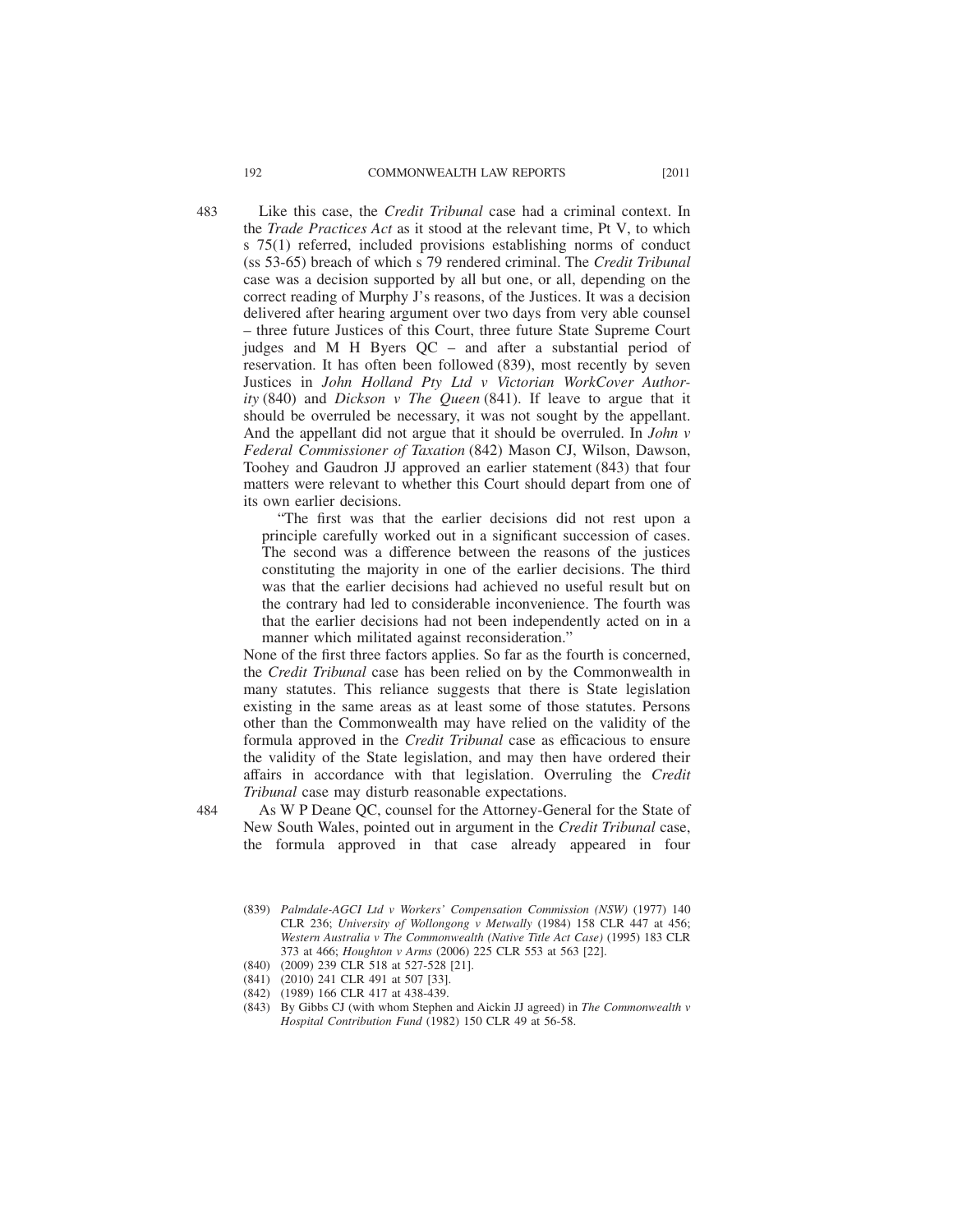## 245 CLR 1] MOMCILOVIC V THE QUEEN 193 Heydon J

Commonwealth statutes apart from the *Trade Practices Act* (844). The formula has been used many times in the Code (ss 70.6, 71.19, 72.5, 72.32, 100.6, 115.5, 261.1, 268.120, 270.12, 271.12, 272.7, 273.4, 274.6, 360.4, 400.16, 472.1, 475.1, 476.4), although, as pointed out in *Dickson v The Queen* (845), to some provisions it is not applied. The formula has been used in the provision which has replaced s 75 of the now renamed and radically altered *Trade Practices Act*, namely s 131C of the *Competition and Consumer Act 2010* (Cth). The formula has been used in Commonwealth statutes which have been repealed (846). And it has been used in numerous unrepealed Commonwealth statutes (847). Variants on the formula, too, have often been employed in Commonwealth statutes (848).

- (844) *Petroleum (Submerged Lands) Act 1967*, s 150; *Pollution of Sea by Oil Act 1960*, s 4; *Family Law Act 1975*, s 10(2); and *Fisheries Act 1952*, s 5A.
- (845) (2010) 241 CLR 491 at 508 [37].
- (846) *Australian Protective Service Act 1987*, s 21(4), (4A), (5); *Crimes (Protection of Aircraft) Act 1973*, s 20; *Crimes (Torture) Act 1988*, s 5; *Environment Protection (Nuclear Codes) Act 1978*, s 12(6)(b); *Federal Airports Corporation Act 1986*, s 73; *Financial Corporations Act 1974*, s 19; *Interactive Gambling (Moratorium) Act 2000*, s 14; *National Parks and Wildlife Conservation Act 1975*, s 19(3); and *Year 2000 Information Disclosure Act 1999*, s 18.
- (847) *Aboriginal and Torres Strait Islander Heritage Protection Act 1984*, s 7; *Age Discrimination Act 2004*, s 12; *Anti-Money Laundering and Counter-Terrorism Financing Act 2006*, s 240; *Atomic Energy Act 1953*, s 41(4); *Australian Astronomical Observatory Act 2010*, s 25; *Australian Crime Commission Act 2002*, s 55A(8); *Australian Federal Police Act 1979*, ss 14G(4), (5), 14N; *Australian Human Rights Commission Act 1986*, s 4; *Australian Securities and Investments Commission Act 2001*, s 12AE; *Civil Dispute Resolution Act 2011*, s 17A; *Classification (Publications, Films and Computer Games) Act 1995*, s 100; *Copyright Act 1968*, s 201(4); *Corporations Act 2001*, s 5E; *Crimes Act 1914*, ss 3UH, 15YZF, 23A; *Crimes (Aviation) Act 1991*, s 50; *Crimes (Hostages) Act 1989*, s 6; *Crimes (Internationally Protected Persons) Act 1976*, s 6(1); *Crimes (Ships and Fixed Platforms) Act 1992*, s 6; *Crimes (Traffıc in Narcotic Drugs and Psychotropic Substances) Act 1990*, s 5; *Cybercrime Act 2001*, s 476.4; *Defence Act 1903*, s 116ZC; *Defence Force Discipline Act 1982*, s 3(18); *Defence Service Homes Act 1918*, s 4D; *Disability Discrimination Act 1992*, s 13; *Do Not Call Register Act 2006*, s 42; *Environment Protection and Biodiversity Conservation Act 1999*, ss 10, 300A, 402(8); *Family Law Act 1975*, s 114AB; *Financial Sector (Collection of Data) Act 2001*, s 26; *Fisheries Management Act 1991*, s 10; *Foreign Evidence Act 1994*, s 18; *Interactive Gambling Act 2001*, s 69; *Maritime Transport and Offshore Facilities Security Act 2003*, s 8; *Meat Inspection Act 1983*, s 7; *Medical Indemnity (Prudential Supervision and Product Standards) Act 2003*, s 32; *National Consumer Credit Protection Act 2009*, s 23; *National Consumer Credit Protection (Transitional and Consequential Provisions) Act 2009*, Sch 1, Pt 2, item 6; *National Health and Hospitals Network Act 2011*, s 59; *National Measurement Act 1960*, s 4A(2); *National Vocational Education and Training Regulator Act 2011*, s 192(4); *Personal Property Securities Act 2009*, ss 253, 254; *Protection of the Sea (Civil Liability) Act 1981*, s 15(6); *Protection of the Sea (Civil Liability for Bunker Oil Pollution Damage) Act 2008*, s 14; *Protection of the Sea (Powers of Intervention) Act 1981*, s 5; *Public Order (Protection of Persons and Property) Act 1971*, s 11(3A); *Racial Discrimination Act 1975*, ss 6A, 18F; *Radiocommunications Act 1992*, s 201; *Research Involving Human Embryos Act 2002*, s 43(4); *Same-Sex Relationships (Equal Treatment in Commonwealth Laws – General Law Reform) Act 2008*,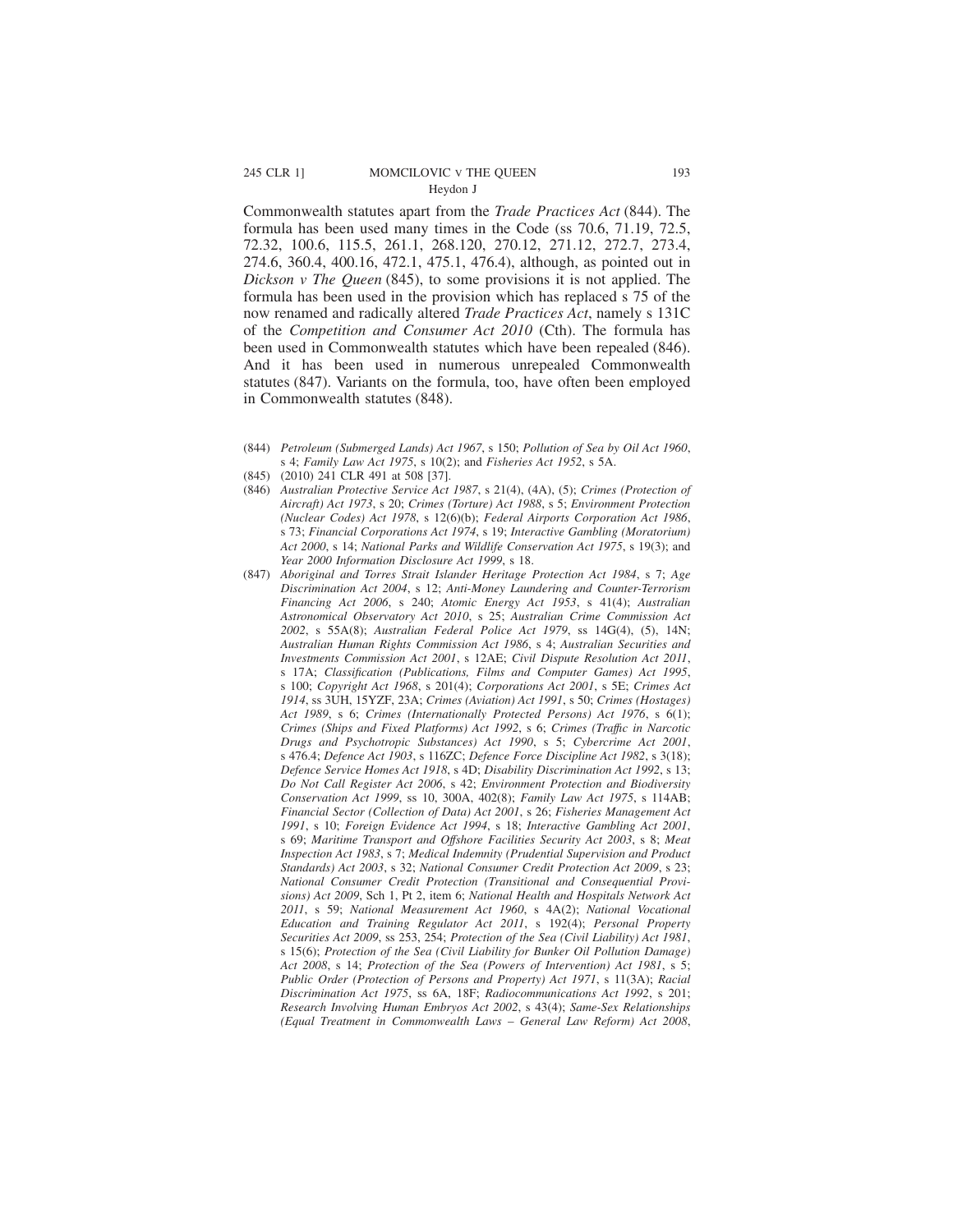Our law knows nothing of prospective overruling (849). Lord Devlin once remarked that "[a] judge-made change in the law rarely comes out of a blue sky. Rumblings … will give warning of unsettled weather" (850). There have been no rumblings before the arguments in this appeal giving warnings to any States which have enacted legislation in the same areas as the Commonwealth legislation. The overruling of the *Credit Tribunal* case would come as a complete surprise. "Nullification of enactments and confusion of public business are not lightly to be introduced" (851). To describe the effect of reversing the *Credit Tribunal* case on the "public business" of the States as "confusion" could be to speak very euphemistically. 485

In all the circumstances the *Credit Tribunal* case must be followed. There is no s 109 inconsistency. 486

*Issue (e): Has the appellant any valid complaint about the adequacy of the directions to the jury?*

Ground 2 of the appellant's amended notice of appeal in this Court was: 487

> "The Court of Appeal erred in concluding that there was no error in the trial judge's failure to direct that the appellant could not have the drugs in her possession for sale, and therefore could not be guilty of trafficking, unless the prosecution proved beyond reasonable doubt that she knew of the presence of the drugs."

488

The appellant's first submission on ground 2 was that whatever the burden of proof cast by s 5 in relation to the issue of possession of the drugs, she could not be guilty unless, in relation to the issue of trafficking, the prosecution proved beyond reasonable doubt that she was aware of the existence of the drugs (852). The first respondent disputed that submission; for present purposes the correctness of the appellant's submission can be accepted without being decided. The appellant then submitted that the jury were not told that the prosecution had to prove beyond reasonable doubt that the appellant knew of the existence of the methylamphetamine in her apartment. Finally, the

- *(cont)*
	- s 11A(3); *Sex Discrimination Act 1984*, ss 10, 11; *Shipping Registration Act 1981*, s 79; *Telecommunications (Consumer Protection and Service Standards) Act 1999*, ss 121, 158M; *Telecommunications (Interception and Access) Act 1979*, ss 107D, 168; *Therapeutic Goods Act 1989*, ss 6AAA, 42X; *Tobacco Advertising Prohibition Act 1992*, s 6; *Water Act 2007*, ss 40, 250B; *Water Effıciency Labelling and Standards Act 2005*, s 11. See also a similar formula: *Seas and Submerged Lands Act 1973*, s 16; *Proceeds of Crime Act 2002*, s 263.
- (848) eg, *Insurance Contracts Act 1984*, s 7.
- (849) *Ha v New South Wales* (1997) 189 CLR 465 at 503-504.
- (850) "Judges and Lawmakers", *Modern Law Review*, vol 39 (1976) 1, at p 10.
- (851) *Federal Commissioner of Taxation v Munro* (1926) 38 CLR 153 at 180 per Isaacs J.
- (852) She cited *R v Medici* (1989) 40 A Crim R 413 at 415; *R v Tragear* (2003) 9 VR 107 at 117 [43]-[44]; *R v Georgiou* [2009] VSCA 57 at [6]-[10], [48], [51], [55]-[61]. In contrast, the first respondent relied on *R v Clarke* [1986] VR 643 at 660.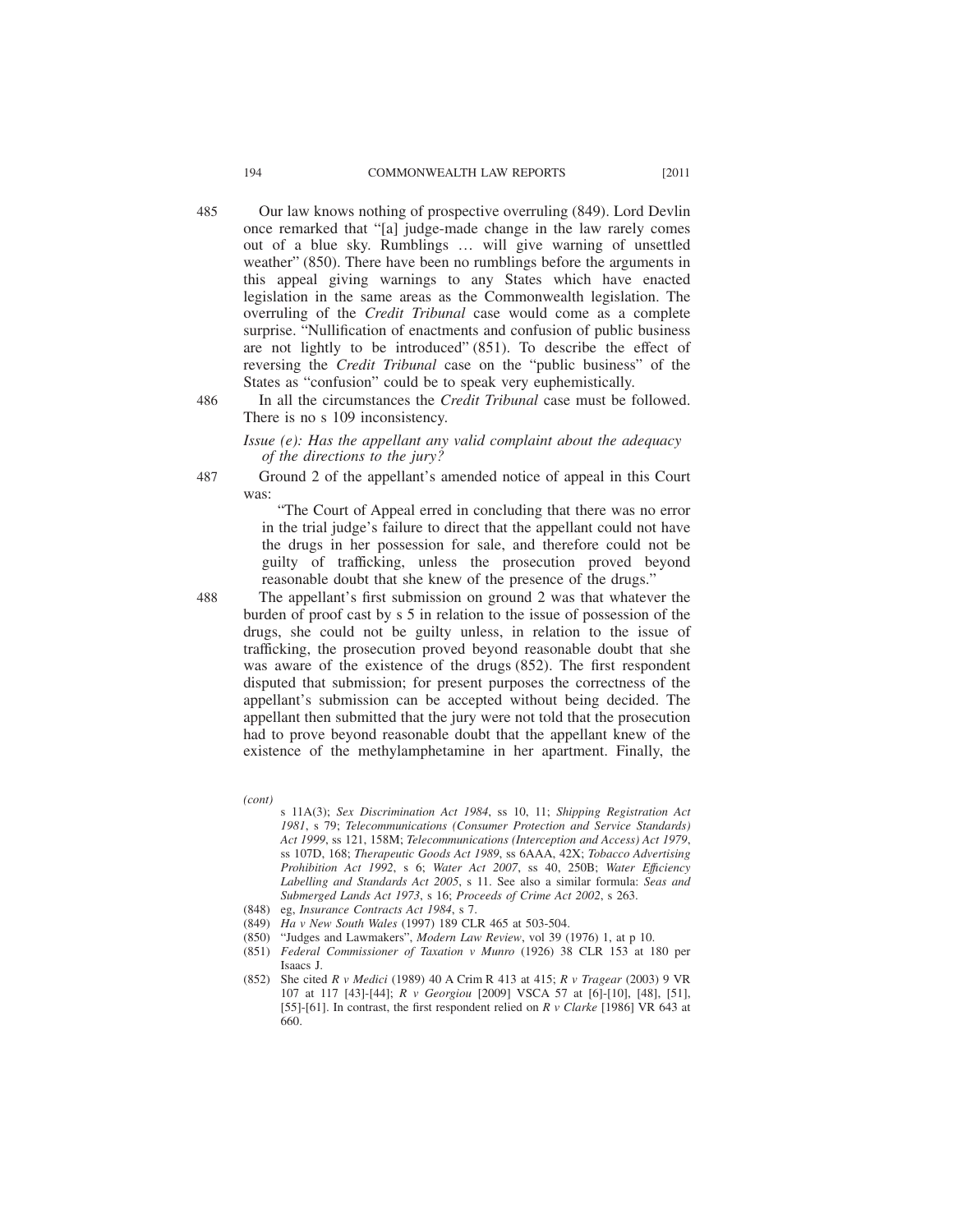appellant submitted that the summing up contained a specific deficiency in the italicised words of the following passage:

"To summarise, before you can find her guilty of trafficking in a drug of dependence, the prosecution must prove to you beyond reasonable doubt: (1) She intentionally committed an act of trafficking, being in the possession of a prohibited drug for the purposes of sale. (2) That she intentionally trafficked in a drug of dependence. That is, the substance she possessed was methylamphetamine and that she intended to [traffick] in a prohibited drug. The Crown must prove both of those elements beyond reasonable doubt. *The accused must satisfy you on the balance of probabilities, that she did not know that she was in possession of the methylamphetamine.* If you find that any of these elements have not been proved beyond reasonable doubt, then you must find her not guilty of trafficking in a drug of dependence."

(Emphasis added.) The appellant submitted that the jurors would have had the italicised words "ringing in their ears". The appellant submitted:

"[T]he trial was conducted on that issue and the jury were told over and over again that that is how it was to be determined and … they were never told that if the Crown failed to prove beyond reasonable doubt that she knew of the drugs … she had to be acquitted."

489

This complaint must fail. It is true that at times the trial judge said the burden of proving that the appellant did not know of the drugs lay on her on the balance of probabilities. But those references related to the burden of proof on the issue of possession under s 5. After the bulk of those references, the trial judge then made it plain that he was turning from s 5 to a new issue, on which there was a different burden of proof. He said:

"If you accept, on the balance of probabilities, that the accused did not know of the methylamphetamine in the apartment, then that is the end of the case. You must bring in a verdict of not guilty. If you do not accept the defence case, that she did not know of the drugs, then you must consider the second element of the charge of trafficking. That is the two competing cases on whether she knew or not and the defence must prove, on the balance of probabilities, that she was not aware that there [were] these illegal drugs in that apartment.

If you do not accept, on the balance of probabilities, that she was not aware, then you must consider the second element of the charge of trafficking. The second element that the prosecution must prove beyond reasonable doubt, is that the accused *intentionally traffıcked*, in a drug of dependence. There are two parts of this element. The prosecution must prove that the substance, allegedly trafficked by the accused, was a drug of dependence and also prove that the accused *intended to [traffıck]* in a drug of dependence."

(Emphasis added.) The trial judge also said: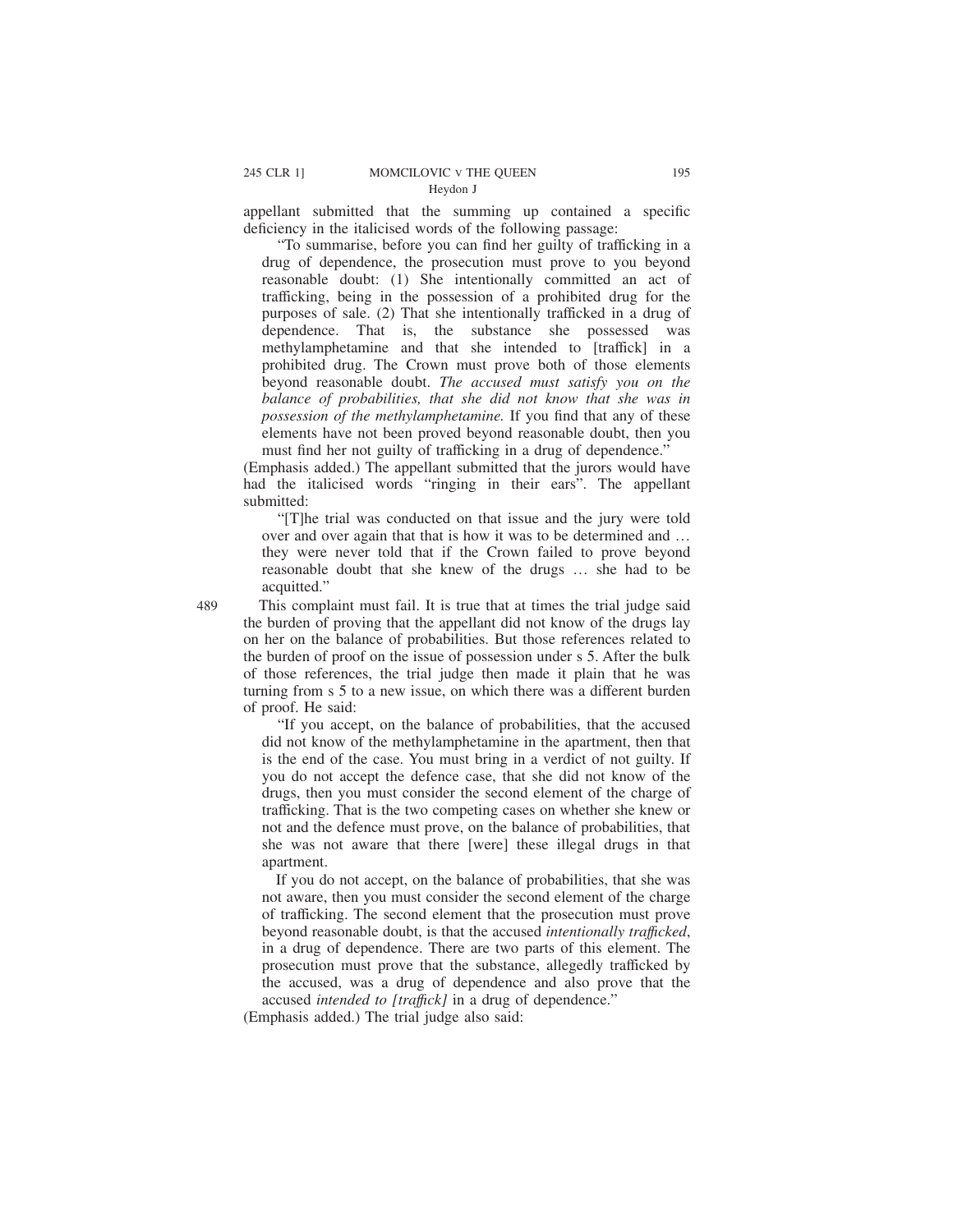"[T]he prosecution must … prove beyond reasonable doubt that the accused intended to [traffick] in a drug of [dependence]. That is, the accused *deliberately possessed* for sale a prohibited drug."

(Emphasis added.) Thereafter the trial judge made numerous references to the standard of proof in relation to intention as being beyond reasonable doubt, and he made a further thirteen references to intention.

490

To act "intentionally" is to act with intention or on purpose (853). To "intend" is to "have in the mind as a fixed purpose" (854). So, in ordinary speech, to say of the appellant that she "intentionally trafficked in" or "intended to traffick in" a drug of dependence is to say that she had in her mind as a fixed purpose the trafficking of the drug, and that cannot be done unless she knew that that which was trafficked or to be trafficked was a drug of dependence.

- To act "deliberately" is to act with set purpose (855). So, in ordinary speech, to say of the appellant that she "deliberately possessed for sale" a drug of dependence is to say that she possessed it with set purpose, and that cannot be done unless she knew that what she possessed was a drug of dependence. 491
- These meanings correspond with the ordinary usage of the English language. Juries understand the ordinary usages of the English language. 492
- It is necessary to return to ground 2 of the amended notice of appeal. It complains that the trial judge did not tell the jury that the prosecution had to prove beyond reasonable doubt that the appellant "knew of the presence of the drugs". There are two reasons for concluding that the trial judge did tell the jury that. 493
- First, in the circumstances of this case, for the reasons just given, it was not possible to conclude that the appellant "*intentionally* trafficked" or "*intended* to traffick" in or "*deliberately possessed* for sale" a drug of dependence unless she *knew* that the substance in question was a drug of dependence. 494
- Secondly, the trial judge expressly told the jury four times that an issue relevant to intention to traffick in a drug of dependence was whether the appellant had knowledge or awareness of the drugs, and that on that issue the jury had to be satisfied beyond reasonable doubt. He said: 495

"The defence denied Vera Momcilovic had any intention to traffick in a drug of dependence, alleged that she did not *know* that she was in possession of a prohibited drug. The defence case here

- (854) *The Oxford English Dictionary*, 2nd ed (1989), vol VII, p 1073, meaning 18 (described as the "chief current sense").
- (855) *The Oxford English Dictionary*, 2nd ed (1989), vol IV, p 414, meaning 1.

<sup>(853)</sup> *The Oxford English Dictionary*, 2nd ed (1989), vol VII, p 1080, meaning c.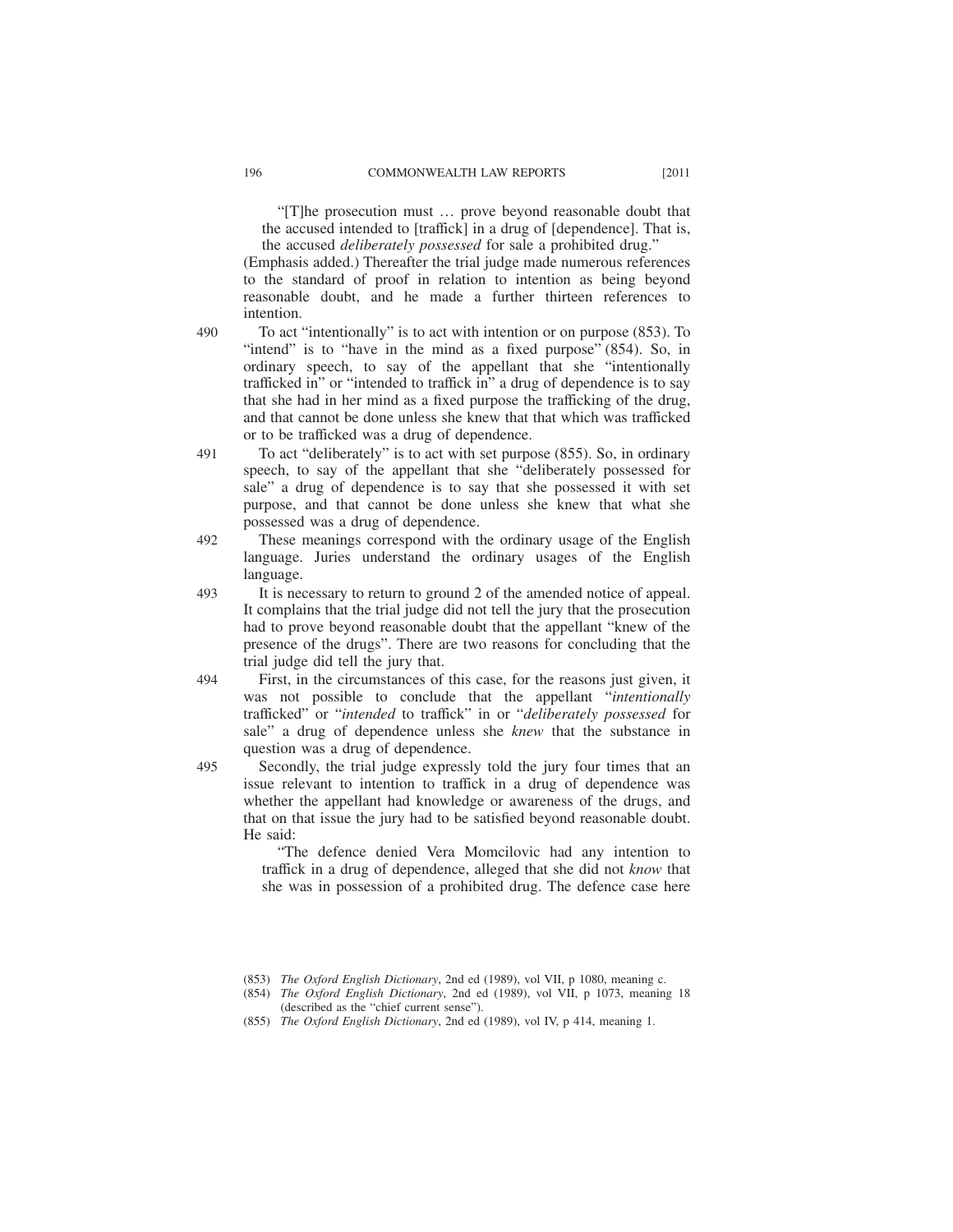## 245 CLR 1] MOMCILOVIC V THE QUEEN 197 Heydon J

was the same as on the question of possession. The accused just did not *know* of the drugs and, therefore, could not have possessed them for the purpose of sale.

It is important to remember that it is the prosecution who must prove beyond reasonable doubt, that the accused had the relevant intention. If you are not satisfied that the accused *knew* that it was a drug she was trafficking and there was no other basis from which you can infer that the accused intended to [traffick in] a drug of dependence, then this second element will not be met.

The defence submitted you couldn't be satisfied that the accused was *aware* of the presence of drugs in the premises. You must decide, based on all the evidence, whether the substance trafficked by the accused was a drug of dependence, that's not in doubt, and that the accused intended to [traffick in] such a drug. It is only if you are satisfied of both of these elements beyond reasonable doubt that this second element is met."

(Emphasis added.)

496

In view of that passage, it cannot be said, as the appellant submitted, that the jury "were never told that if the Crown failed to prove beyond reasonable doubt that she knew of the drugs … she had to be acquitted". And it cannot be said, as ground 2 alleges, that the trial judge failed to direct the jury that the appellant could not be convicted "unless the prosecution proved beyond reasonable doubt that she knew of the presence of the drugs".

The appellant submitted that the trial judge should have directed the jury that if some aspect of the evidence raised a doubt in their mind about her awareness of the drugs they should acquit. But that is merely another way of saying that he should have directed them that they had to be satisfied beyond a reasonable doubt that she knew of the drugs. He repeatedly did that. 497

- The appellant also submitted that the parties conducted the case on the erroneous assumption that once the jury found that the appellant had not discharged on the balance of probabilities the burden of establishing that she did not have possession (and did not know of the drugs for that purpose), there was no need to go further and consider whether the prosecution had established her knowledge of the drugs beyond reasonable doubt in relation to trafficking. Whether or not the parties conducted the case on that assumption, it was not an assumption shared by the trial judge and it was not reflected in his summing up. 498
- In other words, if the appellant's first submission on ground 2 is correct, the direction was adequate; if it is not correct, the direction was unduly favourable to the appellant. Either way the ground of complaint is not made out. 499

*Orders*

The appeal must be dismissed. 500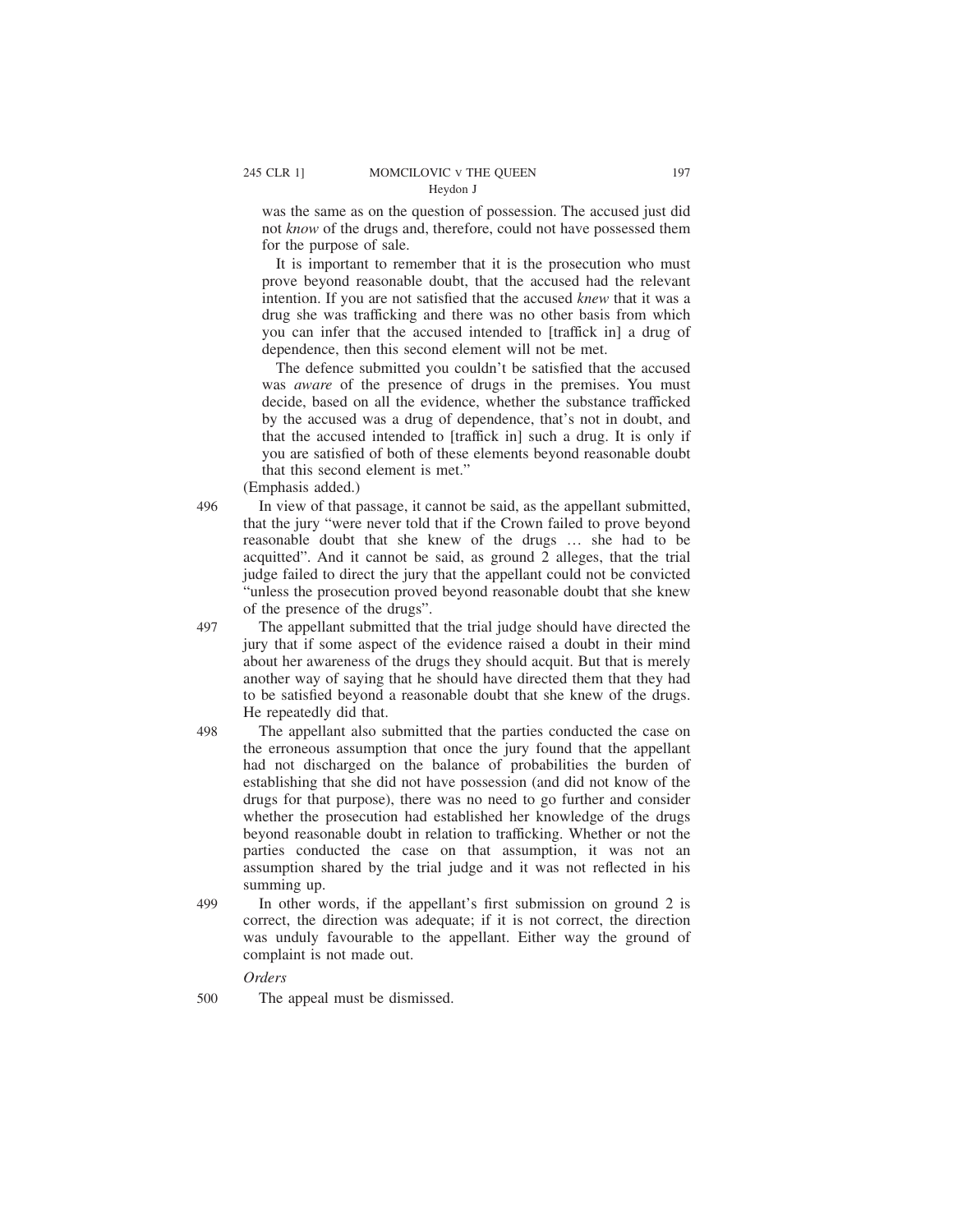- The appellant sought an order that if she were unsuccessful in the appeal the Court should order the first and second respondents to pay a proportion of her costs. The attractively presented argument turned on two points. One was that the case had caused argument to develop on issues which were irrelevant to the appellant's rights and duties: constitutional issues relating to s 36 of the Charter and issues in relation to whether the matter was heard in federal jurisdiction. The other was that there were constitutional issues in relation to s 109 of the *Constitution* and issues of the interpretation of the Charter which were of great public importance beyond the appellant's individual position. 501
- The issues to which the argument in relation to the first point referred took up some time, but relatively little time. There is reason, however, to have sympathy with the appellant in relation to the issues connected with the second point. Those issues did indeed generate a lot of paper and take up a great deal of time once four parties and six interveners had been heard. But both the Charter issues and the s 109 issues were not forced on the appellant. They were raised by her in an attempt to have her conviction set aside. In the circumstances there should not be an order as to costs. 502
- CRENNAN AND KIEFEL JJ. Following a trial by a jury in the County Court of Victoria, the appellant was convicted of the offence of trafficking in a drug of dependence, namely methylamphetamine, on 14 January 2006. She was sentenced to two years and three months' imprisonment with a non-parole period of eighteen months (856). 503
- The prosecution case against the appellant was based upon the presence of drugs in an apartment in Melbourne which she owned and which she shared with her partner of some years, Velimir Markovski. A search of the apartment was executed under warrant after surveillance of Markovski. In the course of the search the police found a plastic bag containing 64.6 grams of the drug methylamphetamine in the freezer of a small refrigerator; a plastic container which held twenty smaller plastic bags of the drug, containing a total weight of 394.2 grams of the drug; and a jar in the kitchen cupboard containing 325.8 grams of a substance that included an indeterminate amount of methylamphetamine. They also found other materials and equipment usually associated with the preparation of drugs for sale and they found \$165,900 in cash in a shoe box in a walk-in wardrobe off the master bedroom. The prosecution alleged that the apartment was used as a minor amphetamine factory. 504
	- In a separate trial, Markovski was convicted of trafficking in methylamphetamine and cocaine in the period from 9 December 2005 to 14 January 2006. The appellant, a legal practitioner and an intellectual property consultant, denied any knowledge of the drugs. Markovski gave evidence at the appellant's trial that she had no

(856) *R v Momcilovic* (unreported, County Court (Vic), 20 August 2008).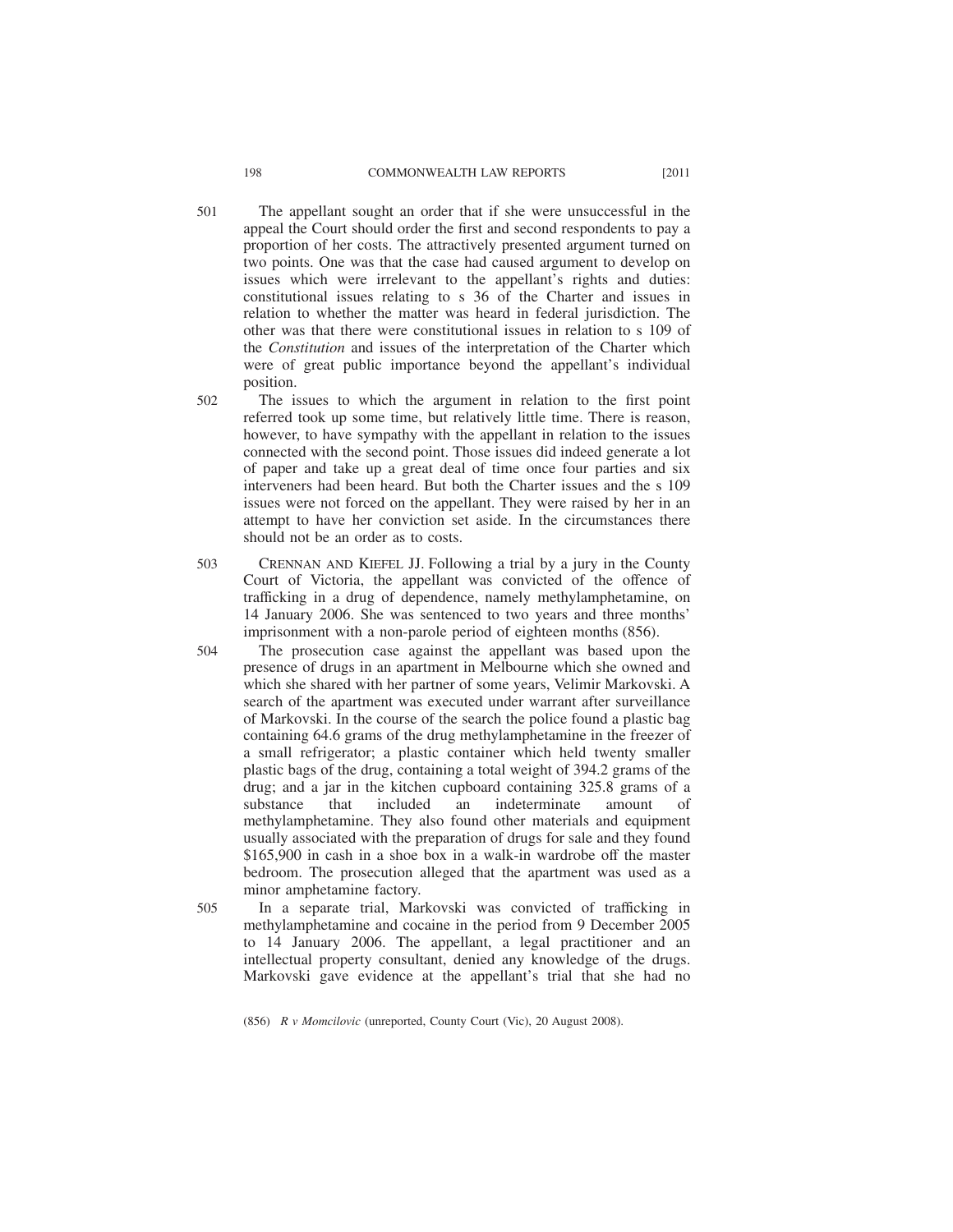## 245 CLR 1] MOMCILOVIC V THE QUEEN 199 Crennan and Kiefel JJ

knowledge of, or involvement in, the drug trafficking undertaken by him and was not aware of the money he kept in the wardrobe. The only DNA material which was present on any of the items located in the search was attributed to Markovski.

506

507

508

The appellant was charged with an offence under s 71AC of the *Drugs, Poisons and Controlled Substances Act 1981* (Vic) (the Drugs Act), which, in relevant part, provides that a person is guilty of an indictable offence if they traffick or attempt to traffick in a drug of dependence. The word "traffick" is defined by s 70(1) to include to "have in possession for sale, a drug of dependence". Section 73(2) is also relevant to a charge of trafficking in a drug of dependence. It provides that the possession by a person of a drug of dependence in a quantity not less than the traffickable quantity applicable to that drug of dependence, is prima facie evidence of trafficking by that person in that drug. That is to say, it is prima facie evidence of possession for sale. The traffickable quantity for methylamphetamine was 6 grams at the relevant time (857). The possession relevant to the charge against the appellant was, by reference to s 70, "possession for sale", not possession simpliciter, which is made an offence by s 73(1) of the Drugs Act.

The prosecution relied upon a deeming provision, s 5 of the Drugs Act, to establish that the appellant was in possession of the drugs found in her apartment. That deeming provision was then linked to the quantity of drugs in her apartment to establish that her possession of the drugs was possession for sale. Section 5 provides:

# "*Meaning of possession*

Without restricting the meaning of the word *possession*, any substance shall be deemed for the purposes of this Act to be in the possession of a person so long as it is upon any land or premises occupied by him or is used, enjoyed or controlled by him in any place whatsoever, unless the person satisfies the court to the contrary."

(Emphasis in original.)

It appears to have been assumed at trial and in the Court of Appeal of the Supreme Court of Victoria (858) that s 5 could be invoked, as it was at trial, to establish the appellant's possession of a quantity of drugs exceeding the traffickable quantity and thus the possession for sale relied upon as constituting trafficking in the drugs. The correctness of that assumption depends upon the proper construction of the provisions of the Drugs Act. If the assumption was not correct, then the appellant was convicted upon the basis of a reversal of the onus of proof applied to a critical issue in the case and the appeal should be allowed.

<sup>(857)</sup> *Drugs, Poisons and Controlled Substances Act 1981* (Vic), Sch 11, Pt 3, col 3. It is presently three grams, this change having been effected by s 20 of the *Drugs, Poisons and Controlled Substances (Amendment) Act 2006* (Vic).

<sup>(858)</sup> *R v Momcilovic* (2010) 25 VR 436.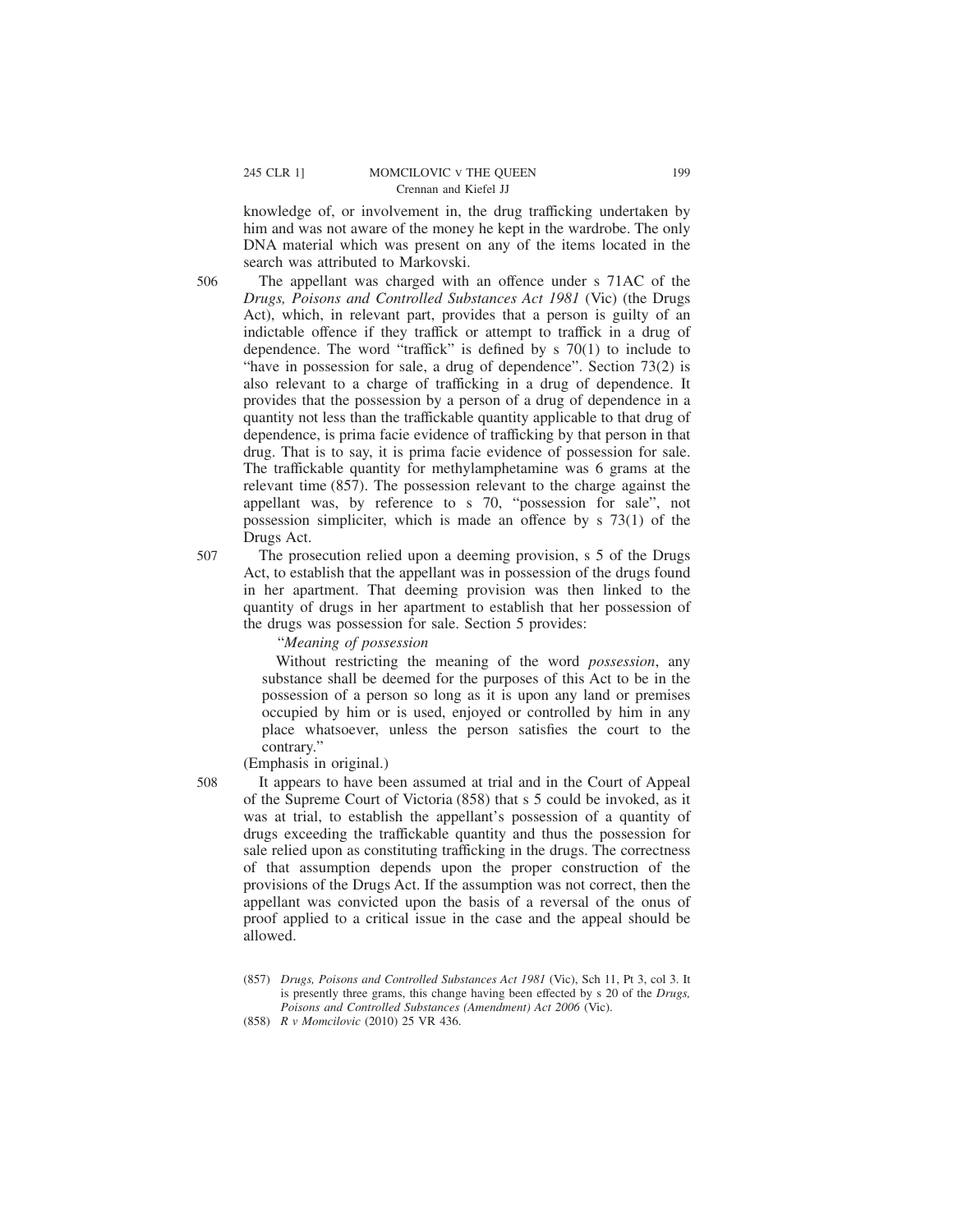- The trial judge directed the jury that once it was proved that the appellant was in occupation of the premises the appellant would be in possession of the drugs unless she satisfied them, on the balance of probabilities, that she did not know of the presence of the drugs in her apartment. 509
- In its terms s 5 places a legal, not merely an evidentiary, onus on a person accused of an offence involving the possession of drugs to rebut the presumption there created, that the drugs found on land or premises occupied by him or her were in his or her possession. This is apparent from the requirement that the person *satisfy* the court *to the contrary*. The words "to the contrary" convey that it is proof of a state of affairs such as would overcome the presumption which is required. To "satisfy" a court requires that the court be persuaded and this is consistent with a legal onus (859). 510
- Section 5 of the Drugs Act denies the operation of the common law rule that the prosecution prove the guilt of an accused person by proof, beyond reasonable doubt, of both negative and positive elements of an offence (860). The rule reflects the common law concept of the presumption of a person's innocence (861). 511
- The principle of legality at common law would require that a statutory provision affecting the presumption of innocence be construed, so far as the language of the provision allows, to minimise or avoid the displacement of the presumption. But, for the reasons which follow, its application to s 5 cannot yield a construction other than that required by the clear language of that section, which places the legal burden of proof on the accused. 512
- In Victoria, the *Charter of Human Rights and Responsibilities Act 2006* (Vic) (the Charter) sets out "the human rights that Parliament specifically seeks to protect and promote" (862). Section 25, "Rights in criminal proceedings", provides one of those rights by sub-s (1): "A person charged with a criminal offence has the right to be presumed innocent until proved guilty according to law." It is not necessary for 513
	- (859) *HKSAR v Lam Kwong Wai* (2006) 9 HKCFAR 574 at 597 [34] per Sir Anthony Mason NPJ.
	- (860) Referred to as the "golden thread": see *Woolmington v Director of Public Prosecutions* [1935] AC 462 at 481 per Viscount Sankey LC; and see *Phipson on Evidence*, 17th ed (2010), p 154 [6-09]. The rule is now embodied in s 141 of the *Evidence Act 2008* (Vic) albeit, by s 8 of that Act, it does not affect the operation of any other Act.
	- (861) A concept which has been criticised as an "inaccurate, shorthand description of the right of the accused to 'remain inactive and secure, until the prosecution has taken up its burden and produced evidence and effected persuasion'": *Taylor v Kentucky* (1978) 436 US 478 at 484 fn 12. The right to a presumption of innocence, to which s 25(1) of the *Charter of Human Rights and Responsibilities Act 2006* (Vic) refers, may have a larger content: see Quintard-Morénas, "The Presumption of Innocence in the French and Anglo-American Legal Traditions", *American Journal of Comparative Law*, vol 58 (2010) 107.
	- (862) *Charter of Human Rights and Responsibilities Act 2006* (Vic), s 7(1).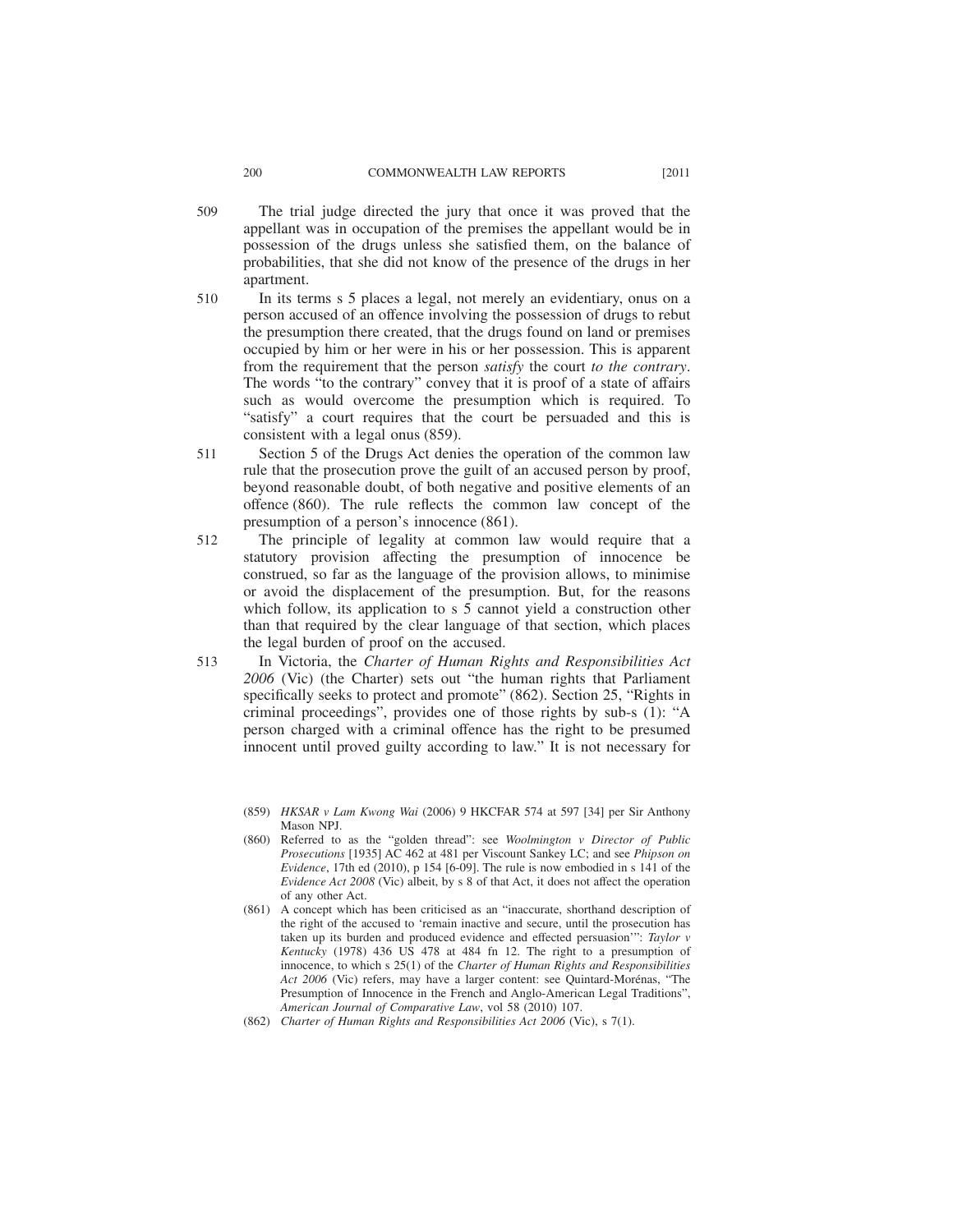## 245 CLR 1] MOMCILOVIC V THE QUEEN 201 Crennan and Kiefel JJ

present purposes to consider whether the right so protected is limited to the common law concept of the presumption of innocence. It clearly incorporates it.

- Following her conviction the appellant sought leave to appeal against conviction and sentence to the Court of Appeal. The appellant argued that as a matter of ordinary construction, s 5 required the discharge of only an evidentiary onus of proof. That contention was correctly rejected by the Court of Appeal. The alternative argument advanced by the appellant was that the same conclusion is reached by the particular construction required of statutes by the Charter in order that, so far as possible, they be compatible with the human rights recognised by the Charter. The Court of Appeal rejected that contention and refused leave to appeal against conviction. It granted leave to appeal against sentence, allowed the appeal and substituted a sentence of eighteen months' imprisonment. Those decisions of the Court were dated 17 March 2010. 514
- At the conclusion of orders made with respect to the applications for leave to appeal and the appeal, the Court of Appeal further stated: 515

"And, on 25 March 2010, the Court of Appeal has further decided: —

5. It is declared pursuant to subsection 36(2) of the *Charter of Human Rights and Responsibilities Act 2006* (Vic) (Charter) that section 5 of the *Drugs, Poisons and Controlled Substances Act 1981* (Vic) cannot be interpreted consistently with the presumption of innocence under s 25(1) of the Charter."

*The principal issues on the appeal*

- The appellant challenges the construction which the Court of Appeal gave to s 5, by reference to certain provisions of the Charter which are said to be relevant to its interpretation. The essential question raised by those Charter provisions (863) is whether they alter the approach to statutory construction which is ordinarily undertaken by the courts. In the event that the construction given to s 5 of the Drugs Act by the Court of Appeal, which was reached by reference to accepted principles of construction, is confirmed, it will be necessary to consider the provision made by s 36(2) of the Charter for the making of a "declaration of inconsistent interpretation". In that regard it will be necessary to consider whether such a function is one compatible with the role of the Supreme Court as a repository of the judicial power of the Commonwealth (864). 516
- There are two further substantial questions on this appeal concerning the provisions of the Drugs Act. The first is whether s 5 engages with s 71AC for the purpose of establishing "possession for sale". The second question is whether, properly construed, ss 5 and 71AC of the Drugs Act are inconsistent with provisions of the *Criminal Code* (Cth) 517

<sup>(863)</sup> *Charter of Human Rights and Responsibilities Act 2006*, ss 7(2), 32.

<sup>(864)</sup> *Kable v Director of Public Prosecutions (NSW)* (1996) 189 CLR 51.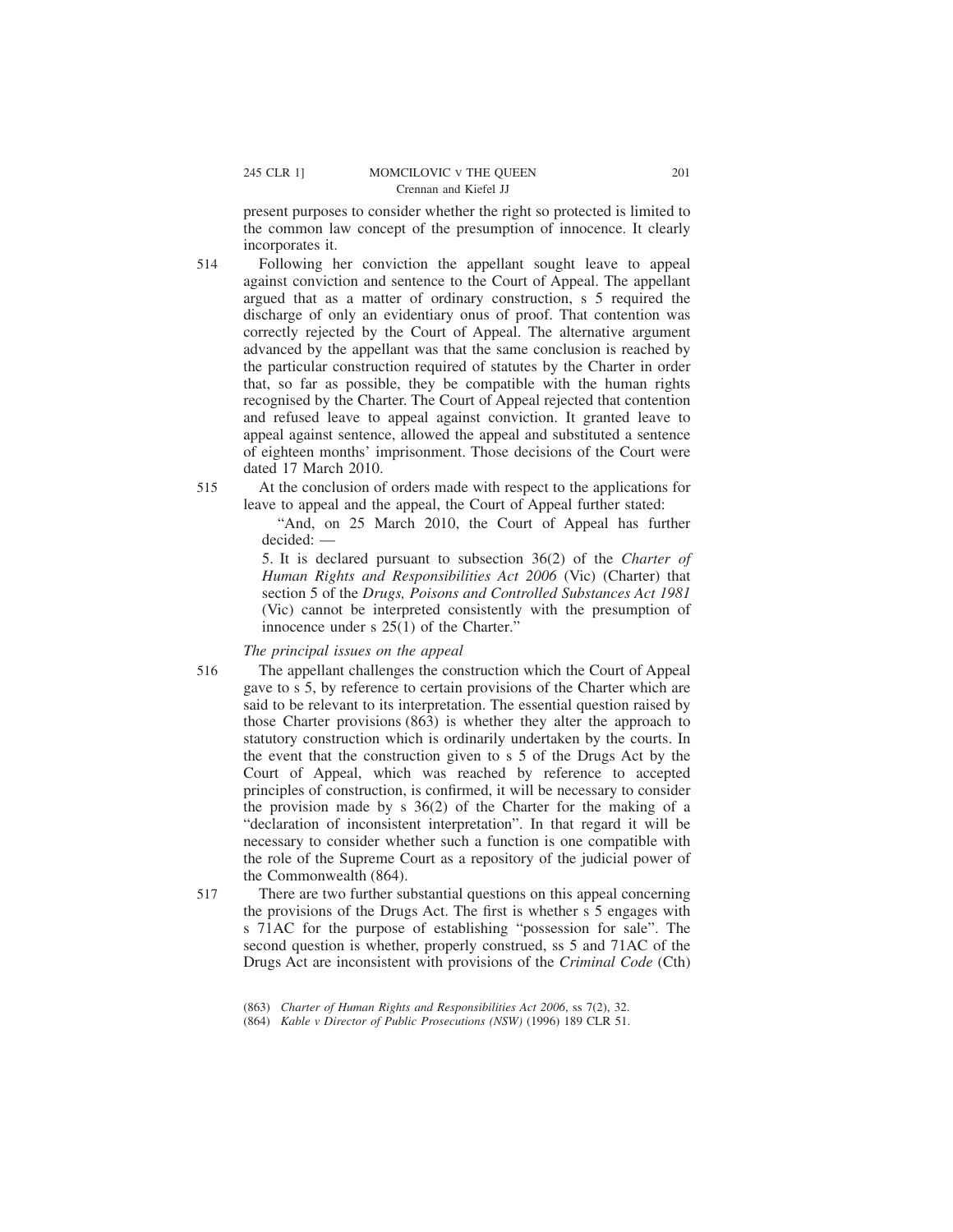(the Commonwealth Code) within the meaning of s 109 of the *Constitution*. If the first question is answered in favour of the appellant, the appeal must be allowed and a new trial ordered. If the constitutional question in relation to s 109 were to be answered in favour of the appellant, the indictment would have charged an offence not known to the law and should be quashed and the sentence set aside.

518

519

520

Because the approach to the construction of the provisions of the Drugs Act is logically anterior to these questions, it is necessary to first consider how the Charter is applied to that process of construction.

# *The Charter and its operation The objects of the Charter*

The Charter is said to be founded upon certain principles, the first of which is that "human rights are essential in a democratic and inclusive society that respects the rule of law, human dignity, equality and freedom" (865). The main purpose of the Charter is the protection and promotion of human rights. It seeks to do this by identifying those human rights which are subject to its protection (866), by ensuring statutory provisions, whenever enacted, "are interpreted so far as is possible in a way that is compatible with human rights" (867) and, where that cannot be achieved, by empowering (868) the Supreme Court to "declare that a statutory provision cannot be interpreted consistently with a human right" (869). Its purpose is further said to be achieved by requiring public authorities to act in a way that is compatible with the human rights set out in the Charter (870) and requiring Bills introduced into Parliament to have a statement of compatibility with the rights (871). However, the Charter allows the Parliament to override the application of the Charter "in exceptional circumstances" (872).

*The Charter rights*

Section 6(1) provides that "[a]ll persons have the human rights set out in Part 2" (873). The civil and political rights identified in Pt 2 are derived principally from the International Covenant on Civil and Political Rights (1966) (the ICCPR) (874).

- (865) *Charter of Human Rights and Responsibilities Act*, Preamble.
- (866) *Charter of Human Rights and Responsibilities Act*, s 1(2)(a).
- (867) *Charter of Human Rights and Responsibilities Act*, s 1(2)(b).
- (868) The section says "conferring jurisdiction" but for the reasons later given, in connection with s 36(2), that is incorrect.
- (869) *Charter of Human Rights and Responsibilities Act*, s 1(2)(e).
- (870) *Charter of Human Rights and Responsibilities Act*, s 1(2)(c).
- (871) *Charter of Human Rights and Responsibilities Act*, s 1(2)(d).
- (872) *Charter of Human Rights and Responsibilities Act*, s 1(3)(a).
- (873) "Human rights" are also defined in s 3(1) by reference to the civil and political rights set out in Pt 2.
- (874) Victoria, Legislative Assembly, *Charter of Human Rights and Responsibilities Bill 2006*, Explanatory Memorandum, pp 1 and 8, referring to the International Covenant on Civil and Political Rights.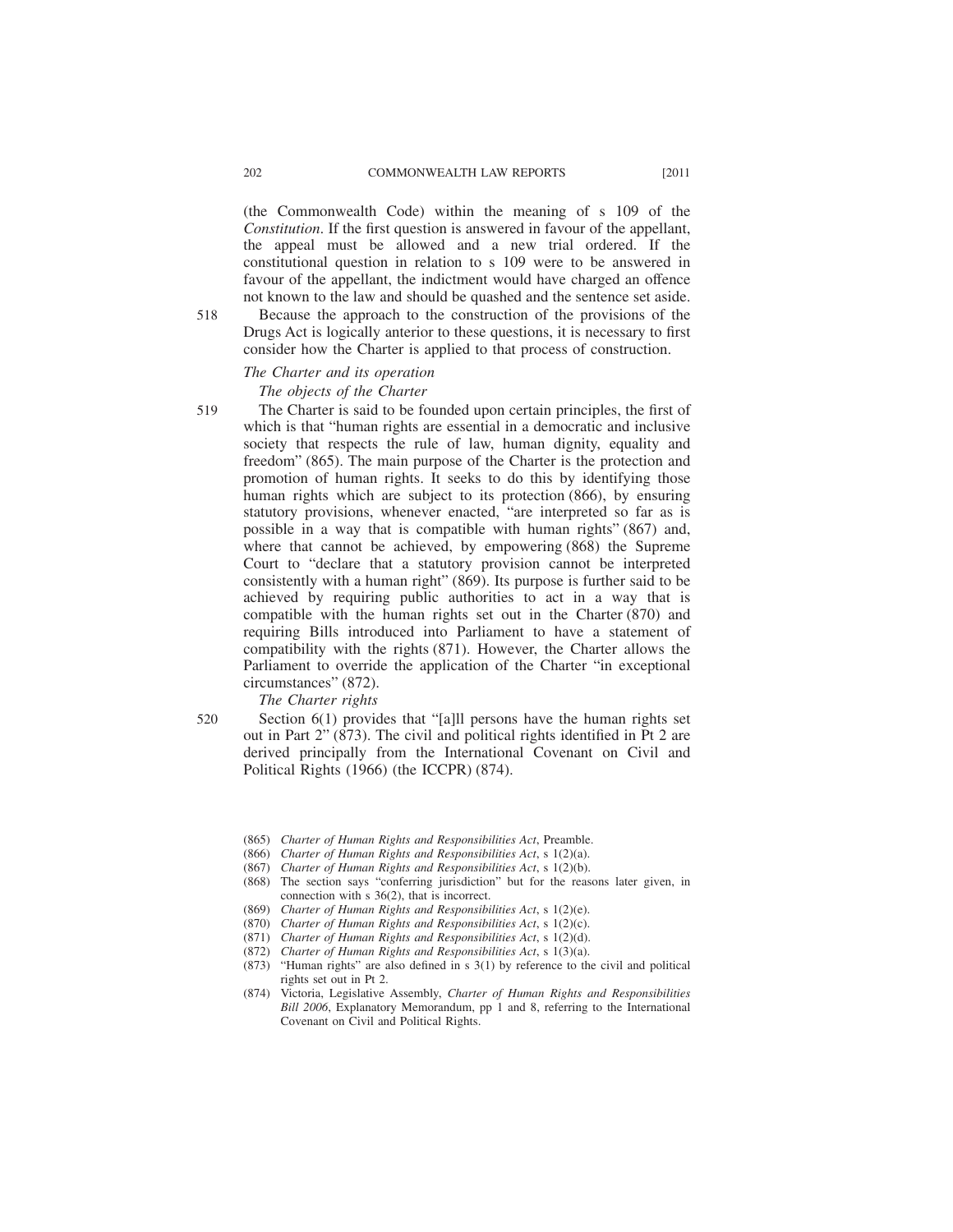## 245 CLR 1] MOMCILOVIC V THE QUEEN 203 Crennan and Kiefel JJ

- The ICCPR was opened for signature on 16 December 1966 and entered into force pursuant to Art 49(1) on 23 March 1976 (875). Australia signed the ICCPR on 18 December 1972 and ratified it on 13 August 1980 (876). The ICCPR entered into force for Australia pursuant to Art 49(2) on 13 November 1980 (877). The text of the ICCPR appears in Sch 2 to the *Australian Human Rights Commission Act 1986* (Cth) (formerly known as the *Human Rights and Equal Opportunity Commission Act 1986* (Cth)) (878). 521
	- In Pt 2 of the Charter ss 8-27 identify certain rights, freedoms and protections. Some of them are fundamental freedoms which have for some time been recognised and protected by the principle of legality at common law. The rights identified include recognition and equality before the law (s 8), the right to life (s 9), protection from torture and cruel, inhuman or degrading treatment (s 10), freedom from forced work (s 11), freedom of movement (s 12), freedom of thought, conscience, religion and belief (s 14 (879)), freedom of expression (s 15), privacy and reputation (s 13) and peaceful assembly and association (s 16). Section  $25(1)$ , which states the presumption of innocence to be a right, is set out above. Sub-section (2) of that section provides that a person charged with a criminal offence is entitled to certain minimum guarantees in connection with his or her trial. It is worth noting that as long ago as 1923 Isaacs J referred to "the elementary right of every accused person to a fair and impartial trial" in *R v Macfarlane; Ex parte O'Flanagan* (880) and said: "Every conviction set aside, every new criminal trial ordered, are mere exemplifications of this fundamental principle." Since that case there have been many developments in Australia's common law in this regard.
	- Part 2 of the Charter commences with s 7, which is entitled "Human rights – what they are and when they may be limited". A question on this appeal is what part, if any, s 7 plays in the construction to be given by the courts to a statute. It relevantly provides:

"(1) This Part sets out the human rights that Parliament specifically seeks to protect and promote.

- (2) A human right may be subject under law only to such
- (875) With the exception of Art 41, which entered into force on 28 March 1979 pursuant to the requirement for the Article's entry into force outlined in para (2) of Art 41.
- (876) Australia's Instrument of Ratification of the International Covenant on Civil and Political Rights (1980) 1197 UNTS 411.
- (877) Owing to the requirements in Art 41(2), Art 41 did not enter into force for Australia until 28 January 1993.
- (878) This change in name was effected by the commencement, on 5 August 2009, of Item 35 of Sch 3 to the *Disability Discrimination and Other Human Rights Legislation Amendment Act 2009* (Cth).
- (879) Freedom of religion is also protected under s 116 of the *Constitution*.
- (880) (1923) 32 CLR 518 at 541-542.

523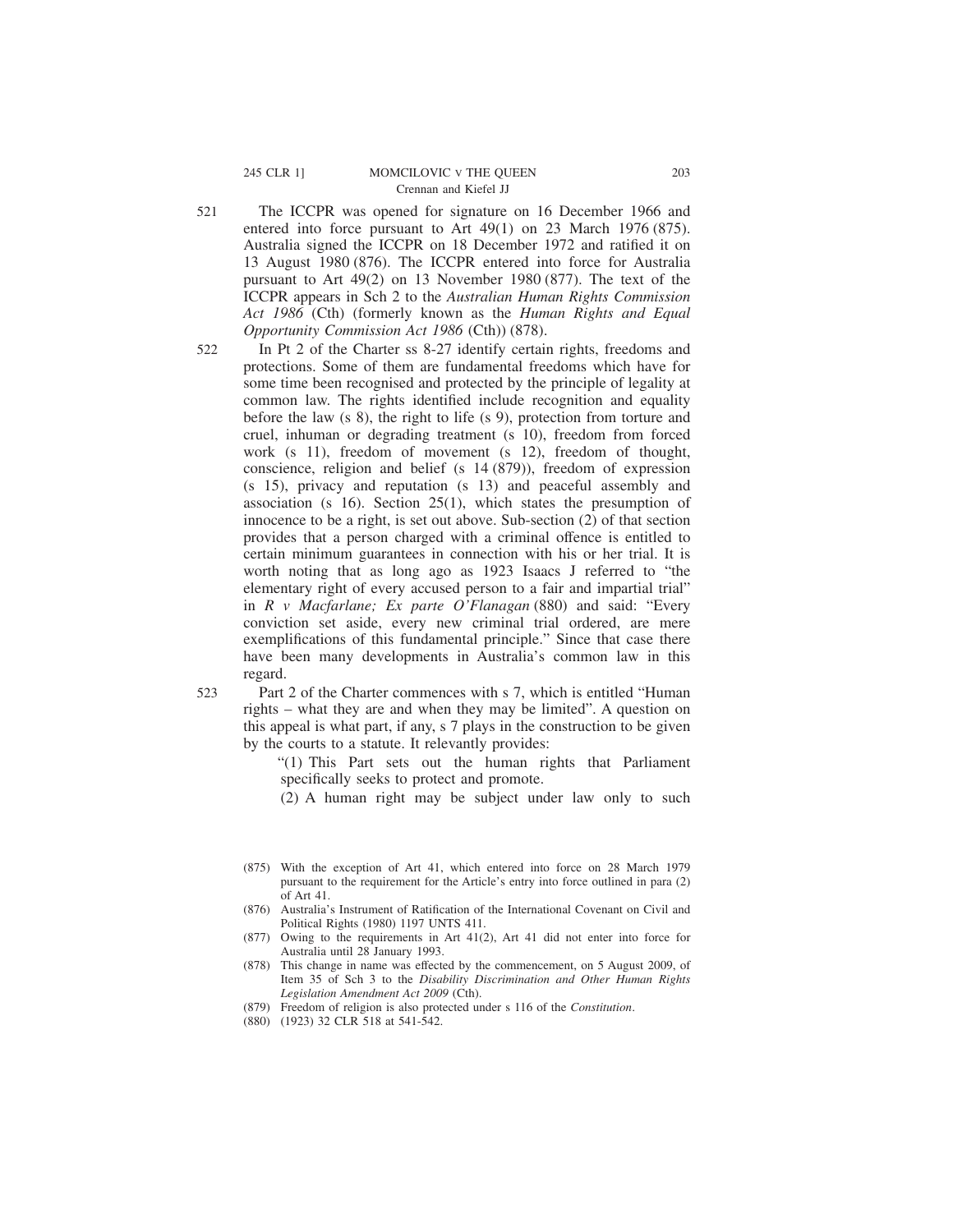reasonable limits as can be demonstrably justified in a free and democratic society based on human dignity, equality and freedom, and taking into account all relevant factors including —

(a) the nature of the right; and

(b) the importance of the purpose of the limitation; and

(c) the nature and extent of the limitation; and

(d) the relationship between the limitation and its purpose; and

(e) any less restrictive means reasonably available to achieve the purpose that the limitation seeks to achieve."

## *The application of the Charter*

- The Charter is expressed to apply to particular functions of the Parliament, of courts and tribunals, and of public authorities (881). It applies to Parliament to the extent that Parliament has the functions of scrutiny of new legislation or of deciding whether to override the Charter. It applies to public authorities to the extent that s  $38(1)$ provides that it is unlawful for a public authority to act in a way that is incompatible with a human right or, in making a decision, to fail to give proper consideration to a relevant human right. A "public authority" is defined in wide terms, to include any entity that has functions of a public nature, whether it is established by a statutory provision or exercises its functions on behalf of the State or a public authority (882). 524
- The Charter applies to "courts and tribunals, to the extent that they have functions under Part 2 and Division 3 of Part 3" (883). Some of the rights identified and described in Pt 2 may require courts or tribunals to ensure that processes are complied with, for example to ensure a fair hearing (884), and that the matters guaranteed by the Charter with respect to a criminal trial are provided (885). And the Charter contains, in s 32, a general injunction concerning the interpretation of statutes by reference to the Charter. 525

*The provisions concerning the role of the Supreme Court*

Section 32, which appears in Div 3 of Pt 3 of the Charter, is entitled "Interpretation". It provides:

"(1) So far as it is possible to do so consistently with their purpose, all statutory provisions must be interpreted in a way that is compatible with human rights.

(2) International law and the judgments of domestic, foreign and international courts and tribunals relevant to a human right may be considered in interpreting a statutory provision.

(3) This section does not affect the validity of —

<sup>(881)</sup> *Charter of Human Rights and Responsibilities Act*, s 6(2).

<sup>(882)</sup> *Charter of Human Rights and Responsibilities Act*, s 4.

<sup>(883)</sup> *Charter of Human Rights and Responsibilities Act*, s 6(2)(b).

<sup>(884)</sup> *Charter of Human Rights and Responsibilities Act*, s 24.

<sup>(885)</sup> *Charter of Human Rights and Responsibilities Act*, s 25.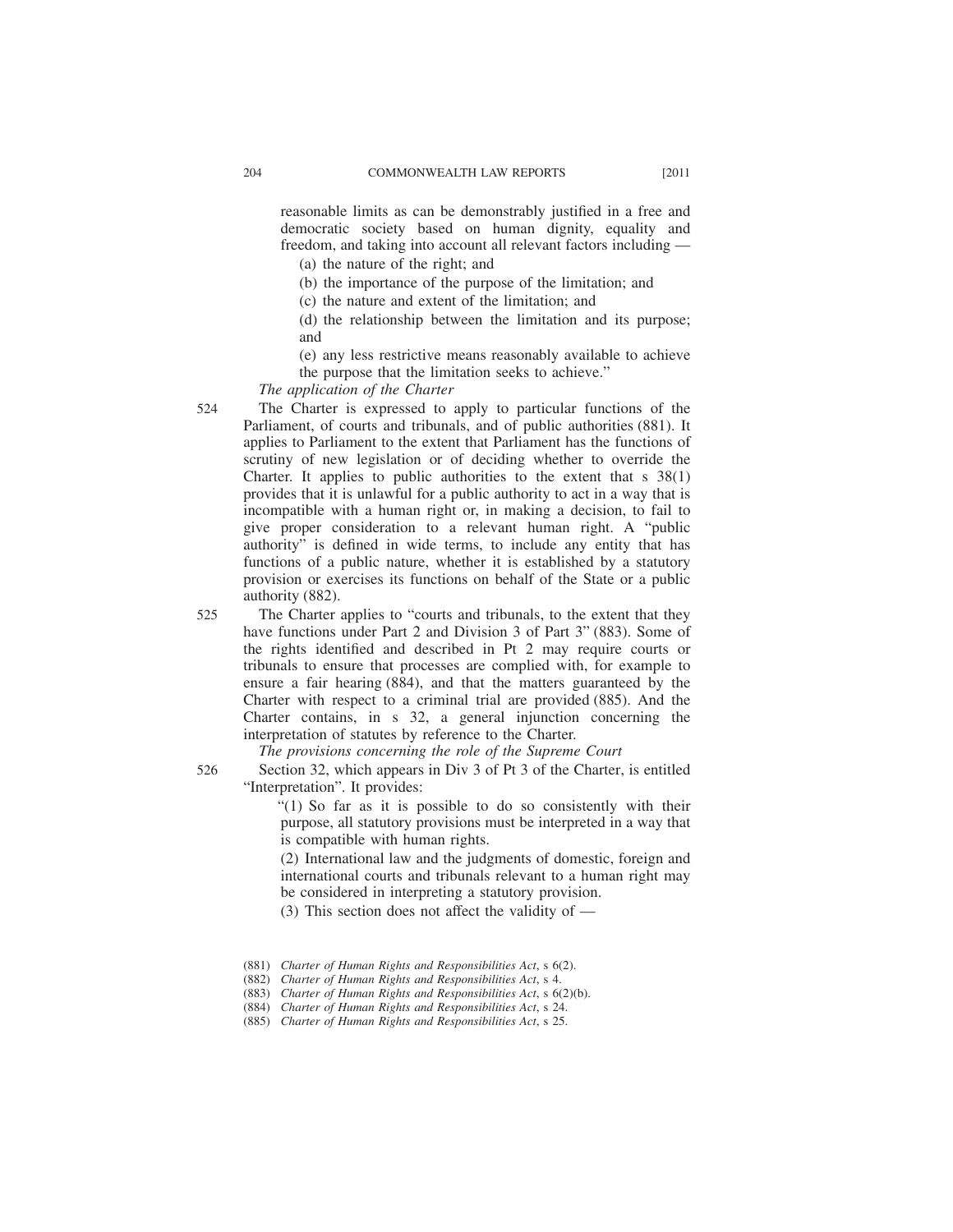## 245 CLR 1] MOMCILOVIC V THE QUEEN 205 Crennan and Kiefel JJ

(a) an Act or provision of an Act that is incompatible with a human right; or

(b) a subordinate instrument or provision of a subordinate instrument that is incompatible with a human right and is empowered to be so by the Act under which it is made."

- Where a question of law arises which concerns the application of the Charter or the interpretation of a statute in accordance with the Charter, notice is required to be given to the Attorney-General and the Victorian Equal Opportunity and Human Rights Commission (886) (the Commission), unless they are already parties to the proceedings (887). The Attorney-General has the right to intervene, in which case he or she is taken to be a party to the proceeding for the purpose of an appeal, and may be joined as a party where questions of the kind mentioned arise (888). 527
- Where a question of the kind mentioned concerning the Charter arises in a proceeding before a court or a tribunal, the question may be referred to the Supreme Court (889) if the court or tribunal, on application by a party, considers that it is appropriate for determination by that Court (890). Where a court or tribunal has referred a question it must not make a determination to which the question is relevant while the referral is pending or proceed in a manner, or make a determination, which is inconsistent with the opinion of the Supreme Court on the question (891). 528

Where a question of the kind mentioned arises in a proceeding in the Supreme Court, or is referred to it, or in an appeal to the Court of Appeal (892), s 36(2) provides for the making of a "declaration of inconsistent interpretation" (referred to as a "declaration" in the balance of these reasons, although, as will be explained, it cannot have the status of a declaratory order granting relief (893) in respect of law): 529

"Subject to any relevant override declaration, if in a proceeding the Supreme Court is of the opinion that a statutory provision cannot be interpreted consistently with a human right, the Court may make a declaration to that effect in accordance with this section."

It may be observed that the Supreme Court is not obliged to make a declaration.

- (886) Under the *Equal Opportunity Act 1995* (Vic).
- (887) *Charter of Human Rights and Responsibilities Act*, s 35.
- (888) *Charter of Human Rights and Responsibilities Act*, s 34.
- (889) When the court is the Trial Division of the Supreme Court or the County Court, it is to refer the matter to the Court of Appeal: *Charter of Human Rights and Responsibilities Act*, s 33(3).
- (890) *Charter of Human Rights and Responsibilities Act*, s 33(1).
- (891) *Charter of Human Rights and Responsibilities Act*, s 33(2).
- (892) *Charter of Human Rights and Responsibilities Act*, s 36(1).
- (893) Such as a declaration of right or a declaration as to the rights of parties to litigation.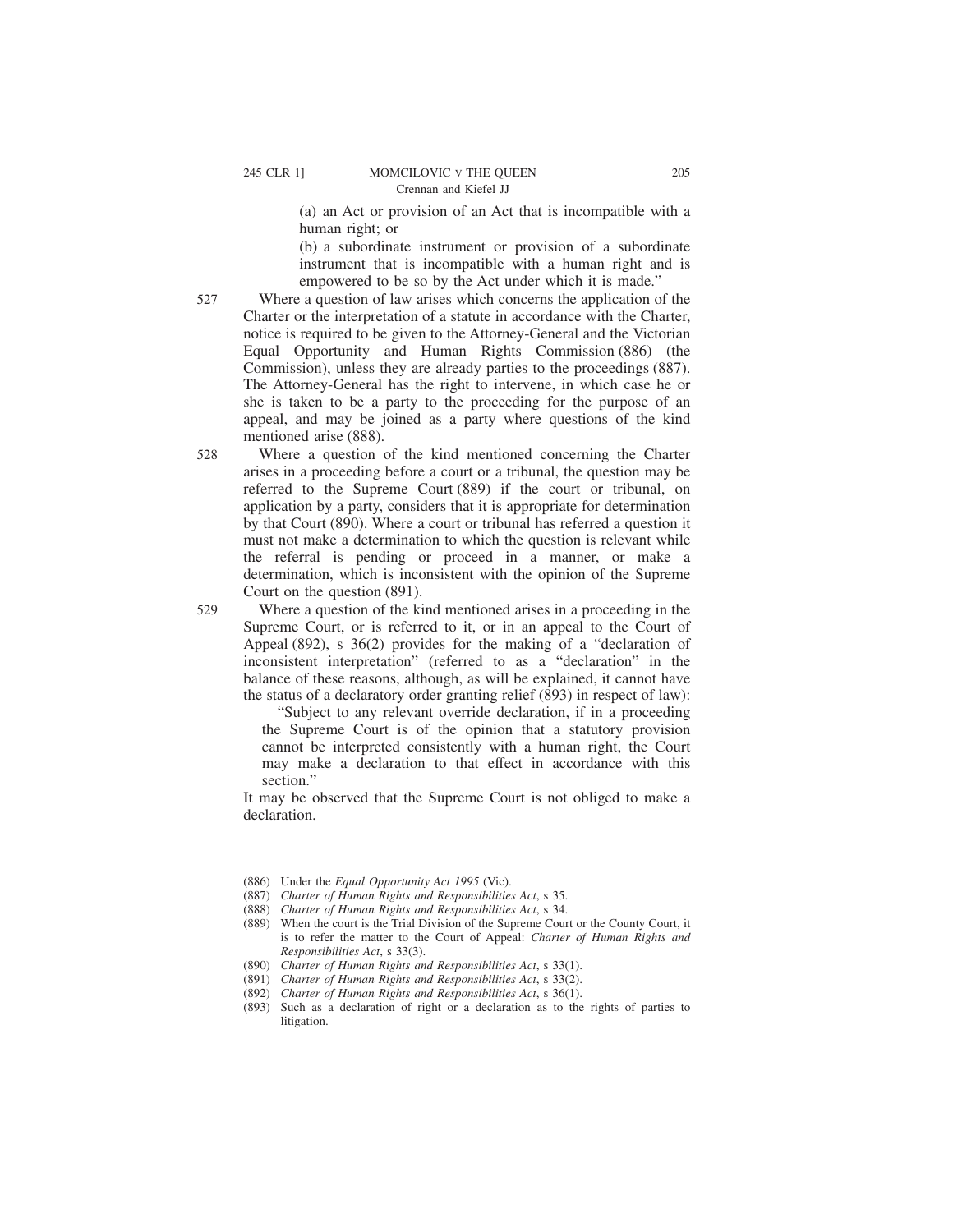- The Supreme Court must ensure notice is given to the Attorney-General and the Commission if it is considering making a declaration (894), and must not proceed to make a declaration unless it is satisfied that notice has been given and the Attorney-General and the Commission have had a reasonable opportunity to intervene in the proceedings or make submissions with respect to the proposed declaration (895). 530
	- The limited character and effect of such a declaration is spelled out by s 36(5), which provides:

"A declaration of inconsistent interpretation does not —

(a) affect in any way the validity, operation or enforcement of the statutory provision in respect of which the declaration was made; or (b) create in any person any legal right or give rise to any civil cause of action."

- Whether any action is to be taken consequent upon the making of the declaration depends upon the response of the relevant Minister and Parliament. Section 36(6) requires the Supreme Court to cause a copy of the declaration to be given to the Attorney-General, within a specified period which relates to the conclusion of appeal rights. The Minister administering the statute in question is required, by s 37, to prepare a written response to the declaration, and cause the declaration and the response to be laid before each House of Parliament and be published in the Government Gazette. Such a procedure was not undertaken in this case following the making of the declaration by the Court of Appeal. It was said that this step was not undertaken because of the appeal pending in this Court. Nothing in the Charter requires the Attorney-General or the relevant Minister to take any action to rectify the inconsistency which is the subject of the declaration. 532
- In the Second Reading Speech (896) it was said that the Charter sought to address human rights issues through "a formal dialogue between the three branches of government while recognising the ultimate sovereignty of Parliament to make laws for the good government of the people of Victoria". In the Report of the Human Rights Consultation Committee, which recommended the adoption of the Charter, the dialogue was said to be as between the community and different arms of government (897) and as between the courts, Parliament and the executive (898). And it was said that declarations 533

<sup>(894)</sup> *Charter of Human Rights and Responsibilities Act*, s 36(3).

<sup>(895)</sup> *Charter of Human Rights and Responsibilities Act*, s 36(4).

<sup>(896)</sup> Victoria, Legislative Assembly, *Parliamentary Debates* (Hansard), 4 May 2006, p 1293.

<sup>(897)</sup> Victoria, Human Rights Consultation Committee, *Rights, Responsibilities and Respect* (2005), p 67.

<sup>(898)</sup> Victoria, Human Rights Consultation Committee, *Rights, Responsibilities and Respect* (2005), p 85.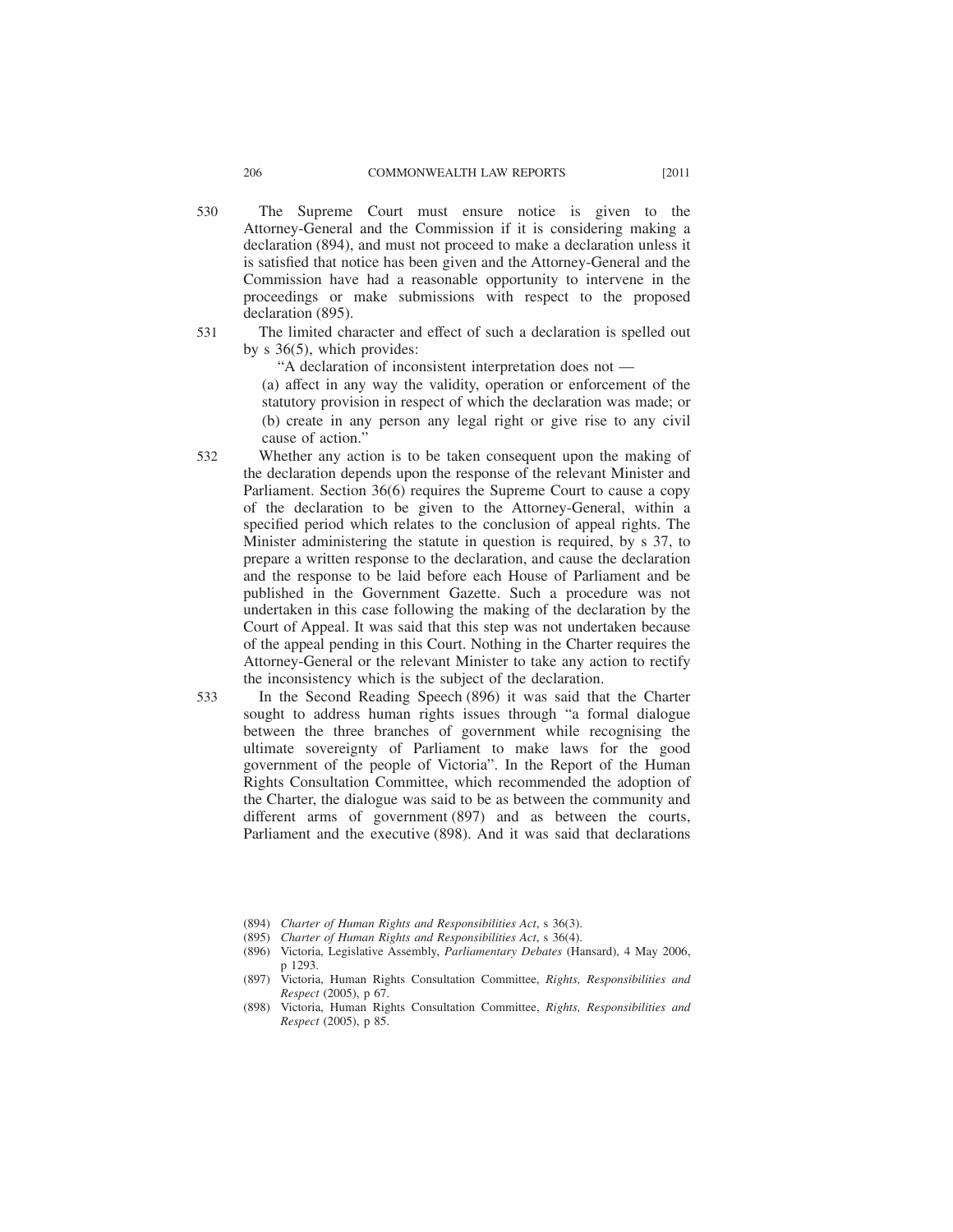534

535

536

are a "channel through which the dialogue" takes place between the courts and the Parliament (899).

*Questions as to ss 7(2), 32(1) and 36(2)*

- A "dialogue" is an inappropriate description of the relations between the Parliament and the courts and it is inaccurate to describe the process suggested by s 36(2) as involving a dialogue, just as the reference to the making of a "declaration" in that sub-section is inaccurate. The reference to a dialogue does, however, serve to highlight the novel aspect of s 36(2). Section 36(2) effects a novel alteration to the customary interchange between courts and Parliament which occurs under well-established principles of statutory construction and interpretation of legislation. But to say that it is novel that a court may, where appropriate, identify an inconsistency between legislation and a Charter right does not mean it impermissibly alters the relationship between the arms of government spoken of in *Zheng v Cai* (900) or compromises the institutional integrity of that court. It is necessary to analyse what is actually involved in the court making such a declaration. The question presented by s 36(2) is whether the provision offends against the *Constitution* by bestowing a power on the Supreme Court, incompatible with its position as a repository of the judicial power of the Commonwealth.
- Courts exercise judicial power through their orders and judgments. Orders and judgments are respectively pronounced and published in response to questions raised in matters before a court, and are determinative of rights and interests. The use of the term "declaration" in s 36(2) is ambiguous because it evokes the familiar remedy of a declaratory order, yet s 36(5) makes it plain that the declaration has no dispositive effect. A declaration of inconsistency is not an order of the Supreme Court of Victoria (901). As will be explained in these reasons, it is no more than a statement by the Supreme Court that, following upon its interpretation of a statutory provision in the context of the Charter, it has found the provision to be inconsistent with one or more Charter rights.
- Conscious of the position of the Supreme Court of Victoria in the system of courts which exercise federal jurisdiction under the *Constitution*, the Attorney-General for Victoria submitted that the conferral of the power under s 36(2) to make a declaration does not

(901) This also appears to be the position in respect of s 4(6)(a) of the *Human Rights Act 1998* (UK): see Lester, Pannick and Herberg, *Human Rights Law and Practice*, 3rd ed (2009), p 51 [2.4.5].

<sup>(899)</sup> Victoria, Human Rights Consultation Committee, *Rights, Responsibilities and Respect* (2005), p 86.

<sup>(900) (2009) 239</sup> CLR 446.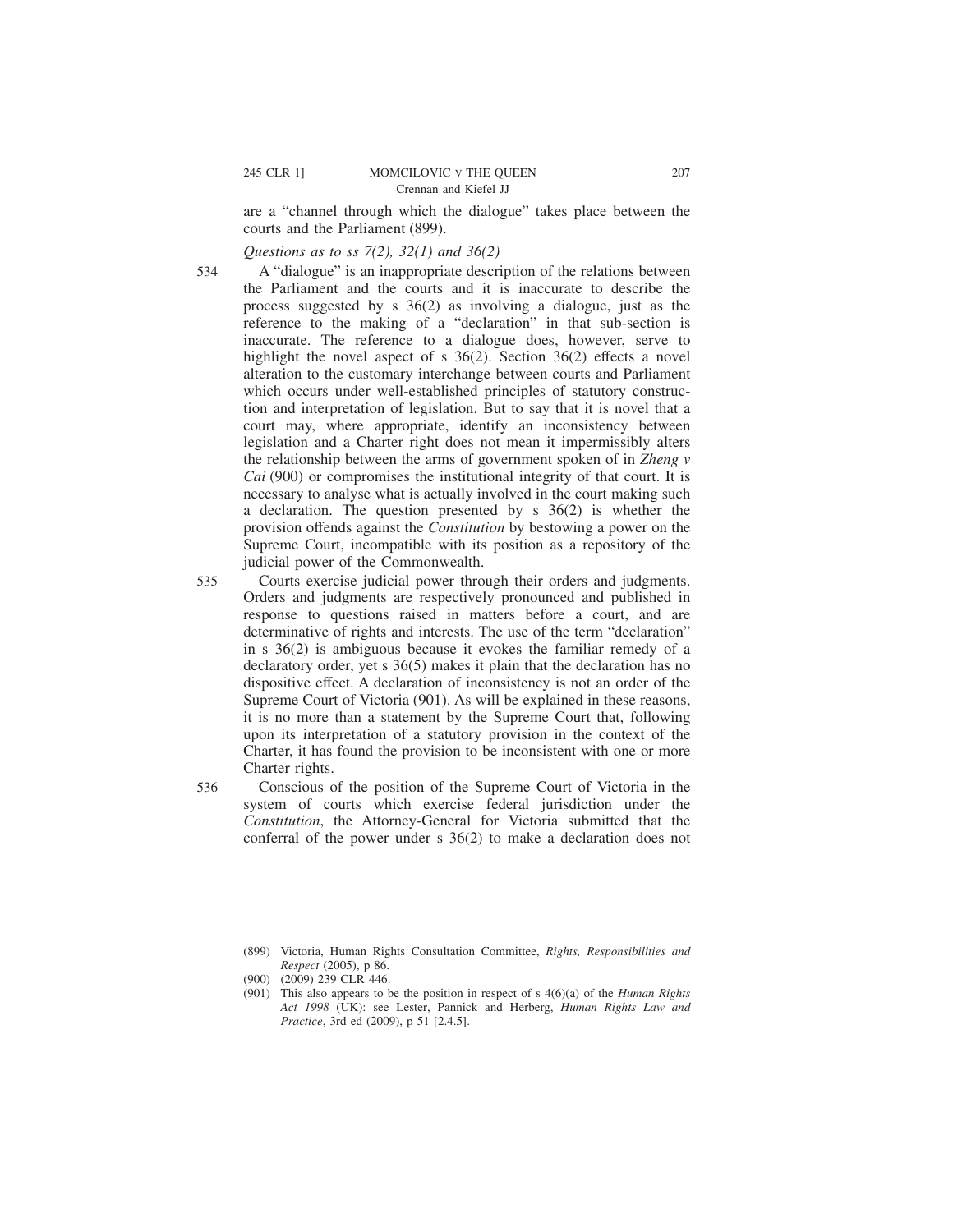contravene Ch III of the *Constitution*. It was submitted that it is not repugnant to, or incompatible with, the institutional integrity of the Supreme Court (902).

- It was likewise submitted that nothing required of the Supreme Court in the process of its interpretation of statutes, by s 32(1), is incompatible with its role as a court to which Ch III is relevant. In that regard the central submission for the Attorney-General was that s 32(1) does not permit the Supreme Court to assume a legislative role. But the approach to construction under s 32(1) for which the appellant contends may come much closer to a legislative function. Given the ordinary meaning of the words of s 5 of the Drugs Act, a conclusion that the presumption to be rebutted was only an evidentiary one would seem to require the words of the section to be altered. 537
- Section 7(2) of the Charter assumes relevance to the appellant's argument on construction. The appellant suggested a four-step approach, as follows. After an initial conclusion is reached, that s 5 of the Drugs Act places a legal burden of displacing the presumption on the accused, the *second* step is to conclude, on its ordinary construction, that s 5 limits the presumption of innocence protected by s 25(1) of the Charter, as the Court of Appeal held (903). The *third* step is to determine, in accordance with  $s$  7(2), that  $s$  5 does not place a reasonable limit on that right, or as the Court held, there was no "reasonable" or "demonstrable" justification for the restriction imposed by s 5 on the right (904). The *fourth* and last step proposed by the appellant requires the Court to turn to s 32(1) of the Charter. The Court must, in accordance with the terms of s 32(1), strive to construe s 5 so that it is compatible with, or less incompatible with, the presumption of innocence. It is possible to construe s 5 as requiring only an evidentiary onus consistently with its purpose, the appellant contends. Section 32 therefore requires that construction to be adopted, it is submitted. 538
	- The Court of Appeal did not approach the operation of the Charter provisions in this way (905). It considered that it was necessary to construe s 5 of the Drugs Act in a final way before turning to s 7(2). In the view of the Court, the question of whether the limit imposed on the right by s 5 was justified, pursuant to s 7(2), only becomes relevant after the meaning of  $s$  5 is established. Section 32(1) was not seen to require any special rule of interpretation. Even if s 32(1) intended a departure from the usual approach to interpretation, the Court said that it was not possible to construe s 5 of the Drugs Act as requiring only an evidentiary onus, for to do so would be to "cross the line from

- (903) *R v Momcilovic* (2010) 25 VR 436 at 470-473 [122]-[136].
- (904) *R v Momcilovic* (2010) 25 VR 436 at 477 [152].
- (905) *R v Momcilovic* (2010) 25 VR 436 at 446 [35], 465-467 [105]-[110].

<sup>(902)</sup> *Kable v Director of Public Prosecutions (NSW)* (1996) 189 CLR 51 at 96, 103, 116-119, 127-128.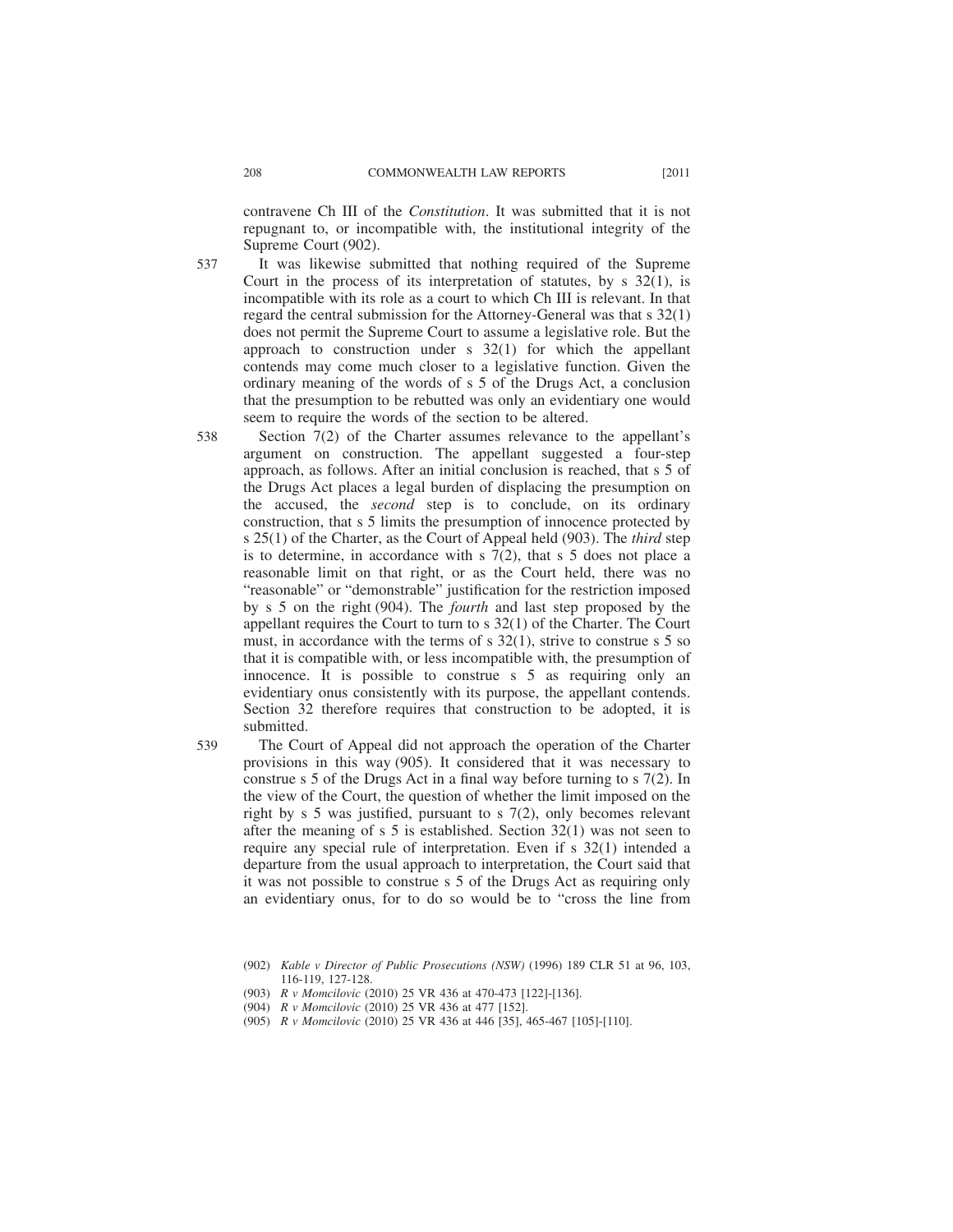540

541

542

## 245 CLR 1] MOMCILOVIC V THE QUEEN 209 Crennan and Kiefel JJ

interpretation to legislation" (906). The Court applied s 7(2). It concluded that there "is no reasonable justification, let alone any 'demonstrable' justification", for reversing the onus of proof in connection with the offence and that "[i]t follows that s 5 cannot be interpreted consistently with s 25(1) of the Charter, although this does not affect the validity of s 5" (907). It was on that basis that the Court made the declaration of inconsistent interpretation. It did not return to further construe s 5 of the Drugs Act after applying s 7(2), as the appellant had submitted was necessary. On the Court's approach s 7(2) was not relevant to the question of interpretation, but it was a step preparatory to the making of a declaration under s 36(2).

The intended operation of s 7(2) in connection with the construction of a statute, to which s  $32(1)$  refers, and the connection s  $7(2)$  has to the making of a declaration under s 36(2), are not spelled out in the Charter. It may briefly be said that differing views of the operation of these provisions were proffered by the parties and some of the interveners on the appeal to this Court. These are matters to be determined by reference to the construction of the Charter in its own terms.

#### *Sections 7(2) and 32(1): sources and comparisons*

The Report of the Human Rights Consultation Committee and the Explanatory Memorandum make it plain that the Charter was drafted with an eye to legislative and constitutional instruments in other countries which have the general object of protection and promotion of human rights. They include the *Canadian Charter of Rights and Freedoms* (the Canadian Charter), which was enacted as a Schedule to the *Canada Act 1982* (UK); the *New Zealand Bill of Rights Act 1990* (NZ); the Bill of Rights which appears as Ch 2 of the *Constitution of the Republic of South Africa* (908); and the *Human Rights Act 1998* (UK) (the HRA). It should be added that the Charter was also drafted to acknowledge the operation of the rule of law in a democratic society. So much appears from the principles expressed in the Preamble and from the test provided in s 7(2), that of proportionality.

In argument on this appeal attention was directed to s 3 of the HRA in aid of a much broader interpretive power than might be achieved by the application of ordinary rules of construction. Section 3 relevantly provides:

"(1) So far as it is possible to do so, primary legislation and subordinate legislation must be read and given effect in a way which is compatible with the Convention [  $(909)$ ] rights."

- (906) *R v Momcilovic* (2010) 25 VR 436 at 446 [35].
- (907) *R v Momcilovic* (2010) 25 VR 436 at 477 [152]-[154].
- (908) The final South African Constitution of 1996, to which reference is made, replaced the 1993 Interim Constitution, which outlined a number of "Fundamental rights" in Ch 3 and formed the basis of what became the Bill of Rights in the final South African Constitution.
- (909) Convention for the Protection of Human Rights and Fundamental Freedoms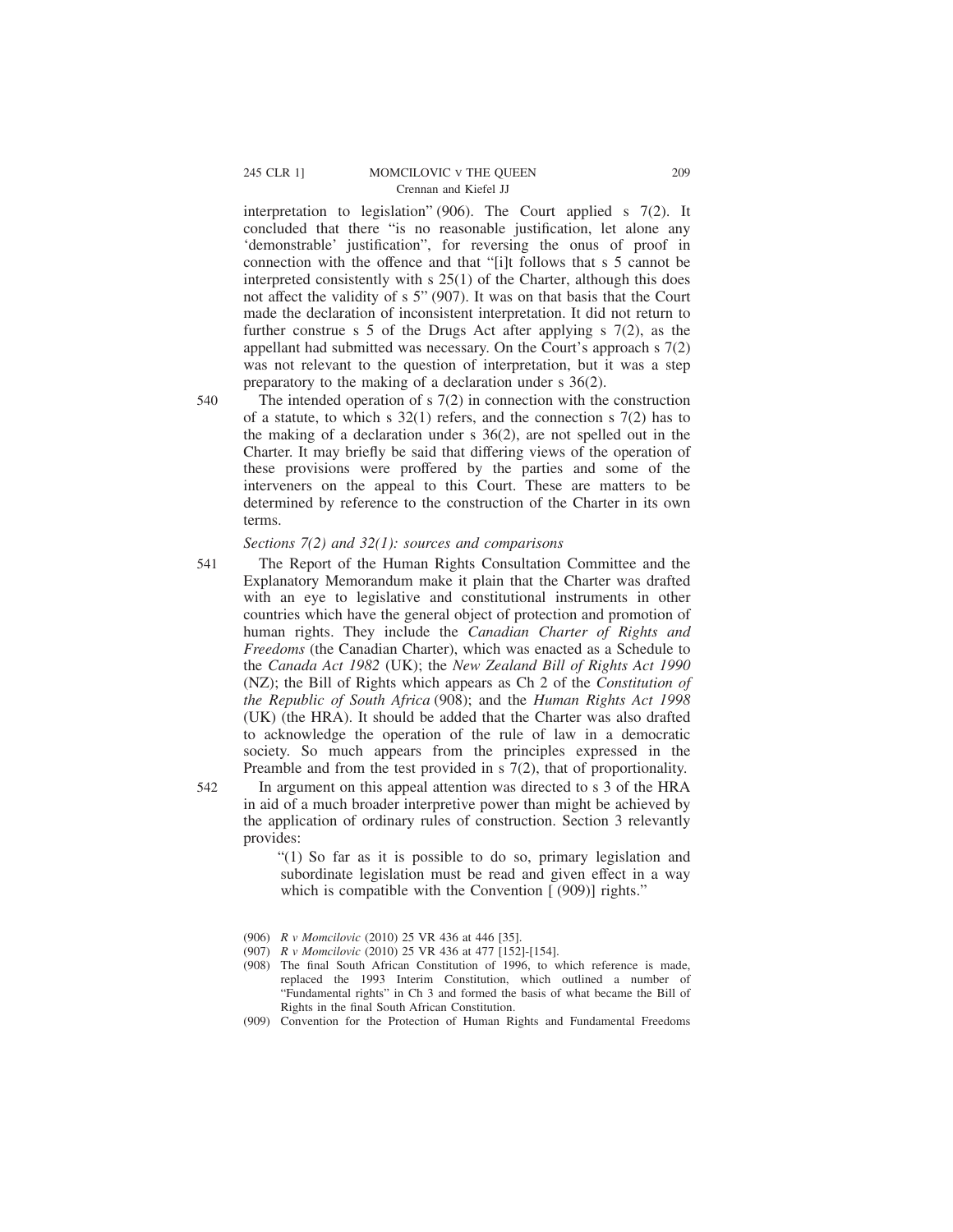In *Ghaidan v Godin-Mendoza* (910), s 3 was taken to permit, if not to require, a court to modify or alter the words of a statute in order to eliminate a discriminatory effect on a person. At issue was whether the long-standing same-sex partner of the original, protected, tenant of a flat could succeed to the tenancy as a member of the tenant's family. The term "spouse" was defined by the legislation to mean persons living with a tenant as "his or her wife or husband". Compatibility with the Convention was achieved by reading the provision as extending to a person living with the original tenant "as if" they were his or her husband or wife. 543

544

*Ghaidan* produces an outcome of compatibility with Convention rights which might follow upon compliance with the rather emphatically expressed direction in s 3(1) that a statute "must be read and given effect" to that end. Such an approach pays insufficient attention to the opening words of the sub-section, "So far as it is possible to do so", and whether they are directed to compliance with the usual rules of statutory interpretation in the context of the Charter. That question is answered in large part by s 32(1) of the Charter. It too opens with the words "So far as it is possible to do so" but continues "consistently with their purpose". The reference to statutory purpose points clearly to the task ordinarily undertaken by courts in construing legislation. In *Project Blue Sky Inc v Australian Broadcasting Authority* (911) it was explained that the court's task is to construe the relevant provision in order to achieve consistency with the language and the purpose of the statute.

In the light of the Report of the Human Rights Consultation Committee and the Explanatory Memorandum to the Charter, s 32(1) must be taken to have been drafted with an awareness of s 3(1) of the HRA and the decisions in *Ghaidan* and later cases, to which reference will shortly be made. Section 32(1) does not direct, as s 3(1) does, that a statutory provision must be "read and given effect in a way which is compatible with [human] rights". It simply requires that, so far as it is possible to do so consistently with their purpose, all statutory provisions "must be *interpreted*" in a way which is compatible with Charter rights. This is a firm statement and one which, it may be inferred, was intended to overcome any misapprehension about the role of the courts in construing legislation. The reference to interpretation must be taken to be a reference to that process of construction as understood and ordinarily applied by courts, a process which is to be taken as accepted by the other arms of government in a system of representative democracy (912). 545

*<sup>(</sup>cont)*

<sup>(1950) (</sup>the Convention), which is set out in Sch 1 to the *Human Rights Act 1998* (UK).

<sup>(910) [2004] 2</sup> AC 557.

<sup>(911) (1998) 194</sup> CLR 355 at 381 [69].

<sup>(912)</sup> *Zheng v Cai* (2009) 239 CLR 446 at 455-456 [28].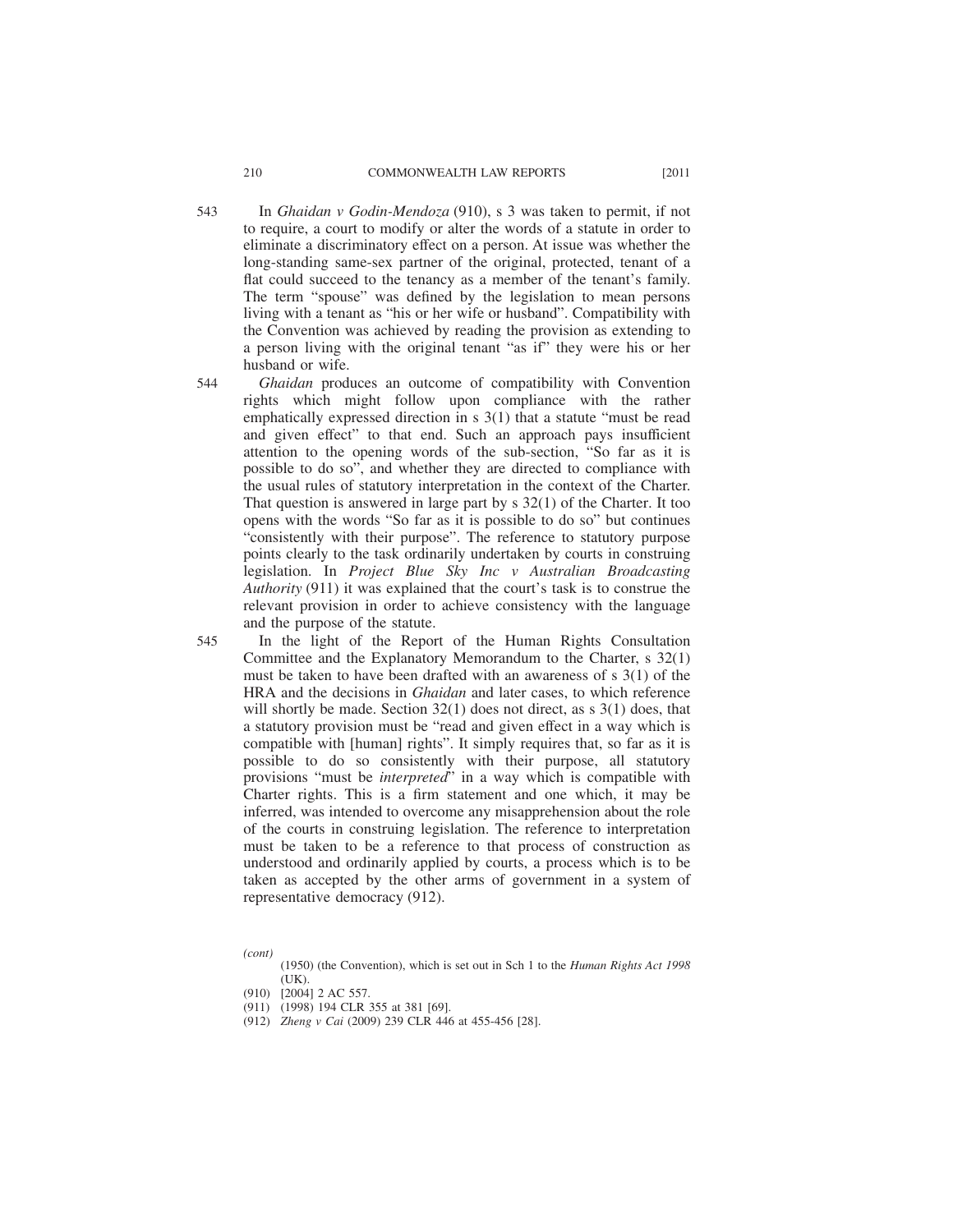546

548

## 245 CLR 1] MOMCILOVIC V THE QUEEN 211 Crennan and Kiefel JJ

- The important differences in the terms of the sections are themselves sufficient to distinguish  $s$  32(1) of the Charter from s 3(1) of the HRA. It is not necessary to go further and consider other factors which might explain the approach taken in *Ghaidan*, factors which may have to do with alterations to parliamentary and judicial sovereignty and power which have been taking place since the United Kingdom joined the European Community, the status which has been accorded to the Convention in the United Kingdom (913) and the role of the European Court of Human Rights in respect of the law of the United Kingdom (914). It may be observed that *Ghaidan* was followed in *Sheldrake v Director of Public Prosecutions* (915), where Lord Bingham of Cornhill observed that the "interpretative obligation" under s 3 "may require the court to depart from the legislative intention of Parliament" (916). The later decision in *R v Inland Revenue Commissioners; Ex parte Wilkinson* (917) exemplifies a more orthodox approach to construction in the application of s 3(1) of the HRA. There the term "widow" was held not to include a surviving spouse of male gender. Lord Hoffmann explained that, whilst the Convention forms part of the background against which a statute is to be construed, the question remains one of interpretation (918).
- So far as concerns the use to be made of s 7(2) of the Charter, attention is directed, by the Explanatory Memorandum to the Charter (919), to s 5 of the *New Zealand Bill of Rights Act* and to s 36 of the Bill of Rights which appears as Ch 2 of the *Constitution of the Republic of South Africa*. It is these provisions, it is said, upon which s 7(2) was modelled. 547
	- The *New Zealand Bill of Rights Act* and the South African Bill of Rights have in common that they both propound a test of proportionality for a law which purports to limit a right or freedom which is sought to be protected. The provision in the *New Zealand Bill of Rights Act* which corresponds to s 7(2) is s 5. It is entitled "Justified
	- (913) See *R v Director of Public Prosecutions; Ex parte Kebilene* [2002] 2 AC 326 at 380-381; *McCartan Turkington Breen v Times Newspapers Ltd* [2001] 2 AC 277 at 297; *Brown v Stott* [2003] 1 AC 681 at 703; *Wilson v First County Trust Ltd [No 2]* [2004] 1 AC 816 at 875 [180].
	- (914) Lord Rodger of Earlsferry observed in *Secretary of State for the Home Department v AF [No 3]* [2010] 2 AC 269 at 366 [98]: "Even though we are dealing with rights under a United Kingdom statute, in reality, we have no choice … Strasbourg has spoken, the case is closed." See also *Gillan and Quinton v United Kingdom* (2010) 50 EHRR 45.
	- (915) [2005] 1 AC 264.
	- (916) *Sheldrake v Director of Public Prosecutions* [2005] 1 AC 264 at 303 [28], Lord Steyn and Lord Phillips of Worth Matravers MR agreeing at 314 [55]-[56]. See also *Ahmed v Her Majesty's Treasury* [2010] 2 AC 534 at 647 [115] per Lord Phillips.
	- (917) [2005] 1 WLR 1718; [2006] 1 All ER 529.
	- (918) *R v Inland Revenue Commissioners; Ex parte Wilkinson* [2005] 1 WLR 1718 at 1723 [17]; [2006] 1 All ER 529 at 535.
	- (919) Victoria, Legislative Assembly, *Charter of Human Rights and Responsibilities Bill 2006*, Explanatory Memorandum, p 9.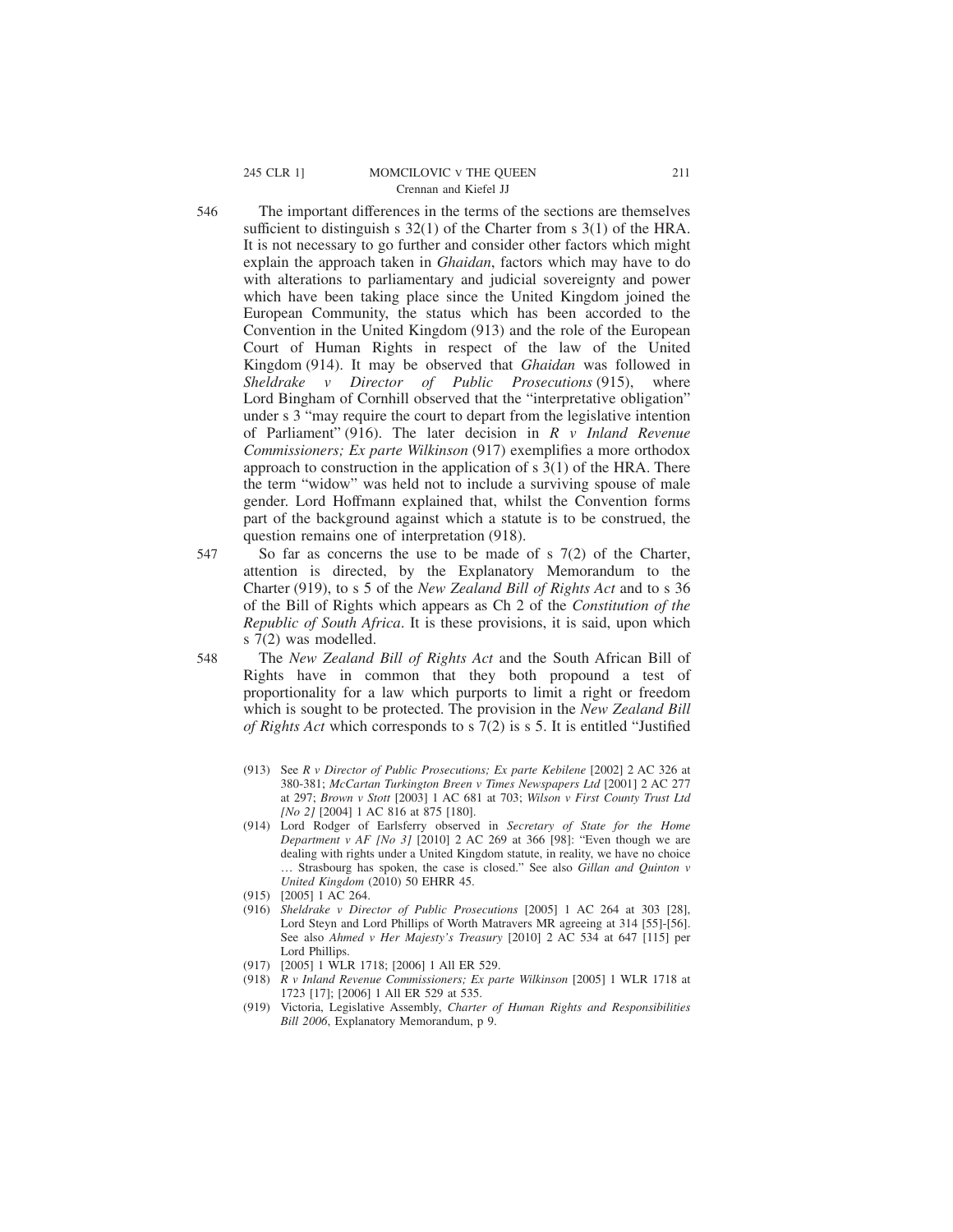limitations" and provides that the rights and freedoms referred to in the Act "may be subject only to such reasonable limits prescribed by law as can be demonstrably justified in a free and democratic society". Section 5 of the *New Zealand Bill of Rights Act* does not provide tests of the principle of proportionality as s 7(2) does, but in *R v Hansen* (920) s 5 was taken to incorporate a test of proportionality, albeit differing in some respects from those listed in s 7(2).

549

Proportionality as a principle may generally be said to require that any statutory limitation or restriction upon a right or freedom having a particular status be proportionate to the object or purpose which it seeks to achieve. Proportionality is also stated to be a test, and in the sense just described it is, but the term does not itself explain how the conclusion whether a statutory measure is proportionate or disproportionate is to be reached. The tests for proportionality are not universal, although they may have some features in common. Some constitutional documents or statutes state the tests to be applied, others leave it to the courts to formulate tests directed to the more general question of whether a statutory measure is proportionate and therefore justified. Such is the case with the Canadian Charter, which may be contrasted with the tests which have been employed by the German courts and courts of the European Community, which are more structured in their approach.

550

The terms of the New Zealand provision, and the words with which s 7(2) of the Charter commences, follow those of s 1 of the Canadian Charter, which guarantees the rights and freedoms set out in it "subject only to such reasonable limits prescribed by law as can be demonstrably justified in a free and democratic society". In *Hansen* the test propounded by the Canadian Supreme Court in *R v Oakes* (921) was followed in the context of what constitutes a "justified limitation" (922). The test was later summarised (923) as:

"1. The objective of the impugned provision must be of sufficient importance to warrant overriding a constitutionally protected right or freedom; it must relate to concerns which are pressing and substantial in a free and democratic society before it can be characterized as sufficiently important.

2. Assuming that a sufficiently important objective has been established, the means chosen to achieve the objective must pass a proportionality test; that is to say they must:

(a) be 'rationally connected' to the objective and not be arbitrary, unfair or based on irrational considerations;

(920) [2007] 3 NZLR 1.

(923) *R v Chaulk* [1990] 3 SCR 1303 at 1335-1336.

<sup>(921) [1986] 1</sup> SCR 103.

<sup>(922)</sup> See *R v Hansen* [2007] 3 NZLR 1 at 28 [64] per Blanchard J; at 40 [103] per Tipping J; at 69 [203]-[205] per McGrath J; at 84-85 [271]-[272] per Anderson J (referring to *R v Chaulk* [1990] 3 SCR 1303).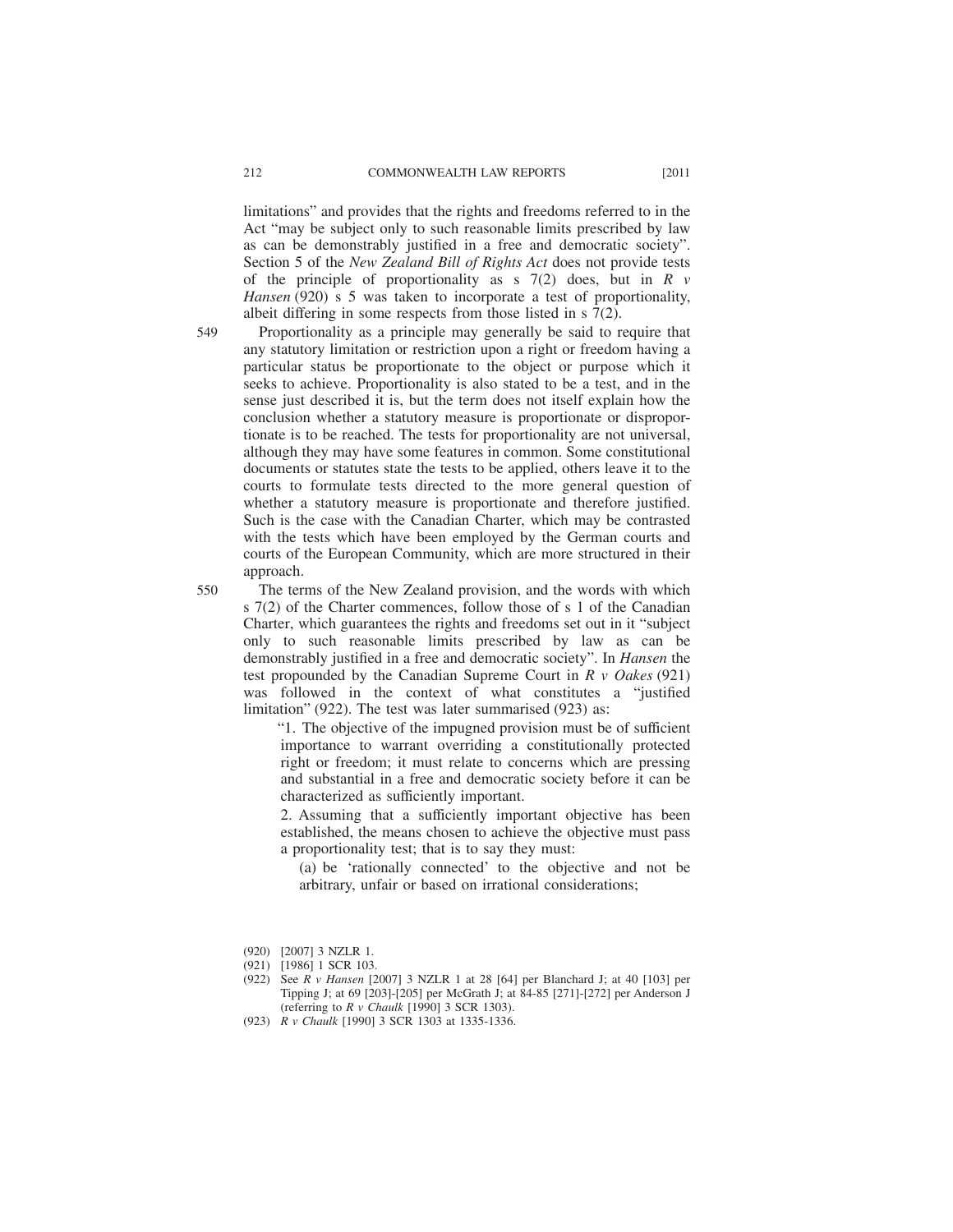(b) impair the right or freedom in question as 'little as possible'; and

(c) be such that their effects on the limitation of rights and freedoms are proportional to the objective."

- Section 7(2) of the Charter commences, in terms similar to s 1 of the Canadian Charter, "A human right may be subject under law only to such reasonable limits as can be demonstrably justified in a free and democratic society based on human dignity, equality and freedom" but then goes on to provide "and taking into account all relevant factors including" and then lists the five factors set out above (924). 551
- A detailed comparison of these provisions against the test applied with respect to the general Canadian Charter provision, s 1, is not warranted in this case. It is sufficient to observe that there are some obvious differences which suggest that the test here to be applied is best understood within the confines of what is provided in s 7(2). By way of example, s 7(2) does not speak of a requirement that the right or freedom be impaired "as little as possible". It directs attention in para (e) to whether there are any less restrictive means reasonably available which might meet the statutory objective to which the limiting provision is directed. 552
- Paragraphs (a)-(d) of s 7(2), taken together, may comprise another test, or at least the framework for a test, which has regard to the nature (and inferentially the importance) of the right affected on the one hand, and the importance and purpose of the limitation and the extent to which it operates as a limitation of the right. Depending upon the importance attributed to the right, the implication in a test structured this way is that a statutory provision may go too far, much more than is necessary to meet its objective. Whilst the Canadian test might involve some such test in para 2(c) above, it is expressed in a more open-ended way. 553
- As will shortly be discussed in connection with the South African Bill of Rights, the tests which are provided in s 7(2) bear a closer resemblance to those already employed by this Court and may have a closer affinity to tests employed in some European jurisdictions. And, whilst s 7(2) does not purport to exclude other tests, there would appear to be real questions about the extent to which other tests would be consistent with it, given the specific test in s  $7(2)(e)$  and the framework provided in the other paragraphs of the sub-section. Likewise there would be a real question about the consistency of s 7(2) with tests utilised in jurisdictions such as Canada. 554
- Section 7 of the Charter follows the tests for proportionality set out in the South African Bill of Rights. Section 36(1) of the Bill of Rights provides that the rights to which it refers may be limited by general laws only to the extent that the limitation is "reasonable and justifiable in an open and democratic society based on human dignity, equality 555

(924) See [523] of these reasons.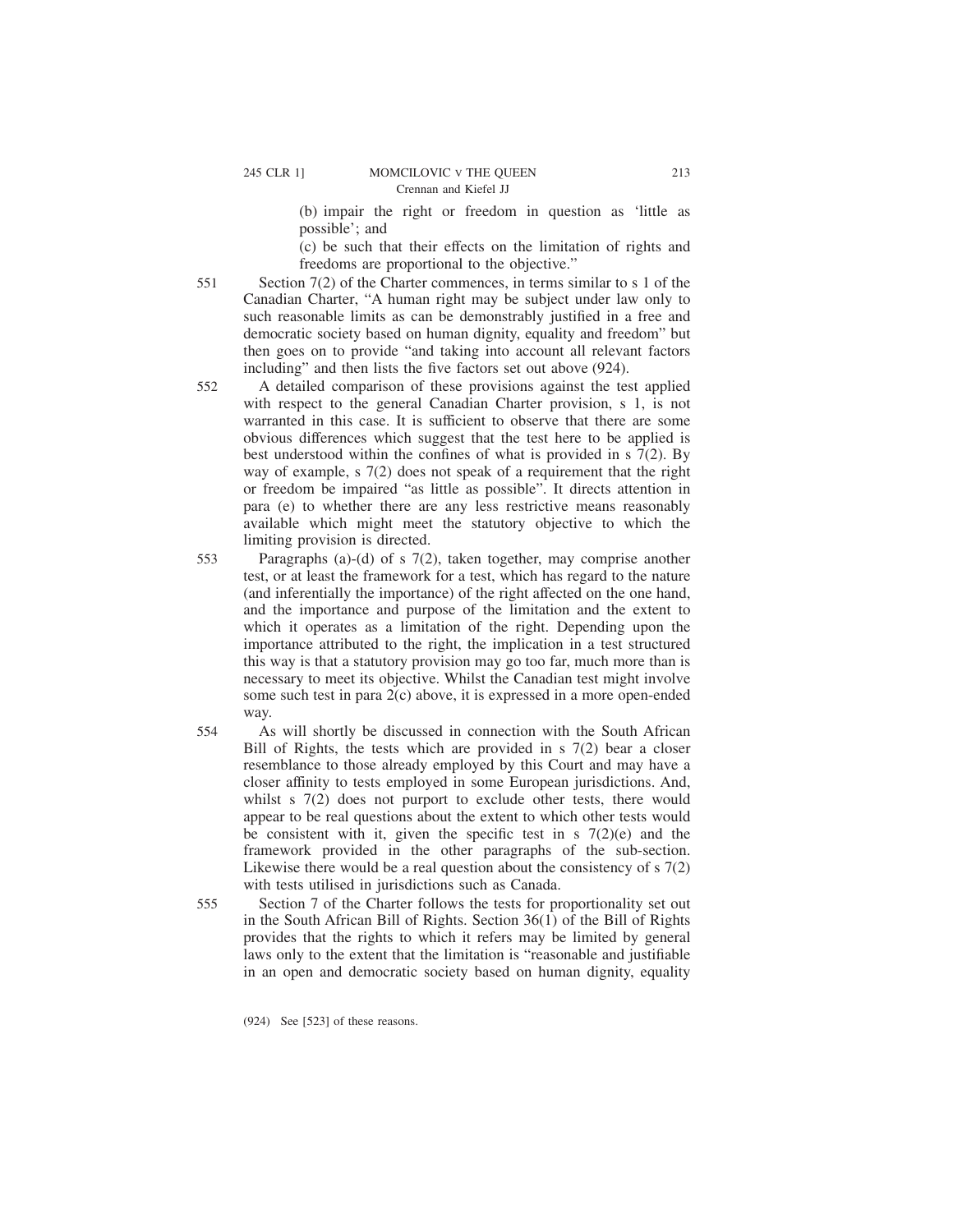and freedom, taking into account all relevant factors". The factors there listed correspond to those in s 7(2) of the Charter.

The tests stated in s 7(2) for proportionality are not novel. They are well known to European jurisdictions and have their origin in German law and rule of law concepts (925). Kiefel J discussed the principle of proportionality and its application by this Court in *Rowe v Electoral Commissioner* (926). One test of proportionality is that of "reasonable necessity". It asks whether there are less restrictive statutory measures available to achieve the purpose that is sought to be achieved. This test is stated in s  $7(2)(e)$ . It has been applied by this Court principally in cases concerning s 92 of the *Constitution*, such as *North Eastern Dairy Co Ltd v Dairy Industry Authority (NSW)* (927) and more recently *Betfair Pty Ltd v Western Australia* (928). It requires that the alternative, less restrictive, measure which could have been employed is as effective to achieve the statutory purpose in question (929). If there are such measures available, it would follow that the measure chosen is excessive and therefore disproportionate.

Paragraphs (a)-(d) of s 7(2) together are structured so as to permit another test of proportionality, which is sometimes called "proportionality in the strict sense" (930). It too tests whether a legislative restriction is excessive and therefore disproportionate, but it does so by reference to the nature and importance of the right or interest sought to be protected and what is sought to be achieved. Cases involving the implied freedom of communication concerning government and political matters test whether a statutory restriction is excessive, not only by reference to what it seeks to achieve (which necessarily must be within legislative power), but also by reference to the freedom. Thus in *Australian Capital Television Pty Ltd v The Commonwealth* (931) Mason CJ said that only a "compelling justification" would warrant the imposition of a burden on the freedom. In *Lange v Australian Broadcasting Corporation* (932) it was said that the freedom cannot be absolute, but is limited to what is necessary for the effective operation of representative and responsible government. 557

558

A statutory object may be important, to the public interest or to the maintenance of the *Constitution* itself. An assessment of whether a statutory restriction is disproportionate would therefore seem to require both the statutory object and the aspect of the freedom in question to be taken into account in determining whether the restriction is excessive. Indeed it may be that some such approach has informed

- (925) Schwarze, *European Administrative Law*, rev ed (2006), pp 710-717.
- (926) (2010) 243 CLR 1 at 133-142 [431]-[466].
- (927) (1975) 134 CLR 559 at 616.
- (928) (2008) 234 CLR 418 at 477 [102]-[103].
- (929) *Uebergang v Australian Wheat Board* (1980) 145 CLR 266 at 306; *Rowe v Electoral Commissioner* (2010) 243 CLR 1 at 134 [438], 141 [463].
- (930) *Rowe v Electoral Commissioner* (2010) 243 CLR 1 at 140 [460]. (931) (1992) 177 CLR 106 at 143.
- 
- (932) (1997) 189 CLR 520 at 561.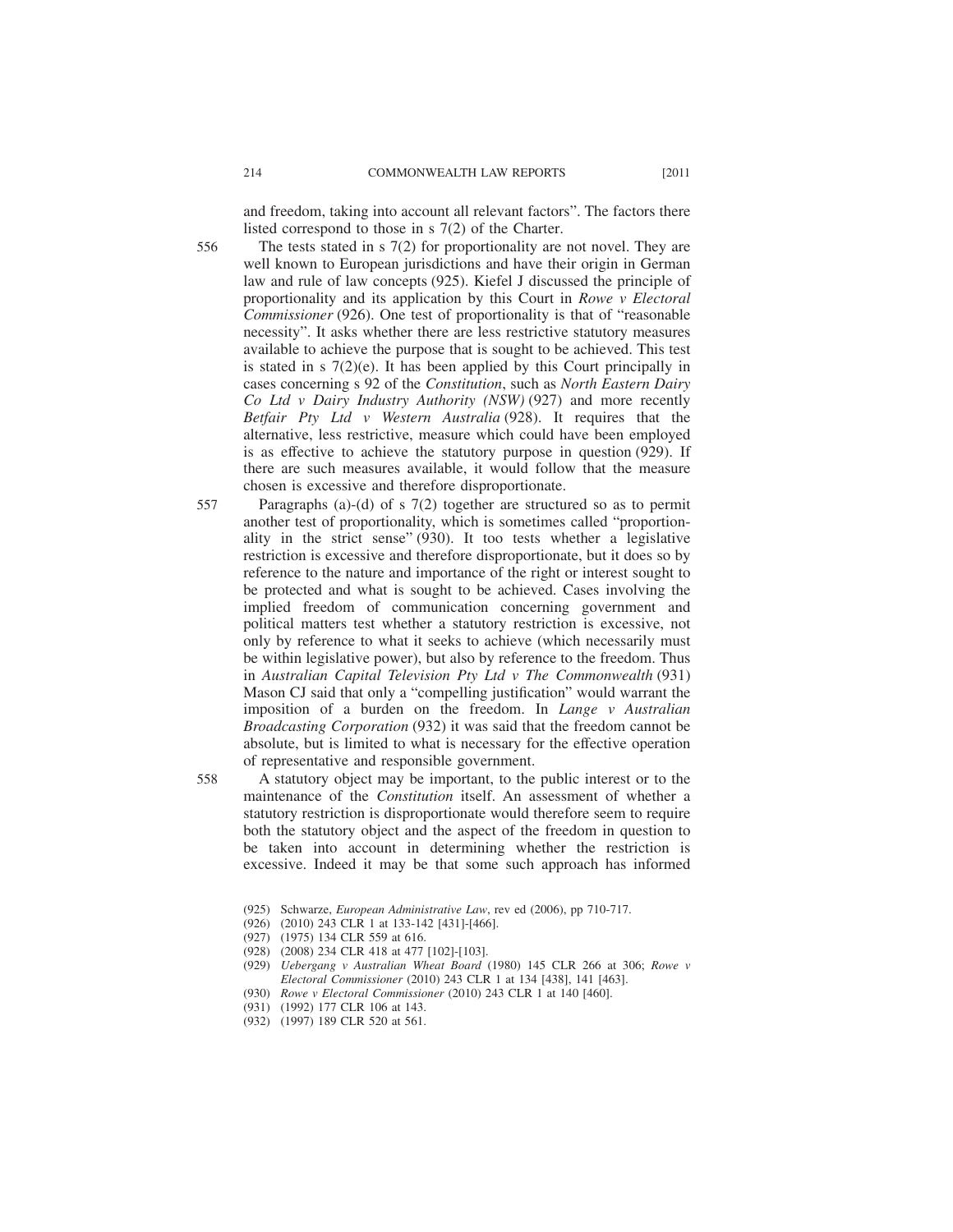559

562

judgments in this area, without the test of proportionality in the strict sense being expressly stated (933).

In each of the cases mentioned above (934) the requirement of proportionality was applied to a freedom which is the subject of a constitutional guarantee. The rights referred to in the South African Bill of Rights are entrenched within it. The Bill of Rights forms part of the South African Constitution, s 7(3) whereof provides that the rights in the Bill of Rights are subject to the limitations contained or referred to in s 36. Section 36(2) proclaims that no law may limit any such right, except as provided in sub-s (1) or some other provision of the *Constitution*. Any law which is not so justified is to be the subject of a declaration made by a court (935).

It is of interest to observe that the courts of South Africa may suspend a declaration for a period "to allow the competent authority to correct the defect" (936). The idea of a declaration made under s 36(2) of the Charter and notified to the Attorney-General and thence the relevant Minister may have been drawn from this provision, but the Attorney-General and the Minister are not subject to constitutional obligations such as those provided in the South African Constitution. 560

It may be seen that aspects of the South African Bill of Rights have been influential in the drafting of the Charter, but the South African provisions have not been translated to the Charter. The Charter is not a constitutional document. The Victorian Parliament has not purported to bind its successors in relation to the enactment of legislation consistent with the Charter. Indeed, the provisions of the Charter itself relating to legislation incompatible with its terms indicate a contrary intention. The rights contained within it are not given constitutional status and the Supreme Court is not given the power to declare invalid legislation which is inconsistent with a Charter right. The authorities to date do not suggest that the Supreme Court itself has the power to declare legislation invalid for excess of power in the sense that it is manifestly disproportionate to its purpose. 561

In Australia the States are regarded as having the legislative powers that the Parliament of the United Kingdom might have exercised (937). In *Union Steamship Co of Australia Pty Ltd v King* (938) it was said of

- (933) See *Nationwide News Pty Ltd v Wills* (1992) 177 CLR 1 at 34 per Mason CJ; at 57 per Brennan J; at 78-79 per Deane and Toohey JJ; at 101 per McHugh J; *Australian Capital Television Pty Ltd v The Commonwealth* (1992) 177 CLR 106 at 143-144 per Mason CJ; at 167 per Brennan J; at 174 per Deane and Toohey JJ. (934) See [556] of these reasons.
- (935) *Constitution of the Republic of South Africa*, s 172(1)(a). An *order* of constitutional invalidity (as distinct from a declaration under s 172(1)) made by a court authorised to do so under s 172(2)(a) requires confirmation by the Constitutional Court: s 172(2)(b).
- (936) *Constitution of the Republic of South Africa*, s 172(1)(b)(ii).
- (937) *Australia Act 1986* (Cth), s 2(2); *Australia Act 1986* (UK), s 2(2); see also *Powell v Apollo Candle Co* (1885) 10 App Cas 282.
- (938) (1988) 166 CLR 1 at 10.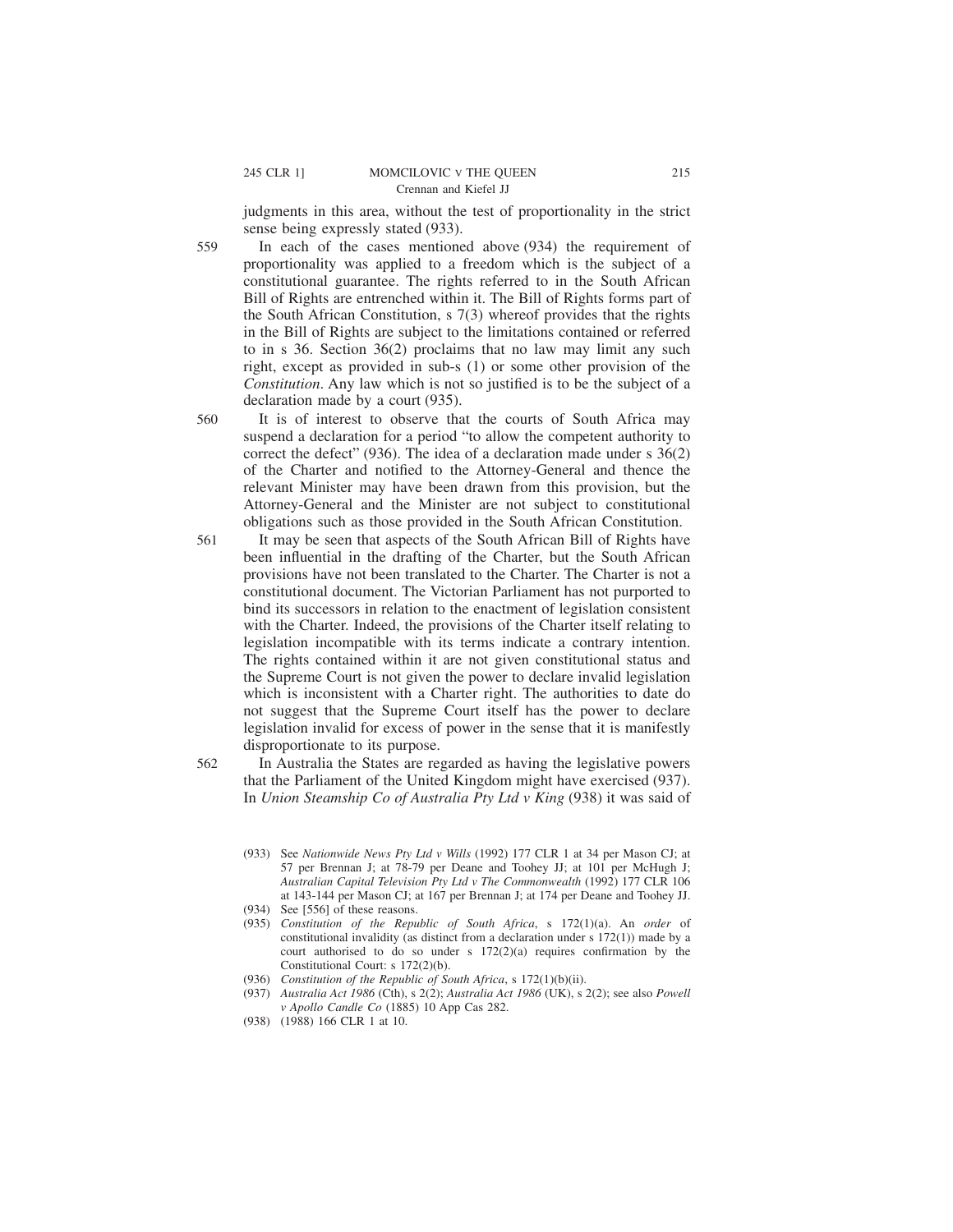the power to make laws for the peace, welfare and good government of a territory (939) that, just as is the case in the United Kingdom, the exercise of the legislative power of the New South Wales Parliament is not subject to review on the ground that a law does not secure the welfare and the public interest. It has been suggested that some common law rights might be "so deep" that Parliament cannot override them (940). This question was "identified but not explored" in *Union Steamship* (941). The Charter draws attention to another question. It is whether the rule of law, upon which the principle of proportionality is founded, may itself imply a limitation.

563

This is a large question concerning the limits, if any, which the rule may effect upon the grant of legislative power to State parliaments. It may also involve consideration of the *Australian Constitution*. The *Constitution* does not contain express guarantees to establish individual rights of the kind set out in the Fourteenth Amendment to the *United States Constitution*, which guarantees would have restricted State legislatures (942). That was left to the rule of law (943), which Dixon J said, in *Australian Communist Party v The Commonwealth*, is an assumption in accordance with which the *Constitution* is framed (944). These were not matters which were ventilated on this appeal and it is not appropriate to further consider them.

564

Whilst the terms of s 7(2) suggest that some consequence will follow a finding of an excessive limitation of a Charter right, that is not the case. The Supreme Court is not able to enforce a Charter right in the face of a statute which disproportionately limits or restricts the right and may not declare such a statute invalid in support of such a right. The power of the Supreme Court is limited to the interpretation of the statute in light of the Charter and to the making of a declaration – that is, a statement – of inconsistent interpretation which is not legally binding, where a provision cannot be construed consistently with a Charter right. The question is whether s  $7(2)$  is part of that process, or has some other part to play in the framework of the Charter. In this regard the Charter must be construed on the basis that its

- (939) Section 16 of the *Constitution Act 1975* (Vic) refers to "power to make laws in and for Victoria in all cases whatsoever".
- (940) *Fraser v State Services Commission* [1984] 1 NZLR 116 at 121; *Taylor v New Zealand Poultry Board* [1984] 1 NZLR 394 at 398.
- (941) *Durham Holdings Pty Ltd v New South Wales* (2001) 205 CLR 399 at 410 [14].
- (942) *Kruger v The Commonwealth* (1997) 190 CLR 1 at 61 per Dawson J.
- (943) *Offıcial Record of the Debates of the Australasian Federal Convention* (Melbourne), 8 February 1898, pp 664-691.
- (944) (1951) 83 CLR 1 at 193; see also Dixon, "The Common Law as an Ultimate Constitutional Foundation", in *Jesting Pilate* (1965), p 203. See also *Plaintiff S157/2002 v The Commonwealth* (2003) 211 CLR 476 at 492 [31] per Gleeson CJ; at 513 [103] per Gaudron, McHugh, Gummow, Kirby and Hayne JJ; *South Australia v Totani* (2010) 242 CLR 1 at 155-156 [423] per Crennan and Bell JJ.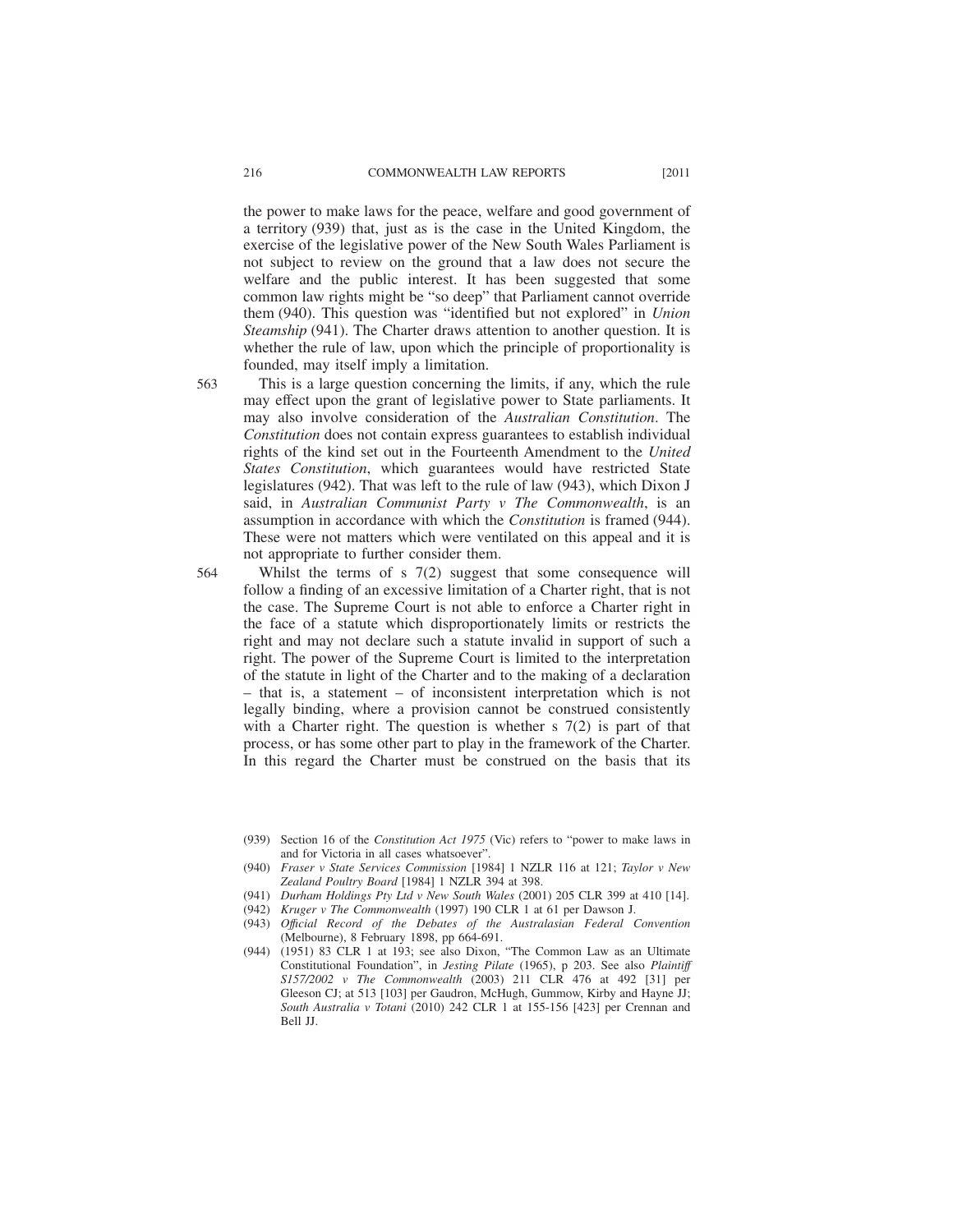## 245 CLR 1] MOMCILOVIC V THE QUEEN 217 Crennan and Kiefel JJ

provisions are intended to give effect to harmonious goals (945). The key questions then are whether and how ss  $7(2)$ ,  $32(1)$  and  $36(2)$  are intended to operate together.

*The operation of ss 7(2), 32(1) and 36(2)*

Section 32 does not state a test of construction which differs from the approach ordinarily undertaken by courts towards statutes. Its terms identify an approach of interpretation which has regard to the terms and to the purpose of the statutory provision in question, as previously discussed (946). The statutory direction in s 32(1), that statutory provisions "must be interpreted in a way that is compatible with human rights", is qualified by the recognition that such an interpretation is to be effected only "[s]o far as it is possible to do so consistently with their purpose". This statutory direction seeks to ensure that Charter rights are kept in mind when a statute is construed. The direction is not, strictly speaking, necessary. In the ordinary course of construction regard should be had to other existing laws (947). The Charter forms part of the context in which a statute is to be construed. It will be recalled that Lord Hoffmann viewed the Convention in a similar way in *Wilkinson* (948). The process of construction commences with an essential examination of the context of the provisions being construed (949).

566

565

Where it is possible, consistently with a statute's purpose, s 32(1) requires that all statutory provisions are to be read conformably with Charter rights. Section 32(3)(a) acknowledges that this may not be possible in all cases, by providing that s 32(1) does not affect the validity of an Act or a provision of an Act which is incompatible with a human right. It cannot therefore be said that s 32(1) requires the language of a section to be strained to effect consistency with the Charter. When a provision cannot be construed consistently with the Charter, the provision stands. McGrath J's observations in *Hansen* (950), in connection with s 4 of the *New Zealand Bill of Rights Act* (951), are apposite to s 32(3)(a). They are that the effect of such a provision is that any inconsistent legislation prevails over a Bill of Rights document. Such a provision reaffirms the role of the legislature and makes clear that a court's role in ascertaining the meaning of the legislation remains one of interpretation.

- (945) *Project Blue Sky Inc v Australian Broadcasting Authority* (1998) 194 CLR 355 at 381-382 [70].
- (946) See [540] of these reasons.
- (947) *CIC Insurance Ltd v Bankstown Football Club Ltd* (1997) 187 CLR 384 at 408.
- (948) [2005] 1 WLR 1718 at 1723 [17]; [2006] 1 All ER 529 at 535.
- (949) *Project Blue Sky Inc v Australian Broadcasting Authority* (1998) 194 CLR 355 at 381 [69].
- (950) [2007] 3 NZLR 1 at 62 [179].
- (951) "No court shall, in relation to any enactment … (a) hold any provision of the enactment to be impliedly repealed or revoked, or to be in any way invalid or ineffective; or (b) decline to apply any provision of the enactment — by reason only that the provision is inconsistent with any provision of this Bill of Rights."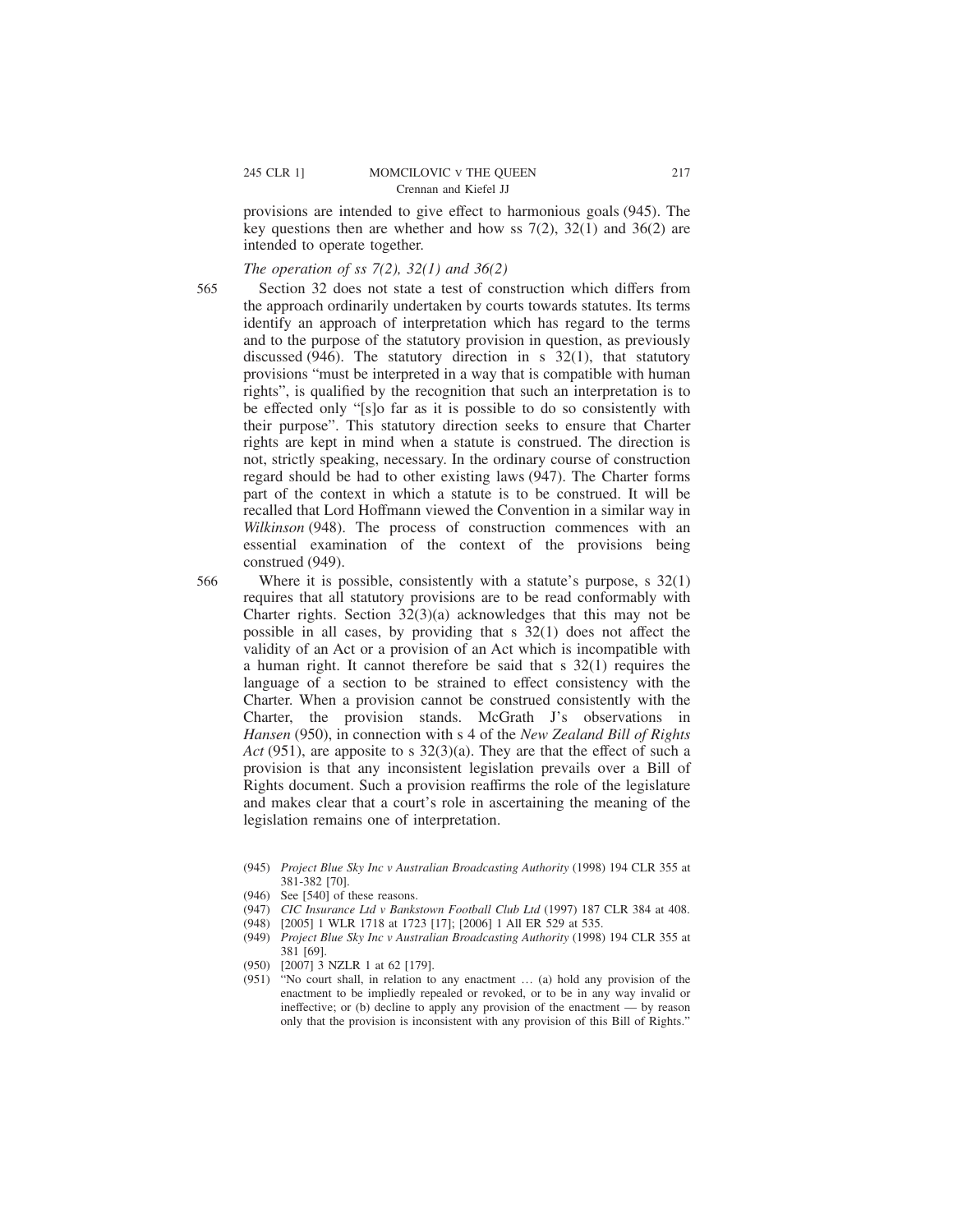Under s 36(1), where the Supreme Court has determined the question of the interpretation of a statutory provision in the context of the Charter, it will be in a position, at the conclusion of that process, to determine whether the provision is inconsistent with a Charter right. It will be in a position to determine the effect of the statutory provision on the Charter right and whether it limits or restricts it such as to be inconsistent with the existence of the right. At this point the Supreme Court is therefore in a position to make a declaration under s 36(2), should it choose to do so. It is notable that the declaration is described in s 36 as one of "inconsistent interpretation" to be made where a statutory provision cannot be interpreted consistently with a human right. This description is no doubt intended to tie the declaration to the process of interpretation to which s 32(1) refers. However, such a description cannot be allowed to mask the true nature of any inquiry which precedes a declaration. The approach of the Court of Appeal raises the question whether obtaining an answer to the question posed by s 7(2) is an essential step before the making of a declaration. It is therefore necessary to consider what is involved under s 7(2) in order to determine its connection, if any, to the interpretation task to which s 32(1) refers and to the making of a declaration under s 36(2).

568

569

The foundations for the inquiry under  $s$  7(2) are an identified inconsistency between a statutory provision and a Charter right and an understanding of the extent of the restriction or limit giving rise to the inconsistency. Section 7(2) then inquires whether these restrictions or limits are justified as reasonable, having regard to the tests of proportionality there provided. Thus, an understanding of the extent of the effects of the statutory provision is essential to the inquiry under s 7(2). However, that inquiry involves much more, as will be explained. Moreover the question to which s 7(2) is directed, namely, whether a reasonable legislative limitation upon a Charter right is demonstrably justified, is a distinct and separate question from one as to the meaning of a provision, which is ascertained by a process of statutory construction.

Paragraph (e) of s 7(2) looks to the effect of a statutory limitation on a Charter right and inquires whether there is a reasonably available alternative, inferentially one which would be less restrictive in its effect. The other paragraphs of the sub-section are also directed to the effect of the statutory provision on a Charter right. The framework there provided suggests an inquiry as to whether, having regard to the nature of the right, the extent of the limitation is necessary in order to achieve the statutory purpose or objective. In this process the importance of that purpose may also be taken into account, although it may in some cases prove a task of some difficulty for a court. On this test, purpose assumes importance, not as part of a process of construing the statutory provision, but as part of an inquiry as to whether there is a justification for the limitation it effects on a Charter right having regard to the statutory purpose.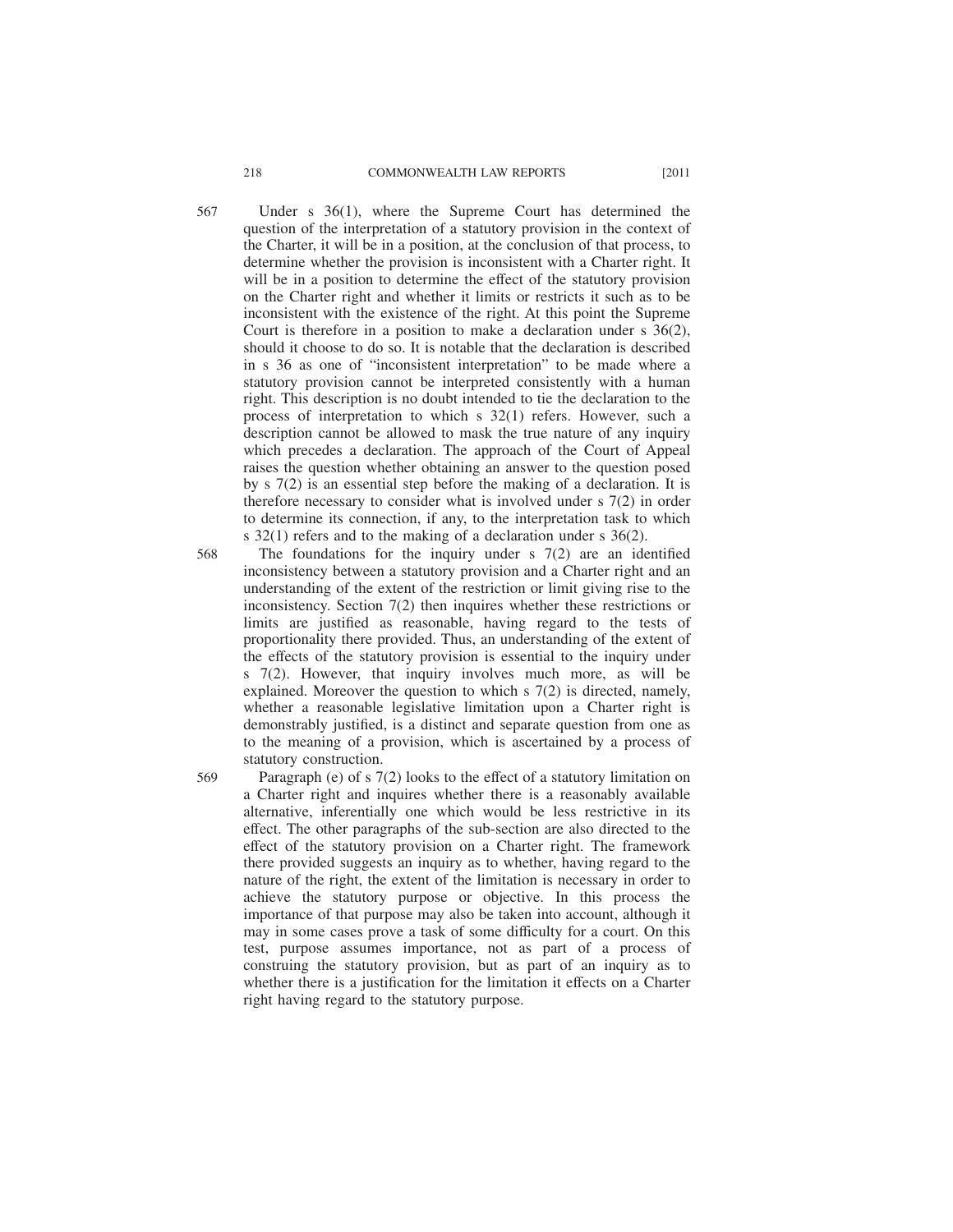## 245 CLR 1] MOMCILOVIC V THE QUEEN 219 Crennan and Kiefel JJ

- If it is concluded, after the application of the tests in  $s$  7(2), that there are no other reasonably available alternative measures or that the statutory provision effecting the limitation cannot be said to be excessive or disproportionate, having regard to the nature of the right and the importance of the statutory purpose, then the limits imposed by the statutory provision in question will be justified. What then follows from such a conclusion, or the alternative conclusion that the provision is not justified? 570
- Section 7(2) is an acknowledgment that Charter rights are not absolute or always completely consistent with each other. So much is confirmed by the Explanatory Memorandum to the Bill which introduced the Charter (952). It would appear to follow that if a limitation or restriction effected by a statutory provision is demonstrably justified, a Charter right is to be read and understood as subject to such a limitation or restriction. Section 7(2) may therefore be said to have something of an interpretive effect directed to the content of the Charter right rather than the statutory provision in question, which remains unchanged. 571
- Section 7(2) has no bearing upon the meaning and effect of a statutory provision, which are derived by a process of construction, not any inquiry as to justification. However, s 7(2) may produce a conclusion that a statutory provision restricts or limits a Charter right but is nevertheless *compatible* with it because the Charter allows the right to be viewed as reduced in a case where the limitation is justified. It may be said that the Charter right has been rendered compatible with the statutory provision following this adjustment. 572
- It is possible that a conclusion is reached that a statutory provision operates inconsistently with a Charter right. By the process undertaken pursuant to s  $7(2)$  it might then be concluded that there may nevertheless be compatibility between the provision and the Charter right. But it will readily be apparent that nothing follows from such a conclusion so far as concerns the interpretation of the statutory provision. Likewise nothing follows if a conclusion of incompatibility is reached under s 7(2). It cannot spell the invalidity of the provision in question, for the reasons earlier given. And it cannot affect the interpretive process mandated under s 32(1). 573
- Despite the word "compatible" appearing in s 32(1) (and "incompatible" in s 32(3)) it cannot be concluded that the inquiry and conclusion reached in s 7(2) informs the process to be undertaken by the courts under s  $32(1)$ . If some link between ss  $7(2)$  and  $32(1)$  were thought to be created by the use of such terms in s 32, such a result has not been achieved: (a) because the process referred to in s 32(1) is clearly one of interpretation in the ordinary way; and (b) because s 7(2) contains no method appropriate to the ascertainment of the meaning 574

<sup>(952)</sup> Victoria, Legislative Assembly, *Charter of Human Rights and Responsibilities Bill 2006*, Explanatory Memorandum, pp 7, 9.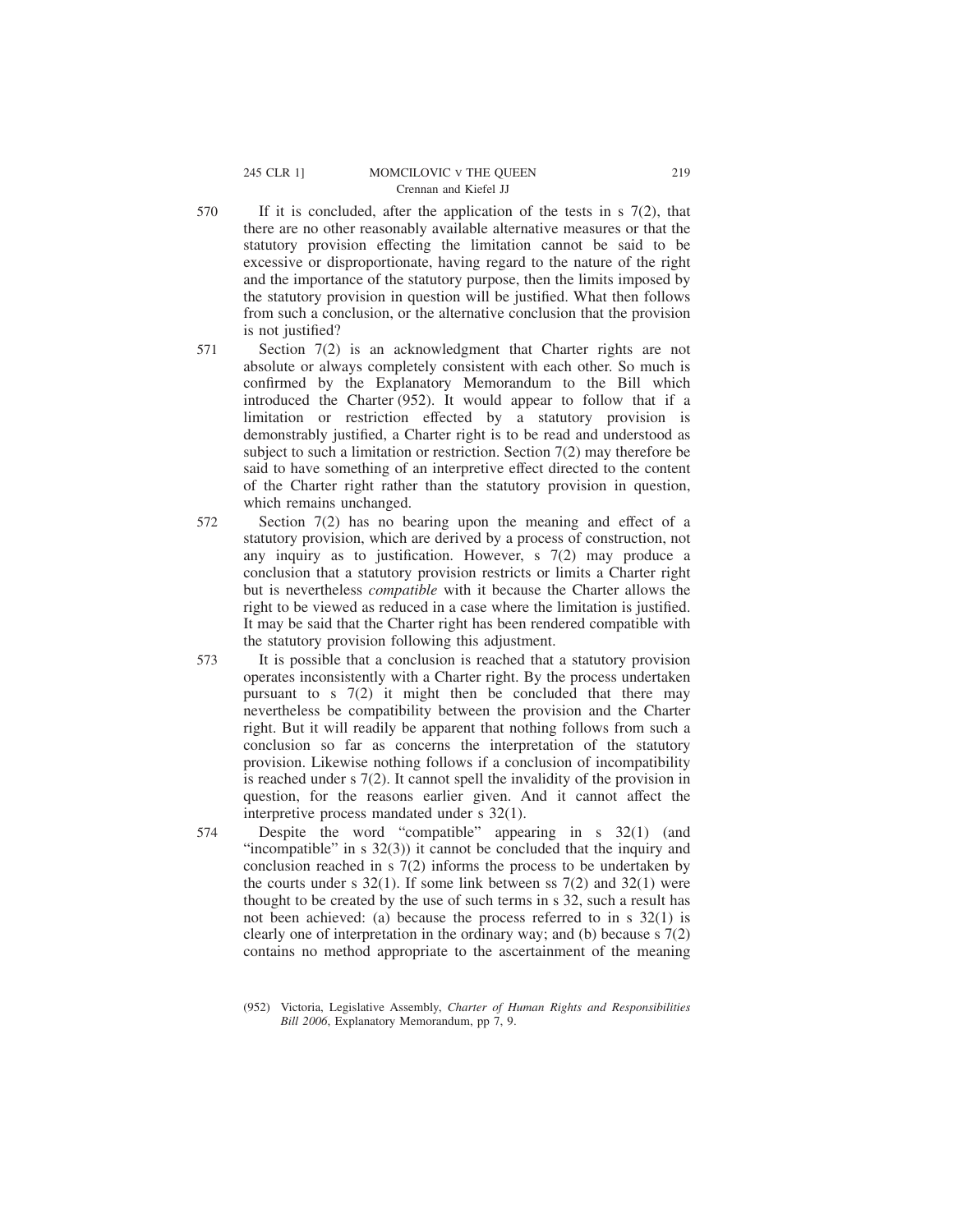and effect of a statutory provision. The notion of incompatibility inherent in s 32(1) can only refer to an inconsistency found by a process of interpretation and no more. And so far as concerns the Supreme Court's role under s 36(2), its terms confirm that the concern of the Court is only with the question of whether a provision cannot be "interpreted consistently" with a human right. There is no suggestion in s 36(2) that the test provided by s 7(2) is to play any part in the making of a declaration. No attempt is made to link it with s 7(2), no doubt for good reason.

575

577

It is not possible to read s  $7(2)$  so that it operates with s  $32(1)$  or s 36(2). It is not necessary to determine whether it has any other consequences, although it is difficult to discern that it might. It might operate as a statement of principle directed to the legislature, but it forms no part of the role of the courts in interpreting a statutory provision in connection with the Charter or the making of a declaration by the Supreme Court.

It follows that neither the appellant's methodology nor that of the Court of Appeal was correct in their application of s 7(2). The appellant's method required s 32(1) to be applied after consideration of s 7(2) (953). However, such an approach is not warranted given the terms of the Charter (954). The Court of Appeal clearly considered that it was necessary to determine the question under s 7(2) and to determine if s 5 of the Drugs Act was incompatible before determining whether a declaration should be made. It correctly identified that s  $7(2)$ might give an answer to a question of compatibility, but s 36(2) does not require that question to be addressed. By s 36(2) a declaration, if it is to be made, follows upon a conclusion by a court that a statutory provision cannot be interpreted consistently with a human right. The fact that s  $7(2)$  is divorced from the process of determining inconsistency is a factor in favour of the validity of s 36(2), as will be discussed later in these reasons. 576

*The construction of s 5 of the Drugs Act*

- The purpose of s 5 of the Drugs Act is to facilitate the prosecution of certain drug offences. It seeks to achieve that purpose by creating the presumption of possession which an accused person is required to rebut to a legal standard of proof. The appellant submitted that that purpose can be achieved by reading s 5 as requiring only the discharge of an evidentiary onus in order to rebut the presumption. It may be observed that that result would not completely remove all limitations upon, or inconsistency with, the right in s 25(1) of the Charter. It would serve only to reduce them.
- Reliance was placed by the appellant, in this regard, upon a concession made in argument in the Court of Appeal by the Chief Crown Prosecutor, who appeared for the Crown, that "a change from a 578

<sup>(953)</sup> Following the approach in *R v Hansen* [2007] 3 NZLR 1 at 65 [189].

<sup>(954)</sup> See [550]-[554] of these reasons.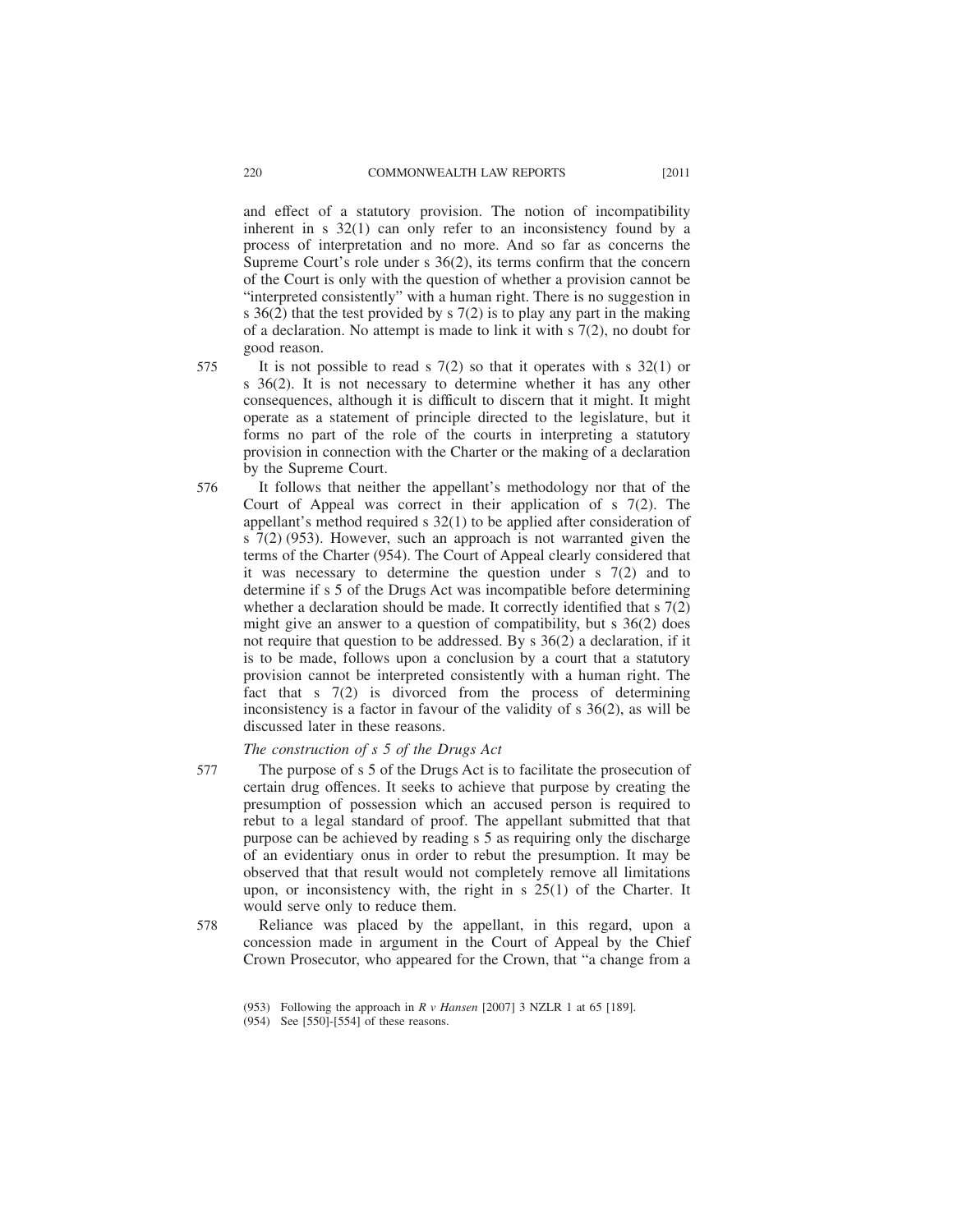## 245 CLR 1] MOMCILOVIC V THE QUEEN 221 Crennan and Kiefel JJ

persuasive onus to an evidentiary onus would make little difference" to successfully prosecuting drug trafficking offences (955). On this appeal the Chief Crown Prosecutor informed the Court that the practical effect of s 5 is to force an accused person to give evidence. Clearly that result could be achieved regardless of the degree of proof required to rebut the presumption.

The prospect that a statutory purpose may be achieved by other means, which may have a less restrictive effect upon the right in s 25(1) of the Charter, is clearly relevant to the test of proportionality under s  $7(2)(e)$ . It is not apposite to a process of construction, which is concerned with the ascertainment of the meaning of a statute. The ascertainment of meaning does not involve the substitution of statutory provisions which are unambiguously expressed. 579

- In *Wentworth Securities Ltd v Jones* (956) Lord Diplock stated certain conditions as necessary to be fulfilled before a court, construing legislation, could read words into the text (957). However, they were directed to correcting a defect or omission which had been overlooked by Parliament. Moreover, as Kirby J pointed out in *James Hardie & Coy Pty Ltd v Seltsam Pty Ltd* (958), his Lordship made it plain that that possibility only arises "if the application of the literal or grammatical meaning would lead to a result which would defeat the clear purpose of a statute".
- It could not be suggested that the purpose of s 5 of the Drugs Act is not achieved by imposing a legal onus. It certainly could not be said that the method of disproving the fact of possession as stated was the result of any inadvertence on the part of Parliament. The approach suggested by the appellant is simply to alter the words to achieve a different outcome. Such an approach is not warranted by the requirements of the process of construction. The Court of Appeal was correct to observe that to do so would involve something approaching a legislative function. It is not possible to read s 5 of the Drugs Act consistently with s 25(1) of the Charter.

*The making of a declaration of inconsistency*

It has earlier been observed that the declaration, for which s 36(2) of the Charter provides, is not a declaratory order granting relief (959).

583

582

In so far as s 36(2) suggests a declaratory order, the word "declaration" is a misdescription, as is the statement of the object in s 1(2)(e), namely, "conferring jurisdiction" upon the Supreme Court to make a declaration of inconsistency. When the whole of s 36 is considered it is clear that the Supreme Court does not have jurisdiction

- (957) Followed in Australia: see *Newcastle City Council v GIO General Ltd* (1997) 191 CLR 85 at 113 per McHugh J.
- (958) (1998) 196 CLR 53 at 81 [73].
- (959) See [529] and [535] of these reasons.

580

<sup>(955)</sup> *R v Momcilovic* (2010) 25 VR 436 at 475-476 [145].

<sup>(956) [1980]</sup> AC 74 at 105.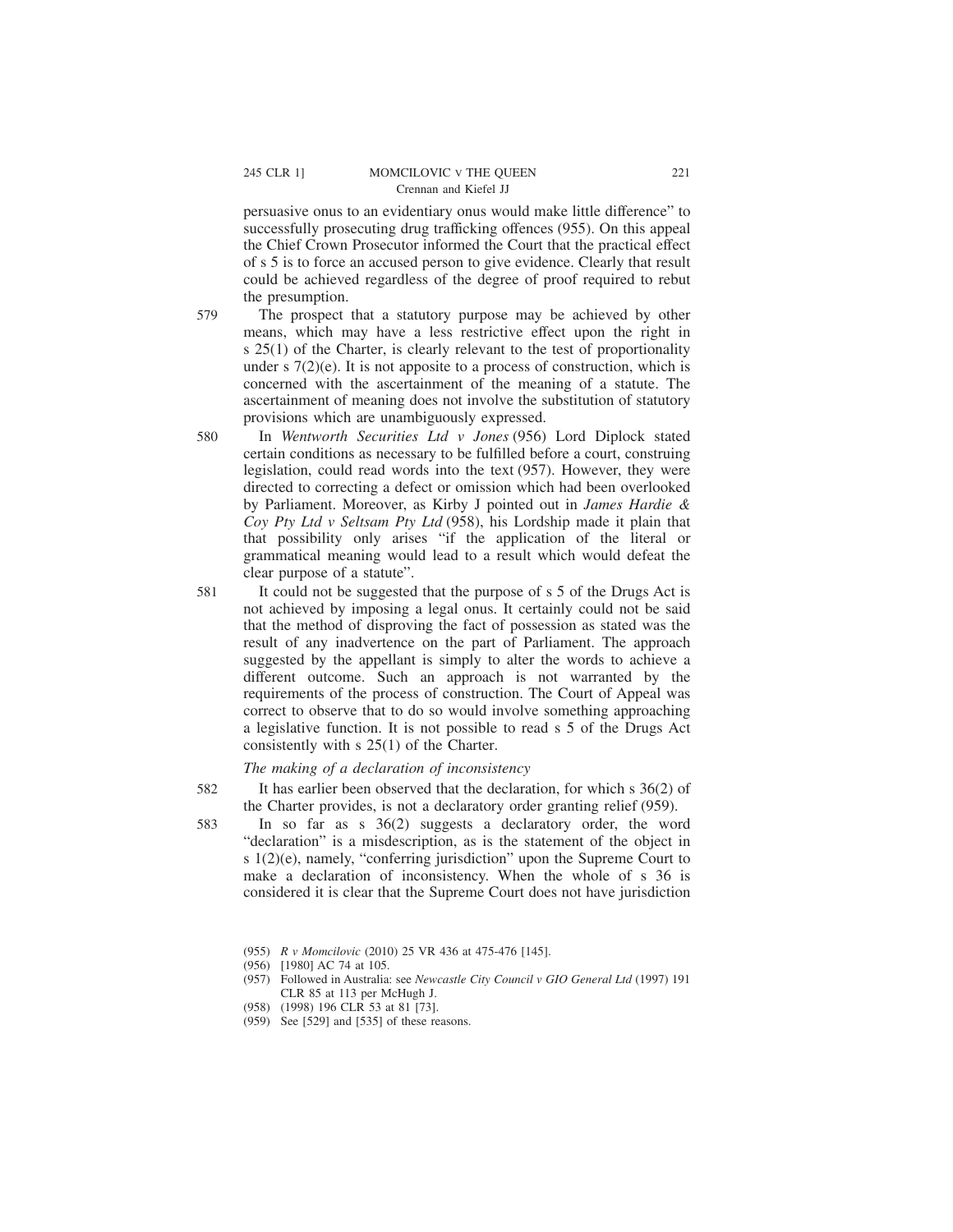to determine the question of inconsistency. Rather, the Supreme Court is empowered to make a declaration consequent upon exercising jurisdiction otherwise conferred, in this case, in respect of s 32.

The discretionary power to make a declaratory order was described by this Court in *Ainsworth v Criminal Justice Commission* (960) as "confined by the considerations which mark out the boundaries of judicial power". A declaration under s 36(2) is not directed to the determination of a legal controversy and has no binding effect. It is not an exercise of judicial power. The declaration of inconsistency for which s 36(2) provides is in the nature of a statement, made by the Supreme Court following upon its interpretation of a statutory provision in the context of the Charter, that an inconsistency between the two statutes is evident, and of which the Attorney-General is notified (961). In that sense it constitutes a conclusion but not an advisory opinion of the kind with which this Court was concerned in *In re Judiciary and Navigation Acts* (962) and which the Court was required by those Acts to give. It is a formal conclusion arising out of the exercise undertaken by the Supreme Court in respect of s 32(1). That exercise under s 32(1) is integral to the resolution of the "matter" between the appellant and the first respondent. Standing alone, s 36 could not give rise to any "matter" within the meaning of Ch III of the *Constitution*.

585

The Attorney-General relied upon the fact that, pursuant to the Charter, a declaration is to be made in the course of proceedings where a question of interpretation concerning the Charter is raised, the resolution of which might affect an accused's rights or liabilities. But neither the placement by the legislature of the declaration within the course of the proceedings, nor the joinder of the Attorney-General and the Commission to the proceedings, can clothe the declaration made by the Court of Appeal with the qualities of a declaratory order made in connection with the "matter" which was the subject of the trial of the appellant. The interpretation of s 5 of the Drugs Act formed part of that matter, for it concerned questions as to the essential elements of the offence with which the appellant was charged and the obligations of the parties to prove those elements. It concerned the right of the appellant to require the Crown to prove her possession of the drugs for the purpose of sale.

586

The declaration involves a separate question, as to whether s 5 of the Drugs Act is compatible with s 25(1) of the Charter. It may be said that the inquiry into that question has a connection to the matter the subject of the appellant's trial, or that it is incidental or ancillary to it. The determination of the question of inconsistency with the Charter and a declaration giving expression to that determination does not establish

<sup>(960) (1992) 175</sup> CLR 564 at 582.

<sup>(961)</sup> *Charter of Human Rights and Responsibilities Act 2006*, s 36(6).

<sup>(962) (1921) 29</sup> CLR 257 at 266-267.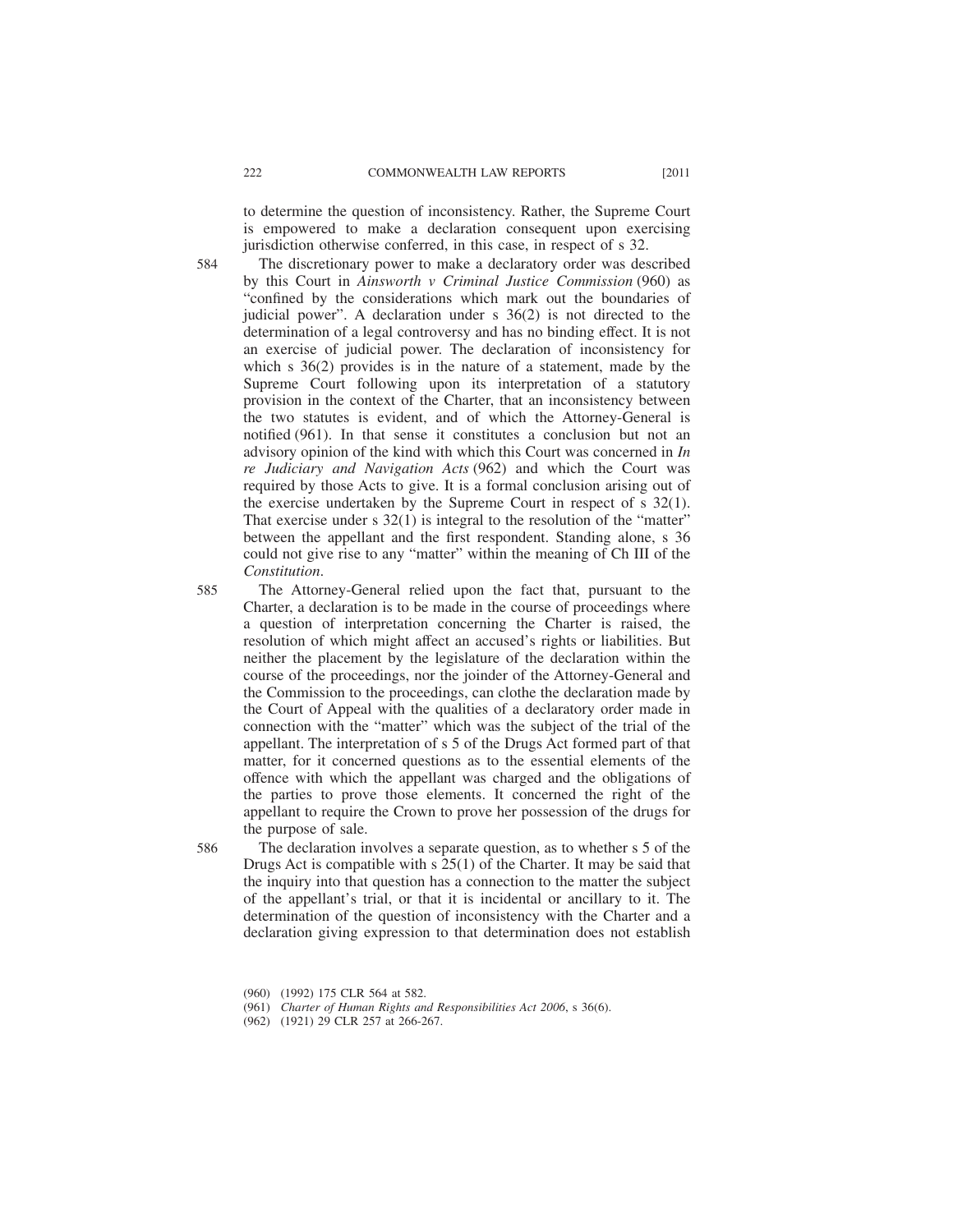## 245 CLR 1] MOMCILOVIC V THE QUEEN 223 Crennan and Kiefel JJ

any right, duty or liability (963). The purposes of a declaration do not involve the administration of the law, but rather its possible alteration. A statement or conclusion, made incidentally to the exercise of judicial power, which induces a change in legislation, is not a judicial decision (964).

- The consequences which are produced by the declaration are largely steps which the Charter requires the Attorney-General or the relevant Minister to take, once the inconsistency has been notified. It is not necessary to determine the extent of those obligations and whether they are of such a nature as to be enforceable. For present purposes it may be observed that they are not consequences which follow from the determination of the matter involving the appellant. This is not to say that it may not be possible for a law to be framed in such a way that a "matter" could arise for which a declaration was the legal consequence: for example, if it were binding between the parties. But that position does not pertain with respect to the Charter. 587
- The discussion in *Mellifont v Attorney-General (Qld)* (965) provides assistance. There, provision was made for the referral by the Attorney-General of the State of Queensland of a point of law arising in a criminal trial to the Court of Criminal Appeal for determination and opinion, even though the proceedings had resulted in an acquittal. But as this Court explained, the answer given was not divorced from an attempt to administer the law (966). The answers provided by the Court of Criminal Appeal constituted an important step in the judicial determination of the rights and liabilities of the parties in the trial of the accused (967). The effect of the decision on the reference was to correct an error of law in the trial judge's ruling in those proceedings (968). 588
	- The exercise of judicial power by the Court of Appeal in proceedings concerning the interpretation of s 5 of the Drugs Act placed that Court in a position to identify any inconsistency between s 5 of the Drugs Act and s 25(1) of the Charter, and to draw a conclusion in respect of that inconsistency. That connection is not sufficient to render the power to make a declaration an exercise of judicial power, but it serves to show that the making of a declaration is a function incidental to an exercise of judicial power. This distinguishes such a function from the act of making a declaratory order about a hypothetical matter, which has been observed to be beyond the boundaries of judicial power (969).
	- (963) *In re Judiciary and Navigation Acts* (1921) 29 CLR 257 at 265.
	- (964) *R v Davison* (1954) 90 CLR 353 at 369-370.
	- (965) (1991) 173 CLR 289.

- (966) *Mellifont v Attorney-General (Qld)* (1991) 173 CLR 289 at 303, referring to *In re Judiciary and Navigation Acts* (1921) 29 CLR 257 at 266-267.
- (967) *Mellifont v Attorney-General (Qld)* (1991) 173 CLR 289 at 303.
- (968) *Mellifont v Attorney-General (Qld)* (1991) 173 CLR 289 at 305.
- (969) *Ainsworth v Criminal Justice Commission* (1992) 175 CLR 564 at 582.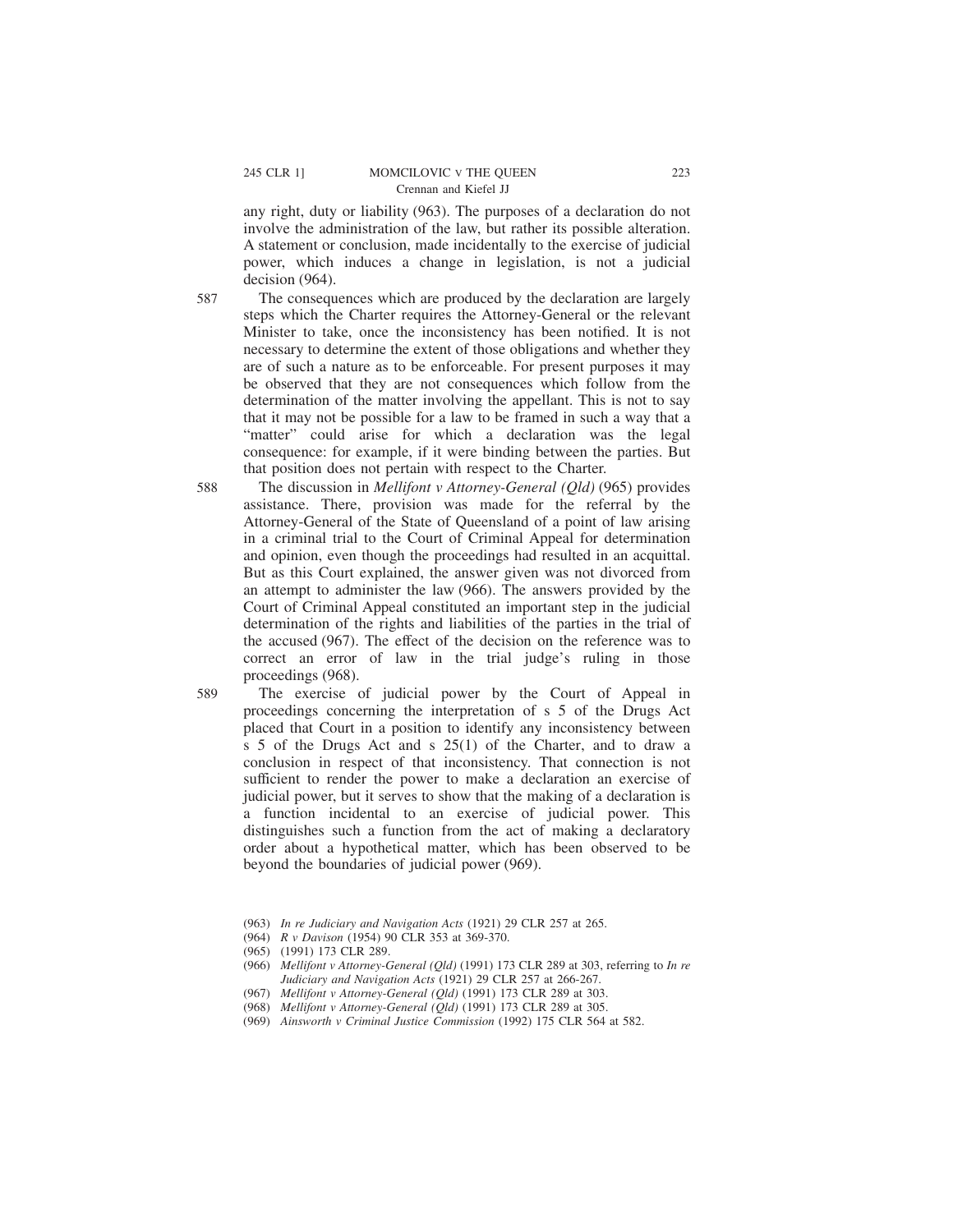- In this regard it is important to recall that the declaration under s 36(2) does not require more than a statement or conclusion as to the interpretation of the Charter and the statutory provision in question. In particular the Supreme Court is not required, preparatory to a declaration, to undertake the tests under s 7(2). If that process had been required it may well have been said that the Court was being asked to consider an abstract question of law (970), as to the justification of s 5 of the Drugs Act tested by reference to its proportionality pursuant to s 7(2), which has no legal consequence. However, such a question is divorced from the question of statutory construction to which s 32 refers and which the declaration under s 36(2) is intended to follow.
- *In re Judiciary and Navigation Acts* (971) did not hold that functions which are merely incidental to an exercise of judicial power cannot be given to a court under federal law (972). In that case the function in question was arguably of a judicial character, but could not be exercised because it was not part of the judicial power of the Commonwealth. In *R v Davison*, Dixon CJ and McTiernan J observed that there are many functions or duties that are not necessarily of a judicial character but which may nevertheless be performed judicially "whether because they are incidental to the exercise of judicial power or because they are proper subjects of its exercise" (973). 591
- The description of a function as incidental to the exercise of judicial power may be thought largely to answer any question as to its compatibility with the role of the judge or the court undertaking the function. Nevertheless, questions were raised in argument as to the application of the principle identified in *Kable v Director of Public Prosecutions (NSW)* (974) to the declaration and it is necessary to turn to them. 592
	- The power of State legislatures to make law has been discussed earlier in these reasons. *Kable* holds that there are limits to that power respecting State courts. In *Thomas v Mowbray*, Gummow and Crennan JJ said that Ch III of the *Constitution* "gives practical effect to the assumption of the rule of law upon which the *Constitution* depends for its efficacy" (975). It is not within the power of a State legislature to enact a law conferring upon a State court, which may exercise federal jurisdiction, functions incompatible with the State court's role as a repository of that jurisdiction. In particular, a State legislature
		- (970) *In re Judiciary and Navigation Acts* (1921) 29 CLR 257 at 267.
		- (971) (1921) 29 CLR 257.
		- (972) As observed by Latham CJ in *R v Federal Court of Bankruptcy; Ex parte Lowenstein* (1938) 59 CLR 556 at 565-566.
		- (973) (1954) 90 CLR 353 at 369-370; see also *Queen Victoria Memorial Hospital v Thornton* (1953) 87 CLR 144 at 151; *R v Joske; Ex parte Shop Distributive and Allied Employees Association* (1976) 135 CLR 194 at 216.
		- (974) (1996) 189 CLR 51.
		- (975) (2007) 233 CLR 307 at 342 [61].

590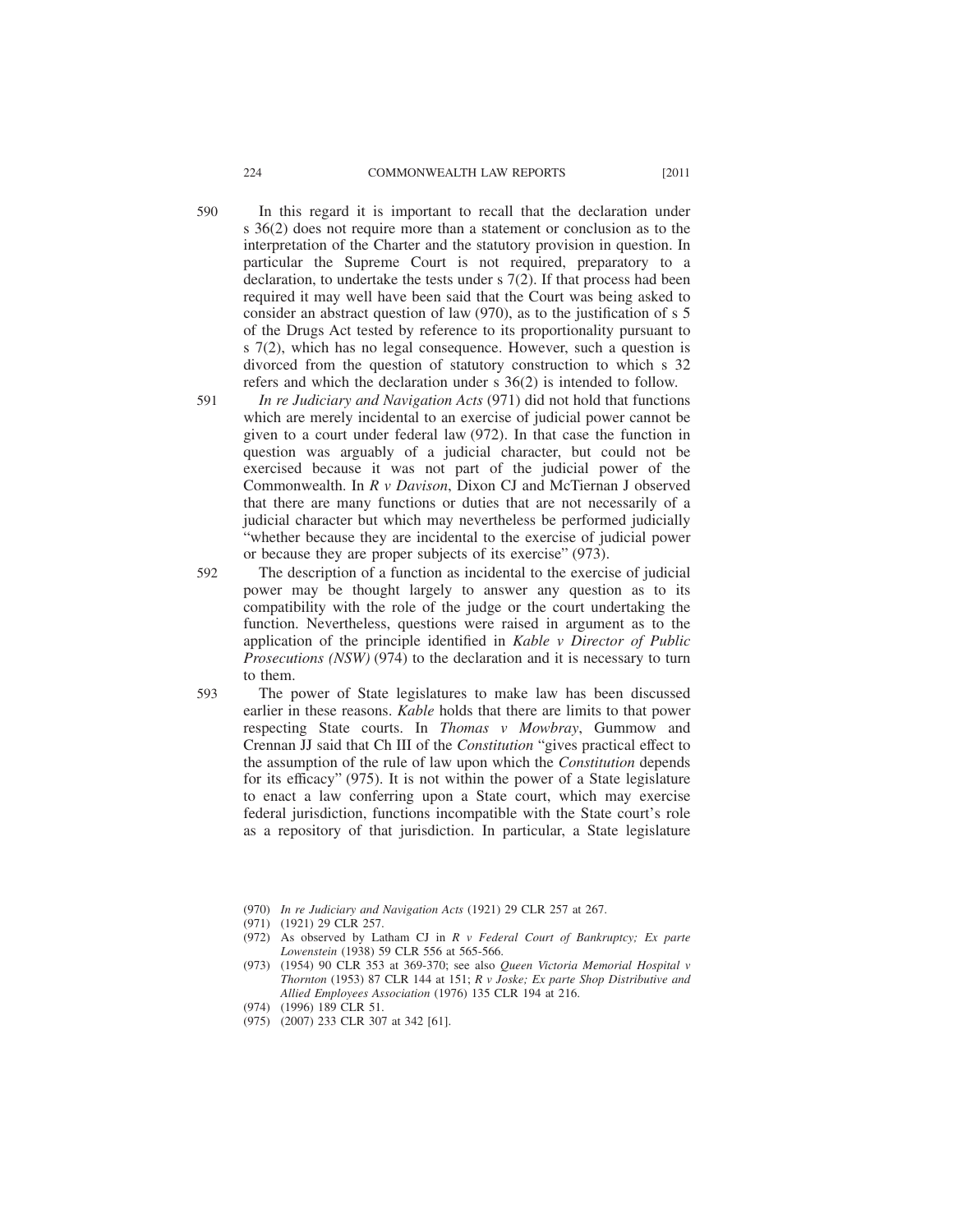cannot confer on a State court a function which substantially impairs its institutional integrity (976).

The prosecution of the appellant in the County Court had an additional federal element, arising from her status as a resident of Queensland at the time of her trial. The "matter" involving the appellant was between a State and a resident of another State, and the County Court therefore exercised federal jurisdiction (977). 594

595

596

597

In *Kable* it was said that the nature of some functions may be such as to be so incompatible with the exercise of the judicial power of the Commonwealth that the integrity of the judiciary may thereby be diminished (978). State courts have a role and existence as part of the integrated judicial system under the *Constitution* (979) which transcends their status as State courts (980). Whilst the limitation on State legislative power respecting courts which exercise federal jurisdiction, discussed in *Kable*, derives from a source different from that limitation discussed in *R v Kirby; Ex parte Boilermakers' Society of Australia* (981), in both cases the limitation is derived from the necessity to ensure the integrity of the judicial process and the integrity of the courts. The requirement of incompatibility in both areas of this constitutional discourse was discussed in *Wainohu v New South Wales* (982).

At issue in *Kable* was legislation which required the making of a preventive order directed to a named individual. In *South Australia v Totani* (983) the legislation required the Magistrates Court of South Australia on application by the Commissioner of Police to make a control order regarding an individual if the State Attorney-General had made a declaration in respect of an organisation of which he or she was a member. The legislation was held to be invalid because the legislature could not, consistently with Ch III, enlist the Court to give effect to legislative and executive policy.

Section 36(2) of the Charter does not oblige the Supreme Court to make a declaration. Whether it does so is a discretionary matter for the decision of the Court. The only requirement imposed on the Court is to ensure notice is given if a declaration is in contemplation (984) and, if one is made, to cause a copy of the declaration to be given to the

- (976) *Kable v Director of Public Prosecutions (NSW)* (1996) 189 CLR 51 at 96, 103, 116-119, 127-128.
- (977) ss 75(iv) and 77(iii) of the *Constitution*; *Judiciary Act 1903* (Cth), s 68(1).
- (978) (1996) 189 CLR 51 at 98 per Toohey J; at 103 per Gaudron J; at 116 per McHugh J.
- (979) *Kable v Director of Public Prosecutions (NSW)* (1996) 189 CLR 51 at 102-103 per Gaudron J; at 110 per McHugh J; at 139-140 per Gummow J.
- (980) *Kable v Director of Public Prosecutions (NSW)* (1996) 189 CLR 51 at 103 per Gaudron J.
- (981) (1956) 94 CLR 254.
- (982) (2011) 243 CLR 181 at 208-213 [44]-[53] per French CJ and Kiefel J.
- (983) (2010) 242 CLR 1.
- (984) *Charter of Human Rights and Responsibilities Act*, s 36(3), (4).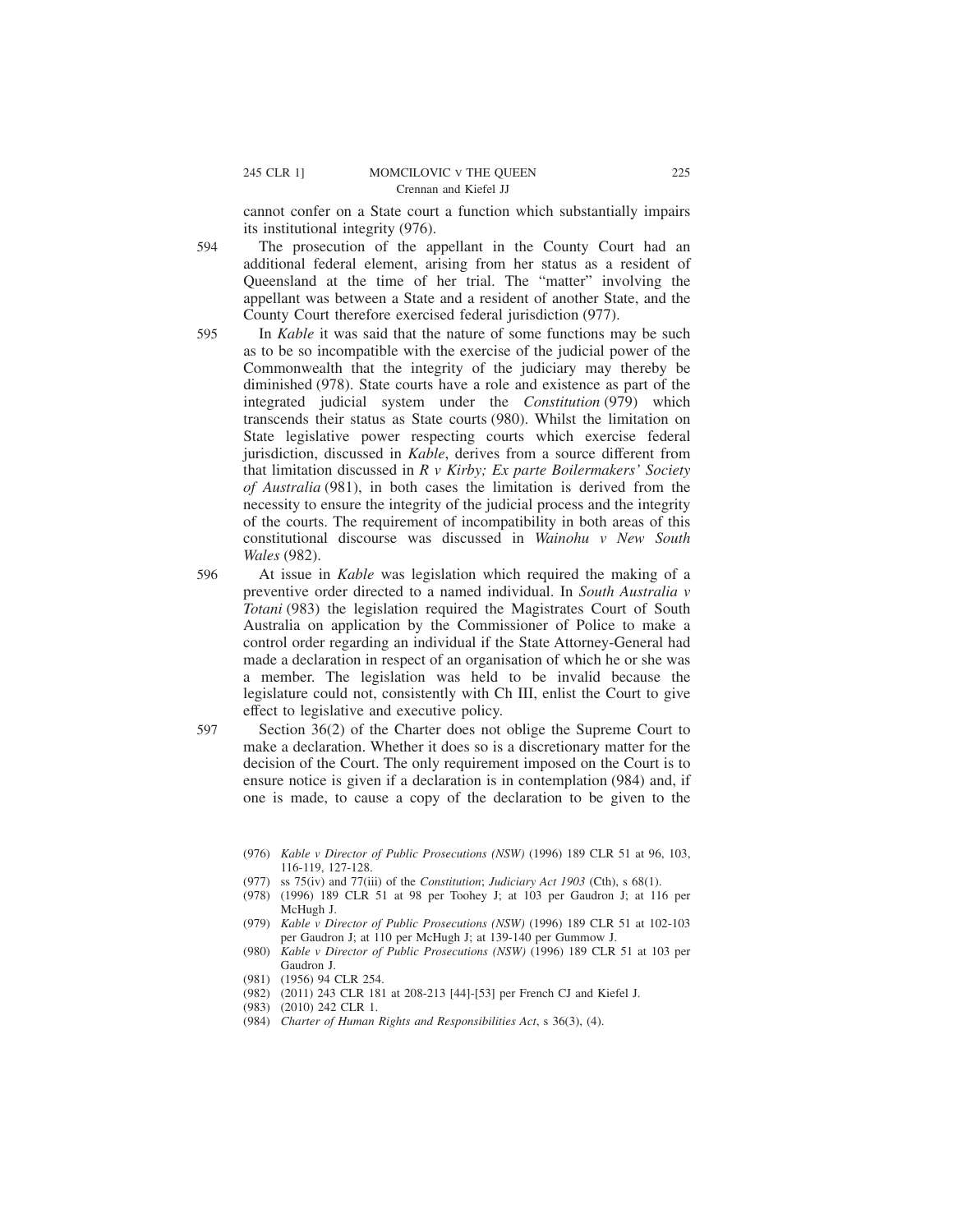Attorney-General (985). But this is not to enlist the Court to give effect to any pre-determined conclusion on the part of the legislature or the executive, as was the case in *Totani*. The making of a declaration is not a function having a close connection with the executive or the legislature. It is made independently of any "instruction, advice or wish of the Legislature or the Executive Government" (986). The declaration here was made by the Court of Appeal (albeit erroneously as will shortly be explained), as the result of its own, independent, assessment of s 5 of the Drugs Act, read with the Charter. The independence of that assessment, as relevant to the making of the declaration, is not affected by the Court having undertaken the unnecessary inquiry under s 7(2) of the Charter.

Independence of the courts is integral to their institutional integrity. Judgments of this Court confirm the importance of the perception of a judge's role in this regard. In connection with functions which do not involve exercising judicial power, it was held in *Wilson v Minister for Aboriginal and Torres Strait Islander Affairs* that legislation which required a federal judge, appointed by the Minister, to report to the Minister was invalid. Gaudron J there said that "impartiality and the appearance of impartiality are defining features of judicial power" (987). Her Honour went on to observe that a court exercising judicial power must "be and be seen to be completely independent" of the legislative and executive branches of government (988). The need for independence and impartiality, and the separation of the judiciary and the other arms of government, also underlie the requirement of a "matter" in s 76 of the *Constitution* which operates to limit the circumstances in which judicial power can be exercised (989). Closer to the subject at hand, and in connection with the application of *Kable*, Gummow J in *Fardon v Attorney-General (Qld)* stated that it was preferable to view a perception which may undermine public confidence as an indicator, but not the touchstone, of invalidity. The touchstone, his Honour said, is the institutional integrity of the court (990).

In some cases it may be difficult to view the way a court is perceived as unconnected to its integrity as an institution. Whilst the judgments in *Totani* confirmed that the practical operation of the legislation there

- (985) *Charter of Human Rights and Responsibilities Act*, s 36(6).
- (986) *Wilson v Minister for Aboriginal and Torres Strait Islander Affairs* (1996) 189 CLR 1 at 17.
- (987) *Wilson v Minister for Aboriginal and Torres Strait Islander Affairs* (1996) 189 CLR 1 at 25.
- (988) *Wilson v Minister for Aboriginal and Torres Strait Islander Affairs* (1996) 189 CLR 1 at 25; see also *Hilton v Wells* (1985) 157 CLR 57 at 83-84 per Mason and Deane JJ; *Fardon v Attorney-General (Qld)* (2004) 223 CLR 575 at 591 [16] per Gleeson CJ; at 597 [34], 601-602 [43]-[44] per McHugh J.
- (989) Stellios, *The Federal Judicature: Chapter III of the Constitution* (2010), p 124 [4.28].
- (990) (2004) 223 CLR 575 at 618 [102].

598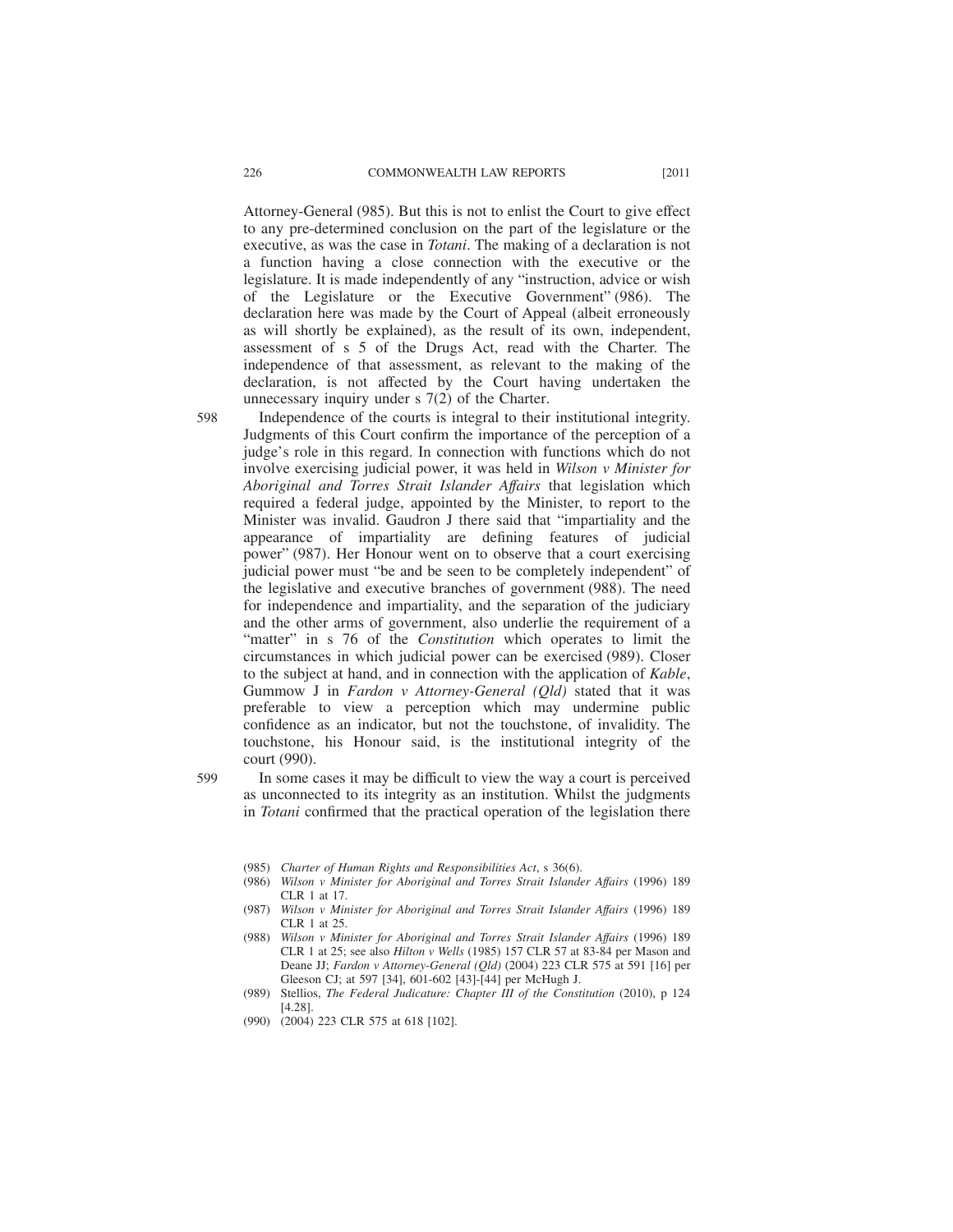## 245 CLR 1] MOMCILOVIC V THE QUEEN 227 Crennan and Kiefel JJ

was to enlist a judge to effect executive and legislative policy, the legislation also, and misleadingly, gave the appearance of the Magistrates Court participating in the pursuit of the objectives of the Act in question, whilst giving effect to that executive and legislative policy (991). Problems created by the appearance of a want of independence were evident in *Wainohu*, where the statute denied the duty of a judge to give reasons, but at the same time created an apparent connection between the non-judicial function conferred and the exercise of jurisdiction by a Supreme Court judge. It was there said that (992):

"The appearance of a judge making a declaration is thereby created while the giving of reasons, a hallmark of that office, is denied. These features cannot but affect perceptions of the role of a judge of the court."

The process by which the Court of Appeal here reached its conclusion of inconsistency cannot be said to involve functions which are incompatible with, or antithetical to, judicial power. The process involves an ordinary interpretive task. The content of the declaration cannot be a cause for concern. It merely records a finding of inconsistency between s 5 of the Drugs Act and s 25(1) of the Charter. It does not answer a question directed to the Court, as to the validity of legislation, as was the case in *In re Judiciary and Navigation Acts*. The Court does not purport to advise as to law reform. It is not unknown for judges to incidentally pass comments upon conclusions they have reached about defects in legislation in the course of their reasons (993). Doing so in the course of a permissible exercise of judicial power is "a function properly regarded as incidental to the exercise of the power" (994). However, that function is not a function which, if it were undertaken independently of the exercise of "a principal judicial duty" (995), might be said to "belong to an administrator" (996). The form of the process under s 36(2) does not alter that analysis.

The argument for the invalidity of s 36 is about perceptions. The matters in this case which are relevant to the appearance of the Supreme Court as independent of the executive and legislative branches of the Victorian State Government are (a) that the

- (991) *South Australia v Totani* (2010) 242 CLR 1 at 172-173 [480] per Kiefel J; see also at 52 [82] per French CJ.
- (992) *Wainohu v New South Wales* (2011) 243 CLR 181 at 219 [68].
- (993) See, eg, *Cunliffe v The Commonwealth* (1994) 182 CLR 272 at 304-305 per Mason CJ; *Georgiadis v Australian and Overseas Telecommunications Corporation* (1994) 179 CLR 297 at 308 per Mason CJ, Deane and Gaudron JJ; *Plaintiff S157/2002 v The Commonwealth* (2003) 211 CLR 476 at 538 [176] per Callinan J.
- (994) *Wilson v Minister for Aboriginal and Torres Strait Islander Affairs* (1996) 189 CLR 1 at 20, fn 68.
- (995) *Steele v Defence Forces Retirement Benefits Board* (1955) 92 CLR 177 at 187.
- (996) *Queen Victoria Memorial Hospital v Thornton* (1953) 87 CLR 144 at 151; see also *R v Davison* (1954) 90 CLR 353 at 368.

600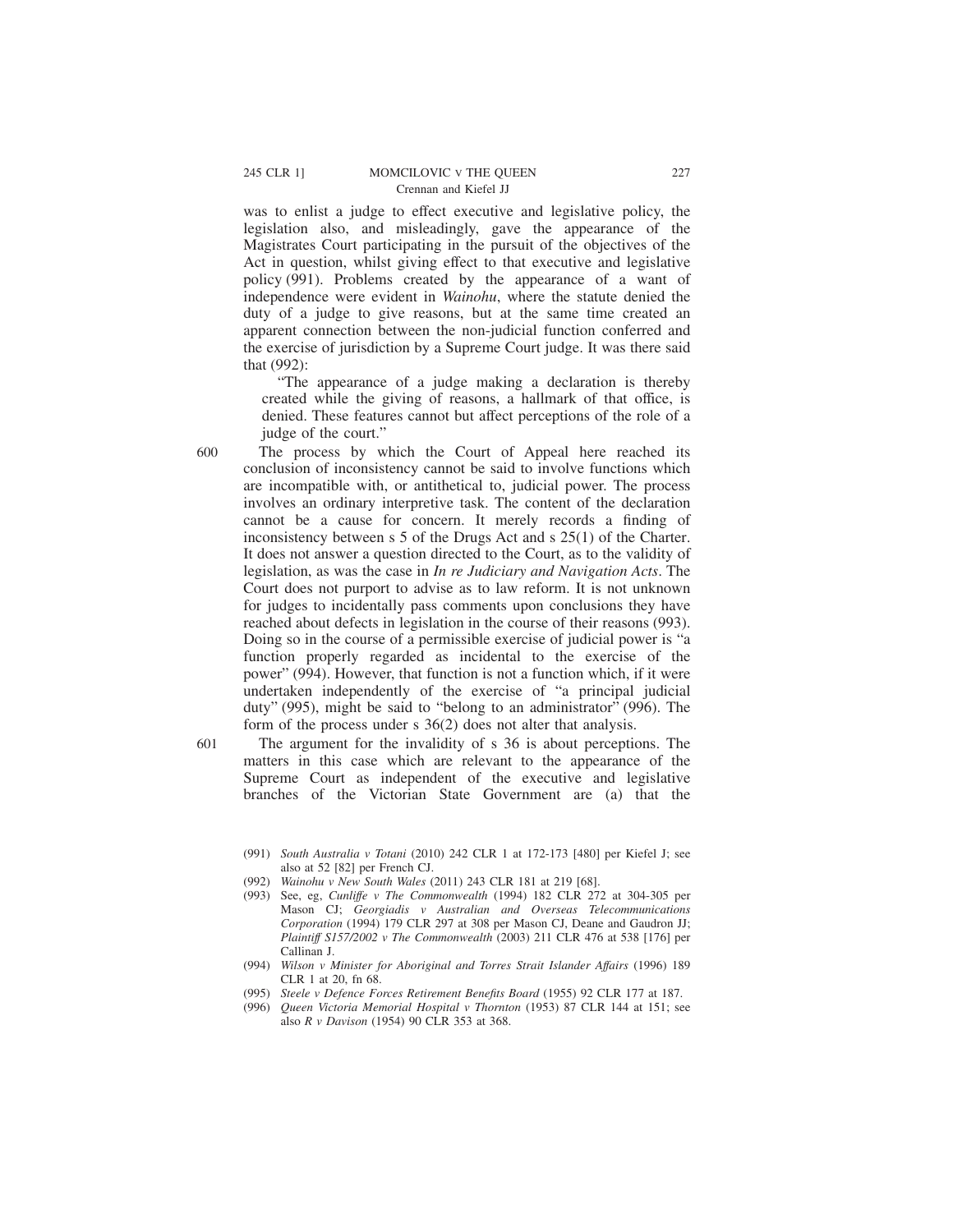non-judicial function of making a declaration is embellished by being styled a "declaration" to give the appearance of an order of the Court; and (b) that the legislation requires a copy of the declaration to be given to the Attorney-General.

The first-mentioned feature calls to mind what was said in *Mistretta v United States* (997), namely, that the reputation of the judicial branch may not be borrowed by the legislative and executive branches "to cloak their work in the neutral colors of judicial action" (998). But that statement was directed to a legislative or executive function which was disguised by use of a court's processes. Here the declaration, whilst not dispositive because it is made only incidentally with respect to a matter, does not implement any policy or action of the executive or the legislature. Putting to one side the description given to it as a "declaration", it is readily apparent that it is no more than a statement made by the Supreme Court as to an apparent inconsistency. So far as it concerns the executive and the legislature, the statement serves only to draw attention to that effect. The steps, if any, which are proposed by the relevant Minister to change the law do not involve the Court. 602

The requirements of notification are the only mandatory aspects of the declaration process. Too much should not be read into these obligations, given that it is the Court which decides, in the first place, whether to make a declaration. In doing so it is not responsive to any legislative command. These requirements and the declaration itself are largely innocuous so far as concerns the Supreme Court. Their principal purpose is to set in train a process whereby the relevant Minister considers what should be done by way of legislative change. No incompatibility with the institutional integrity of the Supreme Court is disclosed by reference to these matters.

Of greater concern regarding the making of a declaration is the role of the County Court and the Supreme Court with respect to the appellant's trial. The concern arises in this way. There is little doubt that the Charter may serve to raise the expectations of an accused as to the recognition and enforcement of the rights to which it refers. The reality is otherwise. The trial judge in the County Court was, as the Court of Appeal held, obliged to give effect to s 5 of the Drugs Act if s 5 applied to s 71AC, under which the appellant was charged. If it did apply neither the County Court nor the Supreme Court had the power to give primacy and effect to a Charter right. The making of a declaration placed the Court of Appeal in a position where it acknowledged that the trial process conducted by the County Court involved a denial of the appellant's Charter rights even though it upheld the validity of the conviction. In such a circumstance not only

(998) See also *South Australia v Totani* (2010) 242 CLR 1 at 172 [479] per Kiefel J.

603

<sup>(997) (1989) 488</sup> US 361 at 407, referred to in *Grollo v Palmer* (1995) 184 CLR 348 at 366, 377, 392; *Wilson v Minister for Aboriginal and Torres Strait Islander Affairs* (1996) 189 CLR 1 at 9; and *Fardon v Attorney-General (Qld)* (2004) 223 CLR 575 at 615 [91].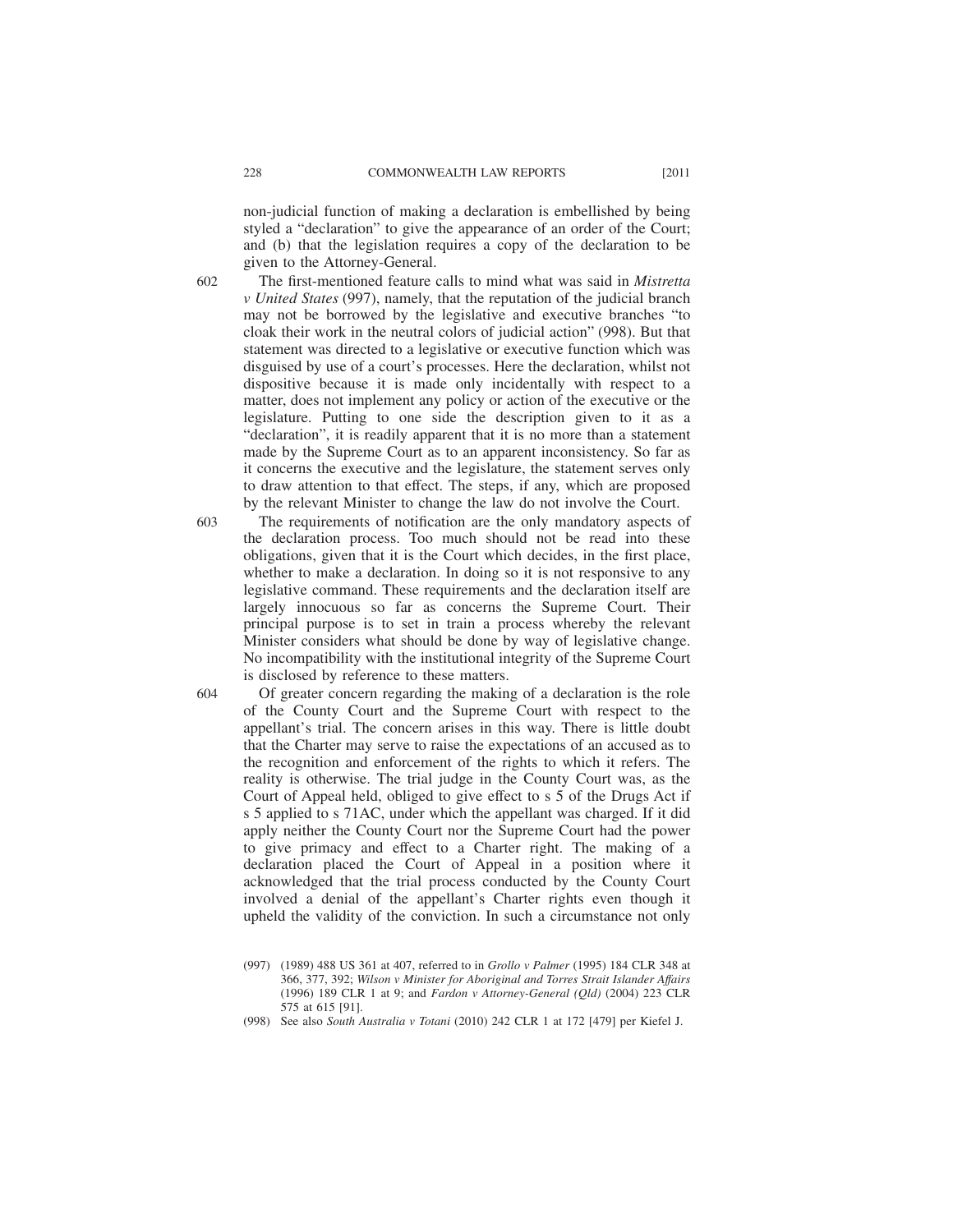## 245 CLR 1] MOMCILOVIC V THE QUEEN 229 Crennan and Kiefel JJ

does a declaration serve no useful purpose to the appellant, it is not appropriate that it be made.

It may be that, in the context of a criminal trial proceeding, a declaration of inconsistency will rarely be appropriate. Undermining a conviction is a serious consideration. This does not, however, mean that the declaration will have no utility in other spheres. More importantly, it does not require a conclusion that the making of a declaration will impair the institutional integrity of the courts. Rather, in the sphere of criminal law, prudence dictates that a declaration be withheld.

Putting aside the prospect of undermining a conviction in this case, there is another, more fundamental, reason why the declaration should not have been made. The reason is that s 5 does not apply to s 71AC of the Drugs Act, with the result that the trial miscarried.

*Sections 5 and 71AC of the Drugs Act*

The direction given by the trial judge on the appellant's trial with respect to proof of possession applied what was said by the Full Court in *R v Clarke* (999). The Court considered the requirements of s 5 of the Drugs Act as a separate question arising in connection with the offence of trafficking in a large commercial quantity of a drug of dependence under s 71. It held that s 5 requires the prosecution to prove occupation of the land on which cannabis was grown or the other indicia referred to in s 5. Section 5 then operated to deem the accused in possession of the drugs unless he proved he was not in possession of them. He could do so only by proving that he had no knowledge of the drugs, on the balance of probabilities (1000).

The opinion of the Full Court as to the extent of the onus does not accord with the terms of s 5, but this aspect of the decision in *Clarke* does not assume importance for present purposes. More to the point is the approach of the Court, in failing first to consider the terms of the offence charged and the evidentiary provisions which were provided with respect to it. Had it done so it would have been evident that s 5 could not be applied to the offence of trafficking.

The offence under s 71AC, read with that part of the definition of "traffick" in s 70(1) presently relevant, is trafficking in a drug of dependence by having that drug in "possession for sale". The expression "possession for sale" is a compound one, requiring proof of possession together with the intention or purpose to sell. Section 73(2) may facilitate the prosecution's proof of trafficking. It provides that where a traffickable quantity of a drug is found in a person's possession, the possession of that drug is prima facie evidence of trafficking by that person in the drug. The possession to which s 73(2) is directed, consistent with the statement of offence, is possession for

(999) [1986] VR 643.

605

606

607

608

<sup>(1000)</sup> *R v Clarke* [1986] VR 643 at 648-649, 659.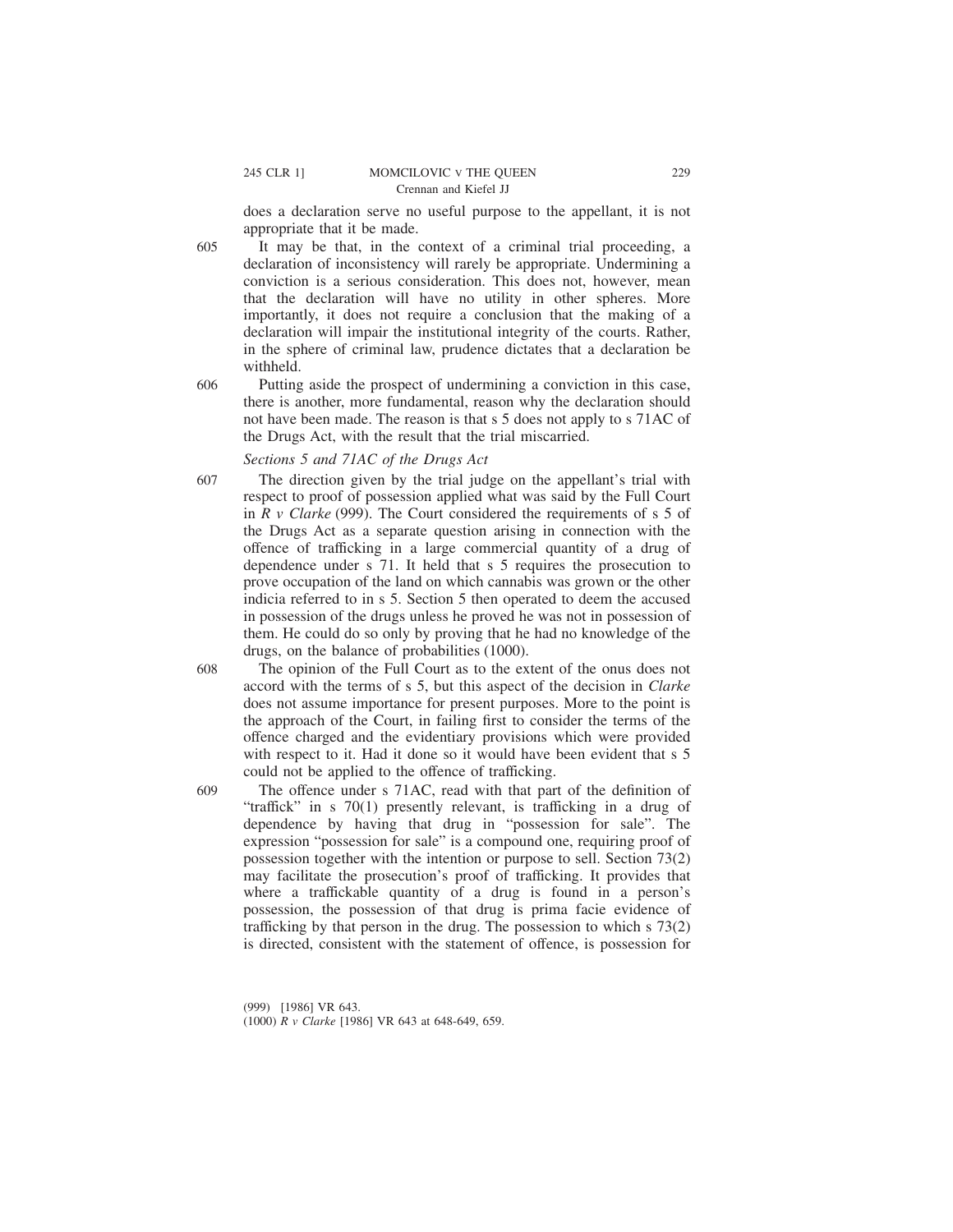sale. As Callaway JA observed in *R v Tragear* (1001), s 73(2) is only prima facie evidence of mens rea. The burden of proving the requirements of an accused's possession of a drug of dependence for the purpose of sale remains on the prosecution.

- In *Clarke* there may have been undue focus upon s 5, and less attention directed to the composite nature of the offence of trafficking, because it was common ground at trial that whoever possessed the cannabis growing on the property was obviously growing it for sale. In those circumstances it was not considered necessary for the trial judge to "explain the evidentiary effect of s 73(2) where no evidence suggested that the cannabis was possessed other than for sale" (1002). 610
- The requirement of proof by the prosecution of "possession for sale" cannot be met by treating possession as separated from its purpose, and then as subject to the deeming provision in s 5 of the Drugs Act. Section 5 is clearly applicable to the offence of possession simpliciter, which is dealt with in s 73(1), and to other offences in the Drugs Act. However, it cannot apply to the offence of trafficking presently under consideration, which is expressed as a compound notion. The only evidentiary provision which may apply is in s 73(2). 611
- This construction denies the operation of the presumption of possession in s 5 as limiting the right to which s 25(1) of the Charter refers and therefore achieves consistency with the Charter. However, it is a construction which is arrived at by the application of the ordinary rules of construction. The conclusion reached by the process of construction, that s 5 does not apply to an offence of trafficking, means that the direction given by the trial judge to the jury was in error. It follows that the Court of Appeal should have granted the appellant leave to appeal from conviction on this ground and allowed the appeal. 612

## *Section 109 of the Constitution*

- As explained at the outset of these reasons, the appellant was found guilty of one count of trafficking in a drug of dependence, namely methylamphetamine, contrary to s 71AC of the Drugs Act. As the verdict was unanimous, the provisions of s 46 of the *Juries Act 2000* (Vic), permitting a majority verdict, were not invoked. 613
- Possession of methamphetamine, which is the same substance as methylamphetamine, is also regulated under Pt 9.1 of the Commonwealth Code (ss 300.1-314.6), headed "Serious drug offences". A person who "traffics" in a substance which is a controlled drug, such as methamphetamine (1003), commits an offence under s 302.4. 614
- No issue was raised by the appellant at trial or in the Court of Appeal that, by reason of the provisions of the Commonwealth Code, 615

<sup>(1001) (2003) 9</sup> VR 107 at 117 [43]-[44].

<sup>(1002)</sup> *R v Clarke* [1986] VR 643 at 660.

<sup>(1003)</sup> The Commonwealth Code, ss 300.2 (para (a) of definition of "controlled drug") and 314.1.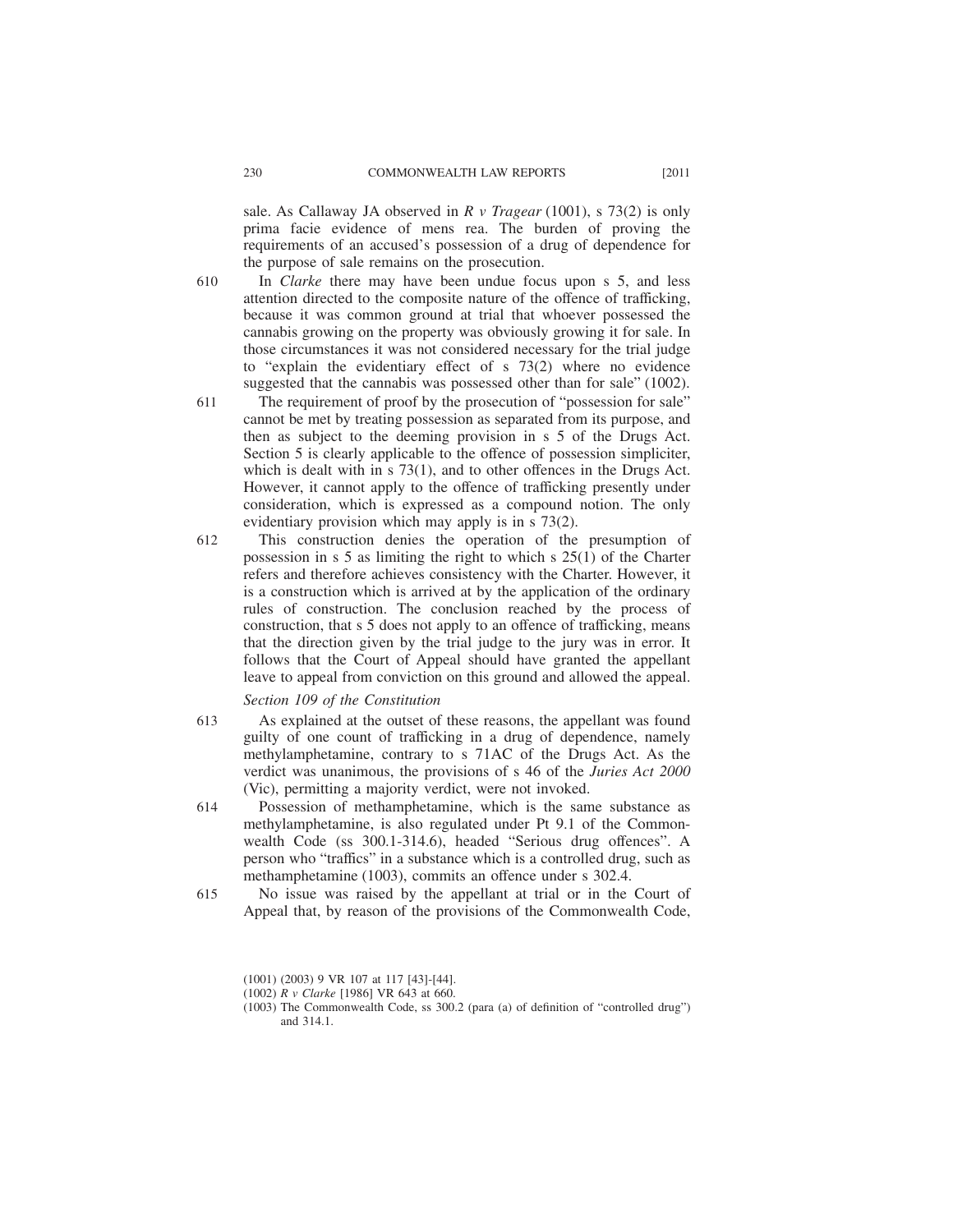## 245 CLR 1] MOMCILOVIC V THE QUEEN 231 Crennan and Kiefel JJ

s 109 of the *Constitution* made inoperative (1004) the State law under which the appellant was convicted. The appellant was granted leave to amend her notice of appeal to include an attack on the validity of that State law based on the operation of s 109 of the *Constitution*. As explained earlier (1005), that additional ground of appeal was critical in respect of the remedies sought by the appellant.

616

Part 9.1 was inserted into the Commonwealth Code by the *Law and Justice Legislation Amendment (Serious Drug Offences and Other Measures) Act 2005* (Cth) in the exercise of the external affairs power under the *Constitution*. Section 300.1(1) of the Commonwealth Code states that the purpose of Pt 9.1 "is to create offences relating to drug trafficking and to give effect to the United Nations Convention against Illicit Traffic in Narcotic Drugs and Psychotropic Substances, done at Vienna on 20 December 1988 [ (1006)]".

- Section 302.4, headed "Trafficking controlled drugs", provides: 617
	- "(1) A person commits an offence if:
		- (a) the person traffics in a substance; and
		- (b) the substance is a controlled drug.

Penalty: Imprisonment for 10 years or 2,000 penalty units, or both.

(2) The fault element for paragraph (1)(b) is recklessness."

- For the purposes of Pt 9.1 the word "traffic" has the meaning given by s  $302.1$ . Section  $302.1(1)(e)$  provides that a person "traffics" in a substance if "the person possesses the substance with the intention of selling any of it". Further, Pt 2.2 of the Commonwealth Code deals with the fault elements of the offence. 618
- Section 300.4(1) of the Commonwealth Code provides that Pt 9.1 "is not intended to exclude or limit the concurrent operation of any law of a State", which includes a law of a State which makes an act that is an offence against a provision of Pt 9.1 an offence against the law of the State (s 300.4(2)), even if different penalties are provided  $(s\ 300.4(3)(a))$ . 619
- In the context of s 300.4, s 4C(2) of the *Crimes Act 1914* (Cth) provides that, where an act or omission constitutes an offence under both a Commonwealth law and a State law "and the offender has been punished for that offence under the law of the State … the offender shall not be liable to be punished for the offence under the law of the Commonwealth". 620
- Part V of the Drugs Act (ss 70-80) is headed "Drugs of Dependence and Related Matters". 621
	- (1004) *Butler v Attorney-General (Vic)* (1961) 106 CLR 268 at 286 per Windeyer J; *Western Australia v The Commonwealth (Native Title Act Case)* (1995) 183 CLR 373 at 464-465 per Mason CJ, Brennan, Deane, Toohey, Gaudron and McHugh JJ; see also *Wenn v Attorney-General (Vic)* (1948) 77 CLR 84 at 122 per Dixon J.
	- (1005) See [517] of these reasons.
	- (1006) 1582 UNTS 95; [1993] ATS 4.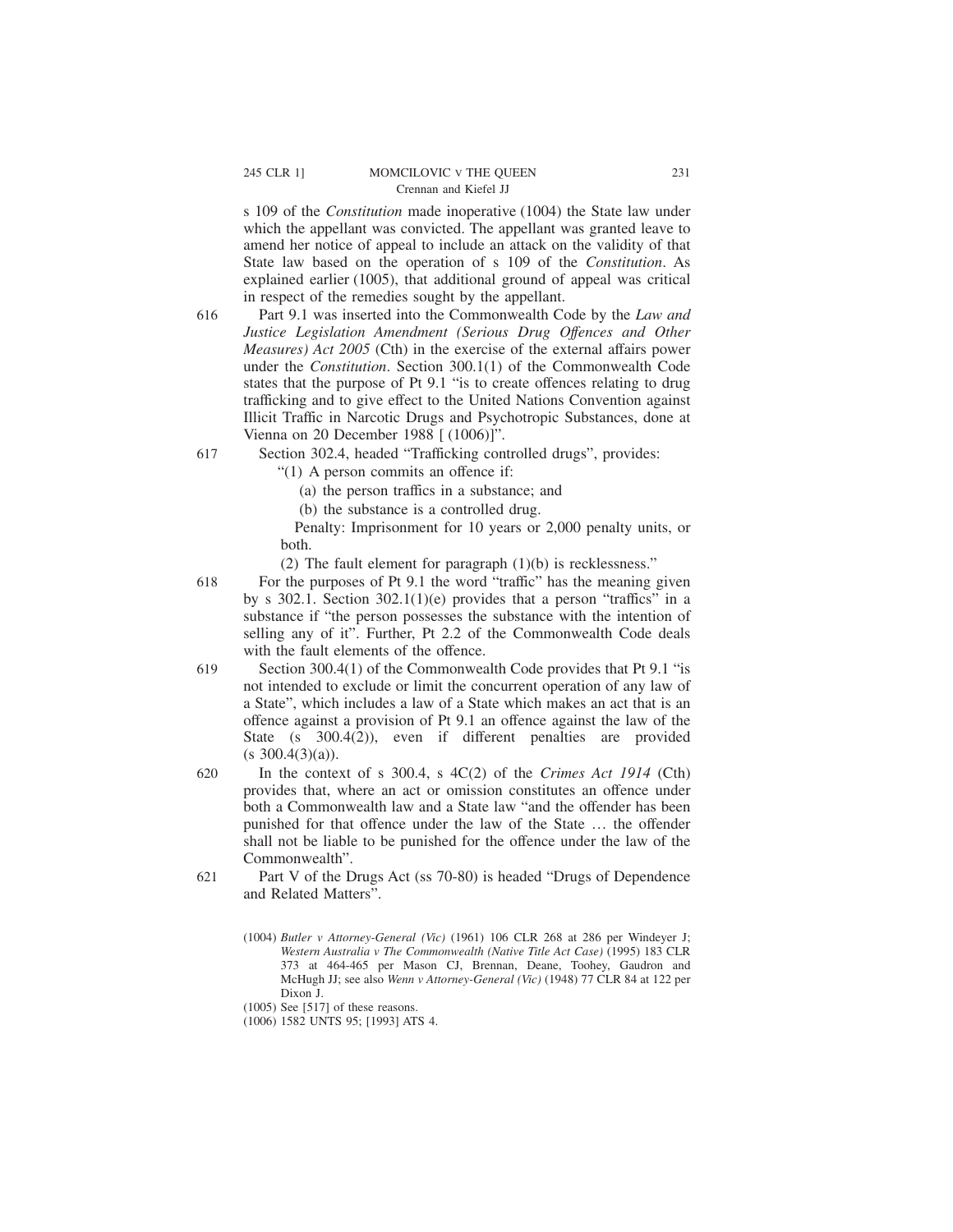Section 71AC provides: 622

> "A person who, without being authorized by or licensed under this Act or the regulations to do so, trafficks or attempts to traffick in a drug of dependence is guilty of an indictable offence and liable to level 4 imprisonment (15 years maximum)."

- As already mentioned (1007), for the purposes of Pt V, the word "traffick" is defined by s 70(1) to include to "have in possession for sale, a drug of dependence". 623
- It can be seen that both ss 302.4 and 71AC state the elements of the offence and the maximum penalties (which are different), and each section depends for its construction on other parts of the legislation of which it forms a part. In each case, these components taken together constitute the "law" for the purposes of the comparison required by s 109. 624
	- The "paramountcy" (1008) or "supremacy" (1009) of the Parliament of the Commonwealth under the *Constitution* resolves any conflict between a Commonwealth law and a State law as set out in covering cl 5 (1010) and s 109 of the *Constitution*. Section 109 provides:

"When a law of a State is inconsistent with a law of the Commonwealth, the latter shall prevail, and the former shall, to the extent of the inconsistency, be invalid."

- In its terms, s 109 is directed to laws made under the concurrent law-making powers of the Commonwealth and the States rather than to the limits inter se of their constitutional powers (1011). In the context of concurrent Commonwealth and State powers to legislate in respect of a particular subject matter, s 109 resolves conflict, if any exists, in favour of the Commonwealth. 626
- The principles to be applied have been restated in the joint reasons of the whole Court in *Dickson v The Queen* (1012) and in *Jemena Asset Management (3) Pty Ltd v Coinvest Ltd* (1013). In particular, the Court in each case referred to the statement of principle made by Dixon J in *Victoria v The Commonwealth (The Kakariki)* (1014), taken up in the joint reasons of the whole Court in *Telstra Corporation Ltd v* 627

- (1008) *Ex parte McLean* (1930) 43 CLR 472 at 485 per Dixon J.
- (1009) *Amalgamated Society of Engineers v Adelaide Steamship Co Ltd* (1920) 28 CLR 129 at 154-155 per Knox CJ, Isaacs, Rich and Starke JJ; *Melbourne Corporation v The Commonwealth* (1947) 74 CLR 31 at 83 per Dixon J; *R v Winneke; Ex parte Gallagher* (1982) 152 CLR 211 at 216 per Gibbs CJ.
- (1010) Covering cl 5 relevantly provides: "This Act, and all laws made by the Parliament of the Commonwealth under the Constitution, shall be binding on the courts, judges, and people of every State and of every part of the Commonwealth, notwithstanding anything in the laws of any State."
- (1011) *Ex parte McLean* (1930) 43 CLR 472 at 482 per Dixon J; *O'Sullivan v Noarlunga Meat Ltd* (1956) 95 CLR 177 at 182-183; [1957] AC 1 at 24-25; see also *R v Winneke; Ex parte Gallagher* (1982) 152 CLR 211 at 216 per Gibbs CJ.
- (1012) (2010) 241 CLR 491 at 502 [13]-[14].
- (1013) (2011) 244 CLR 508 at 524-525 [39]-[41].
- (1014) (1937) 58 CLR 618 at 630.

<sup>(1007)</sup> See [506] of these reasons.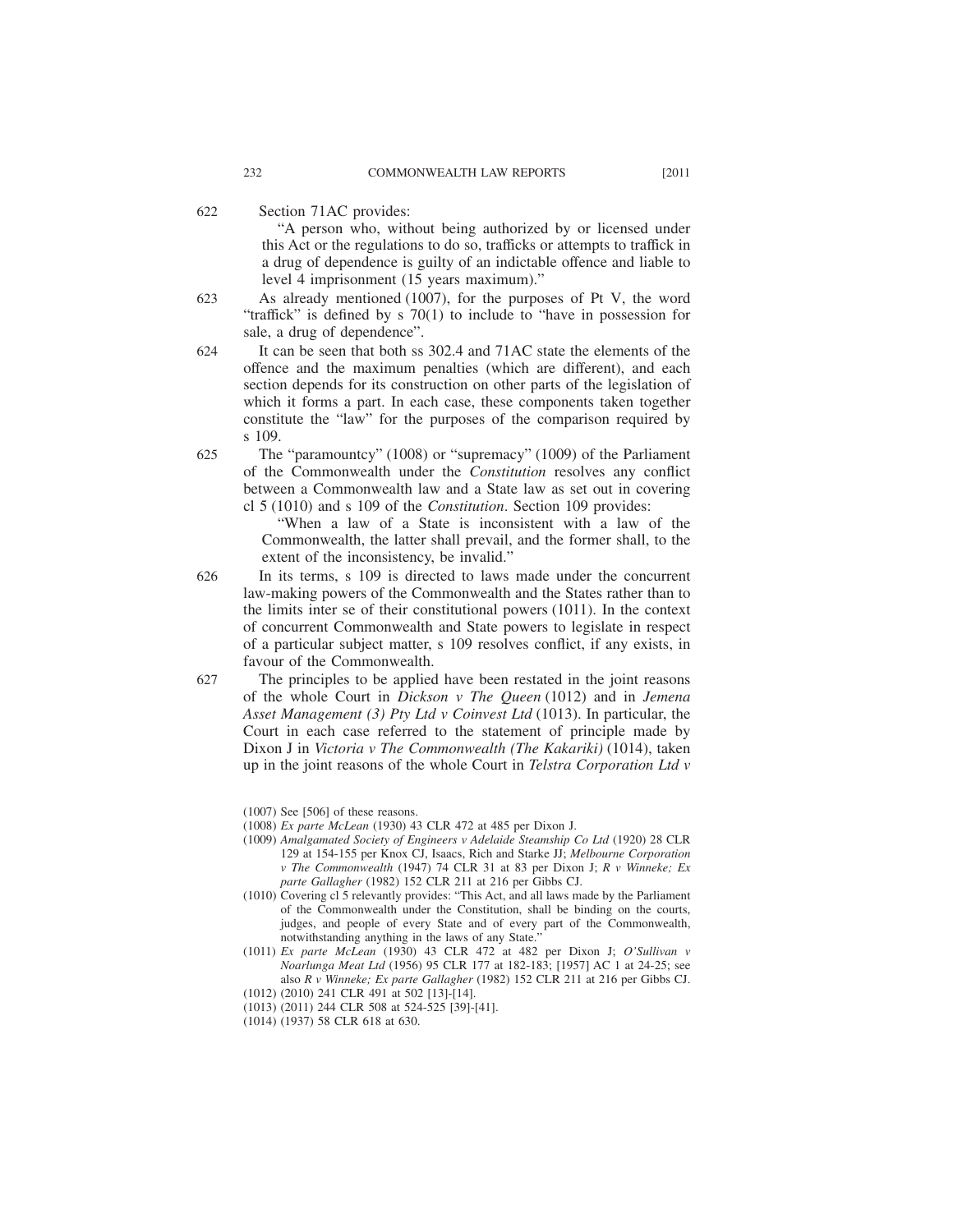*Worthing* (1015). It is worth repeating the two propositions which informed Dixon J's statement of principle.

628

The first proposition, associated often with the expression "direct inconsistency", is:

"When a State law, if valid, would alter, impair or detract from the operation of a law of the Commonwealth Parliament, then to that extent it is invalid."

629

The second proposition, associated often with the expressions "indirect inconsistency" and "covering the field", immediately followed:

"Moreover, if it appears from the terms, the nature or the subject matter of a Federal enactment that it was intended as a complete statement of the law governing a particular matter or set of rights and duties, then for a State law to regulate or apply to the same matter or relation is regarded as a detraction from the full operation of the Commonwealth law and so as inconsistent."

- The utility of recognising different approaches to inconsistency for the purposes of s 109 emerges from cases resolved by reference to the expressions "direct inconsistency" or "direct collision" (1016) on the one hand, or by reference to the expressions "indirect inconsistency" or "covering the field" (1017) on the other. However, as was recognised by Mason J in *Ansett Transport Industries (Operations) Pty Ltd v Wardley* (1018), different approaches to inconsistency all directed to the same end are inevitably interrelated. That end is to determine whether there is a "real conflict" (1019) between the laws under consideration. 630
- Utility has also been established in distinguishing different kinds of "direct inconsistency". Direct inconsistency can arise where one law commands what the other forbids or where one law compels disobedience to the other law (1020). Because there is no impossibility of simultaneous obedience in respect of both s 302.4 of the Commonwealth Code and s 71AC of the Drugs Act, the appellant did not invoke this type of direct inconsistency, dealt with in *Australian* 631

- (1016) See, eg, *Blackley v Devondale Cream (Vic) Pty Ltd* (1968) 117 CLR 253 at 258 per Barwick CJ; *Telstra Corporation Ltd v Worthing* (1999) 197 CLR 61 at 76 [27]; *Dickson v The Queen* (2010) 241 CLR 491 at 504 [22].
- (1017) See, eg, *Clyde Engineering Co Ltd v Cowburn* (1926) 37 CLR 466 at 489, 491, 499 per Isaacs J; *Wenn v Attorney-General (Vic)* (1948) 77 CLR 84 at 108-109 per Latham CJ. The metaphor "covering the field" has not escaped criticism: see *Stock Motor Ploughs Ltd v Forsyth* (1932) 48 CLR 128 at 147 per Evatt J; *Victoria v The Commonwealth (The Kakariki)* (1937) 58 CLR 618 at 633-634 per Evatt J.
- (1018) (1980) 142 CLR 237 at 260.
- (1019) *Jemena Asset Management (3) Pty Ltd v Coinvest Ltd* (2011) 244 CLR 508 at 525 [42].
- (1020) *R v Brisbane Licensing Court; Ex parte Daniell* (1920) 28 CLR 23 at 29; *University of Wollongong v Metwally* (1984) 158 CLR 447 at 455-456.

<sup>(1015) (1999) 197</sup> CLR 61 at 76 [28].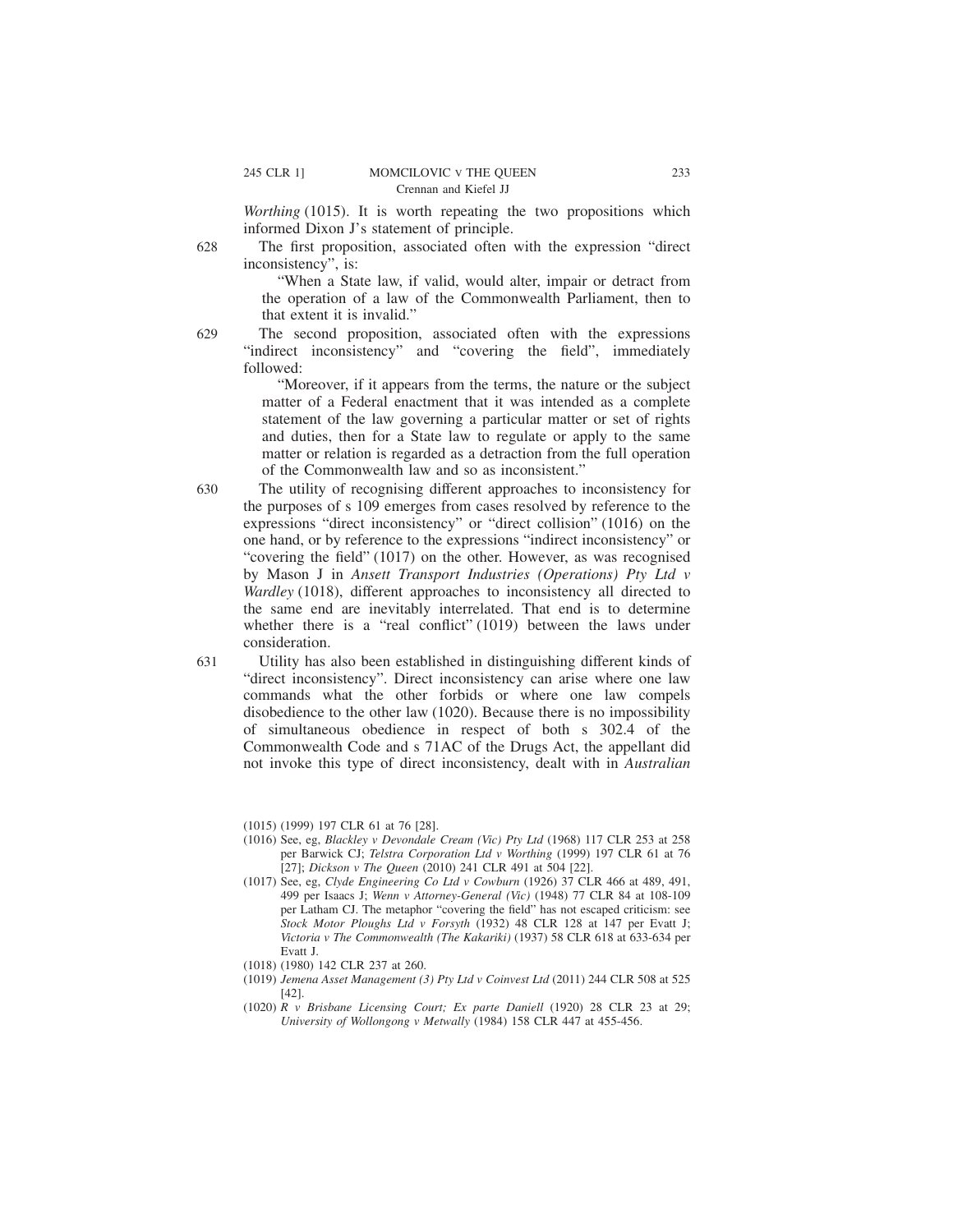*Boot Trade Employés Federation v Whybrow & Co* (1021). Accordingly, nothing more needs to be said about this.

Direct inconsistency can also arise where there is a direct conflict or collision between a Commonwealth law and a State law, each of which creates rights and duties (1022) or imposes obligations by stating a rule or norm of conduct and a sanction for a breach of that rule or norm. The appellant's submissions, in respect of s 109, were framed in terms of the first proposition of Dixon J in *The Kakariki* set out above. The direct inconsistency complained of was said to arise out of the differences between the Commonwealth law and the State law.

- First, in reliance on *Dickson* (1023), it was contended for the appellant that because of the interaction between ss 5 and 71AC of the Drugs Act the respective "criteria of adjudication" were different under s 302.4 of the Commonwealth Code (read with ss 13.1 and 13.2) and s 71AC of the Drugs Act "by reason of the different burdens and standards of proof". Thus, citing *Wenn v Attorney-General (Vic)* (1024), it was said the State law closed up "areas of liberty designedly left" by the Commonwealth law. 633
- Secondly, the appellant relied on the different methods of trial stipulated for the two offences. A prosecution under s 302.4, which by reason of s 4G of the *Crimes Act* is triable on indictment, requires a unanimous verdict under s 80 of the *Constitution* (1025) whereas s 46 of the *Juries Act 2000* (Vic) permits a majority verdict for a prosecution under s 71AC, although no resort was made to s 46 in this case. 634
- Thirdly, the appellant relied on the different maximum penalties for the offences (ten years' imprisonment for the Commonwealth offence (1026) and fifteen years' imprisonment for the State offence) and the different sentencing regimes relevant to ss 302.4 and 71AC. 635
- As part of their response, the second respondent (the Attorney-General for Victoria), and the Attorney-General of the Commonwealth and the Attorneys-General for New South Wales, South Australia, Western Australia, Tasmania and the Australian Capital Territory, intervening, all relied on s 300.4 of the Commonwealth Code. 636
- Inconsistency in the relevant sense does not arise merely because of the co-existence of two laws capable of simultaneous obedience (1027) 637

- (1022) See *Clyde Engineering Co Ltd v Cowburn* (1926) 37 CLR 466 at 478 per Knox CJ and Gavan Duffy J; *University of Wollongong v Metwally* (1984) 158 CLR 447 at 455-456 per Gibbs CJ; *The Commonwealth v Western Australia (Mining Act Case)* (1999) 196 CLR 392 at 415 [54] per Gleeson CJ and Gaudron J; at 450 [171] per Kirby J.
- (1023) (2010) 241 CLR 491 at 504 [22].
- (1024) (1948) 77 CLR 84 at 120 per Dixon J.
- (1025) *Cheatle v The Queen* (1993) 177 CLR 541.
- (1026) See the *Crimes Act*, s 4D(1), (1A).
- (1027) *Ex parte McLean* (1930) 43 CLR 472 at 483 per Dixon J.

<sup>(1021) (1910) 10</sup> CLR 266 at 286, 289, 299.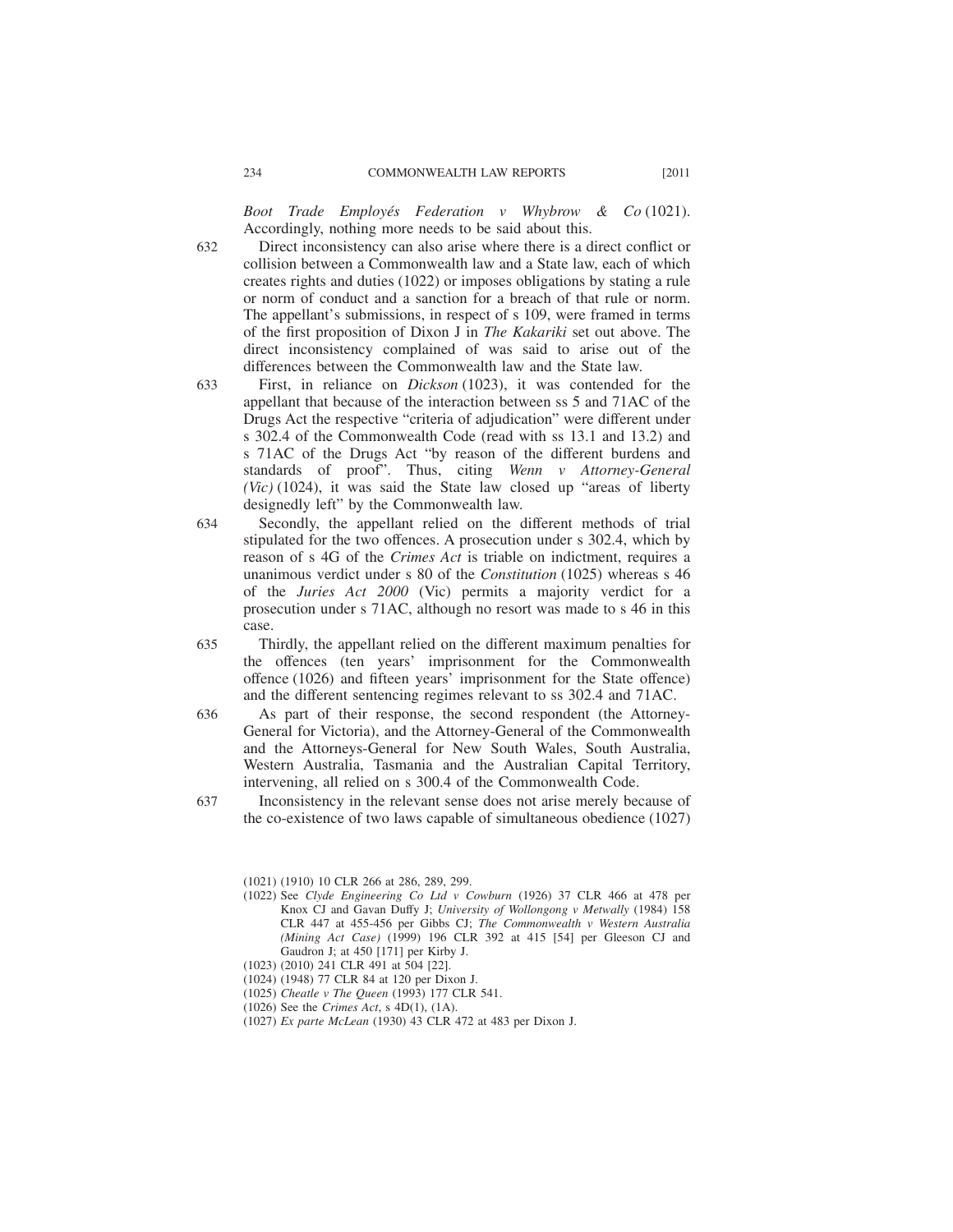## 245 CLR 1] MOMCILOVIC V THE QUEEN 235 Crennan and Kiefel JJ

or because of the existence of differences between them (1028). Further, the fact that a Commonwealth law and a State law "impose different penalties for the same conduct does not necessarily mean that the laws are inconsistent" (1029). What is required in every case is that the two laws being compared be construed so as to determine their operation, as a matter of construction, and, in particular, so as to determine whether the Commonwealth's coverage of the subject matter is complete, exhaustive or exclusive. As explained by Dixon J in *Ex parte McLean* (1030):

"The inconsistency does not lie in the mere coexistence of two laws which are susceptible of simultaneous obedience. It depends upon the intention of the paramount Legislature to express by its enactment, completely, exhaustively, or exclusively, what shall be the law governing the particular conduct or matter to which its attention is directed. When a Federal statute discloses such an intention, it is inconsistent with it for the law of a State to govern the same conduct or matter."

- To the extent that this involves ascertaining the intention of the Commonwealth Parliament, that exercise requires an objective determination achieved by "the application of rules of interpretation accepted by all arms of government in the system of representative democracy" (1031). 638
- Having regard to the finding set out above that s 5 of the Drugs Act has no application to the compound expression "possession for sale" contained in s 70(1), which defines "traffick" for the purposes of s 71AC, the first matter relied on by the appellant as evidencing inconsistency, namely differences in methods of proof, falls away (1032). This also has the result that the Commonwealth law and the State law can be compared for the purposes of s 109 on the basis that they proscribe the same conduct by reference to the same elements. 639
- That leaves for resolution the allegations of inconsistency which depend on different modes of trial, and different penalties and sentencing regimes, which will include consideration of the effect of s 300.4 of the Commonwealth Code. It is convenient to deal with the question of different penalties first. 640

*Different penalties*

641

A difference in penalties prescribed for breach of a rule of conduct which is the subject of both a Commonwealth law and a State law has

- (1029) *R v Winneke; Ex parte Gallagher* (1982) 152 CLR 211 at 218 per Gibbs CJ.
- (1030) (1930) 43 CLR 472 at 483. See subsequently *McWaters v Day* (1989) 168 CLR 289 at 296.
- (1031) *Zheng v Cai* (2009) 239 CLR 446 at 456 [28], affirmed in *Dickson v The Queen* (2010) 241 CLR 491 at 507 [32].
- (1032) This renders it unnecessary to consider the interaction between ss 13.1 and 13.2 of the Commonwealth Code, concerning the legal burden and standard of proof, and s 302.4.

<sup>(1028)</sup> *McWaters v Day* (1989) 168 CLR 289 at 296.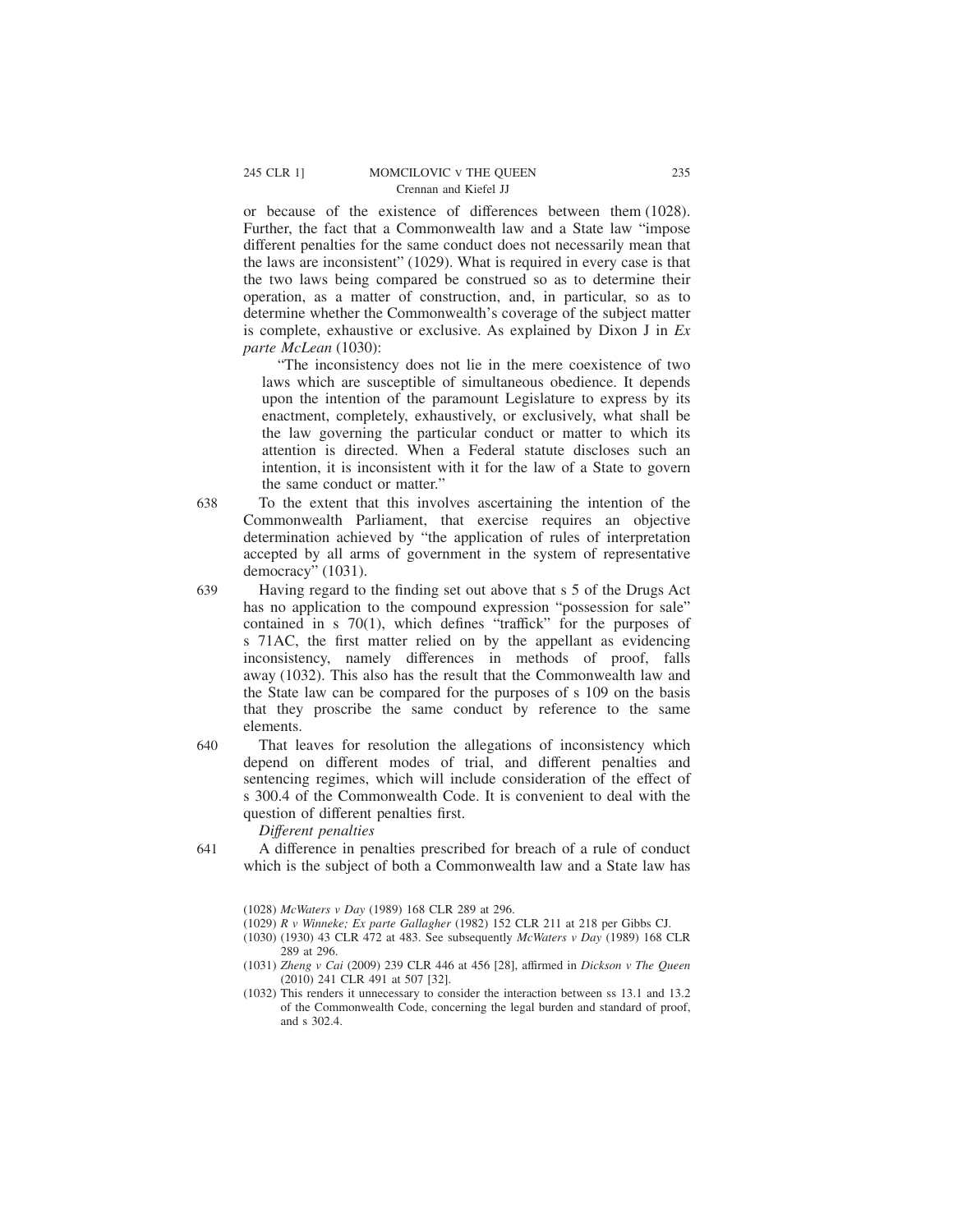been held to give rise to a relevant inconsistency in *Hume v Palmer* (1033), *Ex parte McLean* (1034) and *R v Loewenthal; Ex parte Blacklock* (1035). However, as Mason J stated in the last-mentioned case (1036), this conclusion was arrived at where it appeared that the Commonwealth statute "evince[d] an intention to cover the subject matter to the exclusion of any other law". That remains the question here.

642

It may first be observed that s 4C(2) of the *Crimes Act* reflects the common law principle that an offender should not be prosecuted or punished twice for offending conduct and is directed to the exercise of both the power to institute and conduct a prosecution and the judicial power to punish by imposing a sentence after conviction. Mason J observed in *R v Loewenthal; Ex parte Blacklock* (1037) of the predecessors to s  $4C(2)$  (1038), that they

"plainly speak[] to a situation in which the State law is not inoperative under s 109, as for example when there is an absence of conflict between the provisions of the two laws and the Commonwealth law is not intended to be exclusive and exhaustive."

Further, in *R v Winneke; Ex parte Gallagher* (1039) his Honour said of the predecessor provisions that they

"proceed in accordance with the principle that there is no prima facie presumption that a Commonwealth statute, by making it an offence to do a particular act, evinces an intention to deal with that act to the exclusion of any other law."

- In *McWaters v Day*, the Court considered different penalties in respect of substantially the same conduct under the *Traffıc Act 1949* (Qld) and the *Defence Force Discipline Act 1982* (Cth). The Court found that, "[v]iewed in their context", the provisions of the Commonwealth Act did not suggest the Act intended to exclude the operation of State criminal law (1040). The Commonwealth Act did not "serve the same purpose as laws forming part of the ordinary criminal law" (1041). 644
- Where a Commonwealth law and a State law impose different penalties in respect of essentially the same conduct but are not relevantly inconsistent (1042), a person who has engaged in the 645

- (1034) (1930) 43 CLR 472 at 479, 486-487.
- (1035) (1974) 131 CLR 338 at 346-347.
- (1036) *R v Loewenthal; Ex parte Blacklock* (1974) 131 CLR 338 at 347.
- (1037) (1974) 131 CLR 338 at 347.
- (1038) *Crimes Act*, s 11 and *Acts Interpretation Act 1901* (Cth), s 30(2) as they stood at the date of that judgment.
- (1039) (1982) 152 CLR 211 at 224.
- (1040) *McWaters v Day* (1989) 168 CLR 289 at 299.
- (1041) *McWaters v Day* (1989) 168 CLR 289 at 299.
- (1042) As in *R v Winneke; Ex parte Gallagher* (1982) 152 CLR 211 and *McWaters v Day* (1989) 168 CLR 289.

<sup>(1033) (1926) 38</sup> CLR 441 at 448, 450-451, 462.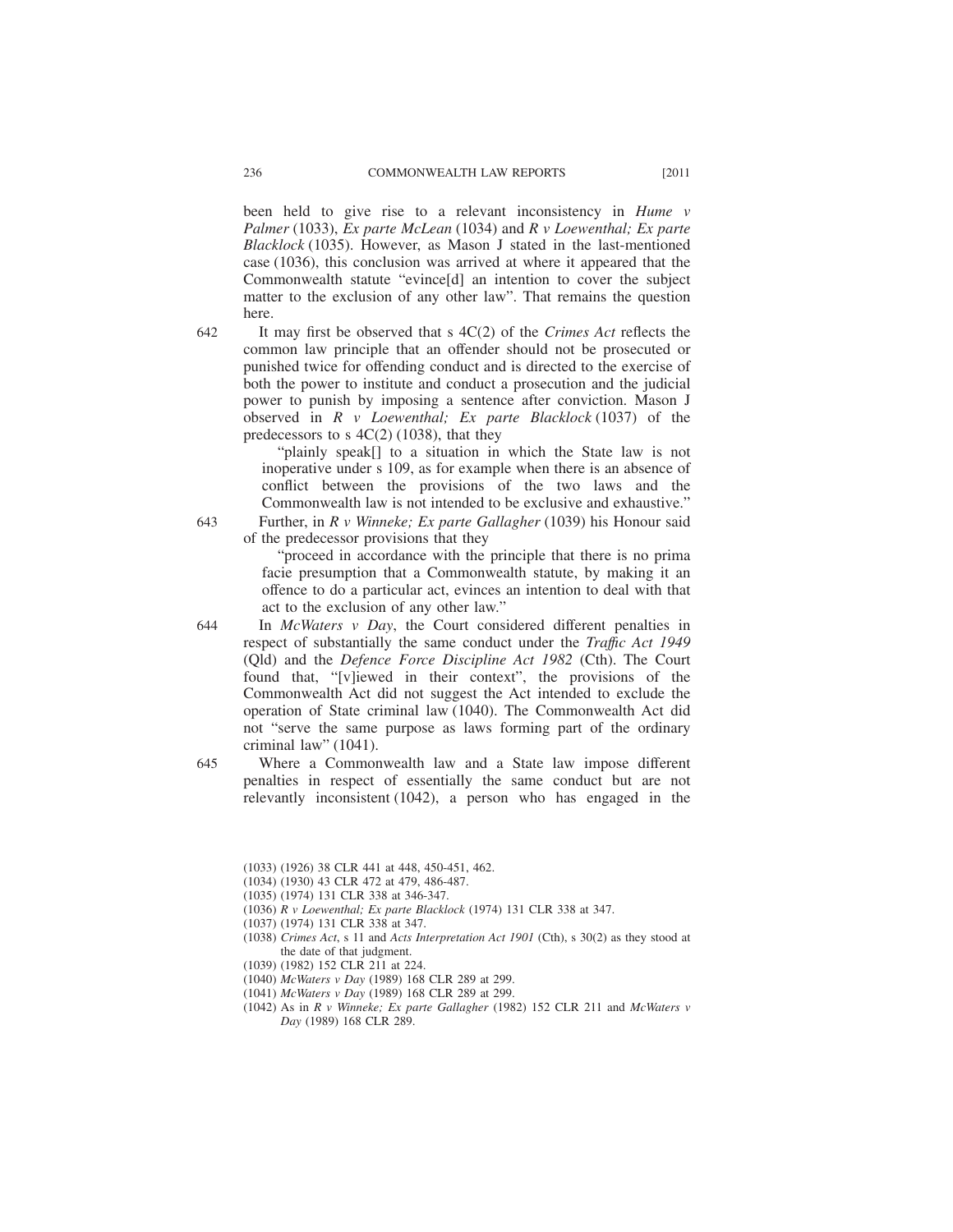646

## 245 CLR 1] MOMCILOVIC V THE QUEEN 237 Crennan and Kiefel JJ

prescribed conduct cannot be punished under both laws (1043); however, the maximum penalty applicable to the conduct will not be known until there is reliance on one or other of the laws for the purposes of punishing that person's conduct.

*The Kakariki* (1044) was concerned with a Commonwealth law and a Victorian law which both provided power to Commonwealth and State authorities respectively to secure the removal of shipwrecks likely to obstruct or hinder navigation. Dixon J, taking up and applying what he had said in *Ex parte McLean*, observed that there was

"nothing in the language of [the Commonwealth provision] and certainly nothing in its nature or subject matter suggesting that, if a wreck fell within the description to which the section relates, the Commonwealth authority should have the exclusive power of determining whether or not the owner ought to remove it (1045)."

Dixon J observed that there was the potential for conflict between the two laws if there were attempts by Commonwealth and State authorities to exercise their respective powers simultaneously. In such a case, the Commonwealth law would prevail. But, his Honour said, that meant only that the Commonwealth law conferred a power to remove wrecks, the exercise of which was exclusive, but not that the Commonwealth law was an exclusive statement of the existence of a power to compel the removal of wrecks (1046). 647

Section 302.4 of the Commonwealth Code creates a Commonwealth offence of drug trafficking which Commonwealth prosecuting authorities are empowered to prosecute (1047). There is nothing in the terms in which the offence is created suggesting that the authorities are under a duty to do so in every case or that the power to prosecute the offence is intended to be exclusive. Moreover, there is nothing in the nature of the offence which suggests this to be necessary, such as would support the implication of an intention that the prosecution of trafficking offences be the exclusive preserve of the Commonwealth. 648

In *The Kakariki*, Dixon J said that the purpose of the Commonwealth legislation was "not only compatible with, but … aided by, the co-existence of other powers for securing the removal of wrecks" (1048). The same observation may be made respecting the purpose of the Commonwealth Code, having regard to the nature of the offence of drug trafficking. 649

650

As stated above, the purposes of Pt 9.1 of the Commonwealth Code include giving effect to the United Nations Convention against Illicit Traffic in Narcotic Drugs and Psychotropic Substances (1049).

- (1046) *Victoria v The Commonwealth (Kakarki Case)* (1937) 58 CLR 618 at 631.
- (1047) *Director of Public Prosecutions Act 1983* (Cth), ss 5, 6, 10.

(1049) Commonwealth Code, s 300.1(1).

<sup>(1043)</sup> *Crimes Act*, s 4C(2)(a).

<sup>(1044) (1937) 58</sup> CLR 618.

<sup>(1045) (1937) 58</sup> CLR 618 at 630-631.

<sup>(1048) (1937) 58</sup> CLR 618 at 630.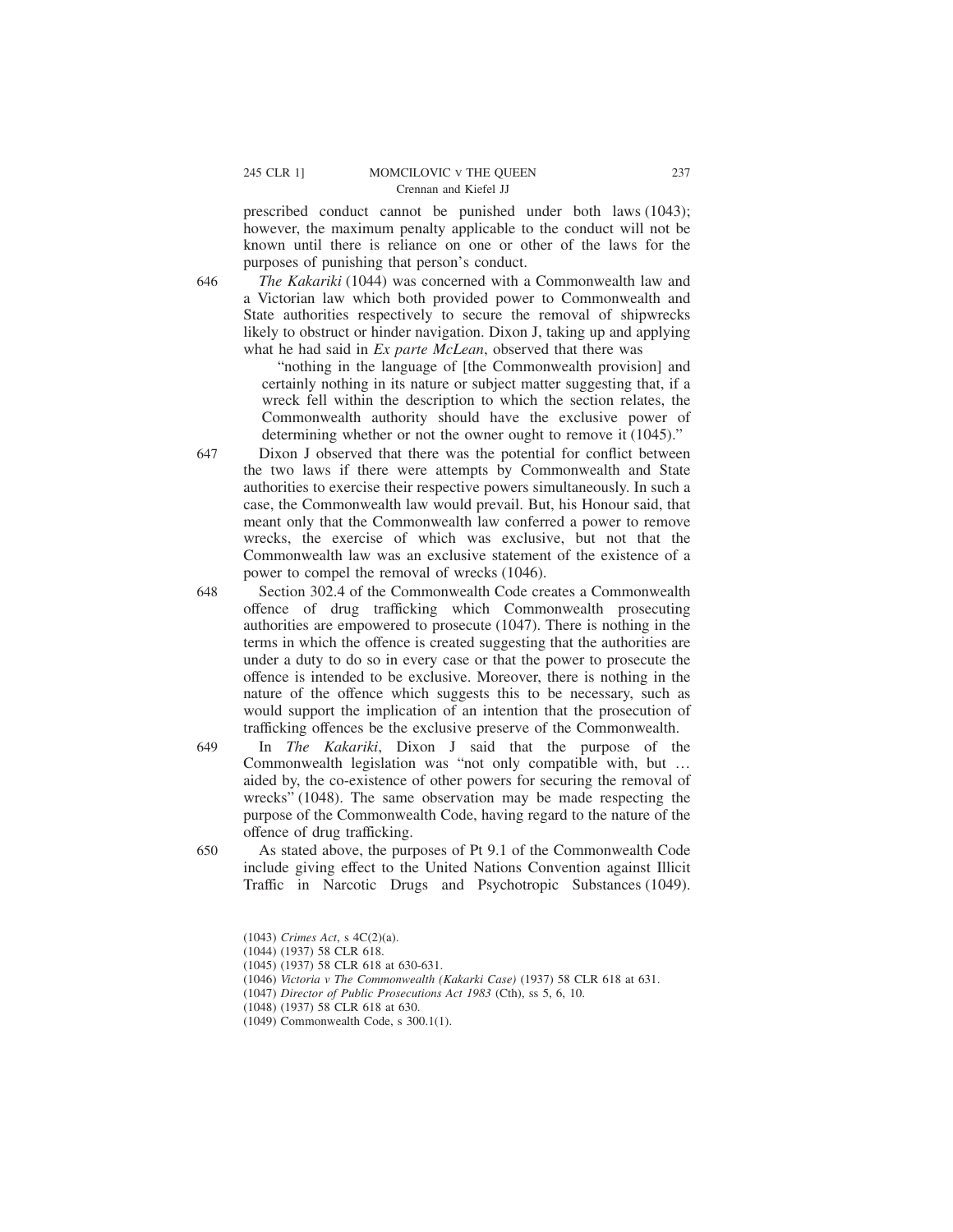Article 3 of that Convention provides for the establishment of criminal offences under the domestic law of each party. Those offences include "possession … of any narcotic drug or psychotropic substance" for relevant purposes including for sale (Art 3(1)(a)(iii)). Article 4 provides that each party shall establish jurisdiction over the offences referred to in Art 3, when the offence "is committed in its territory" (Art  $4(1)(a)(i)$ ) or "on board a vessel flying its flag or an aircraft which is registered under its laws at the time the offence is committed" (Art  $4(1)(a)(ii)$ ). Such purposes are distinguishable from, and both overlap with and supplement, the purpose of State laws in respect of drug trafficking.

In urging a uniform drug trafficking Act, the Report of the Australian Royal Commission of Inquiry into Drugs (1050), commissioned by the Governments of the Commonwealth, Victoria, Queensland, Western Australia and Tasmania, described the reach of drug trafficking:

"The prime target in a strategy to reduce the quantity of illegal drugs available in Australia should be the drug trafficker. There is abundant evidence to prove that groups engaged in drug trafficking do not respect Australia's State or national boundaries."

- The context in which the Commonwealth offence was created does not support an inference of intended exclusivity; rather it supports the contrary inference. The aim of prosecuting drug trafficking offences in Australia can only be aided by concurrent and parallel Commonwealth and State laws for that purpose. The Commonwealth law enabling the prosecution of a drug trafficking offence is not detracted from, or impaired by, the concurrent State law which permits the same. 652
- The first respondent and the Attorney-General of the Commonwealth and the Attorney-General for South Australia intervening referred to co-operative arrangements facilitating the exercise of concurrent laws and powers in respect of drug trafficking. This is an example of "the extent to which law enforcement and policing in Australia depends both practically, and structurally (through bodies like the Australian Crime Commission) upon close co-operation of federal, State and Territory police forces" (1051). Such considerations cannot determine a question of inconsistency, if a real conflict between two laws exists; however, the arrangements confirm the pragmatism of current, concurrent and parallel systems in respect of drug trafficking offences. *Section 300.4 of the Commonwealth Code* 653

Following *R v Credit Tribunal; Ex parte General Motors Acceptance Corporation* (1052) (dealing with a provision similar to s 300.4 of the Commonwealth Code (1053)), whilst the expression of intention in

651

<sup>(1050)</sup> *Report of the Australian Royal Commission of Inquiry into Drugs* (1980), Book D, Pt XIV, Ch 3, para D29.

<sup>(1051)</sup> *Coleman v Power* (2004) 220 CLR 1 at 78 [197].

<sup>(1052) (1977) 137</sup> CLR 545 at 552 per Barwick CJ; at 563-564 per Mason J.

<sup>(1053)</sup> Section 75(1) of the *Trade Practices Act 1974* (Cth). Section 75(1) provided: "Except as provided by subsection (2), this Part is not intended to exclude or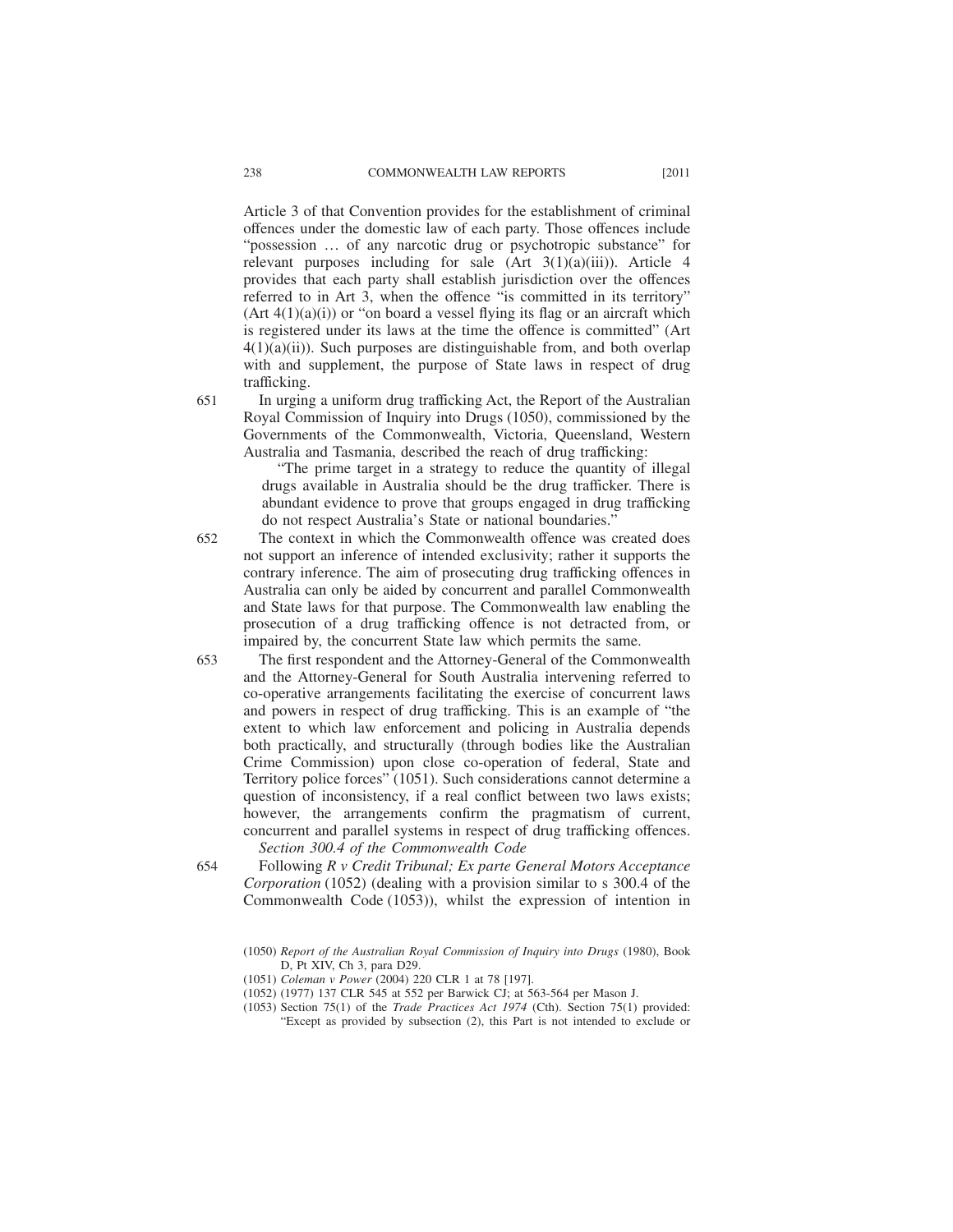655

656

## 245 CLR 1] MOMCILOVIC V THE QUEEN 239 Crennan and Kiefel JJ

s 300.4 will not avoid direct inconsistency if such inconsistency exists, taken in its entirety it is a very clear indication that Pt 9.1 is not exhaustive or exclusive in respect of drug trafficking and is not intended to exclude the operation of the Drugs Act where the Drugs Act deals with the same subject matter but contains different penalties. Although not determinative of relevant inconsistency for the purposes of s 109, such an expression of intention assists in resolving, as a matter of statutory construction, whether the Commonwealth law covers the subject matter exhaustively or exclusively (1054). In the present case the statements of intention found in s 300.4 accord with the intention of Pt 9.1 ascertained by a process of construction. There is no reason why effect should not be given to these statements.

*Different modes of trial and different sentencing regimes*

Finally, different modes of trial and different sentencing regimes are part of the legal and constitutional landscape in respect of the administration of criminal justice in Australia. They are a product of constitutional arrangements which permit both the Commonwealth (pursuant to s 51 of the *Constitution*) and the State of Victoria (pursuant to s 16 of the *Constitution Act 1975* (Vic)) to legislate in respect of the administration of their respective criminal justice systems, and also of the circumstance that s 80 of the *Constitution* applies only in relation to offences against some Commonwealth laws. Such considerations cannot give rise to relevant inconsistency for the purpose of s 109.

*Conclusions in respect of s 109*

It can be accepted that differences between a Commonwealth law creating an offence and a State law creating an offence, including a difference in penalty, might imply that the Commonwealth law is exhaustive or exclusive of State law in respect of the subject matter covered (1055). However, there is nothing in the nature or subject matter of drug trafficking or in the express terms of Pt 9.1, including the terms of s 302.4, which implies or supports the conclusion that the purpose of s 302.4 is to exhaustively cover the subject matter of the offence of drug trafficking. Section 300.4 expressly counters such an implication. Moreover, the wider context of the introduction of Pt 9.1 into the Commonwealth Code supports the conclusion that Pt 9.1 is a concurrent scheme in respect of drug trafficking offences, operating in parallel to State offences in respect of the same subject matter (1056).

*(cont)*

limit the concurrent operation of any law of a State or Territory."

- (1054) *John Holland Pty Ltd v Victorian Workcover Authority* (2009) 239 CLR 518 at 527-528 [21]; *Dickson v The Queen* (2010) 241 CLR 491 at 507 [33].
- (1055) *R v Winneke; Ex parte Gallagher* (1982) 152 CLR 211 at 218 per Gibbs CJ, referring to *Hume v Palmer* (1926) 38 CLR 441 and *R v Loewenthal; Ex parte Blacklock* (1974) 131 CLR 338.
- (1056) See the Second Reading Speech for the *Law and Justice Legislation Amendment (Serious Drug Offences and Other Measures) Bill 2005*: Australia, House of Representatives, *Parliamentary Debates* (Hansard), 26 May 2005, p 6, where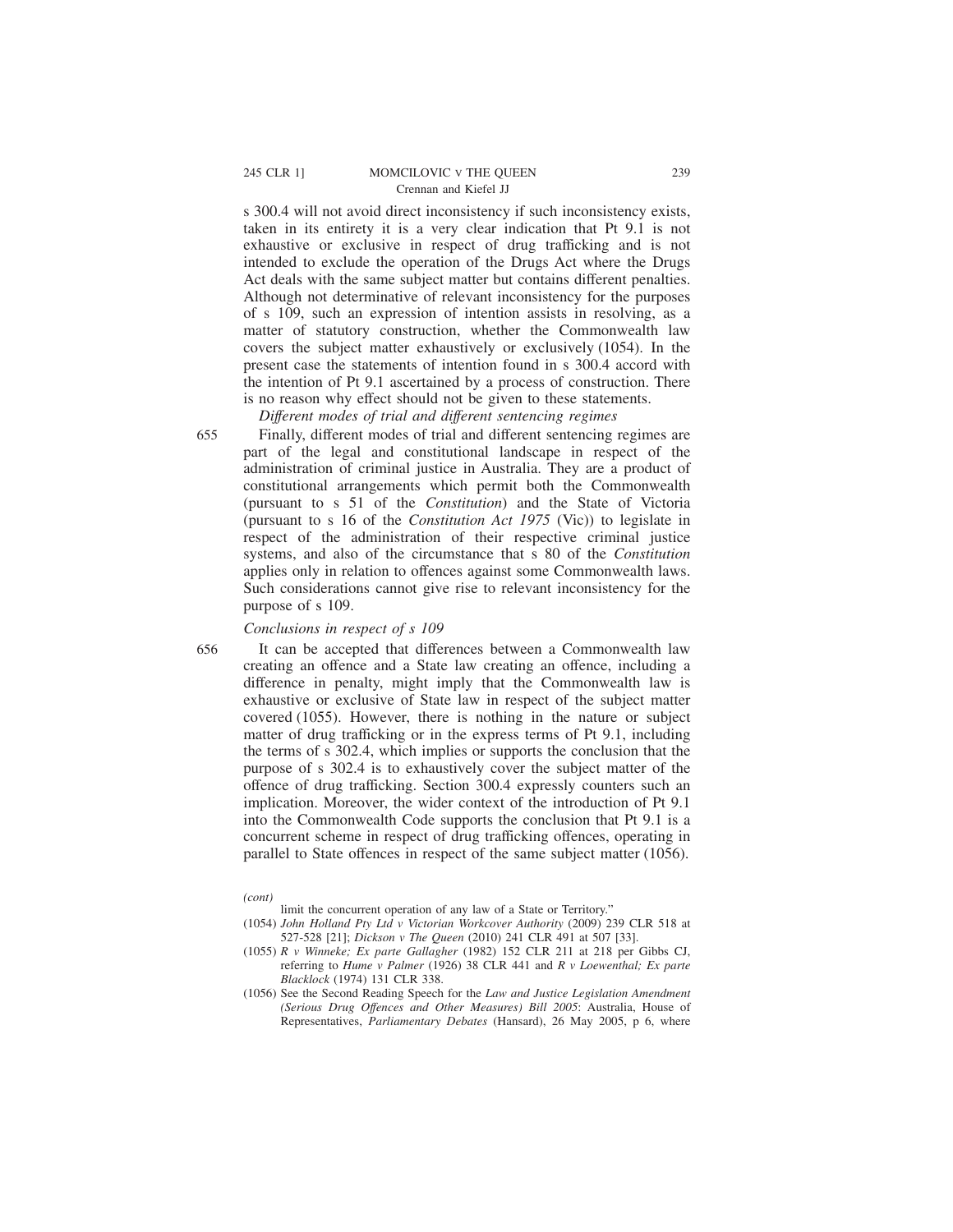In all the circumstances of this case, no inconsistency in the relevant sense has been established. The appellant's application to have the presentment quashed and her sentence set aside on that basis must be rejected. 657

*Orders*

- The Court of Appeal should have granted the appellant leave to appeal and set aside her conviction. As explained in these reasons, the declaration purporting to be order 5 of the Court of Appeal should not have been made. In place of the orders of the Court of Appeal, there should be orders granting leave to appeal, allowing the appeal, quashing the conviction, setting aside the sentence, and ordering a new trial. We agree that in the special circumstances of this appeal, which has been argued as a major constitutional case, the appellant should have an order against the second respondent for two-thirds of her costs in this Court. 658
	- BELL J. The facts and the procedural history are set out in the reasons of the other members of the Court and it is not necessary to repeat them. For the reasons that follow, I consider that, in the prosecution of any offence under the *Drugs, Poisons and Controlled Substances Act 1981* (Vic) (the Drugs Act), whenever the conditions for its engagement are established, s 5 imposes a legal burden on the accused. This is so notwithstanding that the provision of a reverse onus of proof with respect to an element of a criminal offence is incompatible with the right to be presumed innocent until proved guilty according to law that is set out in the *Charter of Human Rights and Responsibilities Act 2006* (Vic) (the Charter) (1057). Section 5 was engaged in the prosecution of the appellant for the offence of trafficking. It remained incumbent on the prosecution to prove that the appellant intended to traffick in the drug. Proof of that intent required satisfaction beyond reasonable doubt that the appellant was aware of the presence of the drug in her apartment. The trial judge's directions to the jury did not serve to make this clear. This deficiency caused the trial to miscarry. The appeal should be allowed (1058). 659

Consideration of the consequential order requires that the appellant's challenge to the validity of the law under which she was prosecuted be addressed. If s 71AC of the Drugs Act is inoperative because it is inconsistent with the *Criminal Code* (Cth) (the Code), the appellant's conviction is a nullity and the appropriate consequential order is to quash the presentment. Among the appellant's submissions supporting

*<sup>(</sup>cont)*

reference is made to the fact that in so far as Pt 9.1 includes offences applying to drug dealings in Australia, the provisions will "operate alongside" State offences. See also the Explanatory Memorandum (Australia, House of Representatives, *Law and Justice Legislation Amendment (Serious Drug Offences and Other Measures) Bill 2005*), p 2, where it is stated that "[o]verlapping State … drug offences will … operate alongside the offences in Part 9.1 of the Criminal Code". (1057) Charter, s 25(1).

<sup>(1058)</sup> *Crimes Act 1958* (Vic), s 568(1).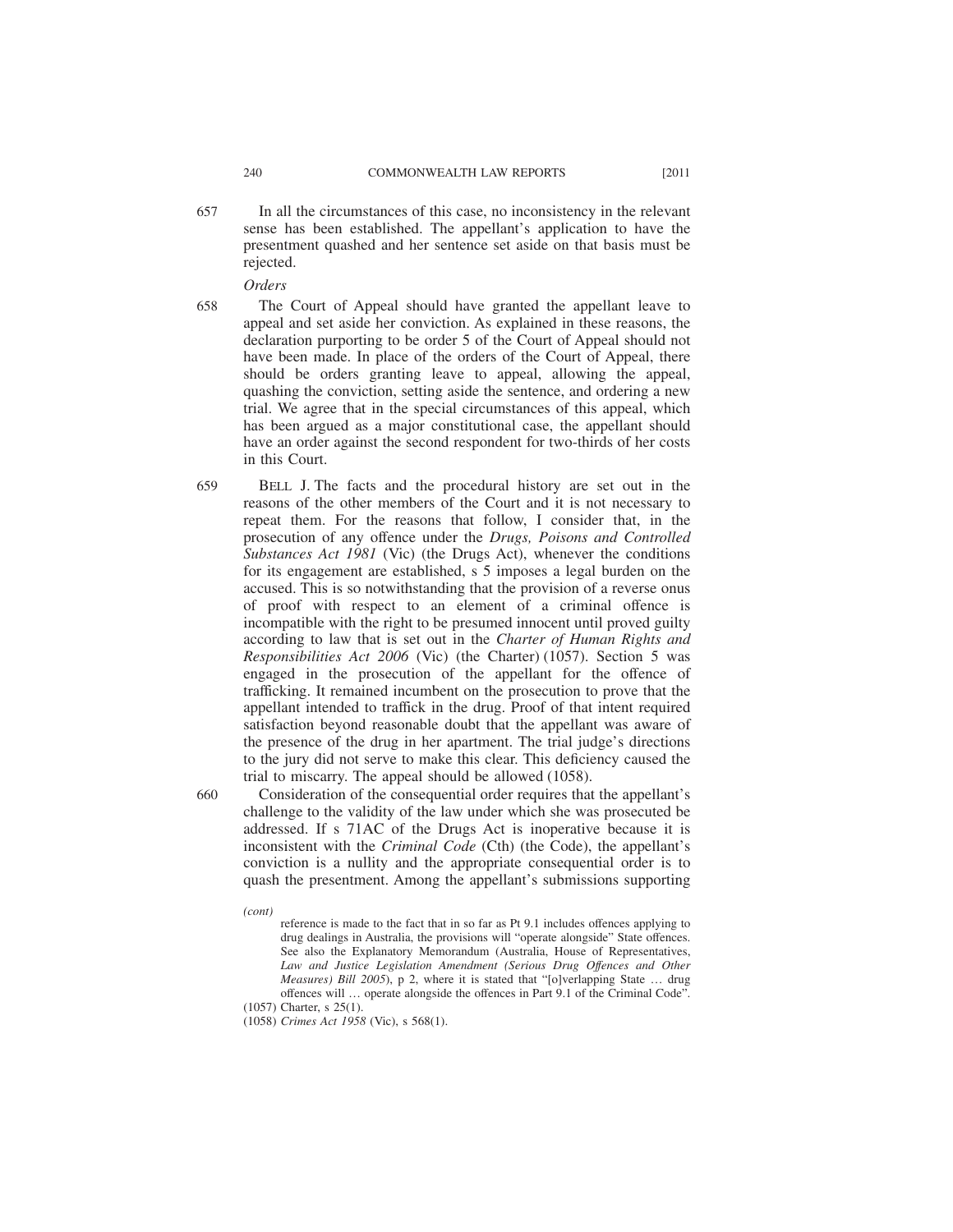her constitutional challenge is the contention that under Commonwealth law an area of liberty has been "designedly left", which area of liberty is closed up by operation of ss 5 and 71AC. The inconsistency is said to be of the same kind as in *Dickson v The Queen* (1059). The area of liberty on which the submission depends is the "mere occupation of premises on which drugs are found". The appellant characterises the conduct giving rise to her conviction as "her occupation of premises upon which the drugs were found". The conduct giving rise to the appellant's conviction was trafficking in methylamphetamine. The same conduct is proscribed under the Code (1060). State law makes different provision respecting proof of the offence. It does not trench on an area of liberty that the Commonwealth has chosen to leave open. I agree with Gummow J's reasons for concluding that the appellant's challenge to her presentment for the State offence should be rejected. Her conviction should be quashed and a new trial ordered.

The declaration of inconsistent interpretation made by the Court of Appeal following the disposition of the appellant's appeal does not affect her rights or duties and she makes no submissions about it. The Attorney-General for Victoria invited the Court to set aside the declaration in the event that the appellant's challenge to the construction of s 5 succeeds. He did not submit that the declaration should be disturbed in the event that it does not. However, his submission raises an issue concerning the validity of s 36 of the Charter. That section confers power on the Supreme Court of Victoria to make a "declaration of inconsistent interpretation". I agree with French CJ's reasons for concluding that the power so conferred is a non-judicial power. I also agree with his Honour's reasons for concluding that the conferral of the power does not offend the *Kable* principle (1061). 661

# *Section 5 and deemed possession under the Drugs Act*

- At the appellant's trial, the jury were directed that, if they were satisfied beyond reasonable doubt that the appellant was in occupation of the apartment and that the methylamphetamine was present in the apartment, she would have been in possession of it, subject to proof by her that she was not. The direction was consistent with decisions of the Victorian Supreme Court holding that s 5 of the Drugs Act places a legal burden of proof on an accused where the preconditions for its engagement are established (1062). There was no application for redirection (1063).
- (1059) (2010) 241 CLR 491 at 505 [25], citing *Wenn v Attorney-General (Vic)* (1948) 77 CLR 84 at 120 per Dixon J.
- (1060) Code, s 302.4.

- (1061) *Kable v Director of Public Prosecutions (NSW)* (1996) 189 CLR 51.
- (1062) *R v Clarke* [1986] VR 643; *R v Tragear* (2003) 9 VR 107; *R v Tran* [2007] VSCA 19.
- (1063) *R v Momcilovic* (2010) 25 VR 436 at 441 [13].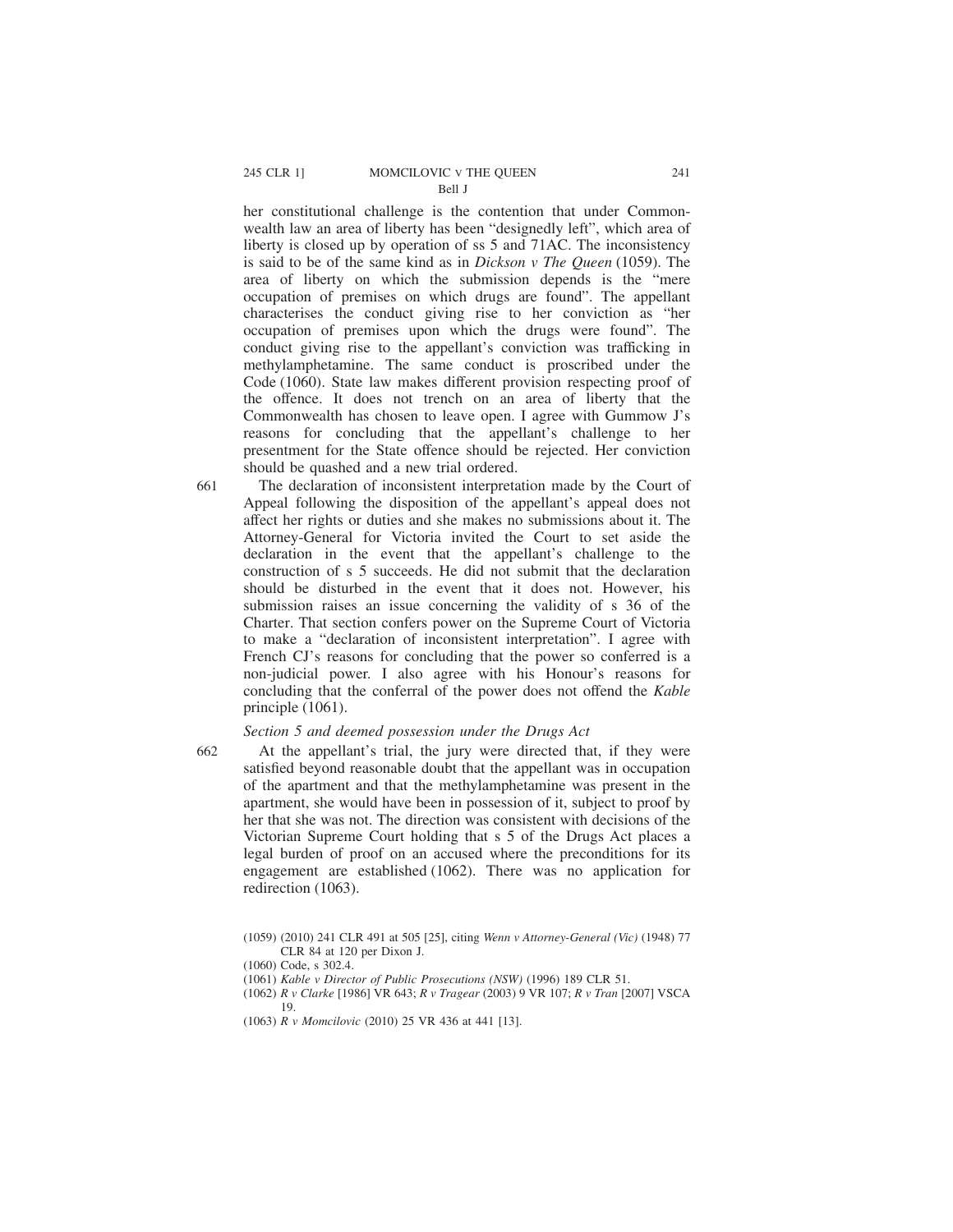Section 5 provides:

"*Meaning of possession*

Without restricting the meaning of the word *possession*, any substance shall be deemed for the purposes of this Act to be in the possession of a person so long as it is upon any land or premises occupied by him or is used, enjoyed or controlled by him in any place whatsoever, unless the person satisfies the court to the contrary."

664

663

In the Court of Appeal and in this Court the appellant submitted that the authorities holding that s 5 imposes a legal burden were wrongly decided and that on ordinary principles of statutory interpretation the provision imposes "an evidential onus of disproof" on the accused (1064). This, it was said, was an available interpretation that would bring the provision into line with a cardinal principle of the criminal law (1065) and still achieve the evident purpose of the provision to facilitate proof of the fact of possession. It would do so by requiring the accused "to adduce evidence that he or she was not in possession" before requiring that the prosecution prove the contrary. The submission relied in part on the Chief Crown Prosecutor's submission in the Court of Appeal that the change from a legal to an evidential onus would make "little difference" (1066).

665

666

An evidential burden is not an "onus of disproof" (1067). An evidential burden does no more than oblige a party to show that there is sufficient evidence to raise an issue as to the existence (or non-existence) of a fact (1068). Discharge of an evidential burden may require that an accused lead evidence in a defence case. It may be discharged by evidence adduced in cross-examination of witnesses in the prosecution case. In rare cases it may be discharged by reference to evidence adduced by the prosecution in chief (1069). It is not evident that reading the requirement of s 5 that the accused "satisf[y] the court to the contrary" as an evidential and not a legal burden would accord with the purpose of the provision.

The common law requires more in order to prove that an accused is in possession of a thing than establishing that the thing is in premises occupied by the accused (1070). The accused must have actual or constructive control of the thing and intend to exercise that control to the exclusion of those not acting in concert with him or her (1071).

- (1065) *Woolmington v Director of Public Prosecutions* [1935] AC 462.
- (1066) *R v Momcilovic* (2010) 25 VR 436 at 475-476 [145].
- (1067) See *Jayasena v The Queen* [1970] AC 618.
- (1068) *Cross on Evidence*, 8th Aust ed (2010), p 282 [7015].
- (1069) *Cross on Evidence*, 5th ed (1979), p 88.
- (1070) *R v Cavendish* [1961] 1 WLR 1083 at 1085; [1961] 2 All ER 856 at 858; *Brook v Whitbread* [1966] SASR 310 at 313-315.
- (1071) *Moors v Burke* (1919) 26 CLR 265 at 274 per Isaacs, Gavan Duffy and Rich JJ, as to the expression "actual possession" in s 40 of the *Police Offences Act 1915* (Vic). See also *Tabe v The Queen* (2005) 225 CLR 418.

<sup>(1064)</sup> *R v Momcilovic* (2010) 25 VR 436 at 442 [16].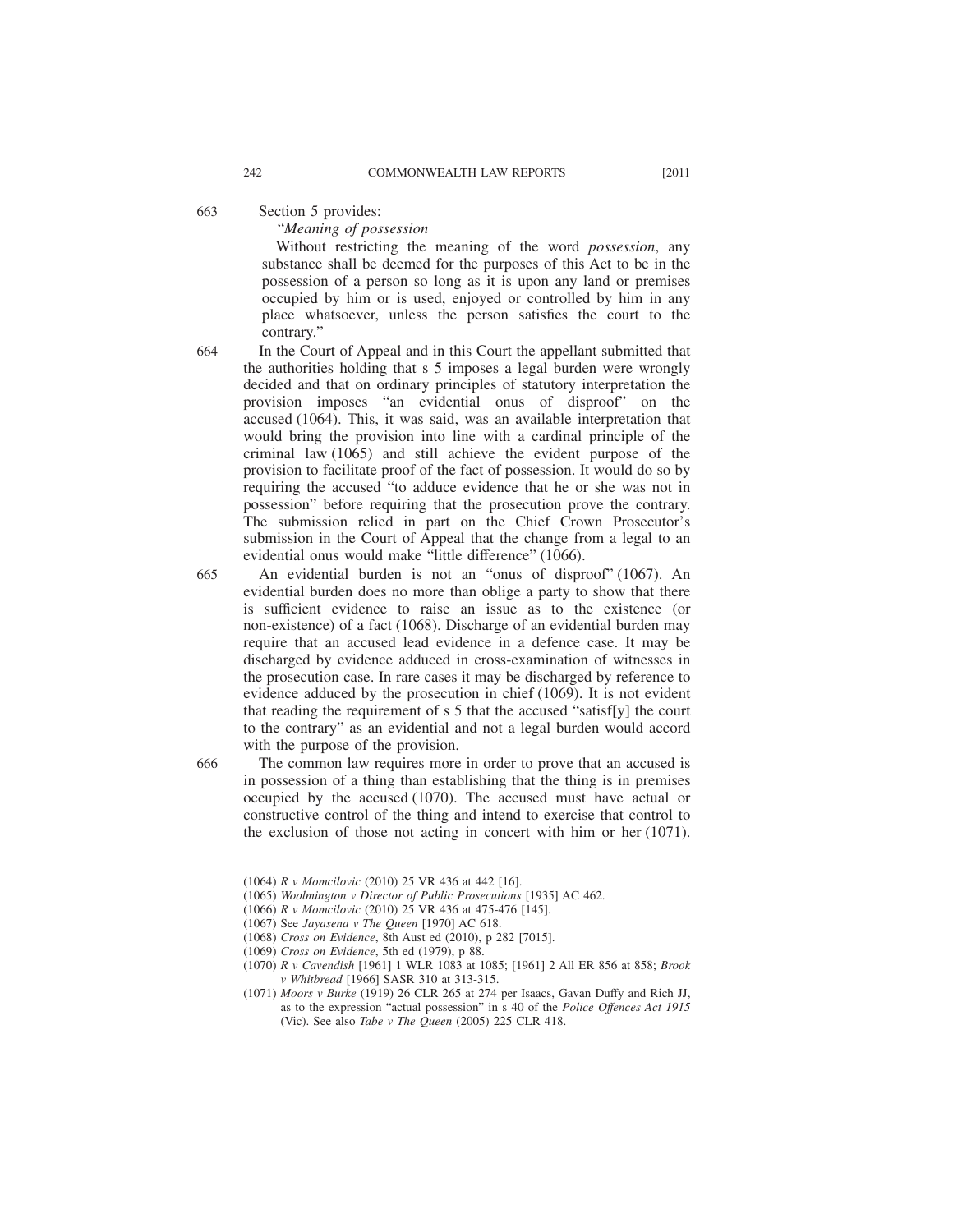668

669

#### 245 CLR 1] MOMCILOVIC V THE QUEEN 243 Bell J

Proof of the intention requires that the accused know of the existence of the thing. However, knowledge alone may not establish the intention. An occupier of premises may have knowledge of the presence of a prohibited drug in the premises and yet not be in possession of the drug (1072). The prosecution of an accused who is in joint occupation of premises for an offence arising out of the seizure of drugs in the premises will commonly present the difficulty of excluding the reasonable possibility that the drugs were in the possession of another of the occupants (1073). The evident purpose of s 5 is to overcome difficulties of this kind. Reading the provision as imposing a mere evidential burden would not achieve that purpose. An evidential burden would be discharged by reference to evidence of the access of other occupants to the premises and the drugs. It would have been discharged in this case by the evidence in the prosecution case of Velimir Markovski's joint occupation of the apartment and exercise of control over the drug.

The Chief Crown Prosecutor's submission, earlier noted, was made with respect to the prosecution of trafficking offences. Proof of the mens rea for those offences requires that the prosecution exclude the reasonable possibility that the accused either did not know of the existence of the drug or did not intend alone or jointly to exercise control over it. Recognition of the practical effect of the discharge of this obligation may explain the submission. 667

The appellant and the Victorian Equal Opportunity and Human Rights Commission (the Commission) pointed to the wording of s 5, noting that it does not provide in terms that the standard of satisfaction is upon the balance of probabilities. Those words are found in ss 72C and 73(1), which are provisions that are also directed to the need to satisfy the court of some matter. The Commission submitted that the silence of s 5 in this respect requires the court to "identify" an appropriate standard by reference to considerations standing outside the Act. The submission is misconceived. The standard of proof is either upon the balance of probabilities or beyond reasonable doubt, depending upon the identity of the party bearing the burden and the matter to be proved. Where the burden is placed upon the accused it is always discharged by proof on the balance of probabilities (1074). To allocate the legal burden of proof to the accused is to state the standard of proof.

The appellant submitted that the imposition of a legal burden on the accused under s 5 is inconsistent with the statutory scheme for the prosecution of drugs offences. She contended that it does not sit with the requirement, in a prosecution for trafficking in a commercial

(1074) *Sodeman v The King* (1936) 55 CLR 192.

<sup>(1072)</sup> A sailor who was aware that shipmates had hidden illicit drugs in the cabin of which he was an occupant was held not to be in possession of the drugs in *R v Hussain* [1969] 2 QB 567.

<sup>(1073)</sup> *R v Filippetti* (1978) 13 A Crim R 335.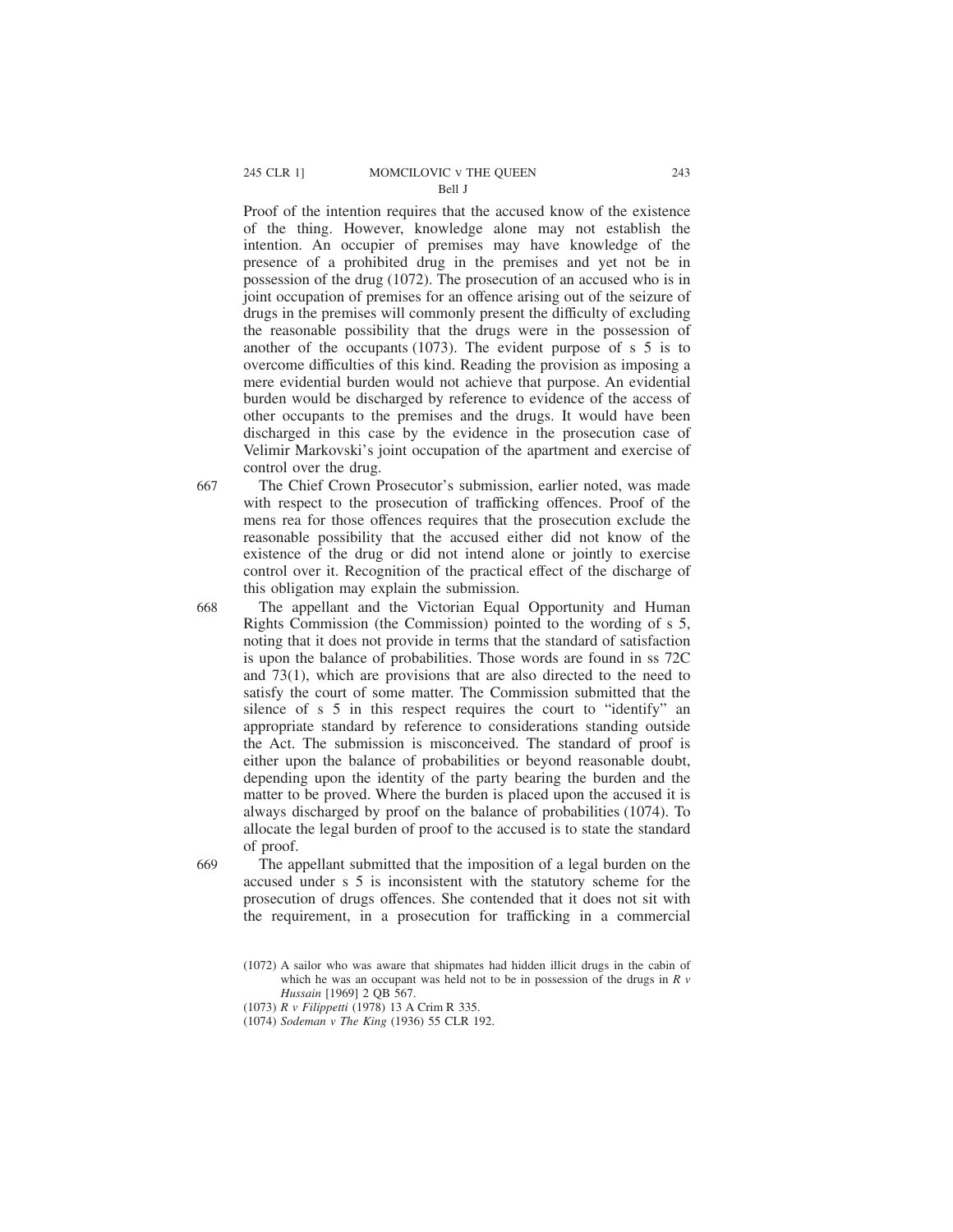quantity (or a large commercial quantity), of proof of the intention to traffick in an amount exceeding the threshold quantity. Similar inconsistency is suggested to arise from the requirement of proof of the requisite intention to traffick in the various ways other than by having the drug in "possession for sale" (1075). The submissions assume, contrary to those relied on in support of the appellant's second ground (1076), that the prosecution is not required to prove the accused's awareness of the existence of the drug in a prosecution for a trafficking offence in which ss 5 and 73(2) are engaged. That assumption is wrong, as consideration of the appellant's second ground will show.

The courts of Victoria have for many years interpreted s 5 as imposing a legal burden of proof on the accused. It is an interpretation that accords with the ordinary grammatical meaning of the provision and with its evident purpose. Section 5 operates to deem or adjudge the occupier of premises in which a drug is found to be in possession of the drug unless he or she satisfies the court to the contrary. One does not satisfy a court that one is not in possession of a thing by pointing to evidence from which it would be open to draw that conclusion as a matter of possibility.

*The Charter*

670

672

The appellant and the Commission submitted that, if s 5 is correctly understood as placing a legal burden upon the accused at the time the provision was enacted (1077), that interpretation has not survived the Charter. The Charter requires that statutory provisions, whenever enacted (1078), are to be interpreted so far as it is possible to do so in a human rights compatible way (1079). The Charter does not affect any proceedings commenced or concluded before the commencement of Pt 2, which commenced on 1 January 2007 (1080). The appellant's trial began on 21 July 2008. At that date it is submitted that the Charter required s 5 to be read as placing an evidential and not a legal burden upon an accused. 671

The human rights that the Parliament of Victoria seeks to protect and promote are set out in Pt 2 of the Charter. They are primarily derived from the International Covenant on Civil and Political Rights (the ICCPR) (1081). The drafting conventions adopted in the two

- (1077) The Drugs Act was assented to on 12 January 1982. Section 5 was based on s 28 of the *Poisons Act 1962* (Vic), which the Drugs Act replaced.
- (1078) Charter, ss 1(2)(b), 49(1).
- (1079) Charter, s 32(1).
- (1080) Charter, ss 2(1), 49(2).
- (1081) Victoria, Legislative Assembly, *Charter of Human Rights and Responsibilities*

<sup>(1075)</sup> Drugs Act, s 70(1), definition of "traffick".

<sup>(1076) &</sup>quot;The Court of Appeal erred in concluding that there was no error in the trial judge's failure to direct that the appellant could not have the drugs in her possession for sale, and therefore could not be guilty of trafficking, unless the prosecution proved beyond reasonable doubt that she knew of the presence of the drugs."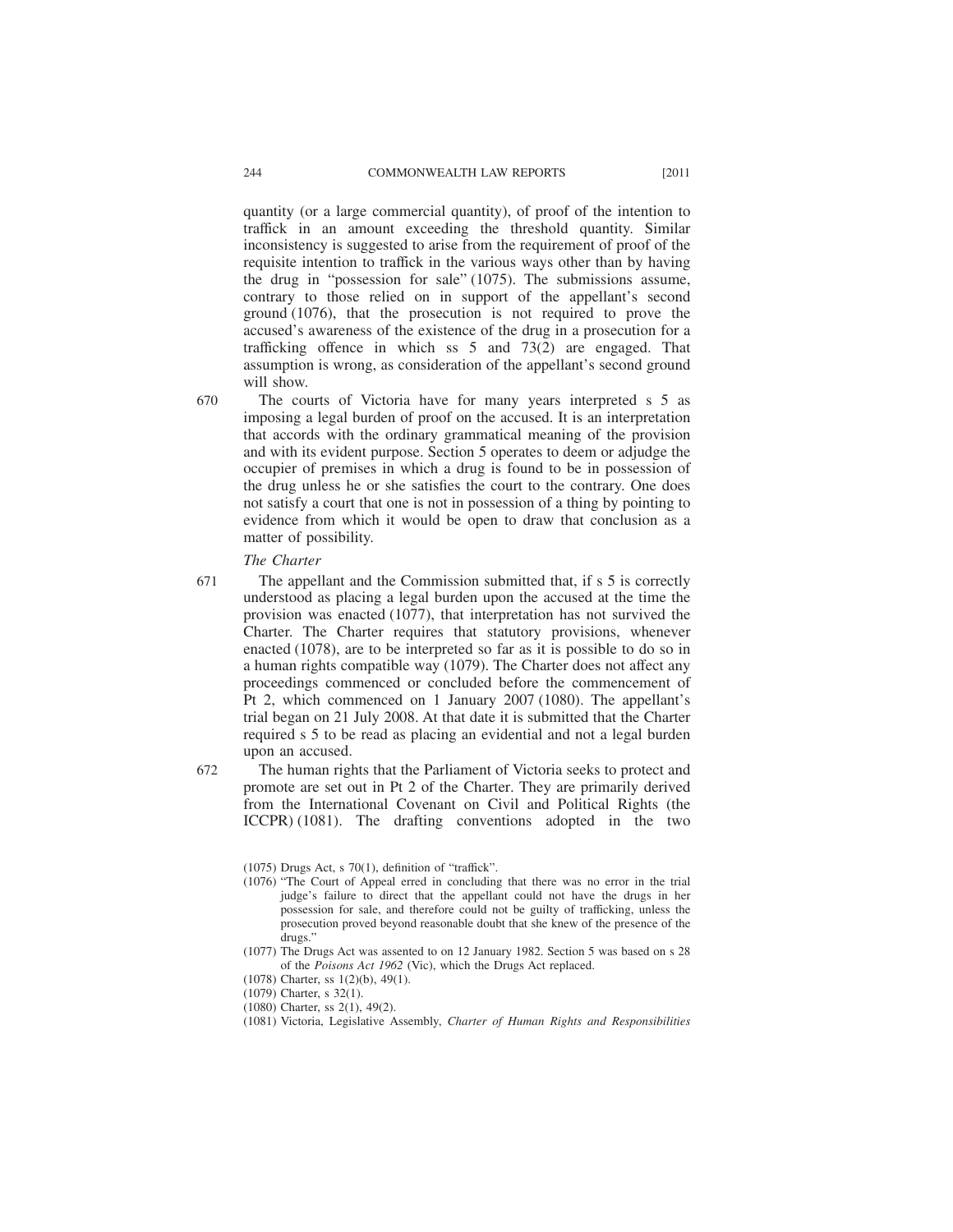instruments differ. The ICCPR makes provision in the statement of the right for any circumstances in which the right may be limited. The Charter adopts this convention in the statement of some rights, for example, the right to privacy (1082) and the right to freedom of expression (1083). A number of the rights which the ICCPR recognises as being subject to limitation are set out in the Charter without reference to the circumstances of limitation. These include the right to freedom of thought, conscience, religion and belief (1084) and the right of peaceful assembly and freedom of association (1085). However, the rights in the Charter are subject to the general limitation provision of s 7, which is the first provision of Pt 2. Section 7 provides:

"*Human rights – what they are and when they may be limited* (1) This Part sets out the human rights that Parliament specifically seeks to protect and promote.

(2) A human right may be subject under law only to such reasonable limits as can be demonstrably justified in a free and democratic society based on human dignity, equality and freedom, and taking into account all relevant factors including —

(a) the nature of the right; and

(b) the importance of the purpose of the limitation; and

(c) the nature and extent of the limitation; and

(d) the relationship between the limitation and its purpose; and

(e) any less restrictive means reasonably available to achieve the purpose that the limitation seeks to achieve.

(3) Nothing in this Charter gives a person, entity or public authority a right to limit (to a greater extent than is provided for in this Charter) or destroy the human rights of any person."

673

Among the rights protected and promoted by the Charter is the right to be presumed innocent of an offence until proved guilty according to law, which is set out in s 25(1). The provision of a reverse onus of proof of a fact that is an element of an offence is inconsistent with the right. The reason why that is so is illustrated by consideration of the offence of possession of a drug of dependence under s 73(1). The offence is a serious one punishable by a maximum of five years'

*(cont)*

*Bill 2006*, Explanatory Memorandum, p 1.

- (1082) Charter, s 13.
- (1083) Charter, s 15. (1084) Charter, s 14. By contrast, Art 18 of the ICCPR, dealing with the right to freedom
- of thought, conscience and religion, is expressed to be subject only to such limitations as are prescribed by law and are necessary to protect public safety, order, health or morals or the fundamental rights and freedoms of others.
- (1085) Charter, s 16. By contrast, Art 21 of the ICCPR, setting out the right to peaceful assembly, provides that no restrictions may be placed on the exercise of the right other than those imposed in conformity with the law and which are necessary in a democratic society in the interests of national security or public safety, public order, the protection of public health or morals or the protection of the rights and freedoms of others.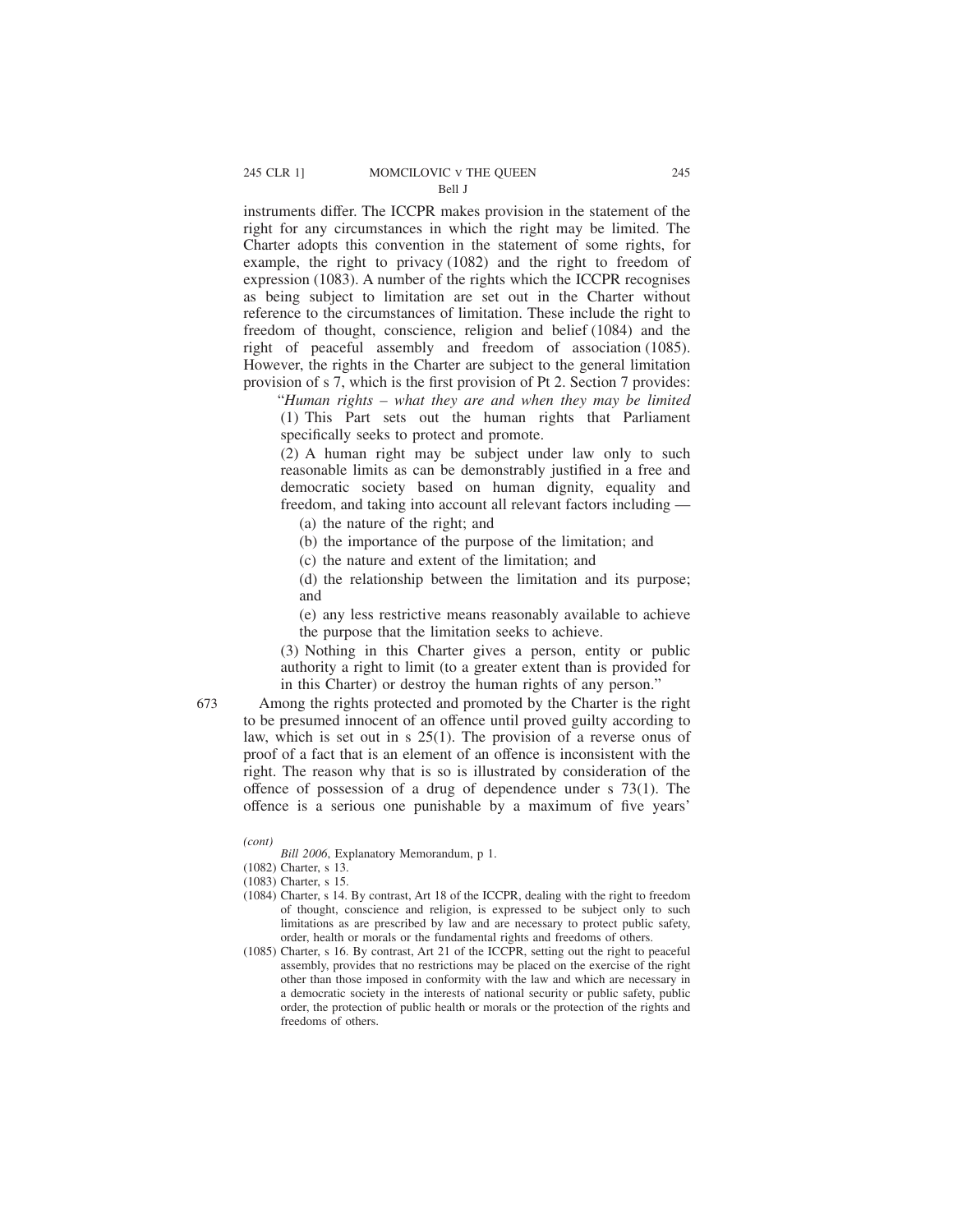imprisonment (1086). Where the conditions for its engagement are proved, the effect of s 5 is that the jury are required to convict in circumstances in which they consider it equally probable that the accused was not in possession of the drug. The Court of Appeal found that the imposition of a reverse onus by s 5 is inconsistent with the right conferred by s 25(1) of the Charter (1087). That finding is not challenged in this appeal.

674

675

676

The prosecution was not required to prove that the appellant was not authorised by or licensed under the Drugs Act to traffick in methylamphetamine. Proof of such authorisation or licence would have excepted the appellant from criminal liability. The Drugs Act places proof of matters of exception qualification and defence on the accused (1088). Whether allocating the burden of proving matters of exception or qualification to the accused impinges on the right to be presumed innocent of an offence until proved guilty according to law and, if it does, whether it is a demonstrably justified limitation on the right, were not in issue on the appeal.

One of the main ways in which the Charter seeks to protect and promote the rights that are set out in Pt 2 is by s 32(1), which provides:

"So far as it is possible to do so consistently with their purpose, all statutory provisions must be interpreted in a way that is compatible with human rights."

The Court of Appeal rejected the submission that s 32(1) creates a "special" rule allowing a "remedial" interpretation of a statutory provision in order to render the provision rights compatible (1089). It said that s  $32(1)$  requires the court to explore all possible interpretations of a provision and to adopt the interpretation which least infringes Charter rights (1090). It was necessary for the Court of Appeal to consider the relationship between ss 7(2) and 32(1) because the Attorney-General for Victoria submitted that s 5 was a demonstrably justified limitation on the right to be presumed innocent. The Court of Appeal concluded that the interpretive rule in s 32(1) is addressed to compatibility with the rights as stated in ss 8-27 and not as reasonably limited under s  $7(2)$  (1091). The Court of Appeal said that the Parliament is not to be taken to have intended that s 32(1) was only to operate to avoid what would otherwise be an unjustified infringement of a right (1092). Its analysis of the relationship between ss  $7(2)$  and  $32(1)$  is consistent with the reasoning of Elias CJ in her

- (1086) Drugs Act, s  $73(1)(c)$ . Under s  $73(1)(b)$  of the Drugs Act, a lesser maximum penalty applies where the court is satisfied on the balance of probabilities that the offence was not committed for any purpose related to trafficking in the drug of dependence.
- (1087) *R v Momcilovic* (2010) 25 VR 436 at 473 [135].
- (1088) Drugs Act, s 104.
- (1089) *R v Momcilovic* (2010) 25 VR 436 at 456 [69], 462 [92].
- (1090) *R v Momcilovic* (2010) 25 VR 436 at 464 [103].
- (1091) *R v Momcilovic* (2010) 25 VR 436 at 465-466 [105]-[106].
- (1092) *R v Momcilovic* (2010) 25 VR 436 at 466 [107].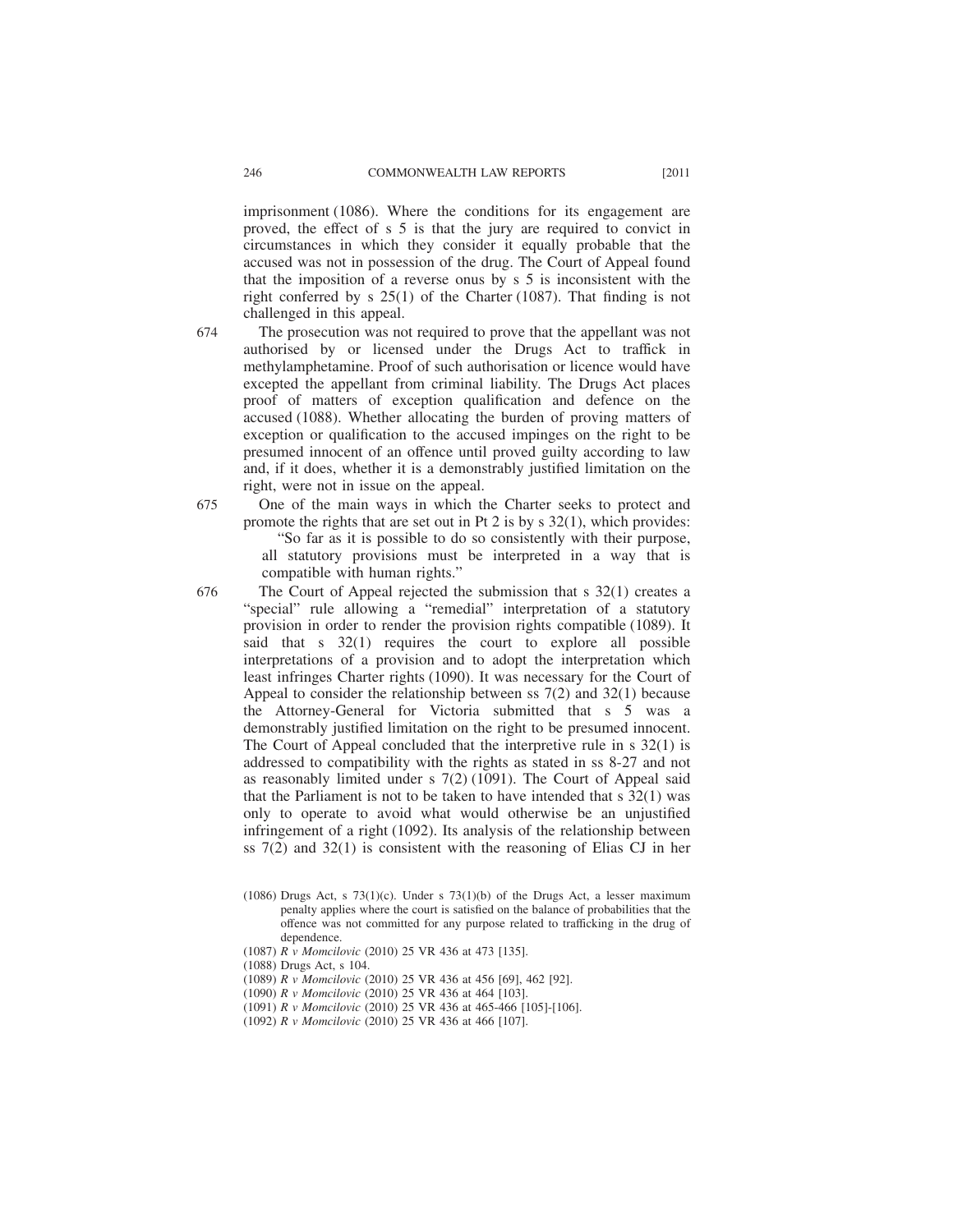dissenting judgment addressing the same issue under the *New Zealand Bill of Rights Act 1990* (NZ) in *R v Hansen* (1093).

The Court of Appeal concluded that, applying the interpretive rule of s 32(1) of the Charter, it is not possible to read s 5 other than as imposing a legal burden on the accused (1094). The Attorney-General for Victoria seeks to uphold the finding, although he contends that in arriving at it the Court of Appeal misapplied s 32(1). The Attorney-General for Victoria contends that the Court of Appeal should have held that the question of justification under s 7(2) is part of and inseparable from the task of statutory interpretation required by s 32(1). In this Court, the Attorney-General for Victoria did not maintain that the provision of a reverse onus in s 5, if construed as imposing a legal burden, is a demonstrably justified limitation on the Charter right. No party and no intervener put such a submission. Nonetheless a principal focus of the parties' submissions was on the relationship between ss 7(2) and 32(1). The parties were at one in submitting that the mandate of s  $32(1)$  is to interpret statutory provisions in a way that is compatible with Charter rights as reasonably limited under s 7(2). Their submissions drew on the reasoning of the majority in *Hansen*. The Human Rights Law Centre (the Centre), appearing as amicus curiae, alone supported the Court of Appeal's interpretation of s  $32(1)$  and the place of s  $7(2)$  in the statutory scheme.

I consider that the Court of Appeal's construction pays insufficient regard to the place of s 7 in the scheme of the Charter (1095). The human rights that the Charter protects and promotes are the civil and political rights in Pt 2 (1096). That Part commences with s 7, which is headed "Human rights – what they are and when they may be limited" (1097). The rights set out in the succeeding sections of Pt 2 are subject to demonstrably justified limits. This is consistent with the statement in the Preamble that human rights come with responsibilities and must be exercised in a way that respects the human rights of others. It accords with the extrinsic material to which the Court was referred (1098). The Charter's recognition that rights may be

- (1093) *R v Momcilovic* (2010) 25 VR 436 at 466 [108], citing *R v Hansen* [2007] 3 NZLR 1 at 9.
- (1094) *R v Momcilovic* (2010) 25 VR 436 at 469 [119].
- (1095) Section 7 was described in the Explanatory Memorandum as one of the "key provisions" of the Charter: Victoria, Legislative Assembly, *Charter of Human Rights and Responsibilities Bill 2006*, Explanatory Memorandum, p 7.
- (1096) Charter, s 3(1), definition of "human rights".
- (1097) Section 36(2A) of the *Interpretation of Legislation Act 1984* (Vic) provides that headings to sections form part of Acts passed on or after 1 January 2001.
- (1098) The Explanatory Memorandum stated that s 7(2) reflects "Parliament's intention that human rights are, in general, not absolute rights, but must be balanced against each other and against other competing public interests": Victoria, Legislative Assembly, *Charter of Human Rights and Responsibilities Bill 2006*, Explanatory Memorandum, p 9. The Attorney-General's Second Reading Speech recorded that the Bill provides that "rights should not generally be seen as

677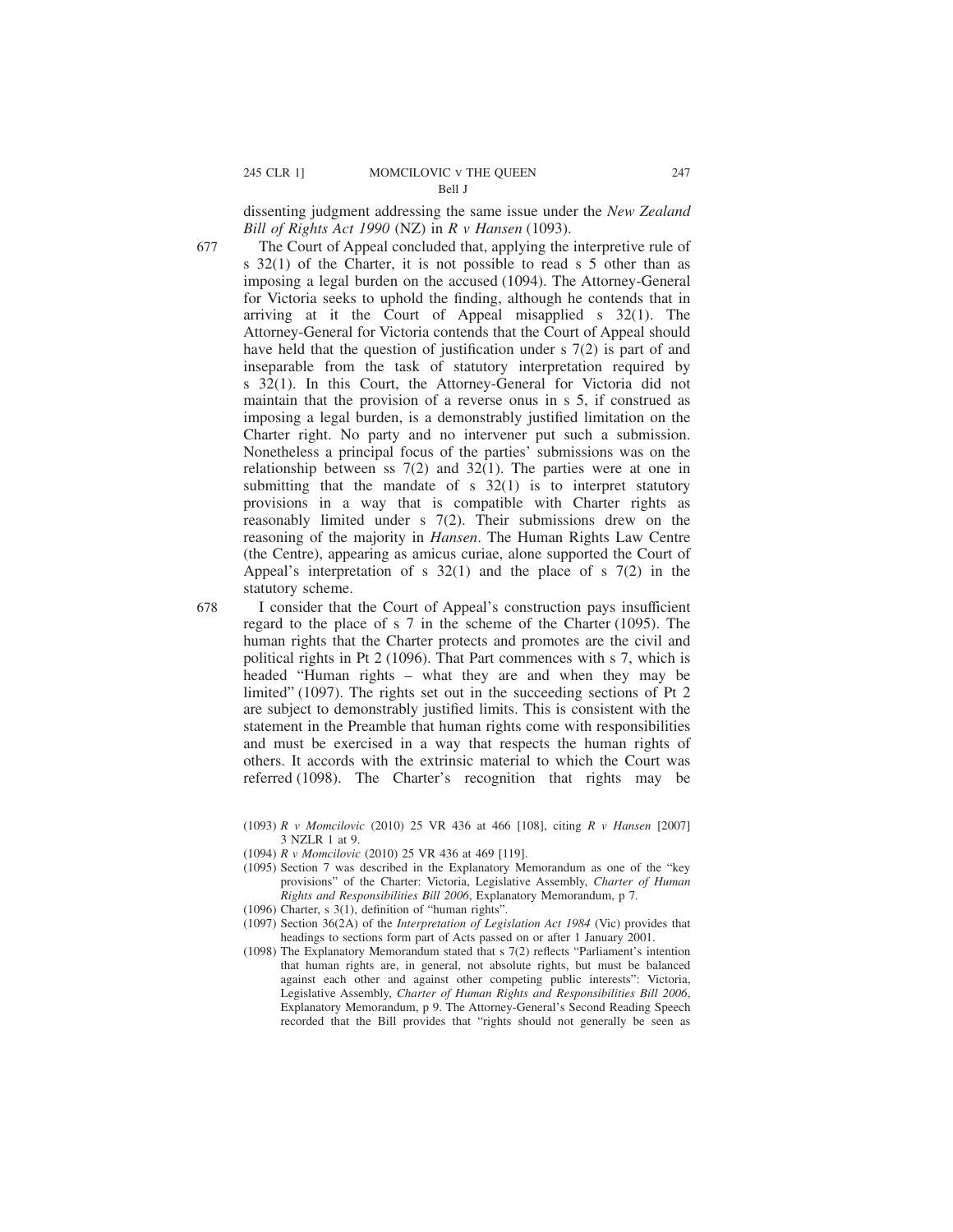reasonably limited and that their exercise may require consideration of the rights of others informs the concept of compatibility with human rights. That concept is central to the ways in which the Charter applies to the Parliament, to courts and tribunals and to public authorities (1099).

679

The Charter requires statements of compatibility to be prepared by the Member introducing a Bill into a House of Parliament (1100). The statement must state whether, in the Member's opinion, the Bill is compatible with human rights (1101). The Scrutiny of Acts and Regulations Committee (the Committee) is under a duty to consider any Bill introduced into Parliament and to report to the Parliament as to whether the Bill is incompatible with human rights (1102). The Committee has a similar obligation to review all statutory rules (1103). The Centre submitted that these provisions are to be understood as requiring a Member introducing a Bill that contains a minor demonstrably justified limitation on a Charter right to inform the Parliament that the Bill is incompatible with human rights. In this way, it was said that the purpose of the Charter is vindicated by ensuring parliamentary scrutiny of any limitation on the human rights that it seeks to protect and promote. The submission tends to overlook the potential scope of some of the broadly stated rights. It is possible that the right to move freely within Victoria (1104) has been reasonably limited by statute and regulations in a variety of ways including those regulating traffic. It is a questionable proposition that informed debate concerning the human rights implications of proposed legislation is advanced by a construction of the Charter that would require statements of incompatibility for every demonstrably justified limitation of a Charter right.

680

The Charter applies to public authorities by obliging them to act in a way that is compatible with human rights. Section 38 relevantly provides:

"(1) Subject to this section, it is unlawful for a public authority to act in a way that is incompatible with a human right or, in making a decision, to fail to give proper consideration to a relevant human right.

(2) Subsection (1) does not apply if, as a result of a statutory provision or a provision made by or under an Act of the Commonwealth or otherwise under law, the public authority

*<sup>(</sup>cont)*

absolute but must be balanced against each other and against other competing public interests": Victoria, Legislative Assembly, *Parliamentary Debates* (Hansard), 4 May 2006, p 1291. See also Victoria, Human Rights Consultation Committee, *Rights, Responsibilities and Respect* (2005).

<sup>(1099)</sup> Charter, s 1(2)(b), (c), (d).

<sup>(1100)</sup> Charter, s 28(2).

<sup>(1101)</sup> Charter, s 28(3).

<sup>(1102)</sup> Charter, s 30.

<sup>(1103)</sup> *Subordinate Legislation Act 1994* (Vic), s 21.

<sup>(1104)</sup> Charter, s 12.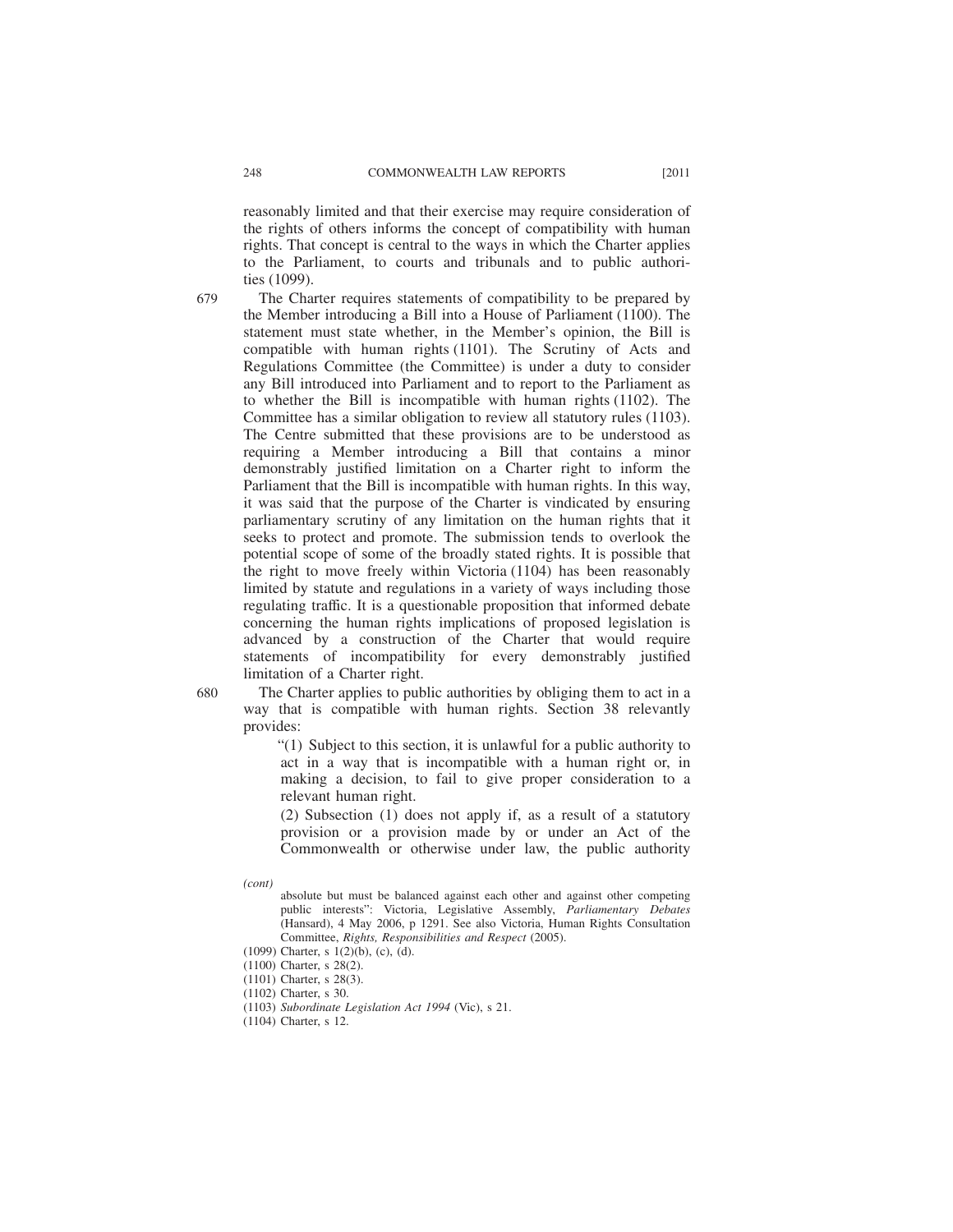could not reasonably have acted differently or made a different decision.

*Example*

 $\cdots$  "

Where the public authority is acting to give effect to a statutory provision that is incompatible with a human right.

681

One reason for concluding that compatibility with human rights for the purposes of the Charter is to be understood as compatibility with the rights as reasonably limited under s 7(2) is the improbability that the Parliament intended to make unlawful the demonstrably justified acts of public authorities which happen to reasonably limit a Charter right. Contrary to the Centre's submission, s 38(2) will not always be engaged to protect a public authority in such a case.

- The Centre supported the Court of Appeal's construction of ss 7(2) and 32(1) by a textual consideration. Section 32(1) does not say that statutory provisions are to be interpreted in a way that is "compatible with human rights as reasonably limited". One answer is to observe that the human rights of which s 32(1) speaks are the rights in Pt 2 as reasonably limited by s 7(2). However, it was said that this ignores that s 7(2) assumes the existence of a "law" that limits human rights and requires an assessment of the limitation including its purpose and extent. The "proportionality assessment" which s 7(2) requires is submitted to be inconsistent with a process of interpretation. The Centre acknowledged in its written submissions that "[n]one of this is to say that the rights are absolute; the scope of some of the rights is expressly limited and they must, in any event, be read together". However, if s 7(2) does not inform the interpretive function, there is no mechanism for the court in interpreting statutory provisions in a rights compatible way to recognise the need for rights to be read together. As the Centre's submission noted, some Charter rights are subject to express limitations. Consideration of whether a statutory provision is compatible with the right of freedom of expression must require determination of whether any apparent limitation is a reasonably necessary limitation within s 15(3) of the Charter. It is a task that may be thought to be of the same character as the determination of whether an apparent limitation on the right of peaceful assembly is demonstrably justified within s 7(2). 682
- 683

The Victorian Attorney-General's submission that the question of justification in s  $7(2)$  is part of, and inseparable from, the process of determining whether a possible interpretation of a statutory provision is compatible with human rights should be accepted. It is a construction that recognises the central place of s 7 in the statutory scheme and requires the court to give effect to the Charter's recognition that rights are not absolute and may need to be balanced against one another. The point is made by Blanchard J in *Hansen* (1105):

(1105) [2007] 3 NZLR 1 at 27 [59].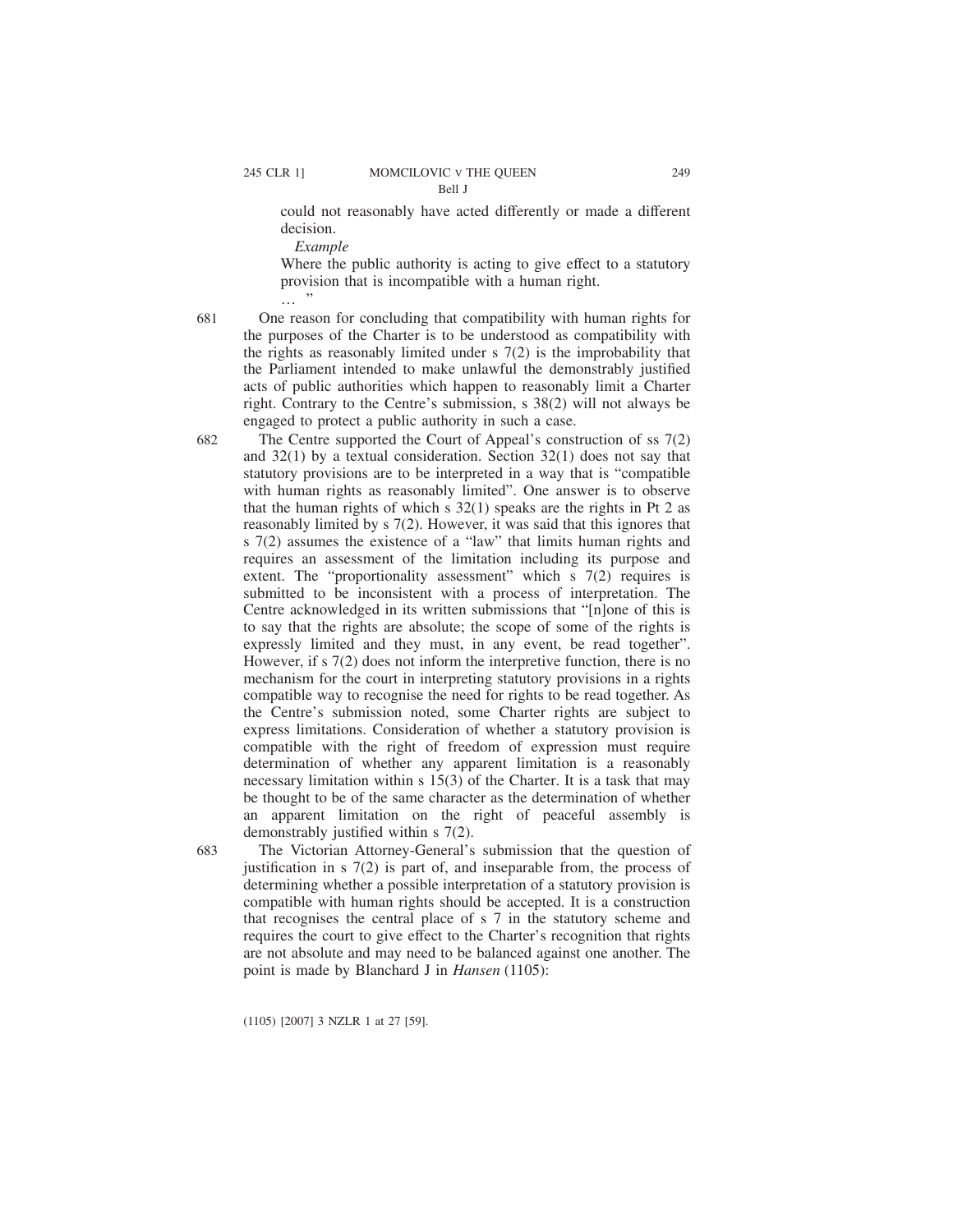"It would surely be difficult to argue that many, if any, statutes can be read completely consistently with the full breadth of each and every right and freedom in the Bill of Rights. Accordingly, it is only those meanings that *unjustifiably* limit guaranteed rights or freedoms that s 6 requires the Court to discard, if the statutory language so permits."

(Emphasis in original.)

If the literal or grammatical meaning of a provision appears to limit a Charter right, the court must consider whether the limitation is demonstrably justified by reference to the s 7(2) criteria. As the Commonwealth submitted, these are criteria of a kind that are readily capable of judicial evaluation (1106). Consideration of the purpose of the limitation, its nature and extent, and the question of less restrictive means reasonably available to achieve the purpose are matters that commonly will be evident from the legislation. If the ordinary meaning of the provision would place an unjustified limitation on a human right, the court is required to seek to resolve the apparent conflict between the language of the provision and the mandate of the Charter by giving the provision a meaning that is compatible with the human right if it is possible to do so consistently with the purpose of the provision. Provisions enacted before the Charter may yield different, human rights compatible, meanings in consequence of s 32(1). However, the scope for this to occur is confined by the requirement of consistency with purpose. This directs attention to the intention, objectively ascertained, of the enacting Parliament. The task imposed by s 32(1) is one of interpretation and not of legislation. It does not admit of "remedial interpretation" of the type undertaken by the Hong Kong Court of Final Appeal as a means of avoiding invalidity (1107).

The appellant's and the Commission's submissions assume that an evidential burden respecting disproof of the fact of possession in the prosecution of drugs offences is a demonstrably justified limitation on the right to be presumed innocent. That assumption was not called into question and may be accepted for present purposes. The difficulty in acceding to the appellant's and the Commission's rights compatible interpretation of s 5 is its plain language and its purpose. The Court of Appeal was right to conclude that it is not possible, applying the interpretive rule of s 32(1), to interpret s 5 as placing a mere evidential burden upon an accused (1108). 685

#### *Possession for sale*

686

On the appeal in this Court, the appellant relied on an alternative submission respecting the construction of s 5. She contended that the

<sup>(1106)</sup> *Thomas v Mowbray* (2007) 233 CLR 307 at 331-334 [20]-[28] per Gleeson CJ; at 344-348 [71]-[82], 350-351 [88]-[92] per Gummow and Crennan JJ; at 507 [596] per Callinan J; *Attorney-General (Cth) v Alinta Ltd* (2008) 233 CLR 542 at 553-554 [14] per Gummow J; at 597 [168]-[169] per Crennan and Kiefel JJ.

<sup>(1107)</sup> *HKSAR v Lam Kwong Wai* (2006) 9 HKCFAR 574 at 604-608 [57]-[66].

<sup>(1108)</sup> *R v Momcilovic* (2010) 25 VR 436 at 469 [119].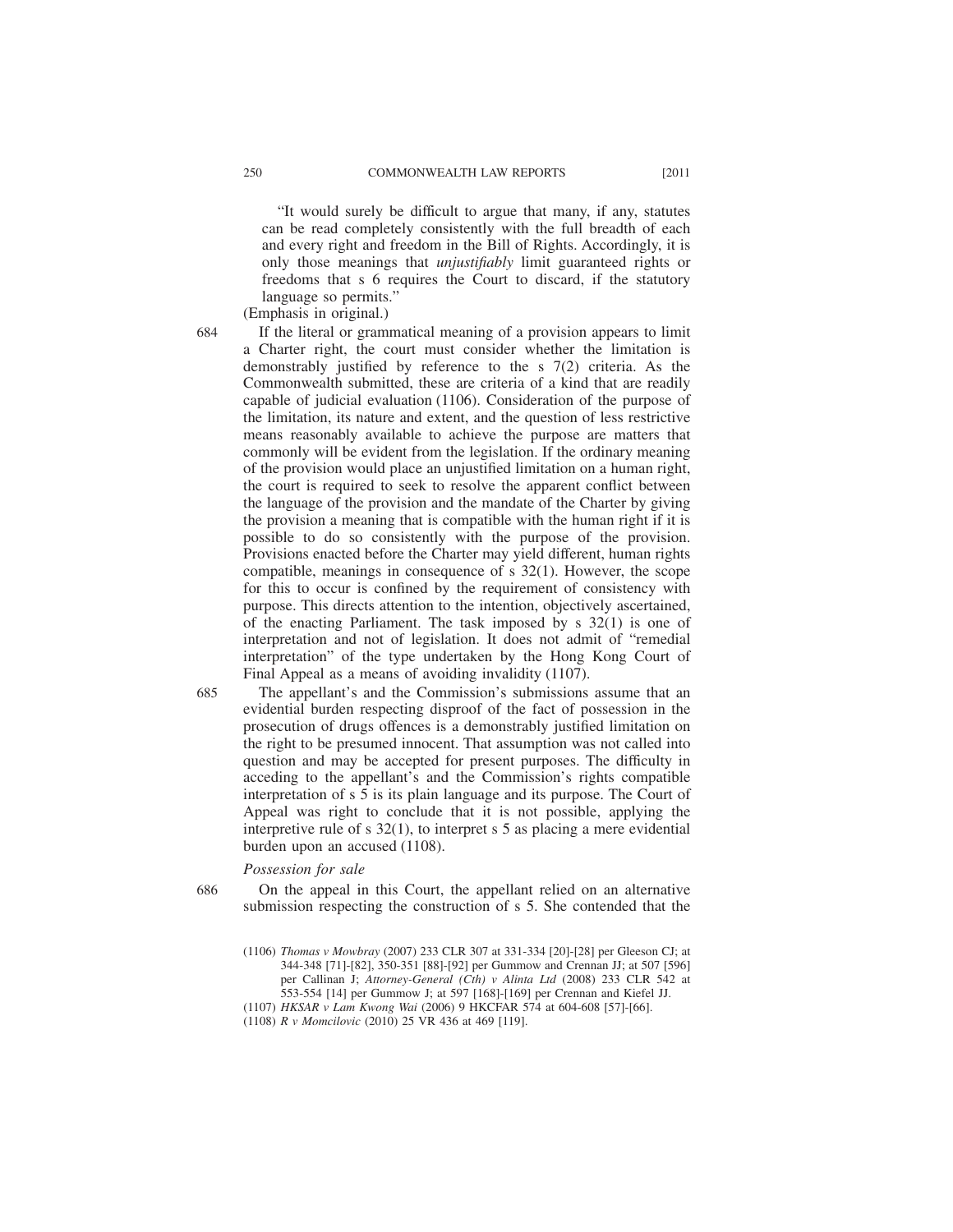provision is not engaged in a prosecution for the offence of trafficking in a drug of dependence under s 71AC. Section 71AC is in Pt V, which contains the offences of possession of, and trafficking in, drugs of dependence. Section 71AC provides:

"*Traffıcking in a drug of dependence*

A person who, without being authorized by or licensed under this Act or the regulations to do so, trafficks or attempts to traffick in a drug of dependence is guilty of an indictable offence and liable to level 4 imprisonment (15 years maximum)."

687

Section 70 defines a number of words and expressions for the purposes of the offences contained in Pt V. Section 70(1) contains an inclusive definition of traffick:

"*traffıck* in relation to a drug of dependence includes —

(a) prepare a drug of dependence for trafficking;

(b) manufacture a drug of dependence; or

(c) sell, exchange, agree to sell, offer for sale or have in possession for sale, a drug of dependence."

688

689

692

The prosecution of the appellant engaged s 73(2), which should also be noted:

"Where a person has in his possession, without being authorized by or licensed under this Act or the regulations to do so, a drug of dependence in a quantity that is not less than the traffickable quantity applicable to that drug of dependence, the possession of that drug of dependence in that quantity is prima facie evidence of trafficking by that person in that drug of dependence."

The appellant's deemed possession of a quantity of methylamphetamine exceeding the traffickable quantity (1109) was relied upon at the trial as prima facie evidence of trafficking by way of her "possession for sale" of the drug.

Section 5 is set out earlier in these reasons. It is in Pt I of the Drugs Act, which deals with introductory and transitional matters. In the appellant's submission, s 5 does not speak to the composite expression "possession for sale" in the definition of trafficking. 690

Section 5 does not define possession; it deems a person to be in possession of a substance when the conditions for its engagement are met and it does so for "the purposes of [the] Act". A prosecution for an offence of trafficking based on the accused's possession of a quantity of a drug in excess of the traffickable quantity requires proof of the fact of possession. At the appellant's trial, s 5 was engaged once the prosecution established her occupation of the premises in which the methylamphetamine was located to prove the fact of possession. 691

Nothing connected the appellant to the drugs save the fact of her occupancy of the apartment in which they were found. While occupancy of premises in which illicit drugs are present may support

<sup>(1109)</sup> At the material time, the traffickable quantity for methylamphetamine was 6 grams: Drugs Act, Pt 3 of Sch 11.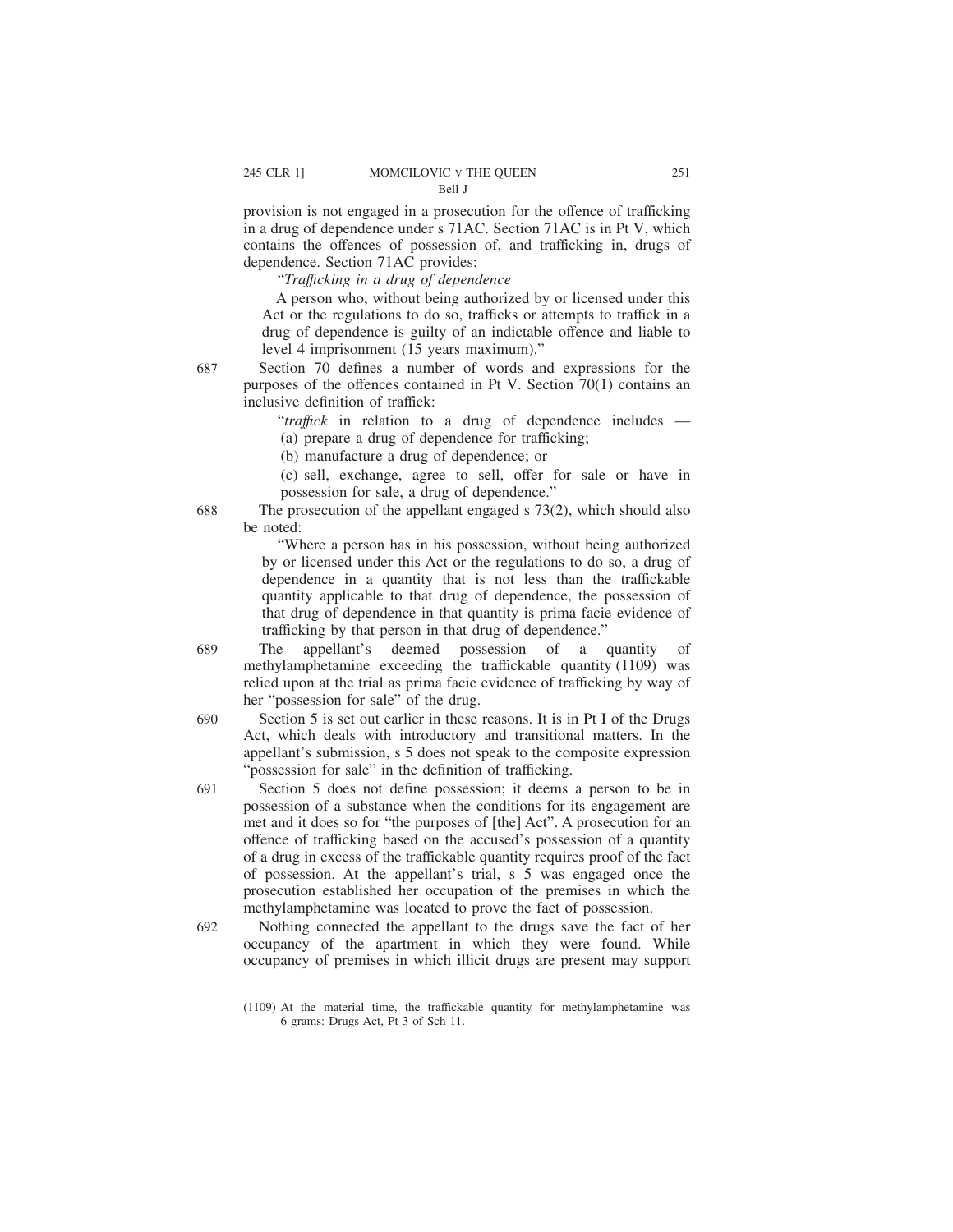an inference of possession, in this case there was no basis for excluding that the drugs were possessed by Velimir Markovski and no evidence to support an inference that the appellant was in joint possession with him. It was only by proof of the conditions for the engagement of s 5 that the prosecution established a prima facie case against the appellant. It is not possible, consistently with the purpose of the provision, to interpret s 5 as not engaged in a prosecution for the offence of trafficking contrary to s 71AC.

# *Proof of the mental element of the traffıcking offence*

The sufficiency of the trial judge's directions was attacked on five sub-grounds before the Court of Appeal (1110). In this Court, the challenge is confined to two of those complaints. Together they amount to the contention, summarised by the Court of Appeal, that the trial judge ought to have directed the jury that (1111):

"[T]he applicant could not have the drug in her possession for sale, and therefore could not be guilty of trafficking, unless the prosecution proved beyond reasonable doubt that she knew of the presence of the drug."

- The Court of Appeal dealt with this complaint shortly, saying that the identical submission had been made and rejected in *R v Georgiou* (1112). The Court of Appeal observed that the defence case had not been conducted on the footing that, should the appellant fail to prove that she was not in possession of the drugs, the jury might find that she nevertheless lacked the intent to possess the drugs for sale (1113). 694
	- On the appeal in this Court it was not in issue that the Court of Appeal misconstrued *Georgiou*. That case held that, in a prosecution for trafficking based upon the engagement of ss 5 and 73(2), it is necessary for the Crown to prove the intention to possess the drug for
	- (1110) The learned judge erred in his directions on possession and trafficking; and in particular he erred: "(a) in directing that, if the applicant failed to prove lack of knowledge of the drug on the balance of probabilities, 'then you must find that [she] was in possession of the drug'; (b) in failing to direct that, even if the applicant failed to prove that she did not know of the presence of the drug, she would not be in possession if she proved that she did not intend to possess the drug to the exclusion of others not acting in concert with her; (c) in failing to direct on the meaning of possession at common law; (d) in failing to direct that the applicant could not have the drug in her possession for sale, and therefore could not be guilty of trafficking, unless the prosecution proved beyond reasonable doubt that she knew of the presence of the drug; (e) in failing to direct adequately on the 'prima facie' provision in s 73(2) of the *Drugs, Poisons and Controlled Substances Act 1981* (Vic); in directing in a manner that suggested that there was uncontradicted evidence of possession of six grams of the drug; in failing to instruct that there was evidence to the contrary; and in failing to identify that evidence."
	- (1111) *R v Momcilovic* (2010) 25 VR 436 at 480 [164].
	- (1112) *R v Momcilovic* (2010) 25 VR 436 at 481 [165], citing *R v Georgiou* [2009] VSCA 57 at [48].
	- (1113) *R v Momcilovic* (2010) 25 VR 436 at 481 [166].

693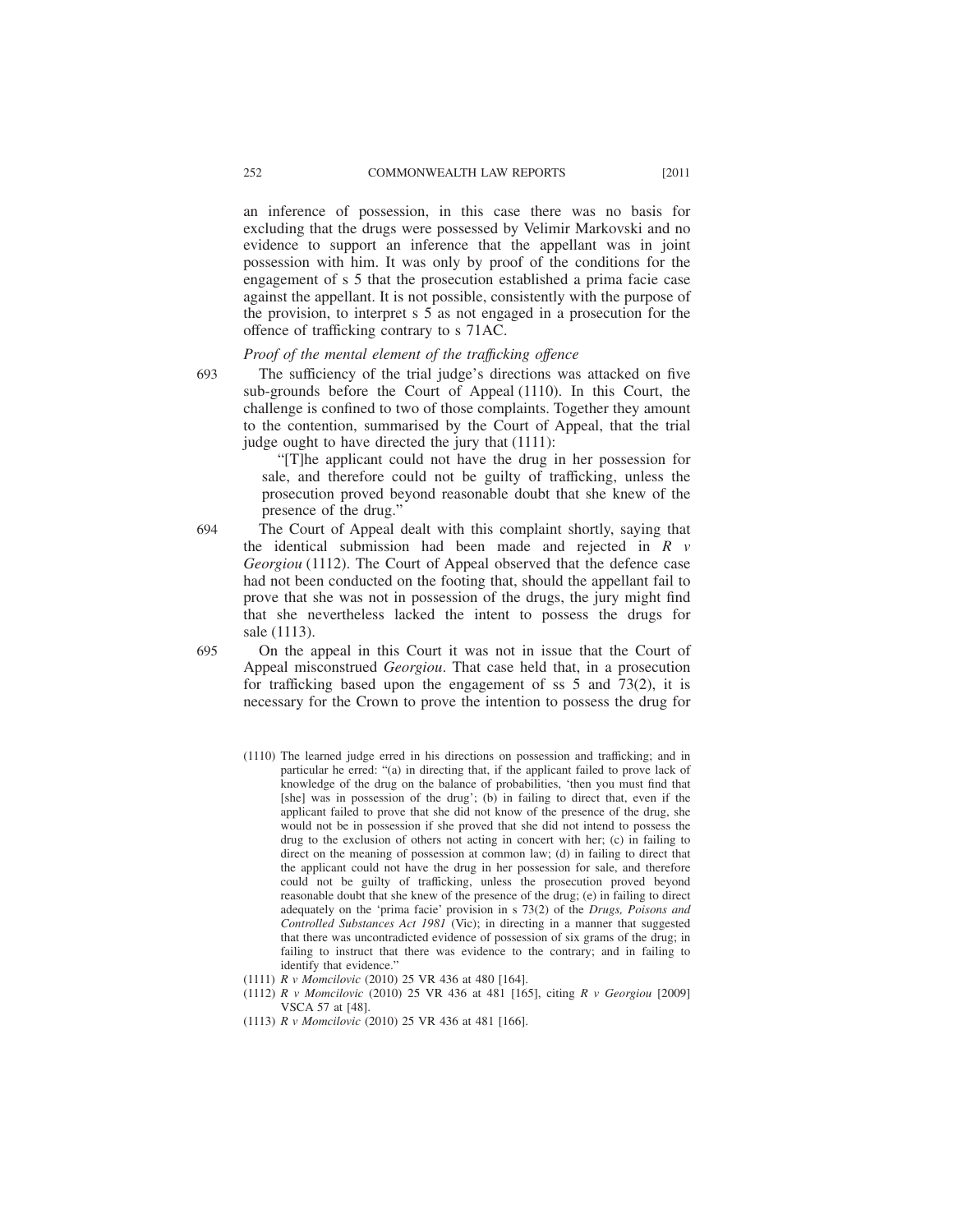sale (1114). The Court of Appeal in *Georgiou* approved Callaway JA's observations in *R v Tragear* (1115):

"[E]ven if the Crown successfully invokes s 5 in relation to counts 1 [trafficking] and 2 [possession] to establish possession, it will still have to prove beyond reasonable doubt that the applicant knew of the cocaine in the knapsack in order to secure a conviction on count 1 [trafficking]. Otherwise he would lack the requisite mens rea, of which s 73(2) is only prima facie evidence."

696

697

The Director of Public Prosecutions maintained that the Court of Appeal's rejection of the appellant's complaint accords with the decision in *R v Clarke* (1116). He submitted that *Clarke* is an authority of long standing to which the courts in *Tragear* and *Georgiou* did not refer. The prosecution case against Johnstone (*R v Clarke*) at trial was put on alternative bases: he was the occupier of the farm on which cannabis was located or he was aiding and abetting the owner of the farm in trafficking in the plant. The jury were directed of the necessity that the prosecution prove beyond reasonable doubt that Johnstone was aware of the existence of the cannabis. The Full Court commented that the direction was too favourable respecting the deemed possession case but necessary in the aiding and abetting case (1117). The issue here raised was not live in *Clarke*. The Full Court in *Clarke* correctly noted the differing operation of ss 5 and 73(2), observing that the latter does not deem any fact to exist nor reverse an onus of proof (1118). A prima facie case against an accused admits of a conviction in the absence of further evidence but it does not require that result. Possession of a quantity of a drug exceeding the traffickable quantity is prima facie evidence of trafficking because such a quantity is taken to support the inference that the drug is possessed for sale. The offence of trafficking requires proof of the intention to traffick in the drug. A prosecution for trafficking that engages ss 5 and 73(2) to establish trafficking by way of possession of a quantity of a drug for sale requires proof that the accused had that intention.

## *The trial judge's directions to the jury*

The trial was conducted on the footing that it was for the appellant to satisfy the jury on the balance of probabilities that she did not know of the existence of the drugs (1119). The Court of Appeal considered this to be a correct analysis and rejected the submission that it was necessary for the jury to be instructed that the appellant could not have been in possession of the drugs for sale unless the prosecution proved

- (1117) *R v Clarke* [1986] VR 643 at 660.
- (1118) *R v Clarke* [1986] VR 643 at 659.
- (1119) *R v Momcilovic* (2010) 25 VR 436 at 479-480 [161]-[162].

<sup>(1114)</sup> *R v Georgiou* [2009] VSCA 57 at [6], [51].

<sup>(1115)</sup> *R v Georgiou* [2009] VSCA 57 at [48], citing *R v Tragear* (2003) 9 VR 107 at 117 [43].

<sup>(1116) [1986]</sup> VR 643.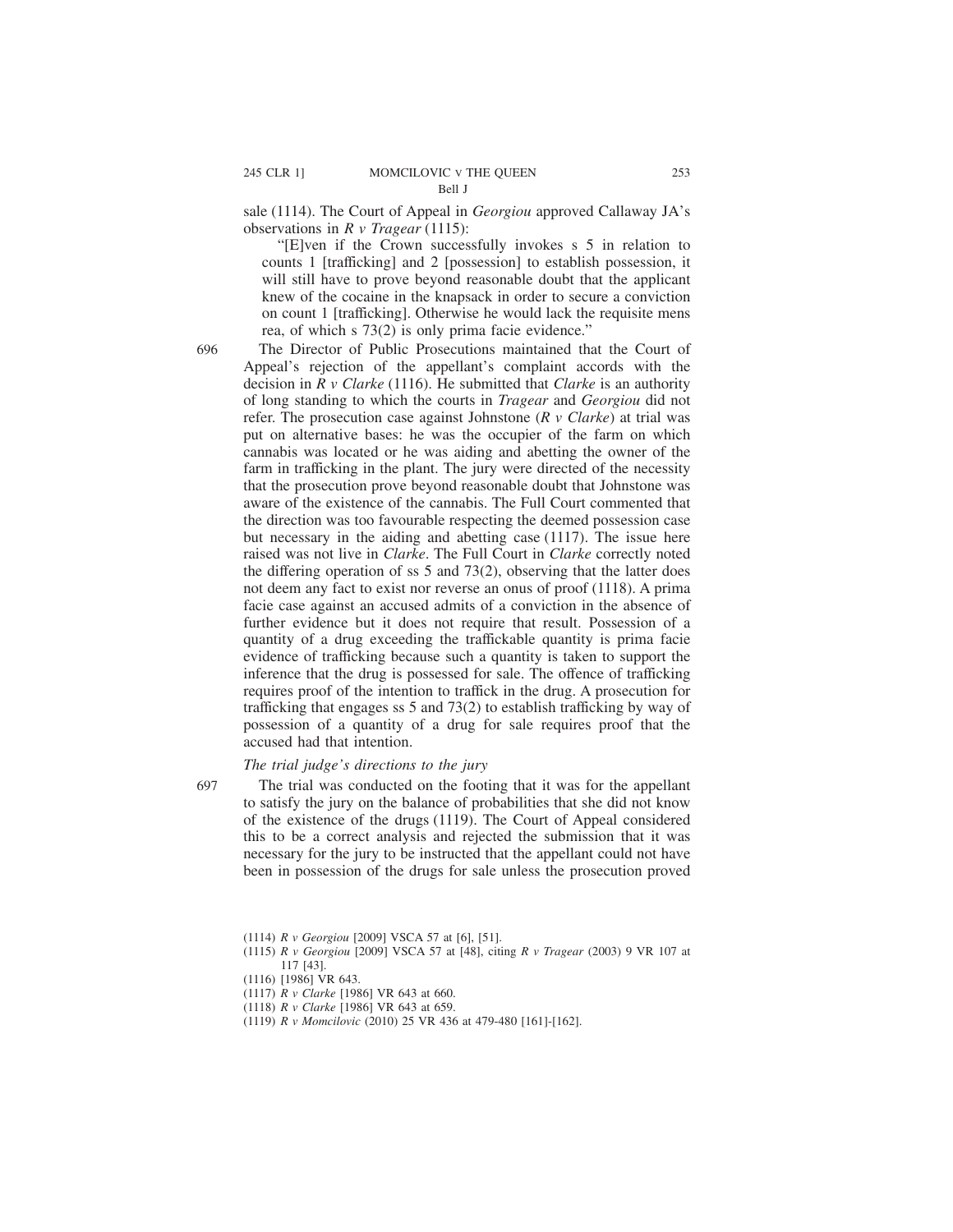that she knew of the existence of them (1120). Nonetheless, the Director of Public Prosecutions submits that an analysis of the directions reveals that the jury were informed of the need for the prosecution to prove that the appellant intentionally trafficked in the drugs. The submission should be rejected.

698

In the opening section of the charge, the trial judge directed the jury that:

"In this case the Crown must prove all the elements of the offence, which I will come back to in a moment, beyond reasonable doubt, however, as both counsel have said, the accused must satisfy you that she did not know of the existence of the drugs on the balance of probability."

The trial judge went on to explain that, in the event the appellant failed to prove that she was not in possession of the drug, it would be necessary to consider the second element of the offence, which required the prosecution to prove that she intentionally trafficked in the drug. The directions respecting this element included that the prosecution must prove that the appellant "deliberately possessed for sale a prohibited drug". In the concluding part of the charge his Honour said this:

"You must look at all the evidence, *including the quantity of drugs possessed* by Vera Momcilovic and consider whether you are satisfied beyond reasonable doubt that she intentionally had, in her possession for sale, a prohibited drug.

If you don't accept, on the balance of probabilities that she didn't know about the drugs, then you must consider this second element, whether she possessed them for sale and what the law says, as I have just said to you, is if you possess more than 6 grams of methylamphetamine in a sufficient – for you to find that she was possessing it for sale, for trafficking."

(Emphasis added.)

699

700

The directions on proof of intention focused on whether in the circumstances, including the quantity of the drug possessed by the appellant, the inference to be drawn was that her intention was to possess the drug for sale. The quantity of the drug made that inference well nigh irresistible. The central issue at the trial was the appellant's knowledge (or lack of knowledge) of the drug. On this issue the only direction was that it was upon the appellant to prove her lack of knowledge. What the directions concerning the intention to possess the drug for sale failed to tell the jury was that, if they considered it probable that the appellant knew of the drugs but they entertained a doubt about that matter, it was their duty to acquit.

There was evidence that the appellant was a person of good character and other evidence that was capable of raising the reasonable possibility that she was not aware of the existence of the drugs. This

(1120) *R v Momcilovic* (2010) 25 VR 436 at 480-481 [164]-[166].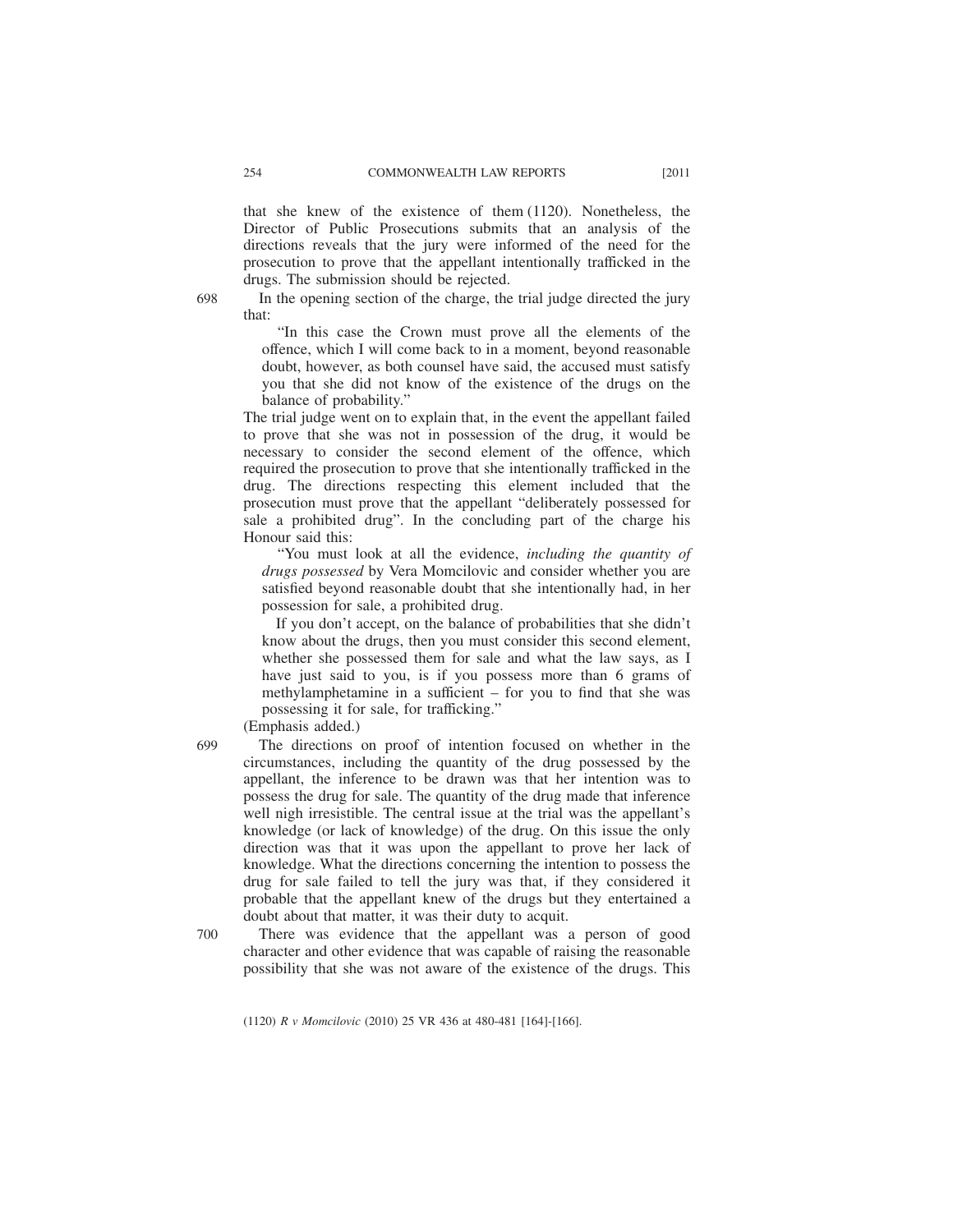701

702

## 245 CLR 1] MOMCILOVIC V THE QUEEN 255 Bell J

included her evidence of working long hours and of rarely cooking meals at home. The failure to direct the jury that the appellant could not be convicted of trafficking in the drug unless the prosecution proved her knowledge of its existence, in the circumstances of the trial, was productive of a substantial miscarriage of justice.

The appellant submitted that this Court should enter a verdict of acquittal. She advanced three reasons in support of the making of that order. First, she will by now have served the term of her sentence (1121). Secondly, she submitted that it is unlikely that she would be convicted at a trial at which the prosecution is required to prove her knowledge of the drug beyond reasonable doubt. Thirdly, it is more than five years since the events giving rise to the charge. It is not suggested that any delay associated with the proceedings has been brought about by the prosecution and nothing in the conduct of the prosecution at the trial militates against an order for a new trial. The charge involves an allegation of serious criminal conduct. The appropriate order is for a new trial.

I agree with the orders proposed by French CJ.

- *1. Appeal allowed.*
- *2. Set aside paras 1-5 of the order of the Court of Appeal of the Supreme Court of Victoria dated 25 March 2010, and in their place order that:*
	- *(a) the appellant have leave to appeal against her conviction;*
	- *(b) the appeal be allowed;*
	- *(c) the appellant's conviction be quashed and sentence set aside; and (d) a new trial be had.*
- *3. The second respondent pay two-thirds of the costs of the appellant in this Court.*

(1121) The Court of Appeal allowed the appellant's appeal against the severity of sentence. The appellant was resentenced to a term of eighteen months' imprisonment. All save the fifty-two days that the appellant had served was suspended for sixteen months.